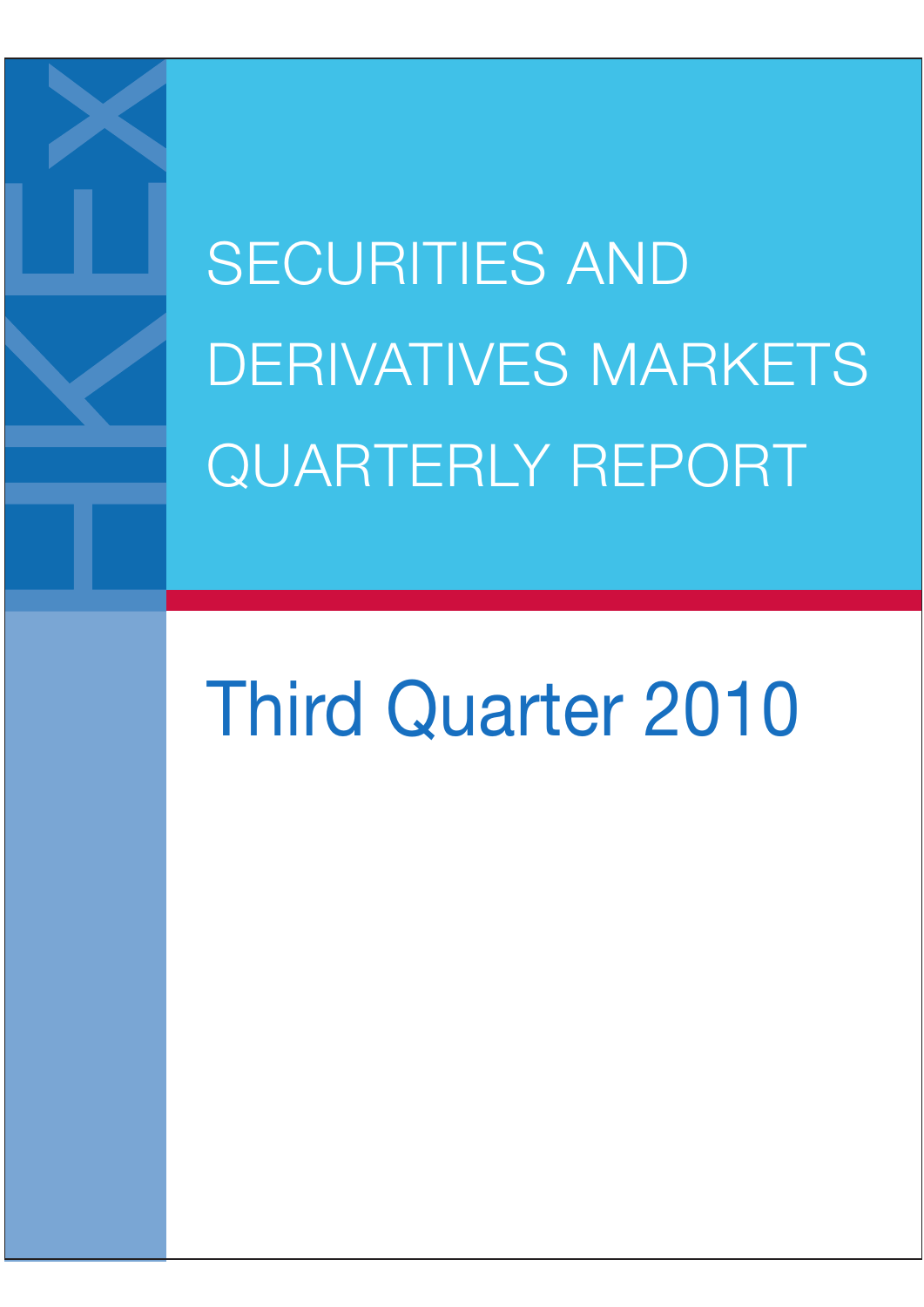### **Main Board**

| <b>Highlights</b>                       | 3rd Quarter 2010   |              | 3rd Quarter 2009   |  |  |
|-----------------------------------------|--------------------|--------------|--------------------|--|--|
| No. of listed companies                 | 1,194              |              | 1,114              |  |  |
| No. of listed securities                | 6,780              |              | 6,341              |  |  |
| <b>Equities</b>                         |                    |              |                    |  |  |
| Ordinary shares                         | 1,195              |              | 1,115              |  |  |
| Preference shares                       | $\overline{2}$     |              | $\overline{2}$     |  |  |
| Warrants                                | 4,373              |              | 3,119              |  |  |
| Equity                                  | 25                 |              | 26                 |  |  |
| Derivative                              | 4,348              |              | 3,093              |  |  |
| Equity linked instrument                | $\pmb{0}$          |              | $\mathbf 0$        |  |  |
| Callable bull/bear contracts            | 974                |              | 1893               |  |  |
| Unit trusts/mutual funds                | 76                 |              | 46                 |  |  |
| Debt securities                         | 160                |              | 166                |  |  |
| No. of trading only stocks              |                    |              |                    |  |  |
| Nasdaq stocks                           | $\overline{7}$     |              | $\overline{7}$     |  |  |
| <b>iShares</b>                          | $\overline{2}$     |              | $\overline{2}$     |  |  |
|                                         |                    |              |                    |  |  |
| No. of trading days                     | 64                 |              | 65                 |  |  |
| Total turnover in value (HK\$ mil.)     | 3,928,482.29       |              | 4,312,121.38       |  |  |
| Total turnover in shares (Mil. shs)     | 8,890,661.52       | 6,726,021.06 |                    |  |  |
| Total number of trades (deals)          | 43,414,122         |              | 48,043,290         |  |  |
| Total market capitalisation (HK\$ mil.) | 19,557,277.66      |              | 15,872,855.00      |  |  |
| Average P/E ratio (times)               | 15.95              |              | 16.10              |  |  |
| Average dividend yield (%)              | 2.41               |              | 2.66               |  |  |
| Number of exchange participants         |                    |              |                    |  |  |
| $-$ Trading                             | 478                |              | 463                |  |  |
| - Non-trading                           | 30                 |              | 34                 |  |  |
|                                         |                    |              |                    |  |  |
| Turnover in value (HK\$ mil.)           |                    |              |                    |  |  |
| Highest                                 | 118,809.60 (08/09) |              | 101,781.69 (29/07) |  |  |
| Lowest                                  | 39,934.89 (05/07)  |              | 49,017.83 (30/09)  |  |  |
| Turnover in shares (Mil. shs)           |                    |              |                    |  |  |
| Highest                                 | 187,943.48 (16/09) |              | 139,492.76 (06/08) |  |  |
| Lowest                                  | 109,464.46 (27/08) |              | 83,866.02 (28/08)  |  |  |
| Total number of trades (deals)          |                    |              |                    |  |  |
| Highest                                 | 925,386 (29/09)    |              | 1,125,715 (29/07)  |  |  |
| Lowest                                  | 456,298 (05/07)    |              | 533,957 (22/09)    |  |  |
|                                         |                    |              |                    |  |  |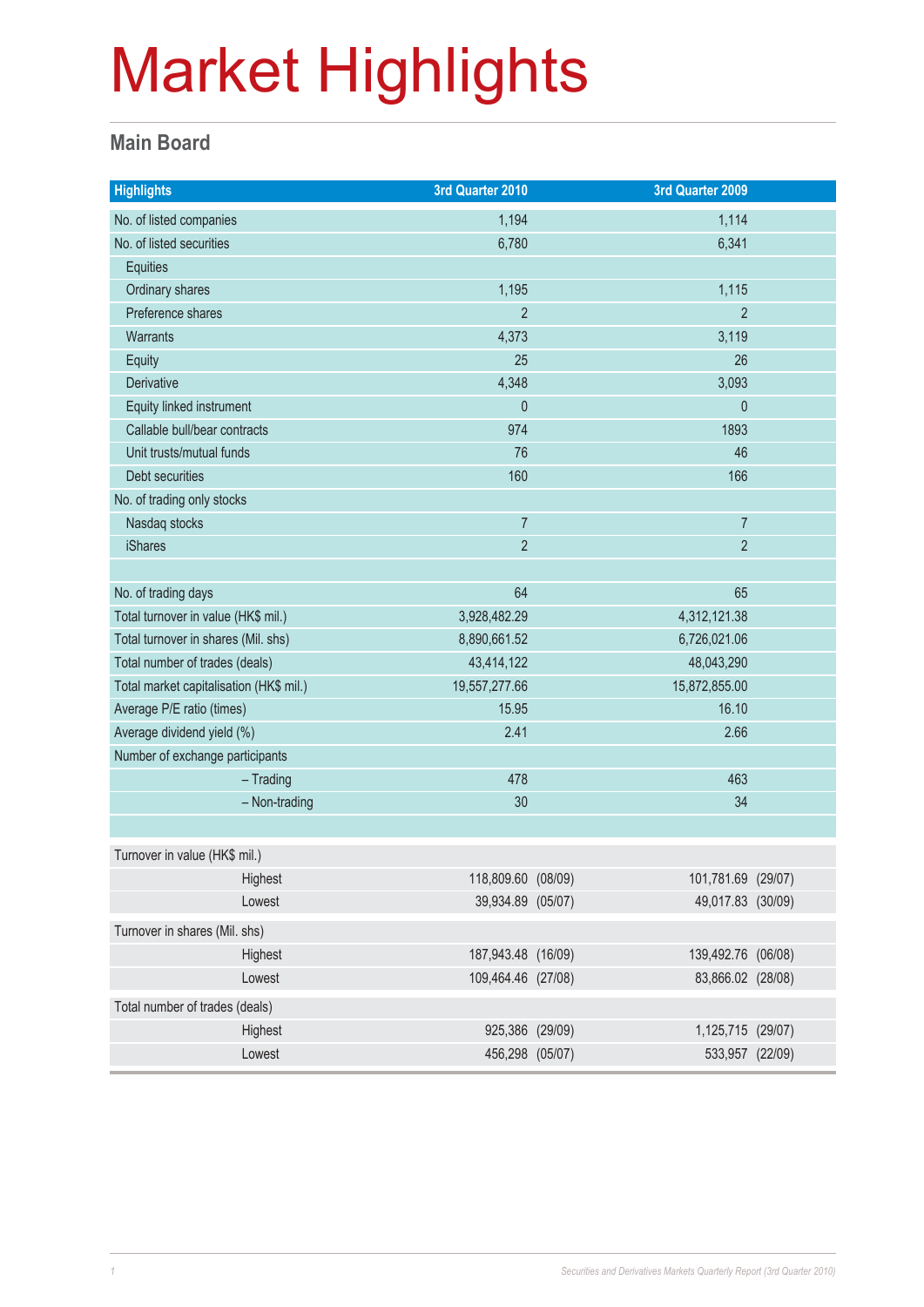### **Growth Enterprise Market (GEM)**

| <b>Highlights</b>                       |         | 3rd Quarter 2010 |                | 3rd Quarter 2009 |                |
|-----------------------------------------|---------|------------------|----------------|------------------|----------------|
| No. of listed companies                 |         | 171              |                | 172              |                |
| No. of listed securities                |         | 172              |                | 173              |                |
| Equities                                |         | 171              |                | 172              |                |
| Warrants                                |         | $\overline{1}$   |                | $\mathbf{1}$     |                |
|                                         |         |                  |                |                  |                |
| No. of trading days                     |         | 64               |                | 65               |                |
| Total turnover in value (HK\$ mil.)     |         | 24,306.35        |                | 26,394.64        |                |
| Total turnover in shares (Mil. shs)     |         | 88,818.93        |                | 84,236.31        |                |
| Total number of trades (deals)          |         | 647,817          |                | 677,648          |                |
| Total market capitalisation (HK\$ mil.) |         | 129,859.18       |                | 86,891.48        |                |
| Average P/E ratio (times)               |         | 33.11            |                | 33.32            |                |
| Average dividend yield (%)              |         | 0.54             |                | 1.15             |                |
| Turnover in value (HK\$ mil.)           |         |                  |                |                  |                |
|                                         | Highest |                  | 700.07 (22/09) | 1,156.65 (16/09) |                |
|                                         | Lowest  |                  | 192.75 (31/08) |                  | 163.74 (29/09) |
| Turnover in shares (Mil. shs)           |         |                  |                |                  |                |
|                                         | Highest | 3,139.12 (29/07) |                | 3,687.78 (02/07) |                |
|                                         | Lowest  |                  | 686.07 (20/07) |                  | 406.74 (29/09) |
| Total number of trades (deals)          |         |                  |                |                  |                |
|                                         | Highest |                  | 15,859 (29/09) |                  | 28,569 (16/09) |
|                                         | Lowest  |                  | 5,731 (20/07)  |                  | 4,924 (02/09)  |
|                                         |         |                  |                |                  |                |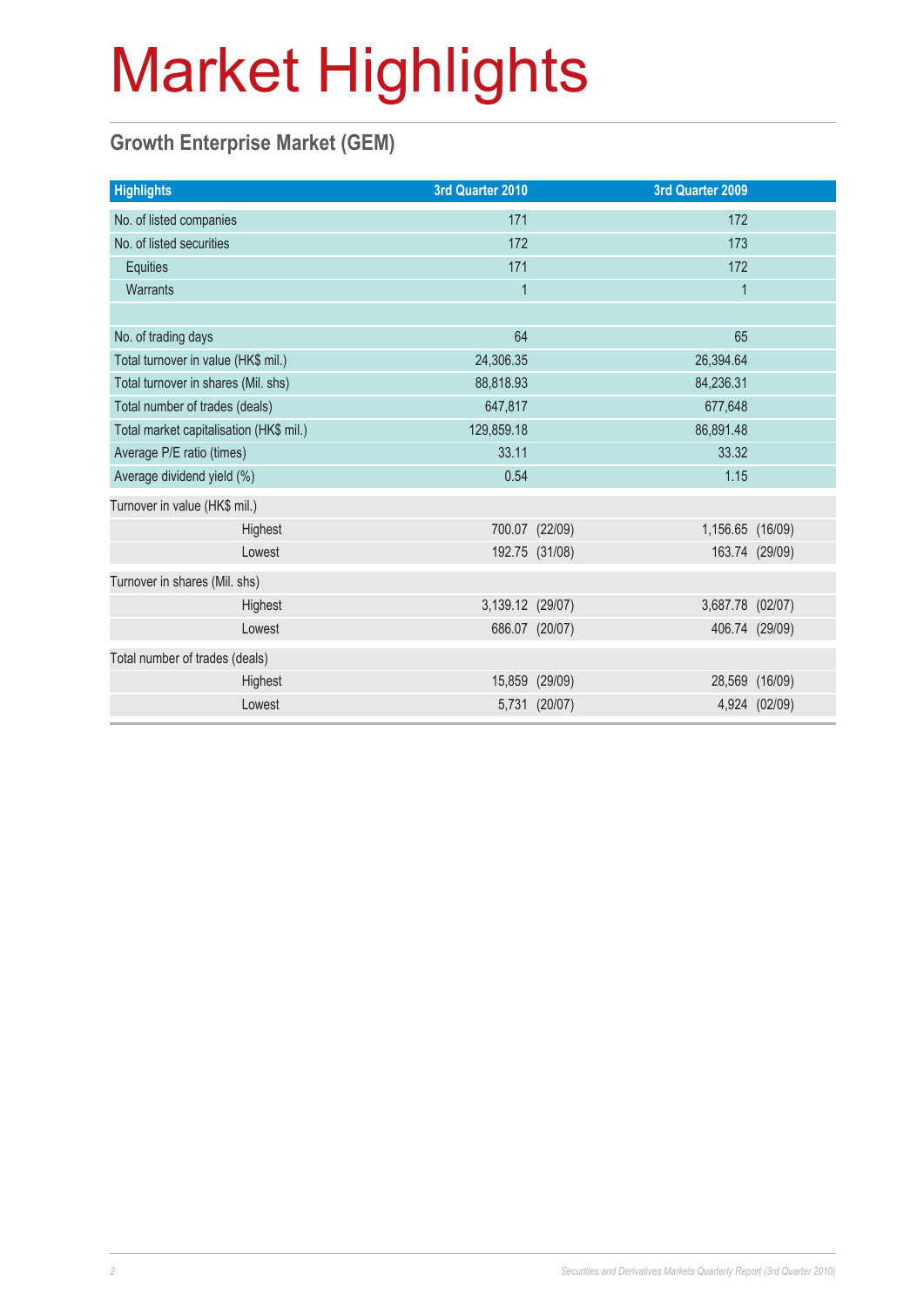### **Derivatives Market Highlights**

| <b>Highlights</b>                                          | 3rd Quarter 2010 | 3rd Quarter 2009 |
|------------------------------------------------------------|------------------|------------------|
| All futures and options products (excluding stock options) |                  |                  |
| No. of trading days                                        | 64.0             | 64.5             |
| Total contract volume                                      | 13,062,012       | 13,199,110       |
| Equity index products                                      | 13,014,864       | 13,120,049       |
| Equity products                                            | 45,941           | 77,610           |
| Interest rates products                                    | 113              | 327              |
| <b>Gold Futures</b>                                        | 1,094            | 1,124            |
| Average daily contract volume                              | 204,094          | 204,637          |
|                                                            |                  |                  |
| Total open interest as at the quarter end (contracts)      | 636,141          | 588,500          |
| Equity index products                                      | 629,024          | 583,892          |
| <b>Equity products</b>                                     | 6,887            | 4,389            |
| Interest rates products                                    | 138              | 189              |
| <b>Gold Futures</b>                                        | 92               | 30               |
|                                                            |                  |                  |
| <b>Stock options</b>                                       |                  |                  |
| No. of newly introduced stock options classes              | $\overline{3}$   | 3                |
| No. of stock options as at the quarter end                 |                  |                  |
| <b>Class</b>                                               | 54               | 51               |
| <b>Series</b>                                              | 10,348           | 6,020            |
| Total premium (HK\$ mil.)                                  | 11,967.70        | 14,205.33        |
| Call                                                       | 4,463.54         | 7,976.55         |
| Put                                                        | 7,504.16         | 6,228.78         |
| Average daily premium (HK\$ mil.)                          | 187.00           | 220.24           |
| Total contract volume                                      | 13,877,094       | 10,892,511       |
| Call                                                       | 6,052,065        | 5,317,132        |
| Put                                                        | 7,825,029        | 5,575,379        |
| Average daily contract volume                              | 216,830          | 168,876          |
| Total open interest as at the quarter end (contracts)      | 5,090,926        | 3,663,846        |
| Call                                                       | 1,850,571        | 1,397,007        |
| Put                                                        | 3,240,355        | 2,266,839        |
| Total number of trades                                     | 539,850          | 374,728          |
| Average daily number of trades                             | 8,435            | 5,810            |
| Total contracts exercised                                  | 1,295,322        | 1,284,878        |
| Average premium per contract (HK\$)                        | 862              | 1,304            |
| Average contract per trade (contracts)                     | 26               | 29               |
| Put volume/call volume                                     | 1.29             | 1.05             |
| Average daily contract volume/open interest                | 4.3%             | 4.6%             |
|                                                            |                  |                  |

| All futures and options products                      |            |            |
|-------------------------------------------------------|------------|------------|
| Total contract volume                                 | 26.939.106 | 24.091.621 |
| Total open interest as at the quarter end (contracts) | 5.727.067  | 4.252.346  |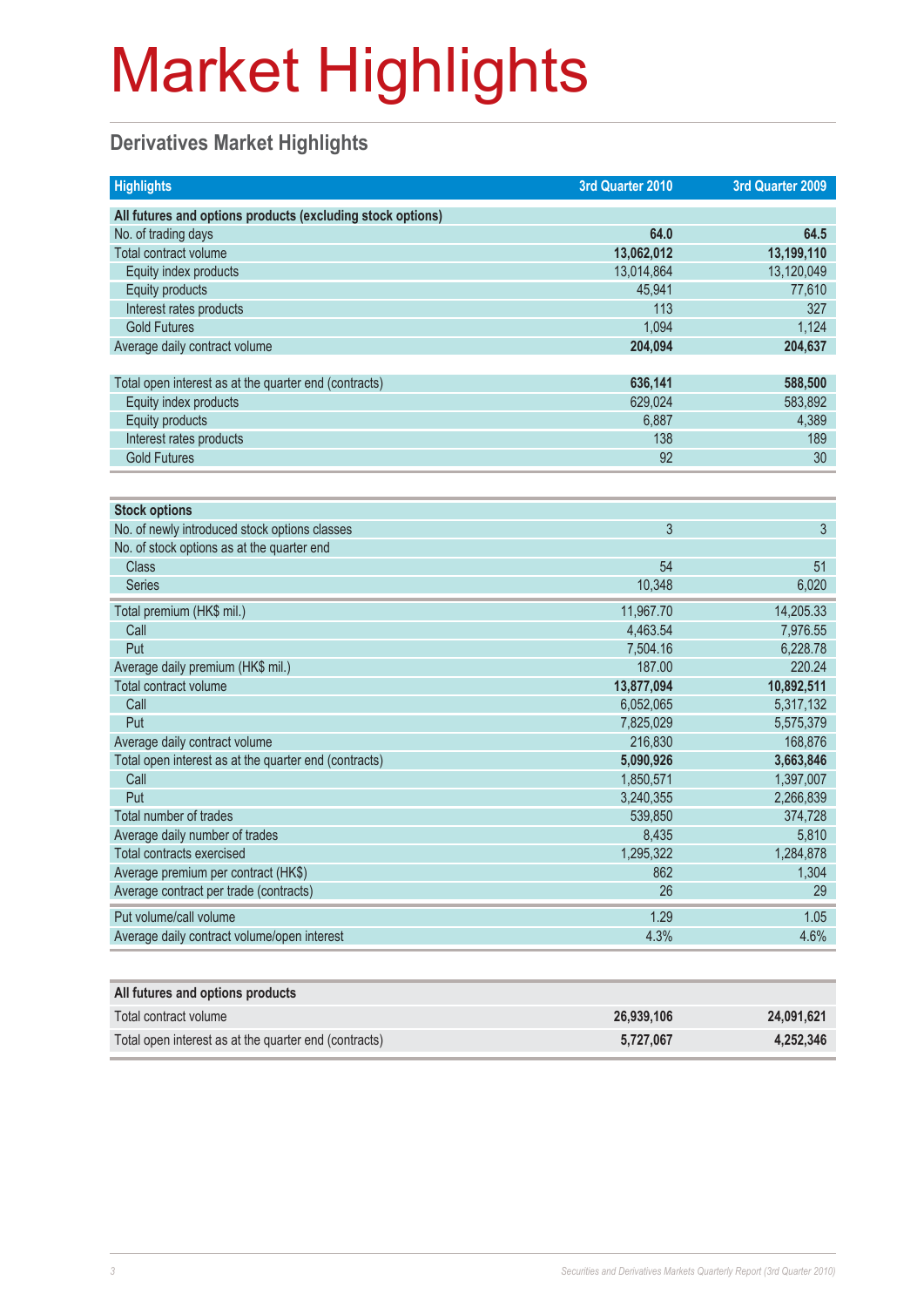### **Clearing and Settlement Statistics**

| <b>Securities Market</b>                                                        | 3rd Quarter 2010 | 3rd Quarter 2009 |
|---------------------------------------------------------------------------------|------------------|------------------|
| Average Daily Exchange Trades Handled by CCASS                                  |                  |                  |
| - Number of trades                                                              | 688,441          | 749,546          |
| - Value of trades (HK\$bil.)                                                    | 61.8             | 66.7             |
| - Share quantity Involved (bil shares)                                          | 140.3            | 104.8            |
| Average Daily Settlement Instructions ("SIs") Settled by CCASS                  |                  |                  |
| - Number of SIs                                                                 | 74,032           | 71,468           |
| - Value of SIs (HK\$bil.)                                                       | 169.5            | 167.9            |
| - Share quantity involved (bil. Shares)                                         | 46.8             | 40.4             |
| Average Daily Investor SIs ("ISIs") Settled by CCASS                            |                  |                  |
| - Number of ISIs                                                                | 499              | 568              |
| - Value of ISIs (HK\$mil.)                                                      | 177.5            | 318.2            |
| - Share quantity involved (mil. shares)                                         | 115.9            | 132.5            |
| Average Daily Settlement Efficiency of CNS Stock Positions on Due Day (T+2) (%) | 99.90            | 99.86            |
| Average Daily Settlement Efficiency of CNS Stock Positions                      |                  |                  |
| on the Day following the Due Day (T+3) (%)                                      | 99.99            | 99.99            |
| Average Daily Buy-ins Executed on T+3                                           |                  |                  |
| - Number of brokers involved                                                    | $\overline{7}$   | 8                |
| - Number of buy-ins                                                             | $\overline{7}$   | 9                |
| - Value of buy-ins (HK\$mil)                                                    | 1.4              | 2.4              |
| Shares Deposited in the CCASS Depository                                        |                  |                  |
| - Number of shares (bil shares)                                                 | 3,538.2          | 3,282.1          |
| - Percentage of total issued shares of the admitted securities                  | 71.67            | 71.26            |
| - Value of shares (HK\$bil)                                                     | 10,442.1         | 8,194.1          |
| - Percentage of the total market capitalisation of the admitted securities      | 50.28            | 47.96            |
| <b>Derivatives Market</b>                                                       |                  |                  |
| Open Interest                                                                   |                  |                  |
| - Equity Index Futures                                                          | 235,577          | 168,674          |
| - Stock Futures                                                                 | 6,887            | 4,389            |
| - Gold Futures                                                                  | 92               | 30               |
| - Interest Rates Futures                                                        | 138              | 189              |
| - Equity Index Options                                                          | 393,447          | 415,218          |
| - Stock Options                                                                 | 5,090,926        | 3,663,846        |
| <b>Cumulative Stock Options Exercised</b>                                       |                  |                  |
| - Share quantity involved (mil. shs)                                            | 860              | 1,061            |
| - Value of shares (HK\$bil.)                                                    | 18               | 24               |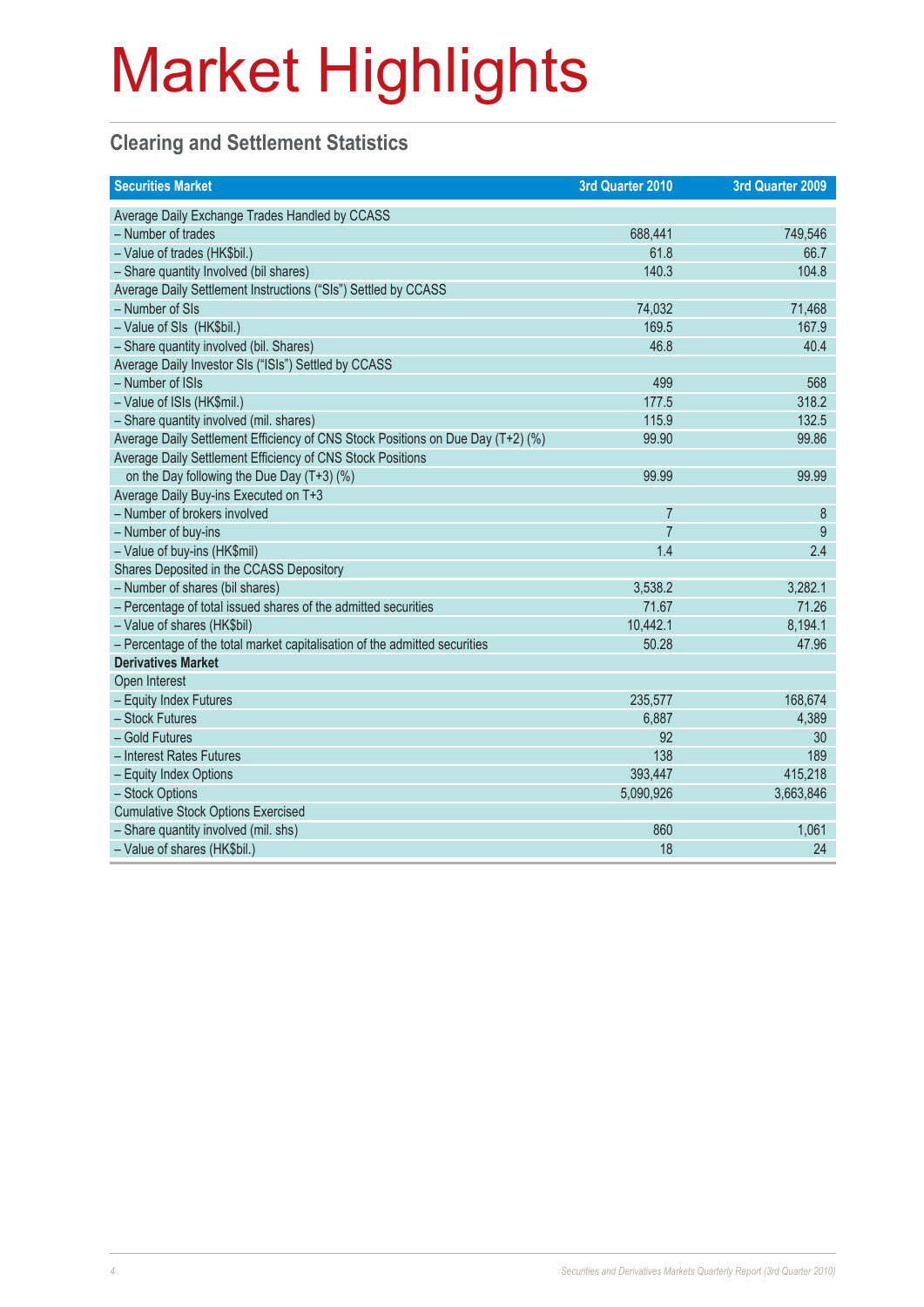### **Equity Turnover**

|                | <b>Share</b> | <b>Value</b> |              |
|----------------|--------------|--------------|--------------|
|                | (Mil. shs)   | (HK\$ mil.)  | No. of deals |
| Q <sub>3</sub> | 927,952.04   | 3,213,533.31 | 40,896,652   |
| Q4             | 893,162.02   | 3,100,334.47 | 40,162,798   |
| Q <sub>1</sub> | 828,347.87   | 2,922,136.26 | 39, 132, 197 |
| Q <sub>2</sub> | 817,338.52   | 2,748,750.08 | 37,828,922   |
| Q <sub>3</sub> | 794,114.98   | 2,759,690.18 | 35,997,455   |
|                |              |              |              |

### **Equity Trading Statistics**

|      |                | No. of<br>trading days | <b>Average daily</b><br>turnover (HK\$ mil.) | Average<br>value per deal |
|------|----------------|------------------------|----------------------------------------------|---------------------------|
| 2009 | Q3             | 65                     | 49,438.97                                    | 78,577                    |
|      | Q4             | 63                     | 49,211.66                                    | 77,194                    |
| 2010 | Q <sub>1</sub> | 61                     | 47,903.87                                    | 74,673                    |
|      | Q2             | 60                     | 45,812.50                                    | 72,663                    |
|      | Q3             | 64                     | 43,120.16                                    | 76,663                    |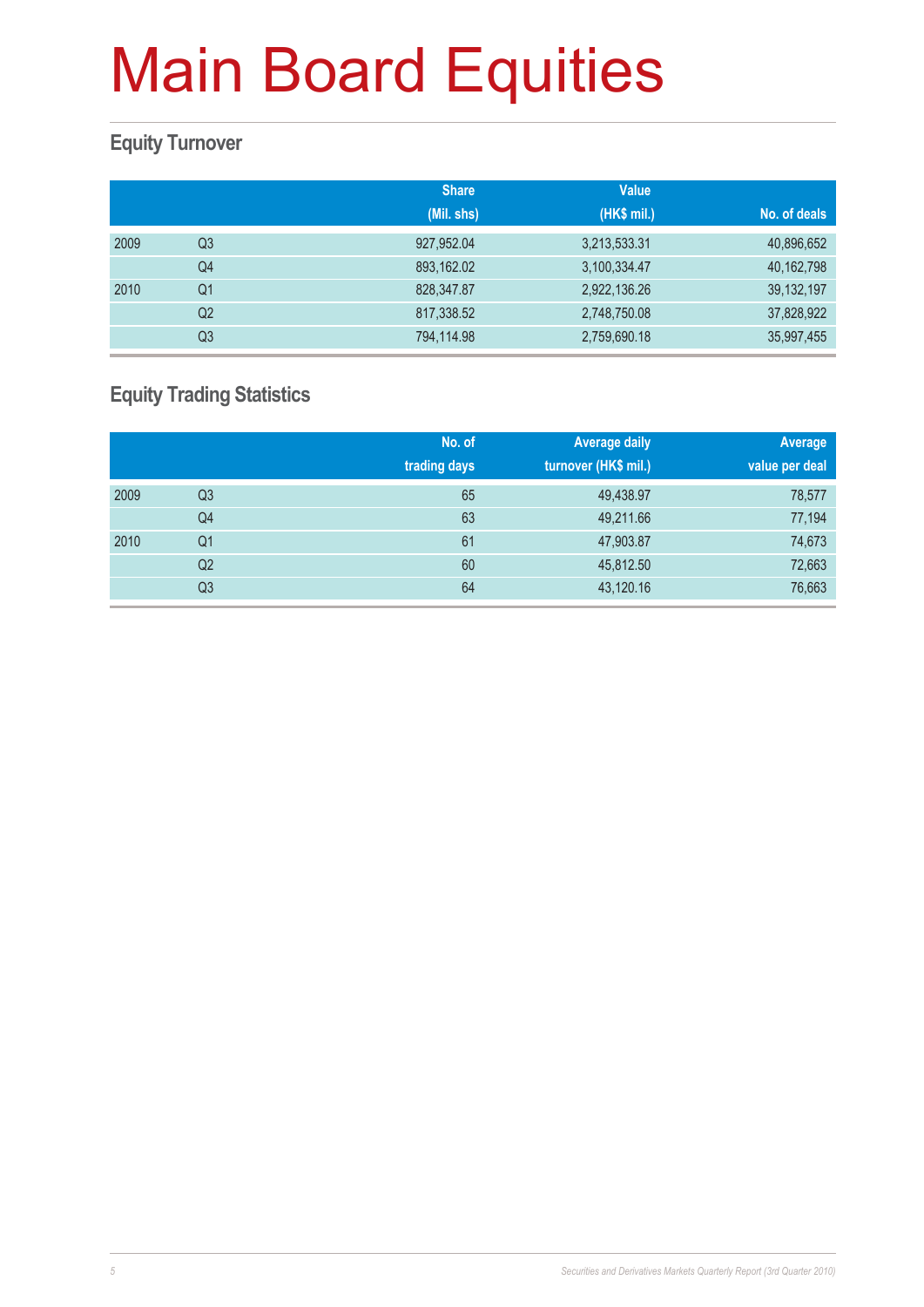#### **20 Most Advanced Stocks**

for 3rd quarter 2010

|                |       |                        | <b>Closing price</b> |                         |        |
|----------------|-------|------------------------|----------------------|-------------------------|--------|
| Rank           | Code  | <b>Stock</b>           | End of Sep 2010      | End of Jun 2010         | $%$ up |
| 1              | 02362 | <b>MACAU INV HOLD</b>  | 1.240                | 0.325                   | 281.54 |
| $\overline{2}$ | 00207 | <b>HK PARKVIEW</b>     | 1.850                | 0.590                   | 213.56 |
| 3              | 00130 | MOISELLE INT'L         | 2.870                | 0.970                   | 195.88 |
| 4              | 00104 | <b>ASIA COMM HOLD</b>  | 1.850                | 0.640                   | 189.06 |
| $\overline{5}$ | 00377 | <b>NEW ISLAND</b>      | 2.210                | 0.810                   | 172.84 |
| $6\phantom{.}$ | 00873 | <b>INT'L TAIFENG</b>   | 3.400                | 1.250                   | 172.00 |
| $\overline{7}$ | 00307 | <b>TIDETIME SUN</b>    | 0.310                | 0.116                   | 167.24 |
| $\bf 8$        | 01058 | <b>GUANGDONG TANN</b>  | 0.890                | 0.350                   | 154.29 |
| 9              | 00499 | <b>HYCOMM WIRELESS</b> | 5.650                | 2.350                   | 140.43 |
| 10             | 01049 | <b>CELESTIAL ASIA</b>  | 4.110                | $\overline{A}$<br>1.725 | 138.26 |
| 11             | 01126 | <b>DREAM INT'L</b>     | 1.280                | 0.540                   | 137.04 |
| 12             | 00526 | <b>LISI GP HOLD</b>    | 0.740                | 0.320                   | 131.25 |
| 13             | 00678 | <b>GENTING HK</b>      | 3.370                | 1.460                   | 130.82 |
| 14             | 00673 | <b>CHINA HEALTH</b>    | 0.850                | 0.370                   | 129.73 |
| 15             | 01114 | <b>BRILLIANCE CHI</b>  | 5.780                | 2.550                   | 126.67 |
| 16             | 00766 | SINO PROSPER SG        | 0.380                | 0.170                   | 123.53 |
| 17             | 01683 | <b>IMM</b>             | 7.330                | 3.340                   | 119.46 |
| 18             | 00448 | <b>HANG TEN GROUP</b>  | 1.360                | 0.640                   | 112.50 |
| 19             | 00280 | KING FOOK HOLD         | 2.090                | 0.990                   | 111.11 |
| 20             | 00483 | <b>BAUHAUS INT'L</b>   | 3.370                | 1.620                   | 108.02 |

A Adjusted

#### **20 Most Declined Stocks**

for 3rd quarter 2010

|                |       |                        | <b>Closing price</b> |                         |          |
|----------------|-------|------------------------|----------------------|-------------------------|----------|
| Rank           | Code  | <b>Stock</b>           | End of Sep 2010      | End of Jun 2010         | % down   |
| 1              | 00736 | <b>CHINA PPT INV</b>   | 0.041                | 0.165<br>$\overline{A}$ | $-75.15$ |
| $\overline{2}$ | 00692 | <b>CHING HING-NEW</b>  | 0.325                | 1.050<br>$\overline{A}$ | $-69.05$ |
| 3              | 00274 | <b>GLOBAL GREEN</b>    | 0.152                | 0.295                   | $-48.47$ |
| $\overline{4}$ | 01166 | <b>SOLARTECH INT'L</b> | 0.028                | 0.054                   | $-48.15$ |
| 5              | 00235 | <b>CHINA STRATEGIC</b> | 0.290                | 0.520                   | $-44.23$ |
| 6              | 00901 | RADFORD CAPITAL        | 0.065                | 0.116<br>$\overline{A}$ | $-43.97$ |
| $\overline{7}$ | 00149 | CH AGRI-PROD EX        | 0.051                | 0.090                   | $-43.33$ |
| 8              | 00263 | <b>CH YUNNAN TIN</b>   | 0.082                | 0.144                   | $-43.06$ |
| 9              | 03989 | <b>NEW ENV ENERGY</b>  | 0.490                | 0.830                   | $-40.96$ |
| 10             | 01003 | 21 HOLDINGS            | 0.047                | 0.079                   | $-40.51$ |
| 11             | 01163 | <b>BRIGHT INT'L GP</b> | 0.400                | 0.660                   | $-39.39$ |
| 12             | 01338 | <b>BAWANG GROUP</b>    | 3.440                | 5.570                   | $-38.24$ |
| 13             | 00630 | <b>JACKIN INT'L</b>    | 0.340                | 0.540                   | $-37.04$ |
| 14             | 00329 | <b>DRAGONITE INT'L</b> | 0.067                | 0.106                   | $-36.79$ |
| 15             | 00412 | <b>HERITAGE INT'L</b>  | 0.119                | 0.187                   | $-36.36$ |
| 16             | 00370 | <b>CHINA BEST</b>      | 0.129                | 0.200                   | $-35.50$ |
| 17             | 00764 | <b>ETERNITY INV</b>    | 0.310                | $\overline{A}$<br>0.478 | $-35.15$ |
| 18             | 00547 | <b>SUN INNOVATION</b>  | 0.201                | 0.305                   | $-34.10$ |
| 19             | 01141 | <b>BJ YUSHENGTANG</b>  | 0.315                | 0.470                   | $-32.98$ |
| 20             | 00544 | <b>DAIDO GROUP</b>     | 0.270                | 0.395                   | $-31.65$ |
|                |       |                        |                      |                         |          |

A Adjusted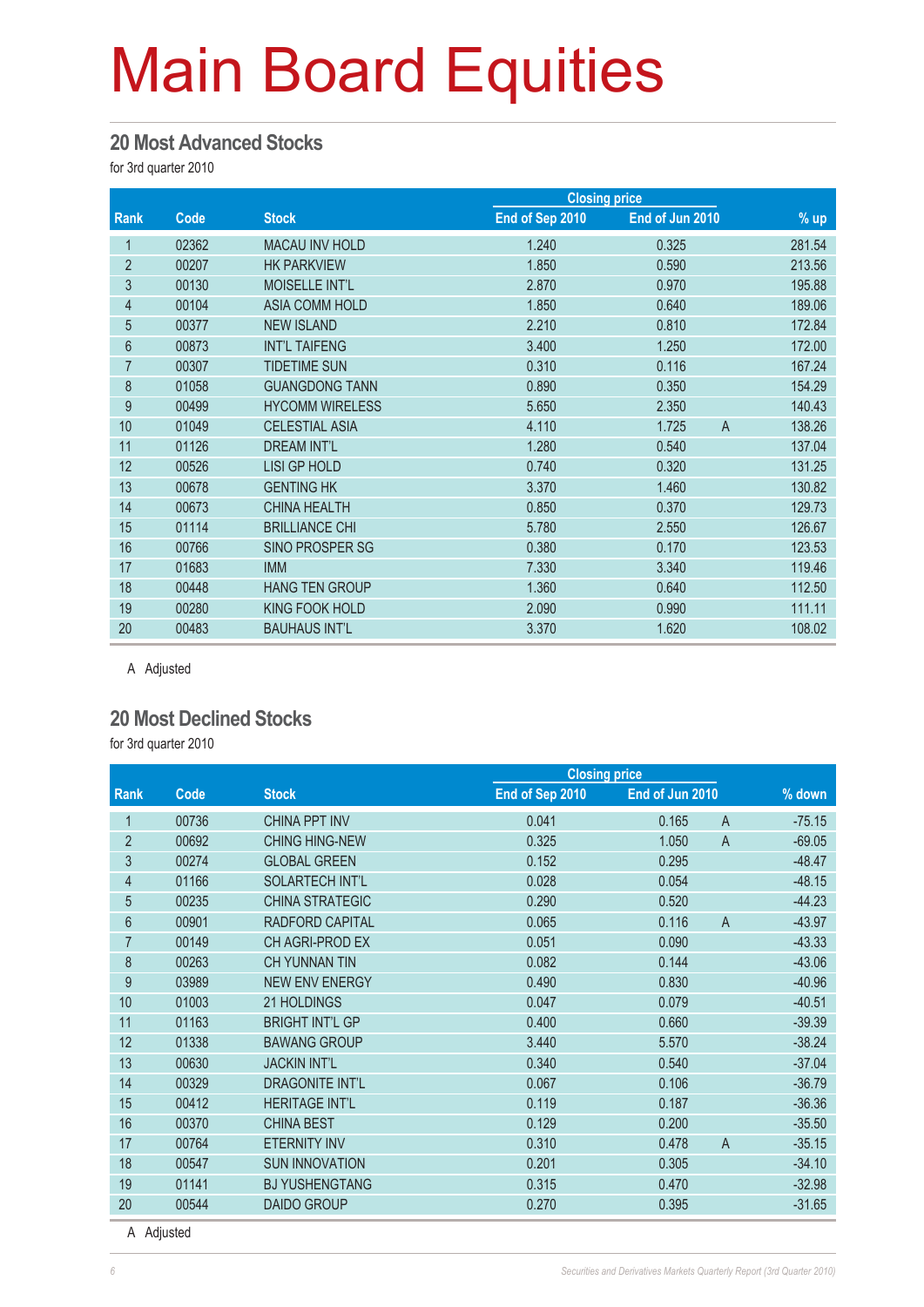#### **20 Most Active Stocks by Value**

for 3rd quarter 2010

| Rank           | Code  | <b>Stock</b>         | Turnover (HK\$ mil.) | % of total |
|----------------|-------|----------------------|----------------------|------------|
| 1              | 00941 | <b>CHINA MOBILE</b>  | 168,303.24           | 6.10       |
| $\overline{2}$ | 00005 | <b>HSBC HOLDINGS</b> | 96,677.55            | 3.50       |
| 3              | 02628 | <b>CHINA LIFE</b>    | 91,020.11            | 3.30       |
| 4              | 00939 | <b>CCB</b>           | 90,546.56            | 3.28       |
| 5              | 01398 | <b>ICBC</b>          | 83,131.15            | 3.01       |
| $6\phantom{.}$ | 01288 | <b>ABC</b>           | 67,520.73            | 2.45       |
| $\overline{7}$ | 03988 | <b>BANK OF CHINA</b> | 57,004.70            | 2.07       |
| 8              | 00013 | <b>HUTCHISON</b>     | 53,606.82            | 1.94       |
| 9              | 00883 | <b>CNOOC</b>         | 52,007.83            | 1.88       |
| 10             | 00388 | <b>HKEX</b>          | 47,704.79            | 1.73       |
| 11             | 00857 | <b>PETROCHINA</b>    | 42,642.52            | 1.55       |
| 12             | 00700 | <b>TENCENT</b>       | 41,288.32            | 1.50       |
| 13             | 00016 | <b>SHK PPT</b>       | 40,691.26            | 1.47       |
| 14             | 01088 | <b>CHINA SHENHUA</b> | 35,328.28            | 1.28       |
| 15             | 02318 | <b>PING AN</b>       | 33,907.46            | 1.23       |
| 16             | 00386 | SINOPEC CORP         | 31,851.51            | 1.15       |
| 17             | 00001 | <b>CHEUNG KONG</b>   | 30,830.79            | 1.12       |
| 18             | 03968 | <b>CM BANK</b>       | 28,545.74            | 1.03       |
| 19             | 00688 | CHINA OVERSEAS       | 27, 121.74           | 0.98       |
| 20             | 02388 | <b>BOC HONG KONG</b> | 24,720.45            | 0.90       |
| <b>Total</b>   |       |                      | 1,144,451.54         | 41.47      |

#### **20 Most Active Stock by Shares**

for 3rd quarter 2010

| Rank           | Code  | <b>Stock</b>           | <b>Turnover (Mil. shs)</b> | % of total |
|----------------|-------|------------------------|----------------------------|------------|
| 1              | 01166 | SOLARTECH INT'L        | 47,676.23                  | 6.00       |
| $\overline{2}$ | 00692 | <b>CHING HING-NEW</b>  | 40,590.58                  | 5.11       |
| 3              | 01288 | <b>ABC</b>             | 19,227.65                  | 2.42       |
| $\overline{4}$ | 00985 | <b>CST MINING</b>      | 17,118.38                  | 2.16       |
| 5              | 01398 | <b>ICBC</b>            | 14,322.51                  | 1.80       |
| 6              | 00329 | DRAGONITE INT'L        | 14,028.64                  | 1.77       |
| $\overline{7}$ | 03988 | <b>BANK OF CHINA</b>   | 14,019.84                  | 1.77       |
| 8              | 00939 | <b>CCB</b>             | 13,781.62                  | 1.74       |
| 9              | 00689 | EPI (HOLDINGS)         | 12,033.94                  | 1.52       |
| 10             | 00493 | <b>GOME</b>            | 9,851.57                   | 1.24       |
| 11             | 00149 | CH AGRI-PROD EX        | 9,390.43                   | 1.18       |
| 12             | 01041 | <b>FULBOND HOLDING</b> | 8,286.63                   | 1.04       |
| 13             | 00981 | <b>SMIC</b>            | 7,280.54                   | 0.92       |
| 14             | 00585 | <b>IMAGI INT'L</b>     | 7,147.44                   | 0.90       |
| 15             | 00566 | APOLLO SOLAR EN        | 6,850.92                   | 0.86       |
| 16             | 00885 | FOREFRONT GROUP        | 6,744.44                   | 0.85       |
| 17             | 00959 | <b>AMAX HLDGS</b>      | 6,461.04                   | 0.81       |
| 18             | 00488 | <b>LAI SUN DEV</b>     | 6,397.58                   | 0.81       |
| 19             | 00897 | <b>WAI YUEN TONG</b>   | 6,388.59                   | 0.80       |
| 20             | 00091 | <b>NEWSMART ENERGY</b> | 5,147.22                   | 0.65       |
| <b>Total</b>   |       |                        | 272,745.79                 | 34.35      |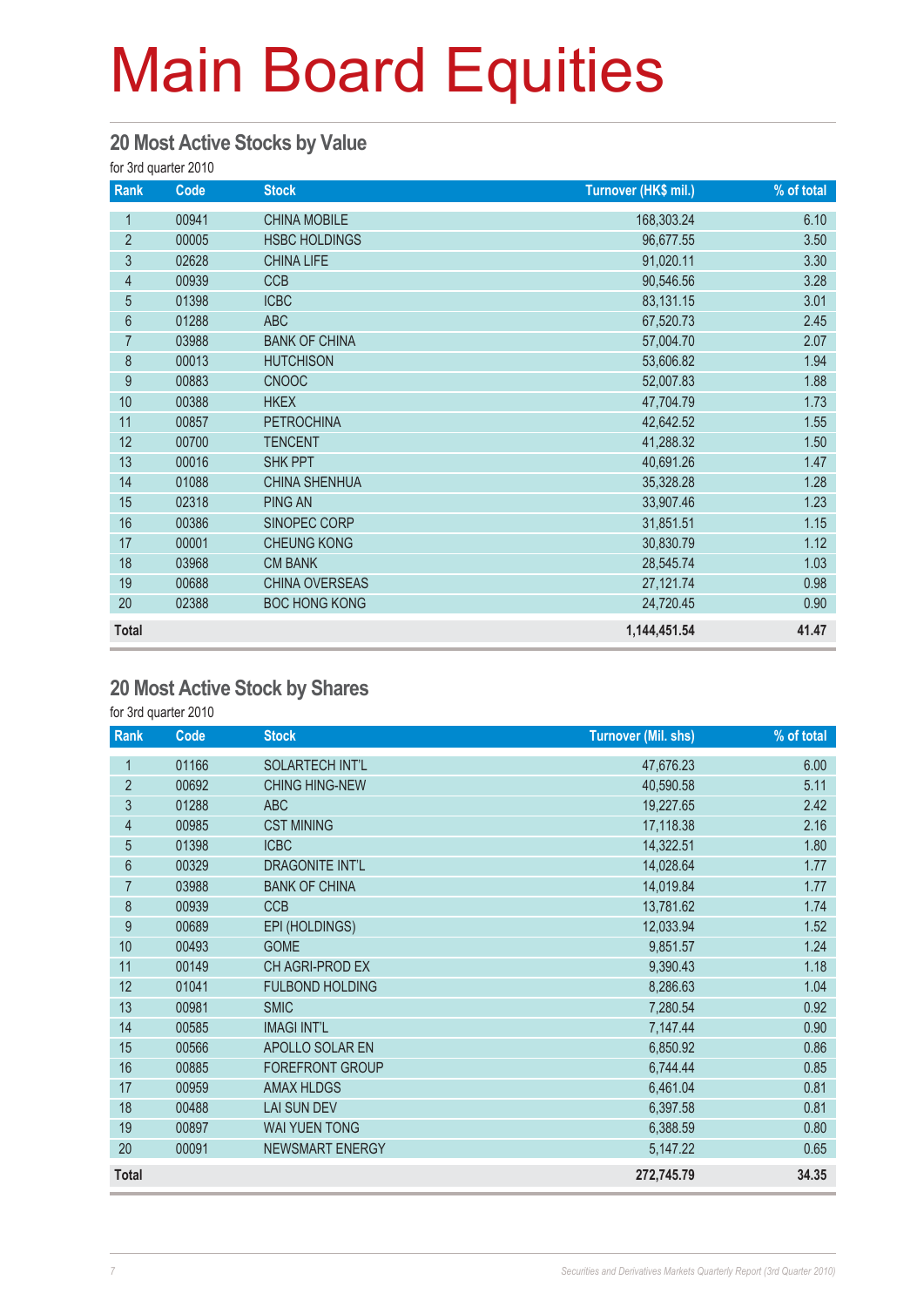**Market Capitalisation of listed companies for Main Board**

|      |    | HK\$ mil.     |
|------|----|---------------|
| 2009 | Q3 | 15,872,855.00 |
|      | Q4 | 17,769,271.41 |
| 2010 | Q1 | 17,920,896.03 |
|      | Q2 | 17,000,166.93 |
|      | Q3 | 19,557,277.66 |

#### **Market Capitalisation by Hang Seng Industry Classification System\* – Main Board** Quarter-end figures



Hang Seng Industry Classification System (HSICS) is provided by Hang Seng Indexes Company Limited.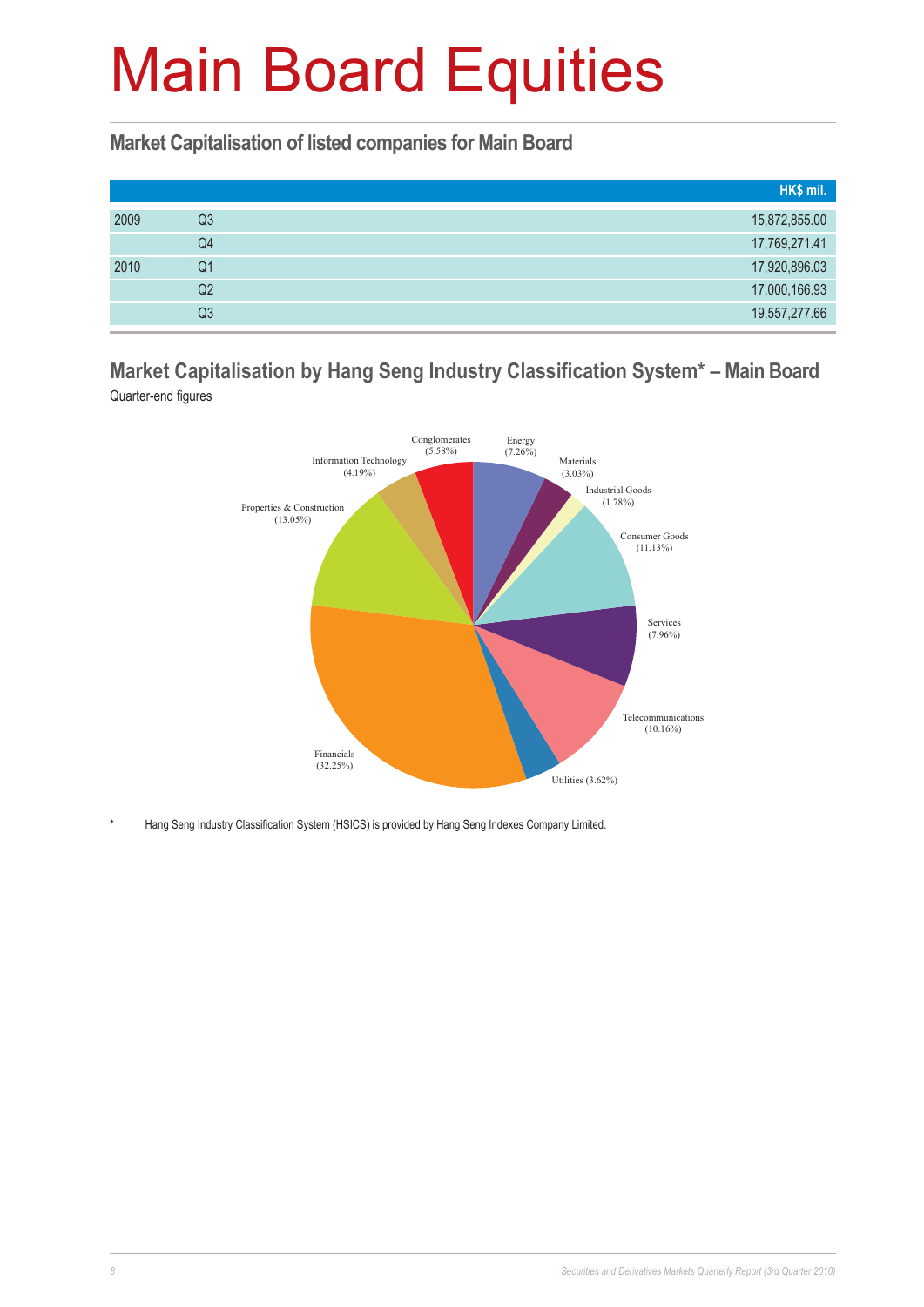#### **50 Leading Companies by Market Capitalisation**

as at the 3rd quarter end 2010

| Rank                | Code           | <b>Company</b>                                                     | <b>Market capitalisation (HK\$ mil.)</b> | % of market total  |
|---------------------|----------------|--------------------------------------------------------------------|------------------------------------------|--------------------|
| 1                   | 00941          | China Mobile Ltd.                                                  | 1,594,094.47                             | 8.15               |
| $\overline{2}$      | 00939          | China Construction Bank Corporation - H Shares                     | 1,527,885.77                             | 7.81               |
| 3                   | 00005          | <b>HSBC Holdings plc</b>                                           | 1,403,424.08                             | 7.18               |
| 4                   | 00883          | CNOOC Ltd.                                                         | 671,824.77                               | 3.44               |
| $\overline{5}$      | 01398          | Industrial and Commercial Bank of China Ltd. - H Shares            | 480,066.58                               | 2.45               |
| $6\phantom{a}$      | 02888          | <b>Standard Chartered PLC</b>                                      | 476,058.07                               | 2.43               |
| $\overline{7}$      | 00016          | Sun Hung Kai Properties Ltd.                                       | 344,385.25                               | 1.76               |
| 8                   | 00700          | Tencent Holdings Ltd.                                              | 310,035.94                               | 1.59               |
| 9                   | 03988          | Bank of China Ltd. - H Shares                                      | 309,402.42                               | 1.58               |
| 10                  | 00013          | Hutchison Whampoa Ltd.                                             | 308,668.04                               | 1.58               |
| 11                  | 00001          | Cheung Kong (Holdings) Ltd.                                        | 272,380.93                               | 1.39               |
| 12                  | 00762          | China Unicom (Hong Kong) Ltd.                                      | 267,665.37                               | 1.37               |
| 13                  | 02388          | BOC Hong Kong (Holdings) Ltd.                                      | 260,090.39                               | 1.33               |
| 14                  | 02628          | China Life Insurance Co. Ltd. - H Shares                           | 228,072.01                               | 1.17               |
| 15                  | 02318          | Ping An Insurance (Group) Co. of China Ltd. - H Shares             | 226,332.41                               | 1.16               |
| 16                  | 03328          | Bank of Communications Co., Ltd. - H Shares                        | 222,537.52                               | 1.14               |
| 17                  | 00011          | Hang Seng Bank Ltd.                                                | 218,141.26                               | 1.12               |
| 18                  | 02378          | Prudential plc *                                                   |                                          | N.A.<br>198,173.98 |
| 19                  | 00857          | PetroChina Co. Ltd. - H Shares                                     | 190,523.07                               | 0.97               |
| 20                  | 00945          | Manulife Financial Corporation *                                   |                                          | N.A.<br>172,437.91 |
| 21                  | 00066          | MTR Corporation Ltd.                                               | 169,293.95                               | 0.87               |
| 22                  | 00494          | Li & Fung Ltd.                                                     | 166,611.37                               | 0.85               |
| 23                  | 00388          | Hong Kong Exchanges and Clearing Ltd.                              | 164,728.00                               | 0.84               |
| 24                  | 00101          | Hang Lung Properties Ltd.                                          | 158,004.41                               | 0.81               |
| 25                  | 00019          | Swire Pacific Ltd.                                                 | 156,710.74                               | 0.80               |
| 26<br>27            | 00002<br>00003 | CLP Holdings Ltd.                                                  | 149,060.58                               | 0.76<br>0.72       |
| 28                  | 00486          | Hong Kong and China Gas Co. Ltd., The<br>United Company RUSAL Plc* | 141,060.80                               | N.A.               |
| 29                  | 00004          | Wharf (Holdings) Ltd., The                                         | $\qquad \qquad -$<br>137,417.67          | 139,016.09<br>0.70 |
| 30                  | 00688          | China Overseas Land & Investment Ltd.                              | 134,188.45                               | 0.69               |
| 31                  | 01880          | Belle International Holdings Ltd.                                  | 131,405.35                               | 0.67               |
| 32                  | 01288          | Agricultural Bank of China Ltd. - H Shares                         | 123,570.07                               | 0.63               |
| 33                  | 00012          | Henderson Land Development Co. Ltd.                                | 119,635.73                               | 0.61               |
| 34                  | 00322          | Tingyi (Cayman Islands) Holdings Corp.                             | 119,557.38                               | 0.61               |
| 35                  | 00386          | China Petroleum & Chemical Corporation - H Shares                  | 115,449.76                               | 0.59               |
| 36                  | 01928          | Sands China Ltd.                                                   | 112,670.11                               | 0.58               |
| 37                  | 01088          | China Shenhua Energy Co. Ltd. - H Shares                           | 109,094.50                               | 0.56               |
| 38                  | 00006          | Hongkong Electric Holdings Ltd.                                    | 100,630.44                               | 0.51               |
| 39                  | 00151          | Want Want China Holdings Ltd.                                      | 95,124.02                                | 0.49               |
| 40                  | 01044          | Hengan International Group Co. Ltd.                                | 94,692.54                                | 0.48               |
| 41                  | 00291          | China Resources Enterprise, Ltd.                                   | 84,271.15                                | 0.43               |
| 42                  | 00293          | Cathay Pacific Airways Ltd.                                        | 82,807.43                                | 0.42               |
| 43                  | 01688          | Alibaba.com Ltd.                                                   | 81,527.85                                | 0.42               |
| 44                  | 01109          | China Resources Land Ltd.                                          | 79,490.78                                | 0.41               |
| 45                  | 00083          | Sino Land Co. Ltd.                                                 | 78,709.91                                | 0.40               |
| 46                  | 00836          | China Resources Power Holdings Co. Ltd.                            | 78,520.29                                | 0.40               |
| 47                  | 03968          | China Merchants Bank Co., Ltd. - H Shares                          | 78,209.56                                | 0.40               |
| 48                  | 01128          | Wynn Macau, Ltd.                                                   | 69,616.25                                | 0.36               |
| 49                  | 01038          | Cheung Kong Infrastructure Holdings Ltd.                           | 69,429.67                                | 0.36               |
| 50                  | 00144          | China Merchants Holdings (International) Co. Ltd.                  | 68,804.71                                | 0.35               |
| <b>Total</b>        |                |                                                                    | 12,581,881.82                            | 64.34              |
| <b>Market Total</b> |                |                                                                    | 19,557,277.66                            | 100.00             |

Notes:

Foreign company included since July 2010

\* foreign companies not solely listed in Hong Kong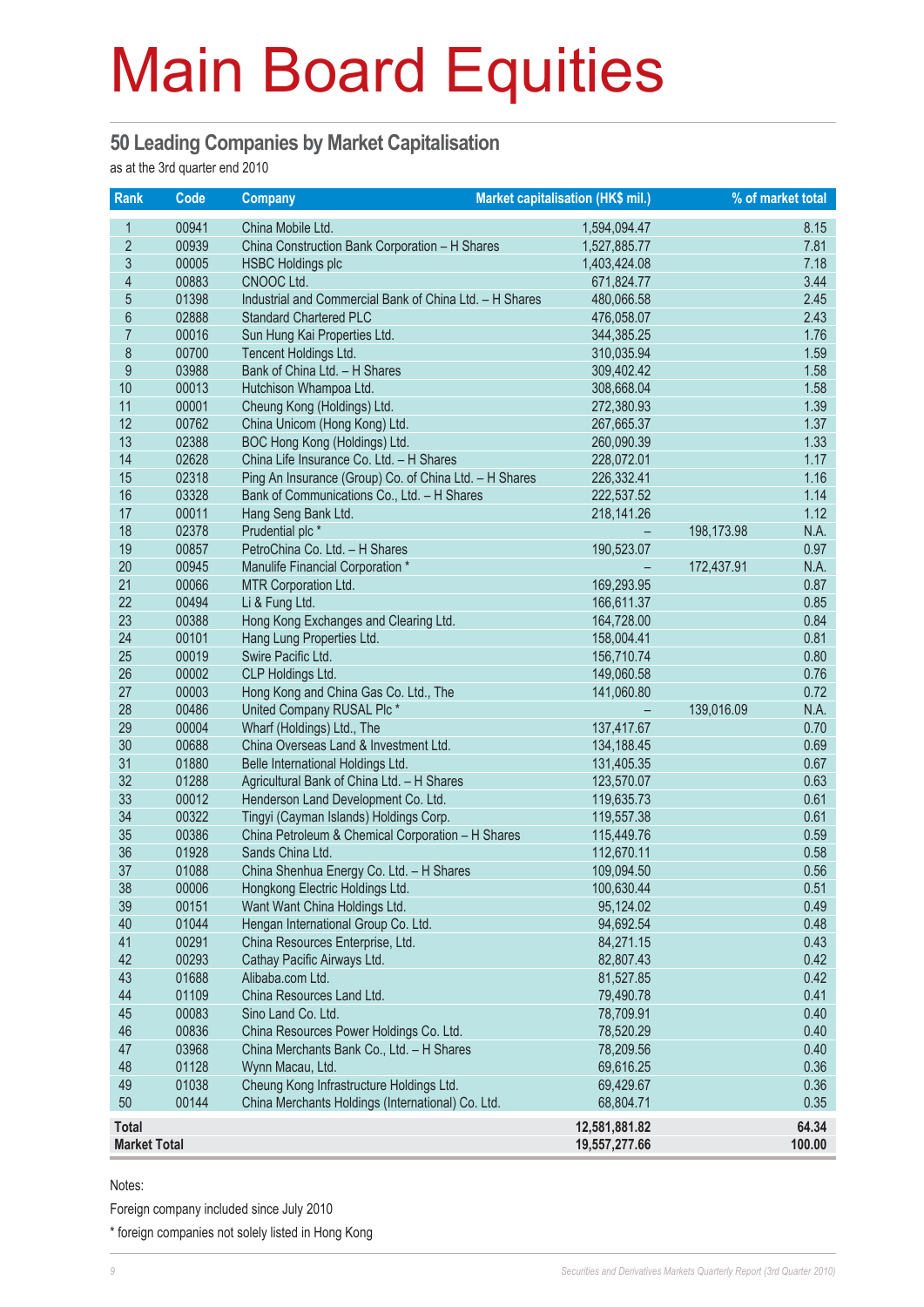### **Short Selling (value)**

|      |    | Short selling turnover (HK\$ mil.) | Equity turnover (HK\$ mil.) * | % of equity total |
|------|----|------------------------------------|-------------------------------|-------------------|
| 2009 | Q3 | 234,578.14                         | 3,239,927.90                  | 7.24              |
|      | Q4 | 216,473.14                         | 3,125,947.48                  | 6.93              |
| 2010 | Q1 | 254,445.78                         | 2,953,639.11                  | 8.61              |
|      | Q2 | 278,492.48                         | 2,788,065.18                  | 9.99              |
|      | Q3 | 231,187.06                         | 2,783,988.10                  | 8.30              |

include Main Board and GEM figures

### **Short Selling (share)**

|      |    | <b>Short selling turnover (Mil. shs)</b> | Equity turnover (Mil. shs) * | % of equity total |
|------|----|------------------------------------------|------------------------------|-------------------|
| 2009 | Q3 | 20,969.48                                | 1,012,187.21                 | 2.07              |
|      | Q4 | 19,660.11                                | 965,635.67                   | 2.04              |
| 2010 | Q1 | 21,677.84                                | 926,224.94                   | 2.34              |
|      | Q2 | 24,633.79                                | 956,653.63                   | 2.57              |
|      | Q3 | 20,554.19                                | 882,787.31                   | 2.33              |

include Main Board and GEM figures

#### **New Listing Companies Statistics**

|      |                | No. of newly<br>listed companies | No. of companies<br>transferred from GEM* | <b>Funds raised</b><br>(HK\$ mil.) $#$ |
|------|----------------|----------------------------------|-------------------------------------------|----------------------------------------|
| 2009 | Q3             | 13                               |                                           | 45,370.96                              |
|      | Q4             | 37                               | 0                                         | 184,852.28                             |
| 2010 | Q <sub>1</sub> | 13                               | 0                                         | 33,962.31                              |
|      | Q <sub>2</sub> | 13                               | റ                                         | 16,304.58                              |
|      | Q <sub>3</sub> | 21                               | 5                                         | 109,845.45                             |

Included only the transfers of listing from GEM to Main Board pursuant to the revised Rule 9.24 of GEM Listing Rules and to the new Chapter 9A of the Main Board Listing Rules effective from 1 July 2008

# All funds raised are attributed to the initial public offers of newly listed companies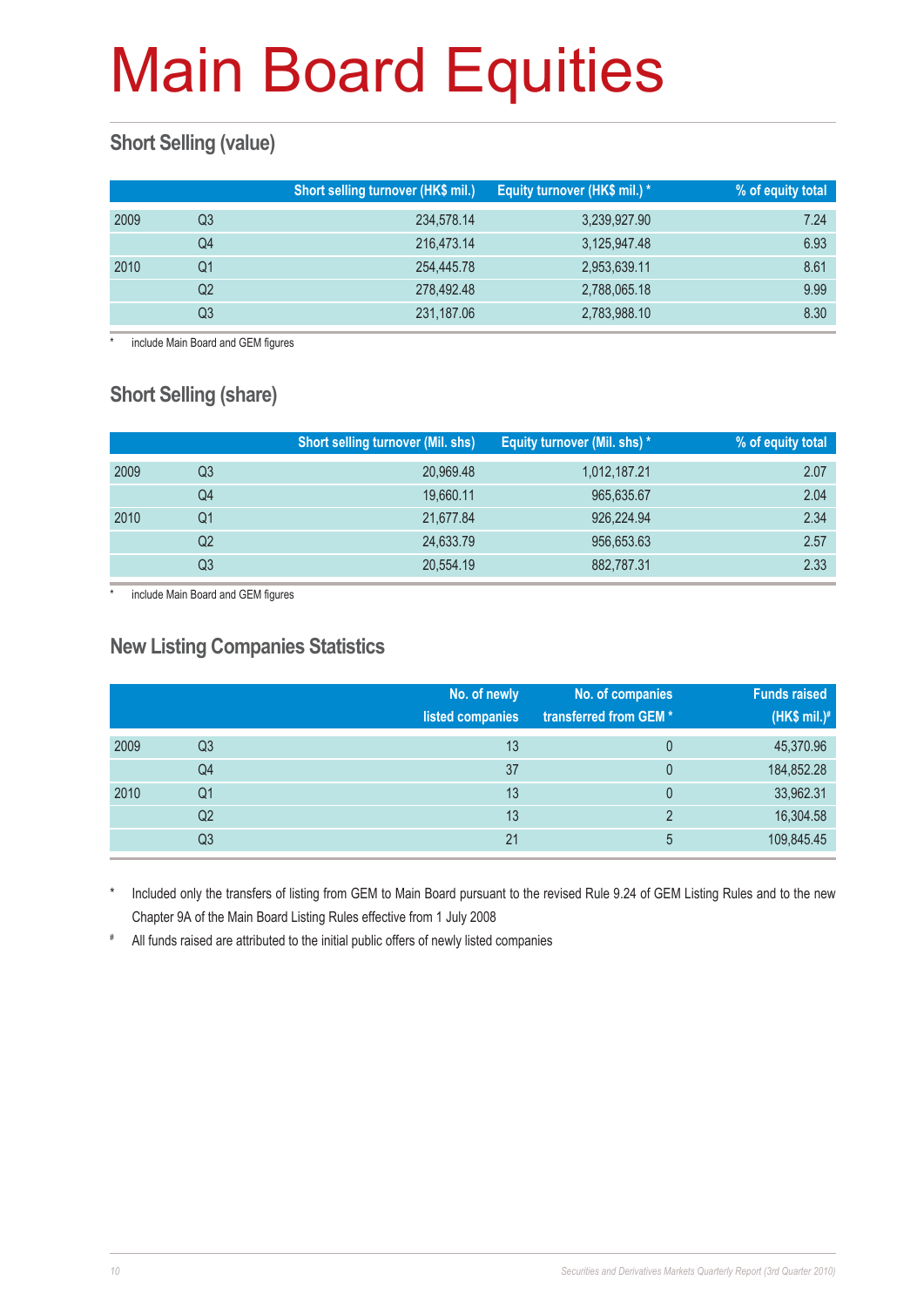#### **Newly Listed Companies**

for 3rd quarter 2010

| Code         | <b>Company name</b>                                         |            |                | Listing date No. of issued shares Funds raised (HK\$ mil.) |
|--------------|-------------------------------------------------------------|------------|----------------|------------------------------------------------------------|
| 00951        | Chaowei Power Holdings Ltd.                                 | 2010/07/07 | 1,005,290,000  | 556.53                                                     |
| 01020        | Sinoref Holdings Ltd.                                       | 2010/07/07 | 1,200,000,000  | 296.40                                                     |
| 01788        | Guotai Junan International Holdings Ltd.                    | 2010/07/08 | 1,640,000,000  | 1,763.00                                                   |
| 01666        | Tong Ren Tang Technologies Co. Ltd. - H Shares *            | 2010/07/09 | 87,320,000     |                                                            |
| 02308        | EVOC Intelligent Technology Co. Ltd. - H Shares *           | 2010/07/12 | 308,352,000    |                                                            |
| 00976        | Chiho-Tiande Group Ltd.                                     | 2010/07/12 | 1,000,000,000  | 607.50                                                     |
| 01019        | Convoy Financial Services Holdings Ltd.                     | 2010/07/13 | 400,000,000    | 120.00                                                     |
| 01900        | China ITS (Holdings) Co., Ltd.                              | 2010/07/15 | 1,569,047,334  | 892.01                                                     |
| 02118        | Tian Shan Development (Holding) Ltd.                        | 2010/07/15 | 1,000,000,000  | 350.00                                                     |
| 01288        | Agricultural Bank of China Ltd. - H Shares                  | 2010/07/16 | 30,738,823,096 | 93,515.29                                                  |
| 00936        | Manta Holdings Co. Ltd.                                     | 2010/07/19 | 200,000,000    | 50.00                                                      |
| 01066        | Shandong Weigao Group Medical Polymer Co. Ltd. - H Shares * | 2010/07/29 | 856,242,162    |                                                            |
| 00640        | Infinity Chemical Holdings Co. Ltd.                         | 2010/08/12 | 500,000,000    | 75.00                                                      |
| 02233        | West China Cement Ltd.                                      | 2010/08/23 | 4,250,499,850  | 1,599.73                                                   |
| 01428        | Bright Smart Securities & Commodities Group Ltd.            | 2010/08/25 | 679,682,000    | 287.49                                                     |
| 02238        | Guangzhou Automobile Group Co., Ltd. - H Shares             | 2010/08/30 | 2,213,300,218  |                                                            |
| 02198        | China Sanjiang Fine Chemicals Co. Ltd.                      | 2010/09/16 | 1,009,303,000  | 897.05                                                     |
| 01039        | Changfeng Axle (China) Co. Ltd.                             | 2010/09/24 | 800,000,000    | 920.00                                                     |
| 01633        | Magic Holdings International Ltd.                           | 2010/09/24 | 830,000,000    | 759.00                                                     |
| 00853        | MicroPort Scientific Corporation                            | 2010/09/24 | 1,442,023,340  | 1,772.97                                                   |
| 01009        | International Entertainment Corporation *                   | 2010/09/27 | 1,179,157,235  |                                                            |
| 00895        | Shenzhen Dongjiang Environmental Co. Ltd. - H Shares *      | 2010/09/28 | 355,800,000    |                                                            |
| 00867        | China Medical System Holdings Ltd.                          | 2010/09/28 | 1,123,691,440  | 1,012.00                                                   |
| 00926        | Besunyen Holdings Co. Ltd.                                  | 2010/09/29 | 1,681,091,320  | 1,507.96                                                   |
| 01698        | Boshiwa International Holding Ltd.                          | 2010/09/29 | 2,075,000,000  | 2,863.50                                                   |
| 00967        | Sound Global Ltd.                                           | 2010/09/30 | 1,290,000,000  |                                                            |
| <b>Total</b> |                                                             |            |                | 109,845.45                                                 |

\* Transfers of listing from GEM to Main Board pursuant to the revised Rule 9.24 of the GEM Listing Rules and to the new Chapter 9A of the Main Board Listing Rules effective from 1 July 2008.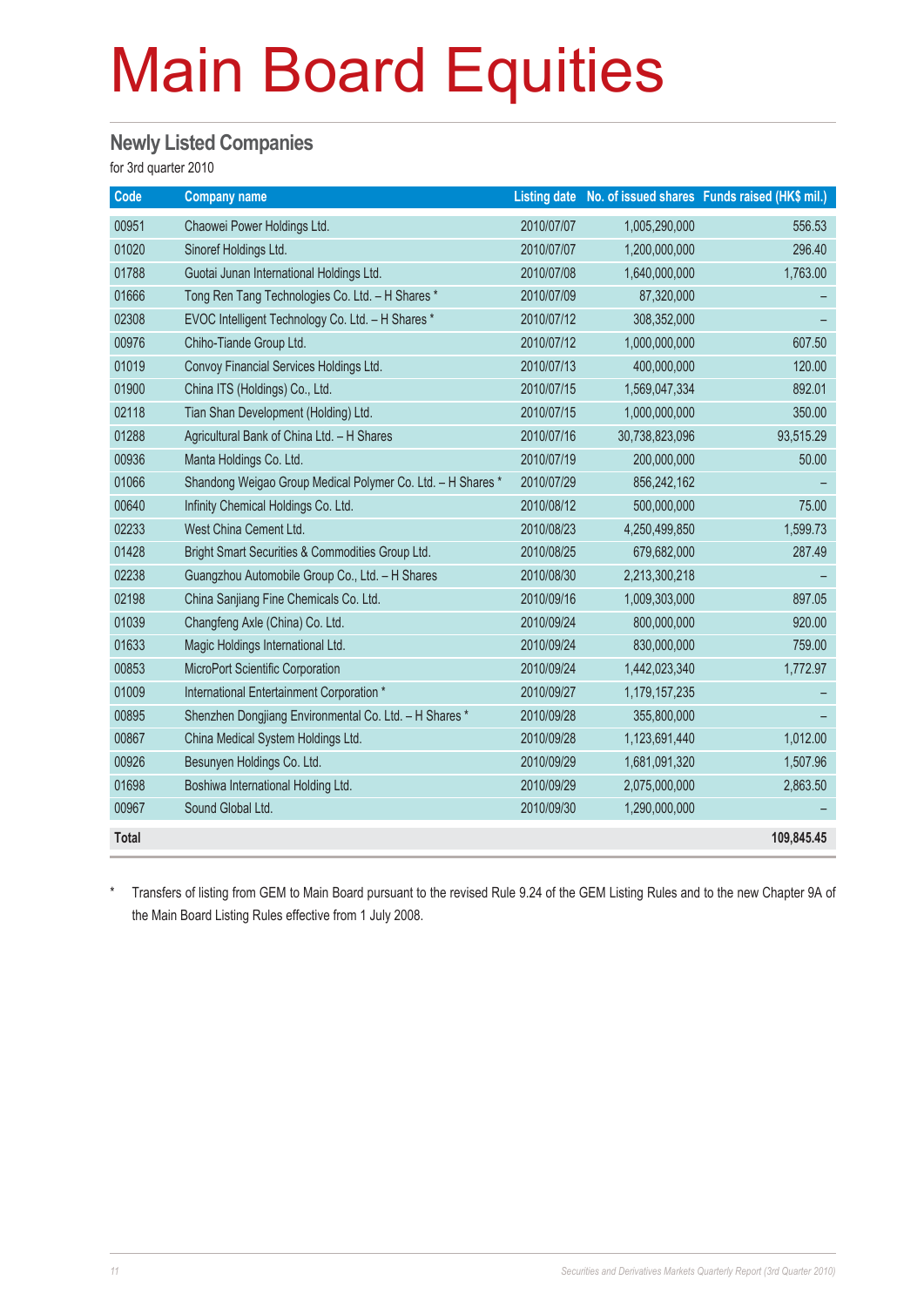#### **Withrawal of Listed Companies**

for 3rd quarter 2010

| Code  | Company name             | Last trading date | Delisted date |
|-------|--------------------------|-------------------|---------------|
| 00049 | Wheelock Properties Ltd. | 2010/07/12        | 2010/07/22    |
| 00203 | Denway Motors Ltd.       | 2010/08/16        | 2010/08/26    |

#### **Company Name Changes**

for 3rd quarter 2010

| Code  | Old name                                                       | New name                                                  | <b>Effective date</b> | <b>Adoption date</b> |
|-------|----------------------------------------------------------------|-----------------------------------------------------------|-----------------------|----------------------|
| 00729 | Jia Sheng Holdings Ltd.                                        | Thunder Sky Battery Ltd.                                  | 2010/05/27            | 2010/07/08           |
| 01164 | Vital Pharmaceutical Holdings Ltd.                             | Vital Group Holdings Ltd.                                 | 2010/06/02            | 2010/07/14           |
| 00702 | Genesis Energy Holdings Ltd.                                   | Sino Oil and Gas Holdings Ltd.                            | 2010/07/08            | 2010/08/04           |
| 00329 | Ruyan Group (Holdings) Ltd.                                    | Dragonite International Ltd.                              | 2010/07/06            | 2010/08/06           |
| 00121 | Chia Tai Enterprises International Ltd.                        | C.P. Lotus Corporation                                    | 2010/06/28            | 2010/08/09           |
| 00764 | China Star Investment Holdings Ltd.                            | Eternity Investment Ltd.                                  | 2010/06/29            | 2010/08/09           |
| 01166 | Solartech International Holdings Ltd. #                        | Solartech International Holdings Ltd.                     | 2010/08/03            | 2010/08/10           |
| 01878 | SouthGobi Resources Ltd. #                                     | SouthGobi Resources Ltd.                                  | 2010/08/13            | 2010/08/18           |
| 01149 | Broad Intelligence Int'l Pharmaceutical Holdings Ltd.          | Anxin-China Holdings Ltd.                                 | 2010/08/03            | 2010/08/30           |
| 01766 | China South Locomotive & Rolling Stock Corporation Ltd.-H sh * | CSR Corporation Ltd. - H Shares                           | 2010/08/04            | 2010/09/10           |
| 00221 | LeRoi Holdings Ltd.                                            | PNG Resources Holdings Ltd.                               | 2010/08/26            | 2010/09/16           |
| 02688 | XinAo Gas Holdings Ltd.                                        | ENN Energy Holdings Ltd.                                  | 2010/08/13            | 2010/09/22           |
| 01131 | Kwong Hing International Holdings (Bermuda) Ltd.               | Agritrade Resources Ltd.                                  | 2010/08/25            | 2010/09/24           |
| 00526 | Magician Industries (Holdings) Ltd.                            | Lisi Group (Holdings) Ltd.                                | 2010/08/23            | 2010/09/30           |
| 00811 | Sichuan Xinhua Winshare Chainstore Co., Ltd. - H Shares        | Xinhua Winshare Publishing and Media Co., Ltd. - H Shares | 2010/08/27            | 2010/09/30           |

Change of English name only

# Change of Chinese name only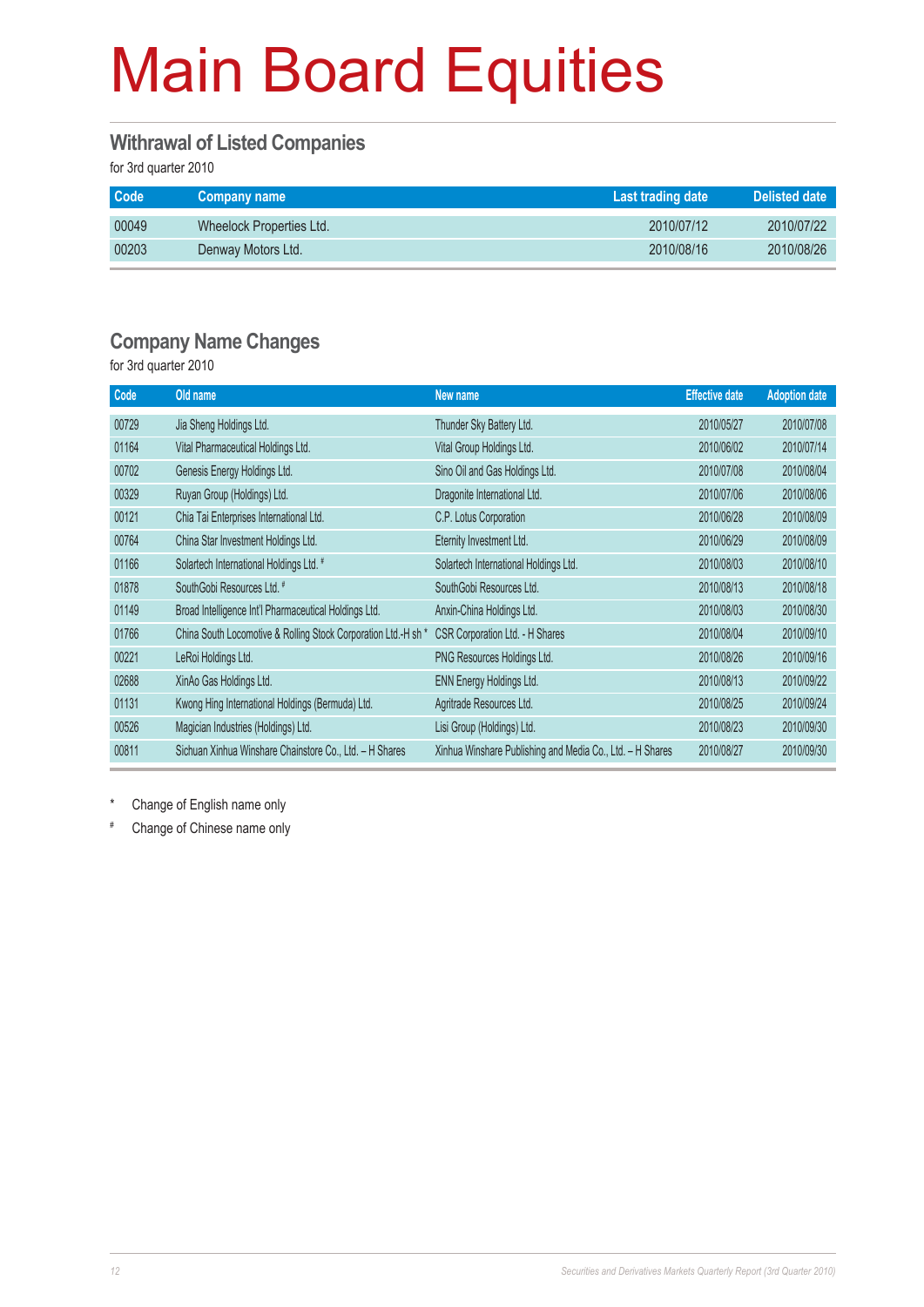#### **Bonus Issues / Bonus Warrants**

for 3rd quarter 2010

| Code  | <b>Company</b>                                            | <b>Particulars</b>     | Ex-date    |
|-------|-----------------------------------------------------------|------------------------|------------|
| 00860 | Ming Fung Jewellery Group Ltd.                            | 4 for 10               | 2010/07/02 |
| 00136 | Mascotte Holdings Ltd.                                    | 3 for 2                | 2010/07/21 |
| 00869 | Playmates Toys Ltd.                                       | 130 2010 wts for 1,000 | 2010/07/22 |
| 00300 | Shenji Group Kunming Machine Tool Co. Ltd. - H Shares     | 2.5 for 10             | 2010/07/27 |
| 00896 | Hanison Construction Holdings Ltd.                        | 1 for 10               | 2010/08/04 |
| 00651 | China Ocean Shipbuilding Industry Group Ltd.              | 2 for 1 offer shs      | 2010/08/09 |
| 00912 | Suga International Holdings Ltd.                          | 1 for 10               | 2010/08/19 |
| 00711 | Chun Wo Development Holdings Ltd.                         | 3 2013 wts for 16      | 2010/08/30 |
| 00599 | E. Bon Holdings Ltd.                                      | 3 for 10               | 2010/09/01 |
| 01066 | Shandong Weigao Group Medical Polymer Co. Ltd. - H Shares | 1 for $1$              | 2010/09/07 |
| 00653 | Bonjour Holdings Ltd.                                     | 1 for $1$              | 2010/09/13 |
| 00733 | Hopefluent Group Holdings Ltd.                            | 1 for 10               | 2010/09/14 |
| 00211 | Styland Holdings Ltd.                                     | 1 for 10               | 2010/09/16 |
| 00477 | AUPU Group Holding Co. Ltd.                               | 1 for 2                | 2010/09/17 |
| 01049 | Celestial Asia Securities Holdings Ltd.                   | 1 for $5$              | 2010/09/20 |
| 02342 | Comba Telecom Systems Holdings Ltd.                       | 1 for 10               | 2010/09/24 |
| 00897 | Wai Yuen Tong Medicine Holdings Ltd.                      | 1 for 5 rts shares     | 2010/09/28 |

### **Share Split / Consolidation**

for 3rd quarter 2010

| <b>Code</b> | <b>Company</b>                            | <b>Particulars</b>      | <b>Effective date</b> |
|-------------|-------------------------------------------|-------------------------|-----------------------|
| 00736       | China Properties Investment Holdings Ltd. | Consolidation 5 into 1  | 2010/07/12            |
| 00120       | Cosmopolitan International Holdings Ltd.  | Split 1 into 5          | 2010/08/30            |
| 00692       | Ching Hing (Holdings) Ltd.                | Consolidation 50 into 1 | 2010/09/02            |
| 01227       | National Investments Fund Ltd.            | Consolidation 5 into 1  | 2010/09/14            |
| 00897       | Wai Yuen Tong Medicine Holdings Ltd.      | Consolidation 25 into 1 | 2010/09/22            |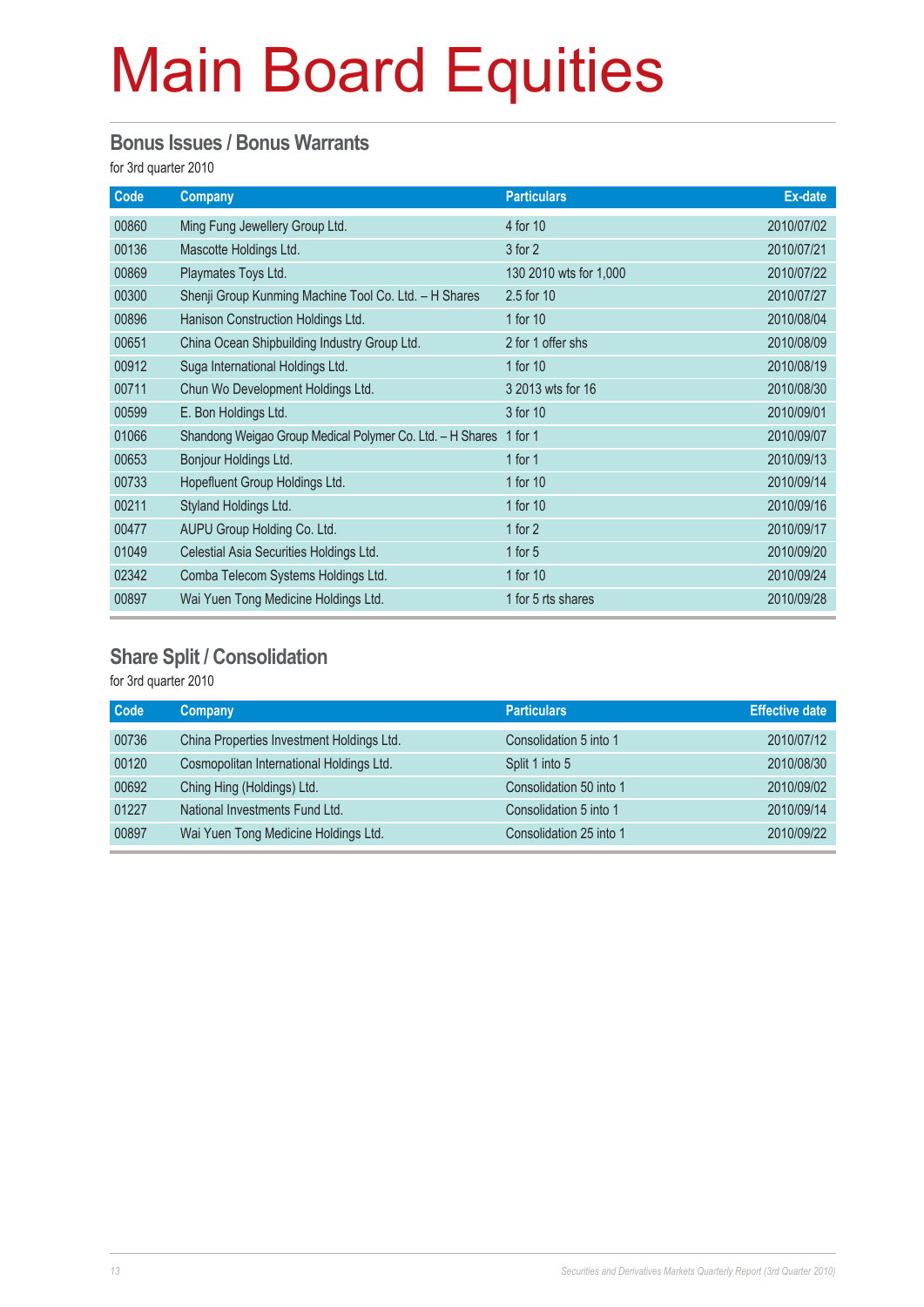#### **Rights Issues & Open Offers**

for 3rd quarter 2010

| <b>Month</b> | Code  | <b>Company</b>                               | <b>Ratio</b>                             | Funds raised (HK\$ mil.) |
|--------------|-------|----------------------------------------------|------------------------------------------|--------------------------|
| Jul          | 03328 | Bank of Communications Co., Ltd. - H Shares  | Rts 1.5 H shares for 10 H shares @\$5.14 | 17,782.70                |
|              | 00809 | Global Bio-chem Technology Group Co. Ltd.    | Rts 2 for 5 @\$0.75                      | 695.65                   |
|              | 00485 | Starlight International Holdings Ltd.        | Open offer 4 for 5 @\$0.12               | 75.37                    |
|              | 00869 | Playmates Toys Ltd.                          | Rts 1 for 2 @\$0.30                      | 104.33                   |
|              | 00455 | Yunnan Enterprises Holdings Ltd.             | Open offer 1 for 1 @\$0.21               | 196.36                   |
| Aug          | 00326 | China Star Entertainment Ltd.                | Rts 1 for 2 @\$0.10                      | 144.46                   |
|              | 02389 | Genvon Group Ltd.                            | Rts 3 for 2 @\$0.15                      | 380.23                   |
|              | 00901 | Radford Capital Investment Ltd.              | Rts 4 for 1 @\$0.10                      | 110.47                   |
| Sep          | 00651 | China Ocean Shipbuilding Industry Group Ltd. | Open offer 1 for 2 @\$0.50               | 225.52                   |
|              |       |                                              | with bonus 2 for 1 offer shs             |                          |
|              | 00764 | Eternity Investment Ltd.                     | Rts 3 for 1 @\$0.40                      | 330.63                   |
|              | 00009 | China Mandarin Holdings Ltd.                 | Open offer 7 for 1 @\$0.0109             | 199.41                   |
| <b>Total</b> |       |                                              |                                          | 20,245.13                |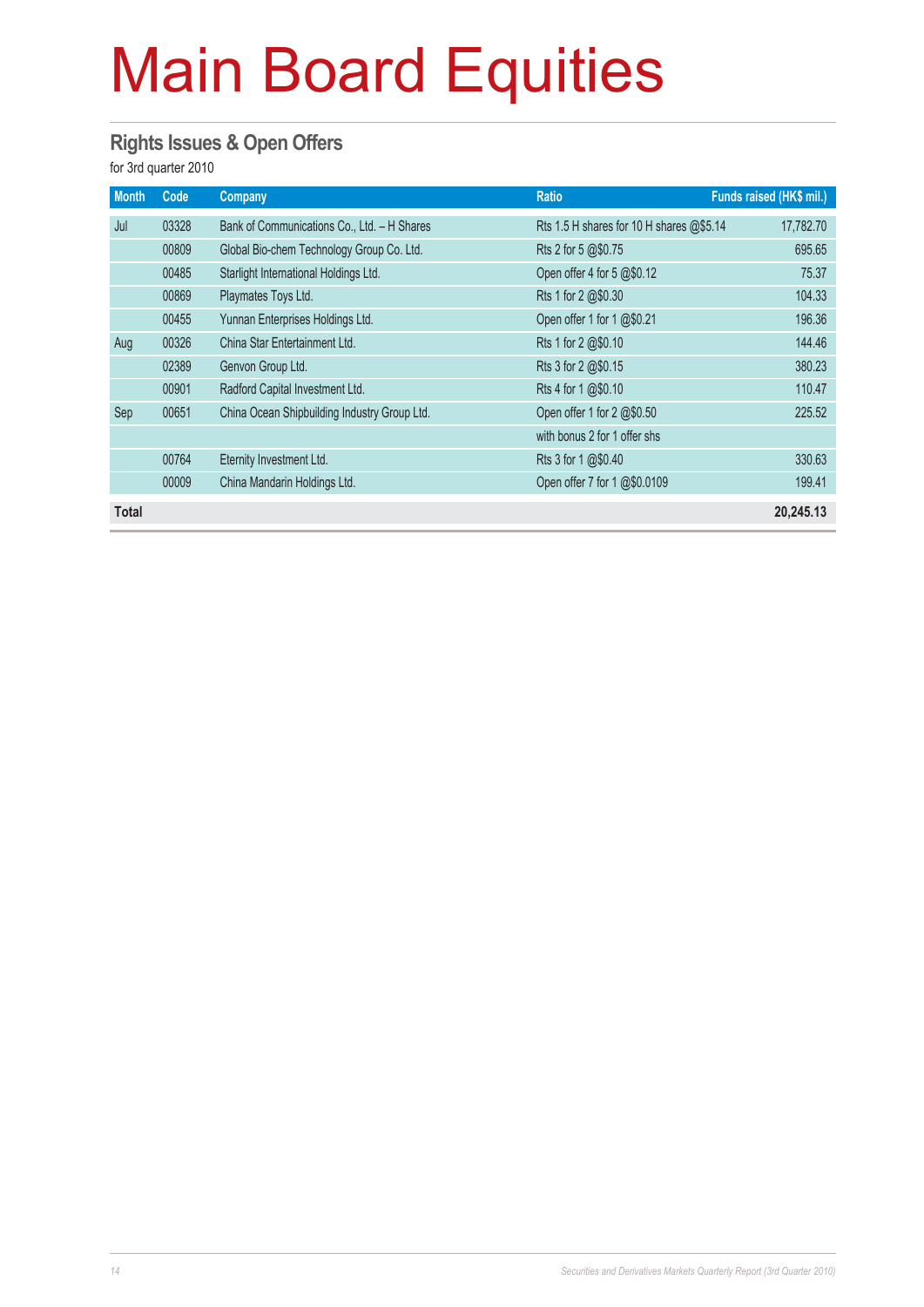### **Placing\***

|              |             |                        | No. of new    | <b>Placing price</b> | <b>Funds raised</b> |
|--------------|-------------|------------------------|---------------|----------------------|---------------------|
| <b>Month</b> | <b>Code</b> | <b>Company</b>         | shares placed | (HK\$)               | (HK\$ mil.)         |
| 2010         |             |                        |               |                      |                     |
| Jun **       | 00789       | <b>ARTINI</b>          | 83,543,000    | 0.530                | 44.28               |
|              | 00563       | <b>NEO-CHINA LAND</b>  | 683,692,000   | 2.320                | 1,586.17            |
|              | 01140       | OP FIN INV             | 156,900,000   | 1.900                | 298.11              |
|              | 01177       | <b>SINO BIOPHARM</b>   | 185,000,000   | 3.350                | 619.75              |
|              | 02888       | <b>STANCHART</b>       | 24,000,000    | 173.264              | 4,158.34            |
|              | 00159       | <b>WAH NAM INT'L</b>   | 185,000,000   | 1.110                | 205.35              |
| Jul          | 00764       | <b>ETERNITY INV</b>    | 45,920,000    | 0.550                | 25.26               |
|              | 00838       | <b>EVA HOLDINGS</b>    | 80,000,000    | 3.600                | 288.00              |
|              | 00885       | FOREFRONT GROUP        | 1,250,000,000 | 0.100                | 125.00              |
|              | 01226       | <b>GARRON INT'L</b>    | 14,130,000    | 0.368                | 5.20                |
|              | 00802       | <b>RCG</b>             | 5,000,000     | 5.000                | 25.00               |
|              | 00246       | <b>REALGOLD MINING</b> | 100,000,000   | 11.860               | 1,186.00            |
|              | 00981       | <b>SMIC</b>            | 1,500,000,000 | 0.520                | 780.00              |
|              | 00609       | <b>TIANDE CHEMICAL</b> | 20,000,000    | 1.050                | 21.00               |
|              | 01192       | <b>TITAN PETROCHEM</b> | 1,000,000,000 | 0.370                | 370.00              |
|              | 02088       | <b>XIWANG SUGAR</b>    | 22,296,000    | 1.740                | 38.80               |
| Aug          | 00039       | <b>BIO-DYNAMIC</b>     | 90,000,000    | 0.480                | 43.20               |
|              | 00933       | <b>BRIGHTOIL</b>       | 300,000,000   | 3.450                | 1,035.00            |
|              | 01049       | <b>CELESTIAL ASIA</b>  | 20,000,000    | 2.500                | 50.00               |
|              | 00149       | CH AGRI-PROD EX        | 820,000,000   | 0.050                | 41.00               |
|              | 00263       | CH YUNNAN TIN          | 600,000,000   | 0.100                | 60.00               |
|              | 00682       | <b>CHAODA MODERN</b>   | 154,838,000   | 7.530                | 1,165.93            |
|              | 00606       | <b>CHINA AGRI</b>      | 178,000,000   | 8.750                | 1,557.50            |
|              | 00736       | <b>CHINA PPT INV</b>   | 280,000,000   | 0.076                | 21.28               |
|              | 00692       | <b>CHING HING-NEW</b>  | 2,057,767,649 | 0.010                | 20.58               |
|              | 00668       | <b>DOXEN ENERGY</b>    | 508,600,000   | 1.040                | 528.94              |
|              | 00668       | <b>DOXEN ENERGY</b>    | 120,000,000   | 1.000                | 120.00              |
|              | 00279       | <b>FREEMAN CORP</b>    | 99,125,239    | 0.275                | 27.26               |
|              | 00412       | <b>HERITAGE INT'L</b>  | 182,006,498   | 0.112                | 20.38               |
|              | 00988       | LOUDONG GN RES         | 229,143,000   | 1.200                | 274.97              |
|              | 01227       | NATIONALINV-NEW        | 788,824,000   | 0.041                | 32.34               |
|              | 00094       | <b>OMNICORP</b>        | 230,000,000   | 1.820                | 418.60              |
|              | 00008       | <b>PCCW</b>            | 500,000,000   | 2.600                | 1,300.00            |
|              | 00119       | POLY HK INV            | 400,000,000   | 8.800                | 3,520.00            |
|              | 00310       | PROSP INV HOLD         | 119,600,000   | 0.750                | 89.70               |
|              | 00901       | RADFORD CAPITAL        | 50,234,378    | 0.100                | 5.02                |
|              | 01129       | <b>WATER INDUSTRY</b>  | 265,476,000   | 0.108                | 28.67               |
|              | 00273       | <b>WILLIE INT'L</b>    | 205,724,971   | 0.165                | 33.94               |
| Sep          | 00030       | ABC COM (HOLD)         | 16,000,000    | 1.380                | 22.08               |
|              | 00658       | C TRANSMISSION         | 130,000,000   | 17.380               | 2,259.40            |
|              | 00910       | CH GRAND FOREST        | 1,000,000,000 | 0.210                | 210.00              |
|              | 00736       | CHINA PPT INV          | 360,000,000   | 0.056                | 20.16               |
|              | 01193       | <b>CHINA RES GAS</b>   | 230,000,000   | 10.750               | 2,472.50            |
|              | 03323       | <b>CNBM</b>            | 238,947,729   | 16.000               | 3,823.16            |
|              | 03389       | <b>HENGDELI</b>        | 300,000,000   | 3.480                | 1,044.00            |
|              | 00209       | SEWCO INT'L            | 238,000,000   | 1.000                | 238.00              |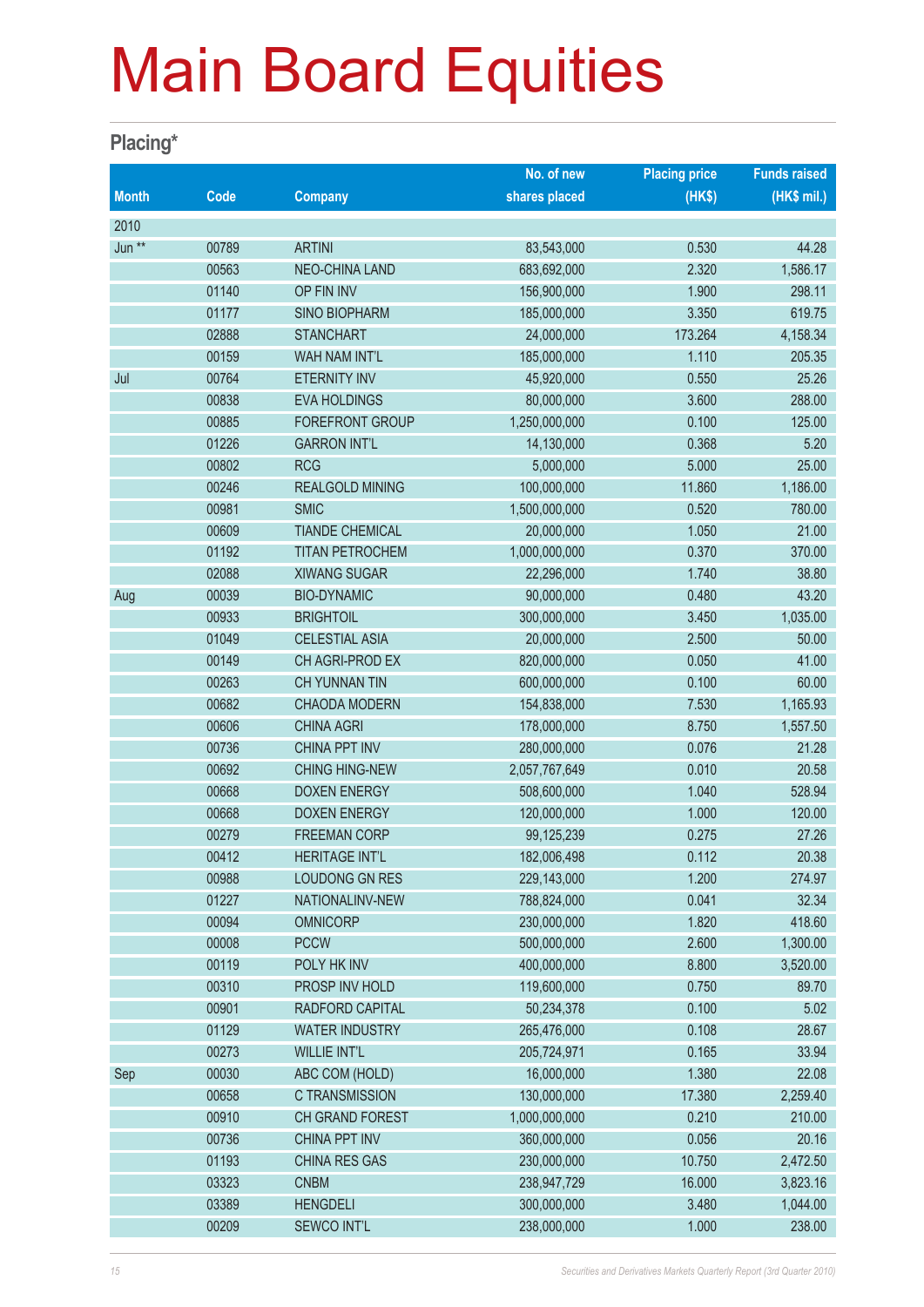|              |       |                     | No. of new    | <b>Placing price</b> | <b>Funds raised</b> |
|--------------|-------|---------------------|---------------|----------------------|---------------------|
| <b>Month</b> | Code  | Company             | shares placed | (HK\$)               | (HK\$ mil.)         |
|              | 03933 | <b>UNITED LAB</b>   | 51,500,000    | 15.220               | 783.83              |
|              | 01173 | <b>VEEKO INT'L</b>  | 150,000,000   | 0.268                | 40.20               |
|              | 01899 | <b>XINGDA INT'L</b> | 138,600,000   | 5.500                | 762.30              |
| <b>Total</b> |       |                     |               |                      | 31,846.20           |

\* Due to the reporting time-lag, placing figures for the quarter are provisional.

\*\* Supplementary information update for previous quarters.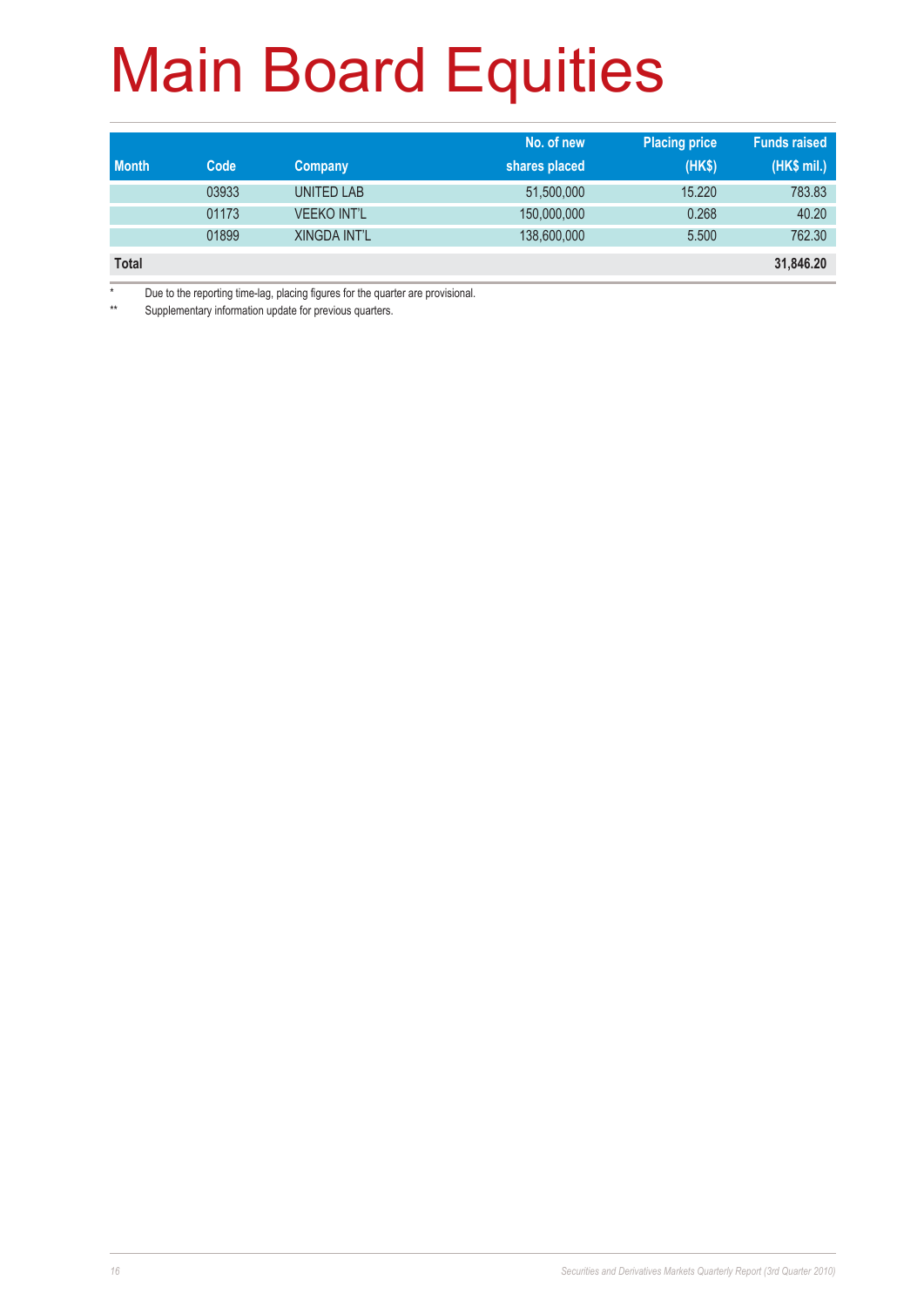### **Warrant Trading Statistics**

|      |                | <b>Equity wts</b><br>(HK\$ mil.) | <b>Derivative wts</b><br>(HK\$ mil.) | <b>Total</b><br>(HK\$ mil.) |
|------|----------------|----------------------------------|--------------------------------------|-----------------------------|
| 2009 | Q <sub>3</sub> | 126.39                           | 484,790.00                           | 484,916.39                  |
|      | Q <sub>4</sub> | 220.45                           | 442,719.26                           | 442,939.71                  |
| 2010 | Q1             | 228.05                           | 588,420.02                           | 588,648.07                  |
|      | Q <sub>2</sub> | 302.00                           | 538,302.09                           | 538,604.09                  |
|      | Q <sub>3</sub> | 375.85                           | 669,145.29                           | 669,521.14                  |

### **Warrant Market Value**

|      |                |               | <b>Equity wts</b> |               | <b>Derivative wts</b> |           | <b>Total</b> |
|------|----------------|---------------|-------------------|---------------|-----------------------|-----------|--------------|
|      |                | <b>Number</b> | (HK\$ mil.)       | <b>Number</b> | (HK\$ mil.)           | Total no. | (HK\$ mil.)  |
| 2009 | Q3             | 26            | 835.09            | 3.093         | 190.077.28            | 3.119     | 190.912.38   |
|      | Q4             | 25            | 1,103.37          | 3.367         | 136,441.34            | 3,392     | 137,544.71   |
| 2010 | Q1             | 20            | 1,201.13          | 3.974         | 106,176.30            | 3.994     | 107,377.43   |
|      | Q <sub>2</sub> | 25            | 1,697.57          | 4,114         | 86,643.45             | 4,139     | 88,341.02    |
|      | Q3             | 25            | 2,204.10          | 4.348         | 131,501.94            | 4,373     | 133,706.04   |

### **New Listing Statistics – Warrants**

|      |    | No. of newly listed<br>equity wts | No. of newly listed<br>derivative wts | <b>Amount raised</b><br>(HK\$ mil.) |
|------|----|-----------------------------------|---------------------------------------|-------------------------------------|
| 2009 | Q3 | -                                 | 1,154                                 | 67,523.38                           |
|      | Q4 | 3                                 | 1,502                                 | 79,409.13                           |
| 2010 | Q1 |                                   | 1,649                                 | 75,616.53                           |
|      | Q2 | 8                                 | 1,536                                 | 64,484.98                           |
|      | Q3 | C                                 | 1,938                                 | 72,490.02                           |

### **Newly Listed Equity Warrants**

for 3rd Quarter 2010

|              |                                                 | <b>Initial issued</b> |                            |            | Amount raised |
|--------------|-------------------------------------------------|-----------------------|----------------------------|------------|---------------|
| Code         | <b>Equity warrants</b>                          | amount (HK\$)         | <b>Listing date Expiry</b> |            | (HK\$ mil.)   |
| 00965        | Playmates Toys Ltd. Warrants 2012               | 61,030,125            | 2010/08/04                 | 2012/08/04 |               |
| 01032        | Chun Wo Development Holdings Ltd. Warrants 2013 | 85.874.156            | 2010/09/13                 | 2013/09/12 |               |
| <b>Total</b> |                                                 |                       |                            |            |               |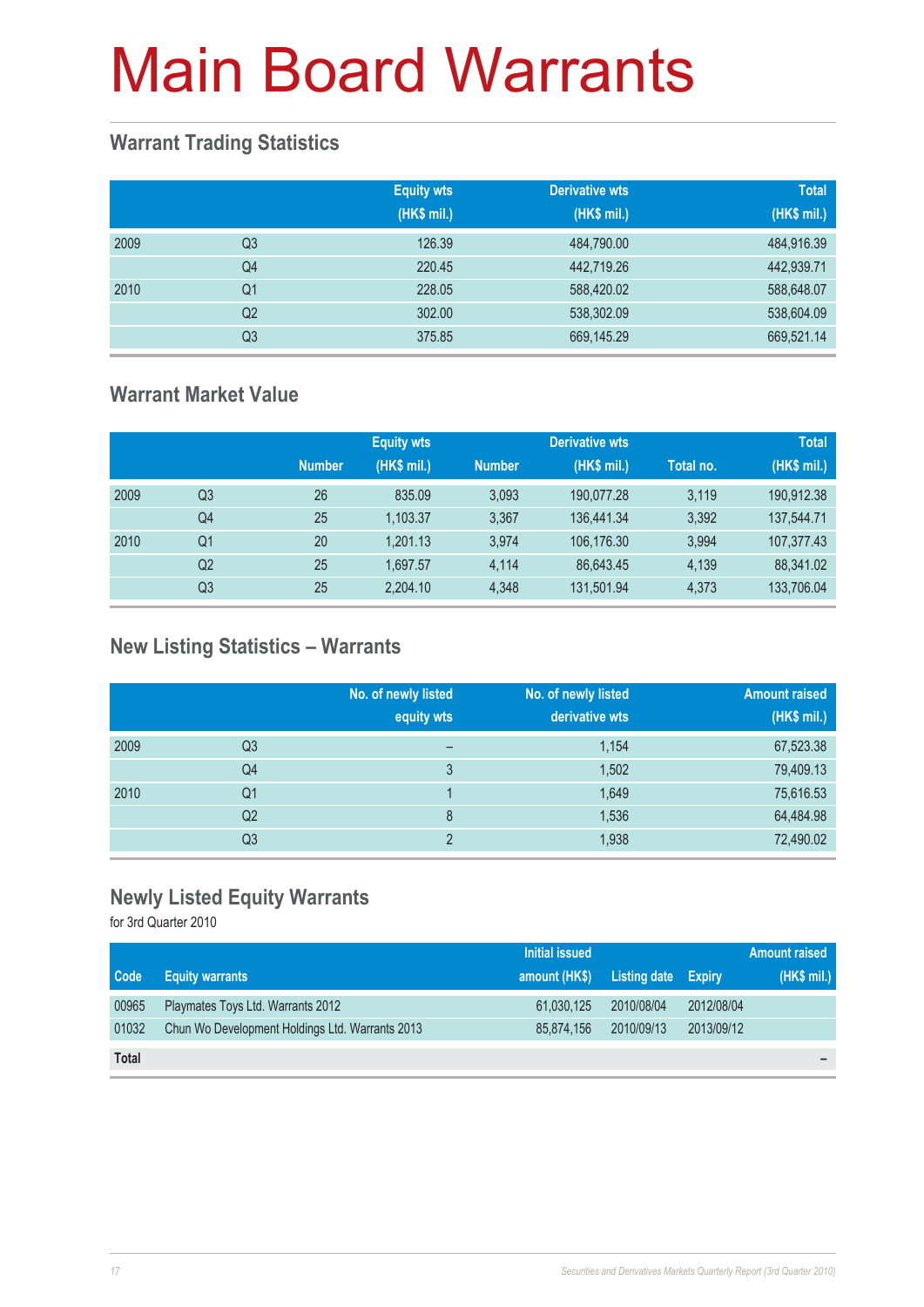### **Newly Listed Derivative Warrants**

for 3rd Quarter 2010

|        |                                                                |               |                            |                       | <b>Amount</b> |
|--------|----------------------------------------------------------------|---------------|----------------------------|-----------------------|---------------|
|        |                                                                | No. of        |                            |                       | raised        |
| Code   | <b>Derivative warrants</b>                                     | issue (units) | <b>Listing date Expiry</b> |                       | (HK\$ mil.)   |
| 23349  | Deutsche Bank AG - China Mobile European Warrants Dec 2010 A   | 200,000,000   |                            | 2010/07/02 2010/12/28 | 78.00         |
| 23348  | Deutsche Bank AG - China Life European Warrants Jan 2011 A     | 300,000,000   |                            | 2010/07/02 2011/01/03 | 84.00         |
| 23351  | Deutsche Bank AG - A50 China European Warrants Aug 2011        | 300,000,000   |                            | 2010/07/02 2011/08/29 | 45.00         |
| 23350  | Deutsche Bank AG - HSBC European Warrants Nov 2010 D           | 300,000,000   |                            | 2010/07/02 2010/11/22 | 99.00         |
| 23334  | HK Bank - Minsheng Bank European Warrants Jan 2011             | 100,000,000   |                            | 2010/07/02 2011/01/03 | 25.00         |
| 23339  | J P Morgan SP BV - Lee & Man Paper European Warrants Dec2011   | 150,000,000   |                            | 2010/07/02 2011/12/29 | 37.50         |
| 23340  | KBC Fin Products Int'l Ltd. - CMB European Warrants Jan 2011   | 108,000,000   |                            | 2010/07/02 2011/01/03 | 27.00         |
| 23341  | KBC Fin Products Int'l Ltd. - HSBC European Wts Nov 2010 C     | 128,000,000   |                            | 2010/07/02 2010/11/08 | 39.68         |
| 23344  | KBC Fin Products Int'l Ltd. - HSBC Euro Put Wts Jan 2011 C     | 100,000,000   |                            | 2010/07/02 2011/01/03 | 57.00         |
| 23342  | KBC Fin Products Int'l Ltd. - HSBC European Wts Jan 2011 A     | 128,000,000   |                            | 2010/07/02 2011/01/03 | 38.40         |
| 23343  | KBC Fin Products Int'l Ltd. - HSBC European Wts Jan 2011 B     | 128,000,000   |                            | 2010/07/02 2011/01/03 | 32.00         |
| 23347  | KBC Fin Products Int'l Ltd. - HSI European Wts Nov 2010 H      | 200,000,000   |                            | 2010/07/02 2010/11/29 | 30.00         |
| 23345  | KBC Fin Products Int'l Ltd. - Hutchison Euro Wts Jun 2011      | 108,000,000   |                            | 2010/07/02 2011/06/01 | 27.00         |
| 23346  | KBC Fin Products Int'l Ltd. - SHK Ppt European Wts Aug 2011    | 108,000,000   | 2010/07/02 2011/08/01      |                       | 16.20         |
| 23335  | Macquarie Bank Ltd. - CHALCO European Warrants Jan 2011        | 200,000,000   |                            | 2010/07/02 2011/01/04 | 74.40         |
| 23337  | Macquarie Bank Ltd. - COSCO Pacific European Warrants May 11   | 200,000,000   |                            | 2010/07/02 2011/05/04 | 50.40         |
| 23336  | Macquarie Bank Ltd. - Ch Ship Cont European Warrants Jan 11    | 200,000,000   |                            | 2010/07/02 2011/01/04 | 68.80         |
| 23338  | Macquarie Bank Ltd. - Ping An European Warrants Jan 2011       | 200,000,000   |                            | 2010/07/02 2011/01/04 | 51.80         |
| 23333  | UBS AG - China Life European Warrants Jan 2011 A               | 100,000,000   |                            | 2010/07/02 2011/01/10 | 25.00         |
| 23332  | UBS AG - Tencent Holdings European Put Warrants Jun 2011       | 200,000,000   |                            | 2010/07/02 2011/06/20 | 30.00         |
| 23355  | Deutsche Bank AG - A50 China European Warrants Jun 2011 A      | 300,000,000   |                            | 2010/07/05 2011/06/07 | 54.00         |
| 23361  | Macquarie Bank Ltd. - CC Bank European Put Warrants Jan 2011   | 180,000,000   |                            | 2010/07/05 2011/01/05 | 64.44         |
| 23356  | Macquarie Bank Ltd. - CC Bank European Warrants Jan 2011 A     | 180,000,000   |                            | 2010/07/05 2011/01/05 | 77.22         |
| 23357  | Macquarie Bank Ltd. - CC Bank European Warrants Jan 2011 B     | 180,000,000   |                            | 2010/07/05 2011/01/05 | 46.26         |
| 23354  | UBS AG - A50 China European Warrants Aug 2011                  | 200,000,000   |                            | 2010/07/05 2011/08/29 | 30.00         |
| 23352  | UBS AG - HKEx European Put Warrants Mar 2011                   | 100,000,000   |                            | 2010/07/05 2011/03/07 | 15.00         |
| 23353  | UBS AG - SHK Ppt European Warrants Aug 2011 A                  | 100,000,000   | 2010/07/05 2011/08/01      |                       | 15.00         |
| 22719# | Credit Suisse AG - HSI European Warrants Sep 2010 A            | 300,000,000   | 2010/07/05 2010/09/29      |                       | 35.10         |
| 23369  | BOCI Asia Ltd. - China Coal European Warrants Jan 2011         | 100,000,000   |                            | 2010/07/06 2011/01/24 | 15.00         |
| 23370  | BOCI Asia Ltd. - CNBM European Warrants Mar 2011               | 100,000,000   |                            | 2010/07/06 2011/03/25 | 25.00         |
| 23371  | BOCI Asia Ltd. - Geely Auto European Warrants Feb 2011         | 100,000,000   |                            | 2010/07/06 2011/02/25 | 40.00         |
| 23372  | BOCI Asia Ltd. - Mongolia Energy European Warrants Jan 2011    | 100,000,000   |                            | 2010/07/06 2011/01/14 | 40.00         |
| 23389  | Credit Suisse AG - A50 China European Warrants Oct 2010 B      | 300,000,000   | 2010/07/06 2010/10/11      |                       | 45.00         |
| 23375  | J P Morgan SP BV - A50 China European Warrants Apr 2011        | 300,000,000   |                            | 2010/07/06 2011/04/28 | 75.00         |
| 23384  | KBC Fin Products Int'l Ltd. - BOCL Euro Put Wts Feb 2011       | 80,000,000    |                            | 2010/07/06 2011/02/08 | 44.80         |
| 23388  | KBC Fin Products Int'l Ltd. - Ch Mobile Eu Put Wt Feb 2011 C   | 158,000,000   |                            | 2010/07/06 2011/02/15 | 39.50         |
| 23378  | KBC Fin Products Int'l Ltd. - China Tel Eur Put Wts Mar 2011   | 80,000,000    | 2010/07/06 2011/03/01      |                       | 20.00         |
| 23379  | KBC Fin Products Int'l Ltd. - China Tel Eur Put Wts Apr 2011   | 68,000,000    | 2010/07/06 2011/04/01      |                       | 36.72         |
| 23380  | KBC Fin Products Int'l Ltd. - China Unicom Eur Put Wts Apr11   | 80,000,000    | 2010/07/06                 | 2011/04/15            | 20.00         |
| 23365  | KBC Fin Products Int'l Ltd. - CC Bank Euro Wts Jan 2011 C      | 200,000,000   |                            | 2010/07/06 2011/01/06 | 50.00         |
| 23385  | KBC Fin Products Int'l Ltd. - Ch COSCO European Warrants Sep11 | 128,000,000   |                            | 2010/07/06 2011/09/22 | 19.20         |
| 23376  | KBC Fin Products Int'l Ltd. - China Life Euro Wts Feb 2011 D   | 268,000,000   | 2010/07/06 2011/02/01      |                       | 67.00         |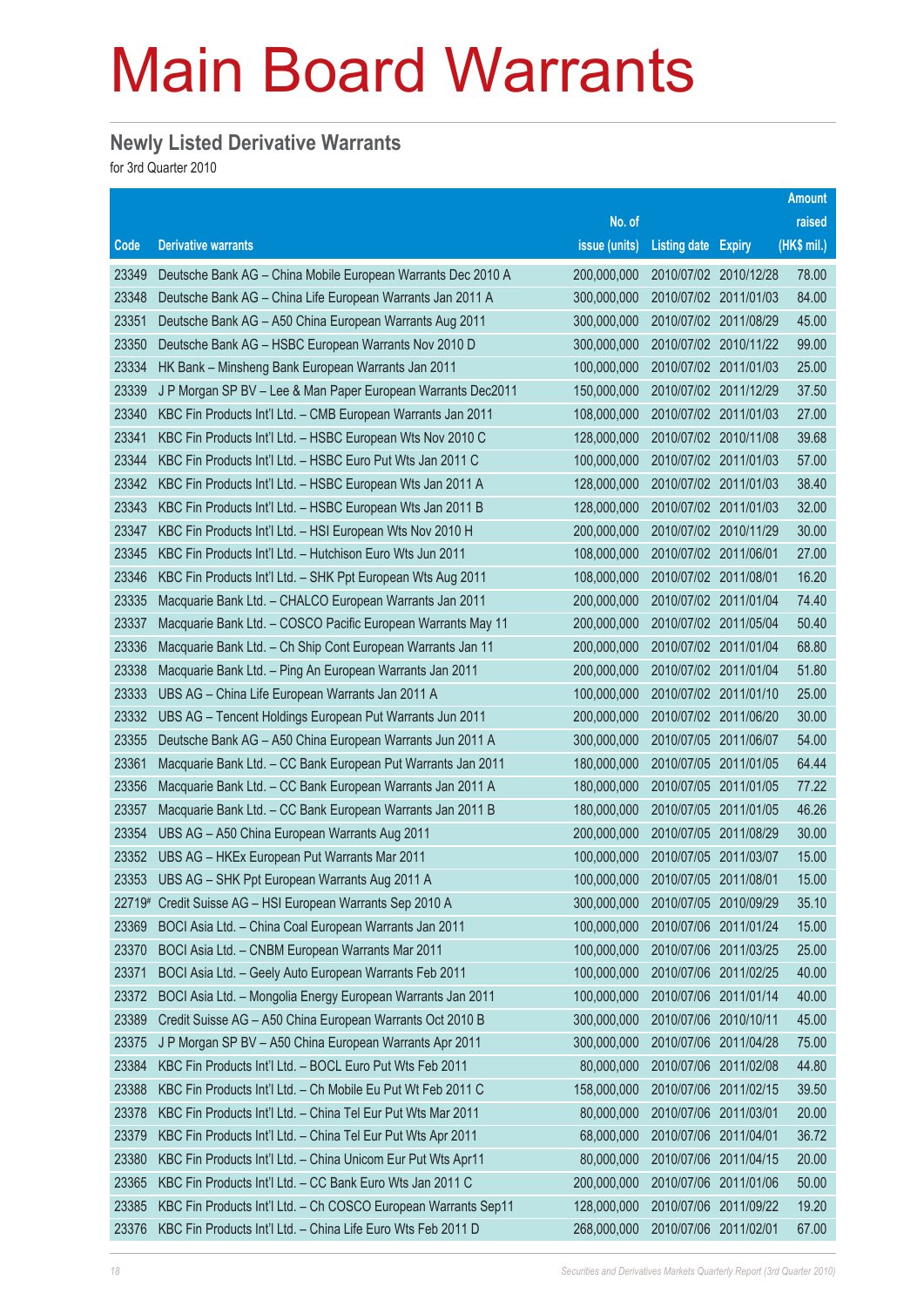|                |                                                                                                                       |                            |                                                |                       | <b>Amount</b>  |
|----------------|-----------------------------------------------------------------------------------------------------------------------|----------------------------|------------------------------------------------|-----------------------|----------------|
|                |                                                                                                                       | No. of                     |                                                |                       | raised         |
| Code           | <b>Derivative warrants</b>                                                                                            | issue (units)              | <b>Listing date</b>                            | <b>Expiry</b>         | (HK\$ mil.)    |
| 23386          | KBC Fin Products Int'l Ltd. - China Life Eur Put Wt Feb 11A                                                           | 80,000,000                 | 2010/07/06 2011/02/08                          |                       | 32.80          |
| 23387          | KBC Fin Products Int'l Ltd. - China Life Eur Put Wt Feb 11B                                                           | 80,000,000                 | 2010/07/06 2011/02/18                          |                       | 55.20          |
| 23377          | KBC Fin Products Int'l Ltd. - CNOOC Euro Put Wts Jan 2011 B                                                           | 100,000,000                | 2010/07/06 2011/01/06                          |                       | 25.00          |
| 23381          | KBC Fin Products Int'l Ltd. - HSBC Euro Put Wts Jan 2011 D                                                            | 108,000,000                | 2010/07/06 2011/01/06                          |                       | 33.48          |
| 23382          | KBC Fin Products Int'l Ltd. - Hutchison Eur Put Wts Mar 2011                                                          | 50,000,000                 | 2010/07/06 2011/03/01                          |                       | 55.50          |
| 23366          | KBC Fin Products Int'l Ltd. - ICBC European Wts Jan 2011 C                                                            | 158,000,000                | 2010/07/06 2011/01/06                          |                       | 39.50          |
| 23383          | KBC Fin Products Int'l Ltd-Tencent Holdings Eu Put Wt Apr 11                                                          | 188,000,000                | 2010/07/06 2011/04/06                          |                       | 47.00          |
| 23358          | Merrill Lynch Int'l & Co. C.V. - HSI European Warrants Oct10G                                                         | 200,000,000                | 2010/07/06 2010/10/28                          |                       | 30.40          |
| 23359          | Merrill Lynch Int'l & Co. C.V. - HSI European Warrants Nov10B                                                         | 200,000,000                | 2010/07/06 2010/11/29                          |                       | 44.20          |
| 23360          | Merrill Lynch Int'l & Co. C.V. - HSI European Warrants Nov10C                                                         | 200,000,000                | 2010/07/06 2010/11/29                          |                       | 34.00          |
| 23362          | Merrill Lynch Int'l & Co. C.V. - HSI European Warrants Nov10D                                                         | 200,000,000                | 2010/07/06 2010/11/29                          |                       | 30.00          |
| 23367          | Merrill Lynch Int'l & Co. C.V. - HSI European Warrants Nov10E                                                         | 200,000,000                | 2010/07/06 2010/11/29                          |                       | 43.80          |
| 23363          | Merrill Lynch Int'l & Co. C.V. - HSI European Warrants Dec10A                                                         | 200,000,000                |                                                | 2010/07/06 2010/12/30 | 38.80          |
| 23364          | Merrill Lynch Int'l & Co. C.V. - HSI European Warrants Dec10B                                                         | 200,000,000                | 2010/07/06 2010/12/30                          |                       | 30.00          |
| 23368          | Merrill Lynch Int'l & Co. C.V. - HSI European Warrants Dec10C                                                         | 200,000,000                |                                                | 2010/07/06 2010/12/30 | 43.40          |
| 23373          | SGA Societe Generale Acceptance N.V. - CITBK Euro Wt Jan 11                                                           | 100,000,000                | 2010/07/06 2011/01/26                          |                       | 45.00          |
| 23374          | SGA Societe Generale Acceptance N.V. - HSBC Eu Wt Nov 2010 C                                                          | 80,000,000                 | 2010/07/06 2010/11/29                          |                       | 39.20          |
| 22740#         | Citigroup Global Mkt H Inc. - A50 China Euro Wts Oct 2010                                                             | 150,000,000                | 2010/07/06 2010/10/04                          |                       | 13.20          |
| 17661#         | Merrill Lynch Int'l & Co. C.V. - CK(H) European Wts Oct 2010                                                          | 350,000,000                | 2010/07/06 2010/10/25                          |                       | 10.85          |
| 20751#         | Merrill Lynch Int'l & Co. C.V. - HSI European Warrants Aug10C                                                         | 300,000,000                | 2010/07/06 2010/08/30                          |                       | 11.70          |
| 17664#         | Merrill Lynch Int'l & Co. C.V. - SHK Ppt Euro Wts Oct 2010                                                            | 180,000,000                | 2010/07/06 2010/10/18                          |                       | 11.52          |
| 23406<br>23407 | Credit Suisse AG - China Coal European Warrants Nov 2010 B<br>Credit Suisse - Yanzhou Coal European Warrants Dec 2010 | 300,000,000<br>300,000,000 | 2010/07/07 2010/11/15<br>2010/07/07 2010/12/22 |                       | 45.00<br>45.00 |
| 23400          | Citigroup Global Mkt H Inc. - CNOOC European Wts Jan 2011                                                             | 150,000,000                | 2010/07/07 2011/01/31                          |                       | 37.50          |
| 23402          | Citigroup Global Mkt H Inc. - A50 China Euro Wts Nov 2011                                                             | 180,000,000                | 2010/07/07 2011/11/28                          |                       | 45.00          |
| 23401          | Citigroup Global Mkt H Inc. - R&F Ppt European Wts Jun 2011                                                           | 100,000,000                | 2010/07/07 2011/06/27                          |                       | 25.00          |
| 23403          | Citigroup Global Mkt H Inc. - Yanzhou Coal European Wt Jun11                                                          | 100,000,000                | 2010/07/07 2011/06/27                          |                       | 25.00          |
| 23395          | J P Morgan SP BV - Yanzhou Coal European Warrants Jan 2011                                                            | 150,000,000                | 2010/07/07 2011/01/07                          |                       | 37.50          |
| 23408          | KBC Fin Products Int'l Ltd. - BYD European Put Warrants May11                                                         | 80,000,000                 |                                                | 2010/07/07 2011/05/12 | 12.00          |
| 23409          | KBC Fin Products Int'l Ltd. - CMB European Put Warrants Jan11                                                         | 80,000,000                 | 2010/07/07 2011/01/31                          |                       | 20.00          |
| 23410          | KBC Fin Products Int'l Ltd. - CPIC European Warrants Jan 11                                                           | 108,000,000                | 2010/07/07 2011/01/18                          |                       | 28.08          |
| 23411          | KBC Fin Products Int'l Ltd. - CPIC European Warrants Feb 11                                                           | 108,000,000                | 2010/07/07 2011/02/18                          |                       | 27.00          |
| 23412          | KBC Fin Products Int'l Ltd. - Jiangxi Copper Eu Put Wt Feb11                                                          | 80,000,000                 | 2010/07/07 2011/02/15                          |                       | 20.00          |
| 23413          | KBC Fin Products Int'l Ltd. - Zijin Mining Eu Put Wt Oct11                                                            | 80,000,000                 | 2010/07/07 2011/10/18                          |                       | 20.00          |
| 23404          | Macquarie Bank Ltd. - China Coal European Warrants Jul 2011                                                           | 200,000,000                | 2010/07/07 2011/07/05                          |                       | 50.00          |
| 23405          | Macquarie Bank Ltd. - Fushan Energy European Warrants Jan 11                                                          | 88,000,000                 | 2010/07/07 2011/01/10                          |                       | 33.79          |
| 23396          | Merrill Lynch Int'l & Co. C.V. - A50 China Eur Wt Oct 2010 B                                                          | 150,000,000                | 2010/07/07 2010/10/11                          |                       | 22.50          |
| 23397          | Merrill Lynch Int'l & Co. C.V. - A50 China Eur Wt Jun 2011 A                                                          | 150,000,000                | 2010/07/07 2011/06/07                          |                       | 26.10          |
| 23398          | Merrill Lynch Int'l & Co. C.V. - A50 China Eur Wt Jan 2012                                                            | 150,000,000                |                                                | 2010/07/07 2012/01/30 | 39.00          |
| 23399          | Merrill Lynch Int'l & Co. C.V. - A50 China Eur Wt Apr 2012 A                                                          | 150,000,000                | 2010/07/07 2012/04/30                          |                       | 24.30          |
| 23390          | Merrill Lynch Int'l & Co. C.V. - HSI European Put Wts Nov 10F                                                         | 200,000,000                | 2010/07/07 2010/11/29                          |                       | 30.60          |
| 23391          | Merrill Lynch Int'l & Co. C.V. - HSI European Put Wts Nov 10G                                                         | 200,000,000                | 2010/07/07 2010/11/29                          |                       | 30.00          |
| 23392          | Merrill Lynch Int'l & Co. C.V. - HSI European Put Wts Nov 10H                                                         | 200,000,000                | 2010/07/07 2010/11/29                          |                       | 37.20          |
| 23393          | Merrill Lynch Int'l & Co. C.V. - HSI European Put Wts Dec 10D                                                         | 200,000,000                | 2010/07/07 2010/12/30                          |                       | 31.00          |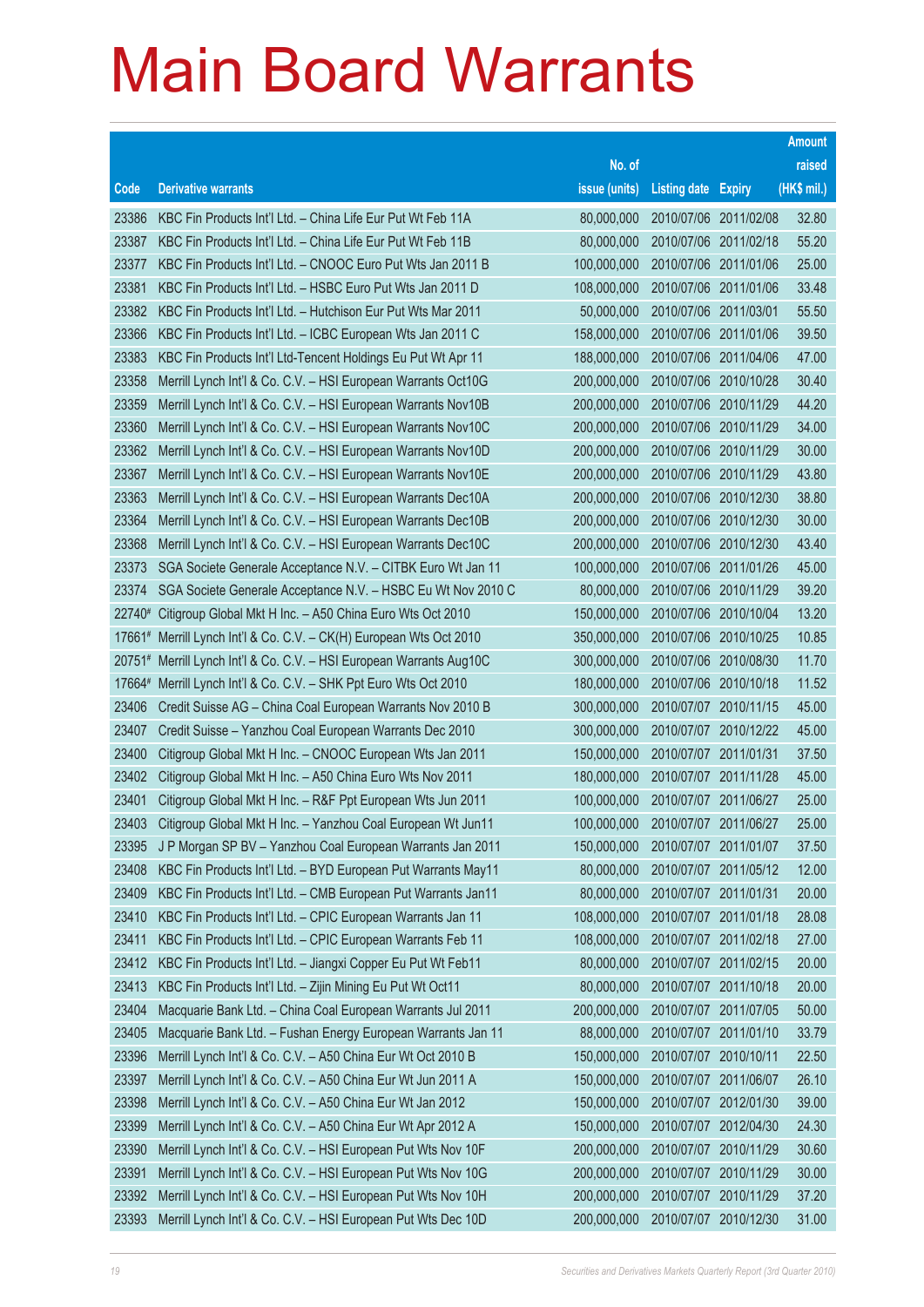|                |                                                                                                             |                            |                            |                       | <b>Amount</b>  |
|----------------|-------------------------------------------------------------------------------------------------------------|----------------------------|----------------------------|-----------------------|----------------|
|                |                                                                                                             | No. of                     |                            |                       | raised         |
| Code           | <b>Derivative warrants</b>                                                                                  | issue (units)              | <b>Listing date Expiry</b> |                       | (HK\$ mil.)    |
| 23394          | Merrill Lynch Int'l & Co. C.V. - HSI European Put Wts Dec 10E                                               | 200,000,000                |                            | 2010/07/07 2010/12/30 | 51.00          |
| 10980          | RB of Scotland N.V. - DJIA European Warrants Mar 2011 A                                                     | 100,000,000                |                            | 2010/07/07 2011/03/18 | 25.20          |
| 10984          | RB of Scotland N.V. - DJIA European Put Warrants Mar 2011 B                                                 | 100,000,000                | 2010/07/07 2011/03/18      |                       | 25.20          |
| 23426          | Citigroup Global Mkt H Inc. - China Coal European Wts Jun 11                                                | 100,000,000                | 2010/07/08 2011/06/09      |                       | 25.00          |
| 23427          | Citigroup Global Mkt H Inc. - A50 China Euro Wts Feb 2011                                                   | 180,000,000                | 2010/07/08 2011/02/08      |                       | 27.00          |
| 23415          | J P Morgan SP BV - A50 China European Warrants Mar 2011                                                     | 300,000,000                |                            | 2010/07/08 2011/03/15 | 75.00          |
| 23429          | KBC Fin Products Int'l Ltd. - BEA European Warrants Mar 2011                                                | 58,000,000                 | 2010/07/08 2011/03/01      |                       | 19.72          |
| 23430          | KBC Fin Products Int'l Ltd. - BOC HK European Wts Mar 2011                                                  | 58,000,000                 | 2010/07/08 2011/03/01      |                       | 14.50          |
| 23414          | Macquarie Bank Ltd. - BOCL European Put Warrants Jan 2011                                                   | 100,000,000                |                            | 2010/07/08 2011/01/10 | 25.30          |
| 23422          | Merrill Lynch Int'l & Co. C.V. - CK(H) European Wts Jul 2011                                                | 150,000,000                | 2010/07/08 2011/07/11      |                       | 84.00          |
| 23421          | Merrill Lynch Int'l & Co. C.V. - Hutchison Euro Wts Jan 2011                                                | 150,000,000                | 2010/07/08 2011/01/31      |                       | 56.25          |
| 23416          | Merrill Lynch Int'l & Co. C.V. - Tencent European Wts Dec10A                                                | 150,000,000                |                            | 2010/07/08 2010/12/20 | 23.25          |
| 23417          | Merrill Lynch Int'l & Co. C.V. - Tencent European Wts Dec10B                                                | 150,000,000                | 2010/07/08 2010/12/28      |                       | 29.10          |
| 23418          | Merrill Lynch Int'l & Co. C.V. - Tencent European Wts Jan 11                                                | 150,000,000                | 2010/07/08 2011/01/11      |                       | 22.80          |
| 23419          | Merrill Lynch Int'l & Co. C.V. - Tencent European Wts Mar 11                                                | 150,000,000                | 2010/07/08 2011/03/31      |                       | 39.00          |
| 23420          | Merrill Lynch Int'l & Co. C.V. - Tencent European Wts Apr 11                                                | 150,000,000                |                            | 2010/07/08 2011/04/26 | 38.25          |
| 23423          | Merrill Lynch Int'l & Co. C.V. - Tencent Euro Put Wts Feb11                                                 | 150,000,000                | 2010/07/08 2011/02/07      |                       | 24.30          |
| 23424          | Merrill Lynch Int'l & Co. C.V. - Tencent Euro Put Wts Mar11                                                 | 150,000,000                |                            | 2010/07/08 2011/03/28 | 39.00<br>23.70 |
| 23425<br>23431 | Merrill Lynch Int'l & Co. C.V. - Tencent Euro Put Wts Jul11                                                 | 150,000,000<br>250,000,000 | 2010/07/08 2011/07/04      | 2010/07/08 2011/01/25 | 37.50          |
| 23428          | RB of Scotland N.V. - Tencent European Put Warrants Jan 2011<br>UBS AG - Yanzhou Coal European Wts Dec 2010 | 100,000,000                |                            | 2010/07/08 2010/12/22 | 15.00          |
| 18033#         | Merrill Lynch Int'l & Co. C.V. - HSBC Euro Wts Sep 2010                                                     | 700,000,000                |                            | 2010/07/08 2010/09/17 | 10.50          |
| 20322#         | Merrill Lynch Int'l & Co. C.V. - ICBC European Wts Dec 2010C                                                | 700,000,000                | 2010/07/08 2010/12/14      |                       | 14.70          |
| 23432          | Barclays Bank plc - China Life European Warrants Mar 2011 A                                                 | 100,000,000                | 2010/07/09 2011/03/07      |                       | 25.00          |
| 23433          | Barclays Bank plc - R&F Ppt European Warrants Jan 2011                                                      | 100,000,000                | 2010/07/09 2011/01/31      |                       | 16.00          |
| 23439          | Barclays Bank plc - HKEx European Put Warrants May 2011                                                     | 150,000,000                | 2010/07/09 2011/05/16      |                       | 22.50          |
| 23434          | Barclays Bank plc - HSBC European Warrants Dec 2010                                                         | 150,000,000                |                            | 2010/07/09 2010/12/20 | 40.50          |
| 23440          | Barclays Bank plc - HSBC European Put Warrants Dec 2011                                                     | 150,000,000                | 2010/07/09 2011/12/12      |                       | 24.00          |
| 23435          | Barclays Bank plc - Jiangxi Copper European Warrants Mar 11A                                                | 100,000,000                | 2010/07/09 2011/03/07      |                       | 25.00          |
| 23436          | Barclays Bank plc - PetroChina European Warrants Nov 2011                                                   | 150,000,000                | 2010/07/09 2011/11/14      |                       | 22.50          |
| 23437          | Barclays Bank plc - Tencent Holdings European Warrants Jan 11                                               | 150,000,000                | 2010/07/09 2011/01/20      |                       | 25.50          |
| 23441          | Barclays Bank plc - Tencent Holdings European Put Wts Feb 11                                                | 150,000,000                | 2010/07/09                 | 2011/02/01            | 22.50          |
| 23438          | Barclays Bank plc - Yanzhou Coal European Warrants Mar 2011                                                 | 100,000,000                | 2010/07/09                 | 2011/03/21            | 25.00          |
| 23442          | BNP Paribas Arbit Issu B.V. - HSI European Wts Dec 2010 E                                                   | 100,000,000                | 2010/07/09                 | 2010/12/30            | 18.00          |
| 23443          | BNP Paribas Arbit Issu B.V. - HSI Euro Put Wts Nov 2010 D                                                   | 100,000,000                | 2010/07/09 2010/11/29      |                       | 18.00          |
| 23444          | HK Bank - Angang Steel European Warrants Jun 2011 A                                                         | 100,000,000                | 2010/07/09                 | 2011/06/29            | 25.00          |
| 23445          | HK Bank - China Life European Warrants Jan 2011                                                             | 100,000,000                | 2010/07/09                 | 2011/01/10            | 25.00          |
| 23446          | HK Bank - Jiangxi Copper European Warrants Jan 2011                                                         | 100,000,000                | 2010/07/09                 | 2011/01/10            | 25.00          |
| 23447          | HK Bank - Yanzhou Coal European Warrants Feb 2011                                                           | 100,000,000                | 2010/07/09 2011/02/18      |                       | 25.00          |
| 23448          | CC Rabobank B.A. - Jiangxi Copper European Warrants Jan 2011                                                | 120,000,000                | 2010/07/09                 | 2011/01/10            | 30.00          |
| 23449          | CC Rabobank B.A. - Lenovo European Warrants Dec 2010                                                        | 150,000,000                | 2010/07/09                 | 2010/12/13            | 57.00          |
|                | 21350# Deutsche Bank AG - HSBC European Warrants Jun 2011                                                   | 300,000,000                | 2010/07/09                 | 2011/06/27            | 18.00          |
|                | 21891# UBS AG - HSI European Warrants Sep 2010 D                                                            | 200,000,000                | 2010/07/09 2010/09/29      |                       | 11.80          |
| 10981          | Deutsche Bank AG - GBP/USD European Warrants Jan 2011                                                       | 50,000,000                 | 2010/07/12 2011/01/24      |                       | 16.00          |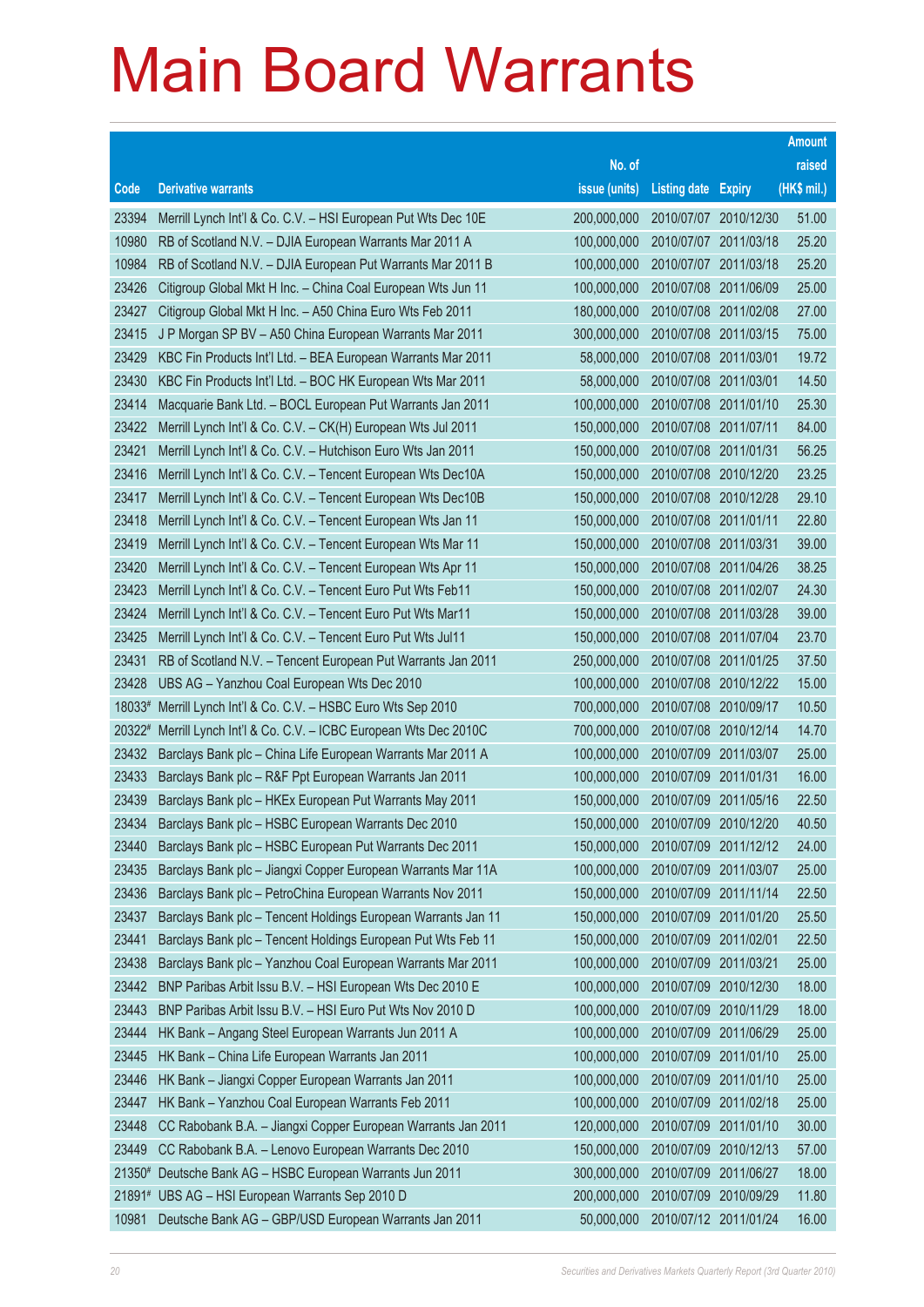|        |                                                               |               |                            |                       | <b>Amount</b> |
|--------|---------------------------------------------------------------|---------------|----------------------------|-----------------------|---------------|
|        |                                                               | No. of        |                            |                       | raised        |
| Code   | <b>Derivative warrants</b>                                    | issue (units) | <b>Listing date Expiry</b> |                       | (HK\$ mil.)   |
| 10985  | Deutsche Bank AG - GBP/USD European Put Warrants Jan 2011     | 50,000,000    | 2010/07/12 2011/01/24      |                       | 15.50         |
| 23462  | Macquarie Bank Ltd. - China COSCO European Warrants Sep 2011  | 200,000,000   | 2010/07/12 2011/09/29      |                       | 30.00         |
| 23451  | Merrill Lynch Int'l & Co. C.V. - HSBC Euro Wts Mar 2011       | 200,000,000   |                            | 2010/07/12 2011/03/28 | 61.00         |
| 23452  | Merrill Lynch Int'l & Co. C.V. - HSBC Euro Put Wt Oct 2011    | 150,000,000   |                            | 2010/07/12 2011/10/17 | 28.80         |
| 23453  | Merrill Lynch Int'l & Co. C.V. - HSBC Euro Put Wt Dec 2011    | 150,000,000   |                            | 2010/07/12 2011/12/12 | 25.65         |
| 23450  | Merrill Lynch Int'l & Co. C.V. - HSBC Euro Wts Jan 2011 B     | 200,000,000   |                            | 2010/07/12 2011/01/28 | 70.00         |
| 23454  | Merrill Lynch Int'l & Co. C.V. - SHK Ppt Euro Wts Aug 2011    | 150,000,000   | 2010/07/12 2011/08/01      |                       | 22.65         |
| 23455  | Merrill Lynch Int'l & Co. C.V. - SHK Ppt Euro Wts Dec 2011    | 150,000,000   |                            | 2010/07/12 2011/12/12 | 37.50         |
| 23456  | Merrill Lynch Int'l & Co. C.V. - SHK Ppt Euro Wts Sep 2012    | 150,000,000   | 2010/07/12 2012/09/11      |                       | 37.50         |
| 23457  | CC Rabobank B.A. - China Tel European Warrants Nov 2010       | 100,000,000   | 2010/07/12 2010/11/15      |                       | 22.00         |
| 23461  | CC Rabobank B.A. - ChiUnicom European Warrants Oct 2011       | 150,000,000   |                            | 2010/07/12 2011/10/28 | 37.50         |
| 23459  | CC Rabobank B.A. - China Shenhua European Warrants Jan 2011   | 100,000,000   | 2010/07/12 2011/01/28      |                       | 25.00         |
| 23460  | CC Rabobank B.A. - R&F Ppt European Warrants May 2011         | 120,000,000   |                            | 2010/07/12 2011/05/19 | 18.00         |
| 23458  | CC Rabobank B.A. - Sh Petrochem European Warrants Jan 2011    | 100,000,000   | 2010/07/12 2011/01/21      |                       | 35.00         |
| 23465  | RB of Scotland N.V. - A50 China European Warrants Feb 2011    | 250,000,000   |                            | 2010/07/12 2011/02/14 | 37.50         |
| 23463  | RB of Scotland N.V. - HSI European Warrants Nov 2010 E        | 250,000,000   | 2010/07/12 2010/11/29      |                       | 38.00         |
| 23464  | RB of Scotland N.V. - HSI European Put Warrants Oct 2010 B    | 250,000,000   |                            | 2010/07/12 2010/10/28 | 44.50         |
| 22296# | UBS AG - HSI European Warrants Sep 2010 G                     | 300,000,000   |                            | 2010/07/12 2010/09/29 | 17.10         |
| 23492  | BOCI Asia Ltd. - CITBK European Warrants Jan 2011             | 100,000,000   |                            | 2010/07/13 2011/01/28 | 35.00         |
| 23493  | BOCI Asia Ltd. - R&F Ppt European Warrants May 2011           | 100,000,000   | 2010/07/13 2011/05/19      |                       | 15.00         |
| 23494  | BOCI Asia Ltd. - Tencent Holdings European Put Warrants Jul11 | 100,000,000   |                            | 2010/07/13 2011/07/04 | 15.00         |
| 23502  | BNP Paribas Arbit Issu B.V. - BOCL European Wts Mar 2011      | 100,000,000   |                            | 2010/07/13 2011/03/07 | 26.00         |
| 23503  | BNP Paribas Arbit Issu B.V. - China Life Euro Wts Feb 2011 B  | 100,000,000   | 2010/07/13 2011/02/14      |                       | 27.00         |
| 23466  | Citigroup Global Mkt H Inc. - Angang Steel European Wt Jul11  | 120,000,000   | 2010/07/13 2011/07/04      |                       | 30.00         |
| 23467  | Citigroup Global Mkt H Inc. - Nine Dragons Euro Wts Jul 2011  | 120,000,000   | 2010/07/13 2011/07/25      |                       | 30.00         |
| 23484  | HK Bank - Sinopec Corp European Warrants Jan 2011             | 120,000,000   | 2010/07/13 2011/01/13      |                       | 30.00         |
| 23486  | HK Bank - Esprit European Warrants Jan 2011                   | 120,000,000   | 2010/07/13 2011/01/13      |                       | 30.00         |
| 23487  | HK Bank - ICBC European Warrants Dec 2010                     | 120,000,000   |                            | 2010/07/13 2010/12/16 | 20.40         |
| 23485  | HK Bank - PetroChina European Warrants Nov 2010 B             | 120,000,000   |                            | 2010/07/13 2010/11/24 | 50.40         |
| 23488  | J P Morgan SP BV - CM Bank European Warrants Jan 2011         | 150,000,000   |                            | 2010/07/13 2011/01/13 | 37.50         |
| 23489  | J P Morgan SP BV - ICBC European Warrants Jan 2011 A          | 100,000,000   |                            | 2010/07/13 2011/01/13 | 28.00         |
| 23490  | J P Morgan SP BV - ICBC European Warrants Jan 2011 B          | 100,000,000   |                            | 2010/07/13 2011/01/13 | 25.00         |
| 23491  | J P Morgan SP BV - Lenovo European Warrants Jan 2011          | 100,000,000   |                            | 2010/07/13 2011/01/13 | 33.00         |
| 23471  | Macquarie Bank Ltd. - China Tel European Warrants Feb 2011    | 200,000,000   | 2010/07/13 2011/02/02      |                       | 50.60         |
| 23472  | Macquarie Bank Ltd. - Dongfeng Motor European Wts Jun 2011    | 150,000,000   |                            | 2010/07/13 2011/06/29 | 37.50         |
| 23470  | Macquarie Bank Ltd. - A50 China European Warrants Jun 2011 A  | 300,000,000   |                            | 2010/07/13 2011/06/03 | 45.00         |
| 23469  | Macquarie Bank Ltd. - HSBC European Warrants Feb 2011 A       | 200,000,000   |                            | 2010/07/13 2011/02/02 | 78.80         |
| 23473  | Macquarie Bank Ltd. - HSBC European Put Warrants Feb 2011     | 200,000,000   | 2010/07/13 2011/02/02      |                       | 70.60         |
| 23474  | Macquarie Bank Ltd. - HSBC European Put Warrants Dec 2011     | 200,000,000   |                            | 2010/07/13 2011/12/12 | 32.40         |
| 23468  | Macquarie Bank Ltd. - HSCEI European Warrants Jan 2011        | 200,000,000   |                            | 2010/07/13 2011/01/28 | 50.00         |
| 23475  | Merrill Lynch Int'l & Co. C.V. - Sinopec Eu Put Wts Feb2011D  | 150,000,000   |                            | 2010/07/13 2011/02/18 | 69.75         |
| 23477  | Merrill Lynch Int'l & Co. C.V. - HKEx Euro Wts Jul 2011       | 150,000,000   | 2010/07/13 2011/07/19      |                       | 39.00         |
| 23478  | Merrill Lynch Int'l & Co. C.V. - HKEx Euro Wts Oct 2011       | 150,000,000   | 2010/07/13 2011/10/31      |                       | 37.50         |
| 23479  | Merrill Lynch Int'l & Co. C.V. - HKEx Euro Wts Dec 2011       | 150,000,000   |                            | 2010/07/13 2011/12/12 | 37.50         |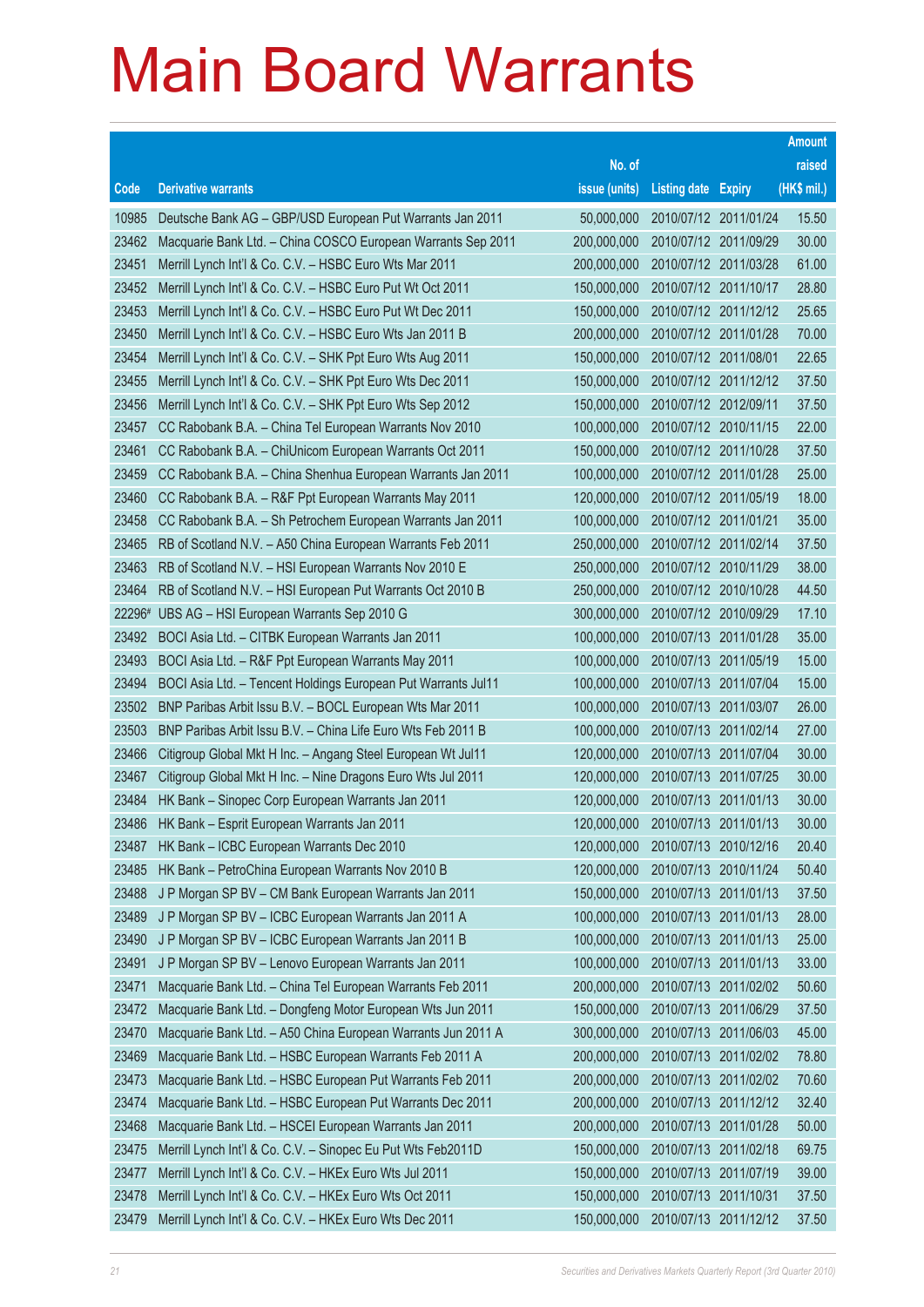|       |                                                               |               |                            |                       | <b>Amount</b> |
|-------|---------------------------------------------------------------|---------------|----------------------------|-----------------------|---------------|
|       |                                                               | No. of        |                            |                       | raised        |
| Code  | <b>Derivative warrants</b>                                    | issue (units) | <b>Listing date Expiry</b> |                       | (HK\$ mil.)   |
| 23480 | Merrill Lynch Int'l & Co. C.V. - HKEx Eur Put Wts May 2011 A  | 150,000,000   | 2010/07/13 2011/05/09      |                       | 25.50         |
| 23481 | Merrill Lynch Int'l & Co. C.V. - HKEx Eur Put Wts Oct 2011    | 150,000,000   | 2010/07/13 2011/10/24      |                       | 37.50         |
| 23476 | Merrill Lynch Int'l & Co. C.V. - HKEx Euro Wts Jun 2011 B     | 200,000,000   | 2010/07/13 2011/06/28      |                       | 39.40         |
| 23482 | Merrill Lynch Int'l & Co. C.V. - PetroChina Eu Wt May 2011    | 150,000,000   | 2010/07/13 2011/05/09      |                       | 22.80         |
| 23483 | Merrill Lynch Int'l & Co. C.V. - PetroChina Eu Wt May 2012    | 150,000,000   |                            | 2010/07/13 2012/05/04 | 38.25         |
| 23498 | CC Rabobank B.A. - China Coal European Warrants Feb 2011      | 100,000,000   | 2010/07/13 2011/02/28      |                       | 15.00         |
| 23497 | CC Rabobank B.A. - WISE CSI European Warrants Jan 2011        | 100,000,000   | 2010/07/13 2011/01/28      |                       | 25.00         |
| 23499 | CC Rabobank B.A. - Geely Auto European Warrants Jan 2011      | 100,000,000   | 2010/07/13 2011/01/17      |                       | 36.00         |
| 23501 | CC Rabobank B.A. - Skyworth Digital European Warrants Jan 12  | 300,000,000   |                            | 2010/07/13 2012/01/30 | 75.00         |
| 23500 | CC Rabobank B.A. - Yanzhou Coal European Warrants Dec 2010    | 150,000,000   | 2010/07/13 2010/12/23      |                       | 22.50         |
| 23495 | UBS AG - China Tel European Warrants Jan 2011                 | 100,000,000   | 2010/07/13 2011/01/24      |                       | 25.00         |
| 23496 | UBS AG - China Unicom European Warrants Aug 2011              | 100,000,000   | 2010/07/13 2011/08/16      |                       | 17.50         |
| 23524 | BNP Paribas Arbit Issu B.V. - Ch Shenhua Euro Wts Mar 2011    | 80,000,000    |                            | 2010/07/14 2011/03/07 | 22.40         |
| 23518 | BNP Paribas Arbit Issu B.V. - A50 China Euro Wts Jul 2011     | 100,000,000   | 2010/07/14 2011/07/04      |                       | 25.00         |
| 23525 | BNP Paribas Arbit Issu B.V. - Yanzhou Coal Euro Wts Apr 2011  | 100,000,000   | 2010/07/14 2011/04/04      |                       | 25.00         |
| 23526 | BNP Paribas Arbit Issu B.V. - Zijin Mining Euro Wts Jun 2012  | 100,000,000   | 2010/07/14 2012/06/04      |                       | 15.00         |
| 23531 | Credit Suisse AG - China COSCO European Warrants Oct 2011     | 300,000,000   |                            | 2010/07/14 2011/10/24 | 45.00         |
| 23527 | Credit Suisse AG - HSI European Warrants Nov 2010 C           | 315,000,000   | 2010/07/14 2010/11/29      |                       | 47.25         |
| 23528 | Credit Suisse AG - HSI European Warrants Nov 2010 D           | 315,000,000   | 2010/07/14 2010/11/29      |                       | 47.25         |
| 23529 | Credit Suisse AG - HSI European Warrants Nov 2010 E           | 320,000,000   | 2010/07/14 2010/11/29      |                       | 48.00         |
| 23530 | Credit Suisse AG - Sinopharm European Warrants Dec 2010       | 300,000,000   |                            | 2010/07/14 2010/12/20 | 45.00         |
| 23519 | Citigroup Global Mkt H Inc. - A50 China Euro Wts Apr 2011     | 180,000,000   |                            | 2010/07/14 2011/04/28 | 27.00         |
| 23522 | Macquarie Bank Ltd. - BYD European Warrants Jun 2011 B        | 200,000,000   | 2010/07/14 2011/06/03      |                       | 30.00         |
| 23520 | Macquarie Bank Ltd. - HSI European Warrants Dec 2010 A        | 200,000,000   |                            | 2010/07/14 2010/12/30 | 48.00         |
| 23521 | Macquarie Bank Ltd. - HSI European Warrants Dec 2010 B        | 200,000,000   |                            | 2010/07/14 2010/12/30 | 30.00         |
| 23523 | Macquarie Bank Ltd. - HSI European Put Warrants Nov 2010 B    | 200,000,000   | 2010/07/14 2010/11/29      |                       | 43.40         |
| 23504 | Merrill Lynch Int'l & Co. C.V. - Ch Mobile Eur Wt Dec 2010    | 200,000,000   | 2010/07/14 2010/12/30      |                       | 57.00         |
| 23505 | Merrill Lynch Int'l & Co. C.V. - Ch Mobile Eur Wt Jan 2011 A  | 200,000,000   | 2010/07/14 2011/01/31      |                       | 90.00         |
| 23506 | Merrill Lynch Int'l & Co. C.V. - Ch Mobile Eur Wt Dec 2011    | 200,000,000   | 2010/07/14 2011/12/05      |                       | 30.60         |
| 23510 | Merrill Lynch Int'l & Co. C.V. - Ch Mobile Eu Put Wt Dec 10   | 150,000,000   | 2010/07/14 2010/12/13      |                       | 38.25         |
| 23511 | Merrill Lynch Int'l & Co. C.V. - Ch Mobile Eu Put Wt Dec 11A  | 150,000,000   | 2010/07/14 2011/12/21      |                       | 24.60         |
| 23507 | Merrill Lynch Int'l & Co. C.V. - CNOOC European Wts Jun 11A   | 150,000,000   | 2010/07/14 2011/06/27      |                       | 30.30         |
| 23508 | Merrill Lynch Int'l & Co. C.V. - CNOOC European Wts Jun 11B   | 150,000,000   | 2010/07/14 2011/06/28      |                       | 24.45         |
| 23512 | Merrill Lynch Int'l & Co. C.V. - CNOOC Euro Put Wts Jun 2011  | 150,000,000   | 2010/07/14 2011/06/13      |                       | 38.25         |
| 23513 | Merrill Lynch Int'l & Co. C.V. - CNOOC Euro Put Wts Oct 2011  | 150,000,000   |                            | 2010/07/14 2011/10/10 | 38.25         |
| 23514 | Merrill Lynch Int'l & Co. C.V. - HSI European Put Wts Dec 10G | 200,000,000   |                            | 2010/07/14 2010/12/30 | 30.00         |
| 23509 | Merrill Lynch Int'l & Co. C.V. - PetroChina Eu Put Wt Jun 11  | 150,000,000   | 2010/07/14 2011/06/13      |                       | 22.80         |
| 23515 | SGA Societe Generale Acceptance N.V. - BOCL Eu Wt Nov 2010 D  | 80,000,000    | 2010/07/14 2010/11/08      |                       | 29.60         |
| 23516 | SGA Societe Generale Acceptance N.V. - BOCL Eu Wt Dec 2010 A  | 80,000,000    | 2010/07/14 2010/12/20      |                       | 17.60         |
| 23517 | SGA Societe Generale Acceptance N.V. - BOCL Eu Wt Dec 2010 B  | 80,000,000    | 2010/07/14 2010/12/29      |                       | 29.60         |
| 23534 | Deutsche Bank AG - A50 China European Warrants Jan 2011       | 300,000,000   | 2010/07/15 2011/01/31      |                       | 51.00         |
| 23535 | Deutsche Bank AG - PetroChina European Put Wts Jun 2011       | 150,000,000   |                            | 2010/07/15 2011/06/20 | 22.50         |
| 23532 | Goldman Sachs SP (Asia) - HSI European Warrants Dec 2010 B    | 200,000,000   | 2010/07/15 2010/12/30      |                       | 30.80         |
| 23533 | Goldman Sachs SP (Asia) - HSI European Warrants Dec 2010 C    | 200,000,000   | 2010/07/15 2010/12/30      |                       | 30.20         |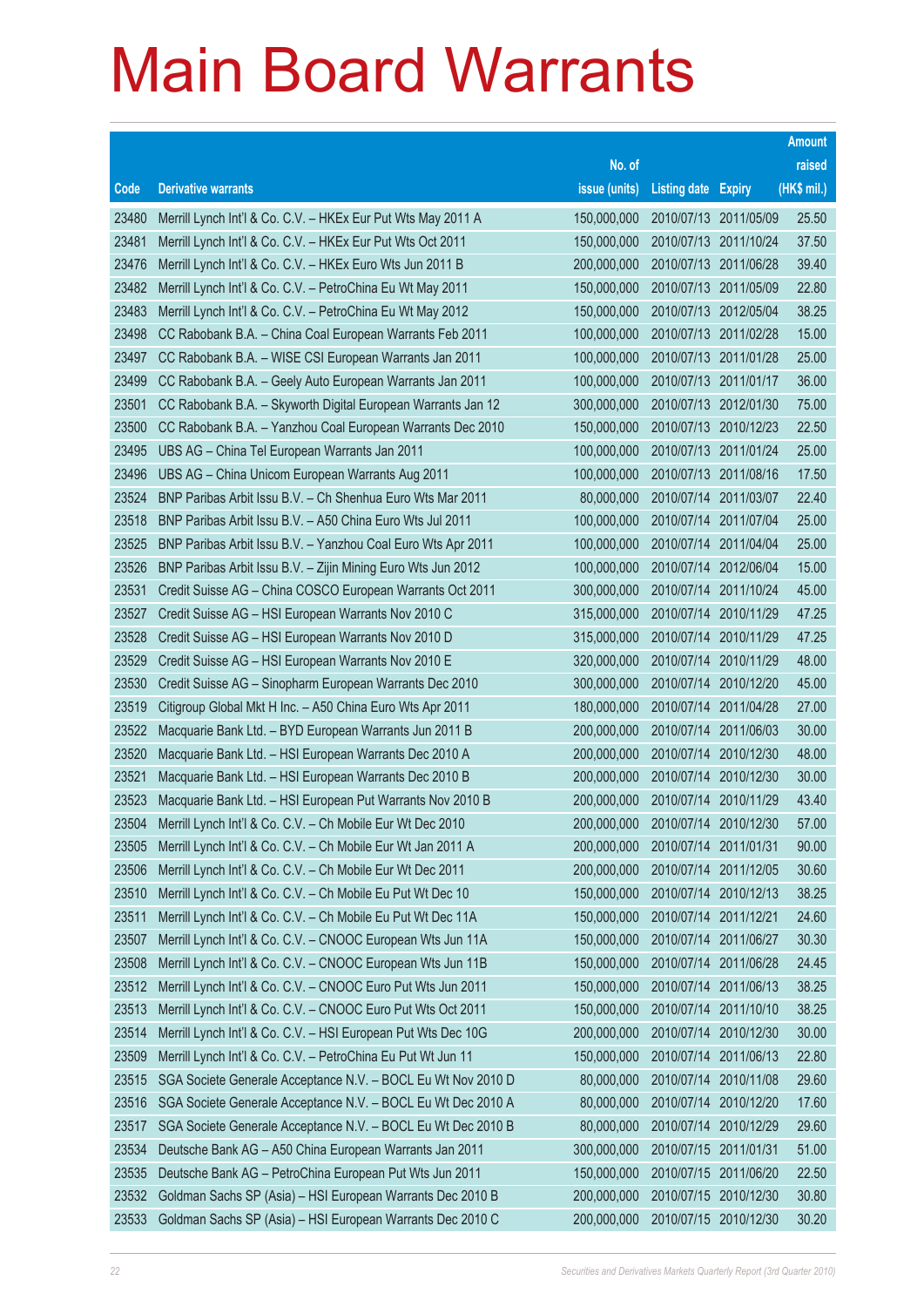|        |                                                              |               |                            |                       | <b>Amount</b> |
|--------|--------------------------------------------------------------|---------------|----------------------------|-----------------------|---------------|
|        |                                                              | No. of        |                            |                       | raised        |
| Code   | <b>Derivative warrants</b>                                   | issue (units) | <b>Listing date Expiry</b> |                       | (HK\$ mil.)   |
| 23537  | Goldman Sachs SP (Asia) - HSI European Put Wts Dec 2010 D    | 200,000,000   |                            | 2010/07/15 2010/12/30 | 32.60         |
| 23536  | KBC Fin Products Int'l Ltd. - Ch Mobile Euro Wt Jan 2011     | 98,000,000    |                            | 2010/07/15 2011/01/18 | 48.02         |
| 23549  | Barclays Bank plc - Agricultural Bank European Wts Feb 2011  | 100,000,000   |                            | 2010/07/16 2011/02/28 | 26.00         |
| 23550  | Barclays Bank plc - Agricultural Bank European Wts Jul 2011  | 100,000,000   | 2010/07/16 2011/07/11      |                       | 31.00         |
| 23552  | Barclays Bank plc - China Overseas European Wts Feb 2011     | 100,000,000   | 2010/07/16 2011/02/21      |                       | 17.00         |
| 23553  | Barclays Bank plc - China Telecom European Warrants Jan 2011 | 100,000,000   | 2010/07/16 2011/01/31      |                       | 33.00         |
| 23551  | Barclays Bank plc - China Coal European Warrants Jul 2011    | 100,000,000   | 2010/07/16 2011/07/11      |                       | 16.00         |
| 23539  | BOCI Asia Ltd. - China Mobile European Warrants Jan 2011     | 100,000,000   | 2010/07/16 2011/01/28      |                       | 25.00         |
| 23540  | BOCI Asia Ltd. - China Railway European Warrants Feb 2011    | 100,000,000   |                            | 2010/07/16 2011/02/25 | 33.50         |
| 23541  | BOCI Asia Ltd. - HSBC European Warrants Jan 2011             | 100,000,000   |                            | 2010/07/16 2011/01/06 | 16.50         |
| 23572  | Credit Suisse AG - Agricultural Bank European Wts Feb 2011 A | 300,000,000   |                            | 2010/07/16 2011/02/14 | 75.00         |
| 23576  | Credit Suisse AG - Agricultural Bank European Wts Jul 2015   | 300,000,000   |                            | 2010/07/16 2015/07/15 | 75.00         |
| 23570  | Credit Suisse AG - Agricultural Bank European Wts Jan 2011 A | 300,000,000   | 2010/07/16 2011/01/17      |                       | 75.00         |
| 23571  | Credit Suisse AG - Agricultural Bank European Wts Jan 2011 B | 300,000,000   |                            | 2010/07/16 2011/01/24 | 75.00         |
| 23560  | Citigroup Global Mkt H Inc. - Agricultural Bk Eu Wt Jan 11 A | 100,000,000   |                            | 2010/07/16 2011/01/18 | 25.00         |
| 23561  | Citigroup Global Mkt H Inc. - Agricultural Bk Eu Wt Jan 11 B | 100,000,000   |                            | 2010/07/16 2011/01/18 | 25.00         |
| 23548  | Citigroup Global Mkt H Inc. - BYD European Warrants Dec 2011 | 180,000,000   |                            | 2010/07/16 2011/12/05 | 45.00         |
| 23542  | Citigroup Global Mkt H Inc. - CITIC Bank Euro Wts Mar 2011   | 100,000,000   |                            | 2010/07/16 2011/03/29 | 25.00         |
| 23544  | Citigroup Global Mkt H Inc. - Fushan Energy Euro Wt Jan 2011 | 80,000,000    |                            | 2010/07/16 2011/01/18 | 20.00         |
| 23545  | Citigroup Global Mkt H Inc. - Tracker Fund Euro Wts Mar 2011 | 80,000,000    |                            | 2010/07/16 2011/03/28 | 20.00         |
| 23543  | Citigroup Global Mkt H Inc. - Yurun Food Euro Wts Jan 2011   | 80,000,000    |                            | 2010/07/16 2011/01/18 | 20.00         |
| 23559  | KBC Fin Products Int'l Ltd. - Agricultural Bk Eu Wt Mar 11A  | 188,000,000   | 2010/07/16 2011/03/01      |                       | 47.00         |
| 23554  | KBC Fin Products Int'l Ltd. - Agricultural Bk Eu Wt Jan 11 A | 128,000,000   |                            | 2010/07/16 2011/01/17 | 78.08         |
| 23555  | KBC Fin Products Int'l Ltd. - Agricultural Bk Eu Wt Jan 11 B | 188,000,000   |                            | 2010/07/16 2011/01/17 | 88.36         |
| 23556  | KBC Fin Products Int'l Ltd. - Agricultural Bk Eu Wt Jan 11 C | 208,000,000   |                            | 2010/07/16 2011/01/17 | 81.12         |
| 23557  | KBC Fin Products Int'l Ltd. - Agricultural Bk Eu Wt Jan 11 D | 208,000,000   |                            | 2010/07/16 2011/01/17 | 52.00         |
| 23558  | KBC Fin Products Int'l Ltd. - Agricultural Bk Eu Wt Jan 11 E | 208,000,000   | 2010/07/16 2011/01/17      |                       | 52.00         |
| 23562  | KBC Fin Products Int'l Ltd. - Agricultural Eu Put Wt Jan 11F | 158,000,000   | 2010/07/16 2011/01/17      |                       | 61.62         |
| 23563  | KBC Fin Products Int'l Ltd. - Agricultural Eu Put Wt Jan 11G | 158,000,000   | 2010/07/16 2011/01/17      |                       | 96.38         |
| 23564  | Macquarie Bank Ltd. - Tencent European Warrants Mar 2011     | 300,000,000   |                            | 2010/07/16 2011/03/02 | 75.30         |
| 23546  | CC Rabobank B.A. - Evergrande European Warrants Jan 2011     | 100,000,000   | 2010/07/16 2011/01/28      |                       | 25.00         |
| 23547  | CC Rabobank B.A. - Nine Dragons European Warrants Jun 2011   | 150,000,000   | 2010/07/16                 | 2011/06/29            | 37.50         |
| 23565  | SGA Societe Generale Acceptance N.V. - AGBK Eu Wt Jan 2011 A | 200,000,000   | 2010/07/16                 | 2011/01/17            | 116.00        |
| 23566  | SGA Societe Generale Acceptance N.V. - AGBK Eu Wt Jan 2011 B | 200,000,000   | 2010/07/16                 | 2011/01/17            | 96.00         |
| 23567  | SGA Societe Generale Acceptance N.V. - AGBK Eu Wt Jan 2011 C | 200,000,000   | 2010/07/16 2011/01/17      |                       | 78.00         |
| 23568  | SGA Societe Generale Acceptance N.V. - AGBK Eu Wt Jan 2011 D | 200,000,000   |                            | 2010/07/16 2011/01/17 | 62.00         |
| 23569  | SGA Societe Generale Acceptance N.V. - AGBK Eu Wt Jan 2011 E | 200,000,000   | 2010/07/16 2011/01/17      |                       | 50.00         |
| 23538  | SGA Societe Generale Acceptance N.V. - HSBC Eu Wt Nov 2010 D | 100,000,000   | 2010/07/16                 | 2010/11/22            | 19.00         |
| 23575  | UBS AG - Agricultural Bank European Warrants Jul 2015 A      | 200,000,000   |                            | 2010/07/16 2015/07/15 | 50.00         |
| 23573  | UBS AG - Agricultural Bank European Warrants Jan 2011 A      | 80,000,000    |                            | 2010/07/16 2011/01/24 | 30.40         |
| 23574  | UBS AG - Agricultural Bank European Warrants Jan 2011 B      | 80,000,000    | 2010/07/16 2011/01/17      |                       | 20.00         |
| 22875# | Deutsche Bank AG - China Life European Warrants Oct 2010 B   | 500,000,000   | 2010/07/16 2010/10/11      |                       | 61.50         |
| 23586  | Credit Suisse AG - CPIC European Warrants Nov 2010 B         | 300,000,000   | 2010/07/19 2010/11/15      |                       | 45.00         |
| 23579  | Credit Suisse AG - A50 China European Warrants Apr 2011      | 400,000,000   | 2010/07/19 2011/04/26      |                       | 60.00         |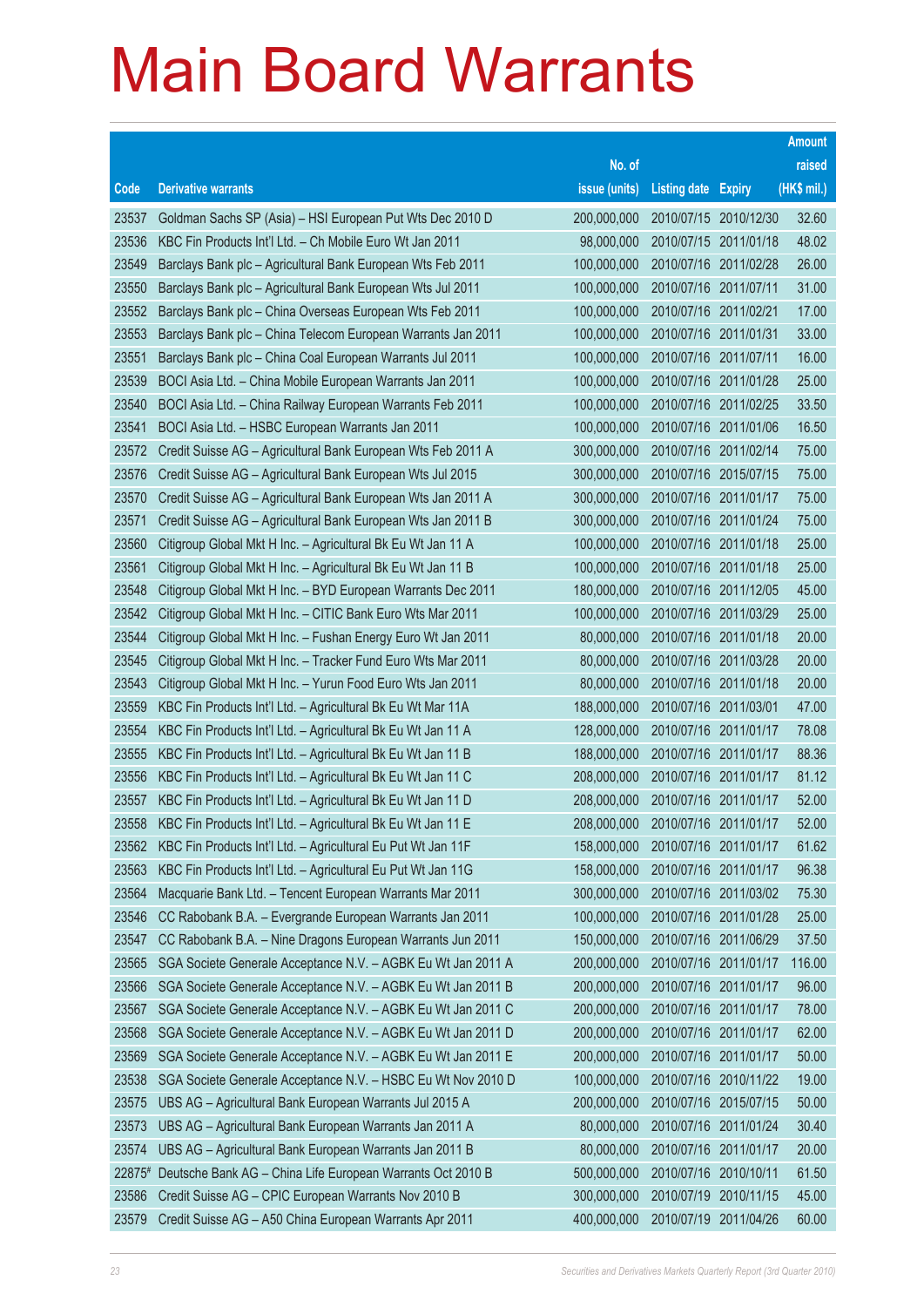|       |                                                              |               |                            |                       | <b>Amount</b> |
|-------|--------------------------------------------------------------|---------------|----------------------------|-----------------------|---------------|
|       |                                                              | No. of        |                            |                       | raised        |
| Code  | <b>Derivative warrants</b>                                   | issue (units) | <b>Listing date Expiry</b> |                       | (HK\$ mil.)   |
| 23585 | Credit Suisse AG - HKEx European Warrants Jul 2011           | 300,000,000   | 2010/07/19 2011/07/18      |                       | 45.00         |
| 23589 | Credit Suisse AG - HKEx European Put Warrants Jul 2011       | 300,000,000   | 2010/07/19 2011/07/18      |                       | 69.00         |
| 23587 | Deutsche Bank AG - CNOOC European Warrants Apr 2011 A        | 200,000,000   | 2010/07/19 2011/04/04      |                       | 50.00         |
| 23588 | Deutsche Bank AG - ICBC European Warrants Dec 2010 B         | 150,000,000   | 2010/07/19 2010/12/28      |                       | 67.50         |
| 23590 | Deutsche Bank AG - Tencent Holdings European Put Wt Apr 2011 | 200,000,000   | 2010/07/19 2011/04/04      |                       | 50.00         |
| 23580 | SGA Societe Generale Acceptance N.V. - AGBK Eu Wt Jan 2011 F | 200,000,000   | 2010/07/19 2011/01/19      |                       | 50.00         |
| 23581 | UBS AG - Agricultural Bank European Warrants Jan 2011 C      | 100,000,000   | 2010/07/19 2011/01/19      |                       | 27.00         |
| 23582 | UBS AG - Agricultural Bank European Warrants Jan 2011 D      | 100,000,000   | 2010/07/19 2011/01/31      |                       | 25.00         |
| 23583 | UBS AG - Agricultural Bank European Warrants Jul 2015 B      | 300,000,000   |                            | 2010/07/19 2015/07/15 | 75.00         |
| 23577 | UBS AG - CC Bank European Warrants Nov 2010 B                | 100,000,000   |                            | 2010/07/19 2010/11/29 | 19.50         |
| 23584 | UBS AG - CPIC European Warrants Nov 2010                     | 100,000,000   | 2010/07/19 2010/11/15      |                       | 15.00         |
| 23578 | UBS AG - ICBC European Warrants Nov 2010 B                   | 100,000,000   |                            | 2010/07/19 2010/11/22 | 18.50         |
| 23609 | Credit Suisse AG - HSI European Put Warrants Nov 2010 F      | 320,000,000   | 2010/07/20 2010/11/29      |                       | 48.00         |
| 23606 | Deutsche Bank AG - CC Bank European Warrants Jan 2011        | 200,000,000   |                            | 2010/07/20 2011/01/03 | 52.00         |
| 23605 | Deutsche Bank AG - CITIC Bank European Warrants Dec 2010     | 150,000,000   | 2010/07/20 2010/12/28      |                       | 64.50         |
| 23607 | Deutsche Bank AG - CM Bank European Warrants Dec 2010        | 200,000,000   |                            | 2010/07/20 2010/12/28 | 30.00         |
| 23608 | Deutsche Bank AG - HSI European Put Warrants Oct 2010 D      | 300,000,000   | 2010/07/20 2010/10/28      |                       | 45.00         |
| 23591 | HK Bank - China Overseas European Warrants Mar 2011          | 80,000,000    |                            | 2010/07/20 2011/03/22 | 20.00         |
| 23592 | HK Bank - R&F Ppt European Warrants Jun 2011                 | 80,000,000    |                            | 2010/07/20 2011/06/22 | 20.00         |
| 23593 | HK Bank - Shimao Ppt European Warrants Mar 2011              | 80,000,000    |                            | 2010/07/20 2011/03/22 | 20.00         |
| 23594 | Macquarie Bank Ltd. - BOCL European Warrants Nov 2010        | 128,000,000   |                            | 2010/07/20 2010/11/29 | 23.42         |
| 23595 | CC Rabobank B.A. - Ch Mobile European Warrants Jan 2011 A    | 100,000,000   |                            | 2010/07/20 2011/01/28 | 40.00         |
| 23600 | CC Rabobank B.A. - A50 China European Warrants Feb 2011      | 180,000,000   | 2010/07/20 2011/02/07      |                       | 32.40         |
| 23601 | CC Rabobank B.A. - A50 China European Warrants Nov 2011 A    | 180,000,000   | 2010/07/20 2011/11/21      |                       | 28.80         |
| 23602 | CC Rabobank B.A. - A50 China European Put Warrants Jan 2011B | 100,000,000   | 2010/07/20 2011/01/28      |                       | 65.00         |
| 23603 | CC Rabobank B.A. - A50 China European Put Warrants Jan 2012  | 150,000,000   | 2010/07/20 2012/01/30      |                       | 37.50         |
| 23596 | CC Rabobank B.A. - HSBC European Warrants Jan 2011 A         | 100,000,000   | 2010/07/20 2011/01/28      |                       | 63.00         |
| 23597 | CC Rabobank B.A. - HSBC European Warrants Feb 2011           | 100,000,000   | 2010/07/20 2011/02/25      |                       | 52.00         |
| 23598 | CC Rabobank B.A. - ICBC European Warrants Dec 2010 D         | 150,000,000   | 2010/07/20 2010/12/16      |                       | 54.00         |
| 23599 | CC Rabobank B.A. - Poly HK Inv European Warrants Apr 2011 B  | 180,000,000   | 2010/07/20 2011/04/28      |                       | 45.00         |
| 23604 | UBS AG - HKEx European Put Warrants Jun 2011                 | 200,000,000   | 2010/07/20 2011/06/20      |                       | 50.00         |
| 23656 | BNP Paribas Arbit Issu B.V. - HSI European Wts Jan 2011      | 100,000,000   | 2010/07/21                 | 2011/01/28            | 25.00         |
| 23660 | BNP Paribas Arbit Issu B.V. - HSI Euro Put Wts Jan 2011      | 100,000,000   | 2010/07/21                 | 2011/01/28            | 25.00         |
| 23657 | BNP Paribas Arbit Issu B.V. - HSI Euro Put Wts Feb 2011 A    | 100,000,000   | 2010/07/21                 | 2011/02/25            | 26.00         |
| 23650 | Deutsche Bank AG - BOCL European Warrants Mar 2011           | 150,000,000   | 2010/07/21                 | 2011/03/21            | 67.50         |
| 23651 | Deutsche Bank AG - BOCL European Warrants Apr 2011           | 150,000,000   | 2010/07/21                 | 2011/04/04            | 42.00         |
| 23652 | Deutsche Bank AG - Sinopec Corp European Warrants Nov 2010   | 150,000,000   | 2010/07/21                 | 2010/11/22            | 70.50         |
| 23653 | Deutsche Bank AG - Sinopec Corp European Warrants Dec 2010 B | 150,000,000   | 2010/07/21                 | 2010/12/20            | 49.50         |
| 23654 | Deutsche Bank AG - A50 China European Warrants Apr 2011      | 200,000,000   | 2010/07/21                 | 2011/04/26            | 34.00         |
| 23655 | Deutsche Bank AG - A50 China European Warrants Jun 2011 B    | 200,000,000   | 2010/07/21                 | 2011/06/27            | 32.00         |
| 23647 | Macquarie Bank Ltd. - A50 China European Warrants Apr 2011   | 250,000,000   | 2010/07/21                 | 2011/04/26            | 37.50         |
| 23648 | Macquarie Bank Ltd. - A50 China European Warrants Jun 2011 B | 250,000,000   | 2010/07/21                 | 2011/06/29            | 37.50         |
| 23610 | Merrill Lynch Int'l & Co. C.V. - China Life Eu Wt Feb 2011 A | 150,000,000   | 2010/07/21                 | 2011/02/14            | 44.25         |
| 23611 | Merrill Lynch Int'l & Co. C.V. - China Life Eu Wt Feb 2011 B | 150,000,000   | 2010/07/21                 | 2011/02/28            | 30.60         |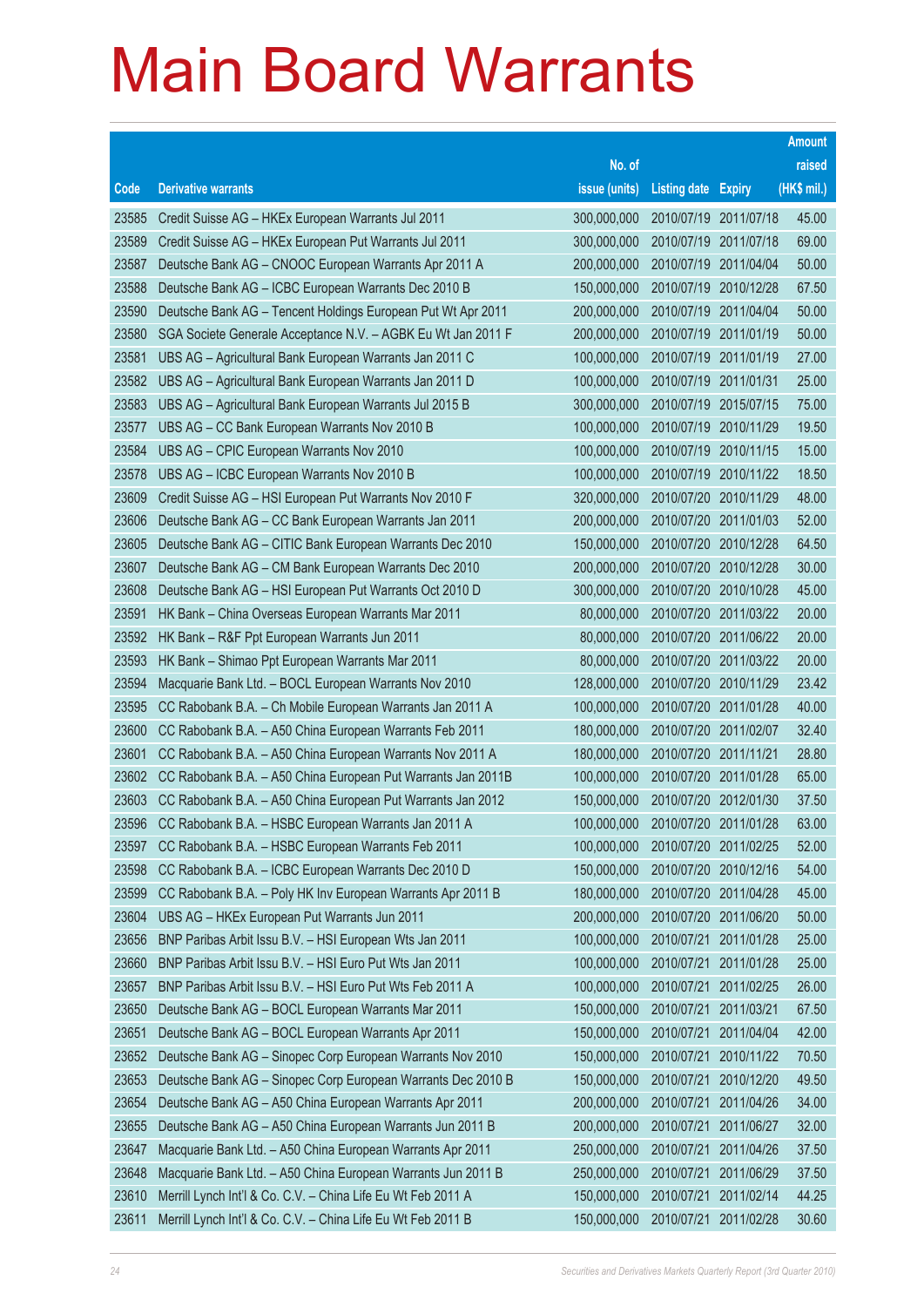|        |                                                                     |               |                       |                       | <b>Amount</b> |
|--------|---------------------------------------------------------------------|---------------|-----------------------|-----------------------|---------------|
|        |                                                                     | No. of        |                       |                       | raised        |
| Code   | <b>Derivative warrants</b>                                          | issue (units) | <b>Listing date</b>   | <b>Expiry</b>         | (HK\$ mil.)   |
| 23617  | Merrill Lynch Int'l & Co. C.V. - Ch Life Eur Put Wt Feb 2011        | 150,000,000   | 2010/07/21            | 2011/02/15            | 39.00         |
| 23612  | Merrill Lynch Int'l & Co. C.V. - Ch Shenhua Eur Wts Mar 2011        | 150,000,000   | 2010/07/21            | 2011/03/14            | 60.75         |
| 23613  | Merrill Lynch Int'l & Co. C.V. - Ch Shenhua Eur Wts Sep 2011        | 150,000,000   | 2010/07/21            | 2011/09/12            | 53.25         |
| 23616  | Merrill Lynch Int'l & Co. C.V. - ICBC European Wts Dec 2012         | 150,000,000   |                       | 2010/07/21 2012/12/10 | 23.55         |
| 23618  | Merrill Lynch Int'l & Co. C.V. - ICBC European Put Wts Jan11        | 150,000,000   | 2010/07/21            | 2011/01/24            | 59.25         |
| 23619  | Merrill Lynch Int'l & Co. C.V. - ICBC European Put Wts Oct11        | 150,000,000   |                       | 2010/07/21 2011/10/31 | 22.65         |
| 23614  | Merrill Lynch Int'l & Co. C.V. - ICBC European Wts Jan 2011A        | 150,000,000   | 2010/07/21            | 2011/01/31            | 58.50         |
| 23615  | Merrill Lynch Int'l & Co. C.V. - ICBC European Wts Jan 2011B        | 150,000,000   |                       | 2010/07/21 2011/01/10 | 32.10         |
| 23626  | SGA Societe Generale Acceptance N.V. - Ch Mob Eu Wt Mar 2011A       | 80,000,000    | 2010/07/21            | 2011/03/21            | 20.00         |
| 23627  | SGA Societe Generale Acceptance N.V. - Ch Mob Eu Wt Apr 2011        | 80,000,000    |                       | 2010/07/21 2011/04/18 | 36.00         |
| 23630  | SGA Societe Generale Acceptance N.V. - CTel Eu Wt Nov 2010 A        | 60,000,000    | 2010/07/21            | 2010/11/22            | 20.40         |
| 23620  | SGA Societe Generale Acceptance N.V. - CCB Eur Wt Jan 2011 C        | 120,000,000   |                       | 2010/07/21 2011/01/05 | 27.60         |
| 23621  | SGA Societe Generale Acceptance N.V. - CLife Eu Wt Jan 2011A        | 200,000,000   | 2010/07/21            | 2011/01/26            | 58.00         |
| 23622  | SGA Societe Generale Acceptance N.V. - CLife Eu Wt Jan 2011B        | 200,000,000   |                       | 2010/07/21 2011/01/26 | 50.00         |
| 23623  | SGA Societe Generale Acceptance N.V. - CLife Eu Wt Feb 2011A        | 200,000,000   | 2010/07/21            | 2011/02/23            | 80.00         |
| 23624  | SGA Societe Generale Acceptance N.V. - CLife Eu Wt Feb 2011B        | 200,000,000   |                       | 2010/07/21 2011/02/23 | 50.00         |
| 23625  | SGA Societe Generale Acceptance N.V. - Ch Mob Eu Wt Nov 10B         | 80,000,000    | 2010/07/21            | 2010/11/29            | 15.20         |
| 23628  | SGA Societe Generale Acceptance N.V. - CP&CC Eur Wt Nov 10B         | 100,000,000   | 2010/07/21            | 2010/11/08            | 15.00         |
| 23629  | SGA Societe Generale Acceptance N.V. - CP&CC Eu Wt Mar 2011A        | 100,000,000   | 2010/07/21            | 2011/03/21            | 55.00         |
| 23631  | SGA Societe Generale Acceptance N.V. - CTel Eu Wt Jan 2011 A        | 60,000,000    |                       | 2010/07/21 2011/01/17 | 21.60         |
| 23632  | SGA Societe Generale Acceptance N.V. - CTel Eu Wt Jan 2011 B        | 60,000,000    | 2010/07/21            | 2011/01/24            | 30.60         |
| 23637  | SGA Societe Generale Acceptance N.V. - A50 Ch Eu Wt Mar2011B        | 250,000,000   | 2010/07/21            | 2011/03/09            | 47.50         |
| 23638  | SGA Societe Generale Acceptance N.V. - A50 Ch Eu Wt Jun 11A         | 250,000,000   | 2010/07/21            | 2011/06/08            | 50.00         |
| 23639  | SGA Societe Generale Acceptance N.V. - A50 Ch Eu Wt Aug 2011        | 250,000,000   |                       | 2010/07/21 2011/08/29 | 37.50         |
| 23640  | SGA Societe Generale Acceptance N.V. - A50 Ch Eu Wt Nov 2011        | 250,000,000   | 2010/07/21            | 2011/11/21            | 52.50         |
| 23641  | SGA Societe Generale Acceptance N.V. - A50 Ch Eu Wt Mar 2012        | 250,000,000   | 2010/07/21            | 2012/03/05            | 62.50         |
| 23642  | SGA Societe Generale Acceptance N.V. - A50 Ch Eu Wt Apr2012A        | 250,000,000   | 2010/07/21            | 2012/04/25            | 45.00         |
| 23634  | SGA Societe Generale Acceptance N.V. - HSBC Eu Wt Jan 2011 A        | 80,000,000    |                       | 2010/07/21 2011/01/24 | 43.20         |
| 23633  | SGA Societe Generale Acceptance N.V. - HSBC Eu Wt Dec 2010 D        | 80,000,000    | 2010/07/21            | 2010/12/29            | 28.80         |
| 23635  | SGA Societe Generale Acceptance N.V. - HSBC Eu Wt Feb 2011 B        | 80,000,000    | 2010/07/21 2011/02/07 |                       | 24.80         |
| 23636  | SGA Societe Generale Acceptance N.V. - HSBC Eu Wt Sep 2011 B        | 500,000,000   | 2010/07/21            | 2011/09/26            | 75.00         |
| 23643  | SGA Societe Generale Acceptance N.V. - ICBC Eu Wt Nov 2010 C        | 120,000,000   | 2010/07/21            | 2010/11/15            | 25.20         |
| 23644  | SGA Societe Generale Acceptance N.V. - Tencent Eu Wt Mar 11         | 150,000,000   | 2010/07/21            | 2011/03/28            | 31.50         |
| 23645  | SGA Societe Generale Acceptance N.V. - Tencent Eu Wt Apr 11A        | 150,000,000   | 2010/07/21            | 2011/04/04            | 37.50         |
| 23646  | SGA Societe Generale Acceptance N.V. - Tencent Eu Wt Apr 11B        | 150,000,000   | 2010/07/21            | 2011/04/20            | 28.50         |
| 23649  | UBS AG - Agricultural Bank European Put Warrants Jan 2011 E         | 80,000,000    | 2010/07/21            | 2011/01/24            | 20.00         |
|        | 21870# KBC Fin Products Int'l Ltd. - Zijin Mining European Wt Jan11 | 280,000,000   | 2010/07/21            | 2011/01/03            | 10.64         |
| 23661  | CC Rabobank B.A. - Ch Mobile European Put Wts Nov 2010              | 100,000,000   | 2010/07/22 2010/11/29 |                       | 20.00         |
| 23658  | CC Rabobank B.A. - China Life European Warrants Dec 2010 B          | 200,000,000   | 2010/07/22 2010/12/21 |                       | 30.00         |
| 23659  | CC Rabobank B.A. - China Life European Warrants Jan 2011 A          | 200,000,000   | 2010/07/22 2011/01/13 |                       | 30.00         |
| 23662  | CC Rabobank B.A. - KECL European Warrants Jun 2011                  | 150,000,000   |                       | 2010/07/22 2011/06/29 | 37.50         |
| 23663  | CC Rabobank B.A. - Sinofert European Warrants Jan 2011              | 100,000,000   | 2010/07/22 2011/01/28 |                       | 48.00         |
| 23664  | RB of Scotland N.V. - China Life European Wts Jan 2011 A            | 200,000,000   |                       | 2010/07/22 2011/01/04 | 33.20         |
| 19360# | CC Rabobank B.A. - CNOOC European Warrants Oct 2010 B               | 350,000,000   |                       | 2010/07/22 2010/10/25 | 11.55         |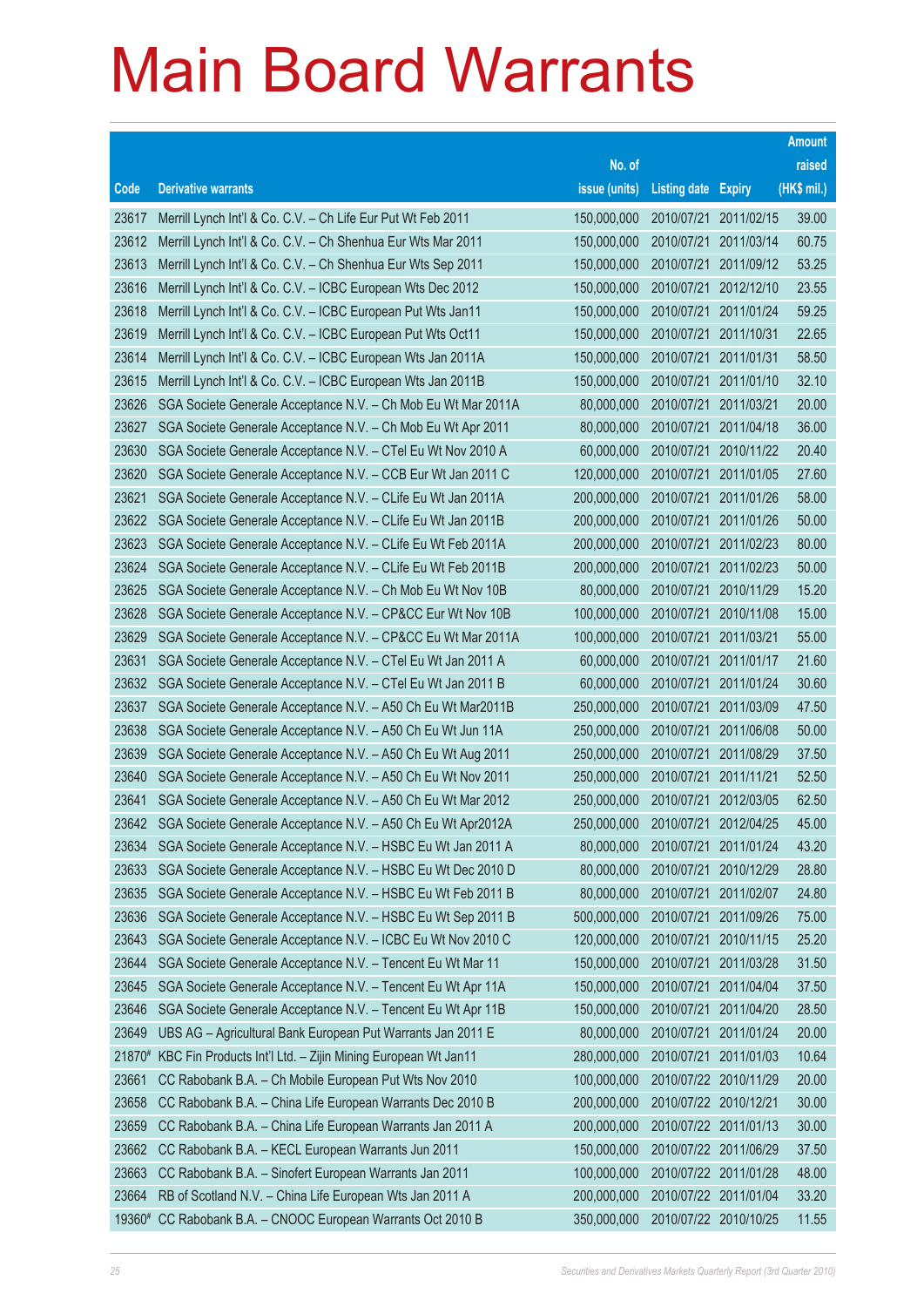|        |                                                                |               |                            |                       | <b>Amount</b> |
|--------|----------------------------------------------------------------|---------------|----------------------------|-----------------------|---------------|
|        |                                                                | No. of        |                            |                       | raised        |
| Code   | <b>Derivative warrants</b>                                     | issue (units) | <b>Listing date Expiry</b> |                       | (HK\$ mil.)   |
| 23691  | Credit Suisse AG - Agricultural Bank European Wts Jan 2011 C   | 300,000,000   |                            | 2010/07/23 2011/01/10 | 45.00         |
| 23682  | Macquarie Bank Ltd. - China Unicom European Wts Aug 2011 A     | 200,000,000   |                            | 2010/07/23 2011/08/16 | 33.20         |
| 23681  | Macquarie Bank Ltd. - Sinopec Corp European Wts Feb 2011       | 200,000,000   | 2010/07/23 2011/02/11      |                       | 52.00         |
| 23683  | Macquarie Bank Ltd. - Foxconn European Warrants Jul 2011       | 100,000,000   |                            | 2010/07/23 2011/07/28 | 15.00         |
| 23678  | Macquarie Bank Ltd. - A50 China European Warrants Mar 2011 B   | 250,000,000   |                            | 2010/07/23 2011/03/09 | 48.25         |
| 23679  | Macquarie Bank Ltd. - A50 China European Warrants Aug 2011     | 250,000,000   |                            | 2010/07/23 2011/08/30 | 37.50         |
| 23680  | Macquarie Bank Ltd. - A50 China European Warrants Apr 2012     | 250,000,000   |                            | 2010/07/23 2012/04/27 | 43.75         |
| 23684  | Macquarie Bank Ltd. - Geely Auto European Warrants Jan 2011    | 200,000,000   |                            | 2010/07/23 2011/01/24 | 51.40         |
| 23685  | Macquarie Bank Ltd. - HK Gas European Warrants Nov 2011        | 200,000,000   |                            | 2010/07/23 2011/11/03 | 50.20         |
| 23686  | Macquarie Bank Ltd. - New World Dev European Wts Apr 2011      | 100,000,000   |                            | 2010/07/23 2011/04/28 | 25.00         |
| 23687  | Macquarie Bank Ltd. - SHK Ppt European Warrants Feb 2011       | 200,000,000   |                            | 2010/07/23 2011/02/25 | 30.20         |
| 23688  | Macquarie Bank Ltd. - SHK Ppt European Warrants Oct 2011       | 200,000,000   |                            | 2010/07/23 2011/10/28 | 37.20         |
| 23665  | Merrill Lynch Int'l & Co. C.V. - BOCL European Wts Feb 2011A   | 150,000,000   |                            | 2010/07/23 2011/02/14 | 47.25         |
| 23669  | Merrill Lynch Int'l & Co. C.V. - BOCL European Put Wts Jan 11  | 100,000,000   |                            | 2010/07/23 2011/01/03 | 20.20         |
| 23668  | Merrill Lynch Int'l & Co. C.V. - CM Bank Euro Wts Mar 2011     | 150,000,000   |                            | 2010/07/23 2011/03/07 | 46.50         |
| 23670  | Merrill Lynch Int'l & Co. C.V. - CM Bank Euro Put Wts Jan 11   | 150,000,000   |                            | 2010/07/23 2011/01/24 | 22.65         |
| 23666  | Merrill Lynch Int'l & Co. C.V. - CM Bank Euro Wts Dec 2010 A   | 150,000,000   |                            | 2010/07/23 2010/12/03 | 30.45         |
| 23667  | Merrill Lynch Int'l & Co. C.V. - CM Bank Euro Wts Dec 2010 B   | 150,000,000   |                            | 2010/07/23 2010/12/28 | 22.65         |
| 23671  | Merrill Lynch Int'l & Co. C.V. - A50 China Eu Put Wt Jan 11    | 150,000,000   |                            | 2010/07/23 2011/01/24 | 26.10         |
| 23672  | Merrill Lynch Int'l & Co. C.V. - A50 China Eu Put Wt Mar 11    | 150,000,000   |                            | 2010/07/23 2011/03/23 | 25.80         |
| 23673  | Merrill Lynch Int'l & Co. C.V. - A50 China Eu Put Wt Apr 11A   | 150,000,000   | 2010/07/23 2011/04/11      |                       | 24.00         |
| 23674  | Merrill Lynch Int'l & Co. C.V. - A50 China Eu Put Wt Apr 11B   | 150,000,000   |                            | 2010/07/23 2011/04/18 | 34.35         |
| 23675  | CC Rabobank B.A. - HSBC European Warrants Dec 2010 I           | 100,000,000   |                            | 2010/07/23 2010/12/08 | 24.00         |
| 23676  | CC Rabobank B.A. - HSBC European Warrants Jan 2011 B           | 100,000,000   |                            | 2010/07/23 2011/01/28 | 25.00         |
| 23677  | CC Rabobank B.A. - HSBC European Warrants Mar 2011 B           | 100,000,000   |                            | 2010/07/23 2011/03/30 | 25.00         |
| 23690  | SGA Societe Generale Acceptance N.V. - AGBK Eu Wt Jan 2011 G   | 200,000,000   |                            | 2010/07/23 2011/01/24 | 50.00         |
| 23693  | SGA Societe Generale Acceptance N.V. - A50 Ch Eu Wt Feb 11B    | 300,000,000   |                            | 2010/07/23 2011/02/07 | 51.00         |
| 23692  | SGA Societe Generale Acceptance N.V. - HSI Eur Wt Jan 2011 B   | 300,000,000   |                            | 2010/07/23 2011/01/28 | 84.00         |
| 23696  | SGA Societe Generale Acceptance N.V. - HSI Eu Put Wt Jan 11C   | 300,000,000   |                            | 2010/07/23 2011/01/28 | 75.00         |
| 23697  | SGA Societe Generale Acceptance N.V. - HSI Eu Put Wt Jan 11D   | 300,000,000   |                            | 2010/07/23 2011/01/28 | 93.00         |
| 23689  | UBS AG - BYD European Warrants Nov 2011                        | 100,000,000   |                            | 2010/07/23 2011/11/28 | 15.00         |
| 17757# | SGA Societe Generale Acceptance N.V. - CP&CC Eur Wt Dec 10 A   | 400,000,000   |                            | 2010/07/23 2010/12/22 | 11.20         |
| 23709  | BNP Paribas Arbit Issu B.V. - Ch Mobile Euro Wts Feb 2011 A    | 200,000,000   | 2010/07/26 2011/02/01      |                       | 60.00         |
| 23707  | BNP Paribas Arbit Issu B.V. - CC Bank Euro Wts Mar 2011        | 200,000,000   | 2010/07/26 2011/03/01      |                       | 64.00         |
| 23710  | BNP Paribas Arbit Issu B.V. - HSBC European Wts Feb 2011 B     | 200,000,000   | 2010/07/26 2011/02/07      |                       | 82.00         |
| 23708  | BNP Paribas Arbit Issu B.V. - ICBC European Wts Mar 2011       | 200,000,000   | 2010/07/26 2011/03/01      |                       | 54.00         |
| 23711  | Credit Suisse AG - BYD European Warrants Nov 2011              | 300,000,000   | 2010/07/26 2011/11/28      |                       | 45.00         |
| 23703  | HK Bank - BOCL European Warrants Nov 2010                      | 100,000,000   |                            | 2010/07/26 2010/11/08 | 15.00         |
| 23704  | HK Bank - BOCL European Warrants Jan 2011                      | 100,000,000   |                            | 2010/07/26 2011/01/12 | 15.00         |
| 23705  | HK Bank - BYD European Warrants Nov 2011                       | 80,000,000    |                            | 2010/07/26 2011/11/28 | 12.00         |
| 23706  | HK Bank - Zijin Mining European Warrants Jan 2011              | 80,000,000    |                            | 2010/07/26 2011/01/26 | 20.00         |
| 23714  | Macquarie Bank Ltd. - Ch Southern Air European Wts Jan 2011    | 88,000,000    | 2010/07/26 2011/01/28      |                       | 22.00         |
| 23701  | Merrill Lynch Int'l & Co. CV - Agricultural Bk Eu Put Wt Jan11 | 150,000,000   |                            | 2010/07/26 2011/01/12 | 38.25         |
| 23694  | Merrill Lynch Int'l & Co. C.V. - Agricultural Bk Eu Wt Jan11A  | 150,000,000   |                            | 2010/07/26 2011/01/10 | 52.50         |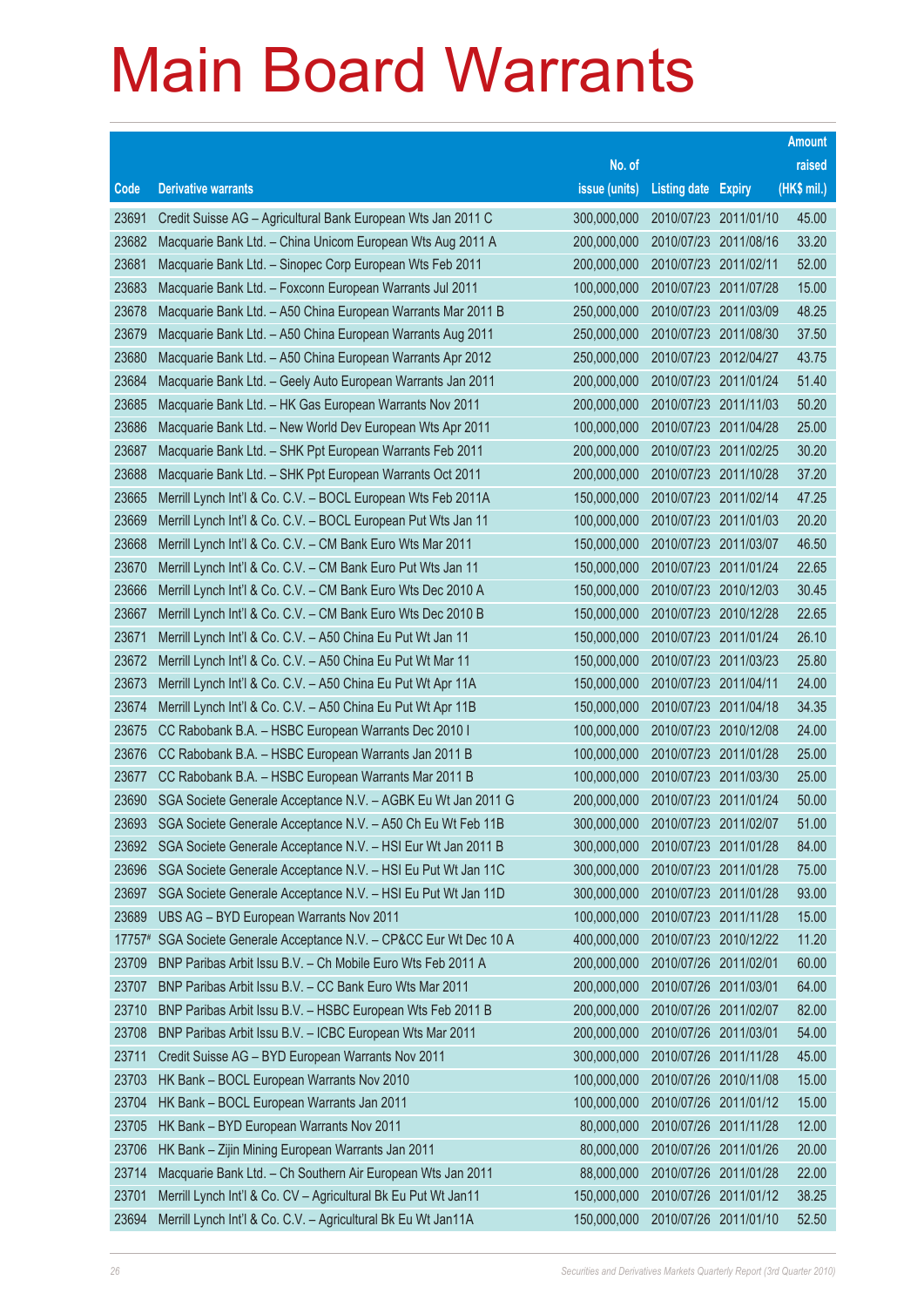|        |                                                                |               |                            |                       | <b>Amount</b> |
|--------|----------------------------------------------------------------|---------------|----------------------------|-----------------------|---------------|
|        |                                                                | No. of        |                            |                       | raised        |
| Code   | <b>Derivative warrants</b>                                     | issue (units) | <b>Listing date Expiry</b> |                       | (HK\$ mil.)   |
| 23695  | Merrill Lynch Int'l & Co. C.V. - Agricultural Bk Eu Wt Jan11B  | 150,000,000   | 2010/07/26 2011/01/11      |                       | 38.25         |
| 23700  | Merrill Lynch Int'l & Co. C.V. - BYD European Warrants Nov11   | 150,000,000   |                            | 2010/07/26 2011/11/28 | 24.90         |
| 23716  | RB of Scotland N.V. - BOCL European Warrants Jan 2011          | 100,000,000   | 2010/07/26 2011/01/31      |                       | 26.00         |
| 23717  | RB of Scotland N.V. - BYD European Warrants Nov 2011           | 200,000,000   |                            | 2010/07/26 2011/11/28 | 30.00         |
| 23718  | RB of Scotland N.V. - China Life European Wts Jan 2011 B       | 200,000,000   | 2010/07/26 2011/01/31      |                       | 56.20         |
| 23719  | RB of Scotland N.V. - China Life European Wts Jan 2011 C       | 200,000,000   | 2010/07/26 2011/01/31      |                       | 50.00         |
| 23720  | RB of Scotland N.V. - China Shenhua European Wts Jan 2011      | 100,000,000   | 2010/07/26 2011/01/31      |                       | 25.00         |
| 23715  | RB of Scotland N.V. - A50 China European Warrants Jun 2011     | 250,000,000   |                            | 2010/07/26 2011/06/13 | 38.75         |
| 23712  | SGA Societe Generale Acceptance N.V. - ChiUnicom Eu Wts Sep 11 | 150,000,000   |                            | 2010/07/26 2011/09/26 | 37.50         |
| 23713  | SGA Societe Generale Acceptance N.V. - ChiUnicom Eu Wts Oct 11 | 150,000,000   |                            | 2010/07/26 2011/10/24 | 34.50         |
| 23699  | SGA Societe Generale Acceptance N.V. - HSCEI Eu Wt Nov 2010    | 200,000,000   |                            | 2010/07/26 2010/11/29 | 30.00         |
| 23698  | SGA Societe Generale Acceptance N.V. - HSCEI Eu Wt Jan 2011    | 200,000,000   |                            | 2010/07/26 2011/01/28 | 50.00         |
| 23702  | SGA Societe Generale Acceptance N.V. - HSCEI Eu Put Wt Jan 11  | 200,000,000   |                            | 2010/07/26 2011/01/28 | 50.00         |
| 23724  | BOCI Asia Ltd. - Chi Res Land European Warrants Mar 2011       | 100,000,000   |                            | 2010/07/27 2011/03/22 | 25.00         |
| 23725  | BOCI Asia Ltd. - HS Bank European Warrants Dec 2011            | 100,000,000   |                            | 2010/07/27 2011/12/29 | 15.00         |
| 23726  | BOCI Asia Ltd. - Tracker Fund European Warrants May 2011       | 100,000,000   | 2010/07/27 2011/05/31      |                       | 25.00         |
| 23727  | BOCI Asia Ltd. - Tracker Fund European Put Warrants Mar 2011   | 100,000,000   | 2010/07/27 2011/03/31      |                       | 25.00         |
| 23730  | Deutsche Bank AG - CNOOC European Warrants Mar 2011            | 200,000,000   | 2010/07/27 2011/03/21      |                       | 36.00         |
| 23722  | J P Morgan SP BV - China Life European Warrants Jan 2011 A     | 150,000,000   |                            | 2010/07/27 2011/01/28 | 37.50         |
| 23723  | J P Morgan SP BV - CM Bank European Warrants Dec 2010          | 150,000,000   |                            | 2010/07/27 2010/12/22 | 22.50         |
| 23729  | CC Rabobank B.A. - BYD European Warrants Nov 2011              | 300,000,000   |                            | 2010/07/27 2011/11/29 | 45.00         |
| 23721  | RB of Scotland N.V. - A50 China European Warrants Apr 2011     | 250,000,000   |                            | 2010/07/27 2011/04/28 | 38.00         |
| 23728  | UBS AG - BOCL European Warrants Nov 2010 C                     | 100,000,000   |                            | 2010/07/27 2010/11/22 | 22.00         |
| 23731  | UBS AG - China Mobile European Warrants Dec 2010               | 100,000,000   |                            | 2010/07/27 2010/12/22 | 16.50         |
| 23573# | UBS AG - Agricultural Bank European Warrants Jan 2011 A        | 120,000,000   |                            | 2010/07/27 2011/01/24 | 27.36         |
| 23736  | Barclays Bank plc - Angang Steel European Warrants Jun 2011    | 100,000,000   | 2010/07/28 2011/06/20      |                       | 25.00         |
| 23737  | Barclays Bank plc - BYD European Warrants Nov 2011             | 150,000,000   | 2010/07/28 2011/11/28      |                       | 22.50         |
| 23738  | Barclays Bank plc - CC Bank European Put Warrants Feb 2011     | 100,000,000   | 2010/07/28 2011/02/21      |                       | 35.00         |
| 23739  | Barclays Bank plc - ICBC European Warrants Feb 2011            | 100,000,000   |                            | 2010/07/28 2011/02/14 | 37.00         |
| 23733  | Barclays Bank plc - ICBC European Put Warrants Feb 2011        | 100,000,000   |                            | 2010/07/28 2011/02/14 | 34.00         |
| 23747  | Credit Suisse AG - HSBC European Put Warrants Nov 2010 D       | 300,000,000   |                            | 2010/07/28 2010/11/15 | 66.00         |
| 23746  | Credit Suisse AG - HSI European Warrants Nov 2010 G            | 320,000,000   |                            | 2010/07/28 2010/11/29 | 48.00         |
| 23750  | Deutsche Bank AG - HSI European Warrants Jan 2011 A            | 300,000,000   |                            | 2010/07/28 2011/01/28 | 75.00         |
| 23751  | Deutsche Bank AG - HSI European Warrants Jan 2011 B            | 300,000,000   |                            | 2010/07/28 2011/01/28 | 75.00         |
| 23754  | Deutsche Bank AG - HSI European Put Warrants Jan 2011 C        | 300,000,000   |                            | 2010/07/28 2011/01/28 | 75.00         |
| 23755  | Deutsche Bank AG - HSI European Put Warrants Jan 2011 D        | 300,000,000   |                            | 2010/07/28 2011/01/28 | 81.00         |
| 23756  | Deutsche Bank AG - HSI European Put Warrants Jan 2011 E        | 300,000,000   | 2010/07/28 2011/01/28      |                       | 93.00         |
| 23735  | Macquarie Bank Ltd. - BYD European Warrants Nov 2011           | 200,000,000   | 2010/07/28 2011/11/28      |                       | 30.20         |
| 23740  | Merrill Lynch Int'l & Co. C.V. - HSCEI European Wts Dec10      | 150,000,000   |                            | 2010/07/28 2010/12/30 | 27.15         |
| 23742  | Merrill Lynch Int'l & Co. C.V. - HSCEI European Wts Jan11A     | 150,000,000   |                            | 2010/07/28 2011/01/28 | 31.50         |
| 23743  | Merrill Lynch Int'l & Co. C.V. - HSCEI European Wts Jan11B     | 150,000,000   |                            | 2010/07/28 2011/01/28 | 38.25         |
| 23741  | Merrill Lynch Int'l & Co. C.V. - HSCEI Euro Put Wts Nov10      | 150,000,000   | 2010/07/28 2010/11/29      |                       | 23.10         |
| 23744  | Merrill Lynch Int'l & Co. C.V. - HSCEI Euro Put Wts Dec10      | 150,000,000   |                            | 2010/07/28 2010/12/30 | 22.65         |
| 23732  | SGA Societe Generale Acceptance N.V. - CHALCO Eu Wt Nov 2011   | 200,000,000   | 2010/07/28 2011/11/28      |                       | 30.00         |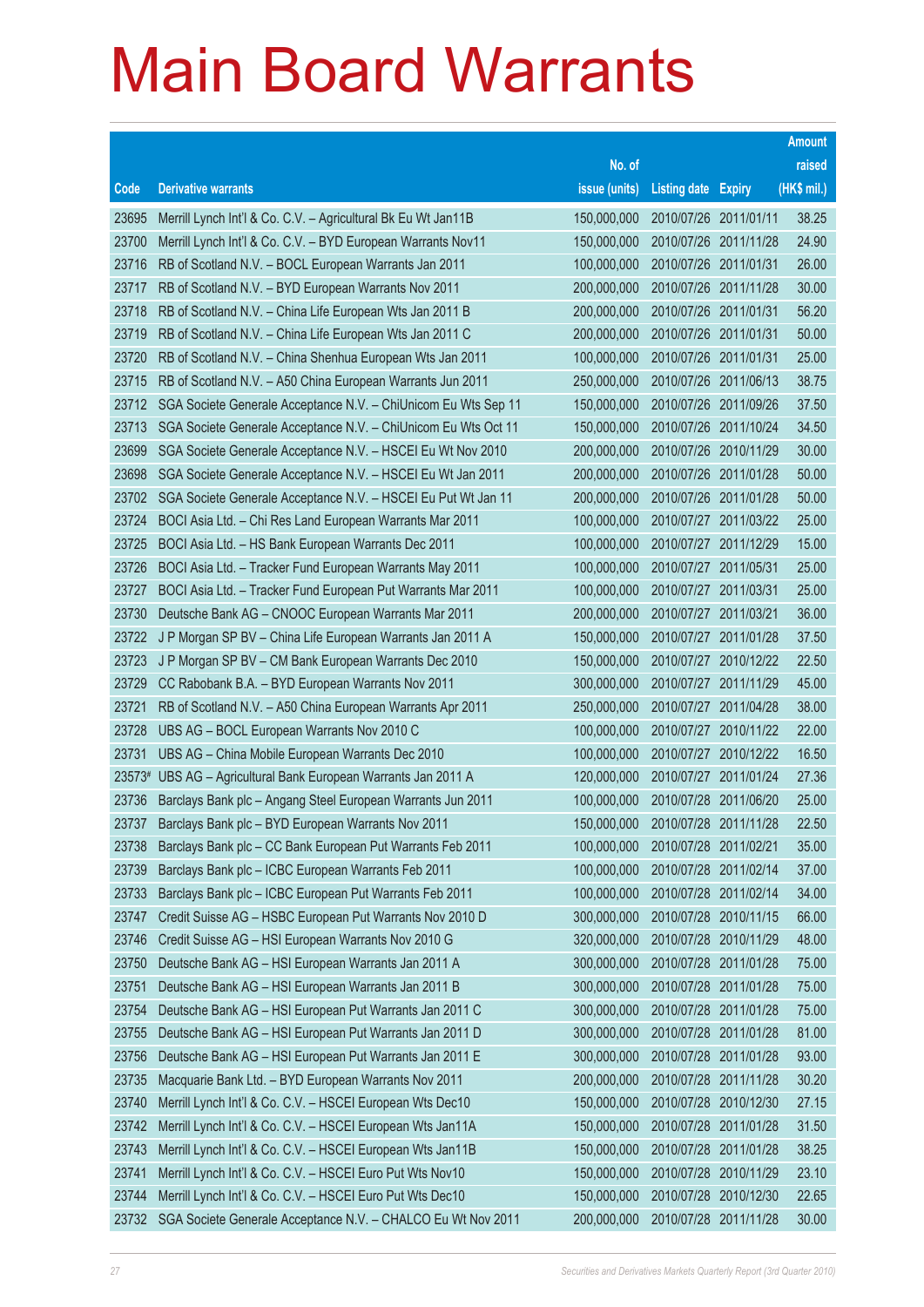|        |                                                               |               |                            |            | <b>Amount</b> |
|--------|---------------------------------------------------------------|---------------|----------------------------|------------|---------------|
|        |                                                               | No. of        |                            |            | raised        |
| Code   | <b>Derivative warrants</b>                                    | issue (units) | <b>Listing date Expiry</b> |            | (HK\$ mil.)   |
| 23745  | SGA Societe Generale Acceptance NV - Minsheng Bk Eu Wt Jan 11 | 100,000,000   | 2010/07/28 2011/01/03      |            | 41.00         |
| 23734  | UBS AG - CNOOC European Warrants Jun 2011                     | 100,000,000   | 2010/07/28 2011/06/22      |            | 15.00         |
| 23748  | UBS AG - A50 China European Warrants Apr 2011                 | 100,000,000   | 2010/07/28 2011/04/11      |            | 25.00         |
| 23749  | UBS AG - HSI European Put Warrants Jan 2011 A                 | 200,000,000   | 2010/07/28 2011/01/28      |            | 50.00         |
| 22650# | HK Bank - HSI European Warrants Dec 2010 E                    | 200,000,000   | 2010/07/28 2010/12/30      |            | 26.80         |
| 23768  | Barclays Bank plc - HSI European Put Warrants Feb 2011 C      | 150,000,000   | 2010/07/29 2011/02/25      |            | 37.50         |
| 23763  | Barclays Bank plc - HSI European Warrants Dec 2010 G          | 150,000,000   | 2010/07/29 2010/12/30      |            | 22.50         |
| 23764  | Barclays Bank plc - HSI European Warrants Feb 2011 A          | 150,000,000   | 2010/07/29 2011/02/25      |            | 37.50         |
| 23765  | Barclays Bank plc - HSI European Warrants Feb 2011 B          | 150,000,000   | 2010/07/29 2011/02/25      |            | 37.50         |
| 23767  | Barclays Bank plc - HSI European Put Warrants Dec 2010 H      | 150,000,000   | 2010/07/29 2010/12/30      |            | 25.50         |
| 23781  | Credit Suisse AG - HSI European Put Warrants Nov 2010 H       | 340,000,000   | 2010/07/29 2010/11/29      |            | 51.00         |
| 23772  | Citigroup Global Mkt H Inc. - ChiUnicom European Wts Aug 11   | 120,000,000   | 2010/07/29 2011/08/30      |            | 30.00         |
| 23758  | Citigroup Global Mkt H Inc. - Li & Fung European Wts May 11   | 80,000,000    | 2010/07/29 2011/05/30      |            | 20.00         |
| 23759  | Citigroup Global Mkt H Inc. - Swrie Pacific A Euro Wts Dec11  | 80,000,000    | 2010/07/29 2011/12/19      |            | 20.00         |
| 23773  | KBC Fin Products Int'l Ltd. - Sinopec Euro Wts Jan 2011       | 128,000,000   | 2010/07/29 2011/01/10      |            | 39.68         |
| 23774  | KBC Fin Products Int'l Ltd. - Sinopec Euro Wts Feb 2011 A     | 108,000,000   | 2010/07/29 2011/02/01      |            | 38.88         |
| 23775  | KBC Fin Products Int'l Ltd. - Sinopec Euro Wts Feb 2011 B     | 128,000,000   | 2010/07/29 2011/02/01      |            | 32.00         |
| 23780  | KBC Fin Products Int'l Ltd. - Sinopec Corp Eu Put Wt Feb 11C  | 80,000,000    | 2010/07/29 2011/02/01      |            | 36.80         |
| 23776  | KBC Fin Products Int'l Ltd. - HSBC European Wts Feb 2011 A    | 128,000,000   | 2010/07/29                 | 2011/02/18 | 32.00         |
| 23778  | KBC Fin Products Int'l Ltd. - HSI European Wts Feb 2011 F     | 200,000,000   | 2010/07/29 2011/02/25      |            | 50.00         |
| 23779  | KBC Fin Products Int'l Ltd. - HSI European Put Wts Dec 2010K  | 200,000,000   | 2010/07/29 2010/12/30      |            | 36.40         |
| 23782  | KBC Fin Products Int'l Ltd. - HSI Euro Put Wts Feb 2011 A     | 200,000,000   | 2010/07/29 2011/02/25      |            | 50.00         |
| 23783  | KBC Fin Products Int'l Ltd. - HSI Euro Put Wts Feb 2011 B     | 200,000,000   | 2010/07/29                 | 2011/02/25 | 58.00         |
| 23777  | KBC Fin Products Int'l Ltd. - SHK Ppt European Wts Oct 2011   | 108,000,000   | 2010/07/29 2011/10/21      |            | 16.20         |
| 23760  | Macquarie Bank Ltd. - Ch Oilfield European Warrants Apr 2011  | 200,000,000   | 2010/07/29 2011/04/04      |            | 50.40         |
| 23761  | Macquarie Bank Ltd. - Chi Res Power European Warrants Feb 11  | 200,000,000   | 2010/07/29 2011/02/02      |            | 51.00         |
| 23762  | Macquarie Bank Ltd. - Hang Lung Ppt European Wts Feb 2011     | 200,000,000   | 2010/07/29                 | 2011/02/02 | 50.80         |
| 23770  | Macquarie Bank Ltd. - HSCEI European Put Warrants Feb 2011    | 150,000,000   | 2010/07/29 2011/02/25      |            | 37.50         |
| 23766  | Macquarie Bank Ltd. - HSI European Warrants Nov 2010 C        | 200,000,000   | 2010/07/29 2010/11/29      |            | 41.40         |
| 23769  | Macquarie Bank Ltd. - HSI European Put Warrants Dec 2010      | 200,000,000   | 2010/07/29 2010/12/30      |            | 37.40         |
| 23771  | Macquarie Bank Ltd. - SHK Ppt European Put Warrants Aug 2011  | 150,000,000   | 2010/07/29 2011/08/02      |            | 22.50         |
| 23752  | Merrill Lynch Int'l & Co. C.V. - A50 China Eur Wt Apr 2011    | 150,000,000   | 2010/07/29 2011/04/21      |            | 23.55         |
| 23753  | Merrill Lynch Int'l & Co. C.V. - A50 China Eur Wt Jun 2011 B  | 150,000,000   | 2010/07/29 2011/06/23      |            | 23.40         |
| 23784  | CC Rabobank B.A. - BOCL European Warrants Mar 2011            | 100,000,000   | 2010/07/29 2011/03/30      |            | 30.00         |
| 23785  | CC Rabobank B.A. - China EB Ltd European Warrants Feb 2011    | 100,000,000   | 2010/07/29 2011/02/25      |            | 25.00         |
| 23786  | CC Rabobank B.A. - CSR European Warrants Dec 2011             | 180,000,000   | 2010/07/29 2011/12/29      |            | 45.00         |
| 23757  | UBS AG - HSCEI European Warrants Nov 2010                     | 80,000,000    | 2010/07/29 2010/11/29      |            | 12.00         |
| 21686# | HK Bank - HSI European Put Warrants Sep 2010 E                | 220,000,000   | 2010/07/29 2010/09/29      |            | 10.34         |
| 21718# | Merrill Lynch Int'l & Co. C.V. - HKEx Euro Wts Dec 2010 B     | 300,000,000   | 2010/07/29 2010/12/13      |            | 21.60         |
| 23796  | Credit Suisse AG - Agricultural Bank European Wts Jan 2011 D  | 300,000,000   | 2010/07/30 2011/01/10      |            | 45.00         |
| 23795  | Deutsche Bank AG - CPIC European Warrants Nov 2010            | 100,000,000   | 2010/07/30 2010/11/08      |            | 15.70         |
| 23791  | HK Bank - Henganintl European Warrants Jun 2011               | 80,000,000    | 2010/07/30 2011/06/13      |            | 20.00         |
| 23789  | J P Morgan SP BV - BOCL European Warrants Jan 2011            | 128,000,000   | 2010/07/30 2011/01/31      |            | 32.64         |
| 23790  | J P Morgan SP BV - BOCL European Warrants Feb 2011            | 128,000,000   | 2010/07/30 2011/02/25      |            | 32.64         |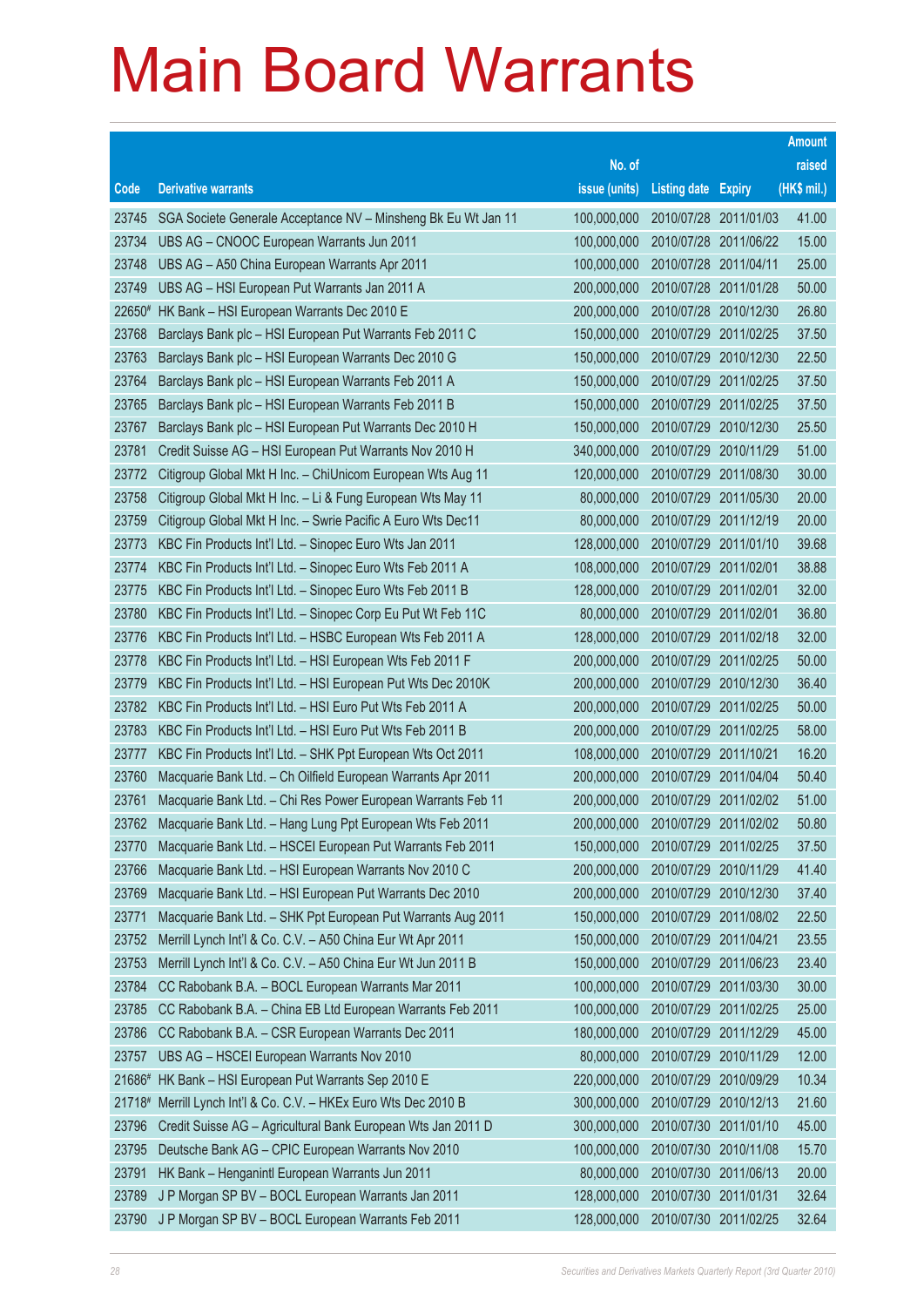|        |                                                                     |               |                            | <b>Amount</b> |
|--------|---------------------------------------------------------------------|---------------|----------------------------|---------------|
|        |                                                                     | No. of        |                            | raised        |
| Code   | <b>Derivative warrants</b>                                          | issue (units) | <b>Listing date Expiry</b> | (HK\$ mil.)   |
| 23787  | KBC Fin Products Int'l Ltd. - Agricultural Bk Eu Wt Jan 11H         | 188,000,000   | 2010/07/30 2011/01/12      | 28.20         |
| 23788  | KBC Fin Products Int'l Ltd. - Agricultural Bk Eu Wt Jan 111         | 188,000,000   | 2010/07/30 2011/01/17      | 28.20         |
| 23803  | KBC Fin Products Int'l Ltd. - Ch Mobile Eu Put Wt Dec 2011          | 158,000,000   | 2010/07/30 2011/12/21      | 23.70         |
| 23799  | KBC Fin Products Int'l Ltd. - Ch Overseas Euro Wts Feb 2011         | 108,000,000   | 2010/07/30 2011/02/01      | 27.00         |
| 23804  | KBC Fin Products Int'l Ltd. - China Overseas Eu Put Wt Feb11        | 108,000,000   | 2010/07/30 2011/02/01      | 27.00         |
| 23798  | KBC Fin Products Int'l Ltd. - CC Bank Euro Wts Feb 2011             | 158,000,000   | 2010/07/30 2011/02/01      | 39.50         |
| 23802  | KBC Fin Products Int'l Ltd. - CC Bank Euro Put Wts Jan 2011         | 108,000,000   | 2010/07/30 2011/01/03      | 28.08         |
| 23797  | KBC Fin Products Int'l Ltd. - CC Bank Euro Wts Jan 2011 D           | 188,000,000   | 2010/07/30 2011/01/03      | 35.72         |
| 23805  | KBC Fin Products Int'l Ltd. - HKEx European Put Wts Jun 2011        | 108,000,000   | 2010/07/30 2011/06/01      | 27.00         |
| 23806  | KBC Fin Products Int'l Ltd. - ICBC Euro Put Wts Feb 2011 A          | 108,000,000   | 2010/07/30 2011/02/01      | 27.00         |
| 23800  | KBC Fin Products Int'l Ltd. - ICBC European Wts Dec 2010 B          | 158,000,000   | 2010/07/30 2010/12/10      | 23.70         |
| 23801  | KBC Fin Products Int'l Ltd. - Tencent Holdings Eu Wt Mar 11         | 128,000,000   | 2010/07/30 2011/03/24      | 19.20         |
| 23793  | SGA Societe Generale Acceptance N.V. - A50 Ch Eu Wt Apr 2011        | 300,000,000   | 2010/07/30 2011/04/27      | 48.00         |
| 23794  | SGA Societe Generale Acceptance N.V. - A50 Ch Eu Wt Jun 11B         | 300,000,000   | 2010/07/30 2011/06/27      | 45.00         |
| 23792  | UBS AG - Agricultural Bank European Put Warrants Jan 2011 F         | 100,000,000   | 2010/07/30 2011/01/31      | 25.00         |
|        | 23557# KBC Fin Products Int'l Ltd. - Agricultural Bk Eu Wt Jan 11 D | 200,000,000   | 2010/07/30 2011/01/17      | 21.60         |
|        | 23574# UBS AG - Agricultural Bank European Warrants Jan 2011 B      | 120,000,000   | 2010/07/30 2011/01/17      | 13.92         |
| 23582# | UBS AG - Agricultural Bank European Warrants Jan 2011 D             | 200,000,000   | 2010/07/30 2011/01/31      | 44.60         |
| 23833  | BNP Paribas Arbit Issu B.V. - Hutchison European Wts Mar 11A        | 80,000,000    | 2010/08/02 2011/03/07      | 21.60         |
| 10982  | BNP Paribas Arbit Issu B.V. - Oil Futures European Wts Mar11        | 100,000,000   | 2010/08/02 2011/03/18      | 27.00         |
| 10986  | BNP Paribas Arbit Issu B.V. - Oil Futures Euro Put Wt Mar11         | 100,000,000   | 2010/08/02 2011/03/18      | 29.00         |
| 23807  | Citigroup Global Mkt H Inc. - Agricultural Bk Eu Wt Mar 2011        | 100,000,000   | 2010/08/02 2011/03/28      | 25.00         |
| 23808  | Citigroup Global Mkt H Inc. - Agricultural Bk Eu Put Wt Feb11       | 100,000,000   | 2010/08/02 2011/02/14      | 25.00         |
| 23840  | Deutsche Bank AG - CITIC Pacific European Warrants Mar 2011A        | 100,000,000   | 2010/08/02 2011/03/28      | 25.00         |
| 23841  | Deutsche Bank AG - Foxconn European Warrants Jul 2011               | 100,000,000   | 2010/08/02 2011/07/25      | 15.00         |
| 23842  | Deutsche Bank AG - Lenovo European Warrants Mar 2011                | 100,000,000   | 2010/08/02 2011/03/07      | 60.00         |
| 23809  | HK Bank – HKEx European Warrants Jun 2011                           | 100,000,000   | 2010/08/02 2011/06/29      | 25.00         |
| 23810  | HK Bank - HSI European Put Warrants Dec 2010 J                      | 120,000,000   | 2010/08/02 2010/12/30      | 18.00         |
| 23836  | KBC Fin Products Int'l Ltd. - Ch Mobile Euro Wt Mar 2011 A          | 128,000,000   | 2010/08/02 2011/03/01      | 33.28         |
| 23837  | KBC Fin Products Int'l Ltd. - China Unicom Euro Wts Oct 2011        | 80,000,000    | 2010/08/02 2011/10/21      | 12.00         |
| 23834  | KBC Fin Products Int'l Ltd. - Ch Mobile Euro Wt Feb 2011 A          | 128,000,000   | 2010/08/02 2011/02/08      | 32.00         |
| 23835  | KBC Fin Products Int'l Ltd. - Ch Mobile Euro Wt Feb 2011 B          | 128,000,000   | 2010/08/02 2011/02/01      | 49.92         |
| 23838  | KBC Fin Products Int'l Ltd. - CNOOC European Wts Feb 2011           | 108,000,000   | 2010/08/02 2011/02/01      | 16.20         |
| 23839  | KBC Fin Products Int'l Ltd. - CNOOC European Wts May 2011           | 108,000,000   | 2010/08/02 2011/05/03      | 19.44         |
| 23814  | Nomura Int'l plc - Anhui Conch European Warrants Apr 2011           | 100,000,000   | 2010/08/02 2011/04/29      | 33.90         |
| 23826  | Nomura Int'l plc - Agile Ppt European Warrants Mar 2011             | 100,000,000   | 2010/08/02 2011/03/21      | 15.00         |
| 23823  | Nomura Int'l plc - BOC HK European Warrants Mar 2011                | 200,000,000   | 2010/08/02 2011/03/31      | 50.60         |
| 23829  | Nomura Int'l plc - BOCL European Warrants Mar 2011                  | 200,000,000   | 2010/08/02 2011/03/31      | 57.80         |
| 23820  | Nomura Int'l plc - BYD European Warrants Dec 2013                   | 200,000,000   | 2010/08/02 2013/12/31      | 50.00         |
| 23828  | Nomura Int'l plc - China Dongxiang European Warrants Apr 11         | 100,000,000   | 2010/08/02 2011/04/29      | 59.30         |
| 23815  | Nomura Int'l plc - Ch LongYuan European Warrants Dec 2011           | 150,000,000   | 2010/08/02 2011/12/30      | 37.50         |
| 23822  | Nomura Int'l plc - China Coal European Warrants Jan 2011            | 100,000,000   | 2010/08/02 2011/01/17      | 15.00         |
| 23811  | Nomura Int'l plc - Cheung Kong European Warrants Sep 2012           | 100,000,000   | 2010/08/02 2012/09/28      | 25.00         |
| 23813  | Nomura Int'l plc - CNOOC European Warrants Sep 2011                 | 100,000,000   | 2010/08/02 2011/09/30      | 25.00         |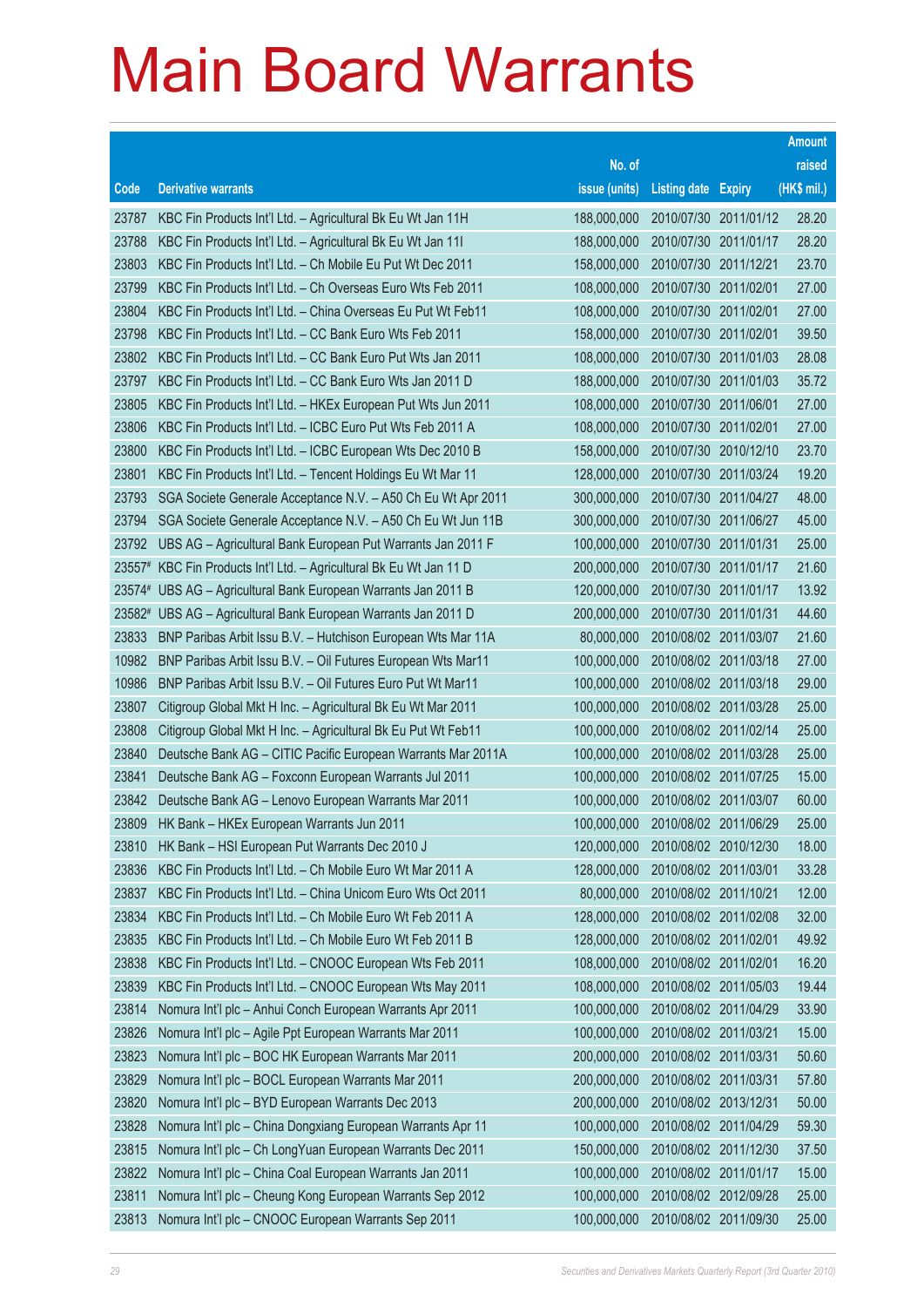|              |                                                                |               |                            |                       | <b>Amount</b> |
|--------------|----------------------------------------------------------------|---------------|----------------------------|-----------------------|---------------|
|              |                                                                | No. of        |                            |                       | raised        |
| Code         | <b>Derivative warrants</b>                                     | issue (units) | <b>Listing date Expiry</b> |                       | (HK\$ mil.)   |
| 23824        | Nomura Int'l plc - CPIC European Warrants Mar 2011             | 200,000,000   | 2010/08/02 2011/03/31      |                       | 50.00         |
| 23819        | Nomura Int'l plc - Chi Res Land European Warrants Feb 2011     | 100,000,000   |                            | 2010/08/02 2011/02/02 | 25.00         |
| 23817        | Nomura Int'l plc - China Shenhua European Warrants Feb 2011    | 100,000,000   |                            | 2010/08/02 2011/02/28 | 26.70         |
| 23825        | Nomura Int'l plc - Shineway Pharm European Warrants Mar 2011   | 100,000,000   | 2010/08/02 2011/03/31      |                       | 31.80         |
| 23827        | Nomura Int'l plc - GCL - Poly Energy European Warrants Apr 11  | 100,000,000   | 2010/08/02 2011/04/29      |                       | 34.00         |
| 23821        | Nomura Int'l plc - ICBC European Warrants Mar 2011             | 200,000,000   | 2010/08/02 2011/03/31      |                       | 106.20        |
| 23812        | Nomura Int'l plc - JIANC European Warrants Mar 2011 A          | 100,000,000   | 2010/08/02 2011/03/31      |                       | 25.50         |
| 23816        | Nomura Int'l plc - Lenovo European Warrants Feb 2011           | 50,000,000    |                            | 2010/08/02 2011/02/02 | 12.50         |
| 23818        | Nomura Int'l plc - Sinopharm European Warrants Feb 2011        | 100,000,000   | 2010/08/02 2011/02/28      |                       | 37.50         |
| 23831        | SGA Societe Generale Acceptance N.V. - Foxconn Eu Wts Jul 11   | 150,000,000   |                            | 2010/08/02 2011/07/25 | 24.00         |
| 23832        | UBS AG - Agricultural Bank European Warrants Jan 2011 G        | 200,000,000   |                            | 2010/08/02 2011/01/17 | 30.00         |
| $21225^{\#}$ | Macquarie Bank Ltd. - Tencent European Put Warrants Nov 2010   | 250,000,000   |                            | 2010/08/02 2010/11/03 | 10.25         |
| 22343#       | Credit Suisse AG - A50 China European Warrants Nov 2010 A      | 300,000,000   |                            | 2010/08/02 2010/11/22 | 26.70         |
| 23649#       | UBS AG - Agricultural Bank European Put Warrants Jan 2011 E    | 170,000,000   |                            | 2010/08/02 2011/01/24 | 10.20         |
| 23844        | Citigroup Global Mkt H Inc. - HS Bank European Wts Dec 2011    | 100,000,000   |                            | 2010/08/03 2011/12/28 | 15.00         |
| 23845        | Citigroup Global Mkt H Inc. - Hutchison Euro Wts Dec 2010      | 80,000,000    |                            | 2010/08/03 2010/12/06 | 12.00         |
| 23860        | Deutsche Bank AG - China Coal European Warrants Jan 2011       | 100,000,000   |                            | 2010/08/03 2011/01/24 | 15.00         |
| 23861        | Deutsche Bank AG - Sinopharm European Warrants Dec 2010        | 100,000,000   | 2010/08/03 2010/12/28      |                       | 25.00         |
| 23862        | Deutsche Bank AG - SHK Ppt European Warrants Feb 2011          | 150,000,000   | 2010/08/03 2011/02/21      |                       | 22.50         |
| 23847        | KBC Fin Products Int'l Ltd. - Ch Overseas Euro Wts Mar 2011    | 108,000,000   | 2010/08/03 2011/03/08      |                       | 27.00         |
| 23848        | KBC Fin Products Int'l Ltd. - China Shenhua Eur Wt Mar 2011A   | 80,000,000    | 2010/08/03 2011/03/01      |                       | 20.00         |
| 23850        | KBC Fin Products Int'l Ltd. - Hutchison Euro Wts Feb 2011 A    | 108,000,000   |                            | 2010/08/03 2011/02/08 | 27.00         |
| 23849        | KBC Fin Products Int'l Ltd. - Jiangxi Copper Eu Wts Dec 2010   | 108,000,000   |                            | 2010/08/03 2010/12/23 | 19.44         |
| 23830        | Merrill Lynch Int'l & Co. C.V. - Agricultural Bk Eu Wt Jan11C  | 150,000,000   | 2010/08/03 2011/01/24      |                       | 29.85         |
| 23843        | Merrill Lynch Int'l & Co. C.V. - Agricultural Bk Eu Wt Jan11D  | 150,000,000   |                            | 2010/08/03 2011/01/17 | 22.50         |
| 23857        | CC Rabobank B.A. - Angang Steel European Warrants Jun 2011     | 150,000,000   | 2010/08/03 2011/06/29      |                       | 37.50         |
| 23858        | CC Rabobank B.A. - Shineway Pharm European Warrants Feb 2011   | 100,000,000   | 2010/08/03 2011/02/25      |                       | 25.00         |
| 23859        | CC Rabobank B.A. - GCL - Poly Energy European Warrants Mar 11A | 120,000,000   | 2010/08/03 2011/03/30      |                       | 30.00         |
| 23846        | UBS AG - Agricultural Bank European Warrants Jan 2011 H        | 200,000,000   |                            | 2010/08/03 2011/01/10 | 30.00         |
| 23853        | UBS AG - HSI European Warrants Jan 2011                        | 200,000,000   | 2010/08/03 2011/01/28      |                       | 40.00         |
| 23851        | UBS AG - HSI European Warrants Nov 2010 H                      | 200,000,000   |                            | 2010/08/03 2010/11/29 | 40.00         |
| 23852        | UBS AG - HSI European Warrants Dec 2010 H                      | 200,000,000   |                            | 2010/08/03 2010/12/30 | 30.00         |
| 23854        | UBS AG - HSI European Put Warrants Nov 2010 I                  | 200,000,000   | 2010/08/03 2010/11/29      |                       | 30.00         |
| 23855        | UBS AG - HSI European Put Warrants Dec 2010 I                  | 200,000,000   |                            | 2010/08/03 2010/12/30 | 30.00         |
| 23856        | UBS AG - HSI European Put Warrants Jan 2011 B                  | 200,000,000   | 2010/08/03 2011/01/28      |                       | 33.00         |
| 15547#       | UBS AG - HSBC European Warrants Dec 2010 A                     | 500,000,000   |                            | 2010/08/03 2010/12/13 | 20.50         |
| 23892        | Credit Suisse AG - China Mobile European Warrants Dec 2010     | 300,000,000   | 2010/08/04 2010/12/23      |                       | 60.00         |
| 23896        | Credit Suisse AG - China Mobile European Put Warrants Dec 11   | 300,000,000   | 2010/08/04 2011/12/23      |                       | 45.00         |
| 23897        | Credit Suisse AG - Ch Overseas European Put Warrants Nov 10B   | 300,000,000   | 2010/08/04 2010/11/29      |                       | 45.00         |
| 23893        | Credit Suisse AG - HSBC European Wts Nov 2010 E                | 300,000,000   | 2010/08/04 2010/11/08      |                       | 45.00         |
| 23894        | Credit Suisse AG - SHK Ppt European Warrants Feb 2011          | 300,000,000   | 2010/08/04                 | 2011/02/28            | 45.00         |
| 23898        | Credit Suisse AG - SHK Ppt European Put Warrants Dec 2010      | 300,000,000   | 2010/08/04 2010/12/20      |                       | 45.00         |
| 23895        | Credit Suisse AG - Tencent Holdings European Wts Dec 2010 B    | 300,000,000   | 2010/08/04                 | 2010/12/06            | 45.00         |
| 23899        | Credit Suisse AG - Tencent Holdings European Put Wts Dec 10    | 300,000,000   | 2010/08/04 2010/12/23      |                       | 45.00         |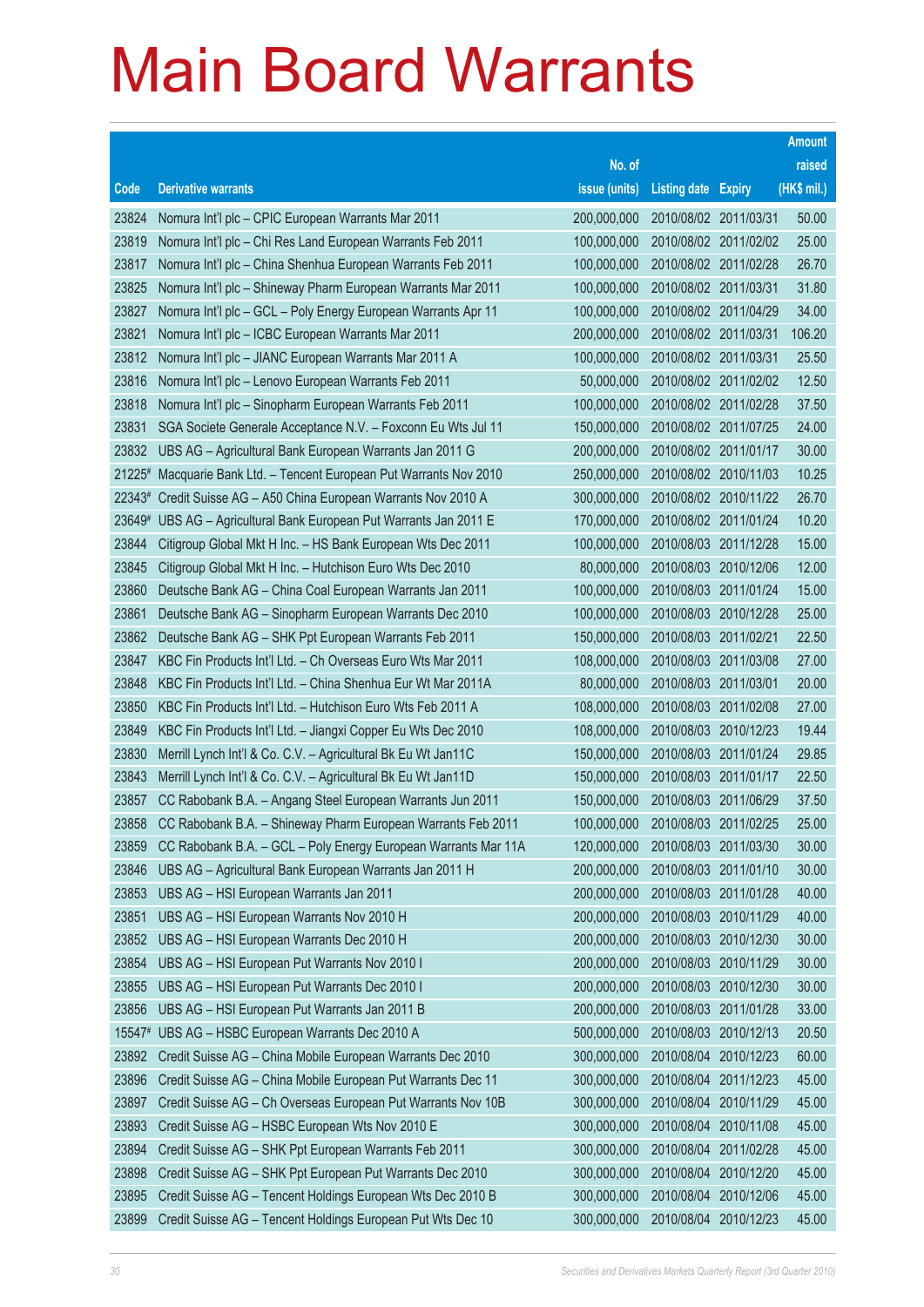|        |                                                               |               |                            |                       | <b>Amount</b> |
|--------|---------------------------------------------------------------|---------------|----------------------------|-----------------------|---------------|
|        |                                                               | No. of        |                            |                       | raised        |
| Code   | <b>Derivative warrants</b>                                    | issue (units) | <b>Listing date Expiry</b> |                       | (HK\$ mil.)   |
| 23877  | Citigroup Global Mkt H Inc. - Cheung Kong Euro Wts Jan 2012   | 100,000,000   |                            | 2010/08/04 2012/01/30 | 25.00         |
| 23871  | HK Bank - SHK Ppt European Warrants Oct 2011                  | 100,000,000   | 2010/08/04 2011/10/21      |                       | 15.00         |
| 23872  | HK Bank - Tencent European Warrants Apr 2011 A                | 150,000,000   | 2010/08/04 2011/04/19      |                       | 22.50         |
| 23880  | Macquarie Bank Ltd. - ICBC European Warrants Feb 2011         | 150,000,000   | 2010/08/04 2011/02/07      |                       | 37.95         |
| 23884  | Macquarie Bank Ltd. - ICBC European Put Warrants Feb 2011     | 88,000,000    | 2010/08/04 2011/02/07      |                       | 55.88         |
| 23864  | Merrill Lynch Int'l & Co. C.V. - CK(H) European Wt Dec 2012A  | 200,000,000   |                            | 2010/08/04 2012/12/24 | 38.00         |
| 23867  | Merrill Lynch Int'l & Co. C.V. - Sinopec Euro Wts Feb 2011 A  | 150,000,000   | 2010/08/04 2011/02/07      |                       | 48.75         |
| 23863  | Merrill Lynch Int'l & Co. C.V. - Hutchison Euro Wt Feb 2011A  | 150,000,000   | 2010/08/04 2011/02/07      |                       | 45.75         |
| 23865  | Merrill Lynch Int'l & Co. C.V. - Hutchison Euro Put Wts Feb11 | 150,000,000   |                            | 2010/08/04 2011/02/14 | 52.50         |
| 23876  | CC Rabobank B.A. - HSI European Warrants Jan 2011             | 200,000,000   |                            | 2010/08/04 2011/01/28 | 30.00         |
| 23875  | CC Rabobank B.A. - HSI European Warrants Nov 2010 C           | 200,000,000   | 2010/08/04 2010/11/29      |                       | 42.00         |
| 23874  | CC Rabobank B.A. - HSI European Warrants Dec 2010 G           | 200,000,000   |                            | 2010/08/04 2010/12/30 | 36.00         |
| 23878  | CC Rabobank B.A. - HSI European Put Warrants Dec 2010 H       | 200,000,000   |                            | 2010/08/04 2010/12/30 | 42.00         |
| 23879  | CC Rabobank B.A. - HSI European Put Warrants Dec 2010 I       | 200,000,000   |                            | 2010/08/04 2010/12/30 | 48.00         |
| 23885  | RB of Scotland N.V. - HSI European Warrants Dec 2010 A        | 250,000,000   |                            | 2010/08/04 2010/12/30 | 37.50         |
| 23886  | RB of Scotland N.V. - HSI European Warrants Dec 2010 B        | 250,000,000   |                            | 2010/08/04 2010/12/30 | 37.75         |
| 23883  | RB of Scotland N.V. - HSI European Put Warrants Nov 2010 F    | 250,000,000   |                            | 2010/08/04 2010/11/29 | 49.25         |
| 23866  | RB of Scotland N.V. - Tencent Holdings European Wts Feb 11A   | 250,000,000   | 2010/08/04 2011/02/14      |                       | 62.50         |
| 23868  | RB of Scotland N.V. - Tencent Holdings European Wts Feb 11B   | 250,000,000   | 2010/08/04 2011/02/23      |                       | 37.50         |
| 23869  | SGA Societe Generale Acceptance N.V. - CCB Eur Wt Nov 2010 C  | 120,000,000   |                            | 2010/08/04 2010/11/22 | 26.40         |
| 23870  | SGA Societe Generale Acceptance N.V. - HWL Eur Wt Dec 2010 B  | 100,000,000   |                            | 2010/08/04 2010/12/29 | 29.00         |
| 23889  | UBS AG - Agricultural Bank European Warrants Mar 2011 A       | 200,000,000   | 2010/08/04 2011/03/14      |                       | 50.00         |
| 23890  | UBS AG - Agricultural Bank European Warrants Mar 2011 B       | 200,000,000   | 2010/08/04 2011/03/28      |                       | 50.00         |
| 23887  | UBS AG - China Mobile European Warrants Feb 2011 A            | 100,000,000   | 2010/08/04 2011/02/14      |                       | 25.00         |
| 23891  | UBS AG - HSBC European Warrants Feb 2011                      | 100,000,000   | 2010/08/04 2011/02/14      |                       | 25.00         |
| 23882  | UBS AG - HSCEI European Put Warrants Nov 2010                 | 100,000,000   | 2010/08/04 2010/11/29      |                       | 15.00         |
| 23888  | UBS AG - HSI European Warrants Feb 2011                       | 200,000,000   |                            | 2010/08/04 2011/02/25 | 50.00         |
| 23903  | UBS AG - HSI European Put Warrants Feb 2011 A                 | 200,000,000   | 2010/08/04 2011/02/25      |                       | 50.00         |
| 23873  | UBS AG - Jiangxi Copper European Warrants Jan 2011            | 100,000,000   | 2010/08/04 2011/01/03      |                       | 15.00         |
| 23881  | UBS AG - SHK Ppt European Put Warrants Dec 2010               | 100,000,000   |                            | 2010/08/04 2010/12/06 | 15.00         |
| 23905  | BNP Paribas Arbit Issu B.V. - HSCEI European Wts Apr 2011     | 100,000,000   | 2010/08/05 2011/04/28      |                       | 26.00         |
| 23909  | BNP Paribas Arbit Issu B.V. - HSCEI Euro Put Wts Apr 2011     | 100,000,000   | 2010/08/05 2011/04/28      |                       | 27.00         |
| 23902  | Citigroup Global Mkt H Inc. - Jiangxi Copper Euro Wts Feb 11  | 100,000,000   | 2010/08/05 2011/02/21      |                       | 25.00         |
| 23906  | Deutsche Bank AG - China Mobile European Warrants Dec 2010 B  | 200,000,000   |                            | 2010/08/05 2010/12/06 | 90.00         |
| 23908  | Deutsche Bank AG - HSBC European Warrants Jan 2011            | 200,000,000   | 2010/08/05 2011/01/03      |                       | 138.00        |
| 23907  | Deutsche Bank AG - HSBC European Warrants Dec 2010 C          | 200,000,000   | 2010/08/05 2010/12/06      |                       | 44.00         |
| 23904  | Macquarie Bank Ltd. - Tencent European Put Warrants Dec 2010  | 250,000,000   | 2010/08/05 2010/12/29      |                       | 37.75         |
| 23900  | Merrill Lynch Int'l & Co. C.V. - HSCEI European Wts Nov 2010  | 200,000,000   | 2010/08/05 2010/11/29      |                       | 31.00         |
| 23901  | Merrill Lynch Int'l & Co. C.V. - HSCEI Euro Put Wts Jan 2011  | 200,000,000   | 2010/08/05 2011/01/28      |                       | 34.00         |
| 22610# | Credit Suisse AG - HKEx European Warrants Sep 2010            | 300,000,000   | 2010/08/05 2010/09/27      |                       | 31.20         |
| 22243# | Merrill Lynch Int'l & Co. C.V. - HSI European Warrants Oct10B | 300,000,000   | 2010/08/05                 | 2010/10/28            | 30.30         |
| 21895# | UBS AG - HSI European Put Warrants Sep 2010 E                 | 300,000,000   | 2010/08/05 2010/09/29      |                       | 10.80         |
| 23930  | Barclays Bank plc - Agricultural Bk European Put Wts Feb11    | 100,000,000   | 2010/08/06 2011/02/28      |                       | 25.00         |
| 23931  | Barclays Bank plc - CHALCO European Warrants Jun 2011         | 100,000,000   | 2010/08/06 2011/06/27      |                       | 15.00         |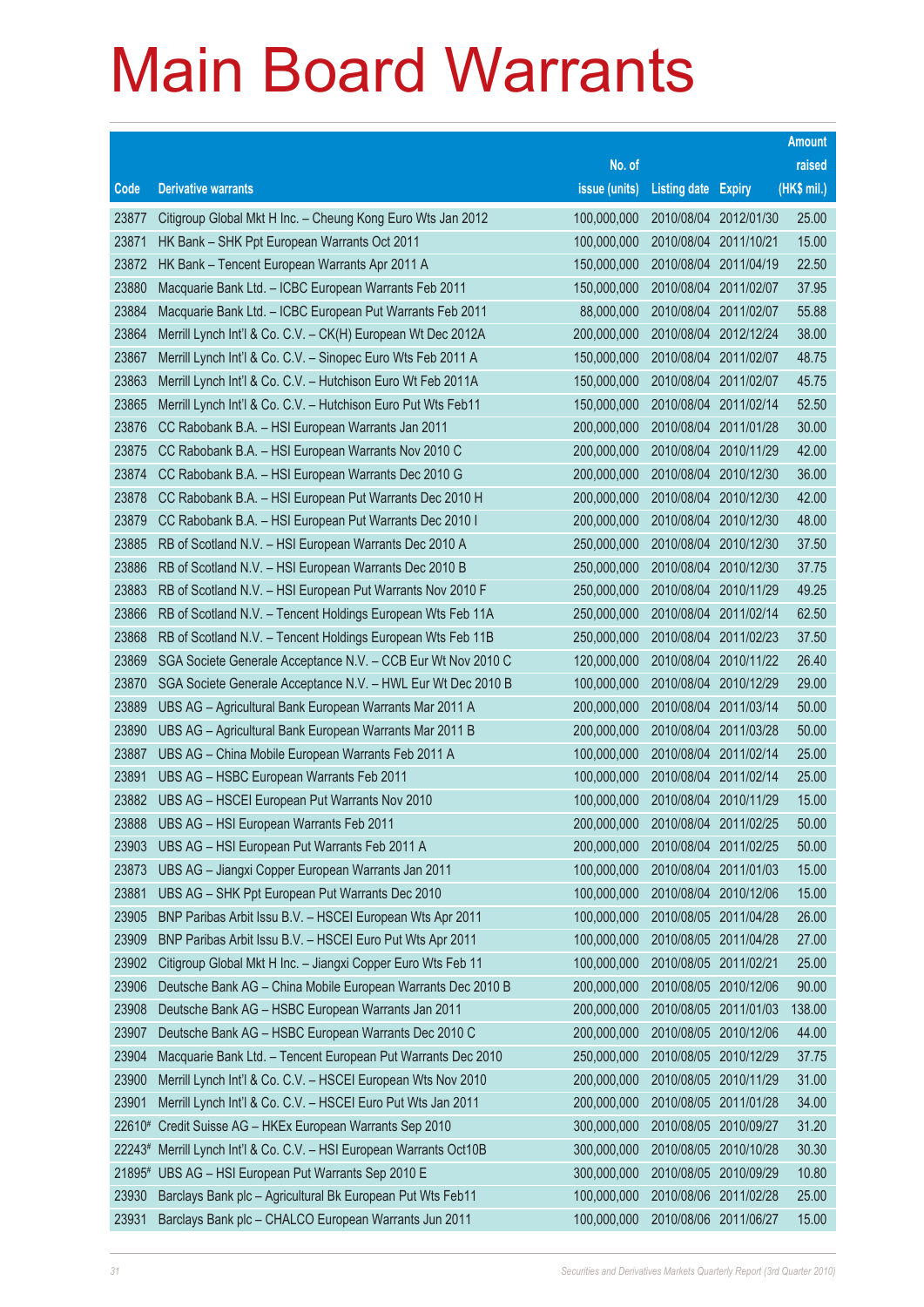|        |                                                                 |               |                            |                       | <b>Amount</b> |
|--------|-----------------------------------------------------------------|---------------|----------------------------|-----------------------|---------------|
|        |                                                                 | No. of        |                            |                       | raised        |
| Code   | <b>Derivative warrants</b>                                      | issue (units) | <b>Listing date Expiry</b> |                       | (HK\$ mil.)   |
| 23932  | Barclays Bank plc - Bank of EA European Warrants Apr 2011       | 100,000,000   | 2010/08/06 2011/04/18      |                       | 25.00         |
| 23933  | Barclays Bank plc - HSBC European Warrants Dec 2011             | 150,000,000   | 2010/08/06 2011/12/12      |                       | 24.00         |
| 23934  | Barclays Bank plc - Sinopharm European Warrants Mar 2011        | 100,000,000   | 2010/08/06 2011/03/07      |                       | 30.00         |
| 23935  | Credit Suisse AG - HSI European Put Warrants Nov 2010 I         | 400,000,000   | 2010/08/06 2010/11/29      |                       | 60.00         |
| 23937  | Citigroup Global Mkt H Inc. - Anhui Conch European Wts Apr11    | 80,000,000    | 2010/08/06 2011/04/21      |                       | 20.00         |
| 23936  | Citigroup Global Mkt H Inc. - Agile Ppt European Wts Mar 11     | 100,000,000   | 2010/08/06 2011/03/21      |                       | 15.00         |
| 23938  | Citigroup Global Mkt H Inc. - BOC HK European Wts May 2011      | 100,000,000   | 2010/08/06 2011/05/30      |                       | 25.00         |
| 23939  | Citigroup Global Mkt H Inc. - CPIC European Warrants May 11     | 100,000,000   | 2010/08/06 2011/05/23      |                       | 25.00         |
| 23944  | Deutsche Bank AG - Alibaba European Warrants Dec 2010           | 100,000,000   | 2010/08/06 2010/12/28      |                       | 18.00         |
| 23940  | KBC Fin Products Int'l Ltd. - HSBC European Wts Nov 2010 D      | 108,000,000   |                            | 2010/08/06 2010/11/22 | 29.16         |
| 23941  | KBC Fin Products Int'l Ltd - Tencent Holdings Eu Put Wt Jan 11  | 128,000,000   | 2010/08/06 2011/01/03      |                       | 19.20         |
| 23925  | Macquarie Bank Ltd. - China Mobile European Wts Feb 2011 A      | 200,000,000   | 2010/08/06 2011/02/07      |                       | 57.00         |
| 23926  | Macquarie Bank Ltd. - China Mobile European Wts Oct 2011        | 300,000,000   | 2010/08/06 2011/10/11      |                       | 45.00         |
| 23927  | Macquarie Bank Ltd. - Cathay Pacific European Wts Jul 2011      | 150,000,000   | 2010/08/06 2011/07/06      |                       | 37.50         |
| 23928  | Macquarie Bank Ltd. - GCL - Poly Energy European Warrants Feb11 | 88,000,000    | 2010/08/06 2011/02/09      |                       | 22.00         |
| 23929  | Macquarie Bank Ltd. - PetroChina European Wts Feb 2013          | 200,000,000   | 2010/08/06 2013/02/04      |                       | 50.20         |
| 23910  | Merrill Lynch Int'l & Co. C.V. - Ch Telecom Eur Wt Jan 2011     | 150,000,000   | 2010/08/06 2011/01/17      |                       | 46.50         |
| 23914  | Merrill Lynch Int'l & Co. C.V. - Ch Telecom Eur Put Wts Feb 11  | 150,000,000   |                            | 2010/08/06 2011/02/22 | 57.00         |
| 23911  | Merrill Lynch Int'l & Co. C.V. - CNOOC European Wts Jan 2011    | 150,000,000   | 2010/08/06 2011/01/24      |                       | 22.50         |
| 23912  | Merrill Lynch Int'l & Co. C.V. - CNOOC European Wts Apr 2011    | 150,000,000   | 2010/08/06 2011/04/28      |                       | 27.60         |
| 23915  | Merrill Lynch Int'l & Co. C.V. - CNOOC Euro Put Wts Dec 2010    | 150,000,000   | 2010/08/06 2010/12/21      |                       | 23.25         |
| 23916  | Merrill Lynch Int'l & Co. C.V. - CNOOC Euro Put Wts Feb 2011    | 150,000,000   | 2010/08/06 2011/02/14      |                       | 23.25         |
| 23913  | Merrill Lynch Int'l & Co. C.V. - HSBC Euro Wts Dec 2010 F       | 150,000,000   | 2010/08/06 2010/12/28      |                       | 42.00         |
| 23917  | Merrill Lynch Int'l & Co. C.V. - PetroChina Eu Put Wt Apr 11    | 150,000,000   | 2010/08/06 2011/04/11      |                       | 24.75         |
| 23918  | Merrill Lynch Int'l & Co. C.V. - SHK Ppt Euro Put Wts Aug 11    | 150,000,000   | 2010/08/06 2011/08/02      |                       | 22.80         |
| 23942  | RB of Scotland N.V. - Tencent Holdings European Wts Feb 11C     | 250,000,000   | 2010/08/06 2011/02/28      |                       | 62.50         |
| 23943  | RB of Scotland N.V. - Tencent European Put Warrants Apr 2011    | 250,000,000   | 2010/08/06 2011/04/04      |                       | 47.75         |
| 23920  | SGA Societe Generale Acceptance N.V - Ch Ship Cont Eu Wt Mar11  | 80,000,000    | 2010/08/06 2011/03/28      |                       | 54.40         |
| 23919  | SGA Societe Generale Acceptance N.V. - Shenhua Eu Wt Jan 11     | 100,000,000   | 2010/08/06 2011/01/31      |                       | 33.00         |
| 23921  | SGA Societe Generale Acceptance N.V. - CTel Eu Wt Nov 2010 B    | 150,000,000   | 2010/08/06 2010/11/24      |                       | 34.50         |
| 23922  | SGA Societe Generale Acceptance N.V. - JIANC Eu Wts Jan 2011    | 100,000,000   | 2010/08/06 2011/01/10      |                       | 16.00         |
| 23923  | SGA Societe Generale Acceptance N.V. - SHK P Eu Wt Aug 2011     | 300,000,000   | 2010/08/06 2011/08/01      |                       | 45.00         |
| 23924  | SGA Societe Generale Acceptance N.V. - SHK P Eu Wt Oct 2011     | 300,000,000   | 2010/08/06 2011/10/24      |                       | 45.00         |
| 21806# | Deutsche Bank AG - ICBC European Warrants Oct 2010 A            | 200,000,000   | 2010/08/06 2010/10/04      |                       | 38.00         |
|        | 22651# HK Bank - HSI European Warrants Dec 2010 F               | 200,000,000   | 2010/08/06 2010/12/30      |                       | 30.60         |
| 23953  | BOCI Asia Ltd. - CC Bank European Warrants Feb 2011             | 100,000,000   | 2010/08/09 2011/02/25      |                       | 40.00         |
| 23958  | BOCI Asia Ltd. - CC Bank European Put Warrants Mar 2011         | 100,000,000   | 2010/08/09                 | 2011/03/04            | 40.00         |
| 23955  | BOCI Asia Ltd. - Ch Comm Cons European Warrants Feb 2011        | 100,000,000   | 2010/08/09 2011/02/28      |                       | 50.00         |
| 23954  | BOCI Asia Ltd. - CM Bank European Warrants Apr 2011             | 100,000,000   | 2010/08/09                 | 2011/04/15            | 25.00         |
| 23959  | BOCI Asia Ltd. - CM Bank European Put Warrants Apr 2011         | 100,000,000   | 2010/08/09 2011/04/01      |                       | 25.00         |
| 23957  | BOCI Asia Ltd. - MCC European Warrants Feb 2011                 | 100,000,000   | 2010/08/09                 | 2011/02/28            | 35.50         |
| 23952  | BNP Paribas Arbit Issu B.V. - HSI European Wts Feb 2011         | 100,000,000   | 2010/08/09 2011/02/25      |                       | 25.00         |
| 23956  | BNP Paribas Arbit Issu B.V. - HSI Euro Put Wts Feb 2011 B       | 100,000,000   | 2010/08/09                 | 2011/02/25            | 25.00         |
| 23973  | Credit Suisse AG - HSI European Put Warrants Feb 2011 A         | 400,000,000   | 2010/08/09 2011/02/25      |                       | 100.00        |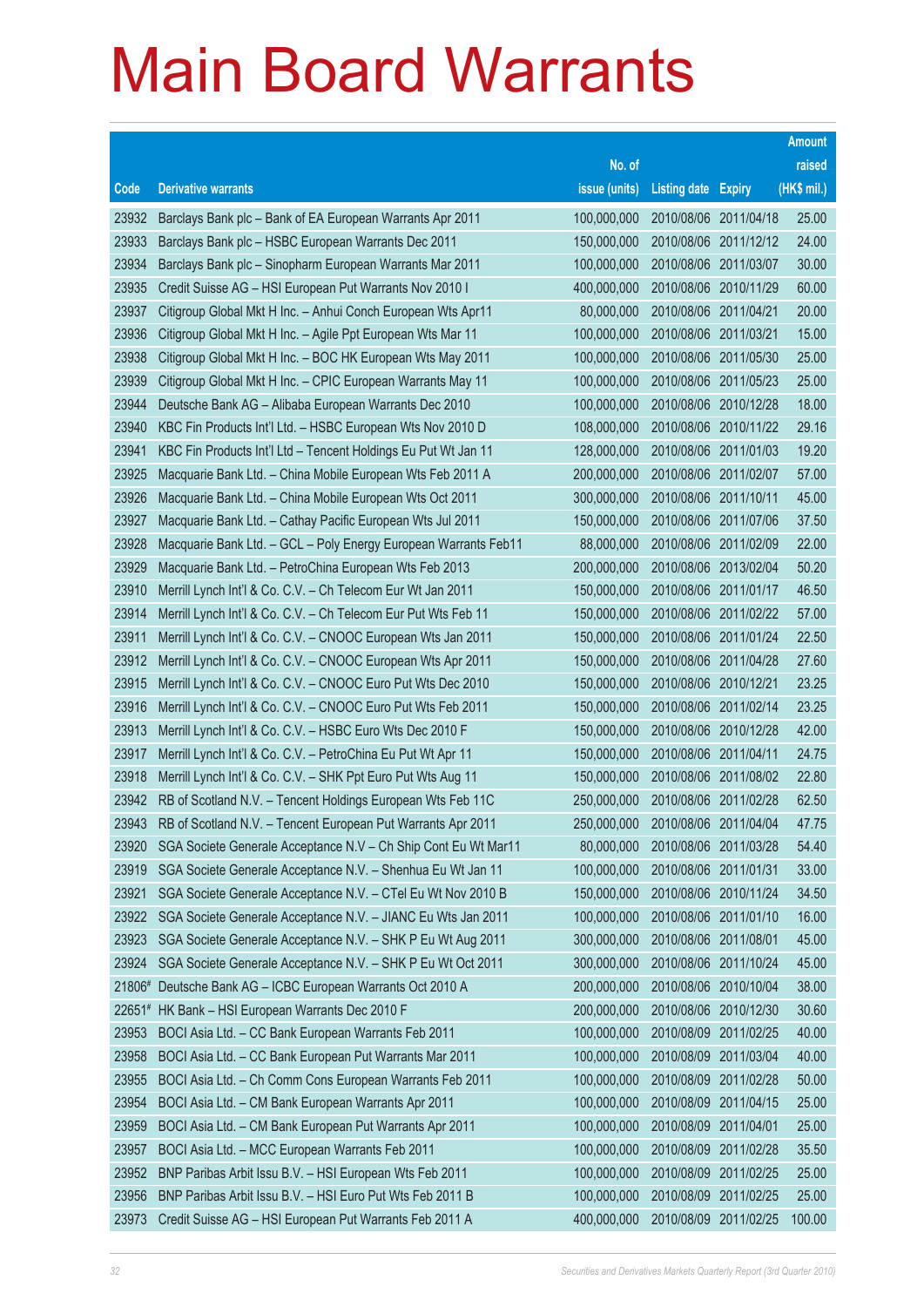| No. of<br><b>Derivative warrants</b><br>issue (units)<br>Code<br><b>Listing date</b><br><b>Expiry</b><br>23968<br>Credit Suisse AG - HSI European Warrants Dec 2010 C<br>400,000,000<br>2010/08/09 2010/12/30<br>23965<br>Credit Suisse AG - HSI European Put Warrants Nov 2010 J<br>425,000,000<br>2010/08/09 2010/11/29<br>23972<br>Credit Suisse AG - HSI European Put Warrants Dec 2010 D<br>400,000,000<br>2010/08/09<br>2010/12/30 | raised<br>(HK\$ mil.)<br>60.00<br>63.75<br>60.00<br>30.00<br>20.00<br>20.00<br>20.00 |
|------------------------------------------------------------------------------------------------------------------------------------------------------------------------------------------------------------------------------------------------------------------------------------------------------------------------------------------------------------------------------------------------------------------------------------------|--------------------------------------------------------------------------------------|
|                                                                                                                                                                                                                                                                                                                                                                                                                                          |                                                                                      |
|                                                                                                                                                                                                                                                                                                                                                                                                                                          |                                                                                      |
|                                                                                                                                                                                                                                                                                                                                                                                                                                          |                                                                                      |
|                                                                                                                                                                                                                                                                                                                                                                                                                                          |                                                                                      |
|                                                                                                                                                                                                                                                                                                                                                                                                                                          |                                                                                      |
| 23963<br>Citigroup Global Mkt H Inc. - China COSCO European Wts Sep11<br>120,000,000<br>2010/08/09 2011/09/26                                                                                                                                                                                                                                                                                                                            |                                                                                      |
| 23960<br>Citigroup Global Mkt H Inc. - Ch Railway Cons Eu Wts Aug 11<br>80,000,000<br>2010/08/09 2011/08/22                                                                                                                                                                                                                                                                                                                              |                                                                                      |
| 23964<br>Citigroup Global Mkt H Inc. - New World European Wts May 11<br>80,000,000<br>2010/08/09 2011/05/27                                                                                                                                                                                                                                                                                                                              |                                                                                      |
| 23967<br>Citigroup Global Mkt H Inc. - SHK Ppt European Wts May 2011<br>80,000,000<br>2010/08/09<br>2011/05/30                                                                                                                                                                                                                                                                                                                           |                                                                                      |
| 23962<br>Citigroup Global Mkt H Inc. - SHK Ppt Euro Put Wts Jun 2011<br>80,000,000<br>2010/08/09 2011/06/01                                                                                                                                                                                                                                                                                                                              | 12.00                                                                                |
| 23961<br>Citigroup Global Mkt H Inc. - Shimao Ppt Euro Wts Jul 2011<br>80,000,000<br>2010/08/09 2011/07/25                                                                                                                                                                                                                                                                                                                               | 20.00                                                                                |
| 23969<br>Deutsche Bank AG - BOC HK European Warrants Apr 2011<br>150,000,000<br>2010/08/09 2011/04/04                                                                                                                                                                                                                                                                                                                                    | 37.50                                                                                |
| 23970<br>Deutsche Bank AG - Tencent Holdings European Warrants Feb11A<br>300,000,000<br>2010/08/09<br>2011/02/28                                                                                                                                                                                                                                                                                                                         | 45.00                                                                                |
| 23974<br>KBC Fin Products Int'l Ltd. - Agricultural Eu Put Wt Mar 11<br>108,000,000<br>2010/08/09 2011/03/18                                                                                                                                                                                                                                                                                                                             | 48.60                                                                                |
| 23971<br>KBC Fin Products Int'l Ltd. - BOC HK European Wts Feb 2011<br>68,000,000<br>2010/08/09 2011/02/09                                                                                                                                                                                                                                                                                                                               | 17.00                                                                                |
| 23975<br>KBC Fin Products Int'l Ltd. - BOC HK Euro Put Wts May 2011<br>68,000,000<br>2010/08/09 2011/05/18                                                                                                                                                                                                                                                                                                                               | 17.00                                                                                |
| 23979<br>80,000,000<br>2010/08/09<br>2011/05/05<br>KBC Fin Products Int'l Ltd. - Ch Mobile Eu Put Wt May 2011                                                                                                                                                                                                                                                                                                                            | 89.60                                                                                |
| 23976<br>KBC Fin Products Int'l Ltd. - CC Bank Euro Put Wts Apr 2011B<br>68,000,000<br>2010/08/09 2011/04/08                                                                                                                                                                                                                                                                                                                             | 69.36                                                                                |
| 23977<br>KBC Fin Products Int'l Ltd. - China Life Eur Put Wt Feb 11C<br>108,000,000<br>2010/08/09 2011/02/08                                                                                                                                                                                                                                                                                                                             | 19.44                                                                                |
| 23978<br>KBC Fin Products Int'l Ltd. - CMB European Put Warrants Mar11<br>80,000,000<br>2010/08/09 2011/03/01                                                                                                                                                                                                                                                                                                                            | 20.00                                                                                |
| 23980<br>KBC Fin Products Int'l Ltd. - CNOOC Euro Put Wts Oct 2011<br>80,000,000<br>2010/08/09<br>2011/10/03                                                                                                                                                                                                                                                                                                                             | 12.00                                                                                |
| 23987<br>KBC Fin Products Int'l Ltd. - A50 Ch European Put Wts May 11<br>80,000,000<br>2010/08/09 2011/05/03                                                                                                                                                                                                                                                                                                                             | 20.00                                                                                |
| 23981<br>KBC Fin Products Int'l Ltd. - ICBC Euro Put Wts Jan 2011<br>108,000,000<br>2010/08/09 2011/01/18                                                                                                                                                                                                                                                                                                                                | 25.92                                                                                |
| 23982<br>KBC Fin Products Int'l Ltd. - ICBC Euro Put Wts Feb 2011 B<br>80,000,000<br>2010/08/09 2011/02/09                                                                                                                                                                                                                                                                                                                               | 36.80                                                                                |
| 23983<br>KBC Fin Products Int'l Ltd. - Jiangxi Copper Eu Put Wt Mar11<br>80,000,000<br>2010/08/09<br>2011/03/01                                                                                                                                                                                                                                                                                                                          | 20.00                                                                                |
| 23984<br>KBC Fin Products Int'l Ltd. - PetroChina Eur Put Wt Apr 11A<br>88,000,000<br>2010/08/09 2011/04/15                                                                                                                                                                                                                                                                                                                              | 13.20                                                                                |
| 23985<br>KBC Fin Products Int'l Ltd. - PetroChina Eur Put Wt Apr 11B<br>88,000,000<br>2010/08/09 2011/04/08                                                                                                                                                                                                                                                                                                                              | 22.00                                                                                |
| 23986<br>KBC Fin Products Int'l Ltd. - PetroChina Eur Put Wt Jun 2011<br>88,000,000<br>2010/08/09 2011/06/15                                                                                                                                                                                                                                                                                                                             | 13.20                                                                                |
| 23966<br>Macquarie Bank Ltd. - BOCHK European Warrants Jun 2011 A<br>250,000,000<br>2010/08/09 2011/06/02<br>Merrill Lynch Int'l & Co. C.V. - HSI European Warrants Jul 11<br>23947                                                                                                                                                                                                                                                      | 64.00<br>30.20                                                                       |
| 200,000,000<br>2010/08/09 2011/07/28<br>23950<br>Merrill Lynch Int'l & Co. C.V. - HSI European Put Wts Jan 11E<br>200,000,000<br>2010/08/09 2011/01/28                                                                                                                                                                                                                                                                                   | 32.00                                                                                |
| 23951<br>Merrill Lynch Int'l & Co. C.V. - HSI European Put Wts Jun 11<br>200,000,000<br>2010/08/09 2011/06/29                                                                                                                                                                                                                                                                                                                            | 51.00                                                                                |
| 23945<br>Merrill Lynch Int'l & Co. C.V. - HSI European Warrants Dec10H<br>200,000,000<br>2010/08/09 2010/12/30                                                                                                                                                                                                                                                                                                                           | 37.00                                                                                |
| 23946<br>Merrill Lynch Int'l & Co. C.V. - HSI European Warrants Dec10I<br>200,000,000<br>2010/08/09 2010/12/30                                                                                                                                                                                                                                                                                                                           | 30.40                                                                                |
| 23948<br>Merrill Lynch Int'l & Co. C.V. - HSI European Put Wts Nov10I<br>200,000,000<br>2010/08/09<br>2010/11/29                                                                                                                                                                                                                                                                                                                         | 30.80                                                                                |
| 23949<br>Merrill Lynch Int'l & Co. C.V. - HSI European Put Wts Dec10J<br>200,000,000<br>2010/08/09 2010/12/30                                                                                                                                                                                                                                                                                                                            | 46.80                                                                                |
| Credit Suisse AG - HKEx European Warrants Oct 2010 B<br>300,000,000<br>2010/08/09 2010/10/04<br>21784#                                                                                                                                                                                                                                                                                                                                   | 18.90                                                                                |
| Merrill Lynch Int'l & Co. C.V. - HSI European Warrants Sep10B<br>200,000,000<br>22186#<br>2010/08/09 2010/09/29                                                                                                                                                                                                                                                                                                                          | 13.20                                                                                |
| 24017<br>Credit Suisse AG - CC Bank European Warrants Dec 2010 B<br>300,000,000<br>2010/08/10 2010/12/23                                                                                                                                                                                                                                                                                                                                 | 45.00                                                                                |
| 24001<br>Credit Suisse AG - Cheung Kong European Warrants Mar 2011<br>300,000,000<br>2010/08/10 2011/03/07                                                                                                                                                                                                                                                                                                                               | 45.00                                                                                |
| Credit Suisse AG - Tencent Holdings European Wts Feb 2011 A<br>300,000,000<br>2010/08/10 2011/02/14<br>24000                                                                                                                                                                                                                                                                                                                             | 45.00                                                                                |
| Deutsche Bank AG - AUD/USD European Put Warrants Feb 2011<br>50,000,000<br>10987<br>2010/08/10 2011/02/14                                                                                                                                                                                                                                                                                                                                | 13.00                                                                                |
| 24020<br>Deutsche Bank AG - Fushan Energy European Warrants Dec 2010<br>100,000,000<br>2010/08/10 2010/12/28                                                                                                                                                                                                                                                                                                                             | 42.00                                                                                |
| 24013<br>Deutsche Bank AG - HSI European Warrants Dec 2010 I<br>300,000,000<br>2010/08/10 2010/12/30                                                                                                                                                                                                                                                                                                                                     | 45.00                                                                                |
| 24014<br>Deutsche Bank AG - HSI European Warrants Dec 2010 J<br>300,000,000<br>2010/08/10 2010/12/30                                                                                                                                                                                                                                                                                                                                     | 45.00                                                                                |
| 24021<br>Deutsche Bank AG - ICBC European Warrants Jan 2011<br>200,000,000<br>2010/08/10 2011/01/04                                                                                                                                                                                                                                                                                                                                      | 59.00                                                                                |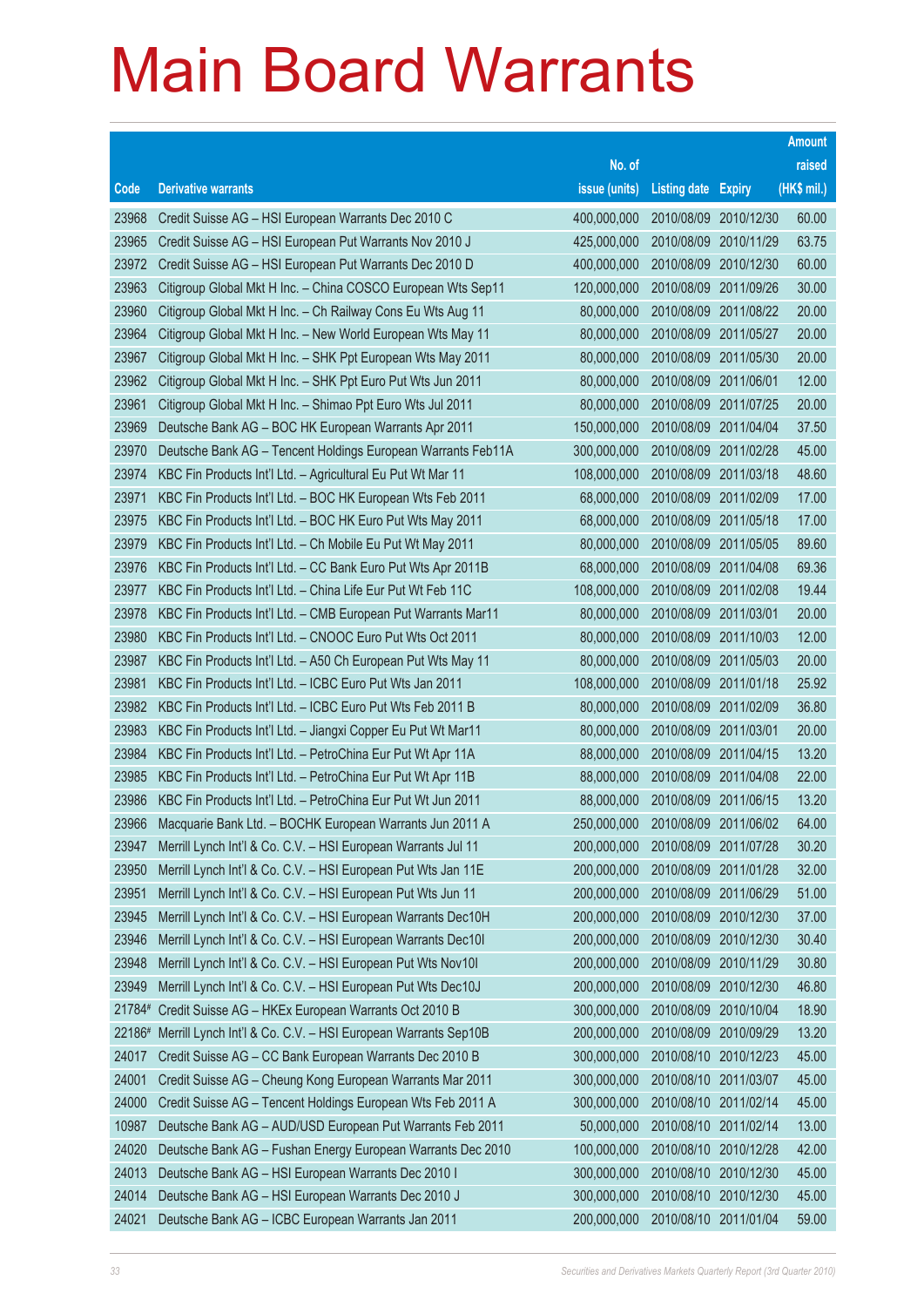|                |                                                                                                                                |                            |                                                |                       | <b>Amount</b>  |
|----------------|--------------------------------------------------------------------------------------------------------------------------------|----------------------------|------------------------------------------------|-----------------------|----------------|
|                |                                                                                                                                | No. of                     |                                                |                       | raised         |
| Code           | <b>Derivative warrants</b>                                                                                                     | issue (units)              | <b>Listing date Expiry</b>                     |                       | (HK\$ mil.)    |
| 24038          | Goldman Sachs SP (Asia) - HSI European Put Wts Jan 2011                                                                        | 200,000,000                | 2010/08/10 2011/01/28                          |                       | 30.00          |
| 24030          | Goldman Sachs SP (Asia) - HSI European Warrants Dec 2010 E                                                                     | 200,000,000                |                                                | 2010/08/10 2010/12/30 | 30.00          |
| 24031          | Goldman Sachs SP (Asia) - HSI European Warrants Jan 2011 A                                                                     | 200,000,000                | 2010/08/10 2011/01/28                          |                       | 38.00          |
| 24032          | Goldman Sachs SP (Asia) - HSI European Warrants Jan 2011 B                                                                     | 200,000,000                |                                                | 2010/08/10 2011/01/28 | 32.00          |
| 24033          | Goldman Sachs SP (Asia) - HSI European Warrants Feb 2011 A                                                                     | 200,000,000                |                                                | 2010/08/10 2011/02/25 | 50.00          |
| 24034          | Goldman Sachs SP (Asia) - HSI European Warrants Feb 2011 B                                                                     | 200,000,000                |                                                | 2010/08/10 2011/02/25 | 50.00          |
| 24035          | Goldman Sachs SP (Asia) - HSI European Warrants Feb 2011 C                                                                     | 200,000,000                |                                                | 2010/08/10 2011/02/25 | 50.00          |
| 24036          | Goldman Sachs SP (Asia) - HSI European Put Wts Dec 2010 F                                                                      | 200,000,000                |                                                | 2010/08/10 2010/12/30 | 30.00          |
| 24037          | Goldman Sachs SP (Asia) - HSI European Put Wts Dec 2010 G                                                                      | 200,000,000                |                                                | 2010/08/10 2010/12/30 | 36.00          |
| 24039          | Goldman Sachs SP (Asia) - HSI European Put Wts Feb 2011 D                                                                      | 200,000,000                |                                                | 2010/08/10 2011/02/25 | 50.00          |
| 24040          | Goldman Sachs SP (Asia) - HSI European Put Wts Feb 2011 E                                                                      | 200,000,000                | 2010/08/10 2011/02/25                          |                       | 50.00          |
| 23991          | HK Bank - Cheung Kong European Warrants Feb 2011                                                                               | 100,000,000                | 2010/08/10 2011/02/10                          |                       | 25.00          |
| 23992          | HK Bank - CNOOC European Warrants Apr 2011                                                                                     | 120,000,000                |                                                | 2010/08/10 2011/04/18 | 30.00          |
| 23993          | HK Bank - Tencent European Put Warrants May 2011                                                                               | 160,000,000                |                                                | 2010/08/10 2011/05/26 | 40.00          |
| 23997          | J P Morgan SP BV - BOC HK European Warrants Mar 2011                                                                           | 150,000,000                |                                                | 2010/08/10 2011/03/30 | 37.50          |
| 23998          | J P Morgan SP BV - China COSCO European Warrants Nov 2011                                                                      | 200,000,000                | 2010/08/10 2011/11/11                          |                       | 50.00          |
| 23999          | J P Morgan SP BV - ICBC European Warrants Feb 2011                                                                             | 100,000,000                |                                                | 2010/08/10 2011/02/10 | 25.00          |
| 24025          | KBC Fin Products Int'l Ltd. - Sinopec Corp Eu Put Wt Feb 11D                                                                   | 80,000,000                 |                                                | 2010/08/10 2011/02/10 | 20.00          |
| 24022          | KBC Fin Products Int'l Ltd. - HSBC European Wts Mar 2011                                                                       | 108,000,000                | 2010/08/10 2011/03/01                          |                       | 18.36          |
| 24023          | KBC Fin Products Int'l Ltd. - HSBC European Wts Sep 2011                                                                       | 108,000,000                | 2010/08/10 2011/09/01                          |                       | 16.20          |
| 24026          | KBC Fin Products Int'l Ltd. - HSBC Euro Put Wts May 2011                                                                       | 108,000,000                |                                                | 2010/08/10 2011/05/03 | 16.20          |
| 24027          | KBC Fin Products Int'l Ltd. - HSBC Euro Put Wts Jul 2011                                                                       | 108,000,000                |                                                | 2010/08/10 2011/07/18 | 27.00          |
| 24028          | KBC Fin Products Int'l Ltd. - HSBC Euro Put Wts Oct 2011                                                                       | 108,000,000                | 2010/08/10 2011/10/03                          |                       | 19.44          |
| 24024          | KBC Fin Products Int'l Ltd. - SHK Ppt European Wts Jun 2011                                                                    | 88,000,000                 |                                                | 2010/08/10 2011/06/24 | 19.36          |
| 24029<br>24016 | KBC Fin Products Int'l Ltd. - SHK Ppt Euro Put Wts Jul 2011                                                                    | 80,000,000                 |                                                | 2010/08/10 2011/07/04 | 20.00          |
|                | Macquarie Bank Ltd. - CM Bank European Warrants Mar 2011                                                                       | 250,000,000                | 2010/08/10 2011/03/02                          |                       | 63.50          |
| 24002          | Macquarie Bank Ltd. - CM Bank European Put Warrants Mar 2011                                                                   | 200,000,000                | 2010/08/10 2011/03/02                          |                       | 50.20          |
| 23988<br>23989 | Merrill Lynch Int'l & Co. C.V. - HSI European Warrants Jan11B                                                                  | 200,000,000<br>200,000,000 | 2010/08/10 2011/01/28<br>2010/08/10 2011/01/28 |                       | 51.00<br>40.80 |
| 23990          | Merrill Lynch Int'l & Co. C.V. - HSI European Warrants Jan11C<br>Merrill Lynch Int'l & Co. C.V. - HSI European Warrants Jan11D | 200,000,000                | 2010/08/10 2011/01/28                          |                       | 35.20          |
| 23994          | Merrill Lynch Int'l & Co. C.V. - HSI European Put Wts Jan 11F                                                                  | 200,000,000                | 2010/08/10 2011/01/28                          |                       | 30.40          |
| 23995          | Merrill Lynch Int'l & Co. C.V. - HSI European Put Wts Jan 11G                                                                  | 200,000,000                | 2010/08/10 2011/01/28                          |                       | 33.60          |
| 23996          | Merrill Lynch Int'l & Co. C.V. - HSI European Put Wts Jan 11H                                                                  | 200,000,000                | 2010/08/10 2011/01/28                          |                       | 32.40          |
| 24003          | CC Rabobank B.A. - BOC HK European Warrants Aug 2011                                                                           | 120,000,000                |                                                | 2010/08/10 2011/08/30 | 30.00          |
| 24005          | CC Rabobank B.A. - Ch Mobile European Warrants Feb 2011 A                                                                      | 75,000,000                 | 2010/08/10 2011/02/25                          |                       | 29.25          |
| 24004          | CC Rabobank B.A. - CC Bank European Warrants Feb 2011 A                                                                        | 75,000,000                 | 2010/08/10 2011/02/25                          |                       | 22.50          |
| 24006          | CC Rabobank B.A. - CNOOC European Warrants Jul 2011                                                                            | 150,000,000                | 2010/08/10 2011/07/28                          |                       | 37.50          |
| 24008          | CC Rabobank B.A. - Dongfang Elec European Warrants Feb 2011                                                                    | 60,000,000                 | 2010/08/10 2011/02/25                          |                       | 39.60          |
| 24007          | CC Rabobank B.A. - Digital China European Warrants Feb 2011                                                                    | 120,000,000                | 2010/08/10 2011/02/25                          |                       | 30.00          |
| 24015          | CC Rabobank B.A. - A50 China European Warrants Nov 2011 B                                                                      | 120,000,000                | 2010/08/10 2011/11/11                          |                       | 30.00          |
| 24009          | CC Rabobank B.A. - Hutchison European Warrants Feb 2011 A                                                                      | 75,000,000                 | 2010/08/10 2011/02/25                          |                       | 20.25          |
| 24010          | CC Rabobank B.A. - ICBC European Warrants Feb 2011 A                                                                           | 75,000,000                 | 2010/08/10 2011/02/25                          |                       | 24.75          |
| 24011          | CC Rabobank B.A. - Shanghai Ind European Warrants Feb 2011                                                                     | 60,000,000                 | 2010/08/10 2011/02/25                          |                       | 15.00          |
| 24012          | CC Rabobank B.A. - Tencent Holdings European Wts Feb 2011                                                                      | 150,000,000                | 2010/08/10 2011/02/14                          |                       | 22.50          |
|                |                                                                                                                                |                            |                                                |                       |                |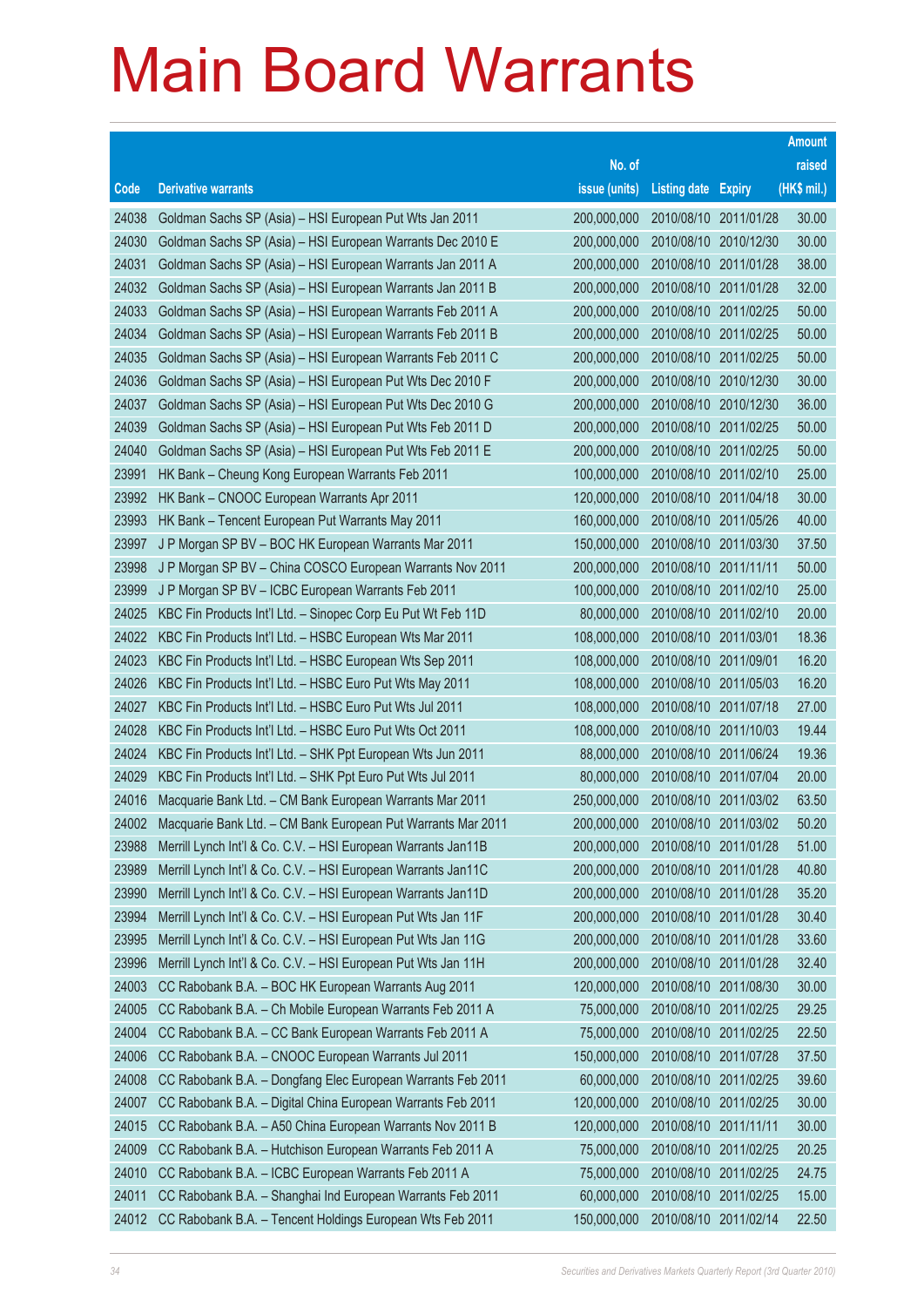|                |                                                                                                                        |                            |                            |                          | <b>Amount</b>  |
|----------------|------------------------------------------------------------------------------------------------------------------------|----------------------------|----------------------------|--------------------------|----------------|
|                |                                                                                                                        | No. of                     |                            |                          | raised         |
| Code           | <b>Derivative warrants</b>                                                                                             | issue (units)              | <b>Listing date Expiry</b> |                          | (HK\$ mil.)    |
| 24018          | RB of Scotland N.V. - China Mobile European Wts Dec 2011                                                               | 300,000,000                | 2010/08/10 2011/12/05      |                          | 45.00          |
| 24019          | RB of Scotland N.V. - HSI European Put Warrants Dec 2010 D                                                             | 250,000,000                |                            | 2010/08/10 2010/12/30    | 49.50          |
| 23430#         | KBC Fin Products Int'l Ltd. - BOC HK European Wts Mar 2011                                                             | 222,000,000                | 2010/08/10 2011/03/01      |                          | 49.33          |
| 24076          | BNP Paribas Arbit Issu B.V. - Agile Ppt European Wts Oct 11                                                            | 100,000,000                | 2010/08/11                 | 2011/10/03               | 25.00          |
| 24077          | BNP Paribas Arbit Issu B.V. - CC Bank Euro Wts Apr 2011                                                                | 200,000,000                | 2010/08/11                 | 2011/04/04               | 50.00          |
| 24078          | BNP Paribas Arbit Issu B.V. - Ch Mobile Euro Wts Dec 2010 B                                                            | 200,000,000                | 2010/08/11                 | 2010/12/06               | 44.00          |
| 24068          | Credit Suisse AG - BOCL European Warrants Dec 2010                                                                     | 300,000,000                | 2010/08/11                 | 2010/12/21               | 45.00          |
| 24071          | Credit Suisse AG - China Mobile European Warrants Oct 2012                                                             | 300,000,000                | 2010/08/11                 | 2012/10/29               | 45.00          |
| 24070          | Credit Suisse AG - CC Bank European Warrants Jan 2011                                                                  | 300,000,000                | 2010/08/11                 | 2011/01/17               | 45.00          |
| 24067          | Credit Suisse AG - HKEx European Warrants Jun 2011                                                                     | 300,000,000                | 2010/08/11                 | 2011/06/27               | 45.00          |
| 24073          | Credit Suisse AG - HSCEI European Warrants Nov 2010                                                                    | 310,000,000                | 2010/08/11                 | 2010/11/29               | 46.50          |
| 24075          | Credit Suisse AG - HSCEI European Warrants Apr 2011                                                                    | 310,000,000                | 2010/08/11                 | 2011/04/28               | 77.50          |
| 24074          | Credit Suisse AG - HSCEI European Put Warrants Jan 2011                                                                | 325,000,000                | 2010/08/11                 | 2011/01/28               | 48.75          |
| 24072          | Credit Suisse AG - HSI European Warrants Nov 2010 K                                                                    | 375,000,000                | 2010/08/11                 | 2010/11/29               | 56.25          |
| 24069          | Credit Suisse AG - ICBC European Warrants Jan 2011 A                                                                   | 300,000,000                | 2010/08/11                 | 2011/01/17               | 45.00          |
| 24052          | HK Bank - HSI European Warrants Dec 2010 K                                                                             | 160,000,000                | 2010/08/11                 | 2010/12/30               | 24.00          |
| 24053          | HK Bank - HSI European Warrants Feb 2011 A                                                                             | 160,000,000                | 2010/08/11                 | 2011/02/25               | 40.00          |
| 24054          | HK Bank - HSI European Warrants Feb 2011 B                                                                             | 160,000,000                | 2010/08/11                 | 2011/02/25               | 40.00          |
| 24055          | HK Bank - HSI European Warrants Feb 2011 C                                                                             | 160,000,000                | 2010/08/11                 | 2011/02/25               | 40.00          |
| 24059          | KBC Fin Products Int'l Ltd. - HSCEI Euro Put Wts Jan 2011                                                              | 100,000,000                | 2010/08/11                 | 2011/01/28               | 15.00          |
| 24060          | KBC Fin Products Int'l Ltd. - HSCEI Euro Put Wts Feb 2011 A                                                            | 100,000,000                | 2010/08/11                 | 2011/02/25               | 25.00          |
| 24061          | KBC Fin Products Int'l Ltd. - HSCEI Euro Put Wts Feb 2011 B                                                            | 100,000,000                | 2010/08/11                 | 2011/02/25               | 25.00          |
| 24062          | KBC Fin Products Int'l Ltd. - HSI Euro Put Wts Feb 2011 C                                                              | 200,000,000                | 2010/08/11                 | 2011/02/25               | 50.00          |
| 24063          | KBC Fin Products Int'l Ltd. - HSI Euro Put Wts Feb 2011 D                                                              | 200,000,000                | 2010/08/11                 | 2011/02/25               | 50.00          |
| 24064<br>24065 | KBC Fin Products Int'l Ltd. - HSI Euro Put Wts Feb 2011 E<br>KBC Fin Products Int'l Ltd. - HSI Euro Put Wts Mar 2011 A | 200,000,000<br>200,000,000 | 2010/08/11<br>2010/08/11   | 2011/02/25<br>2011/03/30 | 50.00<br>52.00 |
| 24066          | KBC Fin Products Int'l Ltd. - HSI Euro Put Wts Mar 2011 B                                                              | 200,000,000                | 2010/08/11                 | 2011/03/30               | 56.00          |
| 24042          | Macquarie Bank Ltd. - China Life European Wts Feb 2011                                                                 | 300,000,000                | 2010/08/11                 | 2011/02/11               | 75.00          |
| 24047          | Macquarie Bank Ltd. - China Life European Put Wts Feb 2011                                                             | 300,000,000                | 2010/08/11                 | 2011/02/09               | 45.30          |
| 24043          | Macquarie Bank Ltd. - Dongfeng Motor European Wts Jul 2011 A                                                           | 150,000,000                | 2010/08/11                 | 2011/07/05               | 37.50          |
| 24044          | Macquarie Bank Ltd. - HSI European Warrants Nov 2010 D                                                                 | 300,000,000                | 2010/08/11                 | 2010/11/29               | 45.90          |
| 24048          | Macquarie Bank Ltd. - HSI European Put Warrants Nov 2010 E                                                             | 300,000,000                | 2010/08/11                 | 2010/11/29               | 51.60          |
| 24045          | Macquarie Bank Ltd. - Hutchison European Warrants Jun 2011                                                             | 150,000,000                | 2010/08/11                 | 2011/06/02               | 37.80          |
| 24046          | Macquarie Bank Ltd. - Sands China European Warrants Feb 2011                                                           | 300,000,000                | 2010/08/11                 | 2011/02/11               | 75.30          |
| 24041          | RB of Scotland N.V. - BYD European Warrants May 2011                                                                   | 250,000,000                | 2010/08/11                 | 2011/05/23               | 37.50          |
| 24058          | RB of Scotland N.V. - China Mobile European Wts Dec 2010                                                               | 100,000,000                | 2010/08/11                 | 2010/12/22               | 33.40          |
| 24056          | RB of Scotland N.V. - CC Bank European Warrants Dec 2010 A                                                             | 100,000,000                | 2010/08/11                 | 2010/12/13               | 42.00          |
| 24057          | RB of Scotland N.V. - CC Bank European Warrants Dec 2010 B                                                             | 100,000,000                | 2010/08/11                 | 2010/12/30               | 24.00          |
| 24049          | SGA Societe Generale Acceptance N.V. - CNOOC Eu Wt Sep 2011                                                            | 300,000,000                | 2010/08/11                 | 2011/09/28               | 54.00          |
| 24050          | SGA Societe Generale Acceptance N.V. - HSBC Eu Wt Jan 2011 B                                                           | 100,000,000                | 2010/08/11                 | 2011/01/05               | 26.00          |
| 24051          | SGA Societe Generale Acceptance N.V. - HSBC Eu Wt Sep 2011 C                                                           | 500,000,000                | 2010/08/11                 | 2011/09/12               | 80.00          |
| 19896#         | Merrill Lynch Int'l & Co. C.V. - HKEx Euro Wts Oct 2010 B                                                              | 600,000,000                | 2010/08/11                 | 2010/10/25               | 10.20          |
| 24083          | BNP Paribas Arbit Issu B.V. - BOCHK European Warrants Mar 11                                                           | 200,000,000                |                            | 2010/08/12 2011/03/24    | 30.00          |
| 24082          | BNP Paribas Arbit Issu B.V. - BOCL European Wts Aug 2012                                                               | 200,000,000                | 2010/08/12 2012/08/31      |                          | 100.00         |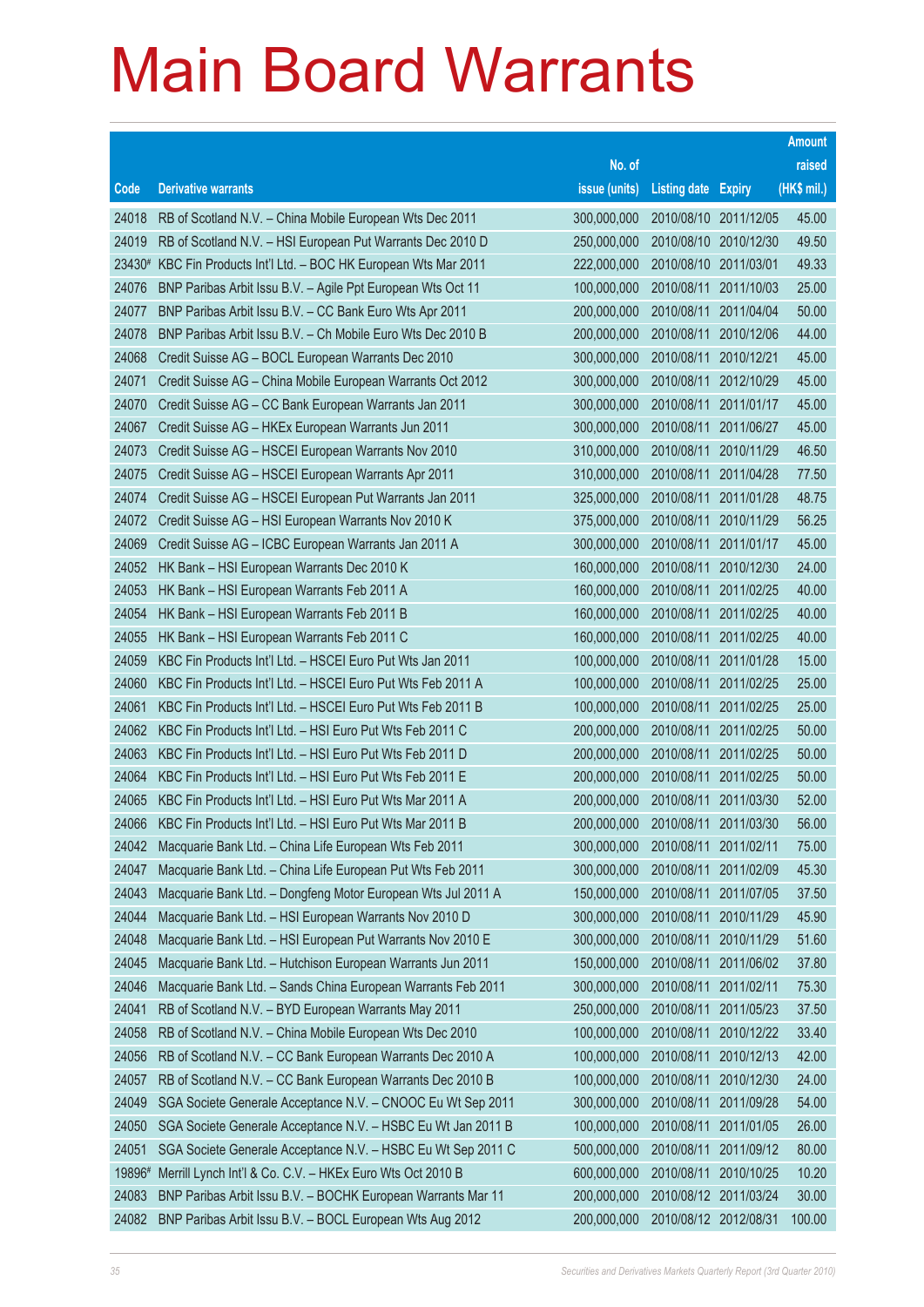|        |                                                               |               |                            |                       | <b>Amount</b> |
|--------|---------------------------------------------------------------|---------------|----------------------------|-----------------------|---------------|
|        |                                                               | No. of        |                            |                       | raised        |
| Code   | <b>Derivative warrants</b>                                    | issue (units) | <b>Listing date Expiry</b> |                       | (HK\$ mil.)   |
| 24085  | BNP Paribas Arbit Issu B.V. - China Coal Euro Wts Nov 2011    | 200,000,000   |                            | 2010/08/12 2011/11/29 | 52.00         |
| 24084  | BNP Paribas Arbit Issu B.V. - Cheung Kong Euro Wt Oct 2012    | 200,000,000   |                            | 2010/08/12 2012/10/05 | 30.00         |
| 24088  | BNP Paribas Arbit Issu B.V. - HKEx European Put Wts May 2011  | 100,000,000   |                            | 2010/08/12 2011/05/25 | 21.00         |
| 24086  | BNP Paribas Arbit Issu B.V. - Jiangxi Copper Eu Wts Nov 2011  | 200,000,000   |                            | 2010/08/12 2011/11/04 | 82.00         |
| 24087  | BNP Paribas Arbit Issu B.V. - SHK Ppt European Warrants Dec12 | 200,000,000   |                            | 2010/08/12 2012/12/03 | 50.00         |
| 24091  | Credit Suisse AG - China Life European Warrants Nov 10A       | 300,000,000   |                            | 2010/08/12 2010/11/12 | 45.00         |
| 24092  | Credit Suisse AG - China Life European Warrants Nov 2010 B    | 300,000,000   |                            | 2010/08/12 2010/11/29 | 45.00         |
| 24095  | Credit Suisse AG - China Life European Put Warrants Nov 2010  | 300,000,000   | 2010/08/12 2010/11/29      |                       | 45.00         |
| 24096  | Citigroup Global Mkt H Inc. - China Mobile Eur Wt Jun 2012    | 150,000,000   |                            | 2010/08/12 2012/06/29 | 22.50         |
| 24097  | Citigroup Global Mkt H Inc. - ICBC European Wts Jan 2011      | 80,000,000    |                            | 2010/08/12 2011/01/17 | 20.00         |
| 24099  | Deutsche Bank AG - China Mobile European Warrants Feb 2011 A  | 200,000,000   | 2010/08/12 2011/02/21      |                       | 54.00         |
| 24100  | Deutsche Bank AG - Wynn Macau European Warrants Mar 2011      | 100,000,000   |                            | 2010/08/12 2011/03/14 | 25.00         |
| 24093  | HK Bank - China Mobile European Put Warrants Feb 2011         | 100,000,000   |                            | 2010/08/12 2011/02/14 | 25.00         |
| 24094  | HK Bank - China Mobile European Put Warrants Dec 2011         | 100,000,000   |                            | 2010/08/12 2011/12/29 | 25.00         |
| 24089  | J P Morgan SP BV - CNOOC European Warrants Jan 2011           | 200,000,000   |                            | 2010/08/12 2011/01/24 | 30.00         |
| 24090  | J P Morgan SP BV - A50 China European Warrants Jun 2011       | 200,000,000   |                            | 2010/08/12 2011/06/23 | 30.00         |
| 24101  | KBC Fin Products Int'l Ltd. - CITIC Bank Euro Wts Mar 2011    | 80,000,000    |                            | 2010/08/12 2011/03/08 | 24.80         |
| 24109  | KBC Fin Products Int'l Ltd. - CITIC Bank Eur Put Wt Mar 2011  | 80,000,000    |                            | 2010/08/12 2011/03/10 | 39.20         |
| 24102  | KBC Fin Products Int'l Ltd. - Cheung Kong Eur Wts Feb 2011 A  | 108,000,000   |                            | 2010/08/12 2011/02/14 | 29.16         |
| 24110  | KBC Fin Products Int'l Ltd. - CK(H) Euro Put Wts Jul 2011     | 108,000,000   |                            | 2010/08/12 2011/07/08 | 27.00         |
| 24103  | KBC Fin Products Int'l Ltd. - CRCC European Wts Aug 2011      | 100,000,000   |                            | 2010/08/12 2011/08/08 | 25.00         |
| 24111  | KBC Fin Products Int'l Ltd. - CRCC European Put Wts Aug11     | 100,000,000   |                            | 2010/08/12 2011/08/08 | 25.00         |
| 24104  | KBC Fin Products Int'l Ltd. - Esprit European Wts May 2011    | 80,000,000    |                            | 2010/08/12 2011/05/18 | 20.00         |
| 24105  | KBC Fin Products Int'l Ltd. - Huaneng Power Eur Wts Jul 2011  | 58,000,000    | 2010/08/12 2011/07/04      |                       | 40.02         |
| 24112  | KBC Fin Products Int'l Ltd. - HuanengPower Euro Put Wt Jun11  | 58,000,000    |                            | 2010/08/12 2011/06/10 | 35.38         |
| 24107  | KBC Fin Products Int'l Ltd. - Li & Fung European Wts Jun11    | 58,000,000    | 2010/08/12 2011/06/08      |                       | 14.50         |
| 24113  | KBC Fin Products Int'l Ltd. - Li & Fung Euro Put Wt Jun11     | 58,000,000    |                            | 2010/08/12 2011/06/03 | 24.94         |
| 24106  | KBC Fin Products Int'l Ltd. - New World European Wts Jun11    | 80,000,000    | 2010/08/12 2011/06/01      |                       | 20.00         |
| 24114  | KBC Fin Products Int'l Ltd. - New World Euro Put Wt May11     | 80,000,000    |                            | 2010/08/12 2011/05/09 | 20.00         |
| 24108  | KBC Fin Products Int'l Ltd. - Wharf European Warrants Jun 11  | 80,000,000    |                            | 2010/08/12 2011/06/10 | 29.60         |
| 24098  | Macquarie Bank Ltd. - Henganintl European Warrants Feb 2011   | 180,000,000   |                            | 2010/08/12 2011/02/14 | 64.80         |
| 24079  | Merrill Lynch Int'l & Co. C.V. - Ch Mobile Eur Wt Oct 2012    | 200,000,000   |                            | 2010/08/12 2012/10/26 | 30.00         |
| 24080  | Merrill Lynch Int'l & Co. C.V. - SHK Ppt Euro Wts Dec 2012    | 200,000,000   |                            | 2010/08/12 2012/12/03 | 50.00         |
| 24117  | CC Rabobank B.A. - Ch Mobile European Put Wts Dec 2011        | 200,000,000   |                            | 2010/08/12 2011/12/23 | 30.00         |
| 24118  | CC Rabobank B.A. - China Life European Put Warrants Jan 2011  | 200,000,000   |                            | 2010/08/12 2011/01/07 | 40.00         |
| 24115  | CC Rabobank B.A. - Ch Mobile European Warrants Jan 2011 B     | 100,000,000   |                            | 2010/08/12 2011/01/21 | 37.00         |
| 24116  | CC Rabobank B.A. - Ch Mobile European Warrants Feb 2011 B     | 100,000,000   |                            | 2010/08/12 2011/02/22 | 29.00         |
| 24081  | UBS AG - China Mobile European Warrants Feb 2011 B            | 100,000,000   | 2010/08/12 2011/02/28      |                       | 25.00         |
| 19230# | Credit Suisse - China Mobile European Put Warrants Oct 2010   | 500,000,000   |                            | 2010/08/12 2010/10/25 | 10.50         |
| 24146  | Credit Suisse AG - Hutchison European Put Warrants Feb 2011   | 300,000,000   |                            | 2010/08/13 2011/02/14 | 75.00         |
| 24142  | Credit Suisse AG - Hutchison European Warrants Feb 2011 A     | 300,000,000   |                            | 2010/08/13 2011/02/14 | 75.00         |
| 24159  | Credit Suisse AG - Hutchison European Warrants Feb 2011 B     | 300,000,000   | 2010/08/13 2011/02/21      |                       | 75.00         |
| 24120  | Citigroup Global Mkt H Inc. - Ch Overseas Euro Wts Jun 2011   | 80,000,000    |                            | 2010/08/13 2011/06/27 | 20.00         |
| 24119  | Citigroup Global Mkt H Inc. - C Transmission Euro Wt Jun11    | 80,000,000    |                            | 2010/08/13 2011/06/27 | 20.00         |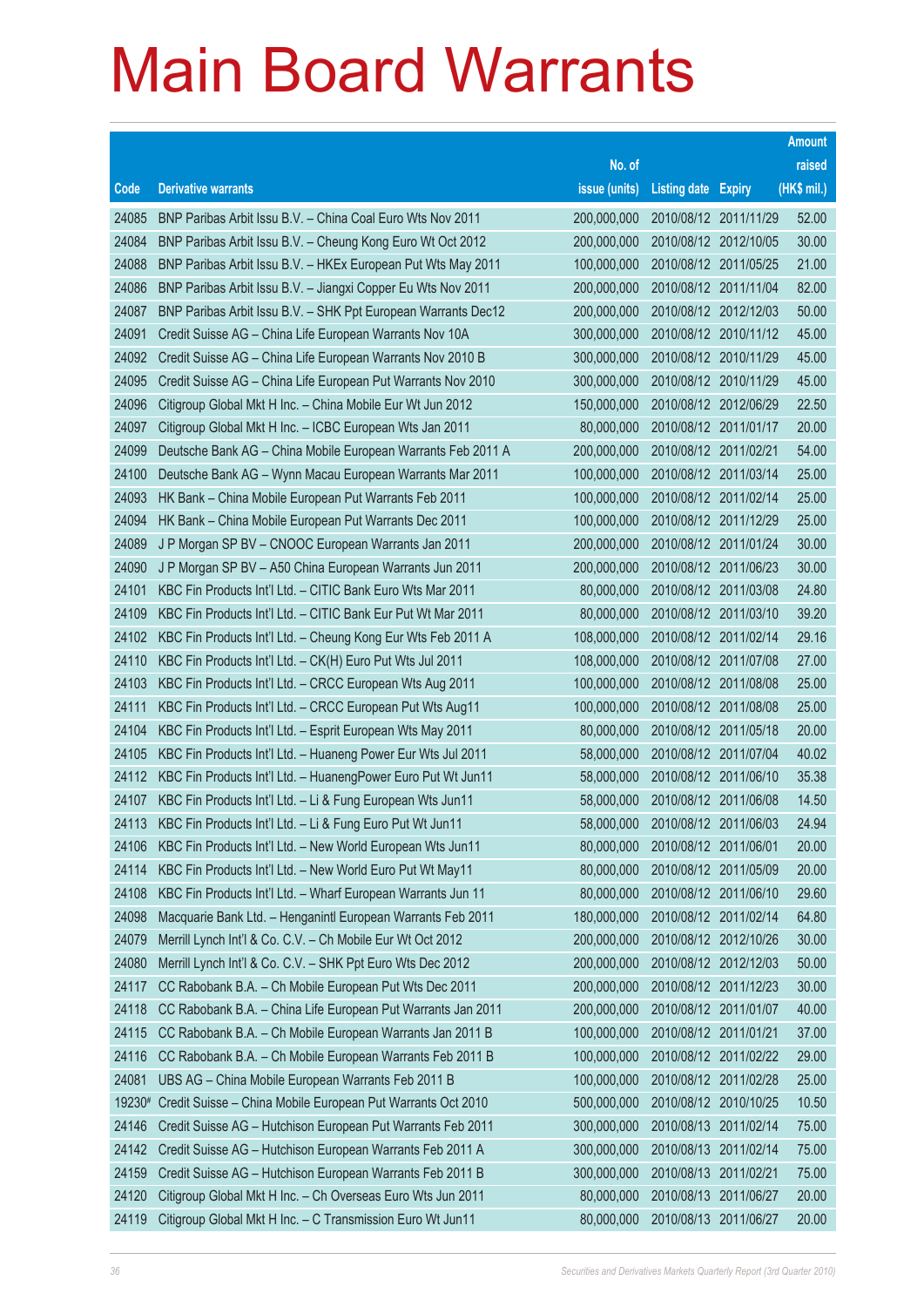|       |                                                               |               |                            |                       | <b>Amount</b> |
|-------|---------------------------------------------------------------|---------------|----------------------------|-----------------------|---------------|
|       |                                                               | No. of        |                            |                       | raised        |
| Code  | <b>Derivative warrants</b>                                    | issue (units) | <b>Listing date Expiry</b> |                       | (HK\$ mil.)   |
| 24121 | Citigroup Global Mkt H Inc. - Hang Lung Ppt Euro Wts May2011  | 50,000,000    | 2010/08/13 2011/05/11      |                       | 12.50         |
| 24124 | Citigroup Global Mkt H Inc. - HSI European Warrants Feb2011A  | 80,000,000    | 2010/08/13 2011/02/25      |                       | 12.00         |
| 24128 | Citigroup Global Mkt H Inc. - HSI European Put Wts Jan 2011   | 80,000,000    | 2010/08/13 2011/01/28      |                       | 12.00         |
| 24122 | Citigroup Global Mkt H Inc. - MTRC European Wts May 2011      | 50,000,000    |                            | 2010/08/13 2011/05/23 | 12.50         |
| 24123 | Citigroup Global Mkt H Inc. - Skyworth Digital Euro Wt Mar11  | 80,000,000    |                            | 2010/08/13 2011/03/22 | 12.00         |
| 24144 | Deutsche Bank AG - Agricultural Bk European Warrants Jan 11   | 150,000,000   |                            | 2010/08/13 2011/01/12 | 22.50         |
| 24145 | Deutsche Bank AG - Agricultural Bk European Warrants Mar 11   | 150,000,000   | 2010/08/13 2011/03/21      |                       | 22.50         |
| 24149 | Deutsche Bank AG - Hutchison European Warrants Feb 2011 A     | 150,000,000   | 2010/08/13 2011/02/14      |                       | 52.50         |
| 24162 | Deutsche Bank AG - Hutchison European Warrants Mar 2011 A     | 150,000,000   |                            | 2010/08/13 2011/03/15 | 46.50         |
| 24166 | Goldman Sachs SP (Asia) - China Mobile Euro Wts Feb 2011      | 200,000,000   | 2010/08/13 2011/02/21      |                       | 50.00         |
| 24164 | Goldman Sachs SP (Asia) - China Life Euro Wts Mar 2011 A      | 200,000,000   | 2010/08/13 2011/03/21      |                       | 50.00         |
| 24167 | Goldman Sachs SP (Asia) - Sinopec Corp European Wts Feb11A    | 200,000,000   | 2010/08/13 2011/02/14      |                       | 50.00         |
| 24168 | Goldman Sachs SP (Asia) - HKEx European Warrants Feb 2011     | 200,000,000   | 2010/08/13 2011/02/14      |                       | 50.00         |
| 24169 | Goldman Sachs SP (Asia) - HSBC European Warrants Feb 2011     | 200,000,000   | 2010/08/13 2011/02/14      |                       | 50.00         |
| 24137 | J P Morgan SP BV - Agricultural Bk European Warrants Jan 11   | 150,000,000   | 2010/08/13 2011/01/10      |                       | 38.10         |
| 24143 | J P Morgan SP BV - Agricultural Bk European Warrants Feb 11   | 150,000,000   |                            | 2010/08/13 2011/02/25 | 37.50         |
| 24138 | J P Morgan SP BV - Cathay Pacific European Warrants May 2011  | 120,000,000   |                            | 2010/08/13 2011/05/30 | 30.72         |
| 24163 | KBC Fin Products Int'l Ltd. - CC Bank Euro Wts Dec 2010 C     | 128,000,000   | 2010/08/13 2010/12/01      |                       | 26.24         |
| 24165 | KBC Fin Products Int'l Ltd. - Hutchison Eur Put Wts Feb 11D   | 70,000,000    | 2010/08/13 2011/02/14      |                       | 95.20         |
| 24160 | KBC Fin Products Int'l Ltd. - Hutchison Euro Wts Feb 2011 B   | 108,000,000   | 2010/08/13 2011/02/14      |                       | 27.00         |
| 24161 | KBC Fin Products Int'l Ltd. - Hutchison Euro Wts Feb 2011 C   | 108,000,000   | 2010/08/13 2011/02/14      |                       | 27.00         |
| 24154 | Macquarie Bank Ltd. - Agricultural Bk European Warrants Mar11 | 168,000,000   | 2010/08/13 2011/03/21      |                       | 25.37         |
| 24158 | Macquarie Bank Ltd. - Agricultural Bk European Put Wt Jan11   | 128,000,000   | 2010/08/13 2011/01/24      |                       | 27.39         |
| 24155 | Macquarie Bank Ltd. - Cheung Kong European Warrants Mar 2011  | 200,000,000   |                            | 2010/08/13 2011/03/03 | 50.80         |
| 24156 | Macquarie Bank Ltd. - Hutchison European Warrants Feb 2011 A  | 200,000,000   | 2010/08/13 2011/02/14      |                       | 50.00         |
| 24157 | Macquarie Bank Ltd. - Li & Fung European Warrants Feb 2011    | 200,000,000   | 2010/08/13 2011/02/14      |                       | 50.20         |
| 24139 | CC Rabobank B.A. - Agricultural Bk European Warrants Jan 11   | 75,000,000    | 2010/08/13 2011/01/12      |                       | 12.53         |
| 24140 | CC Rabobank B.A. - Agricultural Bk European Warrants Mar 11   | 75,000,000    | 2010/08/13 2011/03/28      |                       | 12.75         |
| 24141 | CC Rabobank B.A. - Agricultural Bk European Put Wts Feb11     | 75,000,000    | 2010/08/13 2011/02/22      |                       | 20.25         |
| 24148 | Standard Chartered Bank - China Life European Warrants Apr11  | 200,000,000   | 2010/08/13 2011/04/28      |                       | 50.00         |
| 24147 | Standard Chartered Bank - HSBC European Warrants Mar 2011     | 100,000,000   | 2010/08/13 2011/03/16      |                       | 41.00         |
| 24129 | SGA Societe Generale Acceptance N.V. - BOCL Eu Wt Apr 2011    | 120,000,000   | 2010/08/13 2011/04/18      |                       | 39.60         |
| 24127 | SGA Societe Generale Acceptance N.V. - BOCL Eu Wt Jan 2011 B  | 120,000,000   | 2010/08/13 2011/01/31      |                       | 24.00         |
| 24130 | SGA Societe Generale Acceptance N.V. - BOCom Eur Wt Feb 2011  | 100,000,000   | 2010/08/13 2011/02/14      |                       | 61.00         |
| 24131 | SGA Societe Generale Acceptance N.V. - CCoal Eur Wt Jun 2011  | 100,000,000   | 2010/08/13 2011/06/08      |                       | 25.00         |
| 24132 | SGA Societe Generale Acceptance N.V. - CNOOC Eu Wt Apr 2011A  | 200,000,000   | 2010/08/13 2011/04/04      |                       | 34.00         |
| 24133 | SGA Societe Generale Acceptance N.V. - HKEx Eu Wt Jul 2011 A  | 300,000,000   | 2010/08/13 2011/07/18      |                       | 45.00         |
| 24134 | SGA Societe Generale Acceptance N.V. - HKEx Eu Wt Dec 2011    | 300,000,000   |                            | 2010/08/13 2011/12/12 | 60.00         |
| 24126 | SGA Societe Generale Acceptance N.V. - HSI Eu Put Wt Feb 11A  | 300,000,000   | 2010/08/13 2011/02/25      |                       | 90.00         |
| 24125 | SGA Societe Generale Acceptance N.V. - HSI Eu Put Wt Dec10K   | 300,000,000   | 2010/08/13 2010/12/30      |                       | 63.00         |
| 24135 | SGA Societe Generale Acceptance N.V. - HWL Eur Wt Jan 2011    | 100,000,000   | 2010/08/13 2011/01/03      |                       | 19.00         |
| 24150 | SGA Societe Generale Acceptance N.V. - Tencent Eu Wt Nov10C   | 200,000,000   | 2010/08/13 2010/11/15      |                       | 30.00         |
| 24151 | SGA Societe Generale Acceptance N.V. - Tencent Eu Wt Feb11C   | 200,000,000   | 2010/08/13 2011/02/23      |                       | 36.00         |
| 24136 | SGA Societe Generale Acceptance NV - Yanzhou Coal Eu Wt May11 | 100,000,000   | 2010/08/13 2011/05/18      |                       | 28.00         |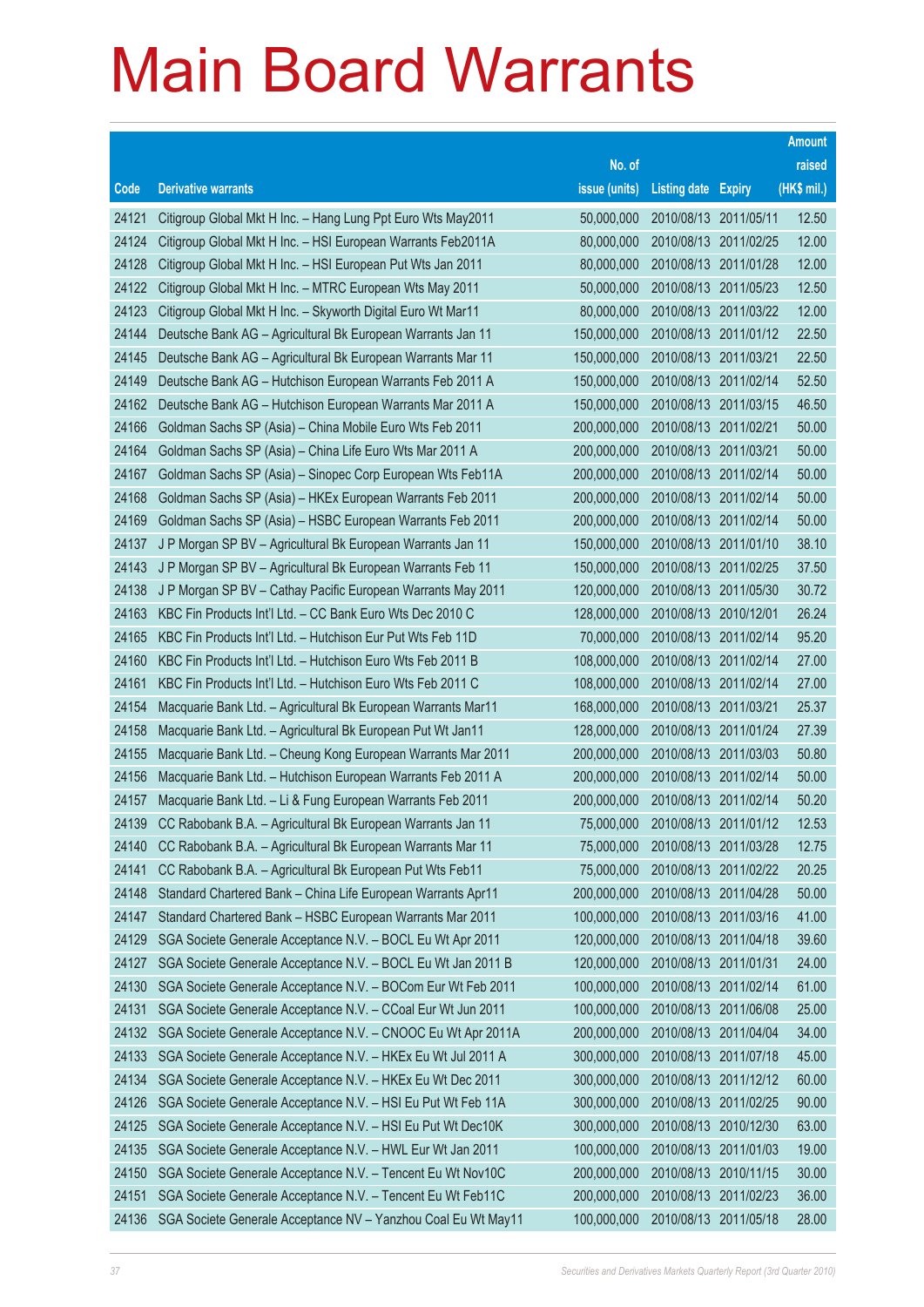|                |                                                                                                                   |                            |                            |                       | <b>Amount</b>  |
|----------------|-------------------------------------------------------------------------------------------------------------------|----------------------------|----------------------------|-----------------------|----------------|
|                |                                                                                                                   | No. of                     |                            |                       | raised         |
| Code           | <b>Derivative warrants</b>                                                                                        | issue (units)              | <b>Listing date Expiry</b> |                       | (HK\$ mil.)    |
| 24152          | UBS AG - BOC HK European Warrants Mar 2011                                                                        | 100,000,000                |                            | 2010/08/13 2011/03/24 | 15.00          |
| 24153          | UBS AG - CNOOC European Warrants Jan 2011                                                                         | 100,000,000                |                            | 2010/08/13 2011/01/24 | 15.00          |
| 24174          | Barclays Bank plc - China Mobile European Wts Feb 2011                                                            | 100,000,000                | 2010/08/16 2011/02/21      |                       | 28.00          |
| 24175          | Barclays Bank plc - China Mobile European Wts Jun 2012                                                            | 150,000,000                | 2010/08/16 2012/06/18      |                       | 24.00          |
| 24178          | Barclays Bank plc - China Mobile European Put Wts Feb 2011                                                        | 100,000,000                | 2010/08/16 2011/02/21      |                       | 28.00          |
| 24176          | Barclays Bank plc - CC Bank European Warrants Mar 2011                                                            | 100,000,000                |                            | 2010/08/16 2011/03/07 | 43.00          |
| 24177          | Barclays Bank plc - CM Bank European Put Warrants Mar 2011                                                        | 100,000,000                | 2010/08/16 2011/03/21      |                       | 25.00          |
| 24194          | Credit Suisse AG - China Mobile European Warrants Feb 2011                                                        | 300,000,000                | 2010/08/16 2011/02/16      |                       | 75.00          |
| 24170          | Citigroup Global Mkt H Inc. - BOCL European Wts Mar 2011                                                          | 80,000,000                 |                            | 2010/08/16 2011/03/28 | 20.00          |
| 24171          | Citigroup Global Mkt H Inc. - Hutchison Euro Put Wt Feb 2011                                                      | 80,000,000                 |                            | 2010/08/16 2011/02/25 | 20.00          |
| 24172          | Citigroup Global Mkt H Inc. - Sands China European Wts Apr11                                                      | 80,000,000                 | 2010/08/16 2011/04/18      |                       | 20.00          |
| 24173          | Citigroup Global Mkt H Inc. - Wynn Macau European Wts May11                                                       | 80,000,000                 |                            | 2010/08/16 2011/05/30 | 20.00          |
| 24184          | Deutsche Bank AG - Minsheng Bank European Warrants Feb 2011                                                       | 150,000,000                |                            | 2010/08/16 2011/02/28 | 70.50          |
| 24185          | Deutsche Bank AG - Hutchison European Put Warrants Feb 2011                                                       | 100,000,000                |                            | 2010/08/16 2011/02/28 | 33.00          |
| 24188<br>24187 | J P Morgan SP BV - HKEx European Warrants Aug 2011 A<br>J P Morgan SP BV - Hutchison European Warrants Feb 2011 A | 300,000,000<br>100,000,000 | 2010/08/16 2011/08/08      | 2010/08/16 2011/02/16 | 45.00<br>28.30 |
| 24191          | J P Morgan SP BV - Hutchison European Put Warrants Feb 2011                                                       | 100,000,000                |                            | 2010/08/16 2011/02/16 | 28.40          |
| 24189          | J P Morgan SP BV - Tencent European Warrants Feb 2011                                                             | 200,000,000                |                            | 2010/08/16 2011/02/14 | 30.00          |
| 24196          | KBC Fin Products Int'l Ltd. - BOC HK European Wts May 2011                                                        | 128,000,000                | 2010/08/16 2011/05/23      |                       | 19.20          |
| 24195          | KBC Fin Products Int'l Ltd. - BOCL European Wts Jan 2011 D                                                        | 128,000,000                |                            | 2010/08/16 2011/01/26 | 19.20          |
| 24197          | KBC Fin Products Int'l Ltd. - China Life Euro Wts Mar 2011 A                                                      | 208,000,000                | 2010/08/16 2011/03/01      |                       | 35.36          |
| 24199          | KBC Fin Products Int'l Ltd. - HSCEI Euro Wts Feb 2011 C                                                           | 100,000,000                |                            | 2010/08/16 2011/02/25 | 25.00          |
| 24200          | KBC Fin Products Int'l Ltd. - HSCEI Euro Wts Feb 2011 D                                                           | 100,000,000                |                            | 2010/08/16 2011/02/25 | 25.00          |
| 24201          | KBC Fin Products Int'l Ltd. - Hutchison Eur Put Wts Feb 11E                                                       | 138,000,000                |                            | 2010/08/16 2011/02/16 | 34.50          |
| 24198          | KBC Fin Products Int'l Ltd. - Tencent Holdings Eu Wt Apr 11                                                       | 128,000,000                | 2010/08/16 2011/04/18      |                       | 19.20          |
| 24202          | KBC Fin Products Int'l Ltd - Tencent Holdings Eu Put Wt Jun 11                                                    | 128,000,000                | 2010/08/16 2011/06/01      |                       | 32.00          |
| 24179          | Macquarie Bank Ltd. - China EB Ltd European Warrants Feb 11                                                       | 168,000,000                | 2010/08/16 2011/02/28      |                       | 42.17          |
| 24181          | Macquarie Bank Ltd. - Ch Oilfield European Warrants Mar 2011                                                      | 200,000,000                | 2010/08/16 2011/03/02      |                       | 50.00          |
| 24180          | Macquarie Bank Ltd. - Minsheng Bank European Warrants Feb 11                                                      | 88,000,000                 | 2010/08/16 2011/02/16      |                       | 22.00          |
| 24206          | CC Rabobank B.A. - ChiUnicom European Warrants Jul 2011                                                           | 200,000,000                | 2010/08/16 2011/07/29      |                       | 50.00          |
| 24203          | CC Rabobank B.A. - CC Bank European Warrants Feb 2011 B                                                           | 75,000,000                 | 2010/08/16 2011/02/21      |                       | 18.75          |
| 24207          | CC Rabobank B.A. - CITIC Pacific European Warrants Mar 2011                                                       | 150,000,000                |                            | 2010/08/16 2011/03/30 | 37.50          |
| 24204          | CC Rabobank B.A. - China Life European Warrants Feb 2011 A                                                        | 50,000,000                 | 2010/08/16 2011/02/25      |                       | 12.50          |
| 24205          | CC Rabobank B.A. - Sinopec Corp European Warrants Feb 2011                                                        | 75,000,000                 | 2010/08/16 2011/02/16      |                       | 18.75          |
| 24208          | CC Rabobank B.A. - Hutchison European Warrants Feb 2011 B                                                         | 75,000,000                 | 2010/08/16 2011/02/16      |                       | 18.75          |
| 24209          | CC Rabobank B.A. - ICBC European Warrants Feb 2011 B                                                              | 75,000,000                 | 2010/08/16 2011/02/21      |                       | 18.75          |
| 24210          | CC Rabobank B.A. - MTRC European Warrants Feb 2011                                                                | 75,000,000                 | 2010/08/16 2011/02/25      |                       | 18.75          |
| 24211          | CC Rabobank B.A. - Tencent Holdings European Put Wts Feb 11                                                       | 150,000,000                |                            | 2010/08/16 2011/02/25 | 37.50          |
| 24212          | CC Rabobank B.A. - Zijin Mining European Warrants Feb 2011                                                        | 75,000,000                 | 2010/08/16 2011/02/18      |                       | 48.75          |
| 24192          | RB of Scotland N.V. - HSI European Warrants Nov 2010 G                                                            | 250,000,000                | 2010/08/16 2010/11/29      |                       | 37.50          |
| 24186          | SGA Societe Generale Acceptance N.V. - CMB Euro Wts Dec 10B                                                       | 100,000,000                | 2010/08/16 2010/12/29      |                       | 21.00          |
| 24190          | UBS AG - BOCL European Warrants Jan 2011 A                                                                        | 100,000,000                | 2010/08/16 2011/01/26      |                       | 15.00          |
| 24193          | UBS AG - HSI European Put Warrants Dec 2010 J                                                                     | 200,000,000                | 2010/08/16 2010/12/30      |                       | 30.00          |
| 24182          | UBS AG - Hutchison European Warrants Feb 2011 A                                                                   | 100,000,000                | 2010/08/16 2011/02/16      |                       | 25.00          |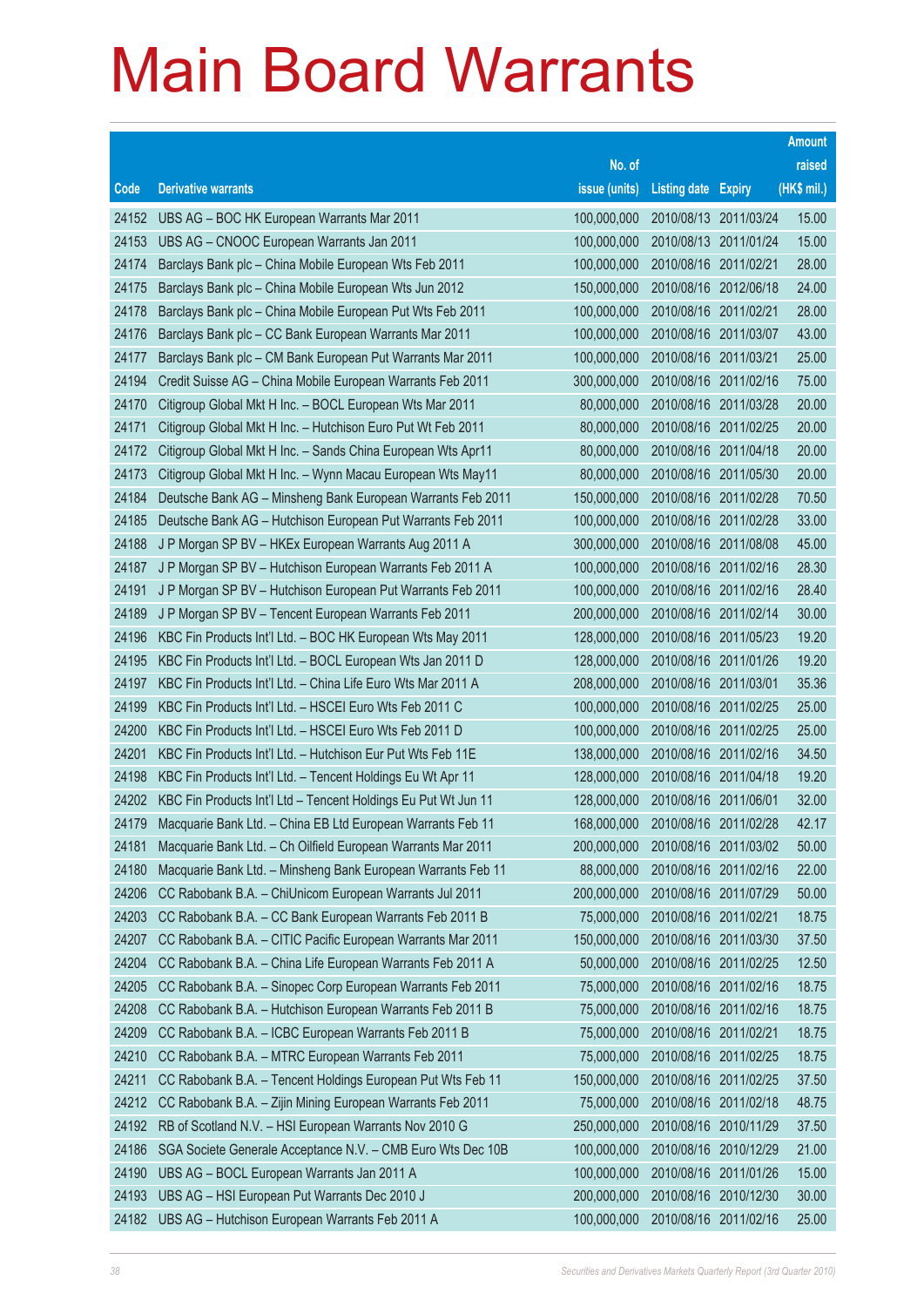|        |                                                               |               |                       |            | <b>Amount</b> |
|--------|---------------------------------------------------------------|---------------|-----------------------|------------|---------------|
|        |                                                               | No. of        |                       |            | raised        |
| Code   | <b>Derivative warrants</b>                                    | issue (units) | Listing date Expiry   |            | (HK\$ mil.)   |
| 24183  | UBS AG - Hutchison European Warrants Feb 2011 B               | 100,000,000   | 2010/08/16 2011/02/21 |            | 25.00         |
| 23319# | UBS AG - CC Bank European Warrants Nov 2010 A                 | 100,000,000   | 2010/08/16 2010/11/18 |            | 10.20         |
| 24243  | Barclays Bank plc - HSI European Warrants Mar 2011 A          | 150,000,000   | 2010/08/17            | 2011/03/30 | 37.50         |
| 24244  | Barclays Bank plc - HSI European Warrants Mar 2011 B          | 150,000,000   | 2010/08/17 2011/03/30 |            | 37.50         |
| 24245  | Barclays Bank plc - HSI European Put Warrants Feb 2011 D      | 150,000,000   | 2010/08/17 2011/02/25 |            | 37.50         |
| 24246  | Barclays Bank plc - HSI European Put Warrants Feb 2011 E      | 150,000,000   | 2010/08/17 2011/02/25 |            | 37.50         |
| 24247  | Barclays Bank plc - HSI European Put Warrants Feb 2011 F      | 150,000,000   | 2010/08/17 2011/02/25 |            | 37.50         |
| 24236  | BOCI Asia Ltd. - BankComm European Warrants Nov 2012          | 100,000,000   | 2010/08/17 2012/11/29 |            | 25.00         |
| 24237  | BOCI Asia Ltd. - Hutchison European Warrants Jun 2011         | 100,000,000   | 2010/08/17 2011/06/13 |            | 35.00         |
| 24241  | BNP Paribas Arbit Issu B.V. - CNOOC European Wts Jan 2011     | 100,000,000   | 2010/08/17 2011/01/24 |            | 15.00         |
| 24242  | BNP Paribas Arbit Issu B.V. - R&F Ppt European Wts Jul 2011   | 100,000,000   | 2010/08/17            | 2011/07/29 | 25.00         |
| 24254  | Deutsche Bank AG - China Overseas European Warrants Apr 2011  | 100,000,000   | 2010/08/17 2011/04/04 |            | 25.00         |
| 24255  | Deutsche Bank AG - WISE CSI European Warrants Mar 2011        | 100,000,000   | 2010/08/17 2011/03/21 |            | 34.00         |
| 24259  | Deutsche Bank AG - WISE CSI European Put Warrants Mar 2011    | 100,000,000   | 2010/08/17 2011/03/21 |            | 30.00         |
| 24234  | HK Bank - Agricultural Bank European Warrants Apr 2011        | 100,000,000   | 2010/08/17            | 2011/04/26 | 25.00         |
| 24238  | HK Bank - Agricultural Bank European Put Warrants Apr 2011    | 100,000,000   | 2010/08/17 2011/04/26 |            | 25.00         |
| 24235  | HK Bank - HWL European Warrants Feb 2011                      | 120,000,000   | 2010/08/17 2011/02/18 |            | 31.20         |
| 24250  | J P Morgan SP BV - Alibaba European Warrants Jan 2011         | 150,000,000   | 2010/08/17 2011/01/24 |            | 22.50         |
| 24251  | J P Morgan SP BV - China Agri European Warrants Dec 2011      | 120,000,000   | 2010/08/17            | 2011/12/29 | 30.00         |
| 24252  | J P Morgan Int'l Der. Ltd. - CC Bank European Wts Feb 2011 A  | 100,000,000   | 2010/08/17 2011/02/17 |            | 31.50         |
| 24223  | Macquarie Bank Ltd. - Anhui Conch European Warrants Jun 2011  | 200,000,000   | 2010/08/17 2011/06/21 |            | 50.20         |
| 24222  | Macquarie Bank Ltd. - Alibaba European Warrants May 2011      | 168,800,000   | 2010/08/17 2011/05/30 |            | 42.20         |
| 24224  | Macquarie Bank Ltd. - CC Bank European Warrants Jan 2011 C    | 288,000,000   | 2010/08/17            | 2011/01/12 | 43.49         |
| 24225  | Macquarie Bank Ltd. - China Mobile European Wts Feb 2011 B    | 300,000,000   | 2010/08/17 2011/02/17 |            | 75.00         |
| 24228  | Macquarie Bank Ltd. - CNBM European Warrants Jun 2011         | 200,000,000   | 2010/08/17 2011/06/17 |            | 50.00         |
| 24226  | Macquarie Bank Ltd. - Sinopec Corp European Wts Nov 2010      | 188,000,000   | 2010/08/17 2010/11/23 |            | 31.96         |
| 24248  | Macquarie Bank Ltd. - Chi Res Land European Wts Feb 2011      | 100,000,000   | 2010/08/17 2011/02/25 |            | 25.00         |
| 24229  | Macquarie Bank Ltd. - China Unicom European Wts Aug 2011 B    | 200,000,000   | 2010/08/17 2011/08/26 |            | 30.00         |
| 24230  | Macquarie Bank Ltd. - R&F Ppt European Warrants Jul 2011      | 150,000,000   | 2010/08/17            | 2011/07/04 | 37.50         |
| 24240  | Macquarie Bank Ltd. - HSBC European Put Warrants Jan 2011     | 200,000,000   | 2010/08/17 2011/01/04 |            | 67.00         |
| 24239  | Macquarie Bank Ltd. - HSBC European Warrants Feb 2011 B       | 200,000,000   | 2010/08/17            | 2011/02/17 | 50.40         |
| 24227  | Macquarie Bank Ltd. - KECL European Warrants Sep 2011         | 200,000,000   | 2010/08/17            | 2011/09/30 | 50.00         |
| 24231  | Macquarie Bank Ltd. - Lee & Man Paper European Wts Dec 2011   | 231,400,000   | 2010/08/17            | 2011/12/22 | 34.71         |
| 24232  | Macquarie Bank Ltd. - Maanshan Iron European Wts Feb 2011     | 100,000,000   | 2010/08/17            | 2011/02/17 | 25.10         |
| 24233  | Macquarie Bank Ltd. - MTRC European Warrants May 2011         | 200,000,000   | 2010/08/17            | 2011/05/04 | 50.00         |
| 24249  | Macquarie Bank Ltd. - Yurun Food European Warrants Feb 2011   | 100,000,000   | 2010/08/17 2011/02/25 |            | 25.00         |
| 24213  | Merrill Lynch Int'l & Co. C.V. - Ch Shenhua Eur Wts Jan 2011  | 100,000,000   | 2010/08/17            | 2011/01/24 | 28.50         |
| 24214  | Merrill Lynch Int'l & Co. C.V. - Ch Shenhua Eur Wts Apr 2011  | 100,000,000   | 2010/08/17            | 2011/04/18 | 25.50         |
| 24215  | Merrill Lynch Int'l & Co. C.V. - Hutchison Euro Wts Jun 2011  | 150,000,000   | 2010/08/17            | 2011/06/13 | 48.75         |
| 24216  | Merrill Lynch Int'l & Co. C.V. - Hutchison Euro Wts Sep 2011  | 150,000,000   | 2010/08/17 2011/09/12 |            | 44.25         |
| 24220  | Merrill Lynch Int'l & Co. C.V. - Hutchison Eu Put Wt Apr 2011 | 100,000,000   | 2010/08/17            | 2011/04/11 | 49.50         |
| 24217  | Merrill Lynch Int'l & Co. C.V. - JX Copper Euro Wts Dec 2010  | 100,000,000   | 2010/08/17 2010/12/28 |            | 15.10         |
| 24221  | Merrill Lynch Int'l & Co. C.V. - JX Copper Eu Put Wt Apr2011  | 100,000,000   | 2010/08/17            | 2011/04/18 | 26.50         |
| 24218  | Merrill Lynch Int'l & Co. C.V. - Tencent Euro Wts Feb 2011 A  | 150,000,000   | 2010/08/17 2011/02/14 |            | 22.50         |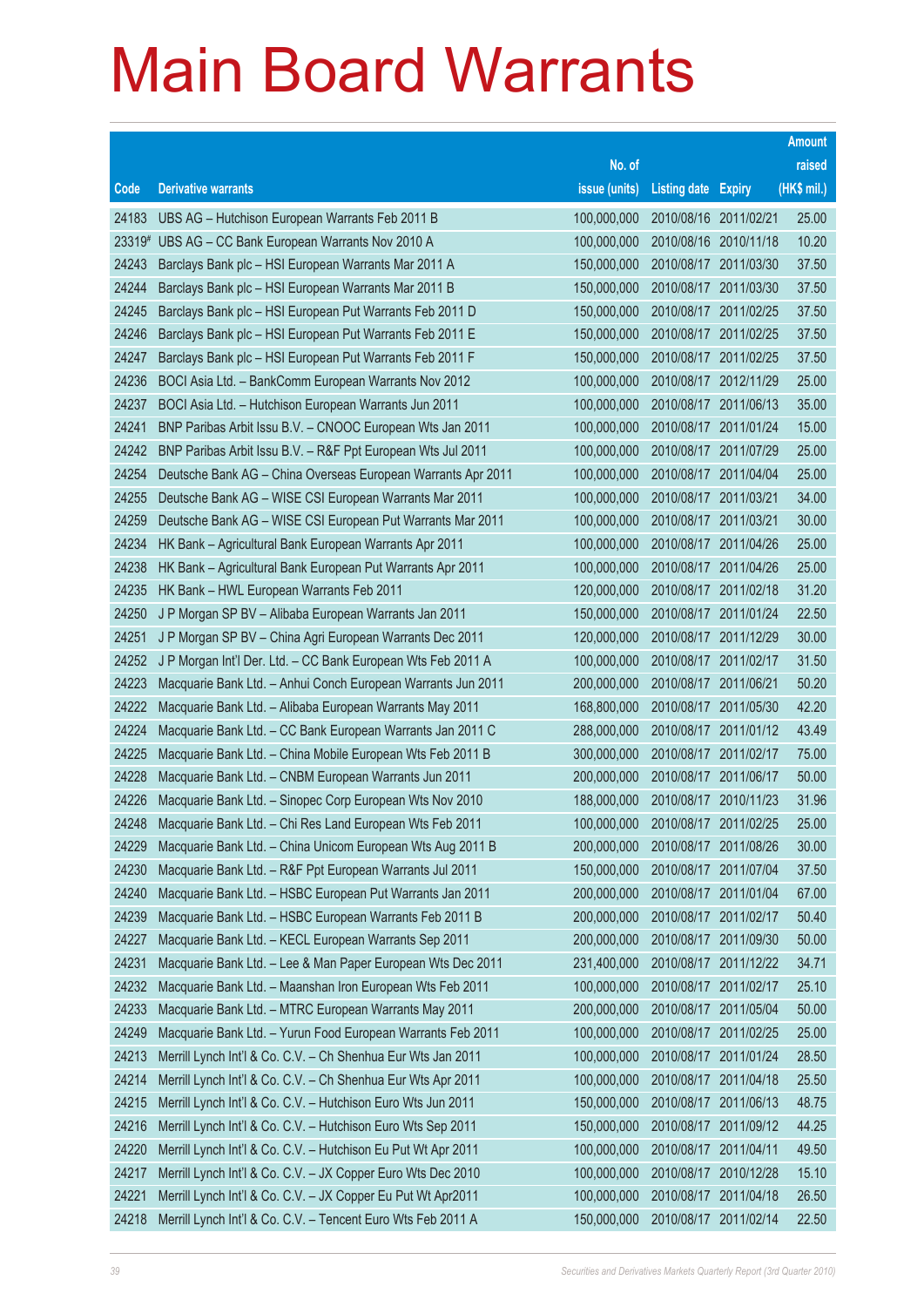|                |                                                                                                                    |                            |                            |                                                | <b>Amount</b>  |
|----------------|--------------------------------------------------------------------------------------------------------------------|----------------------------|----------------------------|------------------------------------------------|----------------|
|                |                                                                                                                    | No. of                     |                            |                                                | raised         |
| Code           | <b>Derivative warrants</b>                                                                                         | issue (units)              | <b>Listing date Expiry</b> |                                                | (HK\$ mil.)    |
| 24219          | Merrill Lynch Int'l & Co. C.V. - Tencent Euro Wts Feb 2011 B                                                       | 150,000,000                | 2010/08/17 2011/02/15      |                                                | 24.00          |
| 15415#         | Macquarie Bank Ltd. - Hutchison European Warrants Jul 2011                                                         | 400,000,000                |                            | 2010/08/17 2011/07/25                          | 28.40          |
| 18775#         | Deutsche Bank AG - Cheung Kong European Warrants Oct 2010                                                          | 300,000,000                | 2010/08/17                 | 2010/10/25                                     | 23.40          |
| 22379#         | Deutsche Bank AG - A50 China European Warrants Nov 2010                                                            | 300,000,000                |                            | 2010/08/17 2010/11/22                          | 13.50          |
|                | 22142 <sup>#</sup> KBC Fin Products Int'l Ltd. - Hutchison Euro Wts Nov 2010                                       | 120,000,000                | 2010/08/17 2010/11/01      |                                                | 29.16          |
|                | 23225# KBC Fin Products Int'l Ltd. - Hutchison Eur Put Wts Dec 2010                                                | 138,000,000                |                            | 2010/08/17 2010/12/28                          | 10.49          |
| 19855#         | Merrill Lynch Int'l & Co. C.V. - Hutchison Euro Put Wts Nov10                                                      | 70,000,000                 | 2010/08/17 2010/11/08      |                                                | 13.09          |
|                | 22477# UBS AG - A50 China European Warrants Nov 2010 B                                                             | 300,000,000                |                            | 2010/08/17 2010/11/22                          | 13.20          |
|                | 21834# UBS AG - HKEx European Warrants Dec 2010 C                                                                  | 300,000,000                |                            | 2010/08/17 2010/12/06                          | 14.70          |
|                | 15225# UBS AG - Hutchison European Warrants Jul 2011                                                               | 500,000,000                |                            | 2010/08/17 2011/07/25                          | 37.50          |
|                | 14631# UBS AG - Hutchison European Warrants Dec 2010 A                                                             | 500,000,000                | 2010/08/17                 | 2010/12/06                                     | 11.50          |
| 24262          | Citigroup Global Mkt H Inc. - Belle Int'l European Wts Jun11                                                       | 80,000,000                 |                            | 2010/08/18 2011/06/27                          | 20.00          |
| 24269          | Citigroup Global Mkt H Inc. - Hutchison Euro Wts Feb 2011                                                          | 80,000,000                 |                            | 2010/08/18 2011/02/28                          | 20.00          |
| 24263          | Citigroup Global Mkt H Inc. - KECL European Warrants Aug 2011                                                      | 100,000,000                |                            | 2010/08/18 2011/08/18                          | 25.00          |
| 24276          | Deutsche Bank AG - China Life European Warrants Nov 2010 C<br>Deutsche Bank AG - ICBC European Warrants Nov 2010 B | 300,000,000                |                            | 2010/08/18 2010/11/22<br>2010/08/18 2010/11/22 | 45.00<br>50.00 |
| 24277<br>24278 | Deutsche Bank AG - ICBC European Warrants Nov 2010 C                                                               | 200,000,000<br>200,000,000 |                            | 2010/08/18 2010/11/22                          | 34.00          |
| 24270          | Deutsche Bank AG - Jiangxi Copper European Warrants Mar 2011                                                       | 100,000,000                |                            | 2010/08/18 2011/03/28                          | 25.00          |
| 24271          | Deutsche Bank AG - Yanzhou Coal European Warrants Mar 2011                                                         | 100,000,000                | 2010/08/18 2011/03/21      |                                                | 25.00          |
| 24273          | J P Morgan SP BV - BEA European Warrants Feb 2011                                                                  | 80,000,000                 |                            | 2010/08/18 2011/02/18                          | 20.00          |
| 24272          | J P Morgan SP BV - BankComm European Warrants Apr 2012                                                             | 300,000,000                |                            | 2010/08/18 2012/04/27                          | 75.00          |
| 24274          | J P Morgan SP BV - Henderson Land Dev European Wts Feb 2011                                                        | 80,000,000                 |                            | 2010/08/18 2011/02/18                          | 20.00          |
| 24268          | KBC Fin Products Int'l Ltd. - Hutchison Euro Wts Feb 2011 F                                                        | 120,000,000                | 2010/08/18 2011/02/18      |                                                | 30.00          |
| 24264          | Macquarie Bank Ltd. - Hang Seng Bank European Wts Mar 2011                                                         | 200,000,000                |                            | 2010/08/18 2011/03/02                          | 50.00          |
| 24267          | Macquarie Bank Ltd. - Hutchison European Put Wts Mar 2011                                                          | 200,000,000                |                            | 2010/08/18 2011/03/02                          | 58.00          |
| 24275          | Macquarie Bank Ltd. - Hutchison European Warrants Feb 2011 B                                                       | 200,000,000                |                            | 2010/08/18 2011/02/18                          | 50.20          |
| 24266          | Macquarie Bank Ltd. - Tencent European Warrants Jul 2011                                                           | 250,000,000                |                            | 2010/08/18 2011/07/04                          | 62.75          |
| 24265          | CC Rabobank B.A. - CC Bank European Warrants Dec 2010 C                                                            | 200,000,000                | 2010/08/18 2010/12/23      |                                                | 30.00          |
| 24256          | SGA Societe Generale Acceptance N.V. - BBMG Euro Wts Apr11                                                         | 200,000,000                | 2010/08/18                 | 2011/04/04                                     | 50.00          |
| 24257          | SGA Societe Generale Acceptance N.V. - BBMG Euro Wts Sep11                                                         | 200,000,000                |                            | 2010/08/18 2011/09/05                          | 50.00          |
| 24258          | SGA Societe Generale Acceptance N.V. - HSI Eur Wt Jan 2011 E                                                       | 300,000,000                | 2010/08/18 2011/01/28      |                                                | 66.00          |
| 24260          | SGA Societe Generale Acceptance N.V. - HSI Eur Wt Jan 2011 F                                                       | 300,000,000                | 2010/08/18                 | 2011/01/28                                     | 60.00          |
| 24261          | SGA Societe Generale Acceptance N.V. - ICBC Eu Wt Jan 2011 C                                                       | 120,000,000                | 2010/08/18                 | 2011/01/10                                     | 21.60          |
| 24279          | UBS AG - A50 China European Warrants Nov 2011                                                                      | 200,000,000                | 2010/08/18 2011/11/21      |                                                | 30.00          |
| 21089#         | Macquarie Bank Ltd. - HSCEI European Warrants Oct 2010                                                             | 200,000,000                | 2010/08/18 2010/10/28      |                                                | 10.20          |
| 22187#         | Merrill Lynch Int'l & Co. C.V. - HSI European Warrants Sep10 C                                                     | 300,000,000                | 2010/08/18                 | 2010/09/29                                     | 10.50          |
| 24301          | Deutsche Bank AG - BOCL European Warrants Dec 2010 C                                                               | 200,000,000                | 2010/08/19                 | 2010/12/28                                     | 30.00          |
| 24302          | Deutsche Bank AG - Cheung Kong European Warrants Jun 2011                                                          | 200,000,000                | 2010/08/19                 | 2011/06/28                                     | 30.00          |
| 24303          | Deutsche Bank AG - Cheung Kong European Warrants Oct 2011                                                          | 200,000,000                | 2010/08/19                 | 2011/10/24                                     | 30.00          |
| 24304          | Deutsche Bank AG - China Life European Warrants Feb 2011                                                           | 300,000,000                | 2010/08/19                 | 2011/02/21                                     | 81.00          |
| 24305          | Deutsche Bank AG - HSBC European Warrants Feb 2011                                                                 | 200,000,000                | 2010/08/19                 | 2011/02/21                                     | 76.00          |
| 24293          | J P Morgan Int'l Der. Ltd. - CC Bank European Wts Feb 2011 B                                                       | 100,000,000                | 2010/08/19                 | 2011/02/21                                     | 25.00          |
| 24297          | J P Morgan SP BV - C Transmission European Warrants Feb 2011                                                       | 100,000,000                | 2010/08/19                 | 2011/02/21                                     | 25.00          |
| 24294          | J P Morgan SP BV - CNBM European Warrants Feb 2011                                                                 | 100,000,000                | 2010/08/19                 | 2011/02/21                                     | 25.00          |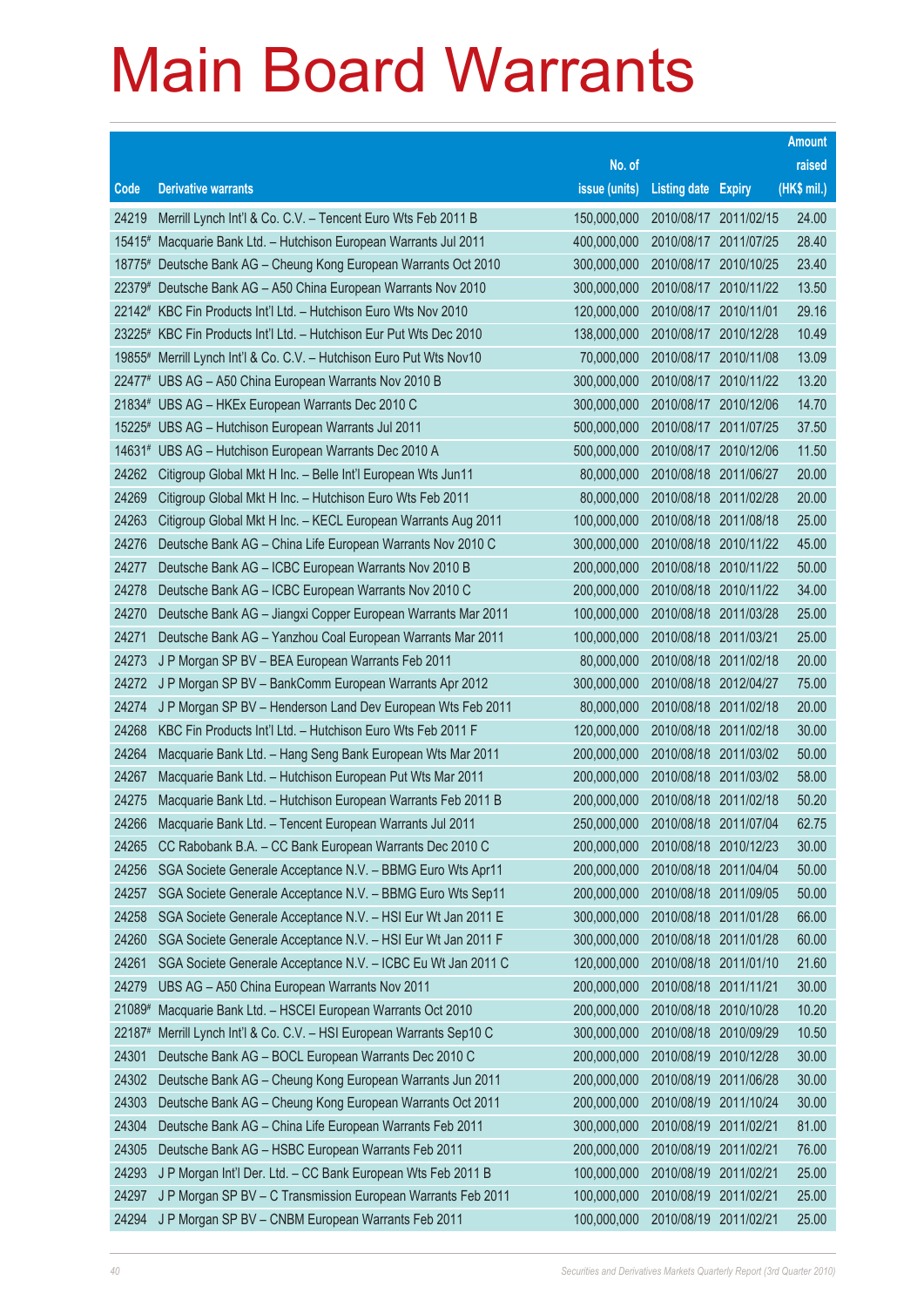|                 |                                                                                                                         |                           |                                                |                       | <b>Amount</b>  |
|-----------------|-------------------------------------------------------------------------------------------------------------------------|---------------------------|------------------------------------------------|-----------------------|----------------|
|                 |                                                                                                                         | No. of                    |                                                |                       | raised         |
| Code            | <b>Derivative warrants</b>                                                                                              | issue (units)             | <b>Listing date</b>                            | <b>Expiry</b>         | (HK\$ mil.)    |
| 24298           | J P Morgan SP BV - Fushan Energy European Warrants Feb 2011                                                             | 80,000,000                | 2010/08/19 2011/02/21                          |                       | 20.00          |
| 24295           | J P Morgan SP BV - HSBC European Put Warrants Dec 2011                                                                  | 388,000,000               |                                                | 2010/08/19 2011/12/12 | 58.20          |
| 24299           | J P Morgan SP BV - JX Copper European Warrants Feb 2011                                                                 | 200,000,000               | 2010/08/19                                     | 2011/02/21            | 50.00          |
| 24300           | J P Morgan SP BV - KECL European Warrants Jun 2011                                                                      | 188,000,000               |                                                | 2010/08/19 2011/06/22 | 28.20          |
| 24296           | J P Morgan SP BV - SHK Ppt European Warrants Aug 2011                                                                   | 200,000,000               | 2010/08/19                                     | 2011/08/29            | 30.00          |
| 24290           | Macquarie Bank Ltd. - CITIC Bank European Warrants Mar 2011                                                             | 100,000,000               |                                                | 2010/08/19 2011/03/02 | 25.60          |
| 24289           | Macquarie Bank Ltd. - HSI European Warrants Feb 2011                                                                    | 200,000,000               | 2010/08/19                                     | 2011/02/25            | 30.00          |
| 24288           | Macquarie Bank Ltd. - HSI European Warrants Dec 2010 C                                                                  | 200,000,000               | 2010/08/19 2010/12/30                          |                       | 30.00          |
| 24291           | Macquarie Bank Ltd. - Huaneng Power European Wts Mar 2011                                                               | 100,000,000               | 2010/08/19                                     | 2011/03/02            | 25.20          |
| 24292           | Macquarie Bank Ltd. - ZTE European Warrants Mar 2011                                                                    | 200,000,000               |                                                | 2010/08/19 2011/03/02 | 51.60          |
| 24280           | Merrill Lynch Int'l & Co. C.V. - BOC HK Euro Wts Mar 2011                                                               | 100,000,000               | 2010/08/19                                     | 2011/03/28            | 20.30          |
| 24281           | Merrill Lynch Int'l & Co. C.V. - BOC HK Euro Wts May 2011 A                                                             | 100,000,000               | 2010/08/19 2011/05/23                          |                       | 15.20          |
| 24284           | Merrill Lynch Int'l & Co. C.V. - Ch Overseas Eur Wt Feb 2011                                                            | 100,000,000               | 2010/08/19 2011/02/28                          |                       | 15.10          |
| 24287           | Merrill Lynch Int'l & Co. C.V. - Ch Overseas Eur Put Wts Jan11                                                          | 100,000,000               | 2010/08/19 2011/01/25                          |                       | 18.00          |
| 24282           | Merrill Lynch Int'l & Co. C.V. - China Life Eu Wt Jan 2011 B                                                            | 150,000,000               | 2010/08/19                                     | 2011/01/24            | 30.75          |
| 24283           | Merrill Lynch Int'l & Co. C.V. - China Life Eu Wt Jan 2011 C                                                            | 150,000,000               | 2010/08/19 2011/01/13                          |                       | 22.65          |
| 24285           | Merrill Lynch Int'l & Co. C.V. - Ch Overseas Eur Wt Mar 11A                                                             | 100,000,000               | 2010/08/19                                     | 2011/03/14            | 25.50          |
| 24286           | Merrill Lynch Int'l & Co. C.V. - Ch Overseas Eur Wt Mar 11B                                                             | 100,000,000               | 2010/08/19 2011/03/15                          |                       | 17.80          |
| 24306           | RB of Scotland N.V. - China Mobile European Wts Feb 2011                                                                | 100,000,000               | 2010/08/19                                     | 2011/02/21            | 35.00          |
| 24307           | RB of Scotland N.V. - China Mobile European Wts Jun 2012                                                                | 300,000,000               | 2010/08/19 2012/06/18                          |                       | 45.00          |
| 24308           | RB of Scotland N.V. - China Mobile European Put Wts Dec11                                                               | 300,000,000               | 2010/08/19                                     | 2011/12/21            | 45.00          |
| 24309           | RB of Scotland N.V. - HKEx European Put Warrants Mar 2011                                                               | 200,000,000               | 2010/08/19 2011/03/11                          |                       | 30.00          |
| 14560#<br>24311 | Merrill Lynch Int'l & Co. C.V. - Hutchison Euro Wts Dec 2010                                                            | 600,000,000<br>90,000,000 | 2010/08/19 2010/12/24<br>2010/08/20 2011/04/11 |                       | 13.80<br>22.50 |
| 24318           | Citigroup Global Mkt H Inc. - Bank of EA European Wts Apr 11<br>Deutsche Bank AG - Air China European Warrants Dec 2010 | 100,000,000               | 2010/08/20 2010/12/28                          |                       | 15.00          |
| 24319           | Deutsche Bank AG - Cathay Pacific European Warrants Apr 2011                                                            | 100,000,000               | 2010/08/20 2011/04/18                          |                       | 25.00          |
| 24320           | Deutsche Bank AG - Dongfeng Motor European Warrants Mar 11                                                              | 100,000,000               | 2010/08/20 2011/03/28                          |                       | 15.00          |
| 24317           | Deutsche Bank AG - HSI European Warrants Feb 2011 A                                                                     | 300,000,000               | 2010/08/20 2011/02/25                          |                       | 75.00          |
| 24321           | Deutsche Bank AG - HSI European Put Warrants Feb 2011 E                                                                 | 300,000,000               | 2010/08/20 2011/02/25                          |                       | 75.00          |
| 24322           | Deutsche Bank AG - Hutchison European Warrants Feb 2011 B                                                               | 200,000,000               | 2010/08/20 2011/02/21                          |                       | 58.00          |
| 24323           | Deutsche Bank AG - Hutchison European Warrants Mar 2011 B                                                               | 200,000,000               | 2010/08/20 2011/03/29                          |                       | 50.00          |
| 24328           | Goldman Sachs SP (Asia) - Agricultural Bk European Wts Feb11                                                            | 200,000,000               | 2010/08/20 2011/02/28                          |                       | 50.00          |
| 24329           | Goldman Sachs SP (Asia) - Agricultural Bk European Wts Jun11                                                            | 200,000,000               | 2010/08/20 2011/06/27                          |                       | 50.00          |
| 24330           | Goldman Sachs SP (Asia) - Sinopec Corp European Wts Feb11B                                                              | 200,000,000               | 2010/08/20 2011/02/21                          |                       | 62.00          |
| 24312           | HK Bank - China Mobile European Warrants Feb 2011                                                                       | 120,000,000               | 2010/08/20 2011/02/21                          |                       | 30.00          |
| 24313           | HK Bank - China Mobile European Warrants Apr 2011                                                                       | 120,000,000               | 2010/08/20 2011/04/27                          |                       | 30.00          |
| 24314           | HK Bank - China Mobile European Warrants Jun 2012                                                                       | 160,000,000               | 2010/08/20 2012/06/18                          |                       | 24.00          |
| 24315           | J P Morgan SP BV - China Mob European Wts Feb 2011                                                                      | 100,000,000               | 2010/08/20 2011/02/22                          |                       | 27.90          |
| 24316           | J P Morgan SP BV - China Mob European Wts Jun 2012                                                                      | 388,000,000               | 2010/08/20 2012/06/18                          |                       | 59.36          |
| 24327           | CC Rabobank B.A. - A50 China European Warrants Jun 2011                                                                 | 200,000,000               | 2010/08/20 2011/06/03                          |                       | 30.00          |
| 24310           | SGA Societe Generale Acceptance N.V. - HWL Eur Wt Feb 2011                                                              | 120,000,000               | 2010/08/20 2011/02/21                          |                       | 31.20          |
| 24324           | UBS AG - BOCL European Warrants Jan 2011 B                                                                              | 100,000,000               | 2010/08/20 2011/01/03                          |                       | 15.00          |
| 24325           | UBS AG - CC Bank European Warrants Dec 2010 C                                                                           | 200,000,000               | 2010/08/20 2010/12/30                          |                       | 30.00          |
| 24326           | UBS AG - SPDR Gold Trust European Warrants Feb 2011                                                                     | 100,000,000               | 2010/08/20 2011/02/21                          |                       | 25.00          |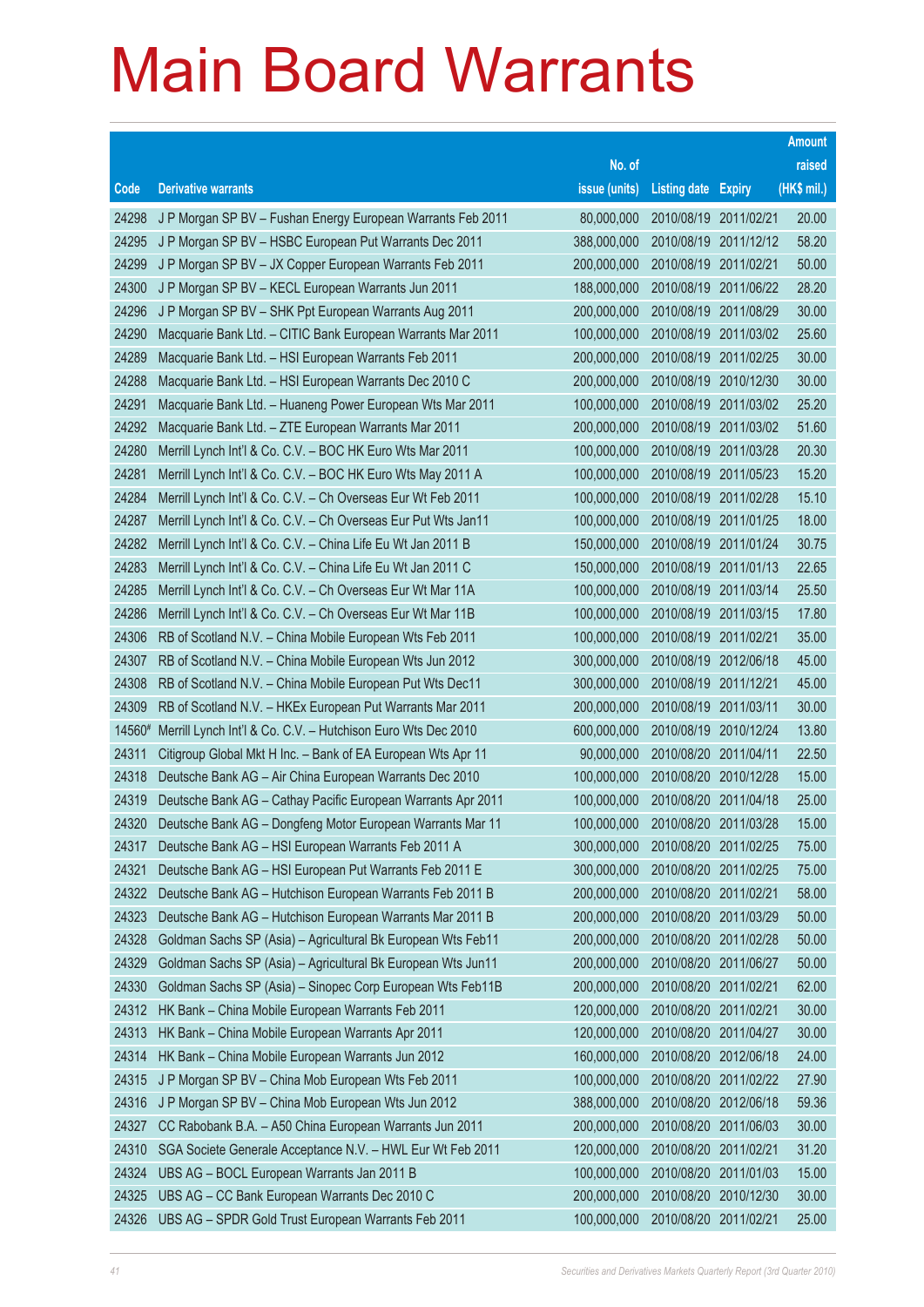|       |                                                                                 |               |                            |                       | <b>Amount</b> |
|-------|---------------------------------------------------------------------------------|---------------|----------------------------|-----------------------|---------------|
|       |                                                                                 | No. of        |                            |                       | raised        |
| Code  | <b>Derivative warrants</b>                                                      | issue (units) | <b>Listing date Expiry</b> |                       | (HK\$ mil.)   |
|       | 22166 <sup>#</sup> Merrill Lynch Int'l & Co. C.V. - China Life Eu Wt Nov 2010 B | 500,000,000   | 2010/08/20 2010/11/01      |                       | 10.50         |
| 24350 | BNP Paribas Arbit Issu B.V. - Ch Mobile Euro Wts Apr 2011                       | 100,000,000   | 2010/08/23 2011/04/04      |                       | 30.00         |
| 24345 | Credit Suisse AG - Cheung Kong European Warrants Oct 2011                       | 300,000,000   | 2010/08/23 2011/10/17      |                       | 45.00         |
| 24346 | HK Bank - HSI European Put Warrants Jan 2011 A                                  | 160,000,000   | 2010/08/23 2011/01/28      |                       | 24.00         |
| 24344 | J P Morgan SP BV - Cheung Kong European Warrants Oct 2011                       | 200,000,000   | 2010/08/23 2011/10/17      |                       | 30.00         |
| 24347 | J P Morgan SP BV - Hutchison European Warrants Feb 2011 B                       | 100,000,000   | 2010/08/23 2011/02/14      |                       | 22.00         |
| 24348 | J P Morgan SP BV - New World Dev European Warrants May 2011                     | 100,000,000   | 2010/08/23 2011/05/20      |                       | 15.00         |
| 24349 | J P Morgan SP BV - SHK Ppt European Warrants May 2011                           | 200,000,000   | 2010/08/23 2011/05/23      |                       | 30.20         |
| 24339 | Macquarie Bank Ltd. - Gome European Warrants Mar 2011                           | 88,000,000    | 2010/08/23 2011/03/16      |                       | 22.53         |
| 24340 | Macquarie Bank Ltd - Skyworth Digital European Warrants Sep 12                  | 80,000,000    | 2010/08/23 2012/09/26      |                       | 20.00         |
| 24341 | Macquarie Bank Ltd. - Soho China European Warrants Apr 2012                     | 200,000,000   | 2010/08/23 2012/04/30      |                       | 50.00         |
| 24342 | Macquarie Bank Ltd. - Zijin Mining European Wts Feb 2011                        | 80,000,000    | 2010/08/23 2011/02/28      |                       | 21.76         |
| 24338 | Merrill Lynch Int'l & Co. C.V. - BOCL European Put Wts Feb 11                   | 100,000,000   | 2010/08/23 2011/02/28      |                       | 30.50         |
| 24331 | Merrill Lynch Int'l & Co. C.V. - BOCL European Wts Jan 2011A                    | 100,000,000   |                            | 2010/08/23 2011/01/12 | 15.30         |
| 24332 | Merrill Lynch Int'l & Co. C.V. - BOCL European Wts Jan 2011B                    | 100,000,000   | 2010/08/23 2011/01/26      |                       | 15.00         |
| 24333 | Merrill Lynch Int'l & Co. C.V. - BOCL European Wts Feb 2011B                    | 100,000,000   | 2010/08/23 2011/02/23      |                       | 37.50         |
| 24336 | Merrill Lynch Int'l & Co. C.V. - HSBC Euro Wts Dec 2010 G                       | 100,000,000   | 2010/08/23 2010/12/24      |                       | 30.00         |
| 24335 | Merrill Lynch Int'l & Co. C.V. - Hutchison Euro Wts Mar 2011                    | 100,000,000   | 2010/08/23 2011/03/01      |                       | 49.00         |
| 24334 | Merrill Lynch Int'l & Co. C.V. - Hutchison Euro Wts Feb 11B                     | 100,000,000   | 2010/08/23 2011/02/28      |                       | 30.50         |
| 24337 | Merrill Lynch Int'l & Co. C.V. - ICBC European Wts Mar 2011                     | 100,000,000   | 2010/08/23 2011/03/07      |                       | 30.00         |
| 24351 | RB of Scotland N.V. - Agricultural Bk European Wts Feb11 A                      | 100,000,000   | 2010/08/23 2011/02/28      |                       | 25.20         |
| 24353 | RB of Scotland N.V. - China Mobile European Wts Jan 2011                        | 100,000,000   | 2010/08/23 2011/01/24      |                       | 39.40         |
| 24352 | RB of Scotland N.V. - Cheung Kong European Warrants Jun 2011                    | 250,000,000   | 2010/08/23 2011/06/28      |                       | 37.50         |
| 24354 | RB of Scotland N.V. - HKEx European Warrants Jul 2011 A                         | 250,000,000   | 2010/08/23 2011/07/18      |                       | 37.50         |
| 24355 | RB of Scotland N.V. - HSBC European Warrants Feb 2011 A                         | 100,000,000   | 2010/08/23 2011/02/23      |                       | 48.60         |
| 24356 | RB of Scotland N.V. - HWL European Warrants Feb 2011 A                          | 100,000,000   | 2010/08/23 2011/02/23      |                       | 26.30         |
| 24343 | SGA Societe Generale Acceptance N.V. - CLife Eu Wt Dec 2010C                    | 200,000,000   | 2010/08/23 2010/12/29      |                       | 46.00         |
| 24367 | BOCI Asia Ltd. - Cheung Kong European Warrants Oct 2011                         | 100,000,000   | 2010/08/24 2011/10/31      |                       | 15.00         |
| 24371 | BNP Paribas Arbit Issu B.V. - Hutchison European Wts Mar 11B                    | 100,000,000   | 2010/08/24                 | 2011/03/01            | 44.00         |
| 24379 | Credit Suisse AG - BOCL European Warrants Jan 2011                              | 300,000,000   | 2010/08/24 2011/01/10      |                       | 45.00         |
| 24374 | Credit Suisse AG - CC Bank European Warrants Feb 2011                           | 300,000,000   | 2010/08/24                 | 2011/02/28            | 75.00         |
| 24373 | Credit Suisse AG - CC Bank European Warrants Dec 2010 C                         | 200,000,000   | 2010/08/24 2010/12/28      |                       | 30.00         |
| 24378 | Credit Suisse AG - CM Bank European Warrants Dec 2010 B                         | 200,000,000   | 2010/08/24                 | 2010/12/28            | 30.00         |
| 24372 | Credit Suisse AG - Sinopec Corp European Warrants Nov 2010                      | 200,000,000   | 2010/08/24 2010/11/24      |                       | 30.00         |
| 24377 | Credit Suisse AG - ICBC European Warrants Jul 2012                              | 300,000,000   | 2010/08/24                 | 2012/07/03            | 45.00         |
| 24375 | Credit Suisse AG - ICBC European Warrants Dec 2010 D                            | 200,000,000   | 2010/08/24 2010/12/20      |                       | 30.00         |
| 24376 | Credit Suisse AG - ICBC European Warrants Jan 2011 B                            | 300,000,000   | 2010/08/24                 | 2011/01/24            | 45.00         |
| 24361 | Citigroup Global Mkt H Inc. - Anta Sports European Wts May11                    | 100,000,000   | 2010/08/24 2011/05/30      |                       | 25.00         |
| 24362 | Citigroup Global Mkt H Inc. - CM Bank European Wts Jul 2011                     | 100,000,000   | 2010/08/24                 | 2011/07/11            | 25.00         |
| 24368 | Citigroup Global Mkt H Inc. - A50 China Euro Wts Jun 2011                       | 120,000,000   | 2010/08/24 2011/06/03      |                       | 18.00         |
| 24369 | Citigroup Global Mkt H Inc. - A50 China Euro Wts Jan 2012                       | 120,000,000   | 2010/08/24                 | 2012/01/16            | 30.00         |
| 24370 | Citigroup Global Mkt H Inc. - Henganintl European Wts Jun 12                    | 100,000,000   | 2010/08/24 2012/06/25      |                       | 25.00         |
| 24388 | Deutsche Bank AG - China Cosco European Warrants Nov 2011                       | 100,000,000   | 2010/08/24                 | 2011/11/07            | 18.00         |
| 24392 | Deutsche Bank AG - Henganintl European Warrants Feb 2011                        | 100,000,000   | 2010/08/24 2011/02/28      |                       | 52.00         |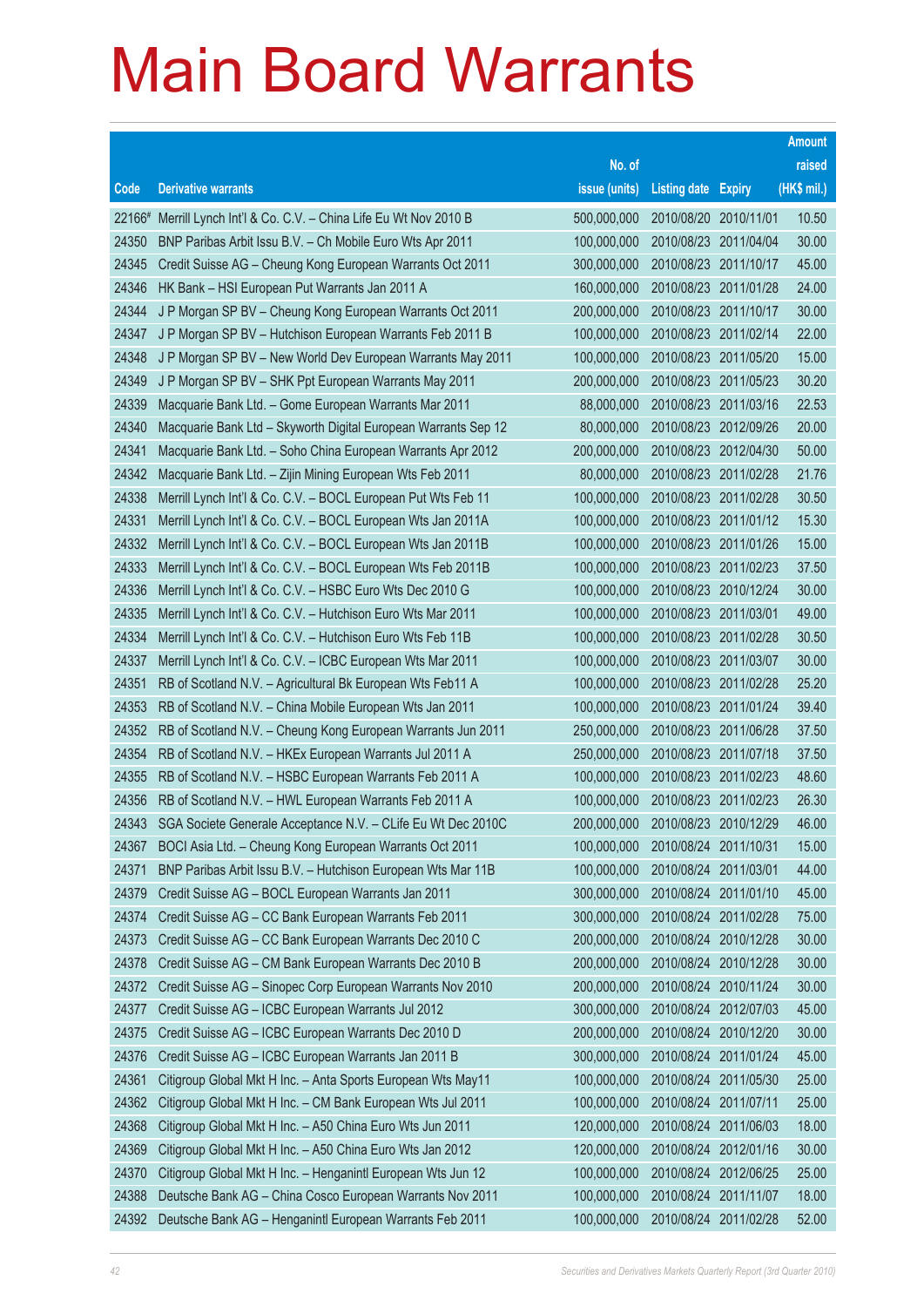|                |                                                                                                                             |                            |                                                |                       | <b>Amount</b>  |
|----------------|-----------------------------------------------------------------------------------------------------------------------------|----------------------------|------------------------------------------------|-----------------------|----------------|
|                |                                                                                                                             | No. of                     |                                                |                       | raised         |
| Code           | <b>Derivative warrants</b>                                                                                                  | issue (units)              | <b>Listing date Expiry</b>                     |                       | (HK\$ mil.)    |
| 24389          | Deutsche Bank AG - HSI European Warrants Feb 2011 B                                                                         | 300,000,000                |                                                | 2010/08/24 2011/02/25 | 105.00         |
| 24390          | Deutsche Bank AG - HSI European Warrants Feb 2011 C                                                                         | 300,000,000                | 2010/08/24 2011/02/25                          |                       | 87.00          |
| 24391          | Deutsche Bank AG - HSI European Warrants Feb 2011 D                                                                         | 300,000,000                | 2010/08/24 2011/02/25                          |                       | 75.00          |
| 24393          | Deutsche Bank AG - HSI European Put Warrants Feb 2011 F                                                                     | 300,000,000                | 2010/08/24 2011/02/25                          |                       | 75.00          |
| 24394          | Deutsche Bank AG - HSI European Put Warrants Feb 2011 G                                                                     | 300,000,000                |                                                | 2010/08/24 2011/02/25 | 84.00          |
| 24395          | Deutsche Bank AG - HSI European Put Warrants Feb 2011 H                                                                     | 300,000,000                | 2010/08/24 2011/02/25                          |                       | 96.00          |
| 24403          | Deutsche Bank AG - SHK Ppt European Warrants Oct 2011                                                                       | 200,000,000                | 2010/08/24 2011/10/24                          |                       | 30.00          |
| 24380          | J P Morgan SP BV - Agile Ppt European Warrants Jul 2011                                                                     | 150,000,000                | 2010/08/24 2011/07/25                          |                       | 37.50          |
| 24381          | J P Morgan SP BV - Belle Int'l European Warrants Mar 2011                                                                   | 180,000,000                | 2010/08/24 2011/03/21                          |                       | 45.00          |
| 24382          | J P Morgan SP BV - China Shenhua European Warrants Feb 2011A                                                                | 100,000,000                | 2010/08/24 2011/02/24                          |                       | 25.00          |
| 24383          | J P Morgan SP BV - China Shenhua European Warrants Feb 2011B                                                                | 100,000,000                | 2010/08/24 2011/02/24                          |                       | 25.00          |
| 24384          | J P Morgan SP BV - Ch Zhongwang European Warrants Oct 2012                                                                  | 100,000,000                | 2010/08/24 2012/10/29                          |                       | 25.00          |
| 24385          | J P Morgan SP BV - R&F Ppt European Warrants Jun 2011                                                                       | 100,000,000                | 2010/08/24 2011/06/20                          |                       | 25.00          |
| 24386          | J P Morgan SP BV - HSBC European Warrants Dec 2011                                                                          | 388,000,000                |                                                | 2010/08/24 2011/12/12 | 59.75          |
| 24387          | Macquarie Bank Ltd. - Digital China European Warrants Mar 11                                                                | 200,000,000                | 2010/08/24 2011/03/30                          |                       | 50.00          |
| 24357          | Merrill Lynch Int'l & Co. C.V. - HSI European Warrants Feb11A                                                               | 200,000,000                |                                                | 2010/08/24 2011/02/25 | 38.20          |
| 24358          | Merrill Lynch Int'l & Co. C.V. - HSI European Warrants Feb11B                                                               | 200,000,000                |                                                | 2010/08/24 2011/02/25 | 31.60          |
| 24359          | Merrill Lynch Int'l & Co. C.V. - HSI European Warrants Feb11C                                                               | 200,000,000                | 2010/08/24 2011/02/25                          |                       | 31.80          |
| 24360          | Merrill Lynch Int'l & Co. C.V. - HSI European Put Wts Nov 10J                                                               | 200,000,000                | 2010/08/24 2010/11/29                          |                       | 32.40          |
| 24363          | Merrill Lynch Int'l & Co. C.V. - HSI European Put Wts Feb 11D                                                               | 200,000,000                | 2010/08/24 2011/02/25                          |                       | 31.40          |
| 24364          | Merrill Lynch Int'l & Co. C.V. - HSI European Put Wts Feb 11E                                                               | 200,000,000                |                                                | 2010/08/24 2011/02/25 | 31.20          |
| 24365          | Merrill Lynch Int'l & Co. C.V. - HSI European Put Wts Feb 11F                                                               | 200,000,000                | 2010/08/24 2011/02/25                          |                       | 43.00          |
| 24366          | Merrill Lynch Int'l & Co. C.V. - HSI European Put Wts Feb 11G                                                               | 200,000,000                | 2010/08/24 2011/02/25                          |                       | 30.80          |
| 24396          | RB of Scotland N.V. - HKEx European Warrants Jul 2011 B                                                                     | 250,000,000                | 2010/08/24 2011/07/04                          |                       | 40.25          |
| 24398          | Standard Chartered Bank - China Mobile European Wts Apr11                                                                   | 100,000,000                | 2010/08/24 2011/04/28<br>2010/08/24 2011/06/08 |                       | 47.50          |
| 24400          | Standard Chartered Bank - A50 China European Warrants Jun 11<br>Standard Chartered Bank - Hutchison European Euro Wts Mar11 | 250,000,000<br>100,000,000 | 2010/08/24 2011/03/08                          |                       | 38.25<br>25.50 |
| 24397<br>24399 | Standard Chartered Bank - ICBC European Warrants Mar 2011                                                                   | 150,000,000                | 2010/08/24 2011/03/08                          |                       | 37.50          |
| 24402          | UBS AG - China Coal European Warrants Jan 2011                                                                              | 100,000,000                | 2010/08/24 2011/01/17                          |                       | 15.00          |
| 24401          | UBS AG - Cheung Kong European Warrants Oct 2011                                                                             | 100,000,000                | 2010/08/24 2011/10/17                          |                       | 15.00          |
| 22443#         | UBS AG - China Life European Warrants Nov 2010 A                                                                            | 200,000,000                | 2010/08/24 2010/11/08                          |                       | 24.40          |
| 24453          | BNP Paribas Arbit Issu B.V. - China Life Euro Wts Jan 2011                                                                  | 100,000,000                | 2010/08/25 2011/01/07                          |                       | 19.00          |
| 24452          | BNP Paribas Arbit Issu B.V. - China Life Euro Wts Apr 2011 A                                                                | 100,000,000                | 2010/08/25 2011/04/29                          |                       | 27.00          |
| 24454          | BNP Paribas Arbit Issu B.V. - Ch Mobile Euro Wts Feb 2011 B                                                                 | 100,000,000                | 2010/08/25 2011/02/28                          |                       | 38.00          |
| 24428          | Credit Suisse AG - BBMG European Warrants Mar 2011                                                                          | 300,000,000                | 2010/08/25 2011/03/28                          |                       | 45.00          |
| 24429          | Credit Suisse AG - BBMG European Warrants Aug 2011                                                                          | 300,000,000                | 2010/08/25 2011/08/29                          |                       | 45.00          |
| 24430          | Credit Suisse AG - BankComm European Warrants Apr 2012                                                                      | 300,000,000                | 2010/08/25 2012/04/23                          |                       | 45.00          |
| 24431          | Credit Suisse AG - BankComm European Warrants Nov 2012                                                                      | 300,000,000                | 2010/08/25 2012/11/26                          |                       | 45.00          |
| 24426          | Credit Suisse AG - China Shenhua European Warrants Jan 2011                                                                 | 300,000,000                | 2010/08/25 2011/01/31                          |                       | 45.00          |
| 24427          | Credit Suisse AG - A50 China European Warrants Jun 2011 A                                                                   | 300,000,000                | 2010/08/25 2011/06/07                          |                       | 45.00          |
| 24425          | Credit Suisse AG - Jiangxi Copper European Put Wts Apr11                                                                    | 300,000,000                | 2010/08/25                                     | 2011/04/11            | 45.00          |
| 24413          | Citigroup Global Mkt H Inc. - Anta Sports European Wts Mar11                                                                | 80,000,000                 | 2010/08/25 2011/03/28                          |                       | 20.00          |
| 24447          | Citigroup Global Mkt H Inc. - Chaoda Modern European Wt Aug11                                                               | 80,000,000                 | 2010/08/25                                     | 2011/08/30            | 20.00          |
| 24414          | Citigroup Global Mkt H Inc. - Sinopec Corp Euro Wts Feb 2011                                                                | 80,000,000                 | 2010/08/25 2011/02/25                          |                       | 20.00          |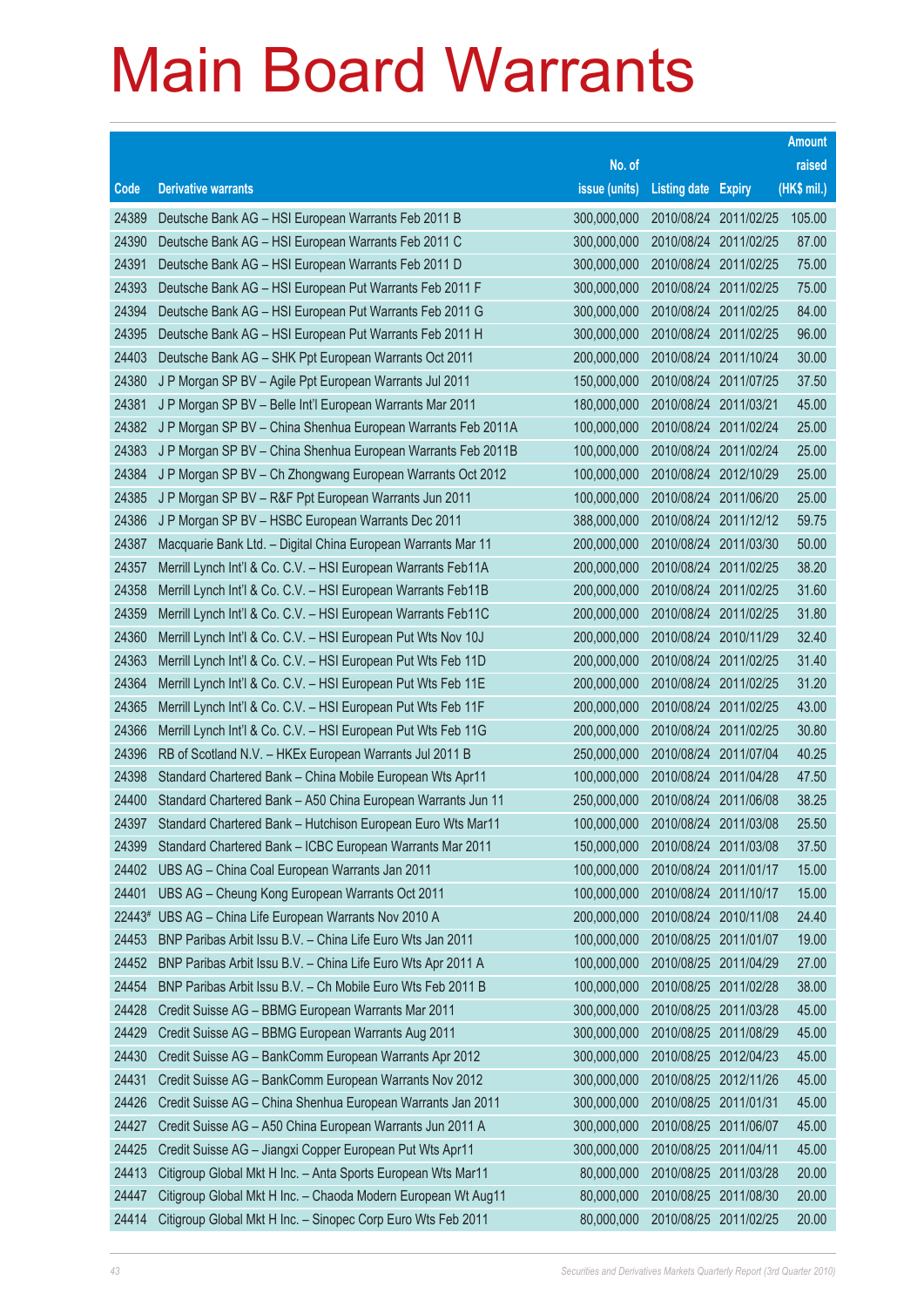|       |                                                              |               |                            |            | <b>Amount</b> |
|-------|--------------------------------------------------------------|---------------|----------------------------|------------|---------------|
|       |                                                              | No. of        |                            |            | raised        |
| Code  | <b>Derivative warrants</b>                                   | issue (units) | <b>Listing date Expiry</b> |            | (HK\$ mil.)   |
| 24415 | Citigroup Global Mkt H Inc. - Chi Taiping European Wts Feb11 | 80,000,000    | 2010/08/25 2011/02/25      |            | 20.00         |
| 24416 | Citigroup Global Mkt H Inc. - Sh Ind H European Wts Jun 2011 | 80,000,000    | 2010/08/25 2011/06/27      |            | 20.00         |
| 24450 | Deutsche Bank AG - CITIC Pacific European Warrants Mar 2011B | 100,000,000   | 2010/08/25 2011/03/28      |            | 21.00         |
| 24448 | Deutsche Bank AG - Dongfeng Motor European Warrants Jun 11   | 100,000,000   | 2010/08/25 2011/06/07      |            | 25.00         |
| 24449 | Deutsche Bank AG - PICC P&C European Warrants Jul 2011       | 150,000,000   | 2010/08/25 2011/07/11      |            | 37.50         |
| 24411 | J P Morgan SP BV - Shineway Pharm European Warrants Feb 2011 | 100,000,000   | 2010/08/25 2011/02/25      |            | 25.00         |
| 24412 | J P Morgan SP BV - Evergrande European Warrants Feb 2011     | 100,000,000   | 2010/08/25 2011/02/25      |            | 25.00         |
| 24451 | KBC Fin Products Int'l Ltd. - China Life Euro Wts Jan 2011 B | 128,000,000   | 2010/08/25 2011/01/21      |            | 32.00         |
| 24404 | Macquarie Bank Ltd. - ASM Pacific European Warrants Oct 2011 | 200,000,000   | 2010/08/25 2011/10/04      |            | 50.00         |
| 24405 | Macquarie Bank Ltd. - BBMG European Warrants Aug 2011        | 200,000,000   | 2010/08/25 2011/08/01      |            | 50.20         |
| 24406 | Macquarie Bank Ltd. - Belle Int'l European Warrants Jun 2011 | 200,000,000   | 2010/08/25 2011/06/07      |            | 50.20         |
| 24407 | Macquarie Bank Ltd. - China Travel European Wts Feb 2011     | 88,000,000    | 2010/08/25 2011/02/28      |            | 22.00         |
| 24408 | Macquarie Bank Ltd. - Li Ning European Warrants Mar 2011     | 200,000,000   | 2010/08/25 2011/03/31      |            | 51.40         |
| 24433 | Macquarie Bank Ltd. - PICC P&C European Warrants Jul 2011    | 200,000,000   | 2010/08/25 2011/07/05      |            | 50.00         |
| 24434 | Macquarie Bank Ltd. - PICC P&C European Warrants Oct 2011    | 200,000,000   | 2010/08/25 2011/10/04      |            | 50.40         |
| 24435 | Macquarie Bank Ltd. - Sh Ind H European Warrants Feb 2011    | 100,000,000   | 2010/08/25 2011/02/25      |            | 25.10         |
| 24432 | Macquarie Bank Ltd. - Sinoma European Warrants May 2011      | 100,000,000   | 2010/08/25 2011/05/27      |            | 15.10         |
| 24409 | Macquarie Bank Ltd. - SJM Holdings European Warrants Feb 11  | 200,000,000   | 2010/08/25 2011/02/28      |            | 50.20         |
| 24443 | CC Rabobank B.A. - Belle Int'l European Warrants Mar 2011    | 120,000,000   | 2010/08/25 2011/03/02      |            | 30.00         |
| 24444 | CC Rabobank B.A. - Gome European Warrants Feb 2011           | 100,000,000   | 2010/08/25 2011/02/28      |            | 25.00         |
| 24445 | CC Rabobank B.A. - Henganintl European Warrants Feb 2011     | 80,000,000    | 2010/08/25 2011/02/28      |            | 28.80         |
| 24446 | CC Rabobank B.A. - Mongolia Energy European Wts Mar 2011     | 100,000,000   | 2010/08/25 2011/03/01      |            | 49.00         |
| 24417 | SGA Societe Generale Acceptance N.V. - AGBK Eu Wt Feb 2011 A | 200,000,000   | 2010/08/25 2011/02/28      |            | 50.00         |
| 24410 | SGA Societe Generale Acceptance N.V. - BOCL Eu Wt Feb 2011   | 120,000,000   | 2010/08/25 2011/02/28      |            | 33.60         |
| 24418 | SGA Societe Generale Acceptance N.V. - BYD Euro Wts Feb 2011 | 80,000,000    | 2010/08/25 2011/02/28      |            | 65.60         |
| 24419 | SGA Societe Generale Acceptance N.V. - BYD Euro Wts Apr 2011 | 80,000,000    | 2010/08/25 2011/04/27      |            | 57.60         |
| 24438 | SGA Societe Generale Acceptance N.V. - Ch Mob Eu Wt Feb 11A  | 80,000,000    | 2010/08/25 2011/02/07      |            | 32.80         |
| 24420 | SGA Societe Generale Acceptance N.V. - CK(H) Eu Wt Feb 2011B | 80,000,000    | 2010/08/25 2011/02/07      |            | 36.80         |
| 24436 | SGA Societe Generale Acceptance N.V. - Ch Mob Eu Wt Dec 10D  | 80,000,000    | 2010/08/25 2010/12/29      |            | 33.60         |
| 24437 | SGA Societe Generale Acceptance N.V. - Ch Mob Eu Wt Jan 11C  | 80,000,000    | 2010/08/25 2011/01/31      |            | 52.00         |
| 24421 | SGA Societe Generale Acceptance N.V. - Ch Mob Eu Wt Mar 11B  | 100,000,000   | 2010/08/25 2011/03/02      |            | 61.00         |
| 24439 | SGA Societe Generale Acceptance N.V. - CP&CC Eur Wt Feb 11B  | 80,000,000    | 2010/08/25 2011/02/28      |            | 20.80         |
| 24422 | SGA Societe Generale Acceptance N.V. - HKEx Eu Wt Jul 2011 B | 200,000,000   | 2010/08/25                 | 2011/07/04 | 34.00         |
| 24440 | SGA Societe Generale Acceptance N.V. - HSI Eu Put Wt Feb 11B | 300,000,000   | 2010/08/25 2011/02/25      |            | 72.00         |
| 24423 | SGA Societe Generale Acceptance N.V. - SHK P Eu Wt Dec 2010  | 300,000,000   | 2010/08/25 2010/12/13      |            | 51.00         |
| 24424 | SGA Societe Generale Acceptance N.V. - SHK P Eu Wt Jun 2011  | 300,000,000   | 2010/08/25 2011/06/01      |            | 48.00         |
| 24442 | UBS AG - Hutchison European Put Warrants Feb 2011            | 100,000,000   | 2010/08/25 2011/02/07      |            | 15.00         |
| 24441 | UBS AG - SHK Ppt European Warrants Aug 2011 B                | 100,000,000   | 2010/08/25 2011/08/29      |            | 15.00         |
| 24476 | BNP Paribas Arbit Issu B.V. - China Life Euro Wts Apr 2011 B | 150,000,000   | 2010/08/26 2011/04/21      |            | 31.50         |
| 24479 | BNP Paribas Arbit Issu B.V. - A50 China Euro Wts Jan 2012    | 150,000,000   | 2010/08/26 2012/01/20      |            | 24.00         |
| 24477 | BNP Paribas Arbit Issu B.V. - ICBC European Wts Apr 2011     | 150,000,000   | 2010/08/26 2011/04/29      |            | 61.50         |
| 24478 | BNP Paribas Arbit Issu B.V. - ICBC European Wts Jun 2012     | 150,000,000   | 2010/08/26 2012/06/21      |            | 22.50         |
| 24468 | Credit Suisse AG - Cheung Kong European Warrants Jul 2011    | 300,000,000   | 2010/08/26 2011/07/04      |            | 45.00         |
| 24470 | Credit Suisse AG - A50 China European Warrants Jun 2011 B    | 300,000,000   | 2010/08/26 2011/06/07      |            | 45.00         |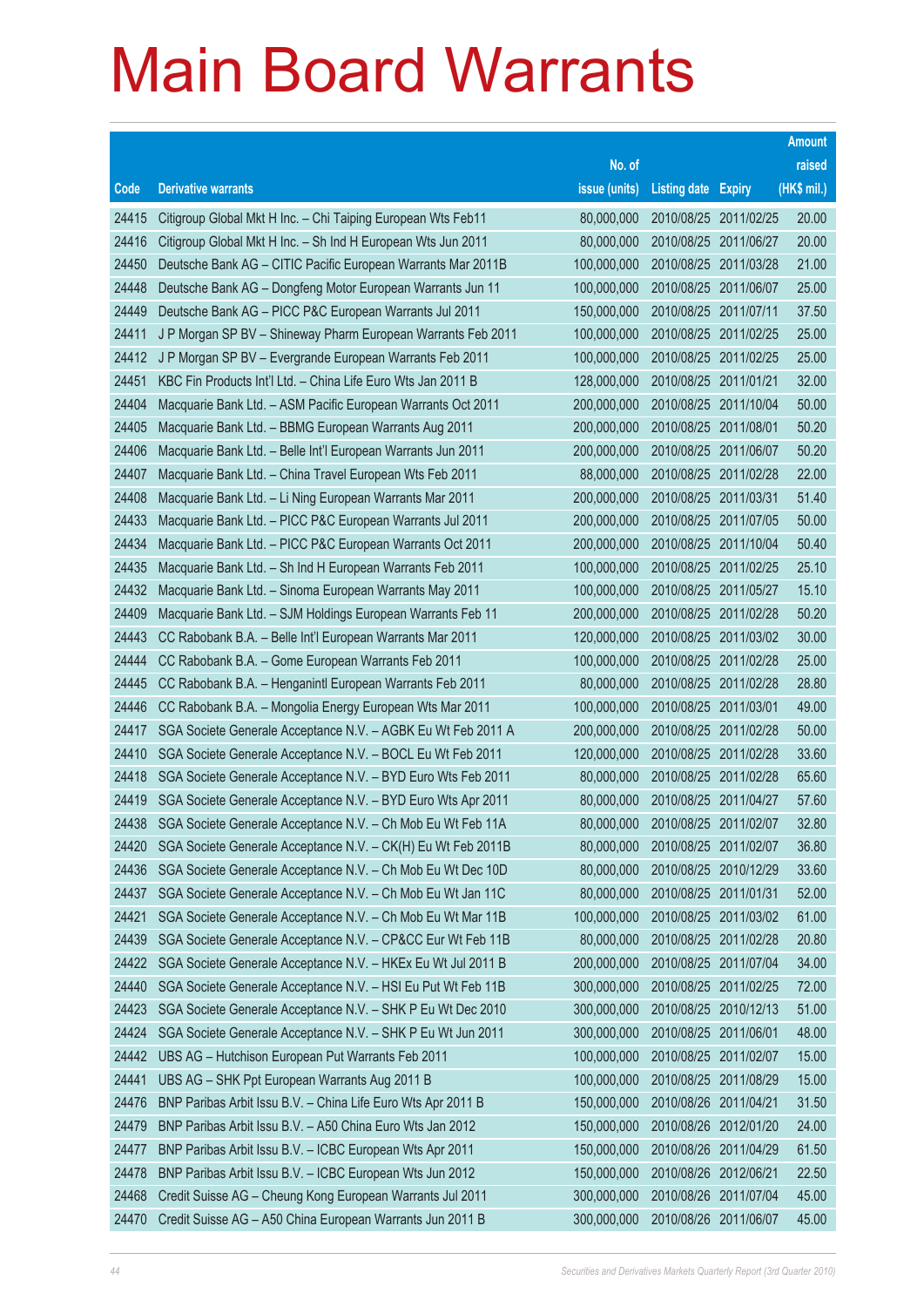|        |                                                                     |               |                            |            | <b>Amount</b> |
|--------|---------------------------------------------------------------------|---------------|----------------------------|------------|---------------|
|        |                                                                     | No. of        |                            |            | raised        |
| Code   | <b>Derivative warrants</b>                                          | issue (units) | <b>Listing date Expiry</b> |            | (HK\$ mil.)   |
| 24469  | Credit Suisse AG - HKEx European Put Warrants Mar 2011              | 300,000,000   | 2010/08/26 2011/03/14      |            | 45.00         |
| 24462  | Citigroup Global Mkt H Inc. - CITIC Pacific Eu Wt May 2011          | 80,000,000    | 2010/08/26 2011/05/23      |            | 20.00         |
| 24463  | Citigroup Global Mkt H Inc. - Dongfeng European Wts Jun 2011        | 80,000,000    | 2010/08/26 2011/06/20      |            | 20.00         |
| 24472  | Deutsche Bank AG - CNBM European Warrants Feb 2011                  | 150,000,000   | 2010/08/26 2011/02/28      |            | 37.50         |
| 24473  | Deutsche Bank AG - Geely Auto European Warrants Dec 2010            | 100,000,000   | 2010/08/26 2010/12/06      |            | 18.00         |
| 24459  | HK Bank - HSI European Put Warrants Jan 2011 B                      | 160,000,000   | 2010/08/26 2011/01/28      |            | 24.00         |
| 24467  | J P Morgan SP BV - PICC European Warrants Aug 2011                  | 200,000,000   | 2010/08/26 2011/08/11      |            | 50.00         |
| 24475  | KBC Fin Products Int'l Ltd. - Cheung Kong Eur Wts Feb 2011 B        | 100,000,000   | 2010/08/26 2011/02/21      |            | 15.00         |
| 24474  | KBC Fin Products Int'l Ltd. - HS Bank European Wts Feb 2011         | 108,000,000   | 2010/08/26 2011/02/28      |            | 44.28         |
| 24471  | Macquarie Bank Ltd. - Bank of EA European Warrants May 2011         | 200,000,000   | 2010/08/26 2011/05/03      |            | 50.20         |
| 24455  | Merrill Lynch Int'l & Co. C.V. - CK(H) European Wts Jun 2011        | 100,000,000   | 2010/08/26 2011/06/28      |            | 15.00         |
| 24456  | Merrill Lynch Int'l & Co. C.V. - CK(H) European Wts Oct 2011        | 100,000,000   | 2010/08/26 2011/10/17      |            | 15.10         |
| 24457  | Merrill Lynch Int'l & Co. C.V. - HKEx Eur Put Wts Mar 2011          | 100,000,000   | 2010/08/26 2011/03/04      |            | 15.00         |
| 24480  | RB of Scotland N.V. - Sinopec Corp European Warrants Jan 11A        | 100,000,000   | 2010/08/26 2011/01/25      |            | 42.00         |
| 24481  | RB of Scotland N.V. - Sinopec Corp European Warrants Jan 11B        | 100,000,000   | 2010/08/26 2011/01/10      |            | 28.80         |
| 24482  | RB of Scotland N.V. - SHK P European Warrants Aug 2011              | 250,000,000   | 2010/08/26 2011/08/29      |            | 37.50         |
| 24461  | Standard Chartered Bank - China Life European Warrants Feb11        | 120,000,000   | 2010/08/26 2011/02/28      |            | 30.00         |
| 24460  | Standard Chartered Bank - HKEx European Warrants Mar 2011           | 100,000,000   | 2010/08/26 2011/03/28      |            | 48.00         |
| 24466  | UBS AG - CC Bank European Warrants Dec 2010 D                       | 100,000,000   | 2010/08/26 2010/12/28      |            | 15.00         |
| 24464  | UBS AG - China Life European Warrants Dec 2010 D                    | 200,000,000   | 2010/08/26 2010/12/23      |            | 30.00         |
| 24465  | UBS AG - R&F Ppt European Warrants Jun 2011                         | 100,000,000   | 2010/08/26 2011/06/27      |            | 15.00         |
| 24458  | UBS AG - HKEx European Warrants Oct 2011 A                          | 300,000,000   | 2010/08/26 2011/10/24      |            | 45.00         |
| 17810# | Macquarie Bank Ltd. - BYD European Warrants Jun 2011 A              | 200,000,000   | 2010/08/26 2011/06/29      |            | 10.60         |
|        | 19323# Merrill Lynch Int'l & Co. C.V. - PetroChina Eu Wt Dec 2010 B | 600,000,000   | 2010/08/26 2010/12/28      |            | 11.40         |
| 24522  | BNP Paribas Arbit Issu B.V. - Gome European Warrants Mar2011        | 100,000,000   | 2010/08/27 2011/03/01      |            | 33.00         |
| 24523  | BNP Paribas Arbit Issu B.V. - Kerry Ppt European Wts Jul11          | 45,000,000    | 2010/08/27 2011/07/04      |            | 22.95         |
| 24520  | BNP Paribas Arbit Issu B.V. - Lenovo European Warrants Oct13        | 85,000,000    | 2010/08/27 2013/10/03      |            | 21.25         |
| 24524  | BNP Paribas Arbit Issu B.V. - MTRC European Warrants Jul 2011       | 45,000,000    | 2010/08/27 2011/07/04      |            | 11.25         |
| 24521  | BNP Paribas Arbit Issu B.V. - Nine Dragons European Wt Oct11        | 100,000,000   | 2010/08/27                 | 2011/10/03 | 25.00         |
| 24516  | Deutsche Bank AG - Cheung Kong European Put Wts Oct 2011            | 100,000,000   | 2010/08/27 2011/10/17      |            | 15.00         |
| 24517  | Deutsche Bank AG - SHK Ppt European Put Warrants May 2011           | 100,000,000   | 2010/08/27                 | 2011/05/30 | 15.00         |
| 10988  | Deutsche Bank AG - USD/YEN European Warrants Mar 2011               | 50,000,000    | 2010/08/27 2011/03/28      |            | 12.50         |
| 24519  | J P Morgan SP BV - China Mob European Put Warrants Feb 2011A        | 100,000,000   | 2010/08/27                 | 2011/02/28 | 25.00         |
| 24528  | J P Morgan SP BV - China Mob European Put Warrants Feb 2011B        | 100,000,000   | 2010/08/27                 | 2011/02/28 | 35.00         |
| 24511  | J P Morgan SP BV - Dongfeng Motor European Warrants Jun2011A        | 180,000,000   | 2010/08/27                 | 2011/06/29 | 45.00         |
| 24525  | KBC Fin Products Int'l Ltd. - ICBC European Wts Feb 2011            | 128,000,000   | 2010/08/27 2011/02/28      |            | 53.76         |
| 24526  | Macquarie Bank Ltd. - Sinofert European Warrants Feb 2011           | 88,000,000    | 2010/08/27                 | 2011/02/28 | 25.34         |
| 24494  | Nomura Int'l plc - China Telecom European Warrants Mar 2011         | 100,000,000   | 2010/08/27 2011/03/31      |            | 56.70         |
| 24495  | Nomura Int'l plc - CC Bank European Put Warrants Dec 2010           | 100,000,000   | 2010/08/27                 | 2010/12/31 | 23.40         |
| 24497  | Nomura Int'l plc - China Life European Put Warrants Mar 2011        | 100,000,000   | 2010/08/27 2011/03/31      |            | 25.00         |
| 24493  | Nomura Int'l plc - Dongfeng European Warrants Mar 2011              | 100,000,000   | 2010/08/27                 | 2011/03/31 | 25.00         |
| 24492  | Nomura Int'l plc - HKEx European Warrants Jul 2011                  | 100,000,000   | 2010/08/27 2011/07/29      |            | 15.00         |
| 24489  | Nomura Int'l plc - HSBC European Put Warrants Dec 2011              | 200,000,000   | 2010/08/27                 | 2011/12/12 | 30.00         |
| 24490  | Nomura Int'l plc - Hutchison European Warrants Feb 2011 A           | 100,000,000   | 2010/08/27 2011/02/07      |            | 24.00         |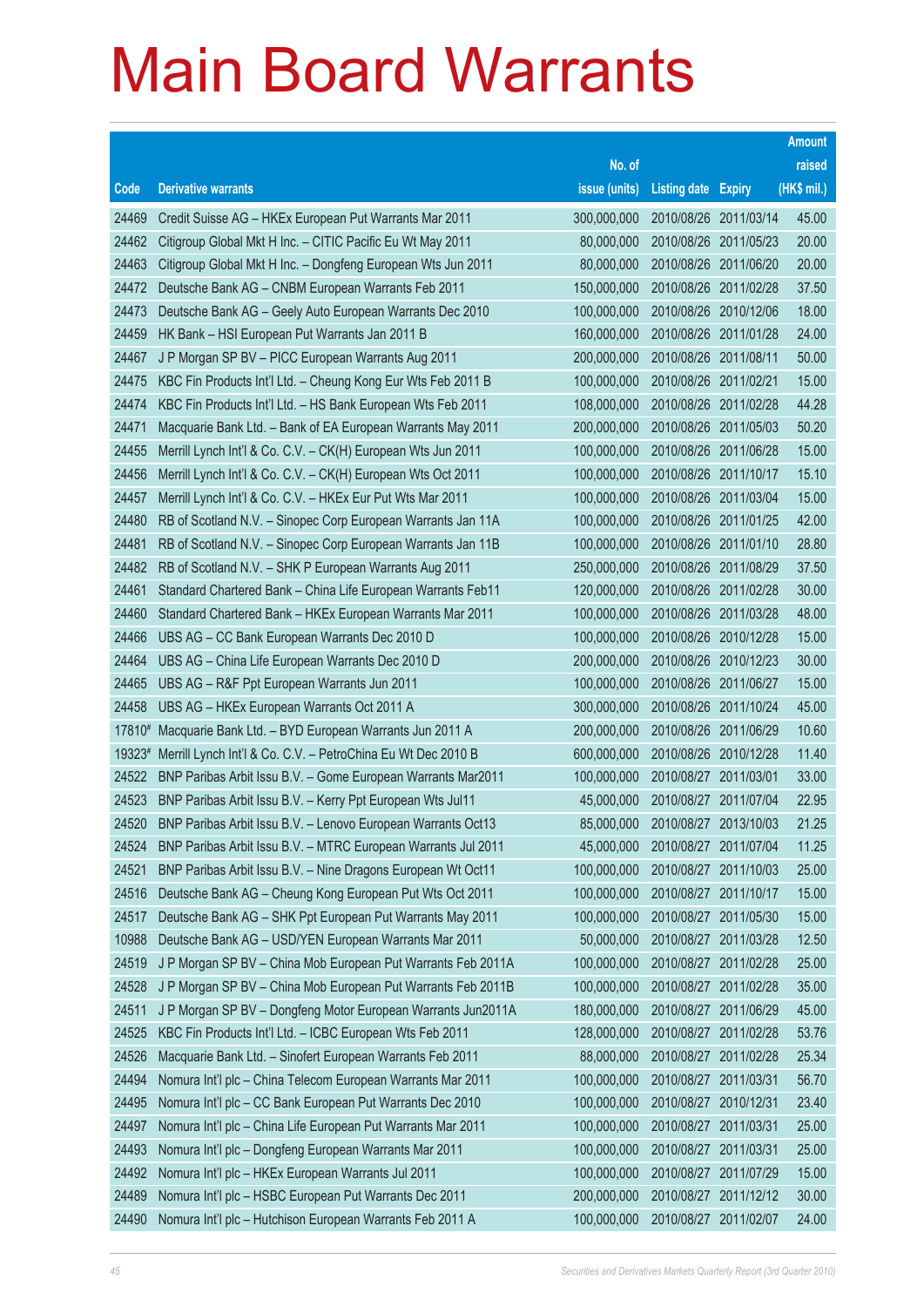|        |                                                                                                                                   |                            |                                                |                       | <b>Amount</b>  |
|--------|-----------------------------------------------------------------------------------------------------------------------------------|----------------------------|------------------------------------------------|-----------------------|----------------|
|        |                                                                                                                                   | No. of                     |                                                |                       | raised         |
| Code   | <b>Derivative warrants</b>                                                                                                        | issue (units)              | Listing date                                   | <b>Expiry</b>         | (HK\$ mil.)    |
| 24491  | Nomura Int'l plc - Hutchison European Warrants Feb 2011 B                                                                         | 100,000,000                | 2010/08/27 2011/02/25                          |                       | 15.00          |
| 24496  | Nomura Int'l plc - China Mengniu European Warrants Jan 2011                                                                       | 150,000,000                | 2010/08/27 2011/01/24                          |                       | 30.15          |
| 24498  | Nomura Int'l plc - Nine Dragons European Warrants Jul 2011                                                                        | 100,000,000                | 2010/08/27 2011/07/18                          |                       | 15.00          |
| 24527  | RB of Scotland N.V. - HSI European Warrants Dec 2010 E                                                                            | 250,000,000                |                                                | 2010/08/27 2010/12/30 | 44.25          |
| 24531  | RB of Scotland N.V. - HSI European Put Warrants Dec 2010 F                                                                        | 250,000,000                |                                                | 2010/08/27 2010/12/30 | 38.25          |
| 24513  | Standard Chartered Bank - Cheung Kong European Wts Feb11                                                                          | 150,000,000                | 2010/08/27 2011/02/21                          |                       | 22.50          |
| 24515  | Standard Chartered Bank - China Shenhua European Wts Apr11                                                                        | 100,000,000                | 2010/08/27 2011/04/28                          |                       | 25.00          |
| 24514  | Standard Chartered Bank - Tencent HIdg European Wts Apr 11                                                                        | 150,000,000                | 2010/08/27 2011/04/28                          |                       | 37.50          |
| 24499  | SGA Societe Generale Acceptance N.V. - AGBK Eu Wt Feb 2011 B                                                                      | 120,000,000                |                                                | 2010/08/27 2011/02/28 | 30.00          |
| 24501  | SGA Societe Generale Acceptance N.V. - CCB Eur Wt Feb 2011                                                                        | 120,000,000                | 2010/08/27 2011/02/28                          |                       | 40.80          |
| 24500  | SGA Societe Generale Acceptance N.V. - CK(H) Eu Wt Oct 2012                                                                       | 300,000,000                |                                                | 2010/08/27 2012/10/03 | 57.00          |
| 24502  | SGA Societe Generale Acceptance N.V. - CP&CC Eur Wt Feb 11C                                                                       | 80,000,000                 | 2010/08/27 2011/02/16                          |                       | 26.40          |
| 24509  | SGA Societe Generale Acceptance N.V. - A50 Ch Eu Put Wt Jan11C                                                                    | 250,000,000                |                                                | 2010/08/27 2011/01/26 | 37.50          |
| 24510  | SGA Societe Generale Acceptance N.V. - A50 Ch Eu Put Wt Jan11D                                                                    | 250,000,000                | 2010/08/27 2011/01/05                          |                       | 52.50          |
| 24518  | SGA Societe Generale Acceptance N.V. - HSBC Eu Wt Dec 2010 E                                                                      | 100,000,000                |                                                | 2010/08/27 2010/12/06 | 24.00          |
| 24505  | SGA Societe Generale Acceptance N.V. - HSBC Eu Wt Feb 2011 C                                                                      | 100,000,000                | 2010/08/27 2011/02/09                          |                       | 39.00          |
| 24506  | SGA Societe Generale Acceptance N.V. - HSI Eur Wt Feb 2011 C                                                                      | 300,000,000                |                                                | 2010/08/27 2011/02/25 | 45.00          |
| 24507  | SGA Societe Generale Acceptance N.V. - HSI Eur Wt Feb 2011 D                                                                      | 300,000,000                | 2010/08/27 2011/02/25                          |                       | 45.00          |
| 24508  | SGA Societe Generale Acceptance N.V. - HSI Eur Wt Feb 2011 E                                                                      | 300,000,000                |                                                | 2010/08/27 2011/02/25 | 45.00          |
| 24512  | SGA Societe Generale Acceptance N.V. - HSI Eu Put Wt Feb 11F                                                                      | 300,000,000                | 2010/08/27 2011/02/25                          |                       | 63.00          |
| 24503  | SGA Societe Generale Acceptance N.V. - HWL Eur Wt Mar 2011 A                                                                      | 100,000,000                |                                                | 2010/08/27 2011/03/02 | 50.00          |
| 24504  | SGA Societe Generale Acceptance N.V. - HWL Eur Wt Mar 2011 B                                                                      | 100,000,000                |                                                | 2010/08/27 2011/03/02 | 26.00          |
| 24483  | UBS AG - China Mobile European Put Warrants Feb 2011                                                                              | 100,000,000                | 2010/08/27 2011/02/14                          |                       | 25.00          |
| 24486  | UBS AG - CM Bank European Warrants Apr 2011                                                                                       | 100,000,000                | 2010/08/27 2011/04/11                          |                       | 15.00          |
| 24484  | UBS AG - HKEx European Warrants Dec 2011                                                                                          | 300,000,000                |                                                | 2010/08/27 2011/12/05 | 45.00          |
| 24488  | UBS AG - HSBC European Warrants Jan 2011                                                                                          | 200,000,000<br>100,000,000 | 2010/08/27 2011/01/31<br>2010/08/27 2010/12/23 |                       | 30.00<br>15.00 |
| 24487  | UBS AG - ICBC European Warrants Dec 2010 E                                                                                        | 200,000,000                |                                                | 2010/08/27 2011/02/23 | 30.00          |
|        | 24485 UBS AG - Tencent Holdings European Warrants Feb 2011 B<br>22302# Macquarie Bank Ltd. - A50 China European Warrants Nov 2010 | 250,000,000                | 2010/08/27 2010/11/29                          |                       | 10.25          |
|        | 24314# HK Bank - China Mobile European Warrants Jun 2012                                                                          | 300,000,000                | 2010/08/27 2012/06/18                          |                       | 27.60          |
| 22165# | Merrill Lynch Int'l & Co. C.V. - China Life Eu Wt Nov 2010 A                                                                      | 350,000,000                | 2010/08/27                                     | 2010/11/15            | 21.35          |
| 24529  | BOCI Asia Ltd. - China Life European Put Warrants Mar 2011                                                                        | 100,000,000                | 2010/08/30 2011/03/07                          |                       | 25.00          |
| 24582  | Credit Suisse AG - China Life European Warrants Nov 2010 C                                                                        | 200,000,000                |                                                | 2010/08/30 2010/11/30 | 30.00          |
| 24583  | Credit Suisse AG - China Life European Warrants Nov 2010 D                                                                        | 200,000,000                |                                                | 2010/08/30 2010/11/30 | 30.00          |
| 24530  | HK Bank - CM Bank European Warrants Apr 2011                                                                                      | 120,000,000                |                                                | 2010/08/30 2011/04/27 | 30.00          |
| 24532  | HK Bank - PICC European Warrants Sep 2011                                                                                         | 120,000,000                |                                                | 2010/08/30 2011/09/22 | 30.00          |
| 24542  | J P Morgan SP BV - China Mob European Wts Mar 2011                                                                                | 100,000,000                | 2010/08/30 2011/03/01                          |                       | 25.00          |
| 24533  | J P Morgan Int'l Der. Ltd. - CC Bank European Wts Dec 2010 C                                                                      | 100,000,000                |                                                | 2010/08/30 2010/12/23 | 25.00          |
| 24540  | J P Morgan SP BV - China Life European Warrants Mar 2011 A                                                                        | 200,000,000                | 2010/08/30 2011/03/01                          |                       | 50.00          |
| 24541  | J P Morgan SP BV - China Life European Warrants Mar 2011 B                                                                        | 200,000,000                | 2010/08/30 2011/03/01                          |                       | 50.00          |
| 24543  | J P Morgan SP BV - HS Bank European Warrants Mar 2011                                                                             | 88,000,000                 | 2010/08/30                                     | 2011/03/01            | 22.00          |
| 24534  | J P Morgan SP BV - HSBC European Warrants Jan 2013                                                                                | 388,000,000                |                                                | 2010/08/30 2013/01/30 | 58.20          |
| 24544  | J P Morgan SP BV - Maanshan Iron European Warrants Mar 2011                                                                       | 100,000,000                | 2010/08/30 2011/03/01                          |                       | 25.00          |
| 24568  | KBC Fin Products Int'l Ltd. - ALUCO European Wts Jun 2011                                                                         | 128,000,000                |                                                | 2010/08/30 2011/06/22 | 19.20          |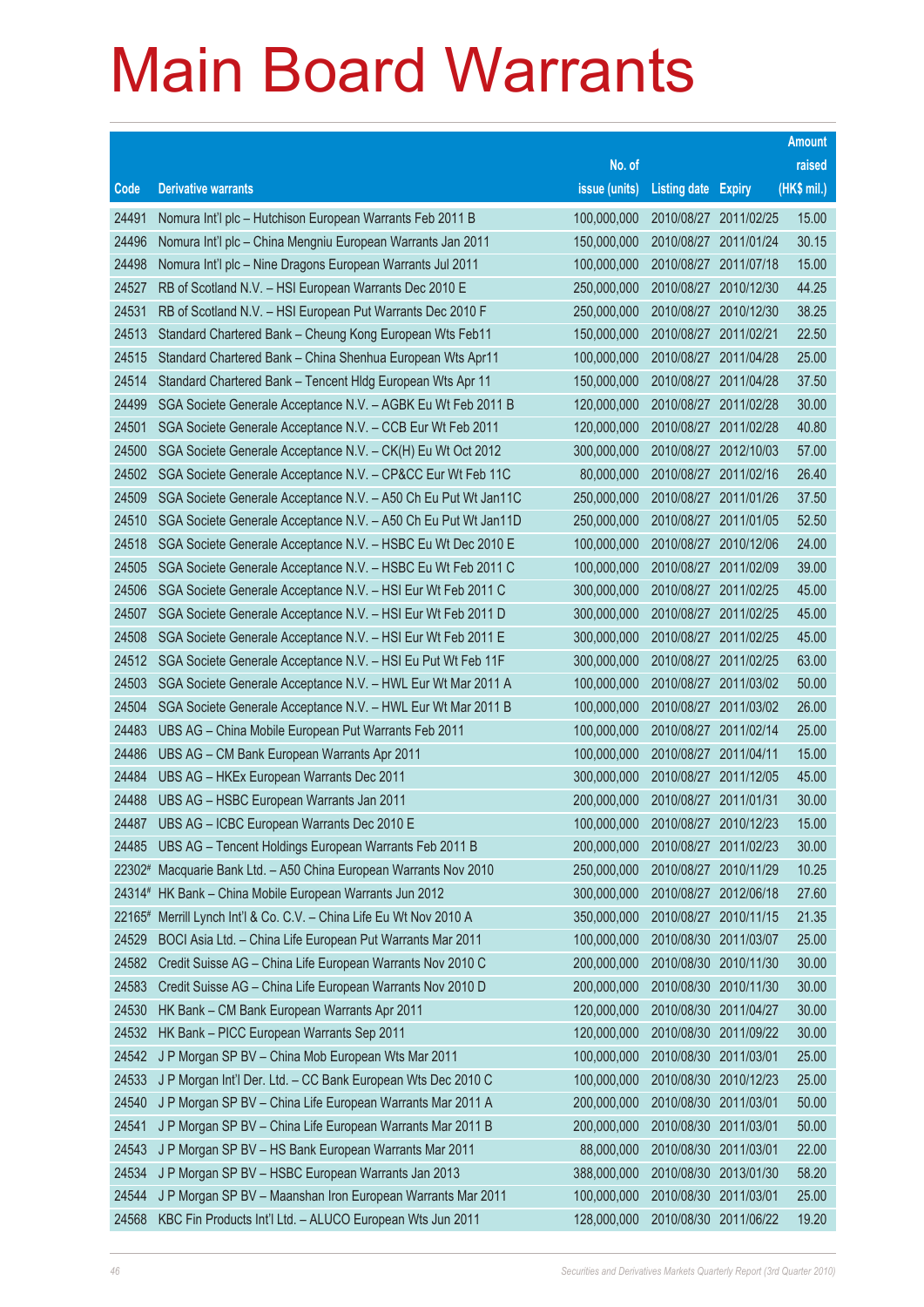|       |                                                              |               |                            |                       | <b>Amount</b> |
|-------|--------------------------------------------------------------|---------------|----------------------------|-----------------------|---------------|
|       |                                                              | No. of        |                            |                       | raised        |
| Code  | <b>Derivative warrants</b>                                   | issue (units) | <b>Listing date Expiry</b> |                       | (HK\$ mil.)   |
| 24569 | KBC Fin Products Int'l Ltd. - ALUCO European Wts Oct 2011    | 128,000,000   |                            | 2010/08/30 2011/10/13 | 32.00         |
| 24570 | KBC Fin Products Int'l Ltd. - BEA European Warrants May 2011 | 58,000,000    |                            | 2010/08/30 2011/05/27 | 14.50         |
| 24545 | KBC Fin Products Int'l Ltd. - BOCL European Wts Mar 2011 A   | 188,000,000   | 2010/08/30 2011/03/18      |                       | 63.92         |
| 24546 | KBC Fin Products Int'l Ltd. - BOCL European Wts Mar 2011 B   | 238,000,000   |                            | 2010/08/30 2011/03/30 | 59.50         |
| 24547 | KBC Fin Products Int'l Ltd. - BYD European Warrants Mar 2011 | 108,000,000   | 2010/08/30 2011/03/01      |                       | 63.72         |
| 24548 | KBC Fin Products Int'l Ltd. - BYD European Warrants Apr 2011 | 108,000,000   |                            | 2010/08/30 2011/04/27 | 46.44         |
| 24562 | KBC Fin Products Int'l Ltd. - BYD European Put Wts Mar 2011  | 80,000,000    | 2010/08/30 2011/03/01      |                       | 38.40         |
| 24551 | KBC Fin Products Int'l Ltd. - CC Bank Euro Wts Mar 2011 A    | 158,000,000   | 2010/08/30 2011/03/01      |                       | 97.96         |
| 24552 | KBC Fin Products Int'l Ltd. - CC Bank Euro Wts Mar 2011 B    | 208,000,000   |                            | 2010/08/30 2011/03/15 | 95.68         |
| 24553 | KBC Fin Products Int'l Ltd. - CC Bank Euro Wts Mar 2011 C    | 238,000,000   | 2010/08/30 2011/03/21      |                       | 95.20         |
| 24550 | KBC Fin Products Int'l Ltd. - Ch Comm Cons Euro Wts Oct 2011 | 78,000,000    |                            | 2010/08/30 2011/10/26 | 11.70         |
| 24572 | KBC Fin Products Int'l Ltd. - China Coal Euro Wts Jun 2011   | 80,000,000    | 2010/08/30 2011/06/01      |                       | 13.60         |
| 24549 | KBC Fin Products Int'l Ltd. - CITIC Bank Euro Wts Apr 2011   | 80,000,000    |                            | 2010/08/30 2011/04/15 | 50.40         |
| 24571 | KBC Fin Products Int'l Ltd. - Cheung Kong Eur Wts Jul 2011   | 108,000,000   |                            | 2010/08/30 2011/07/05 | 16.20         |
| 24555 | KBC Fin Products Int'l Ltd. - China Life Euro Wts Mar 2011 B | 238,000,000   | 2010/08/30 2011/03/01      |                       | 59.50         |
| 24556 | KBC Fin Products Int'l Ltd. - China Life Euro Wts Mar 2011 C | 238,000,000   |                            | 2010/08/30 2011/03/08 | 59.50         |
| 24557 | KBC Fin Products Int'l Ltd. - CMB European Warrants Mar 2011 | 108,000,000   |                            | 2010/08/30 2011/03/28 | 27.00         |
| 24558 | KBC Fin Products Int'l Ltd. - CMB European Warrants Apr 2011 | 108,000,000   | 2010/08/30 2011/04/29      |                       | 27.00         |
| 24554 | KBC Fin Products Int'l Ltd. - Minsheng Bank Euro Wt Mar 2011 | 68,000,000    | 2010/08/30 2011/03/01      |                       | 17.00         |
| 24559 | KBC Fin Products Int'l Ltd. - CPIC European Wts Mar 2011     | 108,000,000   | 2010/08/30 2011/03/01      |                       | 28.08         |
| 24573 | KBC Fin Products Int'l Ltd. - China Shenhua Eu Wt Mar 2011 B | 80,000,000    | 2010/08/30 2011/03/11      |                       | 20.00         |
| 24563 | KBC Fin Products Int'l Ltd. - A50 Ch Euro Wts Mar 2011       | 208,000,000   |                            | 2010/08/30 2011/03/16 | 60.32         |
| 24564 | KBC Fin Products Int'l Ltd. - A50 Ch Euro Wts Nov 2011       | 258,000,000   | 2010/08/30 2011/11/21      |                       | 38.70         |
| 24574 | KBC Fin Products Int'l Ltd. - R&F Ppt European Wts May 2011  | 88,000,000    |                            | 2010/08/30 2011/05/25 | 22.00         |
| 24575 | KBC Fin Products Int'l Ltd. - R&F Ppt European Wts Jun 2011  | 88,000,000    |                            | 2010/08/30 2011/06/20 | 15.84         |
| 24576 | KBC Fin Products Int'l Ltd. - HS Bank European Wts Dec 2011  | 108,000,000   | 2010/08/30 2011/12/23      |                       | 16.20         |
| 24577 | KBC Fin Products Int'l Ltd. - Hutchison Euro Wts Mar 2011    | 138,000,000   | 2010/08/30 2011/03/01      |                       | 52.44         |
| 24560 | KBC Fin Products Int'l Ltd. - ICBC European Wts Mar 2011 A   | 238,000,000   | 2010/08/30 2011/03/31      |                       | 59.50         |
| 24578 | KBC Fin Products Int'l Ltd. - Jiangxi Copper Eu Wts Mar 2011 | 118,000,000   | 2010/08/30                 | 2011/03/01            | 29.50         |
| 24579 | KBC Fin Products Int'l Ltd. - Jiangxi Copper Eu Wts Apr 2011 | 118,000,000   | 2010/08/30 2011/04/15      |                       | 29.50         |
| 24561 | KBC Fin Products Int'l Ltd. - Li & Fung Euro Wts Mar 2011    | 48,000,000    | 2010/08/30 2011/03/01      |                       | 20.40         |
| 24580 | KBC Fin Products Int'l Ltd. - MTRC European Wts May 2011     | 68,000,000    |                            | 2010/08/30 2011/05/16 | 10.20         |
| 24566 | RB of Scotland N.V. - CNOOC European Warrants Mar 2011       | 200,000,000   | 2010/08/30                 | 2011/03/28            | 30.20         |
| 24567 | RB of Scotland N.V. - CNOOC European Warrants Jun 2011       | 200,000,000   | 2010/08/30                 | 2011/06/22            | 30.00         |
| 24536 | Standard Chartered Bank - Sinopec Corp European Wts Mar 2011 | 100,000,000   |                            | 2010/08/30 2011/03/02 | 25.00         |
| 24535 | Standard Chartered Bank - HSBC European Warrants Jan 2011    | 100,000,000   | 2010/08/30 2011/01/21      |                       | 40.00         |
| 24537 | UBS AG - Cheung Kong European Warrants Jun 2011              | 100,000,000   | 2010/08/30                 | 2011/06/27            | 15.00         |
| 24538 | UBS AG - China Shenhua European Warrants Jan 2011            | 100,000,000   | 2010/08/30                 | 2011/01/24            | 15.00         |
| 24565 | UBS AG - PICC European Warrants Jul 2011                     | 100,000,000   | 2010/08/30                 | 2011/07/11            | 25.00         |
| 24539 | UBS AG - Zijin Mining European Warrants May 2012             | 100,000,000   |                            | 2010/08/30 2012/05/28 | 15.00         |
| 24584 | Credit Suisse AG - HSBC European Put Warrants Dec 2011       | 400,000,000   | 2010/08/31                 | 2011/12/12            | 60.00         |
| 24587 | Macquarie Bank Ltd. - Agile Ppt European Warrants Jul 2011   | 200,000,000   | 2010/08/31                 | 2011/07/22            | 36.80         |
| 24592 | Macquarie Bank Ltd. - China Unicom European Put Wts Dec 2011 | 200,000,000   | 2010/08/31                 | 2011/12/02            | 50.00         |
| 24588 | Macquarie Bank Ltd. - R&F Ppt European Warrants Mar 2011     | 200,000,000   | 2010/08/31                 | 2011/03/02            | 50.20         |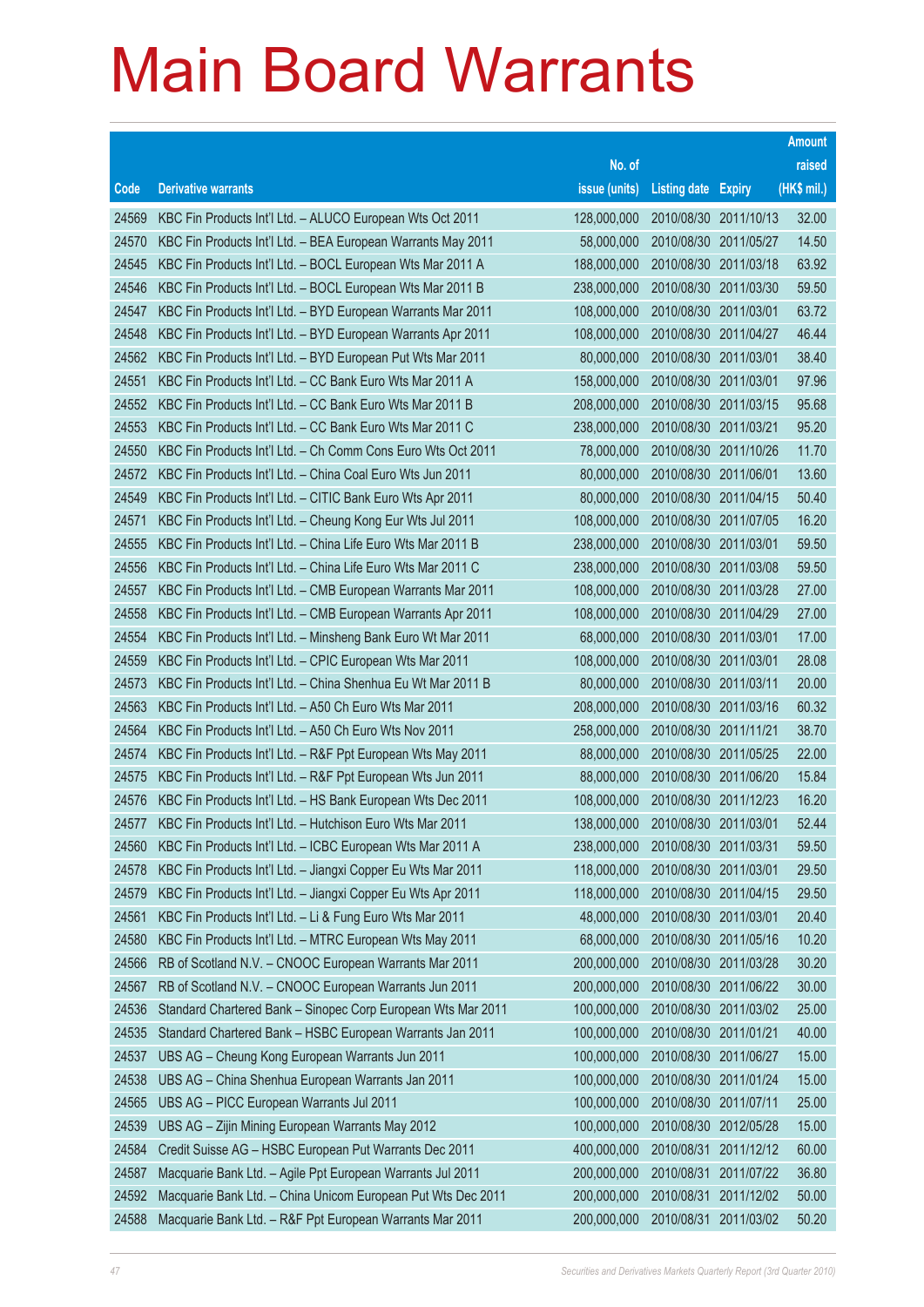|        |                                                                 |               |                     |                       | <b>Amount</b> |
|--------|-----------------------------------------------------------------|---------------|---------------------|-----------------------|---------------|
|        |                                                                 | No. of        |                     |                       | raised        |
| Code   | <b>Derivative warrants</b>                                      | issue (units) | <b>Listing date</b> | <b>Expiry</b>         | (HK\$ mil.)   |
| 24589  | Macquarie Bank Ltd. - New World Dev European Wts May 2011       | 200,000,000   | 2010/08/31          | 2011/05/23            | 30.00         |
| 24590  | Macquarie Bank Ltd. - Yanzhou Coal European Wts Mar 2011        | 200,000,000   |                     | 2010/08/31 2011/03/02 | 61.60         |
| 24591  | Macquarie Bank Ltd. - Yanzhou Coal European Wts May 2011        | 200,000,000   | 2010/08/31          | 2011/05/13            | 42.20         |
| 24593  | CC Rabobank B.A. - BBMG European Warrants Mar 2011              | 200,000,000   | 2010/08/31          | 2011/03/30            | 50.00         |
| 24595  | CC Rabobank B.A. - China Coal European Warrants Jun 2011        | 200,000,000   | 2010/08/31          | 2011/06/10            | 50.00         |
| 24596  | CC Rabobank B.A. - COSCO Pacific European Warrants Mar 2011     | 150,000,000   | 2010/08/31          | 2011/03/30            | 37.50         |
| 24594  | CC Rabobank B.A. - Cathay Pacific European Warrants Mar 2011    | 100,000,000   | 2010/08/31          | 2011/03/30            | 25.00         |
| 24597  | CC Rabobank B.A. - Fushan Energy European Warrants Mar 2011     | 75,000,000    |                     | 2010/08/31 2011/03/14 | 32.25         |
| 24598  | CC Rabobank B.A. - Sands China European Warrants Jun 2011       | 150,000,000   | 2010/08/31          | 2011/06/29            | 37.50         |
| 24599  | CC Rabobank B.A. - Shanghai Electric European Warrants Mar11    | 75,000,000    | 2010/08/31          | 2011/03/03            | 24.75         |
| 24600  | CC Rabobank B.A. - SJM Holdings European Warrants Mar 2011      | 200,000,000   | 2010/08/31          | 2011/03/01            | 56.00         |
| 24601  | CC Rabobank B.A. - Wynn Macau European Warrants Mar 2011        | 100,000,000   | 2010/08/31          | 2011/03/08            | 25.00         |
| 24602  | CC Rabobank B.A. - ZTE European Warrants Mar 2011               | 75,000,000    | 2010/08/31          | 2011/03/30            | 22.50         |
| 24585  | UBS AG - China Life European Warrants Dec 2010 E                | 200,000,000   | 2010/08/31          | 2010/12/31            | 30.00         |
| 24586  | UBS AG - China Life European Put Warrants Jan 2011              | 100,000,000   | 2010/08/31          | 2011/01/24            | 15.00         |
| 23277# | Credit Suisse AG - Hutchison European Warrants Nov 2010         | 500,000,000   |                     | 2010/08/31 2010/11/08 | 240.00        |
|        | 22701# J P Morgan SP BV - China Life European Warrants Nov 2010 | 340,000,000   | 2010/08/31          | 2010/11/18            | 10.20         |
| 22248# | Merrill Lynch Int'l & Co. C.V. - HSI European Put Wts Oct 10D   | 150,000,000   | 2010/08/31          | 2010/10/28            | 10.80         |
| 24623  | BNP Paribas Arbit Issu B.V. - Alibaba European Warrants Sep11   | 100,000,000   | 2010/09/01          | 2011/09/02            | 25.00         |
| 24625  | BNP Paribas Arbit Issu B.V. - China EB Ltd European Wt May11    | 70,000,000    |                     | 2010/09/01 2011/05/03 | 17.50         |
| 24626  | BNP Paribas Arbit Issu B.V. - CMOC European Warrants Aug 12     | 95,000,000    | 2010/09/01          | 2012/08/31            | 23.75         |
| 24624  | BNP Paribas Arbit Issu B.V. - Esprit European Wts Apr 2011      | 80,000,000    | 2010/09/01          | 2011/04/29            | 43.20         |
| 24627  | BNP Paribas Arbit Issu B.V. - Henganintl European Wts Apr 13    | 100,000,000   | 2010/09/01          | 2013/04/02            | 25.00         |
| 24620  | BNP Paribas Arbit Issu B.V. - HSI European Wts Sep 2011         | 200,000,000   | 2010/09/01          | 2011/09/29            | 52.00         |
| 24622  | BNP Paribas Arbit Issu B.V. - HSI European Wts Jun 2012         | 200,000,000   | 2010/09/01          | 2012/06/28            | 50.00         |
| 24630  | BNP Paribas Arbit Issu B.V. - HSI Euro Put Wts Sep 2011         | 100,000,000   | 2010/09/01          | 2011/09/29            | 25.00         |
| 24631  | BNP Paribas Arbit Issu B.V. - HSI Euro Put Wts Jun 2012         | 200,000,000   | 2010/09/01          | 2012/06/28            | 50.00         |
| 10989  | BNP Paribas Arbit Issu B.V. - Oil Futures European Wts Nov 11   | 100,000,000   | 2010/09/01          | 2011/11/16            | 39.00         |
| 24628  | BNP Paribas Arbit Issu B.V. - Sands China European Wts Sep 11   | 95,000,000    | 2010/09/01          | 2011/09/01            | 23.75         |
| 24629  | BNP Paribas Arbit Issu B.V. - Sinopharm European Wts Apr 11     | 95,000,000    | 2010/09/01          | 2011/04/01            | 39.90         |
| 24610  | Credit Suisse AG - CC Bank European Warrants Dec 2010 E         | 300,000,000   | 2010/09/01          | 2010/12/13            | 45.00         |
| 24618  | HK Bank - HSI European Warrants May 2011                        | 300,000,000   | 2010/09/01          | 2011/05/30            | 75.00         |
| 24619  | HK Bank - HSI European Put Warrants Feb 2011                    | 300,000,000   | 2010/09/01          | 2011/02/25            | 45.00         |
| 24621  | HK Bank - HSI European Put Warrants Mar 2011 F                  | 300,000,000   | 2010/09/01          | 2011/03/30            | 75.00         |
| 24615  | HK Bank - HSI European Warrants Mar 2011 A                      | 300,000,000   | 2010/09/01          | 2011/03/30            | 75.00         |
| 24616  | HK Bank - HSI European Warrants Mar 2011 B                      | 300,000,000   | 2010/09/01          | 2011/03/30            | 75.00         |
| 24617  | HK Bank - HSI European Warrants Mar 2011 C                      | 300,000,000   | 2010/09/01          | 2011/03/30            | 75.00         |
| 24608  | Macquarie Bank Ltd. - HSI European Warrants Mar 2011 A          | 300,000,000   | 2010/09/01          | 2011/03/30            | 75.00         |
| 24609  | Macquarie Bank Ltd. - HSI European Warrants Mar 2011 B          | 300,000,000   | 2010/09/01          | 2011/03/30            | 75.00         |
| 24607  | Macquarie Bank Ltd. - ICBC European Warrants Mar 2011           | 128,000,000   | 2010/09/01          | 2011/03/02            | 32.13         |
| 24611  | Macquarie Bank Ltd. - ICBC European Put Warrants Mar 2011       | 88,000,000    | 2010/09/01          | 2011/03/02            | 35.99         |
| 24634  | Macquarie Bank Ltd. - Tencent European Put Warrants Mar 2011    | 250,000,000   | 2010/09/01          | 2011/03/02            | 69.00         |
| 24633  | Macquarie Bank Ltd. - Tencent European Put Warrants Jun 2011    | 250,000,000   | 2010/09/01          | 2011/06/02            | 62.75         |
| 24614  | Standard Chartered Bank - BOC HK European Warrants Aug 2011     | 100,000,000   | 2010/09/01          | 2011/08/23            | 15.00         |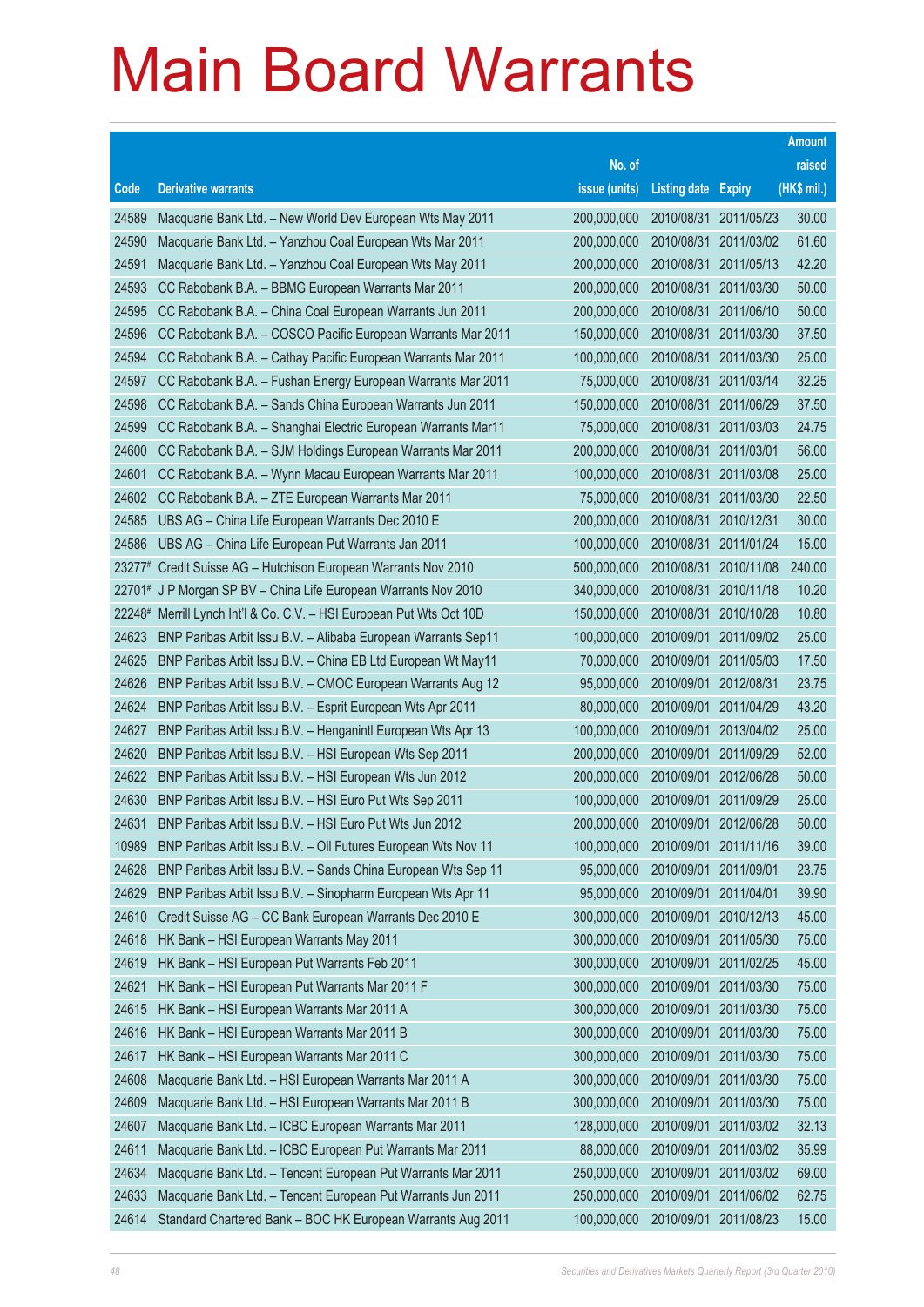|                |                                                               |                            |                       |                       | <b>Amount</b> |
|----------------|---------------------------------------------------------------|----------------------------|-----------------------|-----------------------|---------------|
|                |                                                               | No. of                     |                       |                       | raised        |
| Code           | <b>Derivative warrants</b>                                    | issue (units)              | Listing date          | <b>Expiry</b>         | (HK\$ mil.)   |
| 24613          | Standard Chartered Bank - China Mobile European Wts Dec 2010  | 100,000,000                |                       | 2010/09/01 2010/12/22 | 25.00         |
| 24612          | Standard Chartered Bank - PetroChina European Warrants Mar 11 | 100,000,000                |                       | 2010/09/01 2011/03/03 | 40.50         |
| 24632          | SGA Societe Generale Acceptance N.V. - CNBM Euro Wts May 11   | 100,000,000                | 2010/09/01            | 2011/05/16            | 25.00         |
| 24603          | SGA Societe Generale Acceptance N.V. - HSBC Eu Wt Mar 2011    | 100,000,000                |                       | 2010/09/01 2011/03/02 | 44.00         |
| 24604          | SGA Societe Generale Acceptance N.V. - HSBC Eu Put Wt Oct 11  | 500,000,000                |                       | 2010/09/01 2011/10/17 | 75.00         |
| 24605          | SGA Societe Generale Acceptance N.V. - HSBC Eu Put Wt Jul 12  | 500,000,000                |                       | 2010/09/01 2012/07/16 | 75.00         |
| 24606          | SGA Societe Generale Acceptance N.V. - ICBC Eu Wt Dec 2010 D  | 120,000,000                |                       | 2010/09/01 2010/12/20 | 21.60         |
| 22757#         | RB of Scotland N.V. - China Life European Wts Nov 2010 A      | 158,000,000                |                       | 2010/09/01 2010/11/30 | 10.43         |
| 24642          | Credit Suisse AG - China Life European Warrants Jan 2011      | 300,000,000                |                       | 2010/09/02 2011/01/31 | 69.00         |
| 24641          | Credit Suisse AG - HSI European Warrants Dec 2010 E           | 320,000,000                |                       | 2010/09/02 2010/12/30 | 48.00         |
| 24651          | Deutsche Bank AG - BOC HK European Warrants Feb 2011          | 150,000,000                |                       | 2010/09/02 2011/02/14 | 25.50         |
| 24652          | Deutsche Bank AG - BYD European Warrants Mar 2011             | 150,000,000                |                       | 2010/09/02 2011/03/07 | 78.00         |
| 24653          | Deutsche Bank AG - China Life European Warrants Jan 2011 B    | 300,000,000                |                       | 2010/09/02 2011/01/31 | 93.00         |
| 24655          | Deutsche Bank AG - HSBC European Warrants Mar 2011            | 200,000,000                |                       | 2010/09/02 2011/03/14 | 50.00         |
| 24656          | Deutsche Bank AG - ICBC European Warrants Mar 2011 A          | 200,000,000                |                       | 2010/09/02 2011/03/14 | 50.00         |
| 24657          | Deutsche Bank AG - ICBC European Warrants Apr 2011            | 200,000,000                |                       | 2010/09/02 2011/04/11 | 50.00         |
| 24658          | Deutsche Bank AG - Tencent Holdings European Warrants Feb11B  | 200,000,000                |                       | 2010/09/02 2011/02/14 | 36.00         |
| 24659          | Deutsche Bank AG - Tencent Holdings European Warrants Feb11C  | 200,000,000                |                       | 2010/09/02 2011/02/28 | 30.00         |
| 24636          | Goldman Sachs SP (Asia) - A50 China European Wts Mar 2011 B   | 200,000,000                |                       | 2010/09/02 2011/03/07 | 76.00         |
| 24637          | Goldman Sachs SP (Asia) - Hutchison European Wts Feb 2011     | 200,000,000                |                       | 2010/09/02 2011/02/14 | 46.00         |
| 24638          | Goldman Sachs SP (Asia) - Tencent Holdings European Wt Mar 11 | 200,000,000                |                       | 2010/09/02 2011/03/28 | 30.00         |
| 24654          | J P Morgan SP BV - China Life European Warrants Mar 2011 C    | 200,000,000                |                       | 2010/09/02 2011/03/02 | 50.00         |
| 24639          | KBC Fin Products Int'l Ltd. - China Life Euro Wts Jan 2011 C  | 208,000,000                |                       | 2010/09/02 2011/01/03 | 47.84         |
| 24646          | KBC Fin Products Int'l Ltd. - China Life Euro Wts Feb 2011 E  | 188,000,000                |                       | 2010/09/02 2011/02/01 | 67.68         |
| 24648          | KBC Fin Products Int'l Ltd. - China Life Euro Wts Mar 2011 D  | 168,000,000                |                       | 2010/09/02 2011/03/02 | 84.00         |
| 24644          | KBC Fin Products Int'l Ltd. - China Life Eur Put Wt Mar 2011  | 128,000,000                |                       | 2010/09/02 2011/03/02 | 32.00         |
| 24635          | Macquarie Bank Ltd. - China Life European Wts Dec 2010 B      | 250,000,000                |                       | 2010/09/02 2010/12/24 | 37.50         |
| 24645          | Macquarie Bank Ltd. - China Life European Put Wts Mar 2011    | 300,000,000                | 2010/09/02 2011/03/03 |                       | 75.00         |
| 24640          | Merrill Lynch Int'l & Co. C.V. - Ch Life Eur Put Wt Dec 2010  | 150,000,000                |                       | 2010/09/02 2010/12/22 | 24.75         |
| 24647          | RB of Scotland N.V. - China Life European Wts Jan 2011 D      | 150,000,000                |                       | 2010/09/02 2011/01/26 | 44.25         |
| 24649          | RB of Scotland N.V. - China Life European Wts Jan 2011 E      | 150,000,000                |                       | 2010/09/02 2011/01/03 | 29.85         |
| 24650          | RB of Scotland N.V. - China Life European Wts Mar 2011        | 150,000,000                |                       | 2010/09/02 2011/03/02 | 37.50         |
| 24643          | UBS AG - China Life European Warrants Dec 2010 F              | 200,000,000                |                       | 2010/09/02 2010/12/20 | 35.00         |
| 24665          | Citigroup Global Mkt H Inc. - Cheung Kong Eu Put Wt Oct 2011  | 80,000,000                 |                       | 2010/09/03 2011/10/17 | 12.00         |
| 10990          | Deutsche Bank AG - DJIA European Warrants Mar 2011            | 100,000,000                | 2010/09/03 2011/03/21 |                       | 25.00         |
| 10994          | Deutsche Bank AG - DJIA European Put Warrants Mar 2011        | 100,000,000                |                       | 2010/09/03 2011/03/21 | 25.00         |
| 10991          | Deutsche Bank AG - Nikkei 225 Index European Wts Mar 2011     | 100,000,000                | 2010/09/03 2011/03/11 |                       | 25.00         |
| 10995          | Deutsche Bank AG - Nikkei 225 Index Euro Put Wts Mar 2011     | 100,000,000<br>200,000,000 |                       | 2010/09/03 2011/03/11 | 25.00         |
| 24668<br>24669 | Goldman Sachs SP (Asia) - China Life Euro Wts Mar 2011 B      |                            |                       | 2010/09/03 2011/03/07 | 50.00         |
|                | Goldman Sachs SP (Asia) - China Life Euro Wts May 2011        | 200,000,000                |                       | 2010/09/03 2011/05/23 | 50.00         |
| 24676<br>24666 | KBC Fin Products Int'l Ltd. - China Life Eur Put Wt May 2011  | 158,000,000<br>200,000,000 |                       | 2010/09/03 2011/05/12 | 39.50         |
|                | Macquarie Bank Ltd. - BankComm European Put Wts Mar 2011      | 200,000,000                |                       | 2010/09/03 2011/03/03 | 57.60         |
| 24667          | Macquarie Bank Ltd. - CNOOC European Warrants Apr 2011 B      |                            | 2010/09/03 2011/04/21 |                       | 30.00         |
| 24660          | Standard Chartered Bank - Agricultural Bk European Wts Feb11  | 100,000,000                |                       | 2010/09/03 2011/02/18 | 15.00         |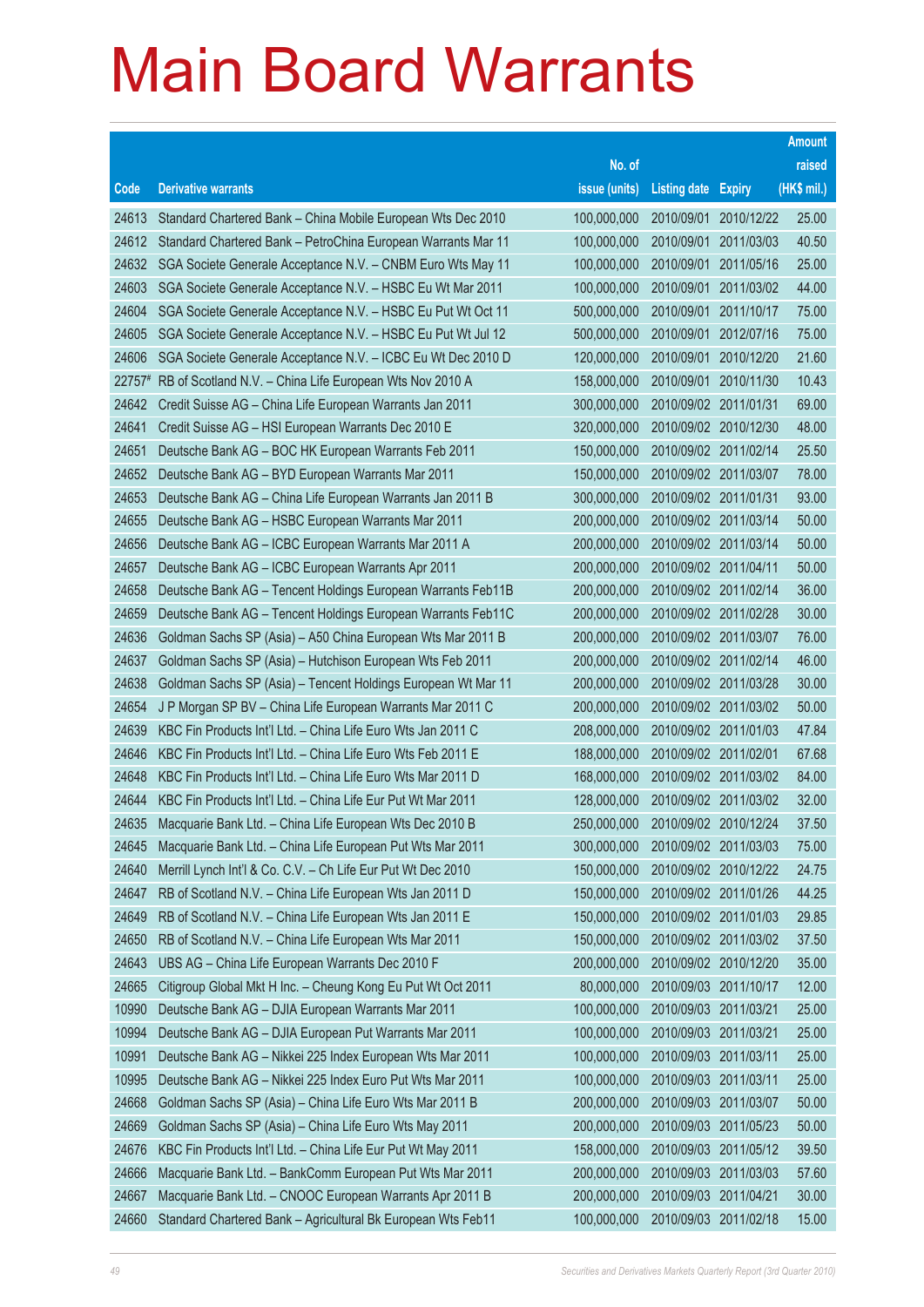|                |                                                                                                                     |                            |                            |                       | <b>Amount</b>  |
|----------------|---------------------------------------------------------------------------------------------------------------------|----------------------------|----------------------------|-----------------------|----------------|
|                |                                                                                                                     | No. of                     |                            |                       | raised         |
| Code           | <b>Derivative warrants</b>                                                                                          | issue (units)              | <b>Listing date Expiry</b> |                       | (HK\$ mil.)    |
| 24661          | Standard Chartered Bank - A50 China European Warrants Jul 11                                                        | 200,000,000                | 2010/09/03 2011/07/28      |                       | 50.00          |
| 24671          | SGA Societe Generale Acceptance N.V - Anhui Conch Eu Wts Mar11                                                      | 80,000,000                 | 2010/09/03 2011/03/07      |                       | 29.60          |
| 24670          | SGA Societe Generale Acceptance N.V. - Air China Eu Wt Oct11                                                        | 200,000,000                | 2010/09/03 2011/10/03      |                       | 50.00          |
| 24672          | SGA Societe Generale Acceptance N.V. - Belle Int'l Eu Wt Mar11                                                      | 150,000,000                |                            | 2010/09/03 2011/03/02 | 27.00          |
| 24662          | SGA Societe Generale Acceptance N.V. - CLife Eu Wt Mar 2011A                                                        | 200,000,000                |                            | 2010/09/03 2011/03/07 | 72.00          |
| 24663          | SGA Societe Generale Acceptance N.V. - CLife Eu Wt Mar 2011B                                                        | 200,000,000                |                            | 2010/09/03 2011/03/07 | 54.00          |
| 24673          | SGA Societe Generale Acceptance N.V. - Dongfeng Eu Wt Jun 11                                                        | 250,000,000                | 2010/09/03 2011/06/13      |                       | 42.50          |
| 24664          | SGA Societe Generale Acceptance N.V. - HSI Eu Put Wt Feb 11G                                                        | 300,000,000                |                            | 2010/09/03 2011/02/25 | 54.00          |
| 24674          | SGA Societe Generale Acceptance N.V. - PICC P&C Eu Wt Jul 11                                                        | 150,000,000                |                            | 2010/09/03 2011/07/04 | 25.50          |
| 24675          | SGA Societe Generale Acceptance N.V. - PICC P&C Eu Wt Aug 11                                                        | 150,000,000                |                            | 2010/09/03 2011/08/08 | 24.00          |
| 24677          | UBS AG - China Life European Warrants Jan 2011 B                                                                    | 200,000,000                | 2010/09/03 2011/01/26      |                       | 33.00          |
| 24681          | UBS AG - China Life European Put Warrants Mar 2011                                                                  | 200,000,000                | 2010/09/03 2011/03/14      |                       | 50.00          |
| 23093#         | SGA Societe Generale Acceptance N.V. - A50 Ch Eu Wt Feb2011A                                                        | 300,000,000                |                            | 2010/09/03 2011/02/23 | 54.90          |
| 24680          | Barclays Bank plc - BOCL European Warrants Aug 2011                                                                 | 100,000,000                |                            | 2010/09/06 2011/08/29 | 17.00          |
| 24682          | Barclays Bank plc - BankComm European Warrants Nov 2012                                                             | 150,000,000                | 2010/09/06 2012/11/26      |                       | 27.00          |
| 24678          | Barclays Bank plc - China Life European Warrants Mar 2011 B                                                         | 100,000,000                | 2010/09/06 2011/03/14      |                       | 25.00          |
| 24683          | Barclays Bank plc - China Life European Put Wts Mar 2011                                                            | 100,000,000                |                            | 2010/09/06 2011/03/14 | 25.00          |
| 24679          | Barclays Bank plc - ICBC European Warrants Jun 2012                                                                 | 150,000,000                |                            | 2010/09/06 2012/06/25 | 22.50          |
| 24684          | BOCI Asia Ltd. - BOC HK European Warrants May 2011                                                                  | 100,000,000                | 2010/09/06 2011/05/27      |                       | 15.00          |
| 24685          | BOCI Asia Ltd. - BYD European Warrants Apr 2011                                                                     | 100,000,000                |                            | 2010/09/06 2011/04/04 | 50.00          |
| 24687          | BOCI Asia Ltd. - China Mobile European Put Warrants Mar 2011                                                        | 100,000,000                |                            | 2010/09/06 2011/03/25 | 25.00          |
| 24686          | BOCI Asia Ltd. - China Life European Warrants Jun 2011                                                              | 100,000,000                |                            | 2010/09/06 2011/06/27 | 25.00<br>15.00 |
| 24688<br>24704 | BOCI Asia Ltd. - A50 China European Warrants Jun 2011<br>Deutsche Bank AG - China Life European Warrants Mar 2011 A | 100,000,000<br>300,000,000 | 2010/09/06 2011/06/13      | 2010/09/06 2011/03/07 | 117.00         |
| 24703          | Macquarie Bank Ltd. - China Agri European Warrants Dec 2011                                                         | 150,000,000                | 2010/09/06 2011/12/20      |                       | 24.60          |
| 24692          | Macquarie Bank Ltd. - China Mobile Euro Put Wts Mar 2011                                                            | 100,000,000                | 2010/09/06 2011/03/08      |                       | 25.50          |
| 24691          | Macquarie Bank Ltd. - Golden Eagle European Warrants Jun 11                                                         | 150,000,000                | 2010/09/06 2011/06/07      |                       | 37.50          |
| 24689          | Macquarie Bank Ltd. - China Mengniu European Wts Jun 2011                                                           | 150,000,000                | 2010/09/06 2011/06/30      |                       | 37.50          |
| 24690          | Macquarie Bank Ltd. - Parkson Group European Warrants Nov 11                                                        | 150,000,000                | 2010/09/06 2011/11/07      |                       | 38.25          |
| 24693          | CC Rabobank B.A. - CHALCO European Warrants Mar 2011                                                                | 75,000,000                 |                            | 2010/09/06 2011/03/30 | 30.00          |
| 24694          | CC Rabobank B.A. - China Dongxiang European Warrants Mar 11                                                         | 75,000,000                 | 2010/09/06 2011/03/08      |                       | 25.50          |
| 24695          | CC Rabobank B.A. - China EB Int'l European Warrants Mar 2011                                                        | 100,000,000                | 2010/09/06 2011/03/07      |                       | 62.00          |
| 24697          | CC Rabobank B.A. - Ch LongYuan European Warrants Oct 2011                                                           | 250,000,000                | 2010/09/06 2011/10/21      |                       | 62.50          |
| 24699          | CC Rabobank B.A. - Chi Resources European Warrants Mar 2011                                                         | 75,000,000                 | 2010/09/06 2011/03/08      |                       | 27.75          |
| 24696          | CC Rabobank B.A. - China Gas Hold European Warrants Mar 2011                                                        | 75,000,000                 | 2010/09/06 2011/03/18      |                       | 41.25          |
| 24698          | CC Rabobank B.A. - Minsheng Bank European Warrants Jun 2011                                                         | 75,000,000                 | 2010/09/06 2011/06/29      |                       | 33.00          |
| 24700          | CC Rabobank B.A. - Chi Res Power European Warrants Mar 2011                                                         | 100,000,000                | 2010/09/06 2011/03/08      |                       | 25.00          |
| 24701          | CC Rabobank B.A. - Li & Fung European Warrants Mar 2011                                                             | 75,000,000                 | 2010/09/06 2011/03/07      |                       | 21.75          |
| 24702          | SGA Societe Generale Acceptance N.V. - CLife Eu Wt Dec 2010 D                                                       | 200,000,000                | 2010/09/06 2010/12/29      |                       | 34.00          |
| 24712          | BOCI Asia Ltd. - Belle Int'l European Warrants May 2011                                                             | 100,000,000                | 2010/09/07 2011/05/03      |                       | 25.00          |
| 24713          | BOCI Asia Ltd. - Minsheng Bank European Warrants Mar 2011                                                           | 100,000,000                | 2010/09/07 2011/03/25      |                       | 40.00          |
| 24714          | BOCI Asia Ltd. - HKEx European Warrants Dec 2011                                                                    | 100,000,000                |                            | 2010/09/07 2011/12/12 | 15.00          |
| 24715          | BOCI Asia Ltd. - KECL European Warrants Dec 2011                                                                    | 100,000,000                | 2010/09/07                 | 2011/12/23            | 25.00          |
| 24716          | BOCI Asia Ltd. - PetroChina European Warrants Apr 2011                                                              | 100,000,000                | 2010/09/07 2011/04/04      |                       | 35.00          |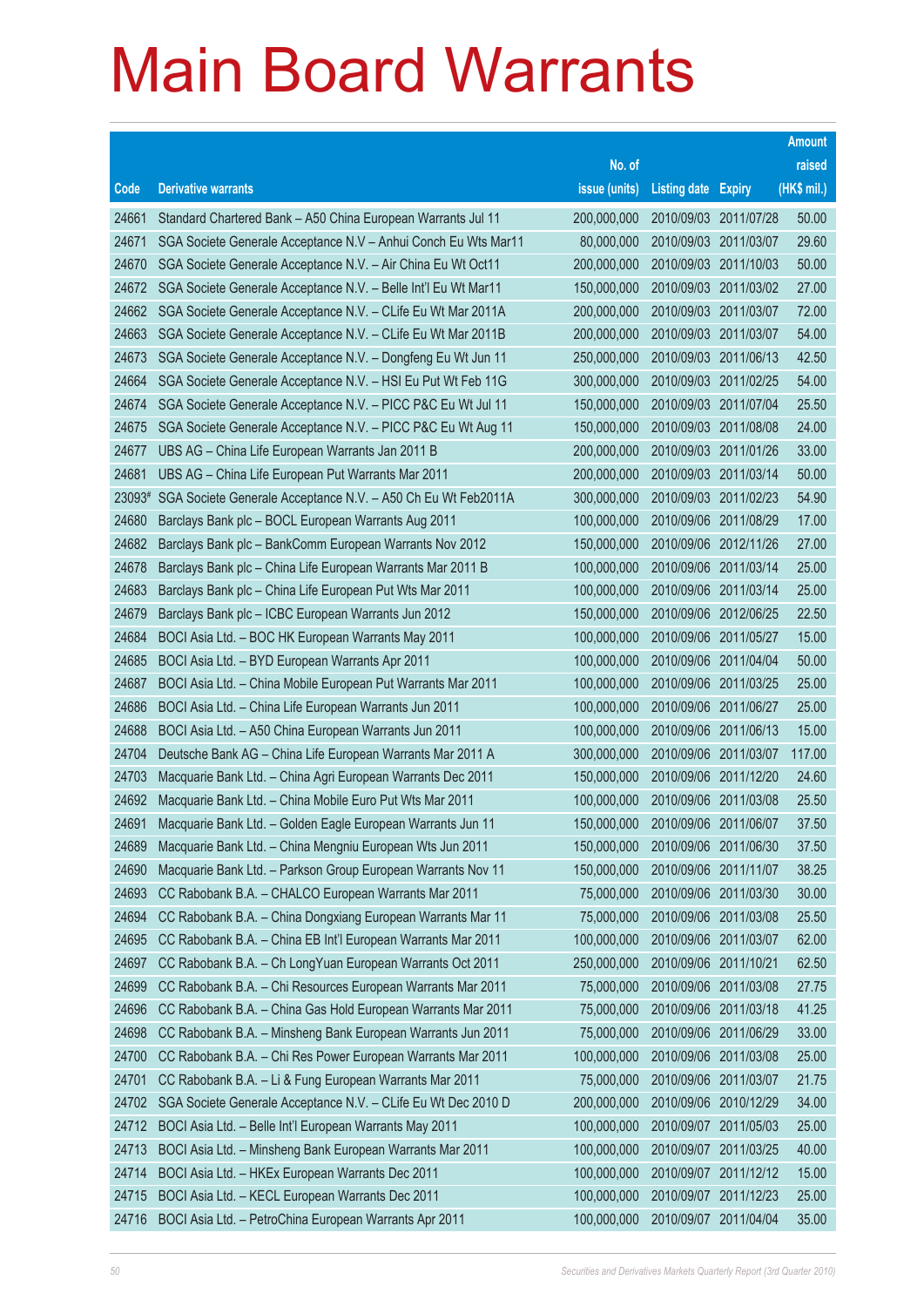|                |                                                                                                                     |                            |                            |                                                | <b>Amount</b>  |
|----------------|---------------------------------------------------------------------------------------------------------------------|----------------------------|----------------------------|------------------------------------------------|----------------|
|                |                                                                                                                     | No. of                     |                            |                                                | raised         |
| Code           | <b>Derivative warrants</b>                                                                                          | issue (units)              | <b>Listing date Expiry</b> |                                                | (HK\$ mil.)    |
| 10992          | Deutsche Bank AG - EUR/USD European Put Warrants Mar 2011 A                                                         | 50,000,000                 |                            | 2010/09/07 2011/03/14                          | 12.50          |
| 24718          | HK Bank - BOCL European Warrants Mar 2011                                                                           | 100,000,000                | 2010/09/07 2011/03/07      |                                                | 25.00          |
| 24719          | HK Bank - CC Bank European Warrants Mar 2011                                                                        | 100,000,000                | 2010/09/07 2011/03/07      |                                                | 25.00          |
| 24720          | HK Bank - China Life European Warrants Mar 2011                                                                     | 250,000,000                | 2010/09/07 2011/03/07      |                                                | 62.50          |
| 24725          | HK Bank - China Life European Put Warrants Mar 2011                                                                 | 250,000,000                |                            | 2010/09/07 2011/03/07                          | 62.50          |
| 24721          | HK Bank - CNOOC European Warrants Jul 2011                                                                          | 200,000,000                | 2010/09/07 2011/07/21      |                                                | 30.00          |
| 24722          | HK Bank - Esprit European Warrants Mar 2011                                                                         | 120,000,000                | 2010/09/07 2011/03/07      |                                                | 30.00          |
| 24723          | HK Bank - ICBC European Warrants Mar 2011                                                                           | 100,000,000                |                            | 2010/09/07 2011/03/07                          | 25.00          |
| 24724          | HK Bank - Maanshan Iron European Warrants Mar 2011                                                                  | 80,000,000                 |                            | 2010/09/07 2011/03/07                          | 20.00          |
| 24728          | J P Morgan SP BV - Ch Comm Cons European Warrants Oct 2011                                                          | 250,000,000                |                            | 2010/09/07 2011/10/26                          | 37.50          |
| 24729          | J P Morgan SP BV - China Life European Warrants Jan 2011 B                                                          | 200,000,000                |                            | 2010/09/07 2011/01/26                          | 38.00          |
| 24730          | J P Morgan SP BV - CPIC European Warrants Mar 2011                                                                  | 100,000,000                |                            | 2010/09/07 2011/03/07                          | 25.00          |
| 24731          | J P Morgan SP BV - Tencent European Warrants Mar 2011                                                               | 100,000,000                |                            | 2010/09/07 2011/03/28                          | 25.00          |
| 24735          | KBC Fin Products Int'l Ltd. - Ch Mobile Eu Put Wt Feb 2011 D                                                        | 108,000,000                | 2010/09/07 2011/02/21      |                                                | 27.00          |
| 24736          | KBC Fin Products Int'l Ltd. - HSI European Wts Mar 2011 C                                                           | 200,000,000                |                            | 2010/09/07 2011/03/30                          | 50.00          |
| 24737          | KBC Fin Products Int'l Ltd. - HSI European Wts Mar 2011 D                                                           | 200,000,000                |                            | 2010/09/07 2011/03/30                          | 50.00          |
| 24738          | KBC Fin Products Int'l Ltd. - HSI European Wts Mar 2011 E                                                           | 200,000,000                |                            | 2010/09/07 2011/03/30                          | 50.00          |
| 24742          | KBC Fin Products Int'l Ltd. - HSI Euro Put Wts Mar 2011 F                                                           | 200,000,000                |                            | 2010/09/07 2011/03/30                          | 50.00          |
| 24711          | Macquarie Bank Ltd. - China EB Ltd European Warrants Mar 11                                                         | 150,000,000                | 2010/09/07                 | 2011/03/30                                     | 38.10          |
| 24733          | Macquarie Bank Ltd. - C Transmission European Warrants Feb 11                                                       | 150,000,000                | 2010/09/07 2011/02/14      |                                                | 26.85          |
| 24734          | Macquarie Bank Ltd. - China Life European Wts Mar 2011                                                              | 300,000,000                |                            | 2010/09/07 2011/03/07                          | 75.90<br>50.00 |
| 24710<br>24732 | Macquarie Bank Ltd. - CPIC European Warrants Mar 2011<br>Macquarie Bank Ltd. - Stanchart European Warrants Jun 2011 | 200,000,000<br>200,000,000 |                            | 2010/09/07 2011/03/30<br>2010/09/07 2011/06/30 | 60.40          |
| 24706          | Nomura Int'l plc - China Life European Warrants Jan 2011                                                            | 100,000,000                | 2010/09/07 2011/01/31      |                                                | 15.00          |
| 24707          | Nomura Int'l plc - China Life European Warrants Apr 2011                                                            | 100,000,000                |                            | 2010/09/07 2011/04/20                          | 15.00          |
| 24705          | Nomura Int'l plc - CNOOC European Warrants Apr 2011                                                                 | 100,000,000                | 2010/09/07 2011/04/27      |                                                | 15.00          |
| 24709          | Nomura Int'l plc - A50 China European Warrants Jun 2011 B                                                           | 100,000,000                | 2010/09/07 2011/06/03      |                                                | 15.00          |
| 24708          | Nomura Int'l plc - A50 China European Warrants Nov 2011                                                             | 100,000,000                | 2010/09/07 2011/11/04      |                                                | 15.00          |
| 24739          | RB of Scotland N.V. - China Life European Put Wts Mar 2011                                                          | 150,000,000                | 2010/09/07 2011/03/07      |                                                | 37.50          |
| 24726          | Standard Chartered Bank - CHALCO European Warrants Oct 2011                                                         | 100,000,000                | 2010/09/07 2011/10/07      |                                                | 16.50          |
| 24727          | Standard Chartered Bank - China Life European Warrants Mar 11 A                                                     | 120,000,000                | 2010/09/07 2011/03/18      |                                                | 40.20          |
| 24717          | UBS AG - CPIC European Warrants Feb 2011                                                                            | 100,000,000                |                            | 2010/09/07 2011/02/22                          | 15.00          |
| 24753          | BOCI Asia Ltd. - HSI European Warrants Mar 2011                                                                     | 100,000,000                |                            | 2010/09/08 2011/03/30                          | 25.00          |
| 24757          | BOCI Asia Ltd. - HSI European Put Warrants Mar 2011                                                                 | 100,000,000                |                            | 2010/09/08 2011/03/30                          | 25.00          |
| 24758          | Credit Suisse AG - Tencent Holdings European Wts Jan 2011 A                                                         | 300,000,000                | 2010/09/08 2011/01/04      |                                                | 45.00          |
| 24751          | Goldman Sachs SP (Asia) - China Mobile Euro Put Wts Mar 2011                                                        | 200,000,000                |                            | 2010/09/08 2011/03/28                          | 112.00         |
| 24750          | Goldman Sachs SP (Asia) - China Life Euro Put Wts Apr 2011                                                          | 200,000,000                | 2010/09/08 2011/04/29      |                                                | 52.00          |
| 24752          | Goldman Sachs SP (Asia) - HSBC European Put Wts Mar 2011                                                            | 200,000,000                |                            | 2010/09/08 2011/03/28                          | 114.00         |
| 24762          | HK Bank - Ch LongYuan European Warrants Dec 2011                                                                    | 120,000,000                | 2010/09/08 2011/12/21      |                                                | 18.00          |
| 24760          | HK Bank - Ch Comm Cons European Warrants May 2011                                                                   | 80,000,000                 |                            | 2010/09/08 2011/05/12                          | 20.00          |
| 24761          | HK Bank - China COSCO European Warrants Sep 2011                                                                    | 120,000,000                | 2010/09/08 2011/09/19      |                                                | 18.00          |
| 24759          | HK Bank - CITIC Bank European Warrants Mar 2011                                                                     | 80,000,000                 | 2010/09/08 2011/03/08      |                                                | 20.00          |
| 24763          | HK Bank - CPIC European Warrants Jun 2011                                                                           | 150,000,000                | 2010/09/08 2011/06/23      |                                                | 37.50          |
| 24764          | HK Bank - China Railway European Warrants Jun 2011                                                                  | 80,000,000                 | 2010/09/08 2011/06/16      |                                                | 20.00          |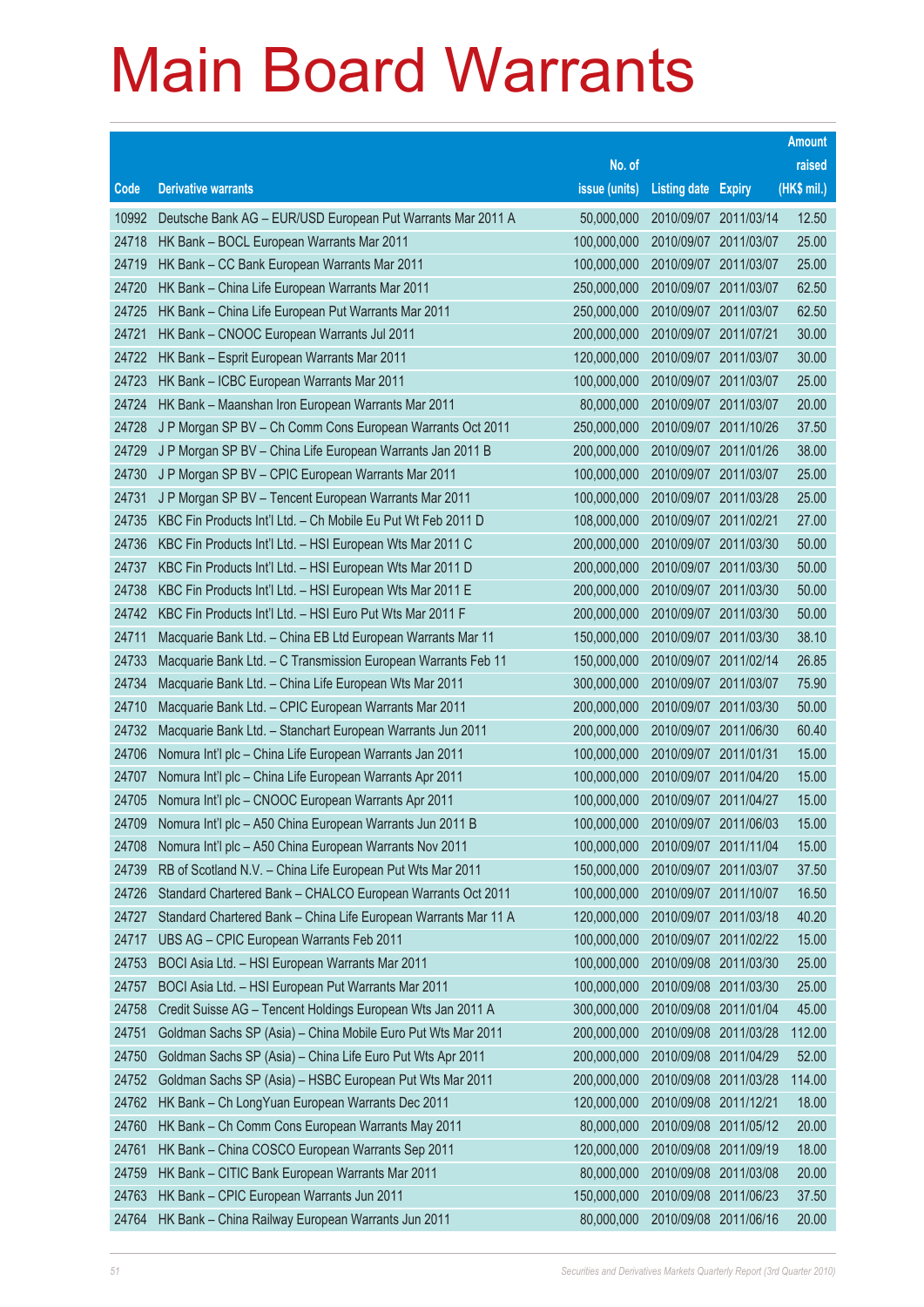|       |                                                              |               |                            |                       | <b>Amount</b> |
|-------|--------------------------------------------------------------|---------------|----------------------------|-----------------------|---------------|
|       |                                                              | No. of        |                            |                       | raised        |
| Code  | <b>Derivative warrants</b>                                   | issue (units) | <b>Listing date Expiry</b> |                       | (HK\$ mil.)   |
| 24767 | HK Bank - Ch Ship Cont European Warrants Jun 2011            | 80,000,000    | 2010/09/08 2011/06/28      |                       | 20.00         |
| 24765 | HK Bank - China Shenhua European Warrants Mar 2011 A         | 150,000,000   | 2010/09/08 2011/03/04      |                       | 22.50         |
| 24766 | HK Bank - China Shenhua European Warrants Mar 2011 B         | 150,000,000   |                            | 2010/09/08 2011/03/22 | 37.50         |
| 24768 | HK Bank - Dongfeng Motor European Warrants Jul 2011          | 100,000,000   |                            | 2010/09/08 2011/07/22 | 25.00         |
| 24769 | HK Bank - Fushan Energy European Warrants May 2011           | 100,000,000   |                            | 2010/09/08 2011/05/05 | 25.00         |
| 24770 | HK Bank - Geely Auto European Warrants Mar 2011              | 100,000,000   |                            | 2010/09/08 2011/03/08 | 25.00         |
| 24771 | HK Bank - Jiangxi Copper European Warrants May 2011          | 150,000,000   | 2010/09/08 2011/05/18      |                       | 37.50         |
| 24772 | HK Bank - Lenovo European Warrants Mar 2011                  | 120,000,000   |                            | 2010/09/08 2011/03/08 | 30.00         |
| 24773 | HK Bank - PICC European Warrants Jul 2011                    | 120,000,000   | 2010/09/08 2011/07/04      |                       | 18.00         |
| 24774 | HK Bank - Sinopharm European Warrants Jun 2011               | 120,000,000   | 2010/09/08 2011/06/16      |                       | 30.00         |
| 24754 | J P Morgan SP BV - Henganintl European Warrants Jun 2012     | 200,000,000   | 2010/09/08 2012/06/29      |                       | 50.00         |
| 24755 | J P Morgan SP BV - KECL European Warrants Jul 2011           | 100,000,000   |                            | 2010/09/08 2011/07/25 | 25.00         |
| 24756 | J P Morgan SP BV - Stanchart European Warrants Mar 2011      | 100,000,000   |                            | 2010/09/08 2011/03/08 | 25.00         |
| 24743 | Macquarie Bank Ltd. - China Bluechem European Warrants Oct12 | 100,000,000   |                            | 2010/09/08 2012/10/18 | 25.00         |
| 24744 | Macquarie Bank Ltd. - Ch Molybdenum European Wts Oct 2012    | 100,000,000   |                            | 2010/09/08 2012/10/22 | 25.00         |
| 24745 | Macquarie Bank Ltd. - Dongfeng Motor European Wts Aug 2011   | 150,000,000   |                            | 2010/09/08 2011/08/30 | 37.50         |
| 24741 | Macquarie Bank Ltd. - A50 China European Warrants Nov 2011   | 300,000,000   | 2010/09/08 2011/11/21      |                       | 45.00         |
| 24746 | Macquarie Bank Ltd. - Lenovo European Warrants Mar 2011      | 100,000,000   |                            | 2010/09/08 2011/03/08 | 30.70         |
| 24747 | Macquarie Bank Ltd. - Nine Dragons European Wts Nov 2011     | 150,000,000   | 2010/09/08 2011/11/03      |                       | 37.50         |
| 24748 | Macquarie Bank Ltd. - SHK Ppt European Warrants May 2011     | 300,000,000   |                            | 2010/09/08 2011/05/23 | 53.40         |
| 24749 | Macquarie Bank Ltd. - SHK Ppt European Warrants Aug 2011     | 300,000,000   |                            | 2010/09/08 2011/08/05 | 45.00         |
| 24778 | CC Rabobank B.A. - C Transmission European Warrants Feb 2011 | 100,000,000   | 2010/09/08 2011/02/14      |                       | 21.30         |
| 24775 | CC Rabobank B.A. - China Life European Warrants Dec 2010 C   | 75,000,000    | 2010/09/08 2010/12/21      |                       | 11.25         |
| 24776 | CC Rabobank B.A. - China Life European Warrants Jan 2011 B   | 75,000,000    | 2010/09/08 2011/01/24      |                       | 23.25         |
| 24779 | CC Rabobank B.A. - China Life European Put Warrants Mar 2011 | 75,000,000    | 2010/09/08 2011/03/08      |                       | 18.75         |
| 24777 | CC Rabobank B.A. - CPIC European Warrants Mar 2011           | 75,000,000    | 2010/09/08 2011/03/08      |                       | 18.75         |
| 24740 | SGA Societe Generale Acceptance N.V. - A50 Ch Eu Wt May 2011 | 300,000,000   | 2010/09/08 2011/05/23      |                       | 75.00         |
| 24794 | Barclays Bank plc - CM Bank European Warrants Apr 2011       | 100,000,000   | 2010/09/09 2011/04/18      |                       | 15.00         |
| 24795 | Barclays Bank plc - Sinopec Corp European Put Wts Feb 2011   | 100,000,000   | 2010/09/09                 | 2011/02/21            | 29.00         |
| 24793 | Barclays Bank plc - China Shenhua European Warrants Mar 2011 | 100,000,000   | 2010/09/09 2011/03/21      |                       | 25.00         |
| 24791 | Barclays Bank plc - HSBC European Warrants Feb 2011          | 100,000,000   | 2010/09/09                 | 2011/02/14            | 26.00         |
| 24792 | Barclays Bank plc - Jiangxi Copper European Warrants Mar 11B | 100,000,000   | 2010/09/09 2011/03/28      |                       | 21.00         |
| 24796 | Deutsche Bank AG - China Mobile European Warrants Feb 2011 B | 300,000,000   | 2010/09/09                 | 2011/02/01            | 81.00         |
| 24802 | Deutsche Bank AG - Ping An European Warrants Mar 2011        | 200,000,000   | 2010/09/09 2011/03/14      |                       | 58.00         |
| 24805 | Goldman Sachs SP (Asia) - China Mobile Euro Wts Mar 2011     | 200,000,000   | 2010/09/09                 | 2011/03/14            | 56.00         |
| 24806 | Goldman Sachs SP (Asia) - PetroChina European Wts Mar 2011   | 200,000,000   | 2010/09/09 2011/03/14      |                       | 52.00         |
| 24784 | HK Bank - Agile Ppt European Warrants Oct 2011               | 80,000,000    | 2010/09/09                 | 2011/10/12            | 20.00         |
| 24787 | HK Bank - China Unicom European Warrants Sep 2011            | 150,000,000   | 2010/09/09 2011/09/27      |                       | 37.50         |
| 24785 | HK Bank - CNBM European Warrants May 2011                    | 80,000,000    | 2010/09/09                 | 2011/05/18            | 20.00         |
| 24788 | HK Bank - Foxconn European Warrants Mar 2011                 | 100,000,000   | 2010/09/09 2011/03/09      |                       | 25.00         |
| 24789 | HK Bank - Foxconn European Warrants Apr 2012                 | 120,000,000   | 2010/09/09                 | 2012/04/20            | 30.00         |
| 24790 | HK Bank - KECL European Warrants Nov 2011                    | 150,000,000   | 2010/09/09 2011/11/18      |                       | 37.50         |
| 24800 | KBC Fin Products Int'l Ltd. - BOC HK European Wts Dec 2011   | 128,000,000   |                            | 2010/09/09 2011/12/12 | 32.00         |
| 24801 | KBC Fin Products Int'l Ltd. - BOC HK Euro Put Wts Jun 2011   | 108,000,000   | 2010/09/09 2011/06/01      |                       | 37.80         |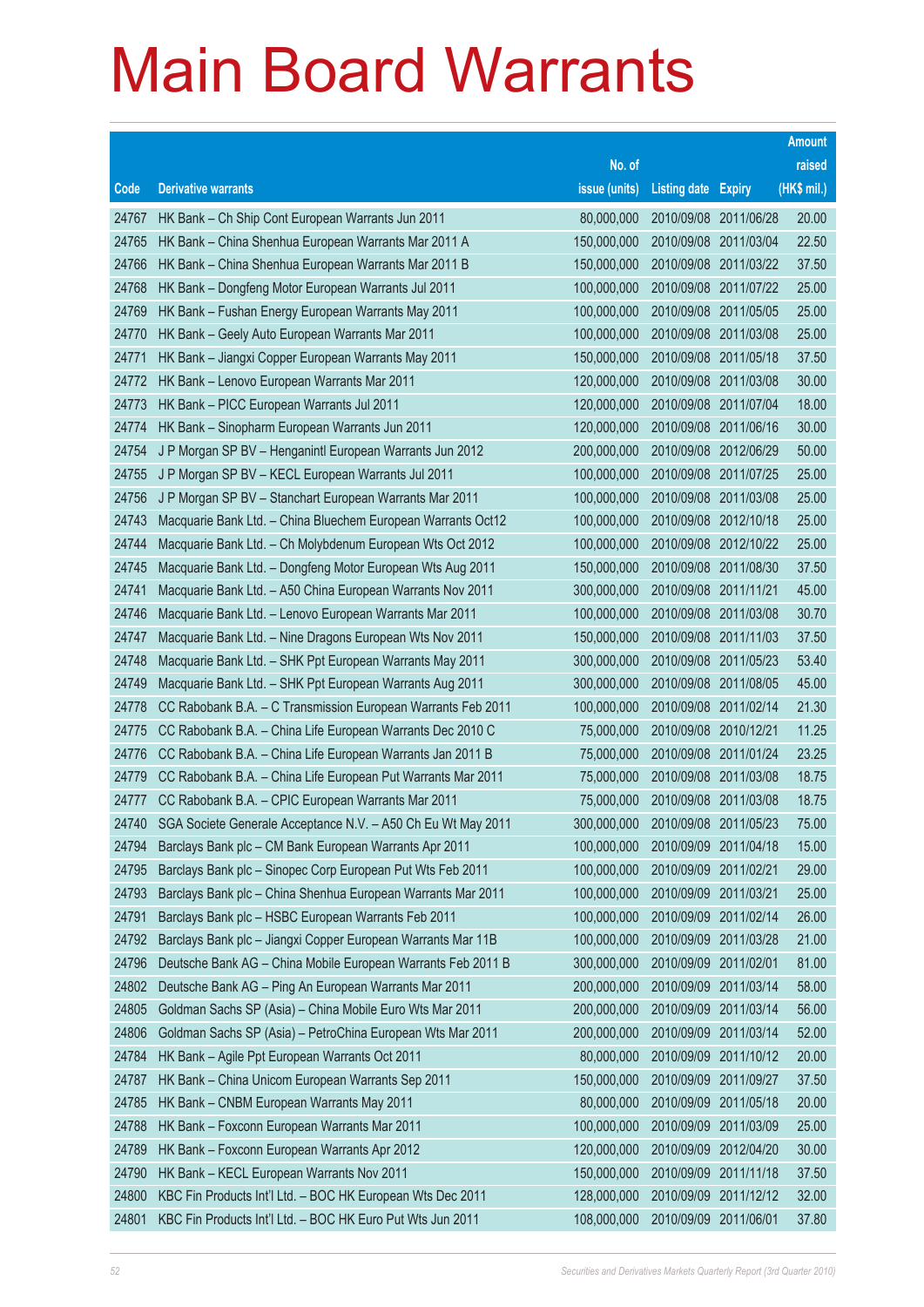|        |                                                               |               |                            |            | <b>Amount</b> |
|--------|---------------------------------------------------------------|---------------|----------------------------|------------|---------------|
|        |                                                               | No. of        |                            |            | raised        |
| Code   | <b>Derivative warrants</b>                                    | issue (units) | <b>Listing date Expiry</b> |            | (HK\$ mil.)   |
| 24783  | Macquarie Bank Ltd. - China Life European Wts Jan 2011        | 300,000,000   | 2010/09/09 2011/01/26      |            | 59.40         |
| 24803  | Macquarie Bank Ltd. - CLP European Warrants May 2011          | 200,000,000   | 2010/09/09 2011/05/05      |            | 51.00         |
| 24797  | Macquarie Bank Ltd. - Ping An European Put Warrants Apr 2011  | 200,000,000   | 2010/09/09                 | 2011/04/04 | 50.00         |
| 24798  | Macquarie Bank Ltd. - Ping An European Put Warrants Nov 2011  | 200,000,000   | 2010/09/09 2011/11/17      |            | 30.00         |
| 24780  | Merrill Lynch Int'l & Co. C.V. - China Life Eu Wt Feb 2011 C  | 100,000,000   | 2010/09/09 2011/02/01      |            | 22.20         |
| 24781  | Merrill Lynch Int'l & Co. C.V. - HSBC Euro Wts Feb 2011 A     | 100,000,000   | 2010/09/09 2011/02/01      |            | 26.00         |
| 24782  | Merrill Lynch Int'l & Co. C.V. - HSCEI European Wts Feb 2011  | 150,000,000   | 2010/09/09 2011/02/25      |            | 22.80         |
| 24786  | Merrill Lynch Int'l & Co. C.V. - HSCEI Euro Put Wt Feb 2011A  | 150,000,000   | 2010/09/09 2011/02/25      |            | 27.00         |
| 24804  | RB of Scotland N.V. - CC Bank European Warrants Feb 2011      | 150,000,000   | 2010/09/09 2011/02/10      |            | 36.00         |
| 24799  | UBS AG - Ping An European Warrants Mar 2012                   | 100,000,000   | 2010/09/09 2012/03/29      |            | 15.00         |
| 23787# | KBC Fin Products Int'l Ltd. - Agricultural Bk Eu Wt Jan 11H   | 140,000,000   | 2010/09/09 2011/01/12      |            | 22.96         |
| 23390# | Merrill Lynch Int'l & Co. C.V. - HSI European Put Wts Nov 10F | 300,000,000   | 2010/09/09 2010/11/29      |            | 10.80         |
| 24816  | BOCI Asia Ltd. - Ch Agri-Ind European Warrants Dec 2011       | 100,000,000   | 2010/09/10 2011/12/12      |            | 25.00         |
| 24817  | BOCI Asia Ltd. - Fushan Energy European Warrants May 2011     | 100,000,000   | 2010/09/10 2011/05/09      |            | 37.50         |
| 24818  | BOCI Asia Ltd. - Li & Fung European Warrants Jul 2011         | 100,000,000   | 2010/09/10 2011/07/11      |            | 35.00         |
| 24819  | BOCI Asia Ltd. - Sinofert European Warrants May 2011          | 100,000,000   | 2010/09/10 2011/05/09      |            | 37.50         |
| 24827  | BNP Paribas Arbit Issu B.V. - Agricultural Bank Eu Wt Apr11   | 100,000,000   | 2010/09/10 2011/04/04      |            | 31.00         |
| 24828  | BNP Paribas Arbit Issu B.V. - Agricultural Bank Eu Wt Oct11   | 100,000,000   | 2010/09/10 2011/10/03      |            | 33.00         |
| 24829  | Credit Suisse AG - HSI European Warrants Dec 2010 F           | 320,000,000   | 2010/09/10 2010/12/30      |            | 48.00         |
| 24833  | Credit Suisse AG - HSI European Put Warrants Dec 2010 G       | 320,000,000   | 2010/09/10 2010/12/30      |            | 48.00         |
| 24834  | Credit Suisse AG - HSI European Put Warrants Dec 2010 H       | 320,000,000   | 2010/09/10 2010/12/30      |            | 48.00         |
| 24836  | Deutsche Bank AG - Dongfeng Motor European Warrants Apr 11    | 100,000,000   | 2010/09/10 2011/04/27      |            | 25.00         |
| 24837  | Deutsche Bank AG - Esprit European Warrants Jan 2011          | 100,000,000   | 2010/09/10 2011/01/17      |            | 22.00         |
| 24830  | J P Morgan SP BV - Dongfeng Motor European Warrants Jun 11B   | 150,000,000   | 2010/09/10 2011/06/29      |            | 37.50         |
| 24832  | KBC Fin Products Int'l Ltd. - HSI European Wts Mar 2011 G     | 200,000,000   | 2010/09/10 2011/03/30      |            | 50.00         |
| 24835  | KBC Fin Products Int'l Ltd. - HSI European Wts Mar 2011 H     | 200,000,000   | 2010/09/10 2011/03/30      |            | 50.00         |
| 24809  | Merrill Lynch Int'l & Co. C.V. - CNOOC European Wts Mar 11B   | 100,000,000   | 2010/09/10 2011/03/28      |            | 15.00         |
| 24810  | Merrill Lynch Int'l & Co. C.V. - CNOOC European Wts Sep 2011  | 100,000,000   | 2010/09/10 2011/09/26      |            | 15.60         |
| 24815  | Merrill Lynch Int'l & Co. C.V. - CNOOC Euro Put Wts Jan 2011  | 100,000,000   | 2010/09/10 2011/01/03      |            | 15.90         |
| 24807  | Merrill Lynch Int'l & Co. C.V. - Sinopec Euro Wts Feb 2011 B  | 100,000,000   | 2010/09/10 2011/02/28      |            | 21.70         |
| 24808  | Merrill Lynch Int'l & Co. C.V. - Sinopec Euro Wts Feb 2011 C  | 100,000,000   | 2010/09/10 2011/02/02      |            | 15.90         |
| 24814  | Merrill Lynch Int'l & Co. C.V. - Sinopec Eu Put Wts Feb 11E   | 100,000,000   | 2010/09/10 2011/02/08      |            | 15.50         |
| 24811  | Merrill Lynch Int'l & Co. C.V. - PetroChina Eu Wt Feb 2011    | 100,000,000   | 2010/09/10 2011/02/28      |            | 33.00         |
| 24812  | Merrill Lynch Int'l & Co. C.V. - PetroChina Eu Wt Jan 2013    | 200,000,000   | 2010/09/10 2013/01/28      |            | 30.80         |
| 24813  | Merrill Lynch Int'l & Co. C.V. - Ping An Euro Wts Apr 2012    | 150,000,000   | 2010/09/10 2012/04/03      |            | 22.50         |
| 24820  | SGA Societe Generale Acceptance N.V. - CCB Eur Wt Jan 2011 D  | 120,000,000   | 2010/09/10 2011/01/03      |            | 22.80         |
| 24826  | SGA Societe Generale Acceptance N.V. - A50 Ch Eu Wt Apr 12B   | 300,000,000   | 2010/09/10 2012/04/23      |            | 51.00         |
| 24821  | SGA Societe Generale Acceptance N.V. - HSCEI Eu Wt Apr 2011   | 200,000,000   | 2010/09/10 2011/04/28      |            | 36.00         |
| 24825  | SGA Societe Generale Acceptance N.V. - HSCEI Eu Put Wt Apr 11 | 200,000,000   | 2010/09/10 2011/04/28      |            | 50.00         |
| 24822  | SGA Societe Generale Acceptance N.V. - Ping An Eu Wt Dec 10   | 50,000,000    | 2010/09/10 2010/12/29      |            | 11.50         |
| 24823  | SGA Societe Generale Acceptance N.V. - Ping An Eu Wt Mar 11   | 50,000,000    | 2010/09/10 2011/03/28      |            | 32.50         |
| 24824  | SGA Societe Generale Acceptance N.V. - Ping An Eu Wt Apr 12   | 500,000,000   | 2010/09/10 2012/04/02      |            | 75.00         |
| 24843  | Barclays Bank plc - China COSCO European Warrants Sep 2011    | 100,000,000   | 2010/09/13 2011/09/26      |            | 15.00         |
| 24845  | Barclays Bank plc - CNBM European Warrants Jun 2011           | 100,000,000   | 2010/09/13 2011/06/20      |            | 25.00         |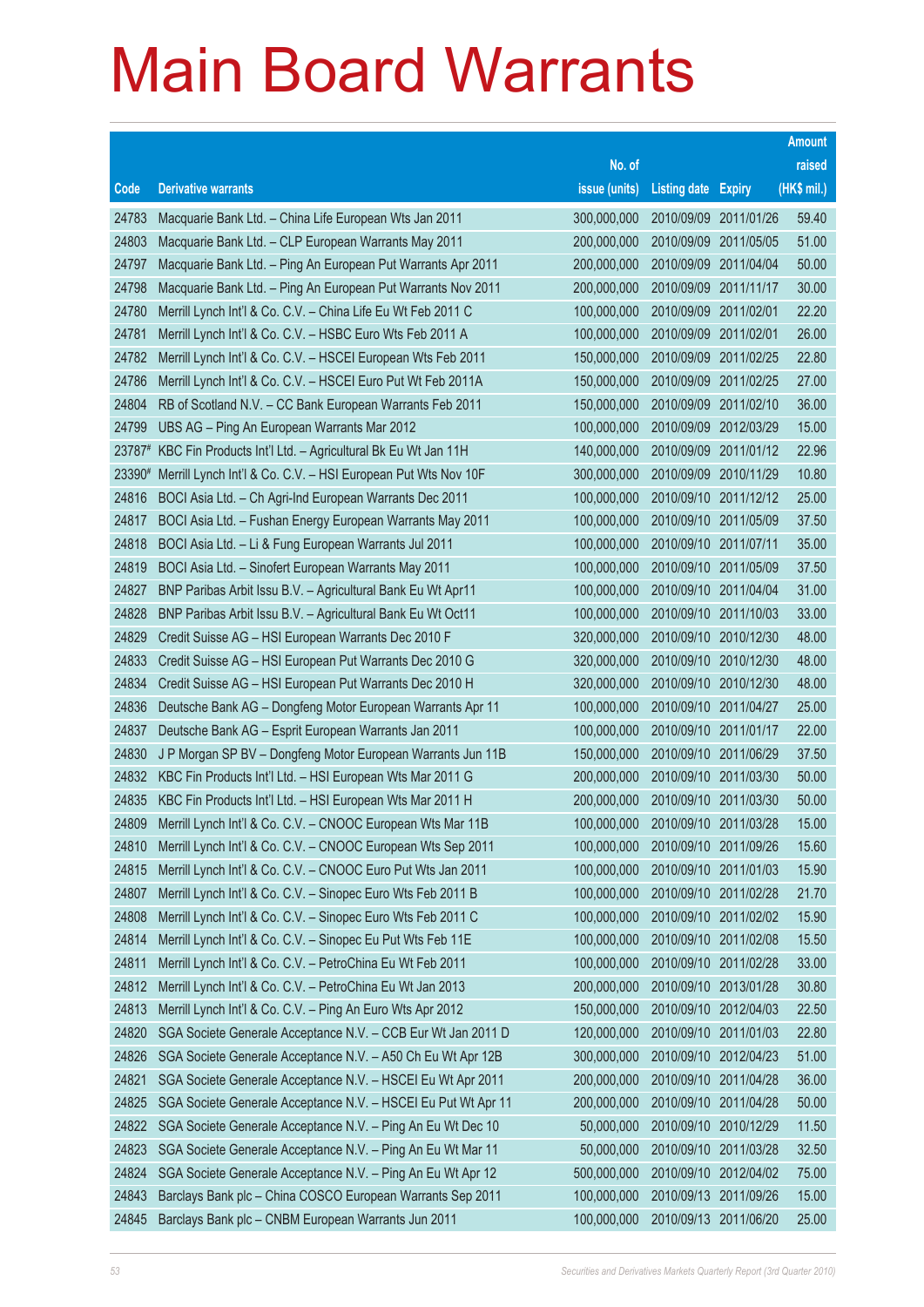|        |                                                              |               |                            |                       | <b>Amount</b> |
|--------|--------------------------------------------------------------|---------------|----------------------------|-----------------------|---------------|
|        |                                                              | No. of        |                            |                       | raised        |
| Code   | <b>Derivative warrants</b>                                   | issue (units) | <b>Listing date Expiry</b> |                       | (HK\$ mil.)   |
| 24842  | Barclays Bank plc - ChiUnicom European Warrants Aug 2011 B   | 100,000,000   |                            | 2010/09/13 2011/08/29 | 16.00         |
| 24851  | Barclays Bank plc - HSI European Put Warrants Mar 2011       | 150,000,000   |                            | 2010/09/13 2011/03/30 | 37.50         |
| 24846  | Barclays Bank plc - HSI European Warrants Feb 2011 G         | 150,000,000   |                            | 2010/09/13 2011/02/25 | 25.50         |
| 24848  | Barclays Bank plc - HSI European Warrants Mar 2011 C         | 150,000,000   |                            | 2010/09/13 2011/03/30 | 37.50         |
| 24849  | Barclays Bank plc - HSI European Warrants Mar 2011 D         | 150,000,000   |                            | 2010/09/13 2011/03/30 | 37.50         |
| 24847  | Barclays Bank plc - HSI European Put Warrants Feb 2011 H     | 150,000,000   |                            | 2010/09/13 2011/02/25 | 25.50         |
| 24844  | Barclays Bank plc - Ping An European Warrants Apr 2012       | 150,000,000   |                            | 2010/09/13 2012/04/02 | 24.00         |
| 24850  | Barclays Bank plc - Ping An European Put Warrants Nov 2011   | 150,000,000   |                            | 2010/09/13 2011/11/07 | 22.50         |
| 24831  | BOCI Asia Ltd. - Anta Sports European Warrants Jun 2011      | 100,000,000   |                            | 2010/09/13 2011/06/13 | 25.00         |
| 24838  | BOCI Asia Ltd. - GCL-Poly Energy European Warrants Sep 2011  | 100,000,000   |                            | 2010/09/13 2011/09/12 | 30.00         |
| 24839  | BOCI Asia Ltd. - Lenovo European Warrants May 2011           | 100,000,000   |                            | 2010/09/13 2011/05/09 | 35.00         |
| 24840  | BOCI Asia Ltd. - Yanzhou Coal European Warrants Jul 2011     | 100,000,000   | 2010/09/13 2011/07/11      |                       | 25.00         |
| 24859  | BNP Paribas Arbit Issu B.V. - BOCHK European Warrants Sep 11 | 100,000,000   |                            | 2010/09/13 2011/09/02 | 25.00         |
| 24841  | Credit Suisse AG - Ping An European Warrants Mar 2012        | 400,000,000   |                            | 2010/09/13 2012/03/30 | 60.00         |
| 24862  | Deutsche Bank AG - CC Bank European Warrants Feb 2011 A      | 200,000,000   | 2010/09/13 2011/02/21      |                       | 62.00         |
| 24863  | Deutsche Bank AG - Dongfeng Motor European Warrants May 11   | 100,000,000   |                            | 2010/09/13 2011/05/30 | 25.00         |
| 24865  | Deutsche Bank AG - SJM Holdings European Warrants Mar 2011   | 100,000,000   |                            | 2010/09/13 2011/03/14 | 25.00         |
| 24860  | KBC Fin Products Int'l Ltd. - Ping An European Wts Mar 2011  | 68,000,000    |                            | 2010/09/13 2011/03/15 | 19.04         |
| 24861  | KBC Fin Products Int'l Ltd. - Ping An European Wts May 2011  | 68,000,000    |                            | 2010/09/13 2011/05/03 | 17.68         |
| 24864  | KBC Fin Products Int'l Ltd. - Ping An Euro Put Wts Mar 2011  | 68,000,000    |                            | 2010/09/13 2011/03/15 | 21.76         |
| 24857  | Macquarie Bank Ltd. - Esprit European Warrants Apr 2011 A    | 330,000,000   |                            | 2010/09/13 2011/04/06 | 114.84        |
| 24858  | Macquarie Bank Ltd. - Esprit European Warrants Apr 2011 B    | 330,000,000   |                            | 2010/09/13 2011/04/06 | 82.50         |
| 24852  | CC Rabobank B.A. - BOC HK European Warrants Apr 2011         | 120,000,000   |                            | 2010/09/13 2011/04/29 | 30.00         |
| 24853  | CC Rabobank B.A. - BOC HK European Warrants Jul 2011         | 120,000,000   |                            | 2010/09/13 2011/07/29 | 30.00         |
| 24854  | CC Rabobank B.A. - CPIC European Warrants May 2011           | 75,000,000    |                            | 2010/09/13 2011/05/09 | 18.75         |
| 24855  | CC Rabobank B.A. - Dongfeng Motor European Warrants Apr2011A | 150,000,000   |                            | 2010/09/13 2011/04/15 | 37.50         |
| 24856  | CC Rabobank B.A. - Maanshan Iron European Warrants Mar 2011  | 75,000,000    |                            | 2010/09/13 2011/03/15 | 30.00         |
|        | 22841# BOCI Asia Ltd. - BYD European Warrants Dec 2010       | 500,000,000   |                            | 2010/09/13 2010/12/30 | 10.00         |
| 24436# | SGA Societe Generale Acceptance N.V. - Ch Mob Eu Wt Dec 10D  | 170,000,000   |                            | 2010/09/13 2010/12/29 | 29.75         |
| 24870  | Citigroup Global Mkt H Inc. - Belle Int'l European Wts Oct11 | 80,000,000    |                            | 2010/09/14 2011/10/10 | 20.00         |
| 24871  | Citigroup Global Mkt H Inc. - CMOC European Warrants Oct 12  | 80,000,000    | 2010/09/14                 | 2012/10/02            | 20.00         |
| 24872  | Citigroup Global Mkt H Inc. - Dongfeng European Wts Apr 2011 | 80,000,000    | 2010/09/14                 | 2011/04/28            | 20.00         |
| 24873  | Citigroup Global Mkt H Inc. - KECL European Warrants Sep 11  | 80,000,000    | 2010/09/14                 | 2011/09/23            | 12.00         |
| 24879  | Citigroup Global Mkt H Inc. - Ping An Euro Wts Mar 2012      | 80,000,000    | 2010/09/14                 | 2012/03/05            | 12.00         |
| 24874  | Citigroup Global Mkt H Inc. - Tencent European Put Wts Feb11 | 120,000,000   | 2010/09/14                 | 2011/02/23            | 18.00         |
| 24887  | Deutsche Bank AG - Angang Steel European Warrants Jun 2011 A | 100,000,000   | 2010/09/14                 | 2011/06/07            | 25.00         |
| 24888  | Deutsche Bank AG - HKEx European Put Warrants May 2011       | 200,000,000   | 2010/09/14                 | 2011/05/30            | 32.00         |
| 24889  | Deutsche Bank AG - KECL European Warrants Aug 2011           | 100,000,000   | 2010/09/14                 | 2011/08/15            | 15.00         |
| 24890  | Deutsche Bank AG - Maanshan Iron European Warrants Mar 2011  | 100,000,000   | 2010/09/14                 | 2011/03/14            | 47.00         |
| 24876  | Goldman Sachs SP (Asia) - HSI European Put Wts Feb 2011 F    | 200,000,000   | 2010/09/14                 | 2011/02/25            | 30.00         |
| 24877  | Goldman Sachs SP (Asia) - HSI European Put Wts Feb 2011 G    | 200,000,000   | 2010/09/14                 | 2011/02/25            | 30.00         |
| 24891  | Goldman Sachs SP (Asia) - Tencent Holdings European Wt Feb11 | 200,000,000   | 2010/09/14                 | 2011/02/28            | 30.00         |
| 24875  | HK Bank - HSI European Warrants Dec 2010 L                   | 300,000,000   | 2010/09/14                 | 2010/12/30            | 45.00         |
| 24883  | J P Morgan SP BV - Ping An European Put Warrants Nov 2011    | 200,000,000   | 2010/09/14                 | 2011/11/07            | 30.00         |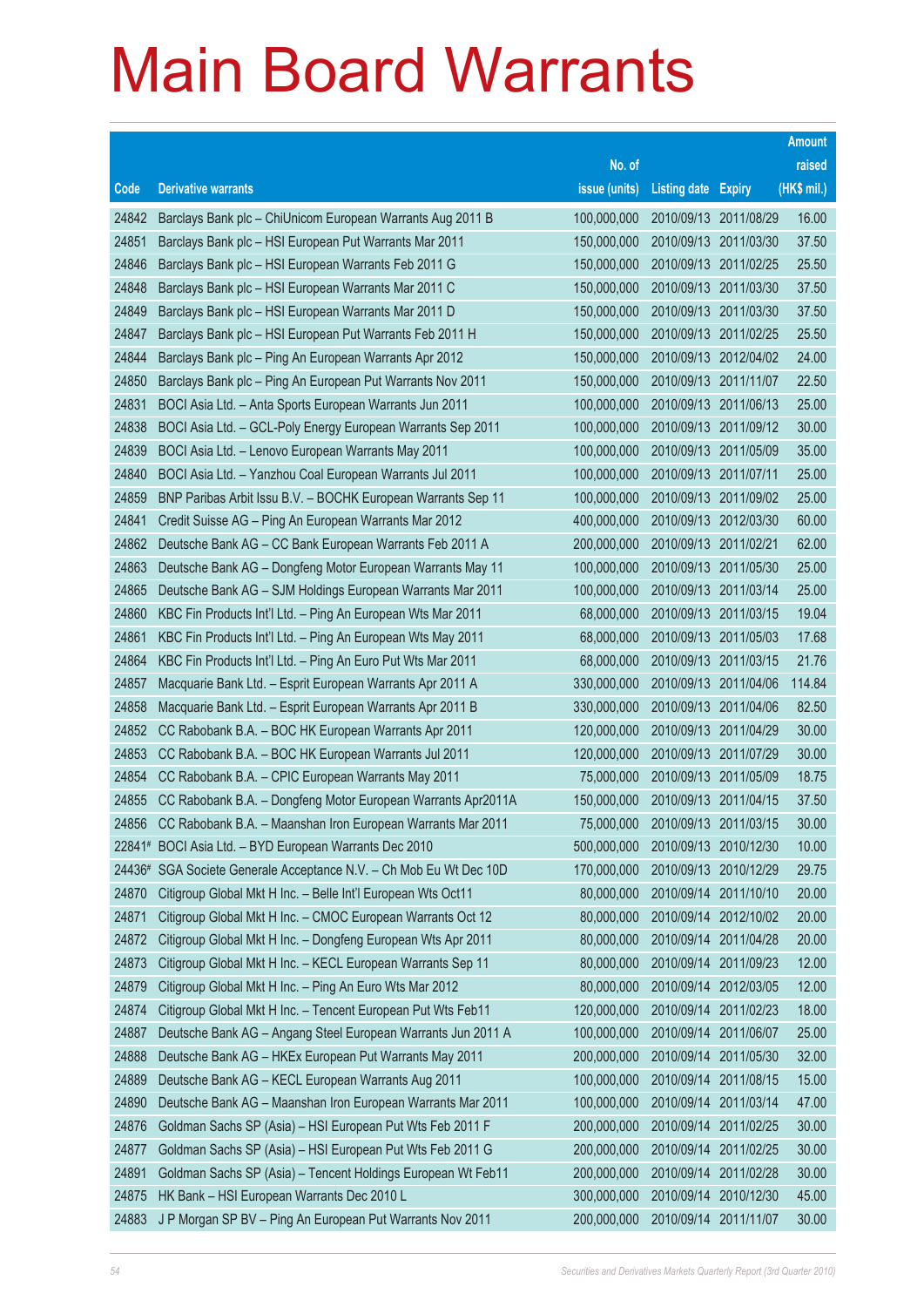|        |                                                              |               |                            |            | <b>Amount</b> |
|--------|--------------------------------------------------------------|---------------|----------------------------|------------|---------------|
|        |                                                              | No. of        |                            |            | raised        |
| Code   | <b>Derivative warrants</b>                                   | issue (units) | <b>Listing date Expiry</b> |            | (HK\$ mil.)   |
| 24881  | Macquarie Bank Ltd. - HKEx European Warrants Jan 2012        | 200,000,000   | 2010/09/14 2012/01/04      |            | 50.00         |
| 24880  | Macquarie Bank Ltd. - HKEx European Warrants Jul 2011 B      | 200,000,000   | 2010/09/14 2011/07/18      |            | 30.20         |
| 24867  | Macquarie Bank Ltd. - HSCEI European Warrants Apr 2011       | 300,000,000   | 2010/09/14                 | 2011/04/28 | 49.50         |
| 24866  | Macquarie Bank Ltd. - HSI European Warrants Jan 2011         | 300,000,000   | 2010/09/14 2011/01/28      |            | 46.80         |
| 24878  | Macquarie Bank Ltd. - Sino Land European Warrants Jun 2011   | 200,000,000   | 2010/09/14                 | 2011/06/15 | 50.20         |
| 24868  | Macquarie Bank Ltd. - SJM Holdings European Warrants Mar 11  | 200,000,000   | 2010/09/14 2011/03/15      |            | 50.00         |
| 24869  | Macquarie Bank Ltd. - Wynn Macau European Warrants Jun 2011  | 150,000,000   | 2010/09/14                 | 2011/06/08 | 37.50         |
| 24886  | RB of Scotland N.V. - HSI European Put Warrants Dec 2010 G   | 250,000,000   | 2010/09/14 2010/12/30      |            | 45.75         |
| 24882  | UBS AG - HSI European Put Warrants Dec 2010 K                | 200,000,000   | 2010/09/14 2010/12/30      |            | 30.00         |
| 24884  | UBS AG – Ping An European Warrants Mar 2011                  | 100,000,000   | 2010/09/14 2011/03/14      |            | 25.00         |
| 24885  | UBS AG - Tencent Holdings European Warrants Feb 2011 C       | 100,000,000   | 2010/09/14                 | 2011/02/28 | 15.00         |
| 22910# | Deutsche Bank AG - China Life European Warrants Dec 2010 A   | 300,000,000   | 2010/09/14 2010/12/06      |            | 15.30         |
| 24499# | SGA Societe Generale Acceptance N.V. - AGBK Eu Wt Feb 2011 B | 120,000,000   | 2010/09/14 2011/02/28      |            | 23.76         |
| 24003# | CC Rabobank B.A. - BOC HK European Warrants Aug 2011         | 180,000,000   | 2010/09/14 2011/08/30      |            | 41.76         |
| 24908  | Barclays Bank plc - Angang Steel European Warrants Aug 2011  | 100,000,000   | 2010/09/15 2011/08/08      |            | 25.00         |
| 24910  | Barclays Bank plc - Chi Res Power European Warrants Jul 2011 | 100,000,000   | 2010/09/15 2011/07/18      |            | 25.00         |
| 24914  | Barclays Bank plc - A50 China European Warrants Jun 2011     | 100,000,000   | 2010/09/15 2011/06/20      |            | 16.00         |
| 24915  | Barclays Bank plc - A50 China European Warrants Nov 2011 A   | 100,000,000   | 2010/09/15 2011/11/07      |            | 15.00         |
| 24916  | Barclays Bank plc - A50 China European Warrants Nov 2011 B   | 100,000,000   | 2010/09/15 2011/11/21      |            | 15.00         |
| 24917  | Barclays Bank plc - A50 China European Warrants Jan 2012     | 100,000,000   | 2010/09/15 2012/01/16      |            | 17.00         |
| 24918  | Barclays Bank plc - A50 China European Warrants Apr 2012     | 100,000,000   | 2010/09/15 2012/04/30      |            | 15.00         |
| 24913  | Barclays Bank plc - R&F Ppt European Warrants Jul 2011       | 100,000,000   | 2010/09/15 2011/07/11      |            | 15.00         |
| 24920  | Barclays Bank plc - GCL-Poly Energy European Warrants Jul 11 | 100,000,000   | 2010/09/15 2011/07/18      |            | 26.00         |
| 24907  | Barclays Bank plc - Geely Auto European Warrants Jun 2011    | 100,000,000   | 2010/09/15 2011/06/20      |            | 31.00         |
| 24906  | Barclays Bank plc - KECL European Warrants Aug 2011          | 100,000,000   | 2010/09/15 2011/08/15      |            | 16.00         |
| 24912  | Barclays Bank plc - PICC P&C European Warrants Oct 2011      | 100,000,000   | 2010/09/15 2011/10/03      |            | 21.00         |
| 24909  | Barclays Bank plc - Shimao Ppt European Warrants Oct 2011    | 100,000,000   | 2010/09/15 2011/10/31      |            | 25.00         |
| 24911  | Barclays Bank plc - Yanzhou Coal European Warrants Aug 2011  | 100,000,000   | 2010/09/15 2011/08/08      |            | 26.00         |
| 24919  | Barclays Bank plc - Zijin Mining European Warrants May 2012  | 100,000,000   | 2010/09/15 2012/05/28      |            | 15.00         |
| 24903  | BOCI Asia Ltd. - Agricultural Bk European Warrants Dec 2011  | 100,000,000   | 2010/09/15 2011/12/12      |            | 30.00         |
| 24904  | BOCI Asia Ltd. - Chaoda Modern European Warrants Nov 2012    | 100,000,000   | 2010/09/15 2012/11/12      |            | 25.00         |
| 24942  | Credit Suisse AG - China Mobile European Warrants Dec 2011   | 300,000,000   | 2010/09/15 2011/12/05      |            | 45.00         |
| 24939  | Credit Suisse AG - China Life European Warrants Feb 2011 A   | 300,000,000   | 2010/09/15 2011/02/28      |            | 45.00         |
| 24936  | Credit Suisse AG - Minsheng Bank European Warrants Mar 2011  | 300,000,000   | 2010/09/15 2011/03/28      |            | 75.00         |
| 24938  | Credit Suisse AG - CPIC European Warrants Feb 2011           | 300,000,000   | 2010/09/15 2011/02/28      |            | 45.00         |
| 24935  | Credit Suisse AG - HSBC European Wts Jan 2011 A              | 300,000,000   | 2010/09/15 2011/01/31      |            | 45.00         |
| 24937  | Credit Suisse AG - Ping An European Warrants Mar 2011        | 300,000,000   | 2010/09/15 2011/03/28      |            | 75.00         |
| 24933  | Citigroup Global Mkt H Inc. - CNBM European Warrants Jun 11  | 80,000,000    | 2010/09/15 2011/06/07      |            | 20.00         |
| 24934  | Citigroup Global Mkt H Inc. - SJM Holdings European Wt Aug11 | 80,000,000    | 2010/09/15 2011/08/08      |            | 20.00         |
| 24943  | Deutsche Bank AG - Geely Auto European Warrants Mar 2011 A   | 100,000,000   | 2010/09/15 2011/03/21      |            | 25.00         |
| 24905  | Goldman Sachs SP (Asia) - Agricultural Bk European Wts Apr11 | 200,000,000   | 2010/09/15 2011/04/18      |            | 50.00         |
| 24930  | Macquarie Bank Ltd. - BOCHK European Warrants Jun 2011 B     | 200,000,000   | 2010/09/15 2011/06/29      |            | 50.00         |
| 24932  | Macquarie Bank Ltd. - China Unicom European Wts Dec 2011     | 200,000,000   | 2010/09/15                 | 2011/12/02 | 50.20         |
| 24931  | Macquarie Bank Ltd. - CM Bank European Warrants Apr 2011     | 200,000,000   | 2010/09/15 2011/04/04      |            | 50.00         |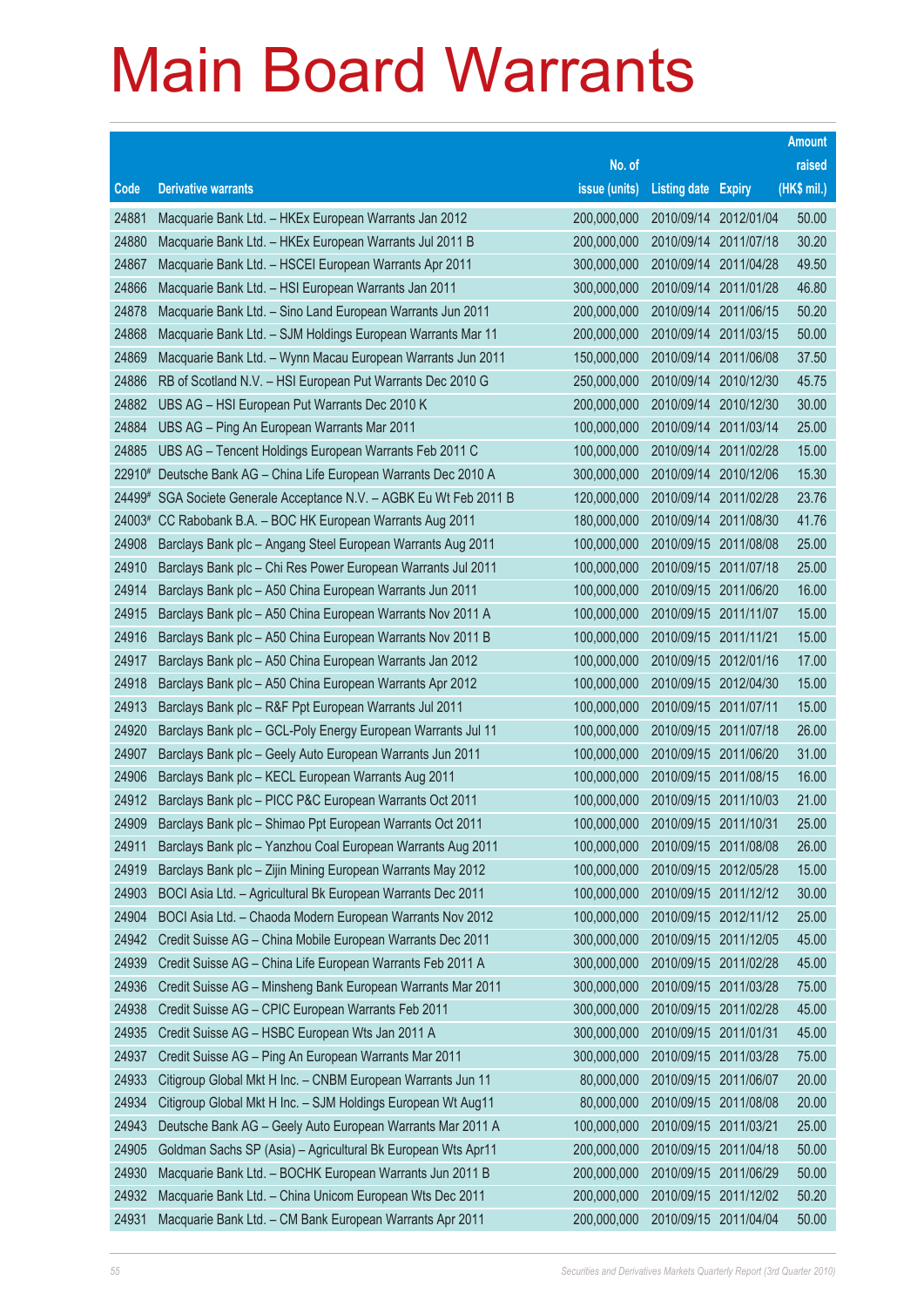|       |                                                                |               |                            | <b>Amount</b> |
|-------|----------------------------------------------------------------|---------------|----------------------------|---------------|
|       |                                                                | No. of        |                            | raised        |
| Code  | <b>Derivative warrants</b>                                     | issue (units) | <b>Listing date Expiry</b> | (HK\$ mil.)   |
| 24892 | Macquarie Bank Ltd. - Wharf European Warrants May 2011         | 150,000,000   | 2010/09/15 2011/05/20      | 38.85         |
| 24895 | Merrill Lynch Int'l & Co. C.V. - Agricultural Bk Eu Wt Mar 11  | 100,000,000   | 2010/09/15 2011/03/21      | 15.10         |
| 24899 | Merrill Lynch Int'l & Co. CV - Agricultural Bk Eu Put Wt Mar11 | 100,000,000   | 2010/09/15 2011/03/28      | 25.50         |
| 24896 | Merrill Lynch Int'l & Co. C.V. - BOC HK Euro Wts Aug 2011      | 150,000,000   | 2010/09/15 2011/08/29      | 38.25         |
| 24902 | Merrill Lynch Int'l & Co. C.V. - A50 China Eur Wt Mar 2011     | 100,000,000   | 2010/09/15 2011/03/08      | 15.80         |
| 24897 | Merrill Lynch Int'l & Co. C.V. - A50 China Eur Wt Feb 2012     | 100,000,000   | 2010/09/15 2012/02/27      | 17.40         |
| 24898 | Merrill Lynch Int'l & Co. C.V. - A50 China Eur Wt Apr 2012 B   | 100,000,000   | 2010/09/15 2012/04/23      | 23.00         |
| 24893 | Merrill Lynch Int'l & Co. C.V. - HSI European Warrants Feb11H  | 200,000,000   | 2010/09/15 2011/02/25      | 30.40         |
| 24894 | Merrill Lynch Int'l & Co. C.V. - HSI European Warrants Feb11I  | 200,000,000   | 2010/09/15 2011/02/25      | 30.80         |
| 24900 | Merrill Lynch Int'l & Co. C.V. - HSI European Put Wts Feb 11J  | 200,000,000   | 2010/09/15 2011/02/25      | 37.00         |
| 24901 | Merrill Lynch Int'l & Co. C.V. - HSI European Put Wts Feb 11K  | 200,000,000   | 2010/09/15 2011/02/25      | 51.00         |
| 24941 | Standard Chartered Bank - China Mobile European Wts Dec 2011   | 150,000,000   | 2010/09/15 2011/12/05      | 22.50         |
| 24921 | SGA Societe Generale Acceptance N.V. - AGBK Eu Wt Feb 2011 C   | 200,000,000   | 2010/09/15 2011/02/21      | 34.00         |
| 24922 | SGA Societe Generale Acceptance N.V. - AGBK Eu Wt Apr 2011 A   | 200,000,000   | 2010/09/15 2011/04/04      | 62.00         |
| 24923 | SGA Societe Generale Acceptance N.V. - AGBK Eu Wt Apr 2011 B   | 200,000,000   | 2010/09/15 2011/04/04      | 50.00         |
| 24925 | SGA Societe Generale Acceptance N.V. - CCB Eur Wt Mar 2011     | 120,000,000   | 2010/09/15 2011/03/02      | 26.40         |
| 24924 | SGA Societe Generale Acceptance N.V. - CK(H) Eu Wt Feb 2011C   | 60,000,000    | 2010/09/15 2011/02/28      | 10.80         |
| 24926 | SGA Societe Generale Acceptance N.V. - CP&CC Eur Wt Mar 11B    | 80,000,000    | 2010/09/15 2011/03/28      | 20.00         |
| 24928 | SGA Societe Generale Acceptance N.V. - A50 Ch Eu Wt Jul 2011   | 300,000,000   | 2010/09/15 2011/07/06      | 63.00         |
| 24927 | SGA Societe Generale Acceptance N.V. - HKEx Eu Wt Aug 2011     | 200,000,000   | 2010/09/15 2011/08/08      | 30.00         |
| 24940 | SGA Societe Generale Acceptance N.V. - HSI Eur Wt Mar 2011 A   | 300,000,000   | 2010/09/15 2011/03/30      | 45.00         |
| 24929 | SGA Societe Generale Acceptance N.V. - ICBC Eu Wt Mar 2011     | 120,000,000   | 2010/09/15 2011/03/16      | 31.20         |
| 24944 | BNP Paribas Arbit Issu B.V. - Belle Int'l Euro Wts Aug 2011    | 100,000,000   | 2010/09/16 2011/08/02      | 31.00         |
| 24945 | BNP Paribas Arbit Issu B.V. - China Life Euro Wts Jul 2011     | 100,000,000   | 2010/09/16 2011/07/04      | 28.00         |
| 24952 | BNP Paribas Arbit Issu B.V. - PetroCh Euro Wts Apr 2012        | 100,000,000   | 2010/09/16 2012/04/27      | 16.00         |
| 24951 | Credit Suisse AG - Hutchison European Warrants Mar 2011        | 300,000,000   | 2010/09/16 2011/03/28      | 165.00        |
| 24962 | Deutsche Bank AG - BankComm European Warrants Feb 2011         | 150,000,000   | 2010/09/16 2011/02/14      | 55.50         |
| 24965 | Deutsche Bank AG - CC Bank European Put Warrants Mar 2011      | 150,000,000   | 2010/09/16 2011/03/21      | 51.00         |
| 24963 | Deutsche Bank AG - Cathay Pacific European Warrants Mar 2011   | 100,000,000   | 2010/09/16 2011/03/21      | 25.00         |
| 24964 | Deutsche Bank AG - CPIC European Warrants Feb 2011             | 100,000,000   | 2010/09/16 2011/02/28      | 21.00         |
| 24950 | HK Bank - China Mobile European Warrants Jan 2011              | 250,000,000   | 2010/09/16 2011/01/17      | 37.50         |
| 24949 | J P Morgan SP BV - China Mob European Wts Dec 2010             | 100,000,000   | 2010/09/16 2010/12/22      | 15.00         |
| 24955 | J P Morgan SP BV - China Mob European Wts Dec 2011             | 300,000,000   | 2010/09/16 2011/12/05      | 45.00         |
| 24946 | J P Morgan SP BV - Ping An European Warrants Mar 2012          | 200,000,000   | 2010/09/16 2012/03/05      | 30.00         |
| 24947 | J P Morgan SP BV - Skyworth Digital European Wts Jan 2012      | 200,000,000   | 2010/09/16 2012/01/18      | 30.00         |
| 24956 | CC Rabobank B.A. - Chaoda Modern European Warrants Jan 2012    | 250,000,000   | 2010/09/16 2012/01/30      | 62.50         |
| 24958 | CC Rabobank B.A. - Greentown China European Wts Aug 2011       | 200,000,000   | 2010/09/16 2011/08/30      | 58.00         |
| 24957 | CC Rabobank B.A. - GCL-Poly Energy European Wts Mar 2011 B     | 100,000,000   | 2010/09/16 2011/03/28      | 25.00         |
| 24959 | CC Rabobank B.A. - PCD Stores European Warrants Mar 2011       | 100,000,000   | 2010/09/16 2011/03/28      | 32.00         |
| 24960 | CC Rabobank B.A. - Yanzhou Coal European Warrants Mar 2011     | 100,000,000   | 2010/09/16 2011/03/18      | 25.00         |
| 24961 | RB of Scotland N.V. - Agricultural Bk Euro Wts Feb 2011 B      | 150,000,000   | 2010/09/16 2011/02/18      | 25.80         |
| 24953 | UBS AG - China Mobile European Warrants Jan 2011               | 100,000,000   | 2010/09/16 2011/01/24      | 25.50         |
| 24948 | UBS AG - A50 China European Warrants Apr 2012                  | 100,000,000   | 2010/09/16 2012/04/24      | 15.00         |
| 24954 | UBS AG - HSI European Put Warrants Dec 2010 L                  | 200,000,000   | 2010/09/16 2010/12/30      | 30.00         |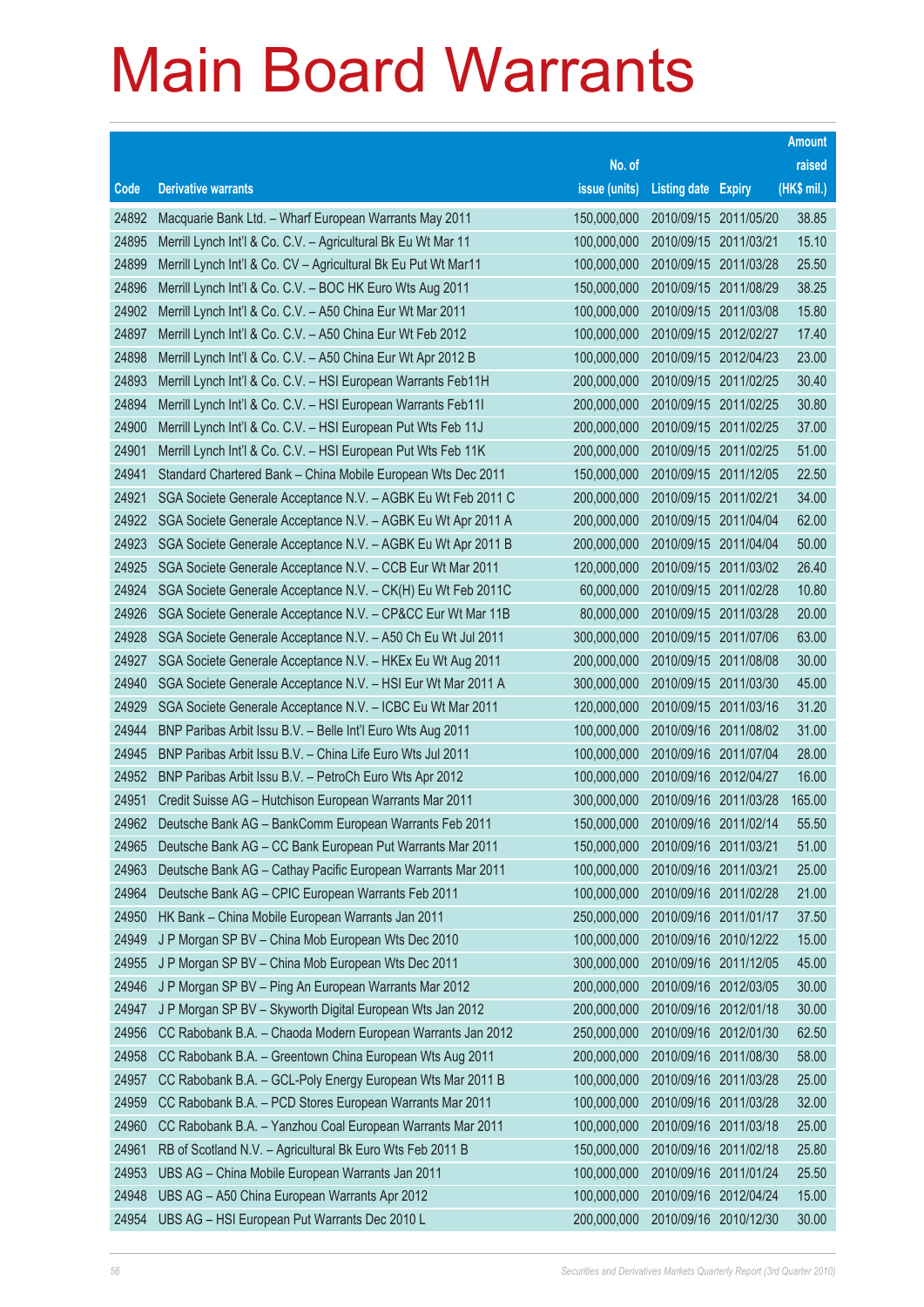| raised<br>No. of<br>(HK\$ mil.)<br><b>Derivative warrants</b><br>issue (units)<br>Code<br><b>Listing date Expiry</b><br>46.50<br>23160# Deutsche Bank AG - China Life European Warrants Dec 2010 B<br>300,000,000<br>2010/09/16 2010/12/28<br>13.30<br>Standard Chartered Bank - China Mobile European Wts Dec 2010<br>100,000,000<br>2010/09/16 2010/12/22<br>24613#<br>25.00<br>24991<br>BNP Paribas Arbit Issu B.V. - Ch Mobile Eu Put Wt Apr 2011<br>100,000,000<br>2010/09/17 2011/04/04<br>14.96<br>24990<br>2010/09/17 2011/03/02<br>BNP Paribas Arbit Issu B.V. - Cheung Kong Euro Wt Mar 2011<br>68,000,000<br>15.00<br>24992<br>BNP Paribas Arbit Issu B.V. - China Life Eu Put Wts Mar 2011<br>100,000,000<br>2010/09/17 2011/03/02<br>2010/09/17 2011/04/04<br>25.00<br>24993<br>BNP Paribas Arbit Issu B.V. - Hutchison Euro Put Wt Apr 2011<br>100,000,000<br>45.00<br>24984<br>300,000,000<br>2010/09/17 2011/03/21<br>Credit Suisse AG - Agricultural Bank European Wts Mar 2011<br>24988<br>2010/09/17 2011/03/17<br>75.00<br>Credit Suisse AG - Agricultural Bank European Put Wts Mar11<br>300,000,000<br>45.00<br>24983<br>Credit Suisse AG - A50 China European Warrants Nov 2011<br>300,000,000<br>2010/09/17 2011/11/07<br>24980<br>20.00<br>Citigroup Global Mkt H Inc. - Angang Steel European Wt May11<br>80,000,000<br>2010/09/17 2011/05/30<br>25.00<br>24981<br>100,000,000<br>2010/09/17 2011/03/17<br>Citigroup Global Mkt H Inc. - CM Bank European Put Wts Mar11<br>24982<br>2010/09/17 2011/06/07<br>15.00<br>Citigroup Global Mkt H Inc. - CNOOC Euro Put Wts Jun 2011<br>100,000,000<br>12.00<br>24979<br>Citigroup Global Mkt H Inc. - HSI European Warrants Dec 2010<br>80,000,000<br>2010/09/17 2010/12/30<br>24986<br>88.00<br>Deutsche Bank AG - China Mobile European Warrants Jan 2011<br>200,000,000<br>2010/09/17 2011/01/24<br>30.00<br>24985<br>200,000,000<br>2010/09/17 2011/06/27<br>Deutsche Bank AG - CNOOC European Warrants Jun 2011<br>2010/09/17 2011/03/21<br>50.00<br>24977<br>Goldman Sachs SP (Asia) - BOCL European Warrants Mar 2011 B<br>200,000,000<br>30.00<br>24978<br>Goldman Sachs SP (Asia) - CNOOC European Warrants Apr 2011<br>200,000,000<br>2010/09/17 2011/04/18<br>32.00<br>24996<br>Goldman Sachs SP (Asia) - Tencent Holdings European Wt Apr11<br>200,000,000<br>2010/09/17 2011/04/26<br>50.00<br>24995<br>Goldman Sachs SP (Asia) - Tencent Holdings Euro Put Wt Sep11<br>200,000,000<br>2010/09/17 2011/09/19<br>24994<br>2010/09/17 2011/08/01<br>32.00<br>KBC Fin Products Int'l Ltd. - BOC HK European Wts Aug 2011<br>128,000,000<br>16.20<br>24987<br>KBC Fin Products Int'l Ltd. - HKEx European Warrants Aug 11<br>108,000,000<br>2010/09/17 2011/08/08<br>50.00<br>24976<br>Macquarie Bank Ltd. - GAC European Wts May 2011<br>200,000,000<br>2010/09/17 2011/05/04<br>31.50<br>24966<br>Merrill Lynch Int'l & Co. C.V. - Ch Telecom Eur Wt Apr 2011<br>100,000,000<br>2010/09/17 2011/04/18 |
|----------------------------------------------------------------------------------------------------------------------------------------------------------------------------------------------------------------------------------------------------------------------------------------------------------------------------------------------------------------------------------------------------------------------------------------------------------------------------------------------------------------------------------------------------------------------------------------------------------------------------------------------------------------------------------------------------------------------------------------------------------------------------------------------------------------------------------------------------------------------------------------------------------------------------------------------------------------------------------------------------------------------------------------------------------------------------------------------------------------------------------------------------------------------------------------------------------------------------------------------------------------------------------------------------------------------------------------------------------------------------------------------------------------------------------------------------------------------------------------------------------------------------------------------------------------------------------------------------------------------------------------------------------------------------------------------------------------------------------------------------------------------------------------------------------------------------------------------------------------------------------------------------------------------------------------------------------------------------------------------------------------------------------------------------------------------------------------------------------------------------------------------------------------------------------------------------------------------------------------------------------------------------------------------------------------------------------------------------------------------------------------------------------------------------------------------------------------------------------------------------------------------------------------------------------------------------------------------------------------------------------------------------------------------------------------------------------------------------------------------------------------------------------------------------------------------------------------------------------------------------------------------------------------------------------------------------------------------------------------|
|                                                                                                                                                                                                                                                                                                                                                                                                                                                                                                                                                                                                                                                                                                                                                                                                                                                                                                                                                                                                                                                                                                                                                                                                                                                                                                                                                                                                                                                                                                                                                                                                                                                                                                                                                                                                                                                                                                                                                                                                                                                                                                                                                                                                                                                                                                                                                                                                                                                                                                                                                                                                                                                                                                                                                                                                                                                                                                                                                                                        |
|                                                                                                                                                                                                                                                                                                                                                                                                                                                                                                                                                                                                                                                                                                                                                                                                                                                                                                                                                                                                                                                                                                                                                                                                                                                                                                                                                                                                                                                                                                                                                                                                                                                                                                                                                                                                                                                                                                                                                                                                                                                                                                                                                                                                                                                                                                                                                                                                                                                                                                                                                                                                                                                                                                                                                                                                                                                                                                                                                                                        |
|                                                                                                                                                                                                                                                                                                                                                                                                                                                                                                                                                                                                                                                                                                                                                                                                                                                                                                                                                                                                                                                                                                                                                                                                                                                                                                                                                                                                                                                                                                                                                                                                                                                                                                                                                                                                                                                                                                                                                                                                                                                                                                                                                                                                                                                                                                                                                                                                                                                                                                                                                                                                                                                                                                                                                                                                                                                                                                                                                                                        |
|                                                                                                                                                                                                                                                                                                                                                                                                                                                                                                                                                                                                                                                                                                                                                                                                                                                                                                                                                                                                                                                                                                                                                                                                                                                                                                                                                                                                                                                                                                                                                                                                                                                                                                                                                                                                                                                                                                                                                                                                                                                                                                                                                                                                                                                                                                                                                                                                                                                                                                                                                                                                                                                                                                                                                                                                                                                                                                                                                                                        |
|                                                                                                                                                                                                                                                                                                                                                                                                                                                                                                                                                                                                                                                                                                                                                                                                                                                                                                                                                                                                                                                                                                                                                                                                                                                                                                                                                                                                                                                                                                                                                                                                                                                                                                                                                                                                                                                                                                                                                                                                                                                                                                                                                                                                                                                                                                                                                                                                                                                                                                                                                                                                                                                                                                                                                                                                                                                                                                                                                                                        |
|                                                                                                                                                                                                                                                                                                                                                                                                                                                                                                                                                                                                                                                                                                                                                                                                                                                                                                                                                                                                                                                                                                                                                                                                                                                                                                                                                                                                                                                                                                                                                                                                                                                                                                                                                                                                                                                                                                                                                                                                                                                                                                                                                                                                                                                                                                                                                                                                                                                                                                                                                                                                                                                                                                                                                                                                                                                                                                                                                                                        |
|                                                                                                                                                                                                                                                                                                                                                                                                                                                                                                                                                                                                                                                                                                                                                                                                                                                                                                                                                                                                                                                                                                                                                                                                                                                                                                                                                                                                                                                                                                                                                                                                                                                                                                                                                                                                                                                                                                                                                                                                                                                                                                                                                                                                                                                                                                                                                                                                                                                                                                                                                                                                                                                                                                                                                                                                                                                                                                                                                                                        |
|                                                                                                                                                                                                                                                                                                                                                                                                                                                                                                                                                                                                                                                                                                                                                                                                                                                                                                                                                                                                                                                                                                                                                                                                                                                                                                                                                                                                                                                                                                                                                                                                                                                                                                                                                                                                                                                                                                                                                                                                                                                                                                                                                                                                                                                                                                                                                                                                                                                                                                                                                                                                                                                                                                                                                                                                                                                                                                                                                                                        |
|                                                                                                                                                                                                                                                                                                                                                                                                                                                                                                                                                                                                                                                                                                                                                                                                                                                                                                                                                                                                                                                                                                                                                                                                                                                                                                                                                                                                                                                                                                                                                                                                                                                                                                                                                                                                                                                                                                                                                                                                                                                                                                                                                                                                                                                                                                                                                                                                                                                                                                                                                                                                                                                                                                                                                                                                                                                                                                                                                                                        |
|                                                                                                                                                                                                                                                                                                                                                                                                                                                                                                                                                                                                                                                                                                                                                                                                                                                                                                                                                                                                                                                                                                                                                                                                                                                                                                                                                                                                                                                                                                                                                                                                                                                                                                                                                                                                                                                                                                                                                                                                                                                                                                                                                                                                                                                                                                                                                                                                                                                                                                                                                                                                                                                                                                                                                                                                                                                                                                                                                                                        |
|                                                                                                                                                                                                                                                                                                                                                                                                                                                                                                                                                                                                                                                                                                                                                                                                                                                                                                                                                                                                                                                                                                                                                                                                                                                                                                                                                                                                                                                                                                                                                                                                                                                                                                                                                                                                                                                                                                                                                                                                                                                                                                                                                                                                                                                                                                                                                                                                                                                                                                                                                                                                                                                                                                                                                                                                                                                                                                                                                                                        |
|                                                                                                                                                                                                                                                                                                                                                                                                                                                                                                                                                                                                                                                                                                                                                                                                                                                                                                                                                                                                                                                                                                                                                                                                                                                                                                                                                                                                                                                                                                                                                                                                                                                                                                                                                                                                                                                                                                                                                                                                                                                                                                                                                                                                                                                                                                                                                                                                                                                                                                                                                                                                                                                                                                                                                                                                                                                                                                                                                                                        |
|                                                                                                                                                                                                                                                                                                                                                                                                                                                                                                                                                                                                                                                                                                                                                                                                                                                                                                                                                                                                                                                                                                                                                                                                                                                                                                                                                                                                                                                                                                                                                                                                                                                                                                                                                                                                                                                                                                                                                                                                                                                                                                                                                                                                                                                                                                                                                                                                                                                                                                                                                                                                                                                                                                                                                                                                                                                                                                                                                                                        |
|                                                                                                                                                                                                                                                                                                                                                                                                                                                                                                                                                                                                                                                                                                                                                                                                                                                                                                                                                                                                                                                                                                                                                                                                                                                                                                                                                                                                                                                                                                                                                                                                                                                                                                                                                                                                                                                                                                                                                                                                                                                                                                                                                                                                                                                                                                                                                                                                                                                                                                                                                                                                                                                                                                                                                                                                                                                                                                                                                                                        |
|                                                                                                                                                                                                                                                                                                                                                                                                                                                                                                                                                                                                                                                                                                                                                                                                                                                                                                                                                                                                                                                                                                                                                                                                                                                                                                                                                                                                                                                                                                                                                                                                                                                                                                                                                                                                                                                                                                                                                                                                                                                                                                                                                                                                                                                                                                                                                                                                                                                                                                                                                                                                                                                                                                                                                                                                                                                                                                                                                                                        |
|                                                                                                                                                                                                                                                                                                                                                                                                                                                                                                                                                                                                                                                                                                                                                                                                                                                                                                                                                                                                                                                                                                                                                                                                                                                                                                                                                                                                                                                                                                                                                                                                                                                                                                                                                                                                                                                                                                                                                                                                                                                                                                                                                                                                                                                                                                                                                                                                                                                                                                                                                                                                                                                                                                                                                                                                                                                                                                                                                                                        |
|                                                                                                                                                                                                                                                                                                                                                                                                                                                                                                                                                                                                                                                                                                                                                                                                                                                                                                                                                                                                                                                                                                                                                                                                                                                                                                                                                                                                                                                                                                                                                                                                                                                                                                                                                                                                                                                                                                                                                                                                                                                                                                                                                                                                                                                                                                                                                                                                                                                                                                                                                                                                                                                                                                                                                                                                                                                                                                                                                                                        |
|                                                                                                                                                                                                                                                                                                                                                                                                                                                                                                                                                                                                                                                                                                                                                                                                                                                                                                                                                                                                                                                                                                                                                                                                                                                                                                                                                                                                                                                                                                                                                                                                                                                                                                                                                                                                                                                                                                                                                                                                                                                                                                                                                                                                                                                                                                                                                                                                                                                                                                                                                                                                                                                                                                                                                                                                                                                                                                                                                                                        |
|                                                                                                                                                                                                                                                                                                                                                                                                                                                                                                                                                                                                                                                                                                                                                                                                                                                                                                                                                                                                                                                                                                                                                                                                                                                                                                                                                                                                                                                                                                                                                                                                                                                                                                                                                                                                                                                                                                                                                                                                                                                                                                                                                                                                                                                                                                                                                                                                                                                                                                                                                                                                                                                                                                                                                                                                                                                                                                                                                                                        |
|                                                                                                                                                                                                                                                                                                                                                                                                                                                                                                                                                                                                                                                                                                                                                                                                                                                                                                                                                                                                                                                                                                                                                                                                                                                                                                                                                                                                                                                                                                                                                                                                                                                                                                                                                                                                                                                                                                                                                                                                                                                                                                                                                                                                                                                                                                                                                                                                                                                                                                                                                                                                                                                                                                                                                                                                                                                                                                                                                                                        |
|                                                                                                                                                                                                                                                                                                                                                                                                                                                                                                                                                                                                                                                                                                                                                                                                                                                                                                                                                                                                                                                                                                                                                                                                                                                                                                                                                                                                                                                                                                                                                                                                                                                                                                                                                                                                                                                                                                                                                                                                                                                                                                                                                                                                                                                                                                                                                                                                                                                                                                                                                                                                                                                                                                                                                                                                                                                                                                                                                                                        |
|                                                                                                                                                                                                                                                                                                                                                                                                                                                                                                                                                                                                                                                                                                                                                                                                                                                                                                                                                                                                                                                                                                                                                                                                                                                                                                                                                                                                                                                                                                                                                                                                                                                                                                                                                                                                                                                                                                                                                                                                                                                                                                                                                                                                                                                                                                                                                                                                                                                                                                                                                                                                                                                                                                                                                                                                                                                                                                                                                                                        |
|                                                                                                                                                                                                                                                                                                                                                                                                                                                                                                                                                                                                                                                                                                                                                                                                                                                                                                                                                                                                                                                                                                                                                                                                                                                                                                                                                                                                                                                                                                                                                                                                                                                                                                                                                                                                                                                                                                                                                                                                                                                                                                                                                                                                                                                                                                                                                                                                                                                                                                                                                                                                                                                                                                                                                                                                                                                                                                                                                                                        |
|                                                                                                                                                                                                                                                                                                                                                                                                                                                                                                                                                                                                                                                                                                                                                                                                                                                                                                                                                                                                                                                                                                                                                                                                                                                                                                                                                                                                                                                                                                                                                                                                                                                                                                                                                                                                                                                                                                                                                                                                                                                                                                                                                                                                                                                                                                                                                                                                                                                                                                                                                                                                                                                                                                                                                                                                                                                                                                                                                                                        |
|                                                                                                                                                                                                                                                                                                                                                                                                                                                                                                                                                                                                                                                                                                                                                                                                                                                                                                                                                                                                                                                                                                                                                                                                                                                                                                                                                                                                                                                                                                                                                                                                                                                                                                                                                                                                                                                                                                                                                                                                                                                                                                                                                                                                                                                                                                                                                                                                                                                                                                                                                                                                                                                                                                                                                                                                                                                                                                                                                                                        |
| 2010/09/17 2011/05/23<br>46.50<br>24967<br>Merrill Lynch Int'l & Co. C.V. - Ch Telecom Eur Wt May 2011<br>100,000,000<br>24970<br>2010/09/17 2011/04/11                                                                                                                                                                                                                                                                                                                                                                                                                                                                                                                                                                                                                                                                                                                                                                                                                                                                                                                                                                                                                                                                                                                                                                                                                                                                                                                                                                                                                                                                                                                                                                                                                                                                                                                                                                                                                                                                                                                                                                                                                                                                                                                                                                                                                                                                                                                                                                                                                                                                                                                                                                                                                                                                                                                                                                                                                                |
| 15.00<br>Merrill Lynch Int'l & Co. C.V. - ChiUnicom Eu Put Wts Apr 11<br>100,000,000<br>2010/09/17 2011/08/16<br>22.20<br>24968                                                                                                                                                                                                                                                                                                                                                                                                                                                                                                                                                                                                                                                                                                                                                                                                                                                                                                                                                                                                                                                                                                                                                                                                                                                                                                                                                                                                                                                                                                                                                                                                                                                                                                                                                                                                                                                                                                                                                                                                                                                                                                                                                                                                                                                                                                                                                                                                                                                                                                                                                                                                                                                                                                                                                                                                                                                        |
| Merrill Lynch Int'l & Co. C.V. - ChiUnicom Euro Wts Aug 11A<br>100,000,000<br>Merrill Lynch Int'l & Co. C.V. - ChiUnicom Euro Wts Aug 11B<br>100,000,000<br>2010/09/17 2011/08/23<br>24969<br>15.10                                                                                                                                                                                                                                                                                                                                                                                                                                                                                                                                                                                                                                                                                                                                                                                                                                                                                                                                                                                                                                                                                                                                                                                                                                                                                                                                                                                                                                                                                                                                                                                                                                                                                                                                                                                                                                                                                                                                                                                                                                                                                                                                                                                                                                                                                                                                                                                                                                                                                                                                                                                                                                                                                                                                                                                    |
| Merrill Lynch Int'l & Co. C.V. - A50 China Eu Put Wt Jan 12<br>100,000,000<br>2010/09/17 2012/01/18<br>19.80<br>24971                                                                                                                                                                                                                                                                                                                                                                                                                                                                                                                                                                                                                                                                                                                                                                                                                                                                                                                                                                                                                                                                                                                                                                                                                                                                                                                                                                                                                                                                                                                                                                                                                                                                                                                                                                                                                                                                                                                                                                                                                                                                                                                                                                                                                                                                                                                                                                                                                                                                                                                                                                                                                                                                                                                                                                                                                                                                  |
| 24972<br>Merrill Lynch Int'l & Co. C.V. - HSCEI European Wts Apr 2011<br>150,000,000<br>2010/09/17 2011/04/28<br>22.80                                                                                                                                                                                                                                                                                                                                                                                                                                                                                                                                                                                                                                                                                                                                                                                                                                                                                                                                                                                                                                                                                                                                                                                                                                                                                                                                                                                                                                                                                                                                                                                                                                                                                                                                                                                                                                                                                                                                                                                                                                                                                                                                                                                                                                                                                                                                                                                                                                                                                                                                                                                                                                                                                                                                                                                                                                                                 |
| 24973<br>24.90<br>Merrill Lynch Int'l & Co. C.V. - HSCEI Euro Put Wts Feb 11B<br>150,000,000<br>2010/09/17 2011/02/25                                                                                                                                                                                                                                                                                                                                                                                                                                                                                                                                                                                                                                                                                                                                                                                                                                                                                                                                                                                                                                                                                                                                                                                                                                                                                                                                                                                                                                                                                                                                                                                                                                                                                                                                                                                                                                                                                                                                                                                                                                                                                                                                                                                                                                                                                                                                                                                                                                                                                                                                                                                                                                                                                                                                                                                                                                                                  |
| 18.00<br>24989<br>CC Rabobank B.A. - CNOOC European Warrants Apr 2011<br>120,000,000<br>2010/09/17 2011/04/11                                                                                                                                                                                                                                                                                                                                                                                                                                                                                                                                                                                                                                                                                                                                                                                                                                                                                                                                                                                                                                                                                                                                                                                                                                                                                                                                                                                                                                                                                                                                                                                                                                                                                                                                                                                                                                                                                                                                                                                                                                                                                                                                                                                                                                                                                                                                                                                                                                                                                                                                                                                                                                                                                                                                                                                                                                                                          |
| 25.00<br>10996<br>RB of Scotland N.V. - DJIA European Warrants Mar 2011 C<br>100,000,000<br>2010/09/17<br>2011/03/18                                                                                                                                                                                                                                                                                                                                                                                                                                                                                                                                                                                                                                                                                                                                                                                                                                                                                                                                                                                                                                                                                                                                                                                                                                                                                                                                                                                                                                                                                                                                                                                                                                                                                                                                                                                                                                                                                                                                                                                                                                                                                                                                                                                                                                                                                                                                                                                                                                                                                                                                                                                                                                                                                                                                                                                                                                                                   |
| 10001<br>RB of Scotland N.V. - DJIA European Put Warrants Mar 2011 D<br>100,000,000<br>2010/09/17<br>25.30<br>2011/03/18                                                                                                                                                                                                                                                                                                                                                                                                                                                                                                                                                                                                                                                                                                                                                                                                                                                                                                                                                                                                                                                                                                                                                                                                                                                                                                                                                                                                                                                                                                                                                                                                                                                                                                                                                                                                                                                                                                                                                                                                                                                                                                                                                                                                                                                                                                                                                                                                                                                                                                                                                                                                                                                                                                                                                                                                                                                               |
| 100,000,000<br>26.10<br>10993<br>RB of Scotland N.V. - Gold European Warrants Mar 2011<br>2010/09/17<br>2011/03/30                                                                                                                                                                                                                                                                                                                                                                                                                                                                                                                                                                                                                                                                                                                                                                                                                                                                                                                                                                                                                                                                                                                                                                                                                                                                                                                                                                                                                                                                                                                                                                                                                                                                                                                                                                                                                                                                                                                                                                                                                                                                                                                                                                                                                                                                                                                                                                                                                                                                                                                                                                                                                                                                                                                                                                                                                                                                     |
| 10997<br>RB of Scotland N.V. - Gold European Put Warrants Mar 2011<br>100,000,000<br>2010/09/17 2011/03/30<br>25.00                                                                                                                                                                                                                                                                                                                                                                                                                                                                                                                                                                                                                                                                                                                                                                                                                                                                                                                                                                                                                                                                                                                                                                                                                                                                                                                                                                                                                                                                                                                                                                                                                                                                                                                                                                                                                                                                                                                                                                                                                                                                                                                                                                                                                                                                                                                                                                                                                                                                                                                                                                                                                                                                                                                                                                                                                                                                    |
| 33.00<br>24975<br>SGA Societe Generale Acceptance N.V. - Shenhua Eu Wt Mar 11<br>150,000,000<br>2010/09/17<br>2011/03/16                                                                                                                                                                                                                                                                                                                                                                                                                                                                                                                                                                                                                                                                                                                                                                                                                                                                                                                                                                                                                                                                                                                                                                                                                                                                                                                                                                                                                                                                                                                                                                                                                                                                                                                                                                                                                                                                                                                                                                                                                                                                                                                                                                                                                                                                                                                                                                                                                                                                                                                                                                                                                                                                                                                                                                                                                                                               |
| 300,000,000<br>2010/09/17<br>45.00<br>24974<br>SGA Societe Generale Acceptance N.V. - A50 Ch Eu Wt Jan 2012<br>2012/01/30                                                                                                                                                                                                                                                                                                                                                                                                                                                                                                                                                                                                                                                                                                                                                                                                                                                                                                                                                                                                                                                                                                                                                                                                                                                                                                                                                                                                                                                                                                                                                                                                                                                                                                                                                                                                                                                                                                                                                                                                                                                                                                                                                                                                                                                                                                                                                                                                                                                                                                                                                                                                                                                                                                                                                                                                                                                              |
| 300,000,000<br>29.10<br>23506#<br>Merrill Lynch Int'l & Co. C.V. - Ch Mobile Eur Wt Dec 2011<br>2010/09/17<br>2011/12/05                                                                                                                                                                                                                                                                                                                                                                                                                                                                                                                                                                                                                                                                                                                                                                                                                                                                                                                                                                                                                                                                                                                                                                                                                                                                                                                                                                                                                                                                                                                                                                                                                                                                                                                                                                                                                                                                                                                                                                                                                                                                                                                                                                                                                                                                                                                                                                                                                                                                                                                                                                                                                                                                                                                                                                                                                                                               |
| Credit Suisse AG - Agricultural Bank European Wts Jan 2011 E<br>300,000,000<br>2010/09/20<br>2011/01/10<br>45.00<br>25017                                                                                                                                                                                                                                                                                                                                                                                                                                                                                                                                                                                                                                                                                                                                                                                                                                                                                                                                                                                                                                                                                                                                                                                                                                                                                                                                                                                                                                                                                                                                                                                                                                                                                                                                                                                                                                                                                                                                                                                                                                                                                                                                                                                                                                                                                                                                                                                                                                                                                                                                                                                                                                                                                                                                                                                                                                                              |
| 25018<br>Credit Suisse AG - Agricultural Bank European Wts Feb 2011 B<br>300,000,000<br>2010/09/20<br>45.00<br>2011/02/22                                                                                                                                                                                                                                                                                                                                                                                                                                                                                                                                                                                                                                                                                                                                                                                                                                                                                                                                                                                                                                                                                                                                                                                                                                                                                                                                                                                                                                                                                                                                                                                                                                                                                                                                                                                                                                                                                                                                                                                                                                                                                                                                                                                                                                                                                                                                                                                                                                                                                                                                                                                                                                                                                                                                                                                                                                                              |
| 100.00<br>25016<br>Credit Suisse AG - HKEx European Warrants Nov 2012<br>400,000,000<br>2010/09/20<br>2012/11/26                                                                                                                                                                                                                                                                                                                                                                                                                                                                                                                                                                                                                                                                                                                                                                                                                                                                                                                                                                                                                                                                                                                                                                                                                                                                                                                                                                                                                                                                                                                                                                                                                                                                                                                                                                                                                                                                                                                                                                                                                                                                                                                                                                                                                                                                                                                                                                                                                                                                                                                                                                                                                                                                                                                                                                                                                                                                       |
| 25001<br>120,000,000<br>30.00<br>Citigroup Global Mkt H Inc. - CNOOC European Wts May 2011<br>2010/09/20<br>2011/05/30                                                                                                                                                                                                                                                                                                                                                                                                                                                                                                                                                                                                                                                                                                                                                                                                                                                                                                                                                                                                                                                                                                                                                                                                                                                                                                                                                                                                                                                                                                                                                                                                                                                                                                                                                                                                                                                                                                                                                                                                                                                                                                                                                                                                                                                                                                                                                                                                                                                                                                                                                                                                                                                                                                                                                                                                                                                                 |
| Deutsche Bank AG - China Mobile European Warrants Mar 2011<br>200,000,000<br>25013<br>2010/09/20<br>2011/03/28<br>156.00                                                                                                                                                                                                                                                                                                                                                                                                                                                                                                                                                                                                                                                                                                                                                                                                                                                                                                                                                                                                                                                                                                                                                                                                                                                                                                                                                                                                                                                                                                                                                                                                                                                                                                                                                                                                                                                                                                                                                                                                                                                                                                                                                                                                                                                                                                                                                                                                                                                                                                                                                                                                                                                                                                                                                                                                                                                               |
| Deutsche Bank AG - CC Bank European Warrants Mar 2011 A<br>25011<br>200,000,000<br>2010/09/20 2011/03/07<br>48.00                                                                                                                                                                                                                                                                                                                                                                                                                                                                                                                                                                                                                                                                                                                                                                                                                                                                                                                                                                                                                                                                                                                                                                                                                                                                                                                                                                                                                                                                                                                                                                                                                                                                                                                                                                                                                                                                                                                                                                                                                                                                                                                                                                                                                                                                                                                                                                                                                                                                                                                                                                                                                                                                                                                                                                                                                                                                      |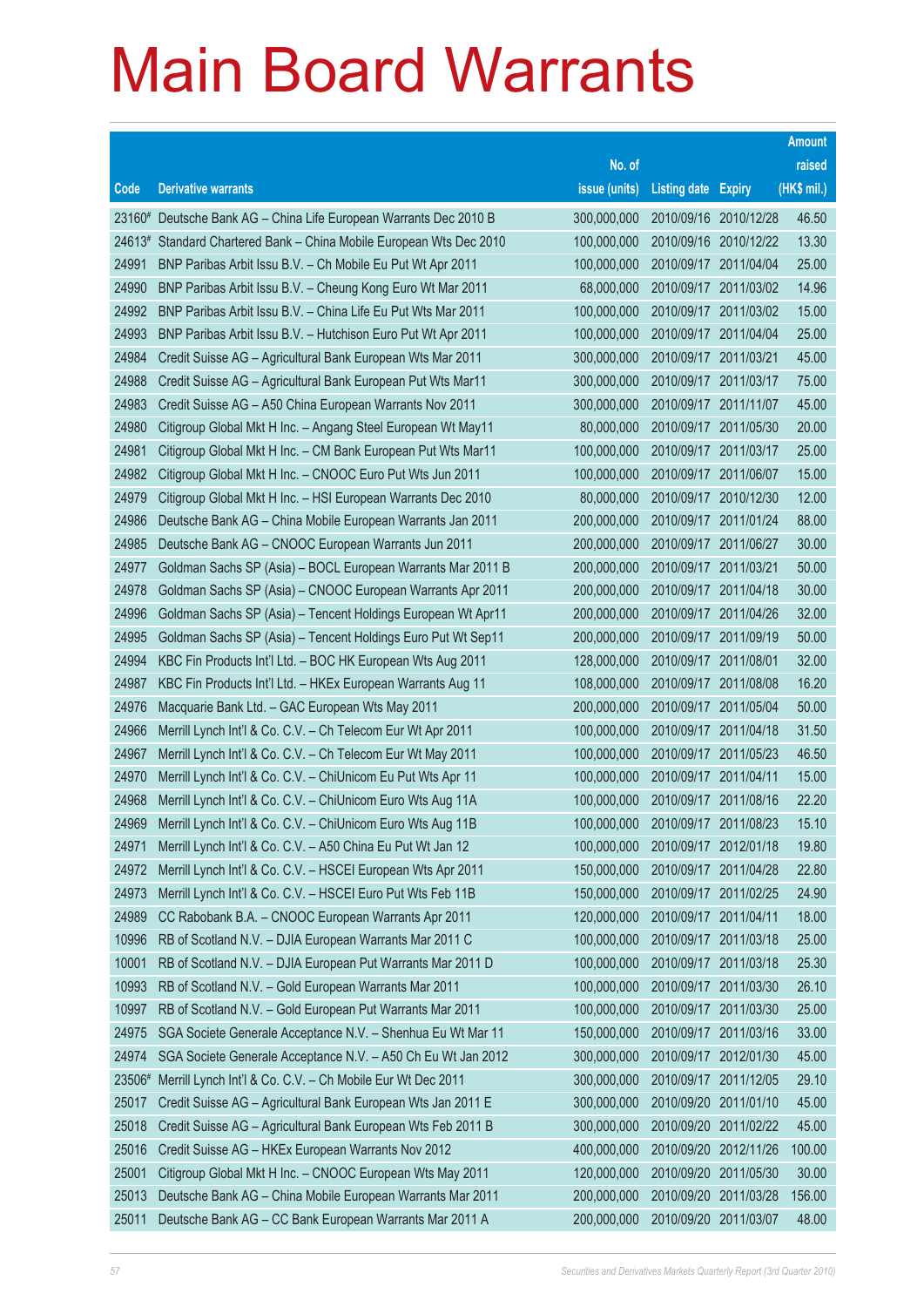|        |                                                              |               |                            |                       | <b>Amount</b> |
|--------|--------------------------------------------------------------|---------------|----------------------------|-----------------------|---------------|
|        |                                                              | No. of        |                            |                       | raised        |
| Code   | <b>Derivative warrants</b>                                   | issue (units) | <b>Listing date Expiry</b> |                       | (HK\$ mil.)   |
| 25012  | Deutsche Bank AG - China Life European Warrants Mar 2011 B   | 300,000,000   | 2010/09/20 2011/03/28      |                       | 78.00         |
| 25015  | Deutsche Bank AG - CNOOC European Warrants Apr 2011 B        | 200,000,000   | 2010/09/20 2011/04/04      |                       | 30.00         |
| 25014  | Deutsche Bank AG - Sinopec Corp European Warrants Mar 2011   | 150,000,000   | 2010/09/20 2011/03/28      |                       | 54.00         |
| 10998  | Deutsche Bank AG - Gold European Warrants Apr 2011           | 50,000,000    | 2010/09/20 2011/04/19      |                       | 12.50         |
| 25000  | HK Bank - BOC HK European Warrants Jun 2011                  | 160,000,000   | 2010/09/20 2011/06/23      |                       | 40.00         |
| 25009  | KBC Fin Products Int'l Ltd. - HSI European Wts Feb 2011 G    | 200,000,000   |                            | 2010/09/20 2011/02/25 | 30.00         |
| 25008  | KBC Fin Products Int'l Ltd. - ICBC European Wts Mar 2011 B   | 168,000,000   | 2010/09/20 2011/03/01      |                       | 28.56         |
| 25007  | Macquarie Bank Ltd. - China Coal European Warrants Jan 2011  | 200,000,000   | 2010/09/20 2011/01/24      |                       | 30.20         |
| 25010  | Standard Chartered Bank - HKEx European Warrants Aug 2011    | 150,000,000   | 2010/09/20 2011/08/08      |                       | 22.50         |
| 25002  | SGA Societe Generale Acceptance N.V. - AGBK Eu Wt Apr 2011 C | 200,000,000   | 2010/09/20 2011/04/04      |                       | 64.00         |
| 25003  | SGA Societe Generale Acceptance N.V. - AGBK Eu Wt May 2011 A | 200,000,000   | 2010/09/20 2011/05/04      |                       | 60.00         |
| 25004  | SGA Societe Generale Acceptance N.V. - AGBK Eu Wt May 2011 B | 200,000,000   | 2010/09/20 2011/05/04      |                       | 50.00         |
| 24997  | SGA Societe Generale Acceptance N.V. - CMob Eu Put Wt Dec 11 | 500,000,000   | 2010/09/20 2011/12/21      |                       | 75.00         |
| 25005  | SGA Societe Generale Acceptance N.V. - CMB Euro Wts Apr 2011 | 150,000,000   | 2010/09/20 2011/04/11      |                       | 25.50         |
| 24998  | SGA Societe Generale Acceptance N.V. - CP&CC Eu Put Wt Feb11 | 50,000,000    | 2010/09/20 2011/02/14      |                       | 12.00         |
| 24999  | SGA Societe Generale Acceptance N.V-Nine Dragons Eu Wt Nov11 | 150,000,000   |                            | 2010/09/20 2011/11/02 | 31.50         |
| 25006  | UBS AG - HSI European Warrants Dec 2010 M                    | 200,000,000   |                            | 2010/09/20 2010/12/30 | 30.00         |
| 23343# | KBC Fin Products Int'l Ltd. - HSBC European Wts Jan 2011 B   | 130,000,000   |                            | 2010/09/20 2011/01/03 | 22.49         |
| 25028  | BOCI Asia Ltd. - CNOOC European Warrants Apr 2012            | 100,000,000   | 2010/09/21                 | 2012/04/10            | 25.00         |
| 25029  | BOCI Asia Ltd. - Ping An European Warrants Apr 2012          | 300,000,000   |                            | 2010/09/21 2012/04/10 | 51.00         |
| 25032  | Credit Suisse AG - China Mobile European Warrants Jan 2011 A | 300,000,000   | 2010/09/21                 | 2011/01/31            | 45.00         |
| 25049  | Credit Suisse AG - China Life European Warrants Feb 2011 B   | 300,000,000   | 2010/09/21                 | 2011/02/21            | 45.00         |
| 25033  | Credit Suisse AG - CNOOC European Warrants Apr 2011 A        | 300,000,000   | 2010/09/21                 | 2011/04/11            | 45.00         |
| 25034  | Credit Suisse AG - CNOOC European Warrants Apr 2011 B        | 300,000,000   | 2010/09/21                 | 2011/04/11            | 45.00         |
| 25030  | Credit Suisse AG - HSI European Put Warrants Dec 2010 I      | 300,000,000   | 2010/09/21                 | 2010/12/30            | 45.00         |
| 25031  | Credit Suisse AG - HSI European Put Warrants Feb 2011 B      | 320,000,000   | 2010/09/21                 | 2011/02/25            | 48.00         |
| 25035  | Deutsche Bank AG - Agricultural Bk European Put Wts Feb11    | 100,000,000   | 2010/09/21                 | 2011/02/21            | 15.00         |
| 25036  | Deutsche Bank AG - CHALCO European Warrants Jun 2011         | 100,000,000   | 2010/09/21 2011/06/27      |                       | 15.00         |
| 25037  | Deutsche Bank AG - BOC HK European Warrants Mar 2011         | 150,000,000   | 2010/09/21                 | 2011/03/21            | 37.50         |
| 25038  | Deutsche Bank AG - China Telecom European Wts Mar 2011       | 100,000,000   | 2010/09/21                 | 2011/03/21            | 31.00         |
| 25039  | Deutsche Bank AG - Fushan Energy European Warrants Mar 2011  | 100,000,000   | 2010/09/21                 | 2011/03/21            | 52.00         |
| 25040  | Deutsche Bank AG - Gome European Warrants Feb 2011           | 100,000,000   | 2010/09/21                 | 2011/02/28            | 27.00         |
| 25041  | Deutsche Bank AG - Li & Fung European Warrants Mar 2011      | 100,000,000   | 2010/09/21                 | 2011/03/21            | 25.00         |
| 25042  | Deutsche Bank AG - PetroChina European Warrants Mar 2011     | 150,000,000   | 2010/09/21                 | 2011/03/21            | 64.50         |
| 25043  | Deutsche Bank AG - Sinopharm European Warrants Mar 2011      | 100,000,000   | 2010/09/21                 | 2011/03/21            | 34.00         |
| 25048  | KBC Fin Products Int'l Ltd. - Agricultural Bk Eu Wt Apr 2011 | 158,000,000   | 2010/09/21                 | 2011/04/01            | 42.66         |
| 25046  | KBC Fin Products Int'l Ltd. - Agricultural Bk Eu Wt Mar 11 B | 198,000,000   | 2010/09/21                 | 2011/03/21            | 49.50         |
| 25047  | KBC Fin Products Int'l Ltd. - Agricultural Bk Eu Wt Mar 11 C | 198,000,000   | 2010/09/21                 | 2011/03/21            | 49.50         |
| 25044  | Macquarie Bank Ltd. - China Shenhua European Wts Apr 2011    | 200,000,000   | 2010/09/21                 | 2011/04/04            | 50.40         |
| 25045  | Macquarie Bank Ltd. - Ping An European Warrants Mar 2012     | 250,000,000   | 2010/09/21                 | 2012/03/05            | 38.00         |
| 25020  | Merrill Lynch Int'l & Co. C.V. - Ch Mobile Eur Wt Jan 2011 B | 100,000,000   | 2010/09/21                 | 2011/01/25            | 32.00         |
| 25021  | Merrill Lynch Int'l & Co. C.V. - Ch Mobile Eur Wt Jan 2011 C | 100,000,000   | 2010/09/21                 | 2011/01/26            | 20.80         |
| 25022  | Merrill Lynch Int'l & Co. C.V. - Ch Mobile Eur Wt Feb 2011 A | 100,000,000   | 2010/09/21                 | 2011/02/15            | 16.00         |
| 25023  | Merrill Lynch Int'l & Co. C.V. - Ch Mobile Eur Wt Feb 2011 B | 100,000,000   | 2010/09/21                 | 2011/02/21            | 16.40         |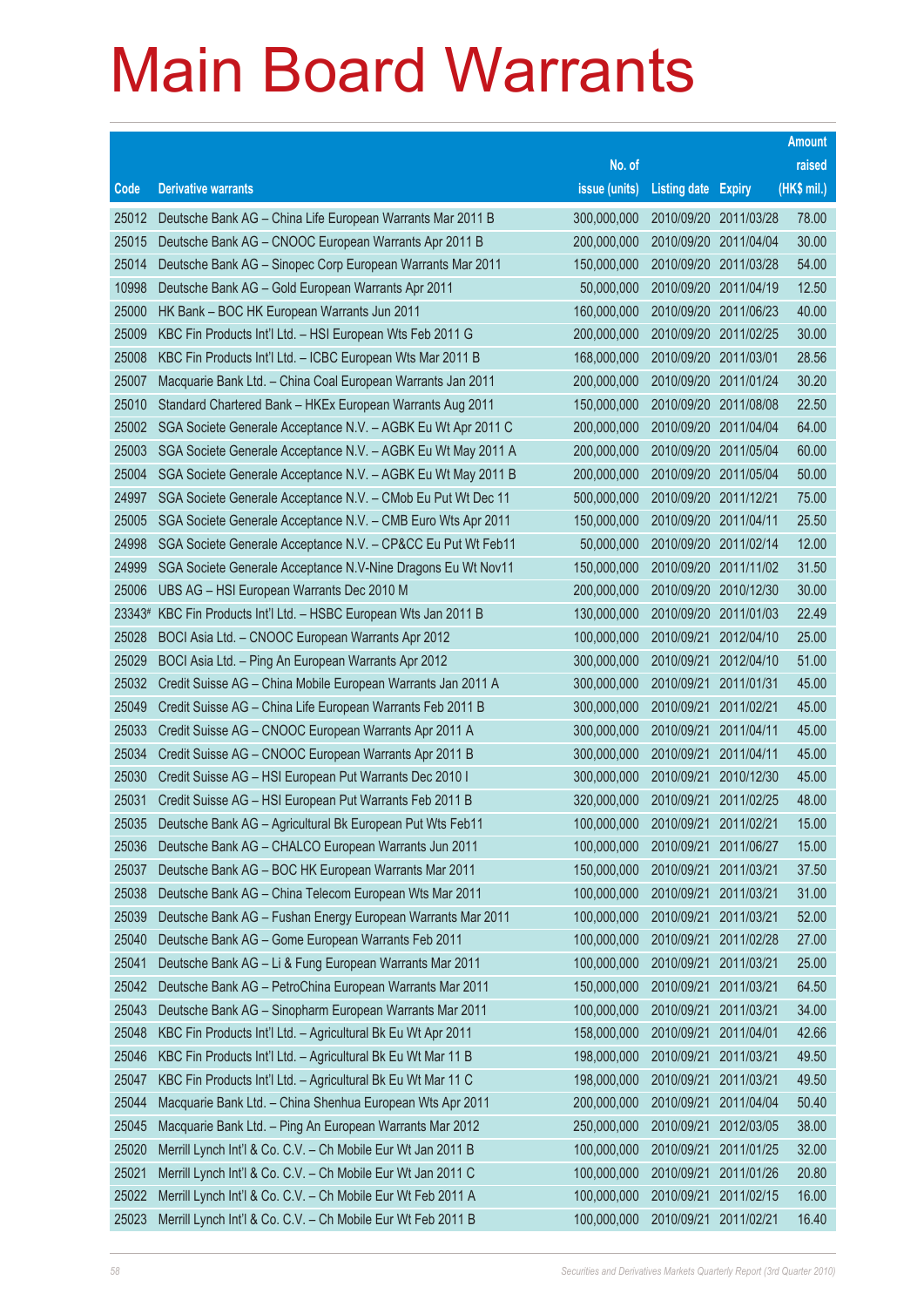|       |                                                               |               |                            |                       | <b>Amount</b> |
|-------|---------------------------------------------------------------|---------------|----------------------------|-----------------------|---------------|
|       |                                                               | No. of        |                            |                       | raised        |
| Code  | <b>Derivative warrants</b>                                    | issue (units) | <b>Listing date Expiry</b> |                       | (HK\$ mil.)   |
| 25024 | Merrill Lynch Int'l & Co. C.V. - Ch Mobile Eu Put Wt Dec 11B  | 100,000,000   | 2010/09/21                 | 2011/12/20            | 18.90         |
| 25025 | Merrill Lynch Int'l & Co. C.V. - Ping An Euro Wts Dec 2010    | 100,000,000   |                            | 2010/09/21 2010/12/28 | 17.20         |
| 25027 | Merrill Lynch Int'l & Co. C.V. - Ping An Euro Wts Mar 2011 B  | 100,000,000   | 2010/09/21                 | 2011/03/21            | 26.00         |
| 25026 | Merrill Lynch Int'l & Co. C.V. - Ping An Euro Put Wts Jun 12  | 100,000,000   | 2010/09/21                 | 2012/06/11            | 25.00         |
| 25019 | RB of Scotland N.V. - Agricultural Bk European Wts Mar 2011   | 150,000,000   | 2010/09/21                 | 2011/03/24            | 42.00         |
| 25054 | RB of Scotland N.V. - A50 China European Put Wts Jan 2011     | 250,000,000   | 2010/09/21                 | 2011/01/24            | 38.00         |
| 25055 | RB of Scotland N.V. - A50 China European Put Wts Apr 2011     | 250,000,000   | 2010/09/21                 | 2011/04/18            | 41.00         |
| 25050 | RB of Scotland N.V. - HKEx European Warrants Jun 2011         | 250,000,000   |                            | 2010/09/21 2011/06/27 | 38.25         |
| 25051 | RB of Scotland N.V. - HSBC European Warrants Jan 2011 A       | 100,000,000   | 2010/09/21                 | 2011/01/31            | 36.10         |
| 25052 | RB of Scotland N.V. - HSBC European Warrants Jan 2011 B       | 100,000,000   |                            | 2010/09/21 2011/01/31 | 26.00         |
| 25053 | RB of Scotland N.V. - HSBC European Warrants Feb 2011 B       | 100,000,000   |                            | 2010/09/21 2011/02/11 | 21.00         |
| 25057 | Barclays Bank plc - Agricultural Bank European Wts Apr 2011   | 100,000,000   |                            | 2010/09/22 2011/04/18 | 25.00         |
| 25056 | Barclays Bank plc - CNOOC European Warrants Jun 2011          | 100,000,000   |                            | 2010/09/22 2011/06/27 | 16.00         |
| 25060 | Barclays Bank plc - CNOOC European Put Warrants Jun 2011      | 100,000,000   |                            | 2010/09/22 2011/06/20 | 15.00         |
| 25058 | Barclays Bank plc - HKEx European Warrants Jul 2012           | 150,000,000   |                            | 2010/09/22 2012/07/30 | 37.50         |
| 25059 | Barclays Bank plc - Tencent Holdings European Warrants Jun 11 | 150,000,000   |                            | 2010/09/22 2011/06/20 | 37.50         |
| 25061 | Citigroup Global Mkt H Inc. - China Life Euro Wts Apr 2011    | 80,000,000    |                            | 2010/09/22 2011/04/28 | 20.00         |
| 25070 | Deutsche Bank AG - Air China European Warrants May 2011       | 100,000,000   |                            | 2010/09/22 2011/05/23 | 25.00         |
| 25071 | Deutsche Bank AG - Angang Steel European Warrants Jun 2011 B  | 100,000,000   |                            | 2010/09/22 2011/06/27 | 25.00         |
| 25073 | Deutsche Bank AG - Ch Long Yuan European Warrants Dec 2011    | 100,000,000   |                            | 2010/09/22 2011/12/28 | 15.00         |
| 25074 | Deutsche Bank AG - China Overseas European Warrants May 2011  | 100,000,000   |                            | 2010/09/22 2011/05/11 | 25.00         |
| 25072 | Deutsche Bank AG - CC Bank European Warrants Mar 2011 B       | 200,000,000   |                            | 2010/09/22 2011/03/28 | 34.00         |
| 25075 | Deutsche Bank AG - Geely Auto European Warrants Mar 2011 B    | 100,000,000   |                            | 2010/09/22 2011/03/28 | 40.00         |
| 25076 | Deutsche Bank AG - Jiangxi Copper European Warrants Apr 2011  | 100,000,000   |                            | 2010/09/22 2011/04/18 | 25.00         |
| 25078 | Deutsche Bank AG - SHK Ppt European Warrants Aug 2011         | 200,000,000   |                            | 2010/09/22 2011/08/01 | 30.00         |
| 25077 | Deutsche Bank AG - SJM Holdings European Warrants Jun 2011    | 100,000,000   |                            | 2010/09/22 2011/06/27 | 25.00         |
| 25079 | Deutsche Bank AG - Tencent Holdings European Warrants Apr11A  | 200,000,000   |                            | 2010/09/22 2011/04/18 | 50.00         |
| 25065 | HK Bank - HKEx European Warrants Nov 2011 A                   | 160,000,000   |                            | 2010/09/22 2011/11/08 | 40.00         |
| 25080 | J P Morgan SP BV - Angang Steel European Warrants May 2011    | 200,000,000   |                            | 2010/09/22 2011/05/03 | 50.00         |
| 25081 | J P Morgan SP BV - Anta Sports European Warrants Mar 2011     | 100,000,000   |                            | 2010/09/22 2011/03/21 | 15.00         |
| 25082 | J P Morgan SP BV - China Unicom European Warrants Aug 2011    | 200,000,000   |                            | 2010/09/22 2011/08/29 | 50.00         |
| 25083 | J P Morgan SP BV - Hutchison European Warrants Feb 2011 C     | 100,000,000   |                            | 2010/09/22 2011/02/14 | 15.00         |
| 25068 | KBC Fin Products Int'l Ltd. - China Life Euro Wts Mar 2011 E  | 208,000,000   |                            | 2010/09/22 2011/03/14 | 37.44         |
| 25069 | KBC Fin Products Int'l Ltd. - China Life Euro Wts Apr 2011    | 188,000,000   |                            | 2010/09/22 2011/04/01 | 47.00         |
| 25084 | KBC Fin Products Int'l Ltd. - Ch Mobile Euro Wt Mar 2011 B    | 128,000,000   |                            | 2010/09/22 2011/03/22 | 32.00         |
| 25066 | KBC Fin Products Int'l Ltd. - ICBC European Wts Apr 2011      | 158,000,000   |                            | 2010/09/22 2011/04/01 | 47.40         |
| 25087 | CC Rabobank B.A. - Anhui Conch European Warrants Mar 2011     | 75,000,000    |                            | 2010/09/22 2011/03/29 | 28.50         |
| 25089 | CC Rabobank B.A. - BOCL European Warrants Apr 2011            | 100,000,000   |                            | 2010/09/22 2011/04/04 | 15.00         |
| 25085 | CC Rabobank B.A. - Jiangxi Copper European Warrants Mar 2011  | 100,000,000   |                            | 2010/09/22 2011/03/24 | 25.00         |
| 25088 | CC Rabobank B.A. - Lenovo European Warrants Mar 2011          | 100,000,000   |                            | 2010/09/22 2011/03/01 | 40.00         |
| 25086 | CC Rabobank B.A. - PetroChina European Warrants Feb 2011 B    | 100,000,000   |                            | 2010/09/22 2011/02/25 | 38.00         |
| 25062 | SGA Societe Generale Acceptance N.V. - Ch Mob Eu Wt Feb 11B   | 200,000,000   |                            | 2010/09/22 2011/02/14 | 30.00         |
| 25067 | SGA Societe Generale Acceptance N.V. - HSI Eu Put Wt Mar 11C  | 300,000,000   |                            | 2010/09/22 2011/03/30 | 45.00         |
| 25064 | SGA Societe Generale Acceptance N.V. - HSI Eu Put Wt Jun 11   | 300,000,000   |                            | 2010/09/22 2011/06/29 | 45.00         |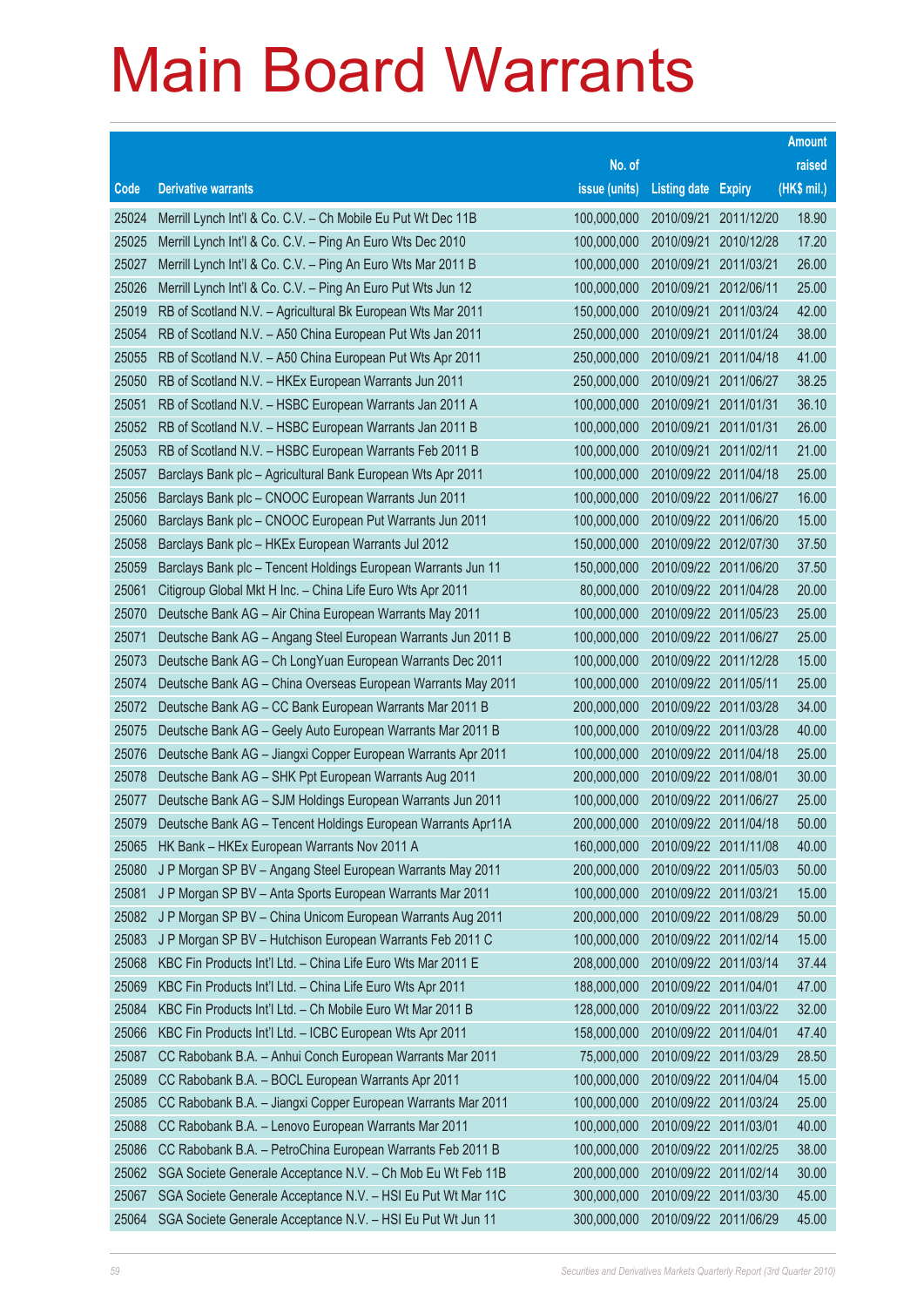|       |                                                               |               |                            |                       | <b>Amount</b> |
|-------|---------------------------------------------------------------|---------------|----------------------------|-----------------------|---------------|
|       |                                                               | No. of        |                            |                       | raised        |
| Code  | <b>Derivative warrants</b>                                    | issue (units) | <b>Listing date Expiry</b> |                       | (HK\$ mil.)   |
| 25063 | SGA Societe Generale Acceptance N.V. - HSI Eur Wt Mar 2011 B  | 300,000,000   |                            | 2010/09/22 2011/03/30 | 45.00         |
| 25090 | UBS AG - HSI European Warrants Mar 2011 A                     | 200,000,000   |                            | 2010/09/22 2011/03/30 | 30.00         |
| 25091 | UBS AG - HSI European Put Warrants Feb 2011 B                 | 200,000,000   |                            | 2010/09/22 2011/02/25 | 30.00         |
| 25093 | BOCI Asia Ltd. - China Tel European Warrants Aug 2011         | 100,000,000   |                            | 2010/09/24 2011/08/29 | 35.00         |
| 25094 | BOCI Asia Ltd. - Henganintl European Warrants Jun 2012        | 200,000,000   |                            | 2010/09/24 2012/06/29 | 35.00         |
| 25092 | BOCI Asia Ltd. - China Mengniu European Warrants Dec 2011     | 100,000,000   |                            | 2010/09/24 2011/12/19 | 30.00         |
| 25096 | BNP Paribas Arbit Issu B.V. - HKEx European Wts Nov 2012      | 100,000,000   | 2010/09/24 2012/11/01      |                       | 25.00         |
| 25097 | BNP Paribas Arbit Issu B.V. - Li Ning European Warrants Jun11 | 80,000,000    | 2010/09/24 2011/06/01      |                       | 25.60         |
| 25095 | BNP Paribas Arbit Issu B.V. - China Mengniu Euro Wts Aug 11   | 100,000,000   |                            | 2010/09/24 2011/08/02 | 28.00         |
| 25098 | BNP Paribas Arbit Issu B.V. - SJM Holdings Euro Wts Dec 11    | 100,000,000   |                            | 2010/09/24 2011/12/02 | 25.00         |
| 25100 | Deutsche Bank AG - CITIC Bank European Warrants Mar 2011      | 100,000,000   |                            | 2010/09/24 2011/03/28 | 31.00         |
| 25101 | Deutsche Bank AG - China Mobile European Warrants Feb 2011 C  | 200,000,000   |                            | 2010/09/24 2011/02/28 | 76.00         |
| 10999 | Deutsche Bank AG - EUR/USD European Put Warrants Mar 2011 B   | 50,000,000    |                            | 2010/09/24 2011/03/28 | 14.00         |
| 25102 | Deutsche Bank AG - PICC P&C European Warrants Aug 2011        | 100,000,000   | 2010/09/24 2011/08/01      |                       | 25.00         |
| 25103 | Deutsche Bank AG - Ping An European Warrants Mar 2012         | 100,000,000   |                            | 2010/09/24 2012/03/05 | 15.00         |
| 25104 | Deutsche Bank AG - Sands China European Warrants Feb 2011     | 100,000,000   |                            | 2010/09/24 2011/02/14 | 15.00         |
| 25106 | Goldman Sachs SP (Asia) - CC Bank European Wts Mar 2011 B     | 200,000,000   |                            | 2010/09/24 2011/03/28 | 50.00         |
| 25107 | Goldman Sachs SP (Asia) - CNOOC European Warrants Jun 2011    | 200,000,000   |                            | 2010/09/24 2011/06/27 | 30.00         |
| 25105 | KBC Fin Products Int'l Ltd. - Agricultural Bk Eu Wt Mar 11D   | 198,000,000   |                            | 2010/09/24 2011/03/24 | 49.50         |
| 25099 | UBS AG - HKEx European Warrants Oct 2011 B                    | 200,000,000   |                            | 2010/09/24 2011/10/31 | 50.00         |
|       | 22232# BOCI Asia Ltd. - HKEx European Put Warrants Mar 2011   | 500,000,000   | 2010/09/24 2011/03/11      |                       | 34.50         |
| 25120 | BNP Paribas Arbit Issu B.V. - Agricultural Bank Eu Wt Jul 15  | 100,000,000   |                            | 2010/09/27 2015/07/08 | 15.00         |
| 25121 | BNP Paribas Arbit Issu B.V. - KECL European Warrants Sep 12   | 100,000,000   |                            | 2010/09/27 2012/09/03 | 25.00         |
| 25122 | Credit Suisse AG - Sinopec Corp European Warrants Jul 2011    | 300,000,000   |                            | 2010/09/27 2011/07/25 | 45.00         |
| 25123 | Deutsche Bank AG - Alibaba European Warrants Apr 2011         | 100,000,000   |                            | 2010/09/27 2011/04/04 | 25.00         |
| 10002 | Deutsche Bank AG - AUD/USD European Warrants Apr 2011         | 50,000,000    | 2010/09/27 2011/04/11      |                       | 12.50         |
| 25124 | Deutsche Bank AG - CM Bank European Warrants Mar 2011         | 100,000,000   |                            | 2010/09/27 2011/03/28 | 25.00         |
| 25125 | Deutsche Bank AG - CNBM European Warrants Mar 2011            | 80,000,000    |                            | 2010/09/27 2011/03/28 | 20.00         |
| 25126 | Deutsche Bank AG - China Shenhua European Warrants Feb 2011   | 80,000,000    | 2010/09/27 2011/02/21      |                       | 17.60         |
| 25109 | Goldman Sachs SP (Asia) - Agricultural Bk European Wts Jan11  | 200,000,000   |                            | 2010/09/27 2011/01/24 | 36.00         |
| 25110 | Goldman Sachs SP (Asia) - Agricultural Bk European Wts May11  | 200,000,000   |                            | 2010/09/27 2011/05/16 | 50.00         |
| 25115 | HK Bank - CNBM European Warrants Jun 2011                     | 100,000,000   |                            | 2010/09/27 2011/06/22 | 25.00         |
| 25116 | HK Bank - CNOOC European Warrants Aug 2011                    | 160,000,000   |                            | 2010/09/27 2011/08/30 | 40.00         |
| 25111 | HK Bank - HSCEI European Warrants Mar 2011 A                  | 200,000,000   |                            | 2010/09/27 2011/03/30 | 50.00         |
| 25112 | HK Bank - HSCEI European Warrants Mar 2011 B                  | 200,000,000   |                            | 2010/09/27 2011/03/30 | 50.00         |
| 25113 | HK Bank - HSCEI European Warrants Jun 2011                    | 200,000,000   |                            | 2010/09/27 2011/06/29 | 50.00         |
| 25114 | HK Bank - HSCEI European Warrants Dec 2011                    | 200,000,000   |                            | 2010/09/27 2011/12/29 | 50.00         |
| 25118 | HK Bank - HSCEI European Put Warrants Mar 2011                | 200,000,000   |                            | 2010/09/27 2011/03/30 | 50.00         |
| 25117 | HK Bank - PetroChina European Warrants Mar 2011               | 150,000,000   |                            | 2010/09/27 2011/03/28 | 37.50         |
| 25119 | J P Morgan SP BV - HSBC European Warrants Jan 2011            | 100,000,000   | 2010/09/27 2011/01/31      |                       | 17.40         |
| 25108 | Macquarie Bank Ltd. - HSI European Put Warrants Jan 2011      | 250,000,000   |                            | 2010/09/27 2011/01/28 | 37.50         |
| 25154 | BNP Paribas Arbit Issu B.V. - China Unicom European Wt Oct12  | 100,000,000   |                            | 2010/09/28 2012/10/03 | 27.00         |
| 25153 | BNP Paribas Arbit Issu B.V. - CNBM European Warrants Oct 11   | 100,000,000   |                            | 2010/09/28 2011/10/03 | 28.00         |
| 25139 | BNP Paribas Arbit Issu B.V. - HSI European Wts Mar 2011       | 100,000,000   |                            | 2010/09/28 2011/03/30 | 25.00         |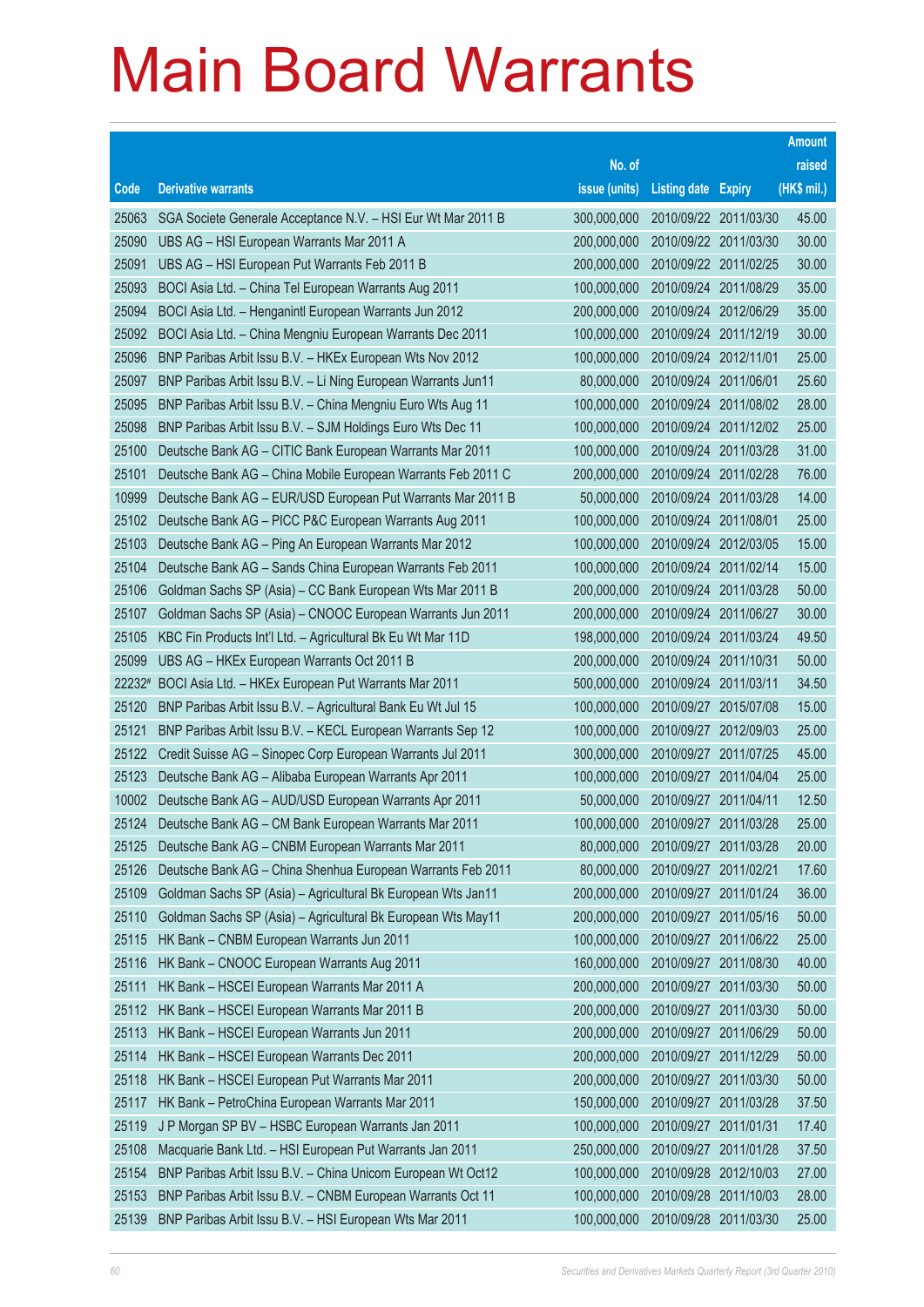|        |                                                               |               |                            |            | <b>Amount</b> |
|--------|---------------------------------------------------------------|---------------|----------------------------|------------|---------------|
|        |                                                               | No. of        |                            |            | raised        |
| Code   | <b>Derivative warrants</b>                                    | issue (units) | <b>Listing date Expiry</b> |            | (HK\$ mil.)   |
| 25143  | BNP Paribas Arbit Issu B.V. - HSI Euro Put Wts Mar 2011       | 100,000,000   | 2010/09/28 2011/03/30      |            | 26.00         |
| 25155  | BNP Paribas Arbit Issu B.V. - Jiangxi Copper Eu Wts Mar 2012  | 100,000,000   | 2010/09/28 2012/03/02      |            | 31.00         |
| 25156  | BNP Paribas Arbit Issu B.V. - M I&S European Wts Mar 2011     | 43,000,000    | 2010/09/28 2011/03/07      |            | 17.20         |
| 25157  | BNP Paribas Arbit Issu B.V. - Tencent Holdings Eu Wts Jul 12  | 100,000,000   | 2010/09/28 2012/07/03      |            | 27.00         |
| 25158  | BNP Paribas Arbit Issu B.V. - Ting Yi European Warrants Jan12 | 76,000,000    | 2010/09/28 2012/01/04      |            | 28.12         |
| 25145  | Credit Suisse AG - Hutchison European Warrants Feb 2011 C     | 300,000,000   | 2010/09/28 2011/02/07      |            | 45.00         |
| 25161  | Deutsche Bank AG - Minsheng Bank European Warrants Mar 2011   | 150,000,000   | 2010/09/28 2011/03/28      |            | 52.50         |
| 25160  | Deutsche Bank AG - China Railway European Warrants Mar 2011   | 100,000,000   | 2010/09/28 2011/03/28      |            | 41.00         |
| 25159  | Deutsche Bank AG - CRCC European Warrants Aug 2011            | 100,000,000   | 2010/09/28 2011/08/01      |            | 15.00         |
| 25148  | Deutsche Bank AG - HSI European Warrants Feb 2011 I           | 300,000,000   | 2010/09/28 2011/02/25      |            | 45.00         |
| 25149  | Deutsche Bank AG - HSI European Warrants Mar 2011 A           | 300,000,000   | 2010/09/28 2011/03/30      |            | 75.00         |
| 25150  | Deutsche Bank AG - HSI European Warrants Mar 2011 B           | 300,000,000   | 2010/09/28 2011/03/30      |            | 45.00         |
| 25151  | Deutsche Bank AG - HSI European Put Warrants Mar 2011 C       | 300,000,000   | 2010/09/28 2011/03/30      |            | 75.00         |
| 25152  | Deutsche Bank AG - HSI European Put Warrants Mar 2011 D       | 300,000,000   | 2010/09/28 2011/03/30      |            | 84.00         |
| 25162  | Deutsche Bank AG - ICBC European Warrants Mar 2011 B          | 200,000,000   | 2010/09/28 2011/03/28      |            | 94.00         |
| 25163  | Deutsche Bank AG - Zijin Mining European Warrants Feb 2011    | 100,000,000   | 2010/09/28 2011/02/21      |            | 48.00         |
| 25133  | HK Bank - HSI European Put Warrants Jun 2011                  | 280,000,000   | 2010/09/28 2011/06/29      |            | 70.00         |
| 25131  | HK Bank - HSI European Warrants Mar 2011 D                    | 280,000,000   | 2010/09/28 2011/03/30      |            | 70.00         |
| 25132  | HK Bank - HSI European Warrants Mar 2011 E                    | 280,000,000   | 2010/09/28 2011/03/30      |            | 70.00         |
| 25136  | HK Bank - HSI European Put Warrants Mar 2011 G                | 280,000,000   | 2010/09/28 2011/03/30      |            | 70.00         |
| 25137  | HK Bank - HSI European Put Warrants Mar 2011 H                | 280,000,000   | 2010/09/28 2011/03/30      |            | 70.00         |
| 25138  | HK Bank - HSI European Put Warrants Mar 2011 I                | 280,000,000   | 2010/09/28 2011/03/30      |            | 70.00         |
| 25134  | Macquarie Bank Ltd. - Belle Int'l European Warrants Mar 2011  | 200,000,000   | 2010/09/28 2011/03/30      |            | 50.80         |
| 25135  | Macquarie Bank Ltd. - COSCO Pacific European Warrants Jul 11  | 200,000,000   | 2010/09/28 2011/07/18      |            | 50.20         |
| 25140  | Macquarie Bank Ltd. - Chi Res Land European Wts Apr 2011      | 100,000,000   | 2010/09/28 2011/04/28      |            | 25.00         |
| 25141  | Macquarie Bank Ltd. - Dongfeng Motor European Wts Jul 2011 B  | 150,000,000   | 2010/09/28 2011/07/28      |            | 37.65         |
| 25142  | Macquarie Bank Ltd. - New World Dev European Wts Oct 2011     | 150,000,000   | 2010/09/28 2011/10/07      |            | 37.50         |
| 25144  | Macquarie Bank Ltd. - SHK Ppt European Warrants Oct 2012      | 200,000,000   | 2010/09/28 2012/10/03      |            | 50.00         |
| 25127  | SGA Societe Generale Acceptance N.V. - HKEx Eu Wt Jun 2012    | 300,000,000   | 2010/09/28 2012/06/25      |            | 75.00         |
| 25128  | SGA Societe Generale Acceptance N.V. - Petch Eu Wt Apr 2012   | 400,000,000   | 2010/09/28 2012/04/30      |            | 60.00         |
| 25129  | SGA Societe Generale Acceptance N.V. - Petch Eu Wt Jan 2013   | 400,000,000   | 2010/09/28 2013/01/28      |            | 60.00         |
| 25130  | SGA Societe Generale Acceptance N.V. - SHK P Eu Wt Jan 2013   | 300,000,000   | 2010/09/28 2013/01/28      |            | 75.00         |
| 25147  | UBS AG - China Unicom European Warrants Sep 2011              | 100,000,000   | 2010/09/28 2011/09/20      |            | 15.00         |
| 25146  | UBS AG - ICBC European Warrants Jan 2011                      | 100,000,000   | 2010/09/28 2011/01/10      |            | 15.00         |
| 24775# | CC Rabobank B.A. - China Life European Warrants Dec 2010 C    | 200,000,000   | 2010/09/28 2010/12/21      |            | 30.00         |
| 25176  | BNP Paribas Arbit Issu B.V. - Hutchison European Wts Nov2011  | 100,000,000   | 2010/09/29 2011/11/02      |            | 40.00         |
| 25182  | Credit Suisse AG - China Mobile European Warrants Jan 2011 B  | 300,000,000   | 2010/09/29                 | 2011/01/24 | 45.00         |
| 25178  | Credit Suisse AG - Sinopec Corp European Warrants Jan 2011 A  | 300,000,000   | 2010/09/29 2011/01/10      |            | 45.00         |
| 25179  | Credit Suisse AG - Sinopec Corp European Warrants Oct 2011    | 300,000,000   | 2010/09/29                 | 2011/10/10 | 45.00         |
| 25180  | Credit Suisse AG - HKEx European Warrants Mar 2011            | 300,000,000   | 2010/09/29 2011/03/28      |            | 75.00         |
| 25177  | Credit Suisse AG - HSBC European Wts Jan 2011 B               | 300,000,000   | 2010/09/29                 | 2011/01/31 | 45.00         |
| 25181  | Credit Suisse AG - Tencent Holdings European Wts Feb 2011 B   | 300,000,000   | 2010/09/29 2011/02/14      |            | 45.00         |
| 25183  | Credit Suisse AG - Tencent Holdings European Put Wts Feb2011  | 300,000,000   | 2010/09/29                 | 2011/02/21 | 45.00         |
| 25196  | Citigroup Global Mkt H Inc. - BYD European Warrants Apr 2011  | 80,000,000    | 2010/09/29 2011/04/18      |            | 20.00         |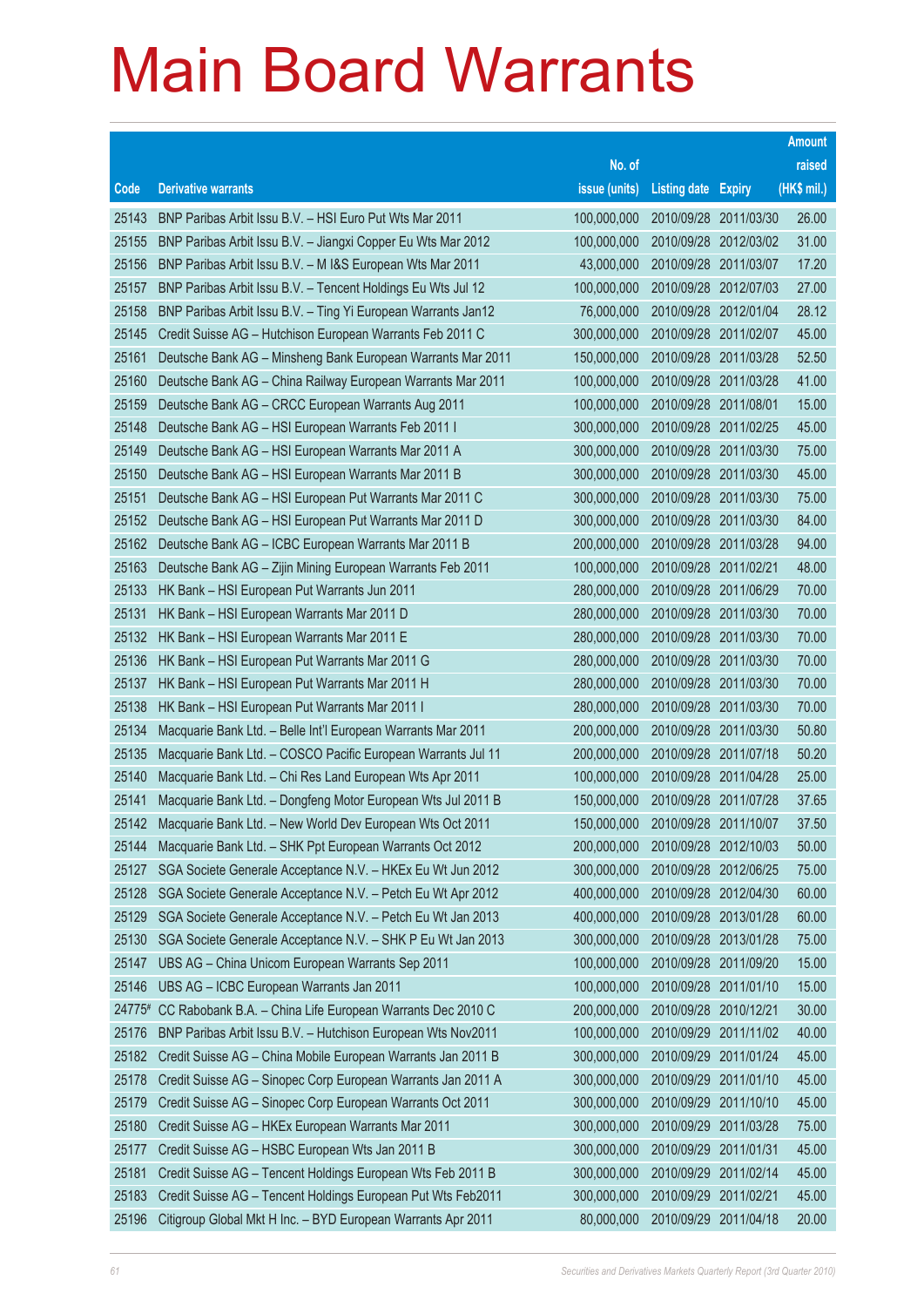|                 |                                                                                                                        |                            |                            |                          | <b>Amount</b>  |
|-----------------|------------------------------------------------------------------------------------------------------------------------|----------------------------|----------------------------|--------------------------|----------------|
|                 |                                                                                                                        | No. of                     |                            |                          | raised         |
| Code            | <b>Derivative warrants</b>                                                                                             | issue (units)              | <b>Listing date Expiry</b> |                          | (HK\$ mil.)    |
| 25184           | Deutsche Bank AG - Anhui Conch European Warrants Apr 2011                                                              | 100,000,000                | 2010/09/29                 | 2011/04/04               | 38.00          |
| 25185           | Deutsche Bank AG - China EB Ltd European Warrants Mar 2011                                                             | 100,000,000                | 2010/09/29                 | 2011/03/28               | 20.00          |
| 25186           | Deutsche Bank AG - China Mobile European Warrants Feb 2011 D                                                           | 200,000,000                | 2010/09/29                 | 2011/02/28               | 30.00          |
| 25187           | Deutsche Bank AG - Chi Res Land European Warrants Feb 2011                                                             | 100,000,000                | 2010/09/29                 | 2011/02/28               | 16.00          |
| 25188           | Deutsche Bank AG - ICBC European Warrants Feb 2011                                                                     | 150,000,000                | 2010/09/29                 | 2011/02/28               | 33.00          |
| 10003           | Deutsche Bank AG - Nasdag - 100 Index European Wts Jun 2011                                                            | 100,000,000                | 2010/09/29                 | 2011/06/20               | 25.00          |
| 10007           | Deutsche Bank AG - Nasdag - 100 Index Euro Put Wts Jun 2011                                                            | 100,000,000                | 2010/09/29                 | 2011/06/20               | 25.00          |
| 25194           | Goldman Sachs SP (Asia) - HSI European Warrants Mar 2011 A                                                             | 200,000,000                | 2010/09/29                 | 2011/03/30               | 50.00          |
| 25195           | Goldman Sachs SP (Asia) - HSI European Warrants Mar 2011 B                                                             | 200,000,000                | 2010/09/29                 | 2011/03/30               | 30.00          |
| 25199           | Goldman Sachs SP (Asia) - HSI European Put Wts Mar 2011 C                                                              | 200,000,000                | 2010/09/29                 | 2011/03/30               | 50.00          |
| 25200           | Goldman Sachs SP (Asia) - HSI European Put Wts Mar 2011 D                                                              | 200,000,000                | 2010/09/29                 | 2011/03/30               | 50.00          |
| 25169           | HK Bank - Angang Steel European Warrants Jun 2011 B                                                                    | 120,000,000                | 2010/09/29                 | 2011/06/22               | 30.00          |
| 25170           | HK Bank - Sinopec Corp European Warrants Mar 2011                                                                      | 120,000,000                | 2010/09/29                 | 2011/03/29               | 30.00          |
| 25171           | HK Bank - Dongfeng Motor European Warrants May 2011                                                                    | 100,000,000                | 2010/09/29                 | 2011/05/12               | 25.00          |
| 25172           | HK Bank - HWL European Warrants Mar 2011                                                                               | 150,000,000                | 2010/09/29                 | 2011/03/29               | 37.50          |
| 25173           | HK Bank - Jiangxi Copper European Warrants Apr 2011                                                                    | 120,000,000                | 2010/09/29                 | 2011/04/28               | 30.00          |
| 25174           | HK Bank - Tencent European Warrants Jun 2011                                                                           | 200,000,000                | 2010/09/29                 | 2011/06/16               | 50.00          |
| 25175           | HK Bank - Zhaojin Mining European Warrants Dec 2011                                                                    | 100,000,000                | 2010/09/29                 | 2011/12/28               | 30.00          |
| 25191           | KBC Fin Products Int'l Ltd. - Agricultural Eu Put Wt Apr2011                                                           | 128,000,000                | 2010/09/29                 | 2011/04/01               | 32.00          |
| 25192           | KBC Fin Products Int'l Ltd. - China Tel Euro Wts May 2011                                                              | 80,000,000                 | 2010/09/29                 | 2011/05/09               | 20.00          |
| 25193           | KBC Fin Products Int'l Ltd. - CNOOC European Wts Jun 2011                                                              | 108,000,000                | 2010/09/29                 | 2011/06/01               | 16.20          |
| 25190           | Macquarie Bank Ltd. - Agricultural Bk European Put Wt Mar 11                                                           | 150,000,000                | 2010/09/29                 | 2011/03/30               | 37.65          |
| 25189           | Macquarie Bank Ltd. - Sh Petrochem European Wts Mar 2011                                                               | 88,000,000                 | 2010/09/29                 | 2011/03/30               | 22.26          |
| 25164           | CC Rabobank B.A. - CNBM European Warrants Apr 2011                                                                     | 100,000,000                | 2010/09/29                 | 2011/04/06               | 25.00          |
| 25165           | CC Rabobank B.A. - Dongfeng Motor European Warrants Apr 11B                                                            | 150,000,000                | 2010/09/29                 | 2011/04/21               | 33.00          |
| 25166           | CC Rabobank B.A. - Geely Auto European Warrants Mar 2011                                                               | 100,000,000                | 2010/09/29                 | 2011/03/14               | 37.00          |
| 25167           | CC Rabobank B.A. - Hutchison European Warrants Feb 2011 C                                                              | 100,000,000                | 2010/09/29                 | 2011/02/11               | 24.00<br>50.00 |
| 25168<br>23846# | CC Rabobank B.A. - Weichai Power European Warrants Oct 2011<br>UBS AG - Agricultural Bank European Warrants Jan 2011 H | 200,000,000<br>200,000,000 | 2010/09/29                 | 2010/09/29 2011/10/26    | 15.20          |
| 25211           | Barclays Bank plc - China Telecom European Warrants Jun 2011                                                           | 100,000,000                | 2010/09/30                 | 2011/01/10<br>2011/06/27 | 25.00          |
| 25210           | Barclays Bank plc - Sinopec Corp European Wts Apr 2011                                                                 | 100,000,000                | 2010/09/30                 | 2011/04/26               | 30.00          |
| 25212           | Barclays Bank plc - Hutchison European Warrants Jun 2011                                                               | 100,000,000                | 2010/09/30                 | 2011/06/13               | 27.00          |
| 25213           | Barclays Bank plc - Hutchison European Put Warrants Jun 2011                                                           | 100,000,000                | 2010/09/30                 | 2011/06/20               | 25.00          |
| 25214           | Barclays Bank plc - Tencent Holdings European Put Wts Sep 11                                                           | 120,000,000                | 2010/09/30                 | 2011/09/12               | 19.20          |
| 25243           | Citigroup Global Mkt H Inc. - Esprit European Wts Mar 2011                                                             | 80,000,000                 | 2010/09/30                 | 2011/03/30               | 20.00          |
| 25228           | Citigroup Global Mkt H Inc. - Ping An Euro Wts Mar 2011                                                                | 80,000,000                 | 2010/09/30                 | 2011/03/30               | 28.00          |
| 25234           | Deutsche Bank AG - Agile Ppt European Warrants Oct 2011                                                                | 100,000,000                | 2010/09/30                 | 2011/10/10               | 19.00          |
| 25235           | Deutsche Bank AG - BBMG European Warrants Jun 2011                                                                     | 100,000,000                | 2010/09/30                 | 2011/06/27               | 25.00          |
| 25236           | Deutsche Bank AG - CC Bank European Warrants Feb 2011 B                                                                | 200,000,000                | 2010/09/30                 | 2011/02/28               | 96.00          |
| 25237           | Deutsche Bank AG - Sinopec Corp European Warrants Apr 2011                                                             | 150,000,000                | 2010/09/30                 | 2011/04/14               | 45.00          |
| 25238           | Deutsche Bank AG - R&F Ppt European Warrants May 2011                                                                  | 100,000,000                | 2010/09/30                 | 2011/05/30               | 15.00          |
| 25248           | KBC Fin Products Int'l Ltd. - HKEx European Warrants Apr 11                                                            | 88,000,000                 | 2010/09/30                 | 2011/04/01               | 32.56          |
| 25216           | Macquarie Bank Ltd. - Cheung Kong European Warrants Oct 2011                                                           | 250,000,000                | 2010/09/30                 | 2011/10/17               | 38.00          |
| 25215           | Macquarie Bank Ltd. - Cathay Pacific European Wts Mar 2011                                                             | 150,000,000                | 2010/09/30 2011/03/15      |                          | 22.80          |
|                 |                                                                                                                        |                            |                            |                          |                |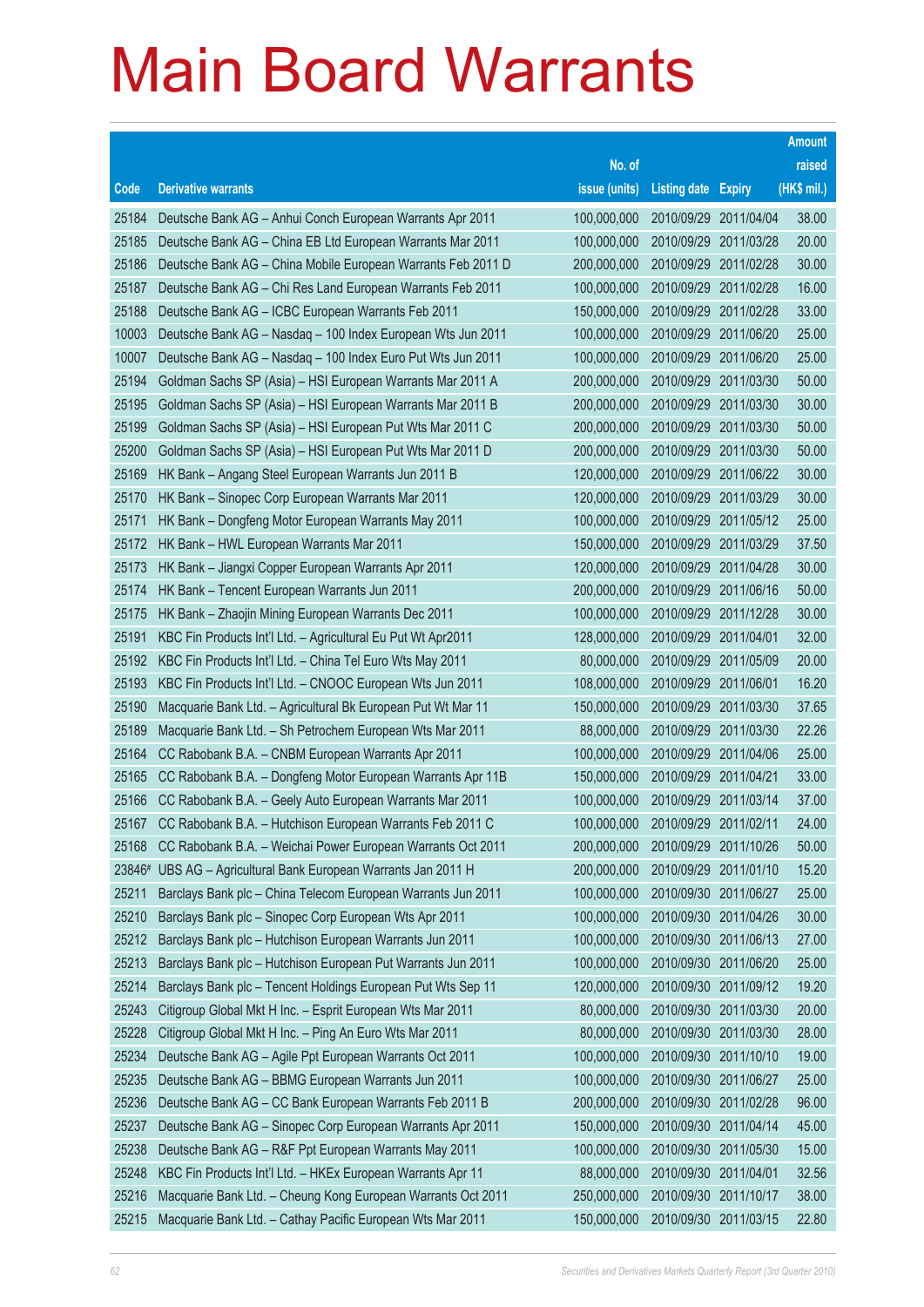|              |                                                              |               |                            |            | <b>Amount</b> |
|--------------|--------------------------------------------------------------|---------------|----------------------------|------------|---------------|
|              |                                                              | No. of        |                            |            | raised        |
| Code         | <b>Derivative warrants</b>                                   | issue (units) | <b>Listing date Expiry</b> |            | (HK\$ mil.)   |
| 25239        | Macquarie Bank Ltd. - HSI European Put Warrants Feb 2011     | 250,000,000   | 2010/09/30 2011/02/25      |            | 37.50         |
| 25217        | Macquarie Bank Ltd. - MCC European Warrants Mar 2011         | 150,000,000   | 2010/09/30 2011/03/30      |            | 38.70         |
| 25197        | Merrill Lynch Int'l & Co. C.V. - China Life Eu Wt Mar 2011 A | 100,000,000   | 2010/09/30                 | 2011/03/03 | 34.50         |
| 25198        | Merrill Lynch Int'l & Co. C.V. - China Life Eu Wt Mar 2011 B | 100,000,000   | 2010/09/30 2011/03/04      |            | 15.80         |
| 25201        | Merrill Lynch Int'l & Co. C.V. - China Life Eu Wt Apr 2011   | 100,000,000   | 2010/09/30 2011/04/26      |            | 15.30         |
| 25202        | Merrill Lynch Int'l & Co. C.V. - Ch Life Eur Put Wt Mar 2011 | 100,000,000   | 2010/09/30 2011/03/07      |            | 25.00         |
| 25203        | Merrill Lynch Int'l & Co. C.V. - HKEx Euro Wts Feb 2011      | 100,000,000   | 2010/09/30 2011/02/07      |            | 69.00         |
| 25204        | Merrill Lynch Int'l & Co. C.V. - HKEx Euro Wts Nov 2011      | 100,000,000   | 2010/09/30 2011/11/01      |            | 25.00         |
| 25205        | Merrill Lynch Int'l & Co. C.V. - HKEx Euro Wts Jan 2012      | 100,000,000   | 2010/09/30 2012/01/26      |            | 25.00         |
| 25207        | Merrill Lynch Int'l & Co. C.V. - HKEx Eur Put Wts Jun 2011   | 100,000,000   | 2010/09/30 2011/06/20      |            | 25.00         |
| 25206        | Merrill Lynch Int'l & Co. C.V. - HKEx Eur Put Wts May 2011 B | 100,000,000   | 2010/09/30 2011/05/16      |            | 27.00         |
| 25225        | Nomura Int'l plc - Agricultural Bk European Warrants Jan 11  | 200,000,000   | 2010/09/30 2011/01/17      |            | 30.40         |
| 25226        | Nomura Int'l plc - Agricultural Bk European Warrants Mar 11  | 100,000,000   | 2010/09/30 2011/03/21      |            | 25.80         |
| 25224        | Nomura Int'l plc - China Mobile European Warrants Mar 2011   | 50,000,000    | 2010/09/30 2011/03/31      |            | 18.15         |
| 25223        | Nomura Int'l plc - CC Bank European Warrants Mar 2011        | 100,000,000   | 2010/09/30 2011/03/31      |            | 30.00         |
| 25227        | Nomura Int'l plc - China Coal European Warrants Sep 2011     | 100,000,000   | 2010/09/30 2011/09/30      |            | 25.30         |
| 25222        | Nomura Int'l plc - CNOOC European Warrants Jun 2011 B        | 100,000,000   | 2010/09/30 2011/06/30      |            | 15.00         |
| 25219        | Nomura Int'l plc - HKEx European Warrants Aug 2011           | 100,000,000   | 2010/09/30 2011/08/08      |            | 15.00         |
| 25218        | Nomura Int'l plc - JIANC European Warrants Mar 2011 B        | 100,000,000   | 2010/09/30                 | 2011/03/31 | 25.00         |
| 25221        | Nomura Int'l plc - PetroChina European Warrants Apr 2012     | 100,000,000   | 2010/09/30 2012/04/30      |            | 15.00         |
| 25220        | Nomura Int'l plc - PetroChina European Warrants Jan 2013     | 100,000,000   | 2010/09/30 2013/01/31      |            | 15.00         |
| 25229        | CC Rabobank B.A. - Agricultural Bk European Warrants Jul 11  | 200,000,000   | 2010/09/30 2011/07/28      |            | 50.00         |
| 25232        | CC Rabobank B.A. - Ch Mobile European Warrants Mar 2011      | 150,000,000   | 2010/09/30 2011/03/07      |            | 48.00         |
| 25230        | CC Rabobank B.A. - China Life European Warrants Feb 2011 B   | 150,000,000   | 2010/09/30 2011/02/28      |            | 55.50         |
| 25231        | CC Rabobank B.A. - China Life European Warrants Feb 2011 C   | 150,000,000   | 2010/09/30 2011/02/28      |            | 30.00         |
| 25233        | CC Rabobank B.A. - Tencent Holdings European Wts Mar 2011    | 200,000,000   | 2010/09/30 2011/03/30      |            | 50.00         |
| 25242        | RB of Scotland N.V. - HSI European Put Warrants Feb 2011 A   | 250,000,000   | 2010/09/30 2011/02/25      |            | 49.50         |
| 25240        | RB of Scotland N.V. - Tencent Holdings European Wts Feb 11D  | 200,000,000   | 2010/09/30 2011/02/14      |            | 30.00         |
| 25241        | RB of Scotland N.V. - Tencent Holdings European Wts Jun 2011 | 200,000,000   | 2010/09/30                 | 2011/06/24 | 35.40         |
| 25208        | SGA Societe Generale Acceptance N.V. - BYD Euro Wts Sep 2011 | 80,000,000    | 2010/09/30 2011/09/21      |            | 47.20         |
| 25209        | SGA Societe Generale Acceptance N.V. - CNOOC Eu Wt Apr 2011B | 200,000,000   | 2010/09/30                 | 2011/04/04 | 32.00         |
| 25244        | SGA Societe Generale Acceptance N.V. - HSBC Eu Wt Jan 2011 C | 100,000,000   | 2010/09/30                 | 2011/01/31 | 32.00         |
| 25245        | SGA Societe Generale Acceptance N.V. - HSI Eu Put Wt Feb 11H | 300,000,000   | 2010/09/30                 | 2011/02/25 | 57.00         |
| 25246        | SGA Societe Generale Acceptance N.V. - HSI Eu Put Wt Mar 11D | 300,000,000   | 2010/09/30                 | 2011/03/30 | 45.00         |
| 25247        | SGA Societe Generale Acceptance N.V. - HSI Eu Put Wt Mar 11E | 300,000,000   | 2010/09/30                 | 2011/03/30 | 84.00         |
| 20114#       | J P Morgan SP BV - Sinopec Corp European Warrants Jul 2011   | 300,000,000   | 2010/09/30 2011/07/25      |            | 31.50         |
| 19851#       | Merrill Lynch Int'l & Co. C.V.-CK(H) Euro Put Warrants Jan11 | 300,000,000   | 2010/09/30 2011/01/31      |            | 10.50         |
| <b>Total</b> |                                                              |               |                            |            | 72,490.02     |

# Further issue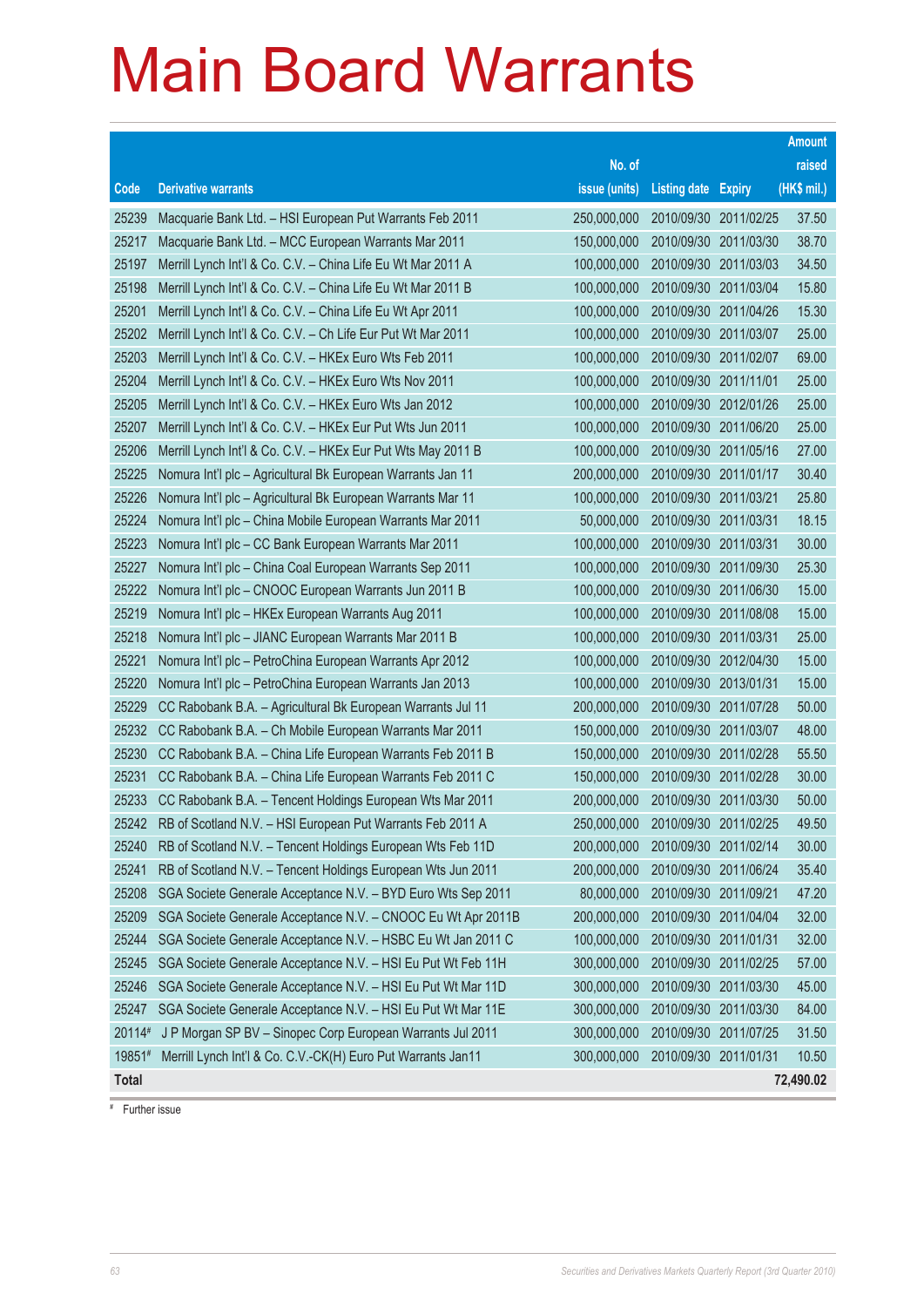# Main Board Debt Securities

#### **Debt Securities Trading Statistics**

|      |    |                                       | <b>Turnover value</b>   |  |  |
|------|----|---------------------------------------|-------------------------|--|--|
|      |    | <b>Exchange fund notes (HK\$ mil)</b> | Market total (HK\$ mil) |  |  |
| 2009 | Q3 | $\overline{\phantom{0}}$              | 0.36                    |  |  |
|      | Q4 | $\overline{\phantom{0}}$              | 0.16                    |  |  |
| 2010 | Q1 | -                                     | 0.21                    |  |  |
|      | Q2 | -                                     | 1.22                    |  |  |
|      | Q3 | -                                     | 0.05                    |  |  |

#### **Debt Securities Nominal Value**

|      |    | No. of issues | Nominal value (HK\$ mil.) |
|------|----|---------------|---------------------------|
| 2009 | Q3 | 166           | 398,047.03                |
|      | Q4 | 157           | 391,908.38                |
| 2010 | Q1 | 160           | 410,829.55                |
|      | Q2 | 158           | 426,338.89                |
|      | Q3 | 160           | 440,113.92                |

#### **New Listing Statistics – Debt Securities**

|      |    | No. of newly listed debt securities | Amount raised (HK\$ mil.) |
|------|----|-------------------------------------|---------------------------|
| 2009 | Q3 | 8                                   | 19,782.43                 |
|      | Q4 | 6                                   | 9,996.64                  |
| 2010 | Q1 | 9                                   | 30,996.63                 |
|      | Q2 | 6                                   | 28,133.65                 |
|      | Q3 |                                     | 21,025.02                 |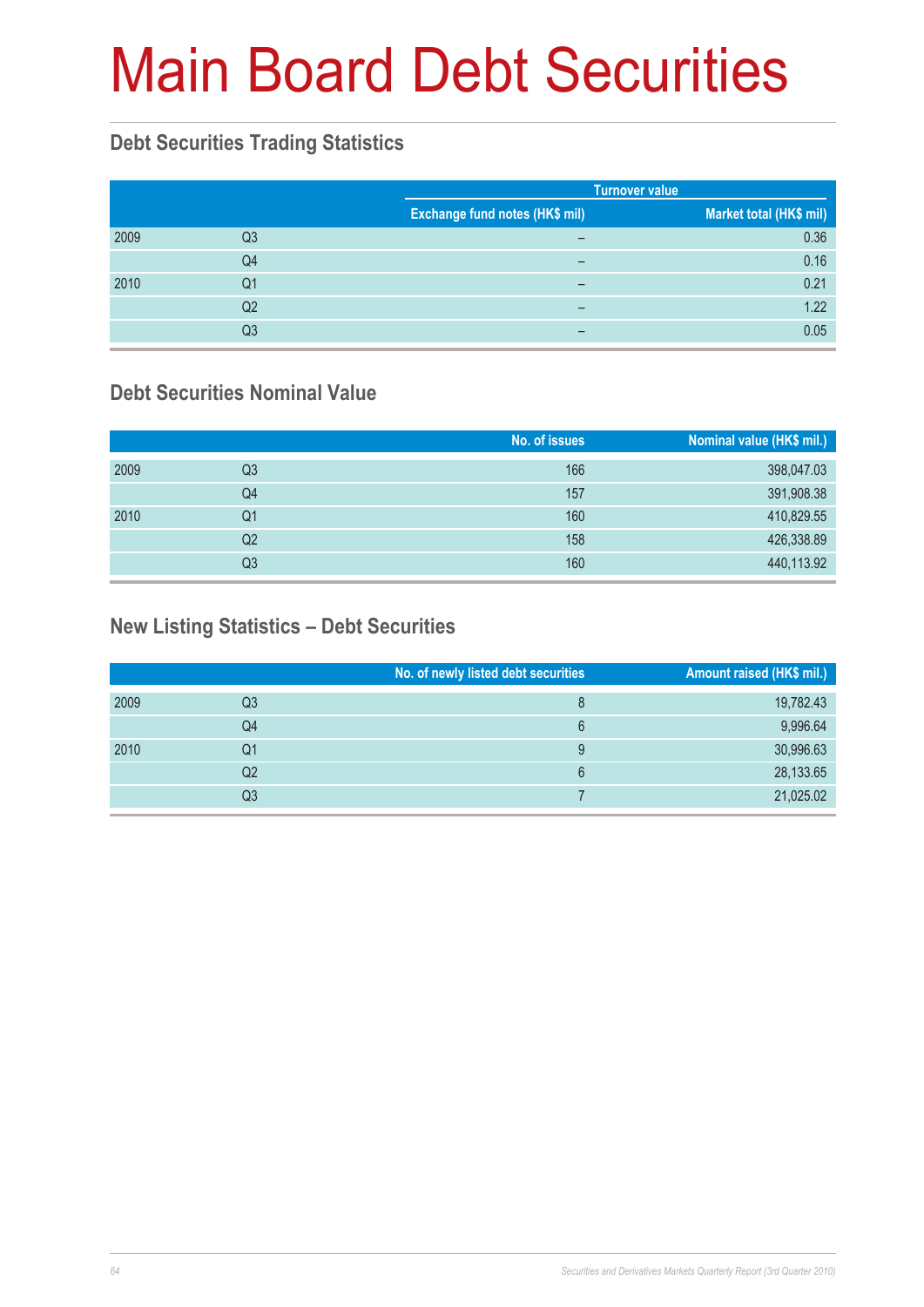# Main Board Debt Securities

#### **Newly Listed Debt Securities**

for 3rd quarter 2010

|              |                                                                    |                  |               |                     |                 | <b>Amount raised</b> |
|--------------|--------------------------------------------------------------------|------------------|---------------|---------------------|-----------------|----------------------|
| Code         | <b>Debt securities</b>                                             | <b>Principal</b> |               | <b>Listing date</b> | <b>Maturity</b> | (HK\$ mil.)          |
| 04322        | China Resources Power Holdings Co. Ltd.<br>3.75% Notes 2015        | <b>USD</b>       | 500,000,000   | 2010/08/04          | 2015/08/03      | 3,896.84             |
| 04005        | Hong Kong Monetary Authority 0.50% Exchange<br>Fund Notes 2012     | <b>HKD</b>       | 1,200,000,000 | 2010/08/17          | 2012/08/16      | 1,203.00             |
| 04006        | Hong Kong Monetary Authority 2.39% Exchange<br>Fund Notes 2025     | <b>HKD</b>       | 600,000,000   | 2010/08/23          | 2025/08/20      | 617.58               |
| 04205        | The Govt of the HKSAR of the PRC 0.48%<br><b>Bonds 2012</b>        | <b>HKD</b>       | 3,500,000,000 | 2010/09/03          | 2012/09/03      | 3,501.75             |
| 04323        | HBAP Floating Rate Notes 2025                                      | <b>SGD</b>       | 300,000,000   | 2010/09/10          | 2025/09/09      | 1,741.95             |
| 04182 #      | Hong Kong Monetary Authority 2.54% Exchange<br>Fund Notes 2013     | <b>HKD</b>       | 1,200,000,000 | 2010/09/20          | 2013/09/25      | 1,266.00             |
| 04007        | Hong Kong Monetary Authority 1.18% Exchange<br>Fund Notes 2015     | <b>HKD</b>       | 1,000,000,000 | 2010/09/21          | 2015/09/21      | 997.90               |
| 04325        | PHBS Ltd. 6.625% Guaranteed Perpetual<br><b>Capital Securities</b> | <b>USD</b>       | 1,000,000,000 | 2010/09/30          | Perpetual       | 7,800.00             |
| <b>Total</b> |                                                                    |                  |               |                     |                 | 21,025.02            |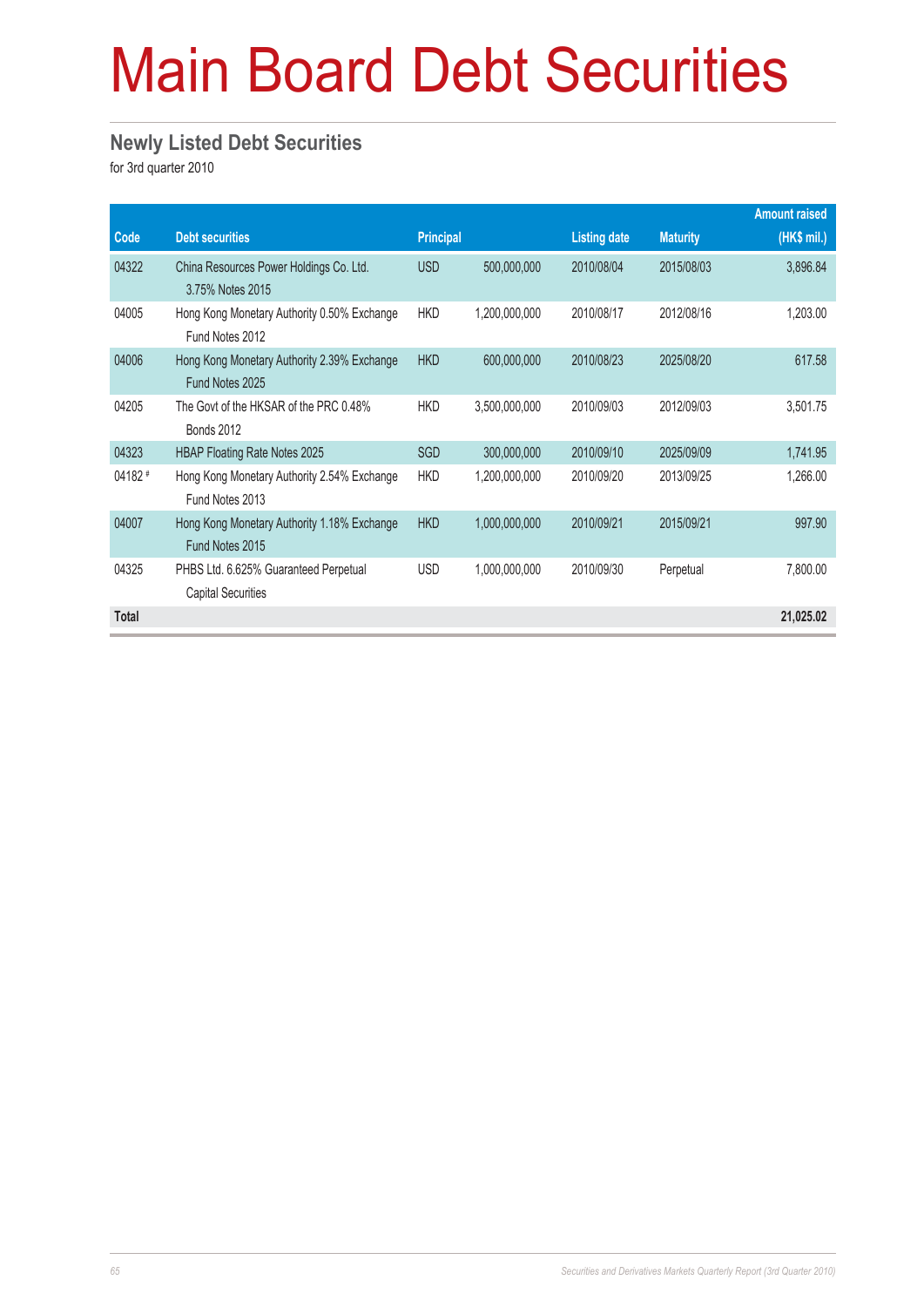# Main Board Unit Trusts and Mutual Funds

#### **Unit Trusts and Mutual Funds Trading Statistics**

|      |                | <b>Exchange Traded</b><br>Fund (ETF)<br>(HK\$ mil.) | <b>Real Estate</b><br><b>Investment</b><br><b>Trusts (REITs)</b><br>(HK\$ mil.) | <b>Others</b><br>(HK\$ mil.) | <b>Total</b><br>(HK\$ mil.) | % of market total<br>(HK\$ mil.) |
|------|----------------|-----------------------------------------------------|---------------------------------------------------------------------------------|------------------------------|-----------------------------|----------------------------------|
| 2009 | Q <sub>3</sub> | 167,985.99                                          | 11,199.87                                                                       | 233.84                       | 179,419.70                  | 4.16                             |
|      | Q4             | 121,814.83                                          | 10,126.33                                                                       | 339.11                       | 132,280.28                  | 3.23                             |
| 2010 | Q <sub>1</sub> | 108,553.03                                          | 9,219.80                                                                        | 147.40                       | 117,920.23                  | 3.01                             |
|      | Q <sub>2</sub> | 136, 150. 74                                        | 10,809.77                                                                       | 176.89                       | 147, 137. 40                | 3.94                             |
|      | Q <sub>3</sub> | 137, 121.96                                         | 10,860.01                                                                       | 182.56                       | 148, 164. 53                | 3.77                             |

Note: 1. Include turnover values in HKD only.

#### **Unit Trusts and Mutual Funds Market Value**

|      |                | No. of<br><b>issues</b> | <b>Exchange</b><br><b>Traded Funds</b><br>(ETF)<br>(HK\$ mil.) | No. of<br><b>issues</b> | <b>Real Estate</b><br><b>Investment</b><br><b>Trusts</b><br>(REITs)<br>(HK\$ mil.) | No. of<br><b>issues</b> | <b>Others</b><br>(HK\$ mil.) | No. of<br><b>issues</b> | <b>Total</b><br>(HK\$ mil.) |
|------|----------------|-------------------------|----------------------------------------------------------------|-------------------------|------------------------------------------------------------------------------------|-------------------------|------------------------------|-------------------------|-----------------------------|
| 2009 | Q <sub>3</sub> | 37                      | 435,197.50                                                     | 7                       | 65,764.70                                                                          | $\overline{2}$          | 2.603.37                     | 46                      | 503,565.57                  |
|      | Q4             | 43                      | 496,812.50                                                     | 7                       | 73,818.20                                                                          | $\overline{2}$          | 3,038.50                     | 52                      | 573,669.20                  |
| 2010 | Q <sub>1</sub> | 61                      | 501,813.45                                                     | 7                       | 76,649.30                                                                          | $\overline{2}$          | 2,915.77                     | 70                      | 581,378.53                  |
|      | Q <sub>2</sub> | 62                      | 584,399.19                                                     | 8                       | 82,806.33                                                                          | $\overline{2}$          | 2,617.20                     | 72                      | 669,822.73                  |
|      | Q <sub>3</sub> | 66                      | 647,219.69                                                     | 8                       | 95,248.94                                                                          | $\overline{2}$          | 2,972.33                     | 76                      | 745,440.96                  |

#### **New Listing Unit Trust and Mutual Funds Statistics**

|      |    | No. of newly listed<br>unit trust and mutual funds | <b>Funds raised</b><br>(HK\$ mil.) |
|------|----|----------------------------------------------------|------------------------------------|
| 2009 | Q3 |                                                    |                                    |
|      | Q4 | 6                                                  |                                    |
| 2010 | Q1 | 18                                                 |                                    |
|      | Q2 | റ                                                  |                                    |
|      | Q3 |                                                    |                                    |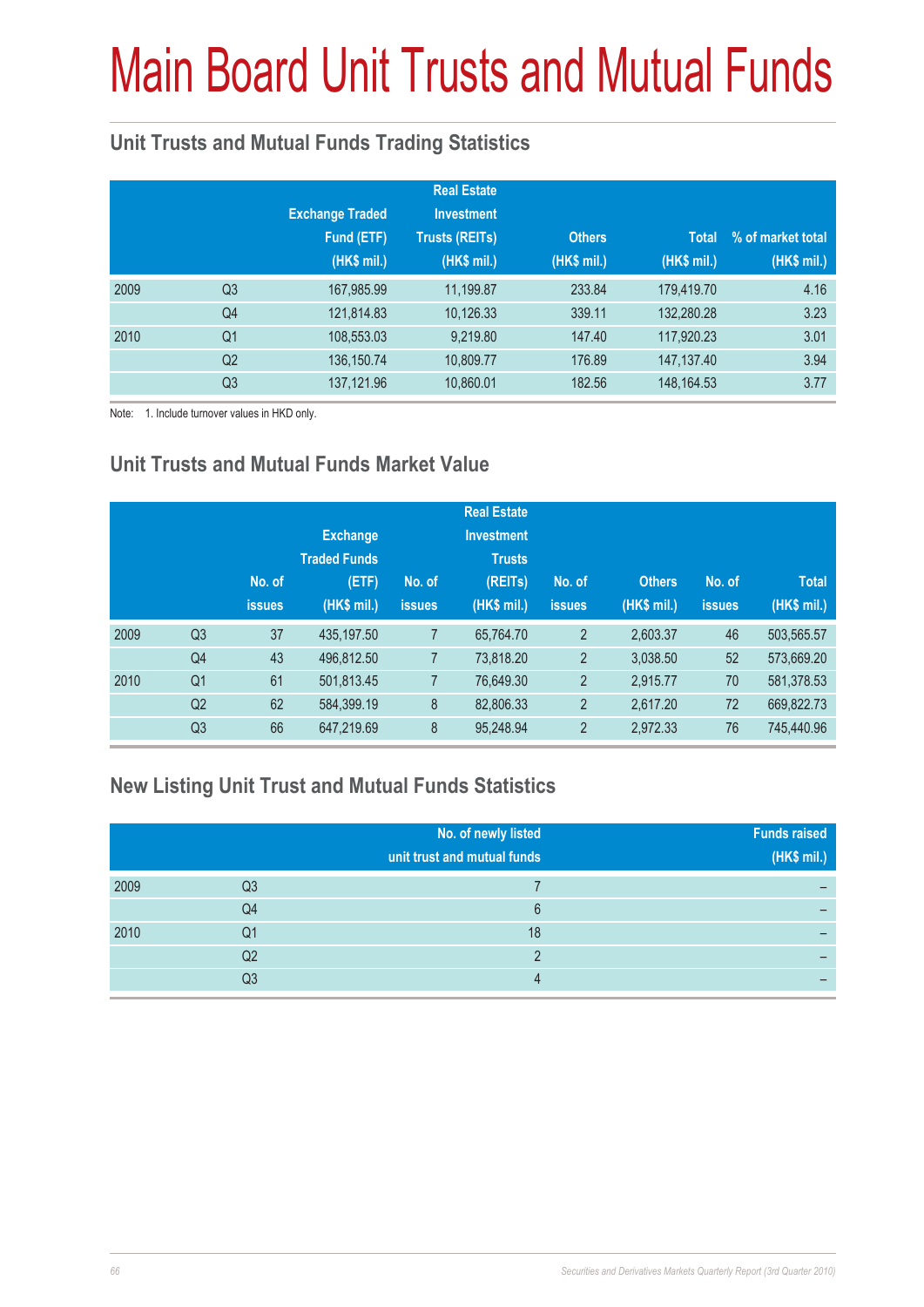# Main Board Unit Trusts and Mutual Funds

#### **Newly Listed Unit Trust and Mutual Funds**

for 3rd quarter 2010

|       |                                            |                                         |                           | <b>Amount raised</b> |              |
|-------|--------------------------------------------|-----------------------------------------|---------------------------|----------------------|--------------|
| Code  | <b>Unit trust and Mutual funds</b>         | <b>Fund manager</b>                     | <b>Issue price (HK\$)</b> | (HK\$ mil)           | Listing date |
| 03071 | Da Cheng CSI China Mainland Consumer       | Da Cheng International Asset            | n.a.                      | n.a.                 | 2010/07/15   |
|       | <b>Tracker ETF</b>                         | Management Company Limited              |                           |                      |              |
| 02841 | iShares CSI A-Share Consumer Staples       | <b>BlackRock Asset Management North</b> | n.a.                      | n.a.                 | 2010/07/20   |
|       | Index ETF                                  | Asia Ltd.                               |                           |                      |              |
| 03001 | iShares CSI A-Share Consumer Discretionary | <b>BlackRock Asset Management North</b> | n.a.                      | n.a.                 | 2010/07/20   |
|       | Index ETF                                  | Asia Ltd.                               |                           |                      |              |
| 03073 | SPDR FTSE Greater China ETF                | State Street Global Advisors Asia Ltd.  | n.a.                      | n.a.                 | 2010/09/20   |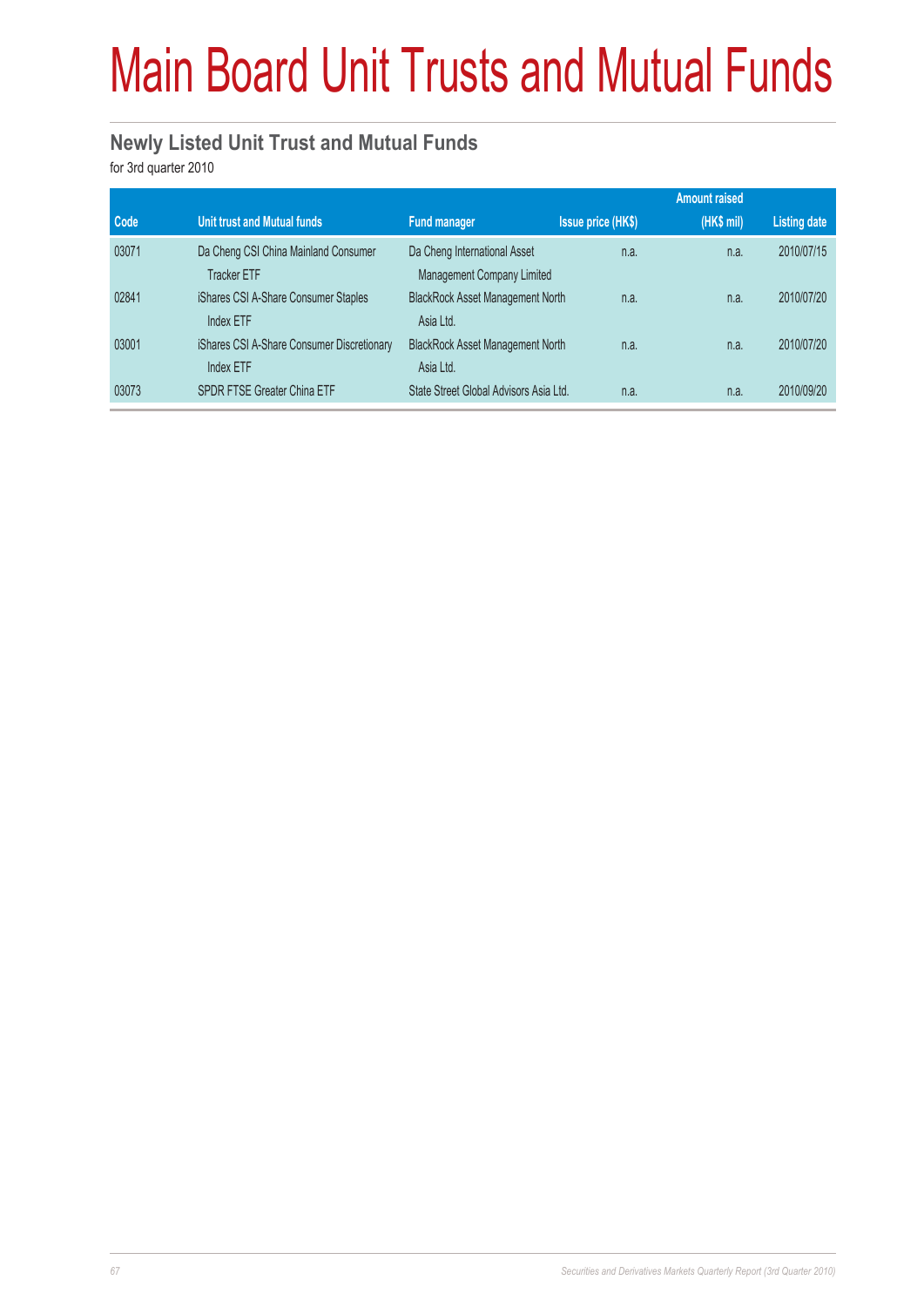#### **Callable Bull / Bear Contracts Trading Statistics**

|    |     |                                                   | Turnover value (HK\$ mil.) |
|----|-----|---------------------------------------------------|----------------------------|
| Q3 |     | 145,788.56                                        | 434,251.62                 |
| Q4 |     | 91,190.57                                         | 419,558.61                 |
| Q1 |     | 60,652.40                                         | 290,147.62                 |
| Q2 |     | 43,060.09                                         | 299,639.52                 |
| Q3 | 974 | 40,872.16                                         | 351,106.38                 |
|    |     | <b>Number</b><br>1,893<br>1,692<br>1,331<br>1,020 | Market value (HK\$ mil.)   |

#### **New Listings Callable Bull / Bear Contracts Statistics**

|      |                | No. of newly listed CBBC | Amount raised (HK\$ mil.) |
|------|----------------|--------------------------|---------------------------|
| 2009 | Q <sub>3</sub> | 2,333                    | 133,733.23                |
|      | Q4             | 2,054                    | 115,888.51                |
| 2010 | Q1             | 1,886                    | 103,866.53                |
|      | Q <sub>2</sub> | 1,473                    | 74,636.30                 |
|      | Q3             | 1,369                    | 73,903.10                 |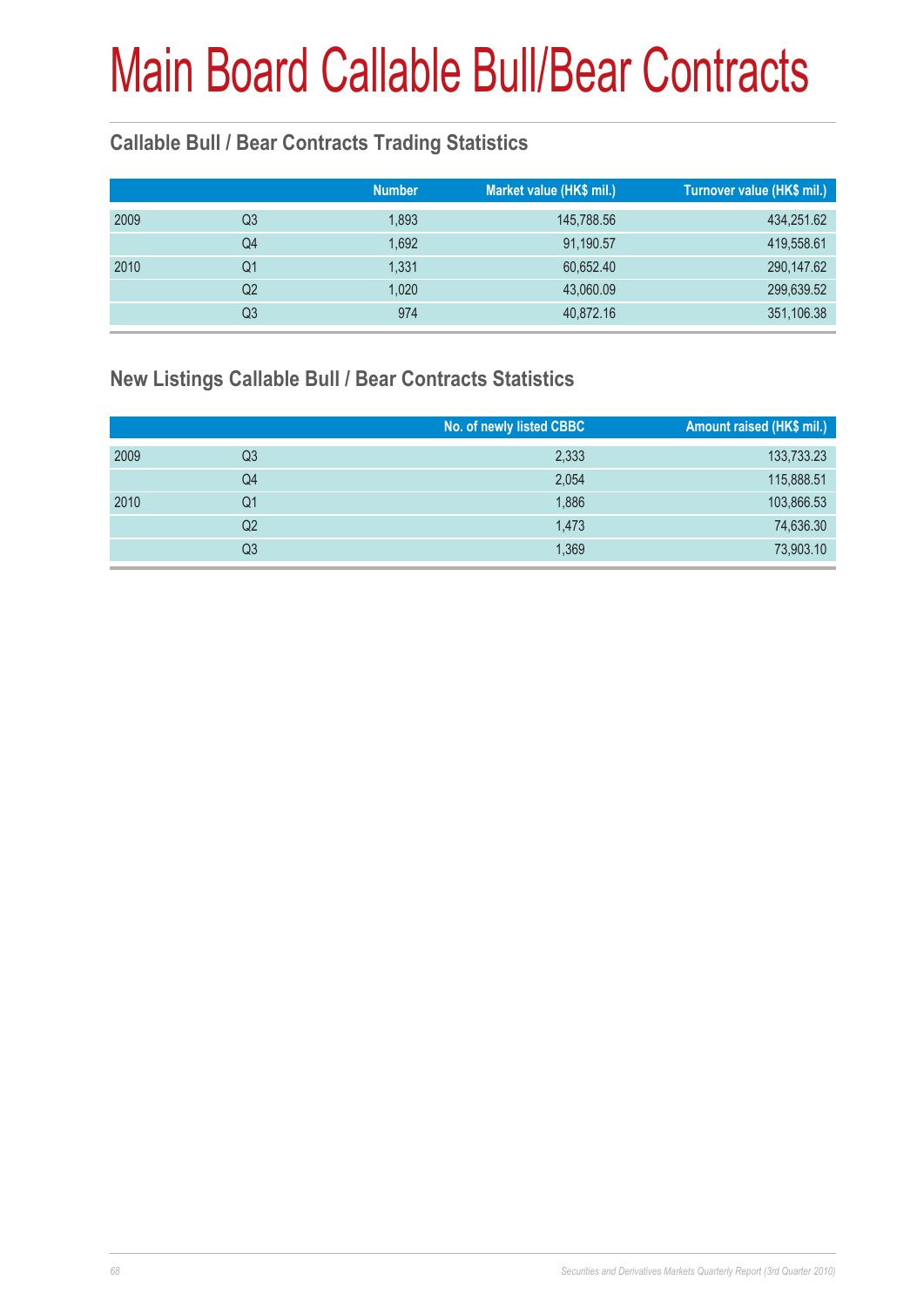#### **Newly Listed Callable Bull / Bear Contracts**

for 3rd quarter 2010

|       |                                                               | No. of        |                     |               | <b>Amount raised</b> |
|-------|---------------------------------------------------------------|---------------|---------------------|---------------|----------------------|
| Code  | <b>Callable Bull / Bear Contracts</b>                         | issue (units) | <b>Listing date</b> | <b>Expiry</b> | $(HK$$ mil.)         |
| 62787 | Credit Suisse AG - A50 China R Bull CBBC Nov 2010 B           | 100,000,000   | 2010/07/02          | 2010/11/22    | 25.00                |
| 62786 | Credit Suisse AG - HKEx R Bear CBBC Nov 2010 A                | 100,000,000   | 2010/07/02          | 2010/11/29    | 25.00                |
| 62780 | Credit Suisse AG - HSI R Bull CBBC Dec 2010 O                 | 325,000,000   | 2010/07/02          | 2010/12/30    | 81.25                |
| 62781 | Credit Suisse AG - HSI R Bull CBBC Dec 2010 P                 | 325,000,000   | 2010/07/02          | 2010/12/30    | 81.25                |
| 62782 | Credit Suisse AG - HSI R Bull CBBC Dec 2010 Q                 | 325,000,000   | 2010/07/02          | 2010/12/30    | 81.25                |
| 62788 | Credit Suisse AG - HSI R Bull CBBC Dec 2010 R                 | 325,000,000   | 2010/07/02          | 2010/12/30    | 81.25                |
| 62783 | Credit Suisse AG - HSI R Bear CBBC Oct 2010 F                 | 325,000,000   | 2010/07/02          | 2010/10/28    | 81.25                |
| 62784 | Credit Suisse AG - HSI R Bear CBBC Oct 2010 N                 | 325,000,000   | 2010/07/02          | 2010/10/28    | 81.25                |
| 62785 | Credit Suisse AG - HSI R Bear CBBC Oct 2010 P                 | 325,000,000   | 2010/07/02          | 2010/10/28    | 81.25                |
| 62789 | Deutsche Bank AG - HSI R Bull CBBC Nov 2010 X                 | 300,000,000   | 2010/07/02          | 2010/11/29    | 75.00                |
| 62790 | Deutsche Bank AG - HSI R Bull CBBC Dec 2010 O                 | 300,000,000   | 2010/07/02          | 2010/12/30    | 81.00                |
| 62791 | Deutsche Bank AG - HSI R Bull CBBC Dec 2010 P                 | 300,000,000   | 2010/07/02          | 2010/12/30    | 75.00                |
| 62795 | Goldman Sachs SP (Asia) - HSI R Bull CBBC Nov 2010 F          | 200,000,000   | 2010/07/02          | 2010/11/29    | 50.00                |
| 62796 | Goldman Sachs SP (Asia) - HSI R Bull CBBC Dec 2010 D          | 200,000,000   | 2010/07/02          | 2010/12/30    | 50.00                |
| 62797 | Goldman Sachs SP (Asia) - HSI R Bull CBBC Dec 2010 E          | 200,000,000   | 2010/07/02          | 2010/12/30    | 50.00                |
| 62798 | Goldman Sachs SP (Asia) - HSI R Bear CBBC Nov 2010 G          | 200,000,000   | 2010/07/02          | 2010/11/29    | 50.00                |
| 62799 | CC Rabobank B.A. - HSI R Bear CBBC Dec 2010 F                 | 200,000,000   | 2010/07/02          | 2010/12/30    | 50.00                |
| 62800 | CC Rabobank B.A. - HSI R Bear CBBC Dec 2010 G                 | 200,000,000   | 2010/07/02          | 2010/12/30    | 50.00                |
| 62792 | UBS AG - HSI R Bull CBBC Nov 2010 F                           | 200,000,000   | 2010/07/02          | 2010/11/29    | 50.00                |
| 62794 | UBS AG - HSI R Bull CBBC Dec 2010 L                           | 200,000,000   | 2010/07/02          | 2010/12/30    | 50.00                |
| 62805 | Credit Suisse AG - HSI R Bear CBBC Oct 2010 V                 | 390,000,000   | 2010/07/05          | 2010/10/28    | 97.50                |
| 62802 | Deutsche Bank AG - HSI R Bear CBBC Dec 2010 Q                 | 300,000,000   | 2010/07/05          | 2010/12/30    | 75.00                |
| 62803 | Deutsche Bank AG - HSI R Bear CBBC Dec 2010 R                 | 300,000,000   | 2010/07/05          | 2010/12/30    | 87.00                |
| 62804 | Deutsche Bank AG - HSI R Bear CBBC Dec 2010 S                 | 300,000,000   | 2010/07/05          | 2010/12/30    | 99.00                |
| 62801 | SGA Societe Generale Acceptance N.V. - HSI R Bear CBBC Nov10H | 300,000,000   | 2010/07/05          | 2010/11/29    | 75.00                |
| 62806 | UBS AG - HSI R Bear CBBC Nov 2010 D                           | 200,000,000   | 2010/07/05          | 2010/11/29    | 50.00                |
| 62810 | Credit Suisse AG - HSI R Bear CBBC Oct 2010 Z                 | 390,000,000   | 2010/07/06          | 2010/10/28    | 97.50                |
| 62807 | Deutsche Bank AG - HSI R Bear CBBC Oct 2010 V                 | 300,000,000   | 2010/07/06          | 2010/10/28    | 75.00                |
| 62808 | SGA Societe Generale Acceptance N.V. - HSI R Bull CBBC Nov101 | 300,000,000   | 2010/07/06          | 2010/11/29    | 75.00                |
| 62809 | UBS AG - HSI R Bear CBBC Feb 2011 E                           | 300,000,000   | 2010/07/06          | 2011/02/25    | 75.00                |
| 62824 | Credit Suisse AG - A50 China R Bear CBBC Nov 2010 C           | 100,000,000   | 2010/07/07          | 2010/11/22    | 25.00                |
| 62814 | Credit Suisse AG - HSI R Bull CBBC Dec 2010 S                 | 390,000,000   | 2010/07/07          | 2010/12/30    | 97.50                |
| 62843 | Credit Suisse AG - HSI R Bull CBBC Dec 2010 T                 | 390,000,000   | 2010/07/07          | 2010/12/30    | 97.50                |
| 62825 | Credit Suisse AG - HSI R Bear CBBC Oct 2010 A                 | 390,000,000   | 2010/07/07          | 2010/10/28    | 97.50                |
| 62826 | Credit Suisse AG - HSI R Bear CBBC Nov 2010 B                 | 390,000,000   | 2010/07/07          | 2010/11/29    | 97.50                |
| 62811 | Deutsche Bank AG - HSI R Bull CBBC Oct 2010 G                 | 300,000,000   | 2010/07/07          | 2010/10/28    | 75.00                |
| 62815 | Deutsche Bank AG - HSI R Bull CBBC Dec 2010 T                 | 300,000,000   | 2010/07/07          | 2010/12/30    | 75.00                |
| 62816 | Deutsche Bank AG - HSI R Bull CBBC Jan 2011 C                 | 300,000,000   | 2010/07/07          | 2011/01/28    | 90.00                |
| 62818 | Deutsche Bank AG - HSI R Bull CBBC Jan 2011 D                 | 300,000,000   | 2010/07/07          | 2011/01/28    | 75.00                |
| 62827 | Deutsche Bank AG - HSI R Bear CBBC Nov 2010 C                 | 300,000,000   | 2010/07/07          | 2010/11/29    | 75.00                |
| 62817 | Deutsche Bank AG - HSI R Bear CBBC Nov 2010 V                 | 300,000,000   | 2010/07/07          | 2010/11/29    | 75.00                |
| 62828 | Deutsche Bank AG - HSI R Bear CBBC Dec 2010 U                 | 300,000,000   | 2010/07/07          | 2010/12/30    | 81.00                |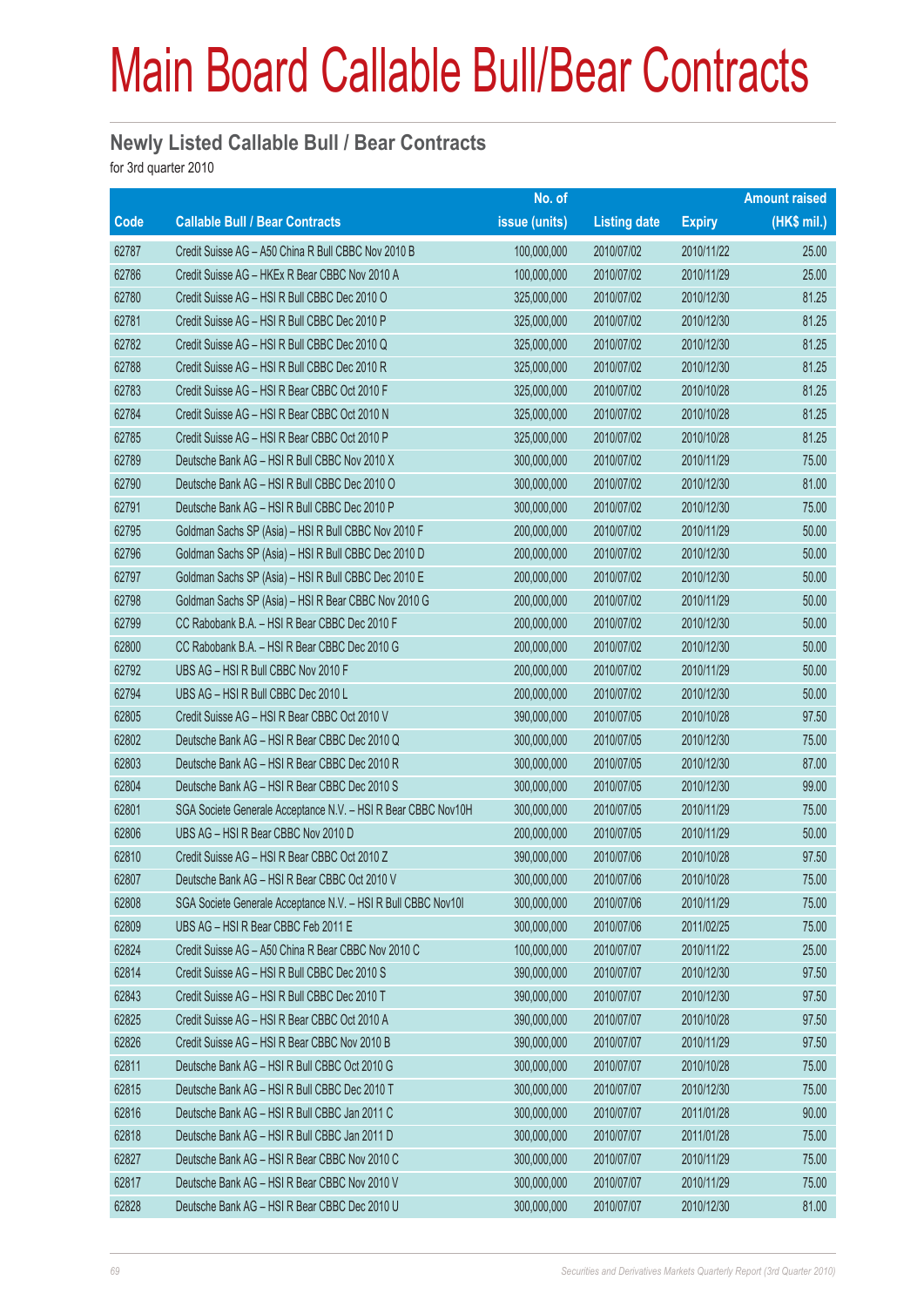|             |                                                                | No. of        |                     |               | <b>Amount raised</b> |
|-------------|----------------------------------------------------------------|---------------|---------------------|---------------|----------------------|
| <b>Code</b> | <b>Callable Bull / Bear Contracts</b>                          | issue (units) | <b>Listing date</b> | <b>Expiry</b> | (HK\$ mil.)          |
| 62841       | J P Morgan SP BV - HSI R Bear CBBC Oct 2010 W                  | 200,000,000   | 2010/07/07          | 2010/10/28    | 50.00                |
| 62842       | J P Morgan SP BV - HSI R Bear CBBC Oct 2010 X                  | 200,000,000   | 2010/07/07          | 2010/10/28    | 50.00                |
| 62820       | KBC Fin Products Int'l Ltd. - HSI R Bull CBBC Oct 2010 R       | 128,000,000   | 2010/07/07          | 2010/10/28    | 32.00                |
| 62823       | KBC Fin Products Int'l Ltd. - HSI R Bull CBBC Nov 2010 L       | 128,000,000   | 2010/07/07          | 2010/11/29    | 32.00                |
| 62839       | KBC Fin Products Int'l Ltd. - HSI R Bear CBBC Oct 2010 T       | 128,000,000   | 2010/07/07          | 2010/10/28    | 32.00                |
| 62838       | KBC Fin Products Int'l Ltd. - HSI R Bear CBBC Oct 2010 W       | 128,000,000   | 2010/07/07          | 2010/10/28    | 32.00                |
| 62840       | KBC Fin Products Int'l Ltd. - HSI R Bear CBBC Nov 2010 M       | 128,000,000   | 2010/07/07          | 2010/11/29    | 37.12                |
| 62829       | CC Rabobank B.A. - HSI R Bull CBBC Dec 2010 H                  | 200,000,000   | 2010/07/07          | 2010/12/30    | 50.00                |
| 62830       | CC Rabobank B.A. - HSI R Bear CBBC Dec 2010 I                  | 200,000,000   | 2010/07/07          | 2010/12/30    | 50.00                |
| 62831       | CC Rabobank B.A. - HSI R Bear CBBC Dec 2010 J                  | 200,000,000   | 2010/07/07          | 2010/12/30    | 50.00                |
| 62832       | UBS AG - CC Bank R Bull CBBC Nov 2010 A                        | 100,000,000   | 2010/07/07          | 2010/11/29    | 25.00                |
| 62833       | UBS AG - China Life R Bear CBBC Nov 2010 F                     | 100,000,000   | 2010/07/07          | 2010/11/08    | 25.00                |
| 62834       | UBS AG - A50 China R Bull CBBC Dec 2010 B                      | 100,000,000   | 2010/07/07          | 2010/12/28    | 25.00                |
| 62835       | UBS AG - A50 China R Bear CBBC Oct 2010 B                      | 100,000,000   | 2010/07/07          | 2010/10/28    | 25.00                |
| 62819       | UBS AG - HSI R Bull CBBC Nov 2010 Y                            | 200,000,000   | 2010/07/07          | 2010/11/29    | 50.00                |
| 62813       | UBS AG - HSI R Bull CBBC Dec 2010 N                            | 200,000,000   | 2010/07/07          | 2010/12/30    | 50.00                |
| 62836       | UBS AG - HSI R Bear CBBC Oct 2010 Y                            | 200,000,000   | 2010/07/07          | 2010/10/28    | 50.00                |
| 62837       | UBS AG - HSI R Bear CBBC Dec 2010 P                            | 200,000,000   | 2010/07/07          | 2010/12/30    | 50.00                |
| 62873       | Credit Suisse AG - A50 China R Bear CBBC Nov 2010 D            | 100,000,000   | 2010/07/08          | 2010/11/22    | 25.00                |
| 62876       | Credit Suisse AG - HSI R Bull CBBC Dec 2010 U                  | 390,000,000   | 2010/07/08          | 2010/12/30    | 97.50                |
| 62874       | Credit Suisse AG - HSI R Bear CBBC Oct 2010 B                  | 390,000,000   | 2010/07/08          | 2010/10/28    | 97.50                |
| 62875       | Credit Suisse AG - HSI R Bear CBBC Nov 2010 E                  | 440,000,000   | 2010/07/08          | 2010/11/29    | 110.00               |
| 62864       | Deutsche Bank AG - HSI R Bull CBBC Oct 2010 X                  | 300,000,000   | 2010/07/08          | 2010/10/28    | 78.00                |
| 62865       | Deutsche Bank AG - HSI R Bull CBBC Nov 2010 E                  | 300,000,000   | 2010/07/08          | 2010/11/29    | 75.00                |
| 62880       | Deutsche Bank AG - HSI R Bear CBBC Oct 2010 Y                  | 300,000,000   | 2010/07/08          | 2010/10/28    | 75.00                |
| 62862       | HK Bank - HSI R Bear CBBC Dec 2010 K                           | 100,000,000   | 2010/07/08          | 2010/12/30    | 25.00                |
| 62863       | HK Bank - HSI R Bear CBBC Dec 2010 L                           | 100,000,000   | 2010/07/08          | 2010/12/30    | 25.00                |
| 62886       | CC Rabobank B.A. - HSI R Bull CBBC Dec 2010 K                  | 200,000,000   | 2010/07/08          | 2010/12/30    | 50.00                |
| 62891       | CC Rabobank B.A. - HSI R Bear CBBC Dec 2010 L                  | 200,000,000   | 2010/07/08          | 2010/12/30    | 50.00                |
| 62892       | CC Rabobank B.A. - HSI R Bear CBBC Dec 2010 M                  | 200,000,000   | 2010/07/08          | 2010/12/30    | 50.00                |
| 62878       | RB of Scotland N.V. - DJIA R Bear CBBC Dec 2010 A              | 40,000,000    | 2010/07/08          | 2010/12/17    | 10.00                |
| 62877       | RB of Scotland N.V. - HSI R Bear CBBC Oct 2010 X               | 250,000,000   | 2010/07/08          | 2010/10/28    | 62.50                |
| 62879       | RB of Scotland N.V. - Nikkei 225 R Bear CBBC Dec 2010 A        | 40,000,000    | 2010/07/08          | 2010/12/10    | 10.00                |
| 62846       | SGA Societe Generale Acceptance N.V - CLife R Bull CBBC Oct10A | 100,000,000   | 2010/07/08          | 2010/10/27    | 47.00                |
| 62847       | SGA Societe Generale Acceptance N.V - CLife R Bull CBBC Oct10B | 100,000,000   | 2010/07/08          | 2010/10/27    | 36.00                |
| 62849       | SGA Societe Generale Acceptance N.V. - A50 R Bull CBBC Oct10A  | 150,000,000   | 2010/07/08          | 2010/10/27    | 37.50                |
| 62853       | SGA Societe Generale Acceptance N.V. - A50 R Bear CBBC Oct10B  | 150,000,000   | 2010/07/08          | 2010/10/27    | 37.50                |
| 62848       | SGA Societe Generale Acceptance N.V. - HSBC R Bull CBBC Oct10A | 300,000,000   | 2010/07/08          | 2010/10/27    | 75.00                |
| 62854       | SGA Societe Generale Acceptance NV - HSCEI R Bull CBBC Oct10A  | 200,000,000   | 2010/07/08          | 2010/10/28    | 50.00                |
| 62855       | SGA Societe Generale Acceptance NV - HSCEI R Bull CBBC Oct10B  | 200,000,000   | 2010/07/08          | 2010/10/28    | 50.00                |
| 62856       | SGA Societe Generale Acceptance NV - HSCEI R Bull CBBC Oct10C  | 200,000,000   | 2010/07/08          | 2010/10/28    | 50.00                |
| 62871       | SGA Societe Generale Acceptance N.V. - HSI R Bull CBBC Oct10F  | 300,000,000   | 2010/07/08          | 2010/10/28    | 75.00                |
| 62870       | SGA Societe Generale Acceptance N.V. - HSI R Bull CBBC Oct10G  | 300,000,000   | 2010/07/08          | 2010/10/28    | 75.00                |
| 62857       | SGA Societe Generale Acceptance N.V. - HSI R Bull CBBC Oct10M  | 300,000,000   | 2010/07/08          | 2010/10/28    | 75.00                |
| 62858       | SGA Societe Generale Acceptance N.V. - HSI R Bear CBBC Nov10J  | 300,000,000   | 2010/07/08          | 2010/11/29    | 75.00                |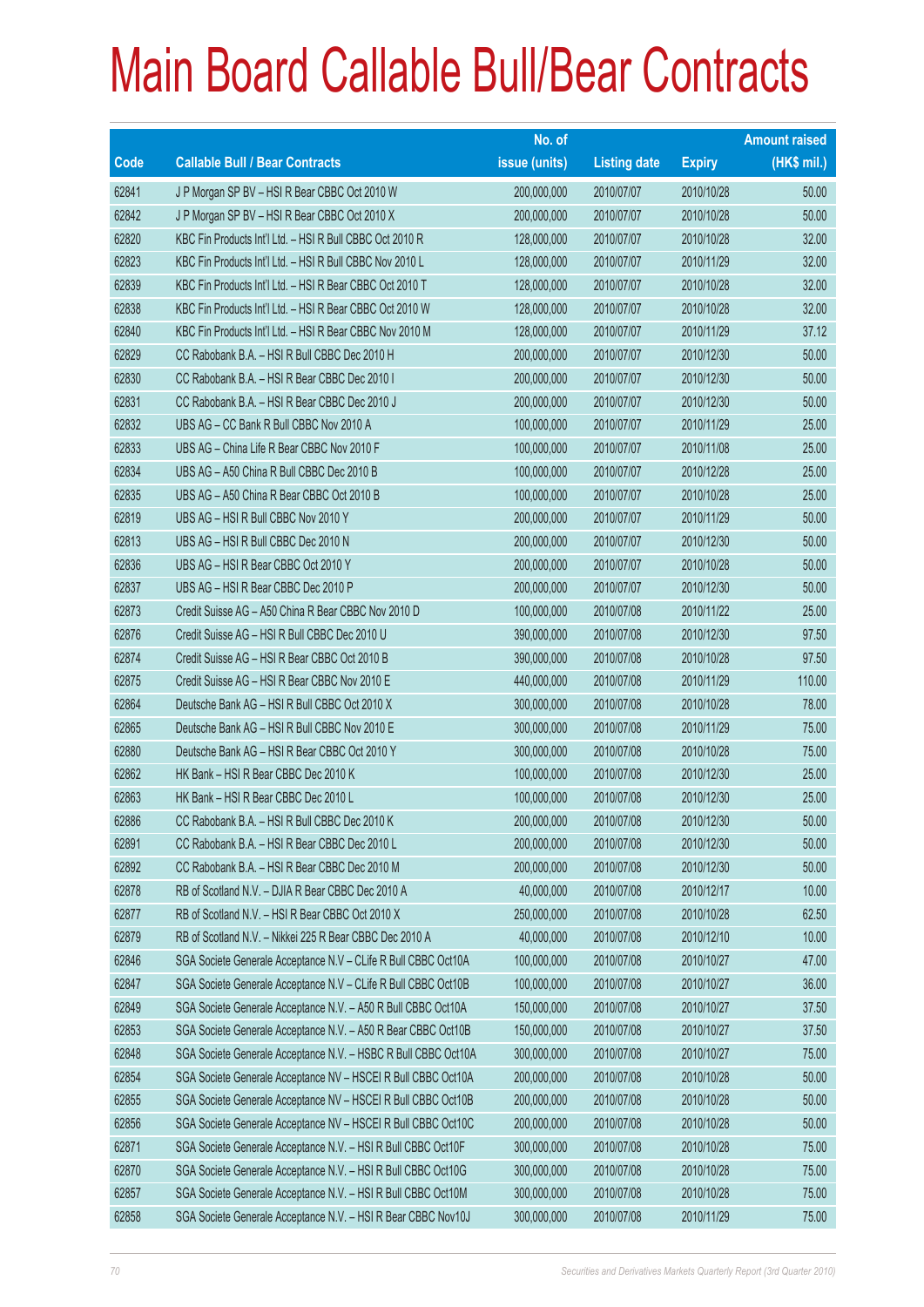|             |                                                               | No. of        |                     |               | <b>Amount raised</b> |
|-------------|---------------------------------------------------------------|---------------|---------------------|---------------|----------------------|
| <b>Code</b> | <b>Callable Bull / Bear Contracts</b>                         | issue (units) | <b>Listing date</b> | <b>Expiry</b> | (HK\$ mil.)          |
| 62859       | SGA Societe Generale Acceptance N.V. - HSI R Bear CBBC Nov10K | 300,000,000   | 2010/07/08          | 2010/11/29    | 75.00                |
| 62860       | SGA Societe Generale Acceptance N.V. - HSI R Bear CBBC Nov10L | 300,000,000   | 2010/07/08          | 2010/11/29    | 75.00                |
| 62861       | SGA Societe Generale Acceptance N.V. - HSI R Bear CBBC Nov10M | 300,000,000   | 2010/07/08          | 2010/11/29    | 75.00                |
| 62872       | SGA Societe Generale Acceptance N.V. - HSI R Bear CBBC Nov10N | 300,000,000   | 2010/07/08          | 2010/11/29    | 75.00                |
| 62867       | UBS AG - HKEx R Bear CBBC Nov 2010 G                          | 100,000,000   | 2010/07/08          | 2010/11/15    | 25.00                |
| 62866       | UBS AG - HSBC R Bear CBBC Nov 2010 G                          | 100,000,000   | 2010/07/08          | 2010/11/22    | 25.00                |
| 62881       | UBS AG - HSCEI R Bull CBBC Dec 2010 D                         | 100,000,000   | 2010/07/08          | 2010/12/30    | 25.00                |
| 62882       | UBS AG - HSCEI R Bear CBBC Dec 2010 E                         | 100,000,000   | 2010/07/08          | 2010/12/30    | 25.00                |
| 62868       | UBS AG - HSI R Bull CBBC Nov 2010 W                           | 200,000,000   | 2010/07/08          | 2010/11/29    | 50.00                |
| 62869       | UBS AG - HSI R Bull CBBC Jan 2011 M                           | 200,000,000   | 2010/07/08          | 2011/01/28    | 50.00                |
| 62883       | UBS AG - HSI R Bear CBBC Oct 2010 O                           | 200,000,000   | 2010/07/08          | 2010/10/28    | 50.00                |
| 62884       | UBS AG - HSI R Bear CBBC Dec 2010 R                           | 200,000,000   | 2010/07/08          | 2010/12/30    | 50.00                |
| 62885       | UBS AG - HSI R Bear CBBC Jan 2011 N                           | 300,000,000   | 2010/07/08          | 2011/01/28    | 75.00                |
| 62578#      | HK Bank - HSI R Bull CBBC Nov 2010 F                          | 150,000,000   | 2010/07/08          | 2010/11/29    | 20.40                |
| 62890       | BNP Paribas Arbit Issu B.V. - HSI R Bull CBBC Jan 2011 B      | 100,000,000   | 2010/07/09          | 2011/01/28    | 25.00                |
| 62893       | BNP Paribas Arbit Issu B.V. - HSI R Bear CBBC Dec 2010 L      | 100,000,000   | 2010/07/09          | 2010/12/30    | 25.00                |
| 62894       | BNP Paribas Arbit Issu B.V. - HSI R Bear CBBC Jan 2011 C      | 100,000,000   | 2010/07/09          | 2011/01/28    | 25.00                |
| 62905       | Credit Suisse AG - HSI R Bull CBBC Dec 2010 V                 | 390,000,000   | 2010/07/09          | 2010/12/30    | 97.50                |
| 62902       | Credit Suisse AG - HSI R Bear CBBC Nov 2010 I                 | 390,000,000   | 2010/07/09          | 2010/11/29    | 97.50                |
| 62904       | Credit Suisse AG - HSI R Bear CBBC Nov 2010 M                 | 440,000,000   | 2010/07/09          | 2010/11/29    | 110.00               |
| 62903       | Credit Suisse AG - HSI R Bear CBBC Nov 2010 O                 | 390,000,000   | 2010/07/09          | 2010/11/29    | 97.50                |
| 62900       | Deutsche Bank AG - HSI R Bull CBBC Jan 2011 E                 | 300,000,000   | 2010/07/09          | 2011/01/28    | 75.00                |
| 62901       | Deutsche Bank AG - HSI R Bull CBBC Jan 2011 F                 | 300,000,000   | 2010/07/09          | 2011/01/28    | 78.00                |
| 62911       | Deutsche Bank AG - HSI R Bear CBBC Nov 2010 W                 | 300,000,000   | 2010/07/09          | 2010/11/29    | 75.00                |
| 62912       | Deutsche Bank AG - HSI R Bear CBBC Dec 2010 V                 | 300,000,000   | 2010/07/09          | 2010/12/30    | 81.00                |
| 62898       | HK Bank - China Mobile R Bull CBBC Jan 2011 A                 | 100,000,000   | 2010/07/09          | 2011/01/18    | 25.00                |
| 62895       | HK Bank - CC Bank R Bull CBBC Jan 2011 A                      | 100,000,000   | 2010/07/09          | 2011/01/18    | 25.00                |
| 62896       | HK Bank - China Life R Bull CBBC Jan 2011 A                   | 100,000,000   | 2010/07/09          | 2011/01/18    | 25.00                |
| 62897       | HK Bank – China Life R Bear CBBC Jan 2011 B                   | 100,000,000   | 2010/07/09          | 2011/01/18    | 25.00                |
| 62899       | HK Bank - ICBC R Bull CBBC Jan 2011 A                         | 100,000,000   | 2010/07/09          | 2011/01/18    | 25.00                |
| 62909       | J P Morgan SP BV - HSI R Bear CBBC Nov 2010 E                 | 200,000,000   | 2010/07/09          | 2010/11/29    | 50.00                |
| 62918       | CC Rabobank B.A. - HSI R Bear CBBC Dec 2010 N                 | 200,000,000   | 2010/07/09          | 2010/12/30    | 50.00                |
| 62919       | CC Rabobank B.A. - HSI R Bear CBBC Dec 2010 O                 | 200,000,000   | 2010/07/09          | 2010/12/30    | 50.00                |
| 62921       | RB of Scotland N.V. - BYD Company R Bull CBBC Dec 2010 A      | 80,000,000    | 2010/07/09          | 2010/12/13    | 20.08                |
| 62925       | RB of Scotland N.V. - BYD Company R Bear CBBC Dec 2010 B      | 80,000,000    | 2010/07/09          | 2010/12/13    | 20.08                |
| 62910       | RB of Scotland N.V. - DJIA R Bull CBBC Dec 2010 B             | 40,000,000    | 2010/07/09          | 2010/12/17    | 10.00                |
| 62914       | RB of Scotland N.V. - DJIA R Bear CBBC Dec 2010 C             | 40,000,000    | 2010/07/09          | 2010/12/17    | 10.16                |
| 62920       | RB of Scotland N.V. - A50 China R Bear CBBC Nov 2010 A        | 80,000,000    | 2010/07/09          | 2010/11/15    | 20.08                |
| 62922       | RB of Scotland N.V. - HSCEI R Bear CBBC Nov 2010 A            | 250,000,000   | 2010/07/09          | 2010/11/29    | 62.75                |
| 62923       | RB of Scotland N.V. - HSI R Bear CBBC Nov 2010 B              | 250,000,000   | 2010/07/09          | 2010/11/29    | 62.75                |
| 62924       | RB of Scotland N.V. - HSI R Bear CBBC Nov 2010 C              | 250,000,000   | 2010/07/09          | 2010/11/29    | 62.75                |
| 62906       | SGA Societe Generale Acceptance N.V. - HSI R Bear CBBC Nov10O | 300,000,000   | 2010/07/09          | 2010/11/29    | 75.00                |
| 62907       | SGA Societe Generale Acceptance N.V. - HSI R Bear CBBC Nov10P | 300,000,000   | 2010/07/09          | 2010/11/29    | 75.00                |
| 62908       | SGA Societe Generale Acceptance N.V. - HSI R Bear CBBC Nov10Q | 300,000,000   | 2010/07/09          | 2010/11/29    | 75.00                |
| 62887       | UBS AG - HSI R Bull CBBC Oct 2010 Q                           | 200,000,000   | 2010/07/09          | 2010/10/28    | 50.00                |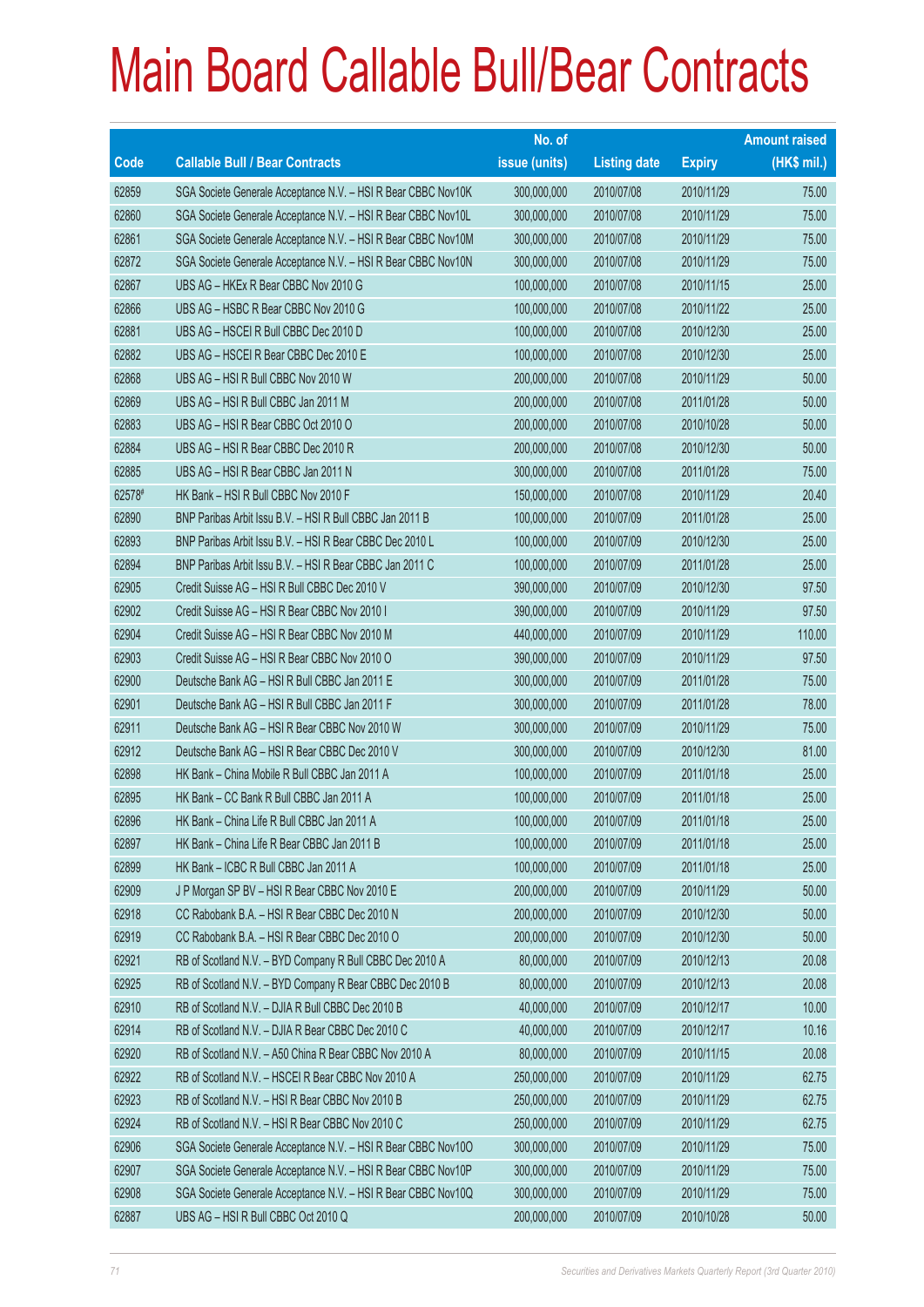|             |                                                               | No. of        |                     |               | <b>Amount raised</b> |
|-------------|---------------------------------------------------------------|---------------|---------------------|---------------|----------------------|
| <b>Code</b> | <b>Callable Bull / Bear Contracts</b>                         | issue (units) | <b>Listing date</b> | <b>Expiry</b> | (HK\$ mil.)          |
| 62889       | UBS AG - HSI R Bull CBBC Dec 2010 Q                           | 200,000,000   | 2010/07/09          | 2010/12/30    | 50.00                |
| 62913       | UBS AG - HSI R Bear CBBC Oct 2010 J                           | 200,000,000   | 2010/07/09          | 2010/10/28    | 50.00                |
| 62915       | UBS AG - HSI R Bear CBBC Dec 2010 S                           | 200,000,000   | 2010/07/09          | 2010/12/30    | 50.00                |
| 62916       | UBS AG - HSI R Bear CBBC Dec 2010 U                           | 200,000,000   | 2010/07/09          | 2010/12/30    | 50.00                |
| 62917       | UBS AG - HSI R Bear CBBC Jan 2011 O                           | 200,000,000   | 2010/07/09          | 2011/01/28    | 50.00                |
| 62935       | BNP Paribas Arbit Issu B.V. - HSI R Bull CBBC Jan 2011 D      | 100,000,000   | 2010/07/12          | 2011/01/28    | 25.00                |
| 62936       | BNP Paribas Arbit Issu B.V. - HSI R Bull CBBC Feb 2011 A      | 100,000,000   | 2010/07/12          | 2011/02/25    | 25.00                |
| 62939       | BNP Paribas Arbit Issu B.V. - HSI R Bear CBBC Jan 2011 E      | 100,000,000   | 2010/07/12          | 2011/01/28    | 25.00                |
| 62940       | BNP Paribas Arbit Issu B.V. - HSI R Bear CBBC Feb 2011 B      | 100,000,000   | 2010/07/12          | 2011/02/25    | 25.00                |
| 62928       | Credit Suisse AG - HSI R Bull CBBC Dec 2010 W                 | 420,000,000   | 2010/07/12          | 2010/12/30    | 105.00               |
| 62932       | Credit Suisse AG - HSI R Bull CBBC Dec 2010 X                 | 390,000,000   | 2010/07/12          | 2010/12/30    | 97.50                |
| 62929       | Credit Suisse AG - HSI R Bear CBBC Oct 2010 Y                 | 390,000,000   | 2010/07/12          | 2010/10/28    | 97.50                |
| 62930       | Credit Suisse AG - HSI R Bear CBBC Nov 2010 Y                 | 420,000,000   | 2010/07/12          | 2010/11/29    | 105.00               |
| 62933       | Deutsche Bank AG - HSI R Bull CBBC Dec 2010 W                 | 300,000,000   | 2010/07/12          | 2010/12/30    | 75.00                |
| 62927       | HK Bank - HSI R Bull CBBC Dec 2010 M                          | 120,000,000   | 2010/07/12          | 2010/12/30    | 30.00                |
| 62931       | HK Bank - HSI R Bear CBBC Dec 2010 N                          | 120,000,000   | 2010/07/12          | 2010/12/30    | 30.00                |
| 62944       | J P Morgan SP BV - HSI R Bull CBBC Nov 2010 F                 | 200,000,000   | 2010/07/12          | 2010/11/29    | 50.00                |
| 62948       | J P Morgan SP BV - HSI R Bear CBBC Nov 2010 G                 | 200,000,000   | 2010/07/12          | 2010/11/29    | 50.00                |
| 62943       | KBC Fin Products Int'l Ltd. - HSI R Bear CBBC Nov 2010 N      | 128,000,000   | 2010/07/12          | 2010/11/29    | 32.00                |
| 62937       | SGA Societe Generale Acceptance N.V. - HSI R Bull CBBC Oct10C | 300,000,000   | 2010/07/12          | 2010/10/28    | 75.00                |
| 62926       | SGA Societe Generale Acceptance N.V. - HSI R Bull CBBC Oct101 | 300,000,000   | 2010/07/12          | 2010/10/28    | 75.00                |
| 62938       | UBS AG - HSCEI R Bear CBBC Nov 2010 G                         | 100,000,000   | 2010/07/12          | 2010/11/29    | 25.00                |
| 62934       | UBS AG - HSI R Bull CBBC Nov 2010 K                           | 200,000,000   | 2010/07/12          | 2010/11/29    | 50.00                |
| 62941       | UBS AG - HSI R Bear CBBC Nov 2010 U                           | 200,000,000   | 2010/07/12          | 2010/11/29    | 50.00                |
| 62942       | UBS AG - HSI R Bear CBBC Feb 2011 F                           | 300,000,000   | 2010/07/12          | 2011/02/25    | 75.00                |
| 62949       | Credit Suisse AG - A50 China R Bull CBBC Jan 2011 B           | 100,000,000   | 2010/07/13          | 2011/01/17    | 25.00                |
| 62946       | Credit Suisse AG - HSI R Bull CBBC Dec 2010 Y                 | 390,000,000   | 2010/07/13          | 2010/12/30    | 97.50                |
| 62947       | Credit Suisse AG - HSI R Bull CBBC Dec 2010 Z                 | 390,000,000   | 2010/07/13          | 2010/12/30    | 97.50                |
| 62945       | Credit Suisse AG - HSI R Bear CBBC Nov 2010 X                 | 440,000,000   | 2010/07/13          | 2010/11/29    | 110.00               |
| 62956       | Deutsche Bank AG - HSI R Bull CBBC Nov 2010 I                 | 300,000,000   | 2010/07/13          | 2010/11/29    | 84.00                |
| 62957       | Deutsche Bank AG - HSI R Bull CBBC Nov 2010 T                 | 300,000,000   | 2010/07/13          | 2010/11/29    | 75.00                |
| 62955       | CC Rabobank B.A. - HSI R Bull CBBC Dec 2010 P                 | 200,000,000   | 2010/07/13          | 2010/12/30    | 50.00                |
| 62959       | CC Rabobank B.A. - HSI R Bear CBBC Dec 2010 Q                 | 200,000,000   | 2010/07/13          | 2010/12/30    | 50.00                |
| 62951       | UBS AG - A50 China R Bear CBBC Jan 2011 A                     | 100,000,000   | 2010/07/13          | 2011/01/03    | 25.00                |
| 62952       | UBS AG - A50 China R Bear CBBC Jan 2011 B                     | 100,000,000   | 2010/07/13          | 2011/01/17    | 25.00                |
| 62953       | UBS AG - HSI R Bull CBBC Nov 2010 V                           | 200,000,000   | 2010/07/13          | 2010/11/29    | 50.00                |
| 62954       | UBS AG - HSI R Bear CBBC Dec 2010 T                           | 200,000,000   | 2010/07/13          | 2010/12/30    | 50.00                |
| 62950       | UBS AG - TCH R Bull CBBC Nov 2010 O                           | 100,000,000   | 2010/07/13          | 2010/11/22    | 25.00                |
| 62963       | Deutsche Bank AG - HSI R Bear CBBC Nov 2010 L                 | 300,000,000   | 2010/07/14          | 2010/11/29    | 75.00                |
| 62964       | Deutsche Bank AG - HSI R Bear CBBC Jan 2011 G                 | 300,000,000   | 2010/07/14          | 2011/01/28    | 75.00                |
| 62958       | J P Morgan SP BV - HSI R Bull CBBC Nov 2010 H                 | 200,000,000   | 2010/07/14          | 2010/11/29    | 50.00                |
| 62960       | J P Morgan SP BV - HSI R Bull CBBC Nov 2010 I                 | 200,000,000   | 2010/07/14          | 2010/11/29    | 50.00                |
| 62962       | RB of Scotland N.V. - Nikkei 225 R Bull CBBC Dec 2010 B       | 40,000,000    | 2010/07/14          | 2010/12/10    | 10.04                |
| 62961       | UBS AG - HSI R Bull CBBC Feb 2011 G                           | 300,000,000   | 2010/07/14          | 2011/02/25    | 75.00                |
| 61664#      | UBS AG - HSI R Bull CBBC Oct 2009 E                           | 160,000,000   | 2010/07/14          | 2009/10/29    | 22.24                |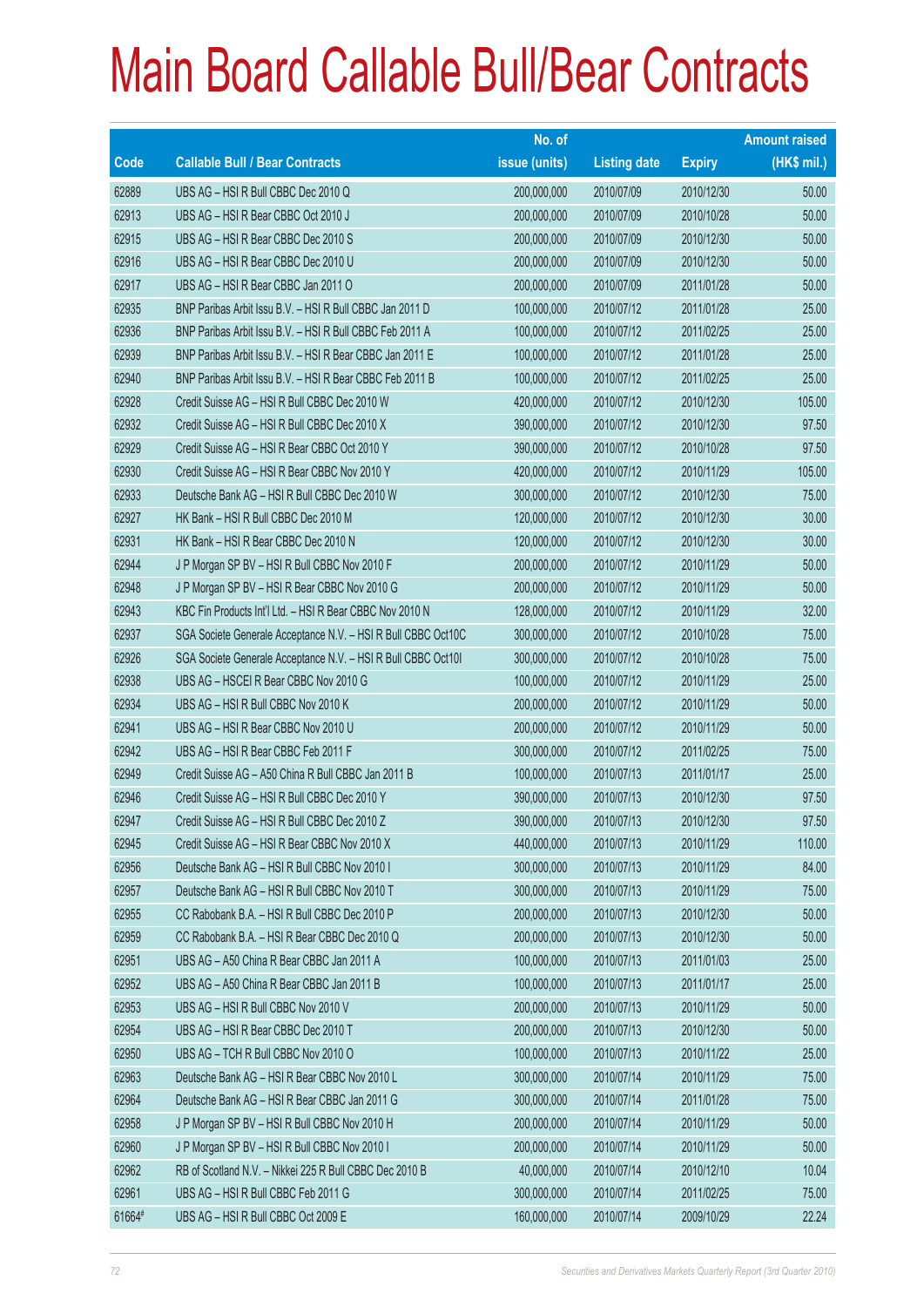|        |                                                               | No. of        |                     |               | <b>Amount raised</b> |
|--------|---------------------------------------------------------------|---------------|---------------------|---------------|----------------------|
| Code   | <b>Callable Bull / Bear Contracts</b>                         | issue (units) | <b>Listing date</b> | <b>Expiry</b> | (HK\$ mil.)          |
| 61730# | KBC Fin Products Int'l Ltd. - HSI R Bear CBBC Aug 2010 G      | 160,000,000   | 2010/07/14          | 2010/08/30    | 18.56                |
| 62225# | RB of Scotland N.V. - DJIA R Bear CBBC Sep 2010 N             | 60,000,000    | 2010/07/14          | 2010/09/17    | 18.60                |
| 62965  | Credit Suisse AG - HSI R Bull CBBC Nov 2010 V                 | 390,000,000   | 2010/07/15          | 2010/11/29    | 97.50                |
| 62966  | Deutsche Bank AG - HSI R Bear CBBC Jan 2011 H                 | 300,000,000   | 2010/07/15          | 2011/01/28    | 75.00                |
| 62972  | CC Rabobank B.A. - HSI R Bear CBBC Dec 2010 R                 | 200,000,000   | 2010/07/15          | 2010/12/30    | 50.00                |
| 62967  | UBS AG - HSI R Bull CBBC Jan 2011 P                           | 200,000,000   | 2010/07/15          | 2011/01/28    | 50.00                |
| 62968  | UBS AG - HSI R Bull CBBC Feb 2011 H                           | 200,000,000   | 2010/07/15          | 2011/02/25    | 50.00                |
| 62970  | UBS AG - HSI R Bear CBBC Dec 2010 K                           | 200,000,000   | 2010/07/15          | 2010/12/30    | 50.00                |
| 62969  | UBS AG - HSI R Bear CBBC Dec 2010 Z                           | 200,000,000   | 2010/07/15          | 2010/12/30    | 50.00                |
| 62971  | UBS AG - HSI R Bear CBBC Jan 2011 Q                           | 200,000,000   | 2010/07/15          | 2011/01/28    | 50.00                |
| 60972# | KBC Fin Products Int'l Ltd. - HSI R Bear CBBC Aug 2010 H      | 150,000,000   | 2010/07/15          | 2010/08/30    | 27.60                |
| 62986  | Credit Suisse AG - HSI R Bull CBBC Dec 2010 C                 | 390,000,000   | 2010/07/16          | 2010/12/30    | 97.50                |
| 62974  | Credit Suisse AG - HSI R Bear CBBC Oct 2010 X                 | 390,000,000   | 2010/07/16          | 2010/10/28    | 97.50                |
| 62987  | Deutsche Bank AG - HSI R Bull CBBC Jan 2011 I                 | 300,000,000   | 2010/07/16          | 2011/01/28    | 75.00                |
| 62975  | Deutsche Bank AG - HSI R Bear CBBC Dec 2010 X                 | 300,000,000   | 2010/07/16          | 2010/12/30    | 75.00                |
| 62977  | J P Morgan SP BV - HSI R Bull CBBC Nov 2010 J                 | 200,000,000   | 2010/07/16          | 2010/11/29    | 50.00                |
| 62978  | J P Morgan SP BV - HSI R Bull CBBC Nov 2010 K                 | 200,000,000   | 2010/07/16          | 2010/11/29    | 50.00                |
| 62979  | J P Morgan SP BV - HSI R Bull CBBC Nov 2010 L                 | 200,000,000   | 2010/07/16          | 2010/11/29    | 50.00                |
| 62980  | J P Morgan SP BV - HSI R Bull CBBC Nov 2010 M                 | 200,000,000   | 2010/07/16          | 2010/11/29    | 50.00                |
| 62988  | KBC Fin Products Int'l Ltd. - HSI R Bull CBBC Oct 2010 Y      | 128,000,000   | 2010/07/16          | 2010/10/28    | 32.00                |
| 62989  | KBC Fin Products Int'l Ltd. - HSI R Bull CBBC Nov 2010 O      | 128,000,000   | 2010/07/16          | 2010/11/29    | 32.00                |
| 62982  | SGA Societe Generale Acceptance N.V. - HSI R Bull CBBC Oct10F | 300,000,000   | 2010/07/16          | 2010/10/28    | 75.00                |
| 62981  | SGA Societe Generale Acceptance N.V. - HSI R Bull CBBC Oct10M | 300,000,000   | 2010/07/16          | 2010/10/28    | 75.00                |
| 62984  | SGA Societe Generale Acceptance N.V. - HSI R Bull CBBC Nov10S | 300,000,000   | 2010/07/16          | 2010/11/29    | 75.00                |
| 62973  | SGA Societe Generale Acceptance N.V. - HSI R Bear CBBC Nov10R | 300,000,000   | 2010/07/16          | 2010/11/29    | 75.00                |
| 62985  | UBS AG - HSI R Bull CBBC Nov 2010 F                           | 200,000,000   | 2010/07/16          | 2010/11/29    | 50.00                |
| 62976  | UBS AG - HSI R Bear CBBC Dec 2010 J                           | 200,000,000   | 2010/07/16          | 2010/12/30    | 50.00                |
| 63015  | BNP Paribas Arbit Issu B.V. - HSI R Bull CBBC Jan 2011 F      | 100,000,000   | 2010/07/19          | 2011/01/28    | 25.00                |
| 62995  | Credit Suisse AG - A50 China R Bull CBBC Jan 2011 C           | 100,000,000   | 2010/07/19          | 2011/01/17    | 25.00                |
| 62997  | Credit Suisse AG - HSI R Bull CBBC Dec 2010 D                 | 440,000,000   | 2010/07/19          | 2010/12/30    | 110.00               |
| 62998  | Credit Suisse AG - HSI R Bull CBBC Dec 2010 H                 | 390,000,000   | 2010/07/19          | 2010/12/30    | 97.50                |
| 62992  | Credit Suisse AG - HSI R Bear CBBC Oct 2010 A                 | 390,000,000   | 2010/07/19          | 2010/10/28    | 97.50                |
| 62996  | Credit Suisse AG - HSI R Bear CBBC Nov 2010 U                 | 420,000,000   | 2010/07/19          | 2010/11/29    | 105.00               |
| 63014  | Deutsche Bank AG - HSI R Bull CBBC Dec 2010 Z                 | 300,000,000   | 2010/07/19          | 2010/12/30    | 75.00                |
| 63013  | Deutsche Bank AG - HSI R Bull CBBC Jan 2011 J                 | 300,000,000   | 2010/07/19          | 2011/01/28    | 114.00               |
| 62991  | Deutsche Bank AG - HSI R Bear CBBC Dec 2010 Y                 | 300,000,000   | 2010/07/19          | 2010/12/30    | 75.00                |
| 63017  | Deutsche Bank AG - HSI R Bear CBBC Jan 2011 K                 | 300,000,000   | 2010/07/19          | 2011/01/28    | 117.00               |
| 63007  | J P Morgan SP BV - HSI R Bull CBBC Nov 2010 N                 | 200,000,000   | 2010/07/19          | 2010/11/29    | 50.00                |
| 63008  | J P Morgan SP BV - HSI R Bull CBBC Nov 2010 O                 | 200,000,000   | 2010/07/19          | 2010/11/29    | 50.00                |
| 63016  | KBC Fin Products Int'l Ltd. - HSI R Bull CBBC Nov 2010 P      | 128,000,000   | 2010/07/19          | 2010/11/29    | 32.00                |
| 63018  | KBC Fin Products Int'l Ltd. - HSI R Bull CBBC Nov 2010 Q      | 128,000,000   | 2010/07/19          | 2010/11/29    | 32.00                |
| 63019  | KBC Fin Products Int'l Ltd. - HSI R Bull CBBC Nov 2010 R      | 128,000,000   | 2010/07/19          | 2010/11/29    | 32.00                |
| 63020  | KBC Fin Products Int'l Ltd. - HSI R Bull CBBC Dec 2010 D      | 128,000,000   | 2010/07/19          | 2010/12/30    | 32.00                |
| 63022  | KBC Fin Products Int'l Ltd. - HSI R Bull CBBC Dec 2010 E      | 128,000,000   | 2010/07/19          | 2010/12/30    | 32.00                |
| 62999  | Macquarie Bank Ltd. - HSI R Bull CBBC Nov 2010 B              | 200,000,000   | 2010/07/19          | 2010/11/29    | 50.00                |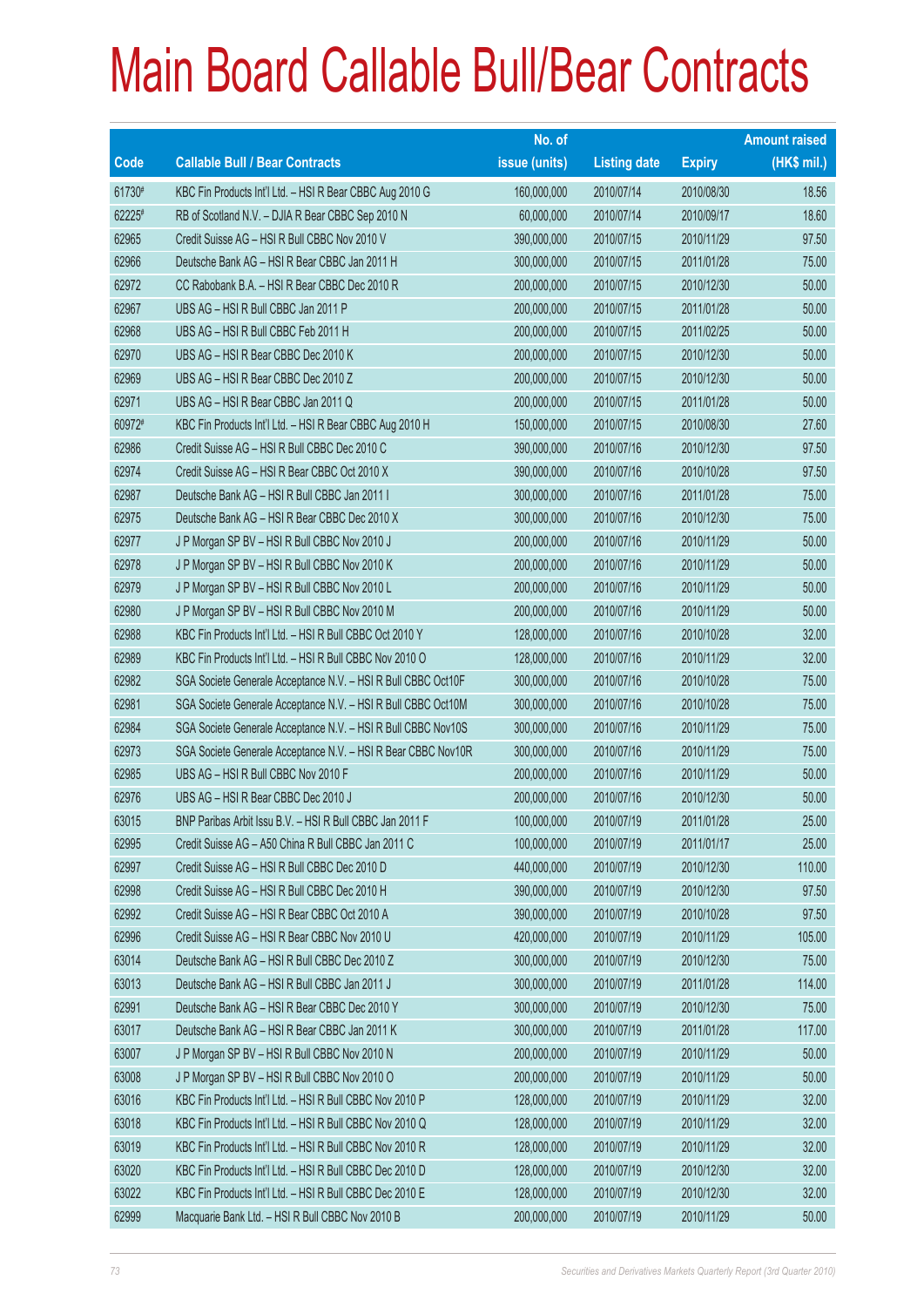|       |                                                               | No. of        |                     |               | <b>Amount raised</b> |
|-------|---------------------------------------------------------------|---------------|---------------------|---------------|----------------------|
| Code  | <b>Callable Bull / Bear Contracts</b>                         | issue (units) | <b>Listing date</b> | <b>Expiry</b> | (HK\$ mil.)          |
| 63009 | CC Rabobank B.A. - HSI R Bull CBBC Dec 2010 S                 | 200,000,000   | 2010/07/19          | 2010/12/30    | 50.00                |
| 63010 | CC Rabobank B.A. - HSI R Bull CBBC Dec 2010 T                 | 200,000,000   | 2010/07/19          | 2010/12/30    | 50.00                |
| 63012 | CC Rabobank B.A. - HSI R Bull CBBC Dec 2010 U                 | 200,000,000   | 2010/07/19          | 2010/12/30    | 50.00                |
| 63005 | SGA Societe Generale Acceptance N.V. - HSI R Bull CBBC Nov10U | 300,000,000   | 2010/07/19          | 2010/11/29    | 75.00                |
| 63006 | SGA Societe Generale Acceptance N.V. - HSI R Bull CBBC Nov10V | 300,000,000   | 2010/07/19          | 2010/11/29    | 75.00                |
| 62990 | SGA Societe Generale Acceptance N.V. - HSI R Bear CBBC Nov10T | 300,000,000   | 2010/07/19          | 2010/11/29    | 75.00                |
| 63003 | UBS AG - CC Bank R Bull CBBC Dec 2010 C                       | 100,000,000   | 2010/07/19          | 2010/12/20    | 25.00                |
| 63004 | UBS AG - A50 China R Bull CBBC Jan 2011 C                     | 100,000,000   | 2010/07/19          | 2011/01/03    | 25.00                |
| 63000 | UBS AG - HSI R Bull CBBC Oct 2010 K                           | 200,000,000   | 2010/07/19          | 2010/10/28    | 50.00                |
| 63001 | UBS AG - HSI R Bull CBBC Oct 2010 Y                           | 200,000,000   | 2010/07/19          | 2010/10/28    | 50.00                |
| 63002 | UBS AG - HSI R Bull CBBC Mar 2011 B                           | 300,000,000   | 2010/07/19          | 2011/03/30    | 75.00                |
| 62993 | UBS AG - HSI R Bear CBBC Jan 2011 R                           | 200,000,000   | 2010/07/19          | 2011/01/28    | 50.00                |
| 62994 | UBS AG - HSI R Bear CBBC Jan 2011 S                           | 200,000,000   | 2010/07/19          | 2011/01/28    | 50.00                |
| 63025 | Credit Suisse AG - HSI R Bull CBBC Dec 2010 F                 | 390,000,000   | 2010/07/20          | 2010/12/30    | 97.50                |
| 63030 | Deutsche Bank AG - China Life R Bull CBBC Dec 2010 C          | 150,000,000   | 2010/07/20          | 2010/12/20    | 43.50                |
| 63034 | Deutsche Bank AG - China Life R Bear CBBC Dec 2010 D          | 150,000,000   | 2010/07/20          | 2010/12/20    | 45.00                |
| 63027 | Deutsche Bank AG - HSI R Bull CBBC Dec 2010 K                 | 300,000,000   | 2010/07/20          | 2010/12/30    | 75.00                |
| 63035 | KBC Fin Products Int'l Ltd. - Ch Mobile R Bull CBBC Jan2011A  | 80,000,000    | 2010/07/20          | 2011/01/20    | 20.00                |
| 63043 | KBC Fin Products Int'l Ltd. - Ch Mobile R Bear CBBC Jan2011B  | 80,000,000    | 2010/07/20          | 2011/01/20    | 20.00                |
| 63031 | KBC Fin Products Int'l Ltd. - Ch Life R Bull CBBC Jan 2011 A  | 80,000,000    | 2010/07/20          | 2011/01/20    | 20.00                |
| 63032 | KBC Fin Products Int'l Ltd. - Ch Life R Bull CBBC Feb 2011 A  | 80,000,000    | 2010/07/20          | 2011/02/18    | 24.80                |
| 63033 | KBC Fin Products Int'l Ltd. - Ch Life R Bull CBBC Mar 2011 A  | 60,000,000    | 2010/07/20          | 2011/03/01    | 25.20                |
| 63042 | KBC Fin Products Int'l Ltd. - Ch Life R Bear CBBC Jan 2011 B  | 60,000,000    | 2010/07/20          | 2011/01/20    | 27.00                |
| 63036 | KBC Fin Products Int'l Ltd. - CP&CC R Bull CBBC Jan 2011 A    | 80,000,000    | 2010/07/20          | 2011/01/20    | 20.00                |
| 63037 | KBC Fin Products Int'l Ltd. - CP&CC R Bull CBBC Mar 2011 A    | 80,000,000    | 2010/07/20          | 2011/03/01    | 20.00                |
| 63038 | KBC Fin Products Int'l Ltd. - CP&CC R Bull CBBC May 2011 A    | 80,000,000    | 2010/07/20          | 2011/05/05    | 20.00                |
| 63044 | KBC Fin Products Int'l Ltd. - CP&CC R Bear CBBC Feb 2011 A    | 80,000,000    | 2010/07/20          | 2011/02/10    | 20.00                |
| 63039 | KBC Fin Products Int'l Ltd. - HSBC R Bull CBBC Jan 2011 A     | 80,000,000    | 2010/07/20          | 2011/01/20    | 20.00                |
| 63040 | KBC Fin Products Int'l Ltd. - HSBC R Bull CBBC Feb 2011 A     | 80,000,000    | 2010/07/20          | 2011/02/18    | 20.00                |
| 63041 | KBC Fin Products Int'l Ltd. - HSBC R Bull CBBC Mar 2011 A     | 80,000,000    | 2010/07/20          | 2011/03/01    | 20.00                |
| 63045 | KBC Fin Products Int'l Ltd. - HSBC R Bear CBBC Jan 2011 B     | 80,000,000    | 2010/07/20          | 2011/01/20    | 20.00                |
| 63047 | KBC Fin Products Int'l Ltd. - HSBC R Bear CBBC Mar 2011 B     | 80,000,000    | 2010/07/20          | 2011/03/01    | 20.00                |
| 63028 | RB of Scotland N.V. - TCH R Bull CBBC Dec 2010 A              | 80,000,000    | 2010/07/20          | 2010/12/20    | 20.00                |
| 63029 | RB of Scotland N.V. - TCH R Bull CBBC Dec 2010 B              | 80,000,000    | 2010/07/20          | 2010/12/20    | 20.00                |
| 63026 | UBS AG - China Life R Bear CBBC Dec 2010 E                    | 100,000,000   | 2010/07/20          | 2010/12/06    | 25.00                |
| 63023 | UBS AG - HSI R Bull CBBC Dec 2010 B                           | 200,000,000   | 2010/07/20          | 2010/12/30    | 50.00                |
| 63024 | UBS AG - HSI R Bear CBBC Oct 2010 O                           | 200,000,000   | 2010/07/20          | 2010/10/28    | 50.00                |
| 63079 | BNP Paribas Arbit Issu B.V. - HSI R Bull CBBC Feb 2011 C      | 100,000,000   | 2010/07/21          | 2011/02/25    | 25.00                |
| 63059 | Credit Suisse AG - HSI R Bull CBBC Dec 2010 I                 | 390,000,000   | 2010/07/21          | 2010/12/30    | 97.50                |
| 63056 | Credit Suisse AG - HSI R Bear CBBC Oct 2010 Y                 | 390,000,000   | 2010/07/21          | 2010/10/28    | 97.50                |
| 63060 | Deutsche Bank AG - HSI R Bull CBBC Jan 2011 L                 | 300,000,000   | 2010/07/21          | 2011/01/28    | 75.00                |
| 63049 | Deutsche Bank AG - HSI R Bear CBBC Nov 2010 P                 | 300,000,000   | 2010/07/21          | 2010/11/29    | 75.00                |
| 63064 | RB of Scotland N.V. - China Mobile R Bull CBBC Nov 2010 A     | 80,000,000    | 2010/07/21          | 2010/11/22    | 20.00                |
| 63067 | RB of Scotland N.V. - COVS R Bull CBBC Dec 2010 A             | 80,000,000    | 2010/07/21          | 2010/12/10    | 21.44                |
| 63077 | RB of Scotland N.V. - COVS R Bear CBBC Dec 2010 B             | 80,000,000    | 2010/07/21          | 2010/12/10    | 20.00                |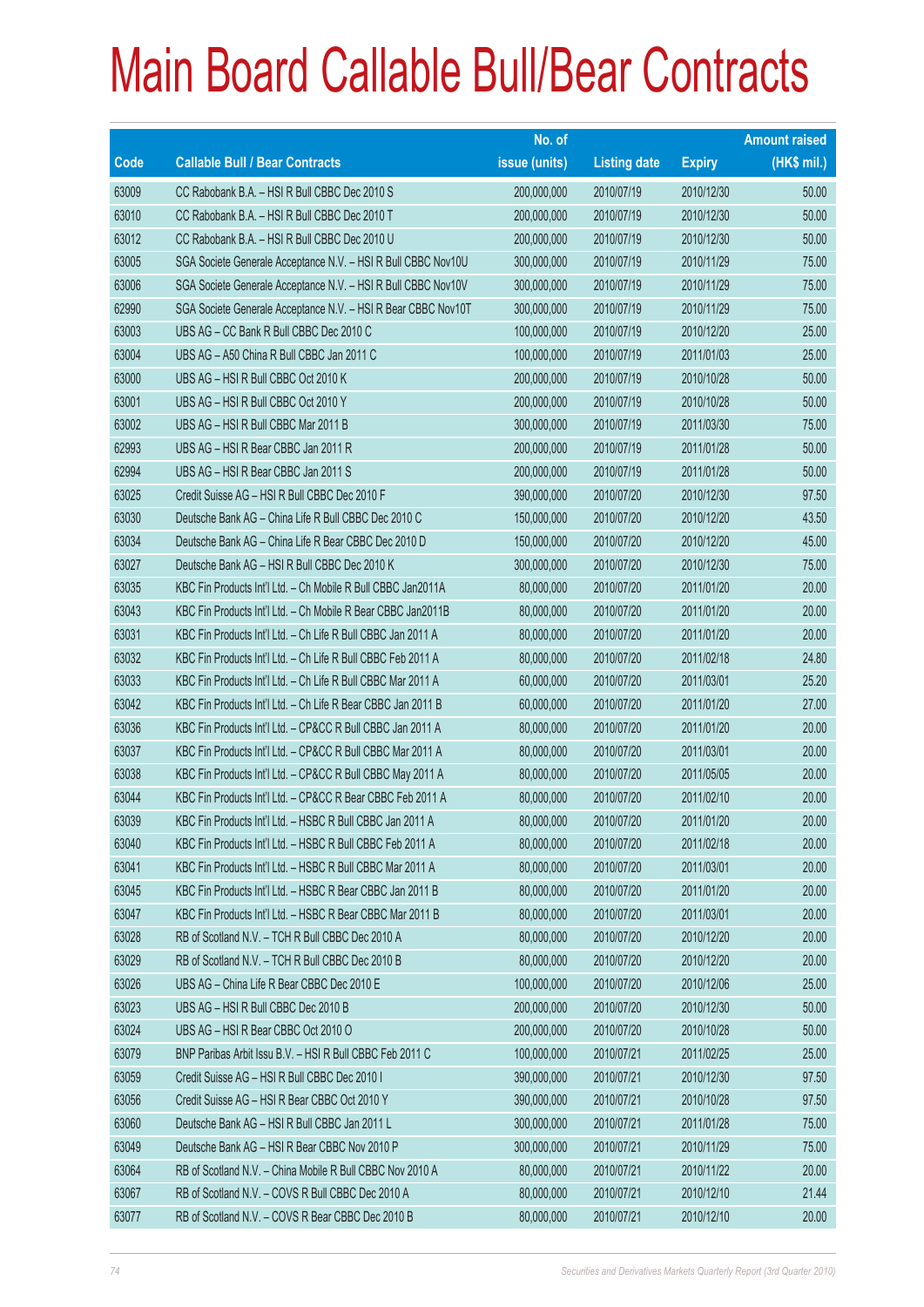|       |                                                               | No. of        |                     |               | <b>Amount raised</b> |
|-------|---------------------------------------------------------------|---------------|---------------------|---------------|----------------------|
| Code  | <b>Callable Bull / Bear Contracts</b>                         | issue (units) | <b>Listing date</b> | <b>Expiry</b> | $(HK$$ mil.)         |
| 63069 | RB of Scotland N.V. - CNOOC R Bull CBBC Dec 2010 A            | 80,000,000    | 2010/07/21          | 2010/12/09    | 20.00                |
| 63068 | RB of Scotland N.V. - Sinopec Corp R Bull CBBC Dec 2010 A     | 80,000,000    | 2010/07/21          | 2010/12/17    | 20.00                |
| 63078 | RB of Scotland N.V. - Sinopec Corp R Bear CBBC Dec 2010 B     | 80,000,000    | 2010/07/21          | 2010/12/17    | 20.00                |
| 63074 | RB of Scotland N.V. - HKEx R Bull CBBC Dec 2010 A             | 80,000,000    | 2010/07/21          | 2010/12/13    | 20.00                |
| 63075 | RB of Scotland N.V. - ICBC R Bull CBBC Nov 2010 A             | 80,000,000    | 2010/07/21          | 2010/11/22    | 20.00                |
| 63076 | RB of Scotland N.V. - Jiangxi Copper R Bull CBBC Dec 2010 A   | 80,000,000    | 2010/07/21          | 2010/12/29    | 20.00                |
| 63058 | SGA Societe Generale Acceptance N.V. - HSI R Bull CBBC Nov10X | 300,000,000   | 2010/07/21          | 2010/11/29    | 75.00                |
| 63048 | SGA Societe Generale Acceptance N.V. - HSI R Bear CBBC Nov10W | 300,000,000   | 2010/07/21          | 2010/11/29    | 75.00                |
| 63062 | SGA Societe Generale Acceptance N.V. - HSI R Bear CBBC Nov10Y | 300,000,000   | 2010/07/21          | 2010/11/29    | 75.00                |
| 63051 | UBS AG - CCHC R Bull CBBC Dec 2010 A                          | 100,000,000   | 2010/07/21          | 2010/12/20    | 25.00                |
| 63052 | UBS AG - CCHC R Bull CBBC Jan 2011 A                          | 100,000,000   | 2010/07/21          | 2011/01/17    | 25.00                |
| 63050 | UBS AG - CCHC R Bull CBBC Feb 2011 A                          | 100,000,000   | 2010/07/21          | 2011/02/14    | 25.50                |
| 63054 | UBS AG - CCHC R Bear CBBC Feb 2011 B                          | 100,000,000   | 2010/07/21          | 2011/02/14    | 25.50                |
| 63053 | UBS AG - HSBC R Bull CBBC Nov 2010 H                          | 100,000,000   | 2010/07/21          | 2010/11/22    | 25.00                |
| 63061 | UBS AG - HSI R Bull CBBC Oct 2010 J                           | 200,000,000   | 2010/07/21          | 2010/10/28    | 50.00                |
| 63063 | UBS AG - HSI R Bull CBBC Feb 2011 I                           | 200,000,000   | 2010/07/21          | 2011/02/25    | 50.00                |
| 63055 | UBS AG - HSI R Bear CBBC Dec 2010 D                           | 200,000,000   | 2010/07/21          | 2010/12/30    | 50.00                |
| 63093 | Credit Suisse AG - HSI R Bear CBBC Oct 2010 B                 | 390,000,000   | 2010/07/22          | 2010/10/28    | 97.50                |
| 63095 | Credit Suisse AG - HSI R Bear CBBC Oct 2010 V                 | 390,000,000   | 2010/07/22          | 2010/10/28    | 97.50                |
| 63080 | Deutsche Bank AG - HSI R Bull CBBC Nov 2010 J                 | 300,000,000   | 2010/07/22          | 2010/11/29    | 75.00                |
| 63096 | Deutsche Bank AG - HSI R Bear CBBC Nov 2010 U                 | 300,000,000   | 2010/07/22          | 2010/11/29    | 75.00                |
| 63081 | Deutsche Bank AG - HSI R Bear CBBC Dec 2010 P                 | 300,000,000   | 2010/07/22          | 2010/12/30    | 81.00                |
| 63097 | KBC Fin Products Int'l Ltd. - HSI R Bear CBBC Nov 2010 S      | 128,000,000   | 2010/07/22          | 2010/11/29    | 32.00                |
| 63098 | KBC Fin Products Int'l Ltd. - HSI R Bear CBBC Nov 2010 T      | 128,000,000   | 2010/07/22          | 2010/11/29    | 32.00                |
| 63099 | CC Rabobank B.A. - HSI R Bear CBBC Dec 2010 V                 | 200,000,000   | 2010/07/22          | 2010/12/30    | 50.00                |
| 63100 | CC Rabobank B.A. - HSI R Bear CBBC Dec 2010 W                 | 200,000,000   | 2010/07/22          | 2010/12/30    | 50.00                |
| 63082 | UBS AG - CHALCO R Bull CBBC Feb 2011 A                        | 100,000,000   | 2010/07/22          | 2011/02/14    | 25.00                |
| 63087 | UBS AG - CHALCO R Bear CBBC Feb 2011 B                        | 100,000,000   | 2010/07/22          | 2011/02/21    | 25.00                |
| 63083 | UBS AG - COVS R Bull CBBC Dec 2010 A                          | 100,000,000   | 2010/07/22          | 2010/12/13    | 25.00                |
| 63088 | UBS AG - COVS R Bear CBBC Dec 2010 B                          | 100,000,000   | 2010/07/22          | 2010/12/20    | 25.00                |
| 63089 | UBS AG - Sinopec Corp R Bear CBBC Dec 2010 B                  | 100,000,000   | 2010/07/22          | 2010/12/06    | 25.00                |
| 63091 | UBS AG - A50 China R Bear CBBC Jan 2011 D                     | 100,000,000   | 2010/07/22          | 2011/01/24    | 25.00                |
| 63092 | UBS AG - HSI R Bear CBBC Nov 2010 T                           | 200,000,000   | 2010/07/22          | 2010/11/29    | 50.00                |
| 63094 | UBS AG - HSI R Bear CBBC Nov 2010 Y                           | 200,000,000   | 2010/07/22          | 2010/11/29    | 50.00                |
| 63086 | UBS AG - Jiangxi Copper R Bull CBBC Dec 2010 B                | 100,000,000   | 2010/07/22          | 2010/12/13    | 25.00                |
| 63090 | UBS AG - Jiangxi Copper R Bear CBBC Dec 2010 C                | 100,000,000   | 2010/07/22          | 2010/12/20    | 26.50                |
| 63110 | Barclays Bank plc - HSI R Bull CBBC Dec 2010 D                | 300,000,000   | 2010/07/23          | 2010/12/30    | 49.50                |
| 63111 | Barclays Bank plc - HSI R Bull CBBC Jan 2011 C                | 300,000,000   | 2010/07/23          | 2011/01/28    | 75.00                |
| 63112 | Barclays Bank plc - HSI R Bull CBBC Jan 2011 D                | 300,000,000   | 2010/07/23          | 2011/01/28    | 75.00                |
| 63106 | Barclays Bank plc - HSI R Bear CBBC Jan 2011 A                | 300,000,000   | 2010/07/23          | 2011/01/28    | 75.00                |
| 63109 | Barclays Bank plc - HSI R Bear CBBC Jan 2011 B                | 300,000,000   | 2010/07/23          | 2011/01/28    | 75.00                |
| 63105 | Credit Suisse AG - HSI R Bear CBBC Oct 2010 X                 | 440,000,000   | 2010/07/23          | 2010/10/28    | 110.00               |
| 63115 | Deutsche Bank AG - HSI R Bear CBBC Jan 2011 M                 | 300,000,000   | 2010/07/23          | 2011/01/28    | 75.00                |
| 63117 | J P Morgan SP BV - HSI R Bear CBBC Nov 2010 P                 | 200,000,000   | 2010/07/23          | 2010/11/29    | 50.00                |
| 63118 | J P Morgan SP BV - HSI R Bear CBBC Nov 2010 Q                 | 200,000,000   | 2010/07/23          | 2010/11/29    | 50.00                |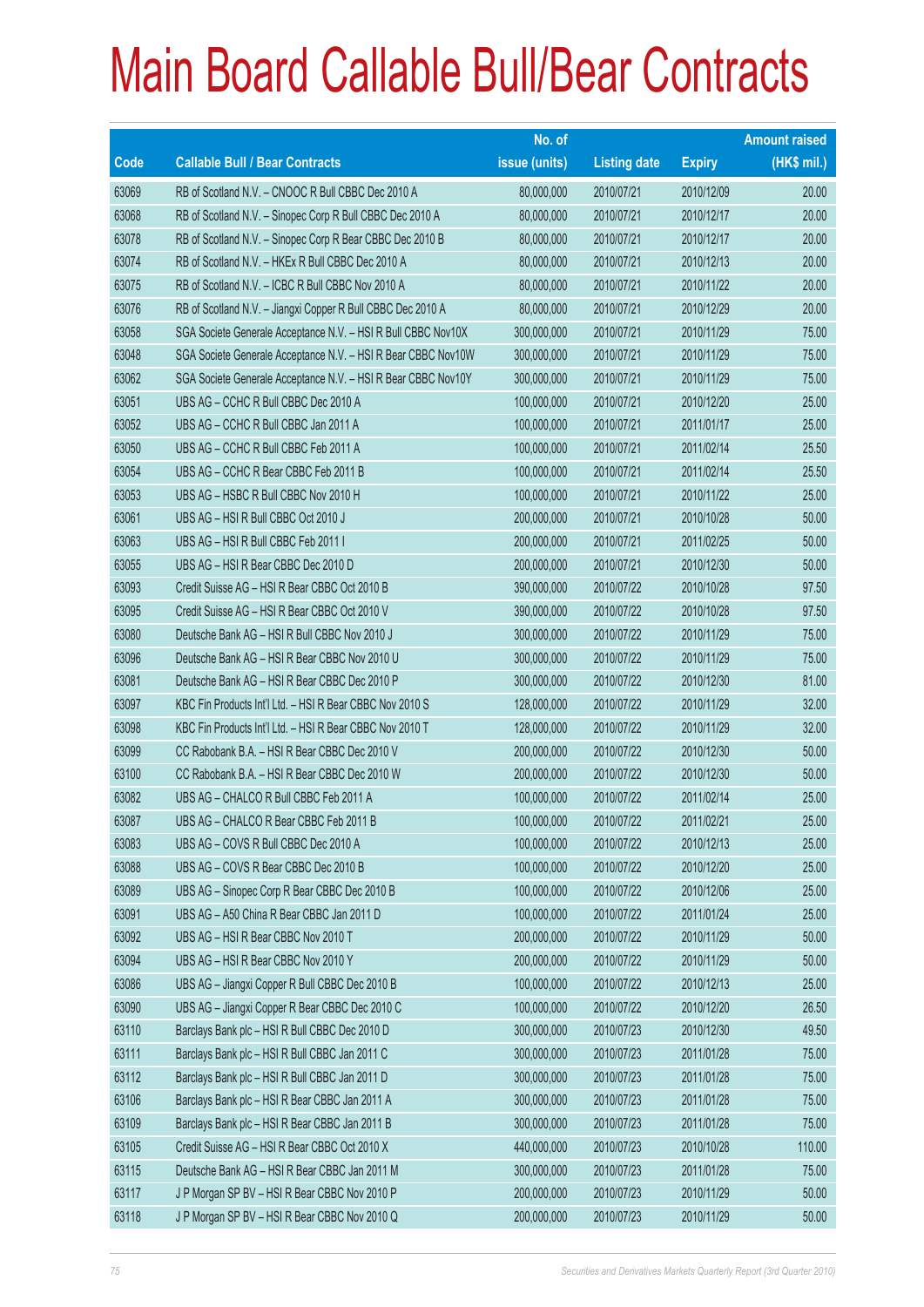|             |                                                                | No. of        |                     |               | <b>Amount raised</b> |
|-------------|----------------------------------------------------------------|---------------|---------------------|---------------|----------------------|
| <b>Code</b> | <b>Callable Bull / Bear Contracts</b>                          | issue (units) | <b>Listing date</b> | <b>Expiry</b> | $(HK$$ mil.)         |
| 63119       | J P Morgan SP BV - HSI R Bear CBBC Nov 2010 R                  | 200,000,000   | 2010/07/23          | 2010/11/29    | 50.00                |
| 63120       | J P Morgan SP BV - HSI R Bear CBBC Nov 2010 S                  | 200,000,000   | 2010/07/23          | 2010/11/29    | 50.00                |
| 63113       | RB of Scotland N.V. - DJIA R Bear CBBC Dec 2010 D              | 40,000,000    | 2010/07/23          | 2010/12/17    | 10.44                |
| 63114       | SGA Societe Generale Acceptance N.V. - HSI R Bull CBBC Oct10F  | 300,000,000   | 2010/07/23          | 2010/10/28    | 75.00                |
| 63103       | SGA Societe Generale Acceptance N.V. - HSI R Bear CBBC Nov101  | 300,000,000   | 2010/07/23          | 2010/11/29    | 75.00                |
| 63104       | SGA Societe Generale Acceptance N.V. - HSI R Bear CBBC Nov10N  | 300,000,000   | 2010/07/23          | 2010/11/29    | 76.50                |
| 63102       | SGA Societe Generale Acceptance N.V. - HSI R Bear CBBC Nov10Z  | 300,000,000   | 2010/07/23          | 2010/11/29    | 75.00                |
| 63121       | UBS AG - BYD Company R Bull CBBC Dec 2010 B                    | 100,000,000   | 2010/07/23          | 2010/12/20    | 25.00                |
| 63122       | UBS AG - China Shenhua R Bull CBBC Dec 2010 C                  | 100,000,000   | 2010/07/23          | 2010/12/13    | 25.00                |
| 63123       | UBS AG - China Shenhua R Bear CBBC Jan 2011 A                  | 100,000,000   | 2010/07/23          | 2011/01/10    | 25.00                |
| 63124       | UBS AG - HSI R Bear CBBC Feb 2011 J                            | 300,000,000   | 2010/07/23          | 2011/02/25    | 75.00                |
| 63146       | BNP Paribas Arbit Issu B.V. - HSI R Bear CBBC Feb 2011 D       | 100,000,000   | 2010/07/26          | 2011/02/25    | 25.00                |
| 63142       | Credit Suisse AG - HSI R Bull CBBC Dec 2010 Q                  | 390,000,000   | 2010/07/26          | 2010/12/30    | 97.50                |
| 63145       | Credit Suisse AG - HSI R Bear CBBC Nov 2010 Z                  | 390,000,000   | 2010/07/26          | 2010/11/29    | 97.50                |
| 63130       | Deutsche Bank AG - HSI R Bull CBBC Jan 2011 N                  | 300,000,000   | 2010/07/26          | 2011/01/28    | 75.00                |
| 63139       | Deutsche Bank AG - HSI R Bear CBBC Dec 2010 O                  | 300,000,000   | 2010/07/26          | 2010/12/30    | 75.00                |
| 63140       | J P Morgan SP BV - HSI R Bear CBBC Nov 2010 T                  | 200,000,000   | 2010/07/26          | 2010/11/29    | 50.00                |
| 63141       | J P Morgan SP BV - HSI R Bear CBBC Nov 2010 U                  | 200,000,000   | 2010/07/26          | 2010/11/29    | 50.00                |
| 63147       | KBC Fin Products Int'l Ltd. - HSI R Bear CBBC Nov 2010 U       | 128,000,000   | 2010/07/26          | 2010/11/29    | 32.00                |
| 63148       | KBC Fin Products Int'l Ltd. - HSI R Bear CBBC Dec 2010 F       | 158,000,000   | 2010/07/26          | 2010/12/30    | 39.50                |
| 63149       | RB of Scotland N.V. - BYD Company R Bull CBBC Dec 2010 C       | 80,000,000    | 2010/07/26          | 2010/12/13    | 20.00                |
| 63152       | RB of Scotland N.V. - BYD Company R Bear CBBC Dec 2010 D       | 80,000,000    | 2010/07/26          | 2010/12/13    | 20.00                |
| 63150       | RB of Scotland N.V. - CPIC R Bull CBBC Dec 2010 A              | 80,000,000    | 2010/07/26          | 2010/12/29    | 20.00                |
| 63154       | RB of Scotland N.V. - CPIC R Bear CBBC Dec 2010 B              | 80,000,000    | 2010/07/26          | 2010/12/29    | 20.00                |
| 63151       | RB of Scotland N.V. - HSI R Bear CBBC Nov 2010 D               | 250,000,000   | 2010/07/26          | 2010/11/29    | 62.50                |
| 63126       | SGA Societe Generale Acceptance N.V. - CCB R Bull CBBC Dec10A  | 200,000,000   | 2010/07/26          | 2010/12/29    | 50.00                |
| 63127       | SGA Societe Generale Acceptance N.V. - CCB R Bull CBBC Dec10B  | 200,000,000   | 2010/07/26          | 2010/12/29    | 50.00                |
| 63144       | SGA Societe Generale Acceptance N.V. - HSI R Bear CBBC Nov10P  | 300,000,000   | 2010/07/26          | 2010/11/29    | 75.00                |
| 63143       | SGA Societe Generale Acceptance N.V. - HSI R Bear CBBC Nov10Q  | 300,000,000   | 2010/07/26          | 2010/11/29    | 75.00                |
| 63128       | SGA Societe Generale Acceptance N.V. - ICBC R Bull CBBC Dec10A | 300,000,000   | 2010/07/26          | 2010/12/29    | 75.00                |
| 63129       | SGA Societe Generale Acceptance N.V. - ICBC R Bull CBBC Dec10B | 300,000,000   | 2010/07/26          | 2010/12/29    | 75.00                |
| 63155       | UBS AG - BYD Company R Bull CBBC Dec 2010 C                    | 100,000,000   | 2010/07/26          | 2010/12/13    | 25.00                |
| 63133       | UBS AG - China Tel R Bull CBBC Dec 2010 A                      | 100,000,000   | 2010/07/26          | 2010/12/20    | 25.00                |
| 63134       | UBS AG - China Tel R Bull CBBC Dec 2010 B                      | 100,000,000   | 2010/07/26          | 2010/12/06    | 25.00                |
| 63138       | UBS AG - China Tel R Bear CBBC Dec 2010 C                      | 100,000,000   | 2010/07/26          | 2010/12/06    | 25.00                |
| 63135       | UBS AG - CUni R Bull CBBC Dec 2010 A                           | 100,000,000   | 2010/07/26          | 2010/12/13    | 25.00                |
| 63131       | UBS AG - CPIC R Bull CBBC Dec 2010 A                           | 50,000,000    | 2010/07/26          | 2010/12/20    | 16.00                |
| 63132       | UBS AG - CPIC R Bull CBBC Dec 2010 B                           | 50,000,000    | 2010/07/26          | 2010/12/06    | 12.50                |
| 63137       | UBS AG - CPIC R Bear CBBC Dec 2010 C                           | 50,000,000    | 2010/07/26          | 2010/12/20    | 14.25                |
| 63136       | UBS AG - HSI R Bull CBBC Oct 2010 Y                            | 200,000,000   | 2010/07/26          | 2010/10/28    | 50.00                |
| 63157       | UBS AG - HSI R Bear CBBC Oct 2010 K                            | 200,000,000   | 2010/07/26          | 2010/10/28    | 50.00                |
| 63168       | Credit Suisse AG - A50 China R Bull CBBC Jan 2011 D            | 100,000,000   | 2010/07/27          | 2011/01/17    | 25.00                |
| 63167       | Credit Suisse AG - HSI R Bull CBBC Dec 2010 P                  | 390,000,000   | 2010/07/27          | 2010/12/30    | 97.50                |
| 63161       | Deutsche Bank AG - HSI R Bull CBBC Dec 2010 V                  | 300,000,000   | 2010/07/27          | 2010/12/30    | 75.00                |
| 63160       | Deutsche Bank AG - HSI R Bear CBBC Jan 2011 O                  | 300,000,000   | 2010/07/27          | 2011/01/28    | 75.00                |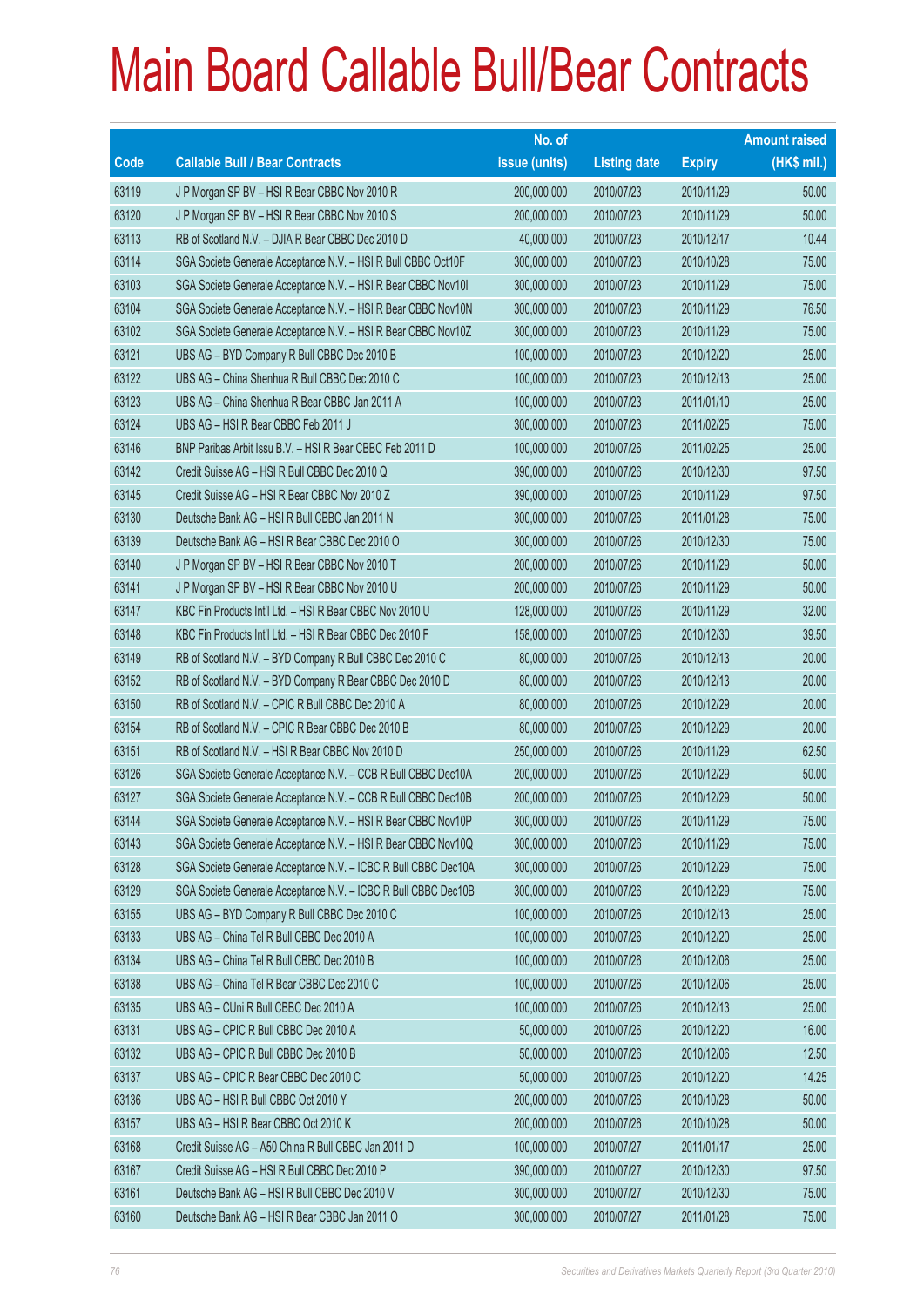|        |                                                               | No. of        |                     |               | <b>Amount raised</b> |
|--------|---------------------------------------------------------------|---------------|---------------------|---------------|----------------------|
| Code   | <b>Callable Bull / Bear Contracts</b>                         | issue (units) | <b>Listing date</b> | <b>Expiry</b> | (HK\$ mil.)          |
| 63169  | J P Morgan SP BV - HSI R Bull CBBC Nov 2010 V                 | 200,000,000   | 2010/07/27          | 2010/11/29    | 50.00                |
| 63163  | UBS AG - A50 China R Bull CBBC Jan 2011 E                     | 100,000,000   | 2010/07/27          | 2011/01/03    | 25.00                |
| 63162  | UBS AG - HSI R Bull CBBC Dec 2010 F                           | 200,000,000   | 2010/07/27          | 2010/12/30    | 50.00                |
| 63158  | UBS AG - HSI R Bear CBBC Dec 2010 I                           | 200,000,000   | 2010/07/27          | 2010/12/30    | 50.00                |
| 63164  | UBS AG - SHK Ppt R Bear CBBC Dec 2010 D                       | 100,000,000   | 2010/07/27          | 2010/12/13    | 25.00                |
| 63179  | Credit Suisse AG - HSI R Bull CBBC Dec 2010 O                 | 390,000,000   | 2010/07/28          | 2010/12/30    | 97.50                |
| 63173  | Deutsche Bank AG - HSI R Bull CBBC Nov 2010 R                 | 300,000,000   | 2010/07/28          | 2010/11/29    | 75.00                |
| 63175  | KBC Fin Products Int'l Ltd. - HSI R Bull CBBC Oct 2010 X      | 128,000,000   | 2010/07/28          | 2010/10/28    | 32.00                |
| 63176  | KBC Fin Products Int'l Ltd. - HSI R Bull CBBC Nov 2010 V      | 128,000,000   | 2010/07/28          | 2010/11/29    | 32.00                |
| 63170  | SGA Societe Generale Acceptance N.V. - HSI R Bull CBBC Oct10M | 300,000,000   | 2010/07/28          | 2010/10/28    | 75.00                |
| 63174  | SGA Societe Generale Acceptance N.V. - HSI R Bull CBBC Nov10K | 300,000,000   | 2010/07/28          | 2010/11/29    | 75.00                |
| 63171  | SGA Societe Generale Acceptance N.V. - HSI R Bear CBBC Nov10O | 300,000,000   | 2010/07/28          | 2010/11/29    | 75.00                |
| 63178  | UBS AG - HSI R Bull CBBC Nov 2010 U                           | 200,000,000   | 2010/07/28          | 2010/11/29    | 50.00                |
| 63177  | UBS AG - HSI R Bull CBBC Nov 2010 W                           | 200,000,000   | 2010/07/28          | 2010/11/29    | 50.00                |
| 63172  | UBS AG - HSI R Bear CBBC Oct 2010 J                           | 200,000,000   | 2010/07/28          | 2010/10/28    | 50.00                |
| 62751# | KBC Fin Products Int'l Ltd. - HSI R Bear CBBC Oct 2010 N      | 150,000,000   | 2010/07/28          | 2010/10/28    | 12.00                |
| 63186  | Credit Suisse AG - HSI R Bull CBBC Dec 2010 M                 | 390,000,000   | 2010/07/29          | 2010/12/30    | 97.50                |
| 63181  | Credit Suisse AG - HSI R Bear CBBC Oct 2010 A                 | 390,000,000   | 2010/07/29          | 2010/10/28    | 97.50                |
| 63180  | Deutsche Bank AG - HSI R Bull CBBC Nov 2010 X                 | 300,000,000   | 2010/07/29          | 2010/11/29    | 75.00                |
| 63205  | Deutsche Bank AG - HSI R Bull CBBC Jan 2011 P                 | 300,000,000   | 2010/07/29          | 2011/01/28    | 75.00                |
| 63182  | Deutsche Bank AG - HSI R Bear CBBC Dec 2010 U                 | 300,000,000   | 2010/07/29          | 2010/12/30    | 75.00                |
| 63206  | J P Morgan SP BV - HSI R Bull CBBC Nov 2010 W                 | 200,000,000   | 2010/07/29          | 2010/11/29    | 50.00                |
| 63207  | J P Morgan SP BV - HSI R Bull CBBC Nov 2010 X                 | 200,000,000   | 2010/07/29          | 2010/11/29    | 50.00                |
| 63192  | KBC Fin Products Int'l Ltd. - HSI R Bear CBBC Nov 2010 W      | 128,000,000   | 2010/07/29          | 2010/11/29    | 32.00                |
| 63193  | KBC Fin Products Int'l Ltd. - HSI R Bear CBBC Nov 2010 X      | 128,000,000   | 2010/07/29          | 2010/11/29    | 32.00                |
| 63195  | KBC Fin Products Int'l Ltd. - HSI R Bear CBBC Dec 2010 G      | 128,000,000   | 2010/07/29          | 2010/12/30    | 32.00                |
| 63196  | KBC Fin Products Int'l Ltd. - HSI R Bear CBBC Dec 2010 H      | 158,000,000   | 2010/07/29          | 2010/12/30    | 39.50                |
| 63197  | KBC Fin Products Int'l Ltd. - HSI R Bear CBBC Dec 2010 I      | 128,000,000   | 2010/07/29          | 2010/12/30    | 35.84                |
| 63198  | KBC Fin Products Int'l Ltd. - HSI R Bear CBBC Dec 2010 J      | 158,000,000   | 2010/07/29          | 2010/12/30    | 39.50                |
| 63199  | KBC Fin Products Int'l Ltd. - HSI R Bear CBBC Dec 2010 K      | 128,000,000   | 2010/07/29          | 2010/12/30    | 34.56                |
| 63202  | KBC Fin Products Int'l Ltd. - HSI R Bear CBBC Dec 2010 L      | 108,000,000   | 2010/07/29          | 2010/12/30    | 38.88                |
| 63203  | KBC Fin Products Int'l Ltd. - HSI R Bear CBBC Jan 2011 A      | 128,000,000   | 2010/07/29          | 2011/01/28    | 32.00                |
| 63204  | KBC Fin Products Int'l Ltd. - HSI R Bear CBBC Jan 2011 B      | 158,000,000   | 2010/07/29          | 2011/01/28    | 39.50                |
| 63190  | CC Rabobank B.A. - HSI R Bull CBBC Dec 2010 X                 | 200,000,000   | 2010/07/29          | 2010/12/30    | 50.00                |
| 63191  | CC Rabobank B.A. - HSI R Bull CBBC Dec 2010 Y                 | 200,000,000   | 2010/07/29          | 2010/12/30    | 50.00                |
| 63189  | RB of Scotland N.V. - HSI R Bull CBBC Nov 2010 E              | 250,000,000   | 2010/07/29          | 2010/11/29    | 62.50                |
| 63184  | UBS AG - A50 China R Bull CBBC Jan 2011 F                     | 100,000,000   | 2010/07/29          | 2011/01/10    | 25.00                |
| 63188  | UBS AG - HSI R Bull CBBC Nov 2010 D                           | 200,000,000   | 2010/07/29          | 2010/11/29    | 50.00                |
| 63183  | UBS AG - HSI R Bull CBBC Jan 2011 T                           | 300,000,000   | 2010/07/29          | 2011/01/28    | 75.00                |
| 63187  | UBS AG - HSI R Bear CBBC Jan 2011 U                           | 200,000,000   | 2010/07/29          | 2011/01/28    | 50.00                |
| 63185  | UBS AG - SHK Ppt R Bear CBBC Jan 2011 A                       | 100,000,000   | 2010/07/29          | 2011/01/03    | 25.00                |
| 61588# | UBS AG - HSI R Bear CBBC Nov 2010 O                           | 300,000,000   | 2010/07/29          | 2010/11/29    | 36.90                |
| 63220  | Credit Suisse AG - A50 China R Bull CBBC Jan 2011 E           | 100,000,000   | 2010/07/30          | 2011/01/24    | 25.00                |
| 63221  | Credit Suisse AG - HSI R Bull CBBC Dec 2010 T                 | 390,000,000   | 2010/07/30          | 2010/12/30    | 97.50                |
| 63222  | Credit Suisse AG - HSI R Bull CBBC Jan 2011 A                 | 440,000,000   | 2010/07/30          | 2011/01/28    | 110.00               |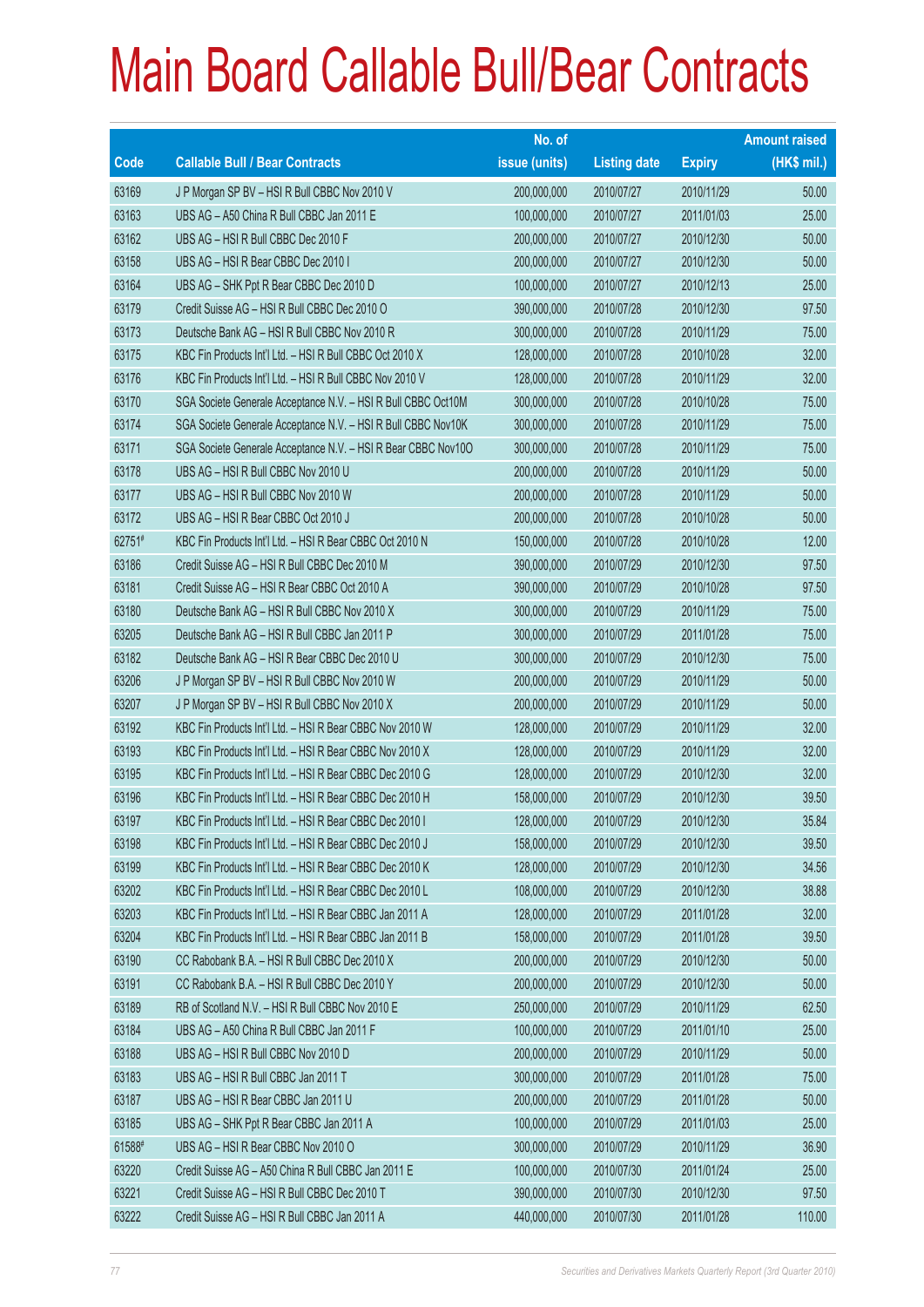|        |                                                               | No. of        |                     |               | <b>Amount raised</b> |
|--------|---------------------------------------------------------------|---------------|---------------------|---------------|----------------------|
| Code   | <b>Callable Bull / Bear Contracts</b>                         | issue (units) | <b>Listing date</b> | <b>Expiry</b> | (HK\$ mil.)          |
| 63210  | Credit Suisse AG - HSI R Bear CBBC Nov 2010 S                 | 390,000,000   | 2010/07/30          | 2010/11/29    | 97.50                |
| 63223  | Deutsche Bank AG - HSI R Bull CBBC Dec 2010 Q                 | 300,000,000   | 2010/07/30          | 2010/12/30    | 75.00                |
| 63237  | Deutsche Bank AG - HSI R Bull CBBC Dec 2010 X                 | 300,000,000   | 2010/07/30          | 2010/12/30    | 75.00                |
| 63217  | Deutsche Bank AG - HSI R Bear CBBC Nov 2010 S                 | 300,000,000   | 2010/07/30          | 2010/11/29    | 75.00                |
| 63218  | Deutsche Bank AG - HSI R Bear CBBC Jan 2011 Q                 | 300,000,000   | 2010/07/30          | 2011/01/28    | 78.00                |
| 63225  | J P Morgan SP BV - HSI R Bull CBBC Nov 2010 Y                 | 200,000,000   | 2010/07/30          | 2010/11/29    | 50.00                |
| 63226  | J P Morgan SP BV - HSI R Bull CBBC Nov 2010 Z                 | 200,000,000   | 2010/07/30          | 2010/11/29    | 50.00                |
| 63235  | KBC Fin Products Int'l Ltd. - HSI R Bull CBBC Nov 2010 Y      | 128,000,000   | 2010/07/30          | 2010/11/29    | 32.00                |
| 63236  | KBC Fin Products Int'l Ltd. - HSI R Bull CBBC Nov 2010 Z      | 128,000,000   | 2010/07/30          | 2010/11/29    | 32.00                |
| 63241  | CC Rabobank B.A. - HSI R Bull CBBC Dec 2010 A                 | 200,000,000   | 2010/07/30          | 2010/12/30    | 50.00                |
| 63240  | CC Rabobank B.A. - HSI R Bull CBBC Dec 2010 B                 | 200,000,000   | 2010/07/30          | 2010/12/30    | 50.00                |
| 63239  | CC Rabobank B.A. - HSI R Bull CBBC Dec 2010 C                 | 200,000,000   | 2010/07/30          | 2010/12/30    | 50.00                |
| 63238  | CC Rabobank B.A. - HSI R Bull CBBC Dec 2010 Z                 | 200,000,000   | 2010/07/30          | 2010/12/30    | 50.00                |
| 63229  | SGA Societe Generale Acceptance N.V. - HSI R Bull CBBC Nov10H | 300,000,000   | 2010/07/30          | 2010/11/29    | 75.00                |
| 63208  | SGA Societe Generale Acceptance N.V. - HSI R Bull CBBC Nov10J | 300,000,000   | 2010/07/30          | 2010/11/29    | 75.00                |
| 63209  | SGA Societe Generale Acceptance N.V. - HSI R Bull CBBC Nov10L | 300,000,000   | 2010/07/30          | 2010/11/29    | 75.00                |
| 63228  | SGA Societe Generale Acceptance N.V. - HSI R Bull CBBC Nov10M | 300,000,000   | 2010/07/30          | 2010/11/29    | 75.00                |
| 63230  | SGA Societe Generale Acceptance N.V. - HSI R Bull CBBC Nov10S | 300,000,000   | 2010/07/30          | 2010/11/29    | 75.00                |
| 63216  | UBS AG - A50 China R Bear CBBC Jan 2011 G                     | 100,000,000   | 2010/07/30          | 2011/01/03    | 25.00                |
| 63234  | UBS AG - HSCEI R Bull CBBC Dec 2010 F                         | 100,000,000   | 2010/07/30          | 2010/12/30    | 25.00                |
| 63231  | UBS AG - HSI R Bull CBBC Nov 2010 F                           | 200,000,000   | 2010/07/30          | 2010/11/29    | 50.00                |
| 63233  | UBS AG - HSI R Bull CBBC Dec 2010 U                           | 200,000,000   | 2010/07/30          | 2010/12/30    | 50.00                |
| 63213  | UBS AG - HSI R Bear CBBC Dec 2010 C                           | 200,000,000   | 2010/07/30          | 2010/12/30    | 50.00                |
| 63211  | UBS AG - HSI R Bear CBBC Dec 2010 L                           | 200,000,000   | 2010/07/30          | 2010/12/30    | 50.00                |
| 63214  | UBS AG - HSI R Bear CBBC Jan 2011 V                           | 200,000,000   | 2010/07/30          | 2011/01/28    | 50.00                |
| 63215  | UBS AG - HSI R Bear CBBC Jan 2011 W                           | 200,000,000   | 2010/07/30          | 2011/01/28    | 50.00                |
| 61702# | BNP Paribas Arbit Issu B.V. - HSI R Bear CBBC Nov 2010 C      | 200,000,000   | 2010/07/30          | 2010/11/29    | 32.20                |
| 63255  | BNP Paribas Arbit Issu B.V. - HSI R Bull CBBC Feb 2011 E      | 100,000,000   | 2010/08/02          | 2011/02/25    | 25.00                |
| 63261  | Credit Suisse AG - HSI R Bull CBBC Jan 2011 B                 | 390,000,000   | 2010/08/02          | 2011/01/28    | 97.50                |
| 63258  | Credit Suisse AG - HSI R Bear CBBC Nov 2010 T                 | 390,000,000   | 2010/08/02          | 2010/11/29    | 97.50                |
| 63260  | Deutsche Bank AG - HSI R Bull CBBC Nov 2010 W                 | 300,000,000   | 2010/08/02          | 2010/11/29    | 75.00                |
| 63254  | Deutsche Bank AG - HSI R Bear CBBC Nov 2010 E                 | 300,000,000   | 2010/08/02          | 2010/11/29    | 75.00                |
| 63252  | HK Bank - HSI R Bull CBBC Dec 2010 O                          | 120,000,000   | 2010/08/02          | 2010/12/30    | 30.00                |
| 63253  | HK Bank - HSI R Bull CBBC Dec 2010 P                          | 120,000,000   | 2010/08/02          | 2010/12/30    | 30.00                |
| 63257  | HK Bank - HSI R Bear CBBC Dec 2010 Q                          | 120,000,000   | 2010/08/02          | 2010/12/30    | 30.00                |
| 63248  | RB of Scotland N.V. - BOCL R Bull CBBC Nov 2010 A             | 80,000,000    | 2010/08/02          | 2010/11/22    | 20.00                |
| 63246  | RB of Scotland N.V. - A50 China R Bull CBBC Nov 2010 B        | 80,000,000    | 2010/08/02          | 2010/11/22    | 20.00                |
| 63247  | RB of Scotland N.V. - A50 China R Bull CBBC Nov 2010 C        | 80,000,000    | 2010/08/02          | 2010/11/22    | 20.00                |
| 63249  | RB of Scotland N.V. - HSBC R Bull CBBC Nov 2010 A             | 80,000,000    | 2010/08/02          | 2010/11/08    | 20.00                |
| 63245  | RB of Scotland N.V. - HSCEI R Bull CBBC Nov 2010 B            | 250,000,000   | 2010/08/02          | 2010/11/29    | 62.50                |
| 63242  | RB of Scotland N.V. - HSI R Bull CBBC Nov 2010 F              | 250,000,000   | 2010/08/02          | 2010/11/29    | 62.50                |
| 63243  | RB of Scotland N.V. - HSI R Bull CBBC Nov 2010 G              | 250,000,000   | 2010/08/02          | 2010/11/29    | 62.50                |
| 63244  | RB of Scotland N.V. - HSI R Bull CBBC Nov 2010 H              | 250,000,000   | 2010/08/02          | 2010/11/29    | 62.50                |
| 63250  | SGA Societe Generale Acceptance N.V. - A50 R Bull CBBC Nov10A | 150,000,000   | 2010/08/02          | 2010/11/29    | 37.50                |
| 63251  | SGA Societe Generale Acceptance N.V. - A50 R Bull CBBC Nov10B | 150,000,000   | 2010/08/02          | 2010/11/29    | 37.50                |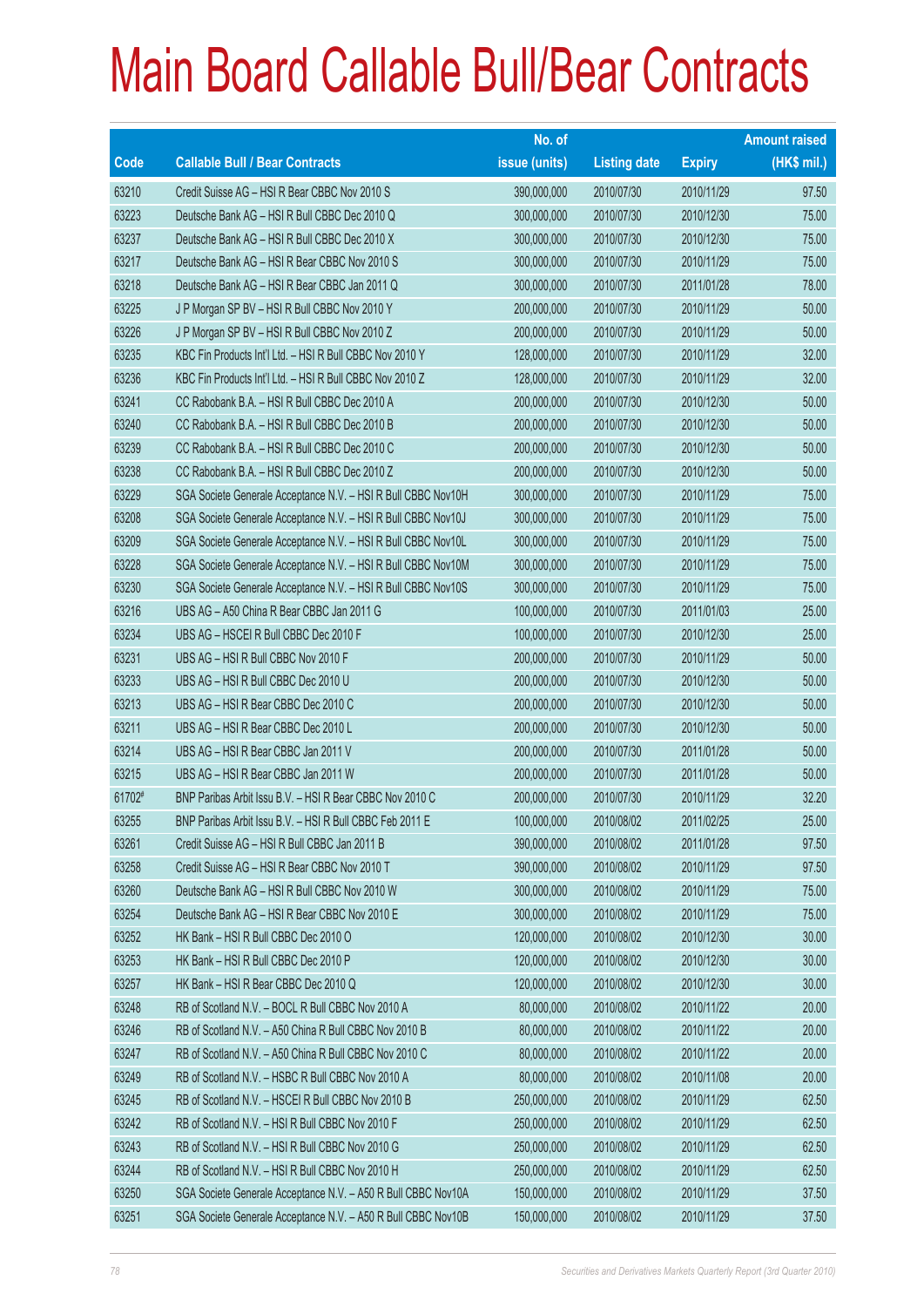|             |                                                                | No. of        |                     |               | <b>Amount raised</b> |
|-------------|----------------------------------------------------------------|---------------|---------------------|---------------|----------------------|
| <b>Code</b> | <b>Callable Bull / Bear Contracts</b>                          | issue (units) | <b>Listing date</b> | <b>Expiry</b> | $(HK$$ mil.)         |
| 63259       | SGA Societe Generale Acceptance N.V. - HSI R Bear CBBC Nov10R  | 300,000,000   | 2010/08/02          | 2010/11/29    | 75.00                |
| 63262       | UBS AG - HSBC R Bull CBBC Dec 2010 E                           | 100,000,000   | 2010/08/02          | 2010/12/06    | 25.00                |
| 63263       | UBS AG - HSI R Bull CBBC Dec 2010 R                            | 200,000,000   | 2010/08/02          | 2010/12/30    | 50.00                |
| 63256       | UBS AG - HSI R Bear CBBC Dec 2010 S                            | 200,000,000   | 2010/08/02          | 2010/12/30    | 50.00                |
| 63273       | Credit Suisse AG - HSBC R Bull CBBC Dec 2010 B                 | 100,000,000   | 2010/08/03          | 2010/12/20    | 25.00                |
| 63271       | Credit Suisse AG - HSI R Bull CBBC Jan 2011 C                  | 440,000,000   | 2010/08/03          | 2011/01/28    | 110.00               |
| 63272       | Credit Suisse AG - HSI R Bull CBBC Jan 2011 D                  | 390,000,000   | 2010/08/03          | 2011/01/28    | 97.50                |
| 63270       | Credit Suisse AG - HSI R Bear CBBC Nov 2010 O                  | 390,000,000   | 2010/08/03          | 2010/11/29    | 97.50                |
| 63276       | Credit Suisse AG - HSI R Bear CBBC Jan 2011 E                  | 390,000,000   | 2010/08/03          | 2011/01/28    | 97.50                |
| 63280       | Deutsche Bank AG - HSI R Bull CBBC Nov 2010 C                  | 300,000,000   | 2010/08/03          | 2010/11/29    | 75.00                |
| 63264       | Deutsche Bank AG - HSI R Bear CBBC Jan 2011 R                  | 300,000,000   | 2010/08/03          | 2011/01/28    | 75.00                |
| 63278       | Deutsche Bank AG - HSI R Bear CBBC Jan 2011 S                  | 300,000,000   | 2010/08/03          | 2011/01/28    | 75.00                |
| 63279       | KBC Fin Products Int'l Ltd. - HSI R Bull CBBC Nov 2010 E       | 128,000,000   | 2010/08/03          | 2010/11/29    | 32.00                |
| 63265       | UBS AG - China Life R Bull CBBC Dec 2010 F                     | 100,000,000   | 2010/08/03          | 2010/12/06    | 25.00                |
| 63267       | UBS AG - HSBC R Bull CBBC Dec 2010 F                           | 100,000,000   | 2010/08/03          | 2010/12/13    | 25.00                |
| 63275       | UBS AG - HSI R Bull CBBC Nov 2010 T                            | 200,000,000   | 2010/08/03          | 2010/11/29    | 50.00                |
| 63274       | UBS AG - HSI R Bull CBBC Dec 2010 T                            | 200,000,000   | 2010/08/03          | 2010/12/30    | 50.00                |
| 63269       | UBS AG - HSI R Bear CBBC Nov 2010 Y                            | 200,000,000   | 2010/08/03          | 2010/11/29    | 50.00                |
| 63268       | UBS AG - TCH R Bull CBBC Dec 2010 E                            | 100,000,000   | 2010/08/03          | 2010/12/06    | 25.00                |
| 63286       | BNP Paribas Arbit Issu B.V. - HSI R Bear CBBC Jan 2011 G       | 100,000,000   | 2010/08/04          | 2011/01/28    | 25.00                |
| 63304       | Credit Suisse AG - HSI R Bull CBBC Dec 2010 S                  | 390,000,000   | 2010/08/04          | 2010/12/30    | 97.50                |
| 63302       | Credit Suisse AG - HSI R Bear CBBC Nov 2010 M                  | 390,000,000   | 2010/08/04          | 2010/11/29    | 97.50                |
| 63320       | Deutsche Bank AG - HSBC R Bull CBBC Feb 2011 A                 | 150,000,000   | 2010/08/04          | 2011/02/01    | 37.50                |
| 63321       | Deutsche Bank AG - HSBC R Bear CBBC Feb 2011 B                 | 150,000,000   | 2010/08/04          | 2011/02/08    | 37.50                |
| 63316       | Deutsche Bank AG - HSI R Bull CBBC Nov 2010 V                  | 300,000,000   | 2010/08/04          | 2010/11/29    | 75.00                |
| 63317       | Deutsche Bank AG - HSI R Bull CBBC Dec 2010 K                  | 300,000,000   | 2010/08/04          | 2010/12/30    | 78.00                |
| 63318       | Deutsche Bank AG - HSI R Bull CBBC Dec 2010 Y                  | 300,000,000   | 2010/08/04          | 2010/12/30    | 75.00                |
| 63319       | Deutsche Bank AG - HSI R Bull CBBC Jan 2011 T                  | 300,000,000   | 2010/08/04          | 2011/01/28    | 75.00                |
| 63285       | Deutsche Bank AG - HSI R Bear CBBC Dec 2010 Z                  | 300,000,000   | 2010/08/04          | 2010/12/30    | 75.00                |
| 63322       | Deutsche Bank AG - TCH R Bull CBBC Jan 2011 A                  | 150,000,000   | 2010/08/04          | 2011/01/25    | 51.00                |
| 63325       | J P Morgan SP BV - HSI R Bull CBBC Nov 2010 C                  | 200,000,000   | 2010/08/04          | 2010/11/29    | 50.00                |
| 63327       | J P Morgan SP BV - HSI R Bull CBBC Nov 2010 E                  | 200,000,000   | 2010/08/04          | 2010/11/29    | 50.00                |
| 63324       | KBC Fin Products Int'l Ltd. - HSI R Bull CBBC Dec 2010 M       | 128,000,000   | 2010/08/04          | 2010/12/30    | 32.00                |
| 63305       | CC Rabobank B.A. - HSI R Bull CBBC Dec 2010 H                  | 200,000,000   | 2010/08/04          | 2010/12/30    | 50.00                |
| 63306       | CC Rabobank B.A. - HSI R Bull CBBC Dec 2010 L                  | 200,000,000   | 2010/08/04          | 2010/12/30    | 50.00                |
| 63323       | RB of Scotland N.V. - HSI R Bull CBBC Nov 2010 I               | 250,000,000   | 2010/08/04          | 2010/11/29    | 62.50                |
| 63287       | RB of Scotland N.V. - NASDAQ100 Index R Bull CBBC Dec 2010 A   | 40,000,000    | 2010/08/04          | 2010/12/16    | 10.04                |
| 63288       | RB of Scotland N.V. - NASDAQ100 Index R Bull CBBC Dec 2010 B   | 40,000,000    | 2010/08/04          | 2010/12/16    | 10.04                |
| 63297       | RB of Scotland N.V. - NASDAQ100 Index R Bear CBBC Dec 2010 C   | 40,000,000    | 2010/08/04          | 2010/12/16    | 10.04                |
| 63298       | RB of Scotland N.V. - NASDAQ100 Index R Bear CBBC Dec 2010 D   | 40,000,000    | 2010/08/04          | 2010/12/16    | 10.20                |
| 63281       | SGA Societe Generale Acceptance N.V. - CMob R Bull CBBC Dec10A | 300,000,000   | 2010/08/04          | 2010/12/29    | 75.00                |
| 63282       | SGA Societe Generale Acceptance N.V. - CMob R Bull CBBC Dec10B | 300,000,000   | 2010/08/04          | 2010/12/29    | 75.00                |
| 63303       | SGA Societe Generale Acceptance N.V. - HSI R Bull CBBC Nov10T  | 300,000,000   | 2010/08/04          | 2010/11/29    | 75.00                |
| 63283       | SGA Societe Generale Acceptance N.V. - HSI R Bull CBBC Nov10V  | 300,000,000   | 2010/08/04          | 2010/11/29    | 75.00                |
| 63284       | SGA Societe Generale Acceptance N.V. - HSI R Bear CBBC Nov10U  | 300,000,000   | 2010/08/04          | 2010/11/29    | 75.00                |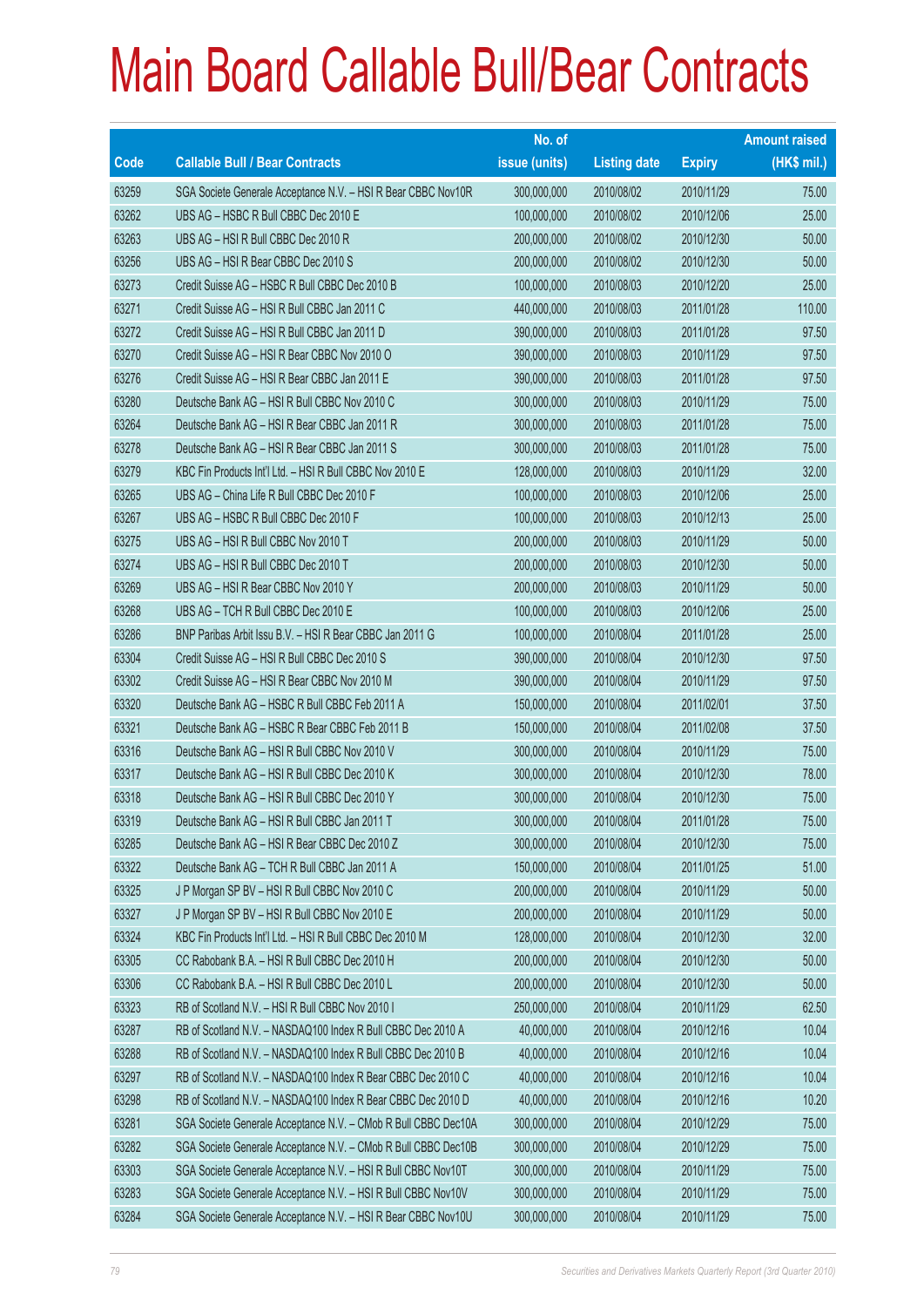|        |                                                               | No. of        |                     |               | <b>Amount raised</b> |
|--------|---------------------------------------------------------------|---------------|---------------------|---------------|----------------------|
| Code   | <b>Callable Bull / Bear Contracts</b>                         | issue (units) | <b>Listing date</b> | <b>Expiry</b> | $(HK$$ mil.)         |
| 63307  | SGA Societe Generale Acceptance N.V. - HSI R Bear CBBC Nov10X | 300,000,000   | 2010/08/04          | 2010/11/29    | 75.00                |
| 63308  | UBS AG - CPIC R Bull CBBC Dec 2010 D                          | 50,000,000    | 2010/08/04          | 2010/12/13    | 12.50                |
| 63312  | UBS AG - CPIC R Bear CBBC Dec 2010 E                          | 50,000,000    | 2010/08/04          | 2010/12/13    | 18.50                |
| 63313  | UBS AG - A50 China R Bull CBBC Jan 2011 H                     | 100,000,000   | 2010/08/04          | 2011/01/03    | 25.00                |
| 63309  | UBS AG - HKEx R Bull CBBC Dec 2010 C                          | 100,000,000   | 2010/08/04          | 2010/12/20    | 25.00                |
| 63310  | UBS AG - HSBC R Bull CBBC Dec 2010 G                          | 100,000,000   | 2010/08/04          | 2010/12/20    | 25.00                |
| 63314  | UBS AG - HSI R Bull CBBC Dec 2010 J                           | 200,000,000   | 2010/08/04          | 2010/12/30    | 50.00                |
| 63315  | UBS AG - HSI R Bull CBBC Feb 2011 K                           | 300,000,000   | 2010/08/04          | 2011/02/25    | 75.00                |
| 63289  | UBS AG - HSI R Bear CBBC Nov 2010 N                           | 200,000,000   | 2010/08/04          | 2010/11/29    | 50.00                |
| 63290  | UBS AG - HSI R Bear CBBC Dec 2010 P                           | 200,000,000   | 2010/08/04          | 2010/12/30    | 50.00                |
| 63311  | UBS AG - SHK Ppt R Bull CBBC Dec 2010 E                       | 100,000,000   | 2010/08/04          | 2010/12/20    | 25.00                |
| 63344  | BNP Paribas Arbit Issu B.V. - HSI R Bull CBBC Jan 2011 H      | 100,000,000   | 2010/08/05          | 2011/01/28    | 25.00                |
| 63345  | BNP Paribas Arbit Issu B.V. - HSI R Bear CBBC Feb 2011 F      | 100,000,000   | 2010/08/05          | 2011/02/25    | 25.00                |
| 63346  | BNP Paribas Arbit Issu B.V. - HSI R Bear CBBC Feb 2011 G      | 100,000,000   | 2010/08/05          | 2011/02/25    | 25.00                |
| 63328  | Deutsche Bank AG - HSI R Bull CBBC Jan 2011 U                 | 300,000,000   | 2010/08/05          | 2011/01/28    | 75.00                |
| 63330  | Deutsche Bank AG - HSI R Bull CBBC Mar 2011 A                 | 300,000,000   | 2010/08/05          | 2011/03/30    | 75.00                |
| 63331  | Deutsche Bank AG - HSI R Bear CBBC Dec 2010 P                 | 300,000,000   | 2010/08/05          | 2010/12/30    | 75.00                |
| 63332  | Deutsche Bank AG - HSI R Bear CBBC Jan 2011 V                 | 300,000,000   | 2010/08/05          | 2011/01/28    | 84.00                |
| 63333  | Deutsche Bank AG - HSI R Bear CBBC Feb 2011 A                 | 300,000,000   | 2010/08/05          | 2011/02/25    | 96.00                |
| 63334  | Deutsche Bank AG - HSI R Bear CBBC Feb 2011 B                 | 300,000,000   | 2010/08/05          | 2011/02/25    | 108.00               |
| 63335  | Deutsche Bank AG - HSI R Bear CBBC Feb 2011 C                 | 300,000,000   | 2010/08/05          | 2011/02/25    | 120.00               |
| 63336  | Deutsche Bank AG - HSI R Bear CBBC Feb 2011 D                 | 300,000,000   | 2010/08/05          | 2011/02/25    | 126.00               |
| 63337  | Deutsche Bank AG - HSI R Bear CBBC Mar 2011 B                 | 300,000,000   | 2010/08/05          | 2011/03/30    | 120.00               |
| 63338  | Deutsche Bank AG - HSI R Bear CBBC Mar 2011 C                 | 300,000,000   | 2010/08/05          | 2011/03/30    | 75.00                |
| 63339  | Deutsche Bank AG - HSI R Bear CBBC Mar 2011 D                 | 300,000,000   | 2010/08/05          | 2011/03/30    | 141.00               |
| 63340  | UBS AG - BYD Company R Bull CBBC Dec 2010 D                   | 100,000,000   | 2010/08/05          | 2010/12/20    | 25.00                |
| 63341  | UBS AG - HSBC R Bear CBBC Dec 2010 H                          | 100,000,000   | 2010/08/05          | 2010/12/20    | 25.00                |
| 63342  | UBS AG - HSCEI R Bull CBBC Jan 2011 A                         | 100,000,000   | 2010/08/05          | 2011/01/28    | 25.00                |
| 63343  | UBS AG - HSI R Bull CBBC Nov 2010 R                           | 200,000,000   | 2010/08/05          | 2010/11/29    | 50.00                |
| 63113# | RB of Scotland N.V. - DJIA R Bear CBBC Dec 2010 D             | 60,000,000    | 2010/08/05          | 2010/12/17    | 12.36                |
| 63351  | Credit Suisse AG - China Mobile R Bear CBBC Dec 2010 A        | 100,000,000   | 2010/08/06          | 2010/12/20    | 25.00                |
| 63349  | Credit Suisse AG - A50 China R Bear CBBC Dec 2010 A           | 100,000,000   | 2010/08/06          | 2010/12/20    | 25.00                |
| 63350  | Credit Suisse AG - A50 China R Bear CBBC Jan 2011 F           | 100,000,000   | 2010/08/06          | 2011/01/17    | 25.00                |
| 63352  | Credit Suisse AG - HSBC R Bear CBBC Dec 2010 C                | 100,000,000   | 2010/08/06          | 2010/12/20    | 25.00                |
| 63347  | Credit Suisse AG - TCH R Bull CBBC Dec 2010 A                 | 100,000,000   | 2010/08/06          | 2010/12/20    | 25.00                |
| 63348  | Credit Suisse AG - TCH R Bull CBBC Jan 2011 A                 | 100,000,000   | 2010/08/06          | 2011/01/17    | 27.50                |
| 63353  | Credit Suisse AG - TCH R Bear CBBC Dec 2010 B                 | 100,000,000   | 2010/08/06          | 2010/12/20    | 28.00                |
| 63355  | Deutsche Bank AG - HSI R Bear CBBC Jan 2011 W                 | 300,000,000   | 2010/08/06          | 2011/01/28    | 75.00                |
| 63356  | Deutsche Bank AG - HSI R Bear CBBC Jan 2011 X                 | 300,000,000   | 2010/08/06          | 2011/01/28    | 84.00                |
| 63358  | UBS AG - A50 China R Bear CBBC Feb 2011 A                     | 100,000,000   | 2010/08/06          | 2011/02/14    | 25.00                |
| 63359  | UBS AG - A50 China R Bear CBBC Feb 2011 B                     | 100,000,000   | 2010/08/06          | 2011/02/21    | 26.50                |
| 63357  | UBS AG - TCH R Bull CBBC Dec 2010 F                           | 100,000,000   | 2010/08/06          | 2010/12/20    | 25.00                |
| 63363  | BOCI Asia Ltd. - HSI R Bull CBBC Nov 2010 A                   | 100,000,000   | 2010/08/09          | 2010/11/29    | 25.00                |
| 63367  | BOCI Asia Ltd. - HSI R Bear CBBC Nov 2010 B                   | 100,000,000   | 2010/08/09          | 2010/11/29    | 25.00                |
| 63360  | BNP Paribas Arbit Issu B.V. - HSI R Bull CBBC Feb 2011 H      | 100,000,000   | 2010/08/09          | 2011/02/25    | 25.00                |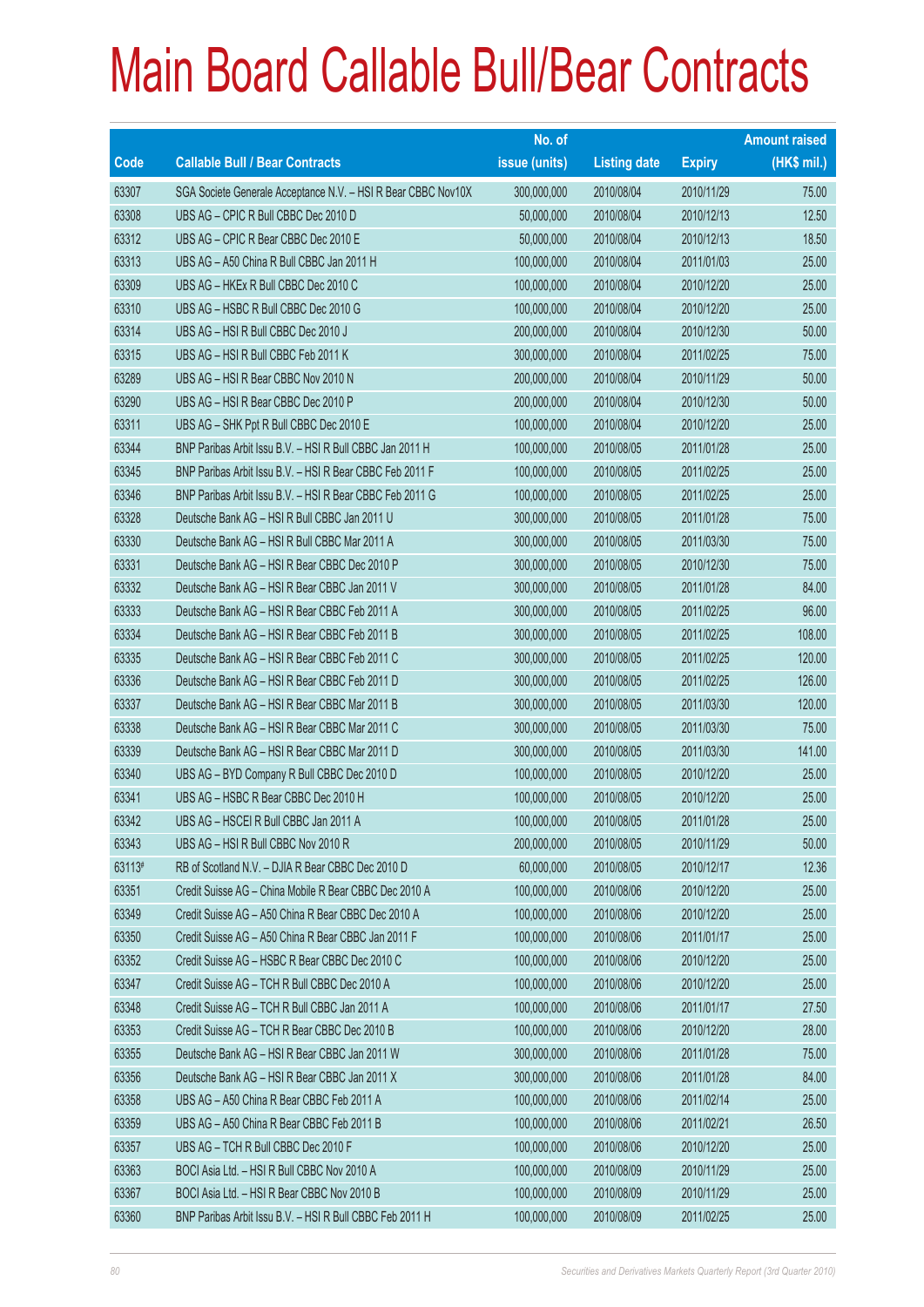|             |                                                               | No. of        |                     |               | <b>Amount raised</b> |
|-------------|---------------------------------------------------------------|---------------|---------------------|---------------|----------------------|
| <b>Code</b> | <b>Callable Bull / Bear Contracts</b>                         | issue (units) | <b>Listing date</b> | <b>Expiry</b> | $(HK$$ mil.)         |
| 63364       | BNP Paribas Arbit Issu B.V. - HSI R Bear CBBC Feb 2011 I      | 100,000,000   | 2010/08/09          | 2011/02/25    | 25.00                |
| 63365       | BNP Paribas Arbit Issu B.V. - HSI R Bear CBBC Feb 2011 J      | 100,000,000   | 2010/08/09          | 2011/02/25    | 25.00                |
| 63361       | BNP Paribas Arbit Issu B.V. - HSI R Bear CBBC Mar 2011 A      | 100,000,000   | 2010/08/09          | 2011/03/30    | 25.00                |
| 63362       | BNP Paribas Arbit Issu B.V. - HSI R Bear CBBC Mar 2011 B      | 100,000,000   | 2010/08/09          | 2011/03/30    | 25.00                |
| 63375       | Credit Suisse AG - HSI R Bull CBBC Dec 2010 H                 | 390,000,000   | 2010/08/09          | 2010/12/30    | 97.50                |
| 63372       | Credit Suisse AG - HSI R Bear CBBC Nov 2010 B                 | 390,000,000   | 2010/08/09          | 2010/11/29    | 97.50                |
| 63369       | Credit Suisse AG - HSI R Bear CBBC Nov 2010 I                 | 390,000,000   | 2010/08/09          | 2010/11/29    | 97.50                |
| 63371       | Credit Suisse AG - HSI R Bear CBBC Nov 2010 X                 | 390,000,000   | 2010/08/09          | 2010/11/29    | 97.50                |
| 63370       | Credit Suisse AG - HSI R Bear CBBC Nov 2010 Y                 | 390,000,000   | 2010/08/09          | 2010/11/29    | 97.50                |
| 63373       | Credit Suisse AG - HSI R Bear CBBC Dec 2010 C                 | 390,000,000   | 2010/08/09          | 2010/12/30    | 97.50                |
| 63374       | Credit Suisse AG - HSI R Bear CBBC Jan 2011 F                 | 390,000,000   | 2010/08/09          | 2011/01/28    | 97.50                |
| 63401       | Deutsche Bank AG - HKEx R Bear CBBC Jan 2011 A                | 150,000,000   | 2010/08/09          | 2011/01/10    | 37.50                |
| 63399       | Deutsche Bank AG - HSI R Bull CBBC Dec 2010 O                 | 300,000,000   | 2010/08/09          | 2010/12/30    | 75.00                |
| 63400       | Deutsche Bank AG - HSI R Bull CBBC Jan 2011 Z                 | 300,000,000   | 2010/08/09          | 2011/01/28    | 75.00                |
| 63368       | Deutsche Bank AG - HSI R Bear CBBC Jan 2011 Y                 | 300,000,000   | 2010/08/09          | 2011/01/28    | 75.00                |
| 63384       | J P Morgan SP BV - HSI R Bull CBBC Nov 2010 G                 | 200,000,000   | 2010/08/09          | 2010/11/29    | 50.00                |
| 63388       | J P Morgan SP BV - HSI R Bull CBBC Nov 2010 M                 | 200,000,000   | 2010/08/09          | 2010/11/29    | 50.00                |
| 63394       | J P Morgan SP BV - HSI R Bear CBBC Nov 2010 K                 | 200,000,000   | 2010/08/09          | 2010/11/29    | 50.00                |
| 63389       | J P Morgan SP BV - HSI R Bear CBBC Nov 2010 L                 | 200,000,000   | 2010/08/09          | 2010/11/29    | 50.00                |
| 63392       | J P Morgan SP BV - HSI R Bear CBBC Nov 2010 N                 | 200,000,000   | 2010/08/09          | 2010/11/29    | 50.00                |
| 63390       | J P Morgan SP BV - HSI R Bear CBBC Nov 2010 O                 | 200,000,000   | 2010/08/09          | 2010/11/29    | 50.00                |
| 63397       | J P Morgan SP BV - HSI R Bear CBBC Nov 2010 R                 | 200,000,000   | 2010/08/09          | 2010/11/29    | 53.00                |
| 63395       | J P Morgan SP BV - HSI R Bear CBBC Nov 2010 S                 | 200,000,000   | 2010/08/09          | 2010/11/29    | 50.00                |
| 63402       | KBC Fin Products Int'l Ltd. - HSI R Bull CBBC Nov 2010 G      | 128,000,000   | 2010/08/09          | 2010/11/29    | 32.00                |
| 63403       | KBC Fin Products Int'l Ltd. - HSI R Bull CBBC Dec 2010 N      | 128,000,000   | 2010/08/09          | 2010/12/30    | 32.00                |
| 63407       | KBC Fin Products Int'l Ltd. - HSI R Bear CBBC Dec 2010 O      | 128,000,000   | 2010/08/09          | 2010/12/30    | 32.00                |
| 63408       | KBC Fin Products Int'l Ltd. - HSI R Bear CBBC Dec 2010 P      | 128,000,000   | 2010/08/09          | 2010/12/30    | 32.00                |
| 63406       | KBC Fin Products Int'l Ltd. - HSI R Bear CBBC Jan 2011 C      | 128,000,000   | 2010/08/09          | 2011/01/28    | 37.12                |
| 63382       | CC Rabobank B.A. - HSI R Bull CBBC Dec 2010 I                 | 200,000,000   | 2010/08/09          | 2010/12/30    | 50.00                |
| 63381       | CC Rabobank B.A. - HSI R Bull CBBC Dec 2010 N                 | 200,000,000   | 2010/08/09          | 2010/12/30    | 50.00                |
| 63387       | CC Rabobank B.A. - HSI R Bear CBBC Dec 2010 J                 | 200,000,000   | 2010/08/09          | 2010/12/30    | 50.00                |
| 63386       | CC Rabobank B.A. - HSI R Bear CBBC Dec 2010 M                 | 200,000,000   | 2010/08/09          | 2010/12/30    | 50.00                |
| 63385       | CC Rabobank B.A. - HSI R Bear CBBC Dec 2010 O                 | 200,000,000   | 2010/08/09          | 2010/12/30    | 50.00                |
| 63383       | RB of Scotland N.V. - HSI R Bull CBBC Nov 2010 J              | 250,000,000   | 2010/08/09          | 2010/11/29    | 62.50                |
| 63376       | SGA Societe Generale Acceptance N.V. - HSI R Bull CBBC Nov10W | 300,000,000   | 2010/08/09          | 2010/11/29    | 75.00                |
| 63378       | SGA Societe Generale Acceptance N.V. - HSI R Bull CBBC Nov10Y | 300,000,000   | 2010/08/09          | 2010/11/29    | 75.00                |
| 63377       | SGA Societe Generale Acceptance N.V. - HSI R Bull CBBC Nov10Z | 300,000,000   | 2010/08/09          | 2010/11/29    | 75.00                |
| 63379       | UBS AG - HSBC R Bear CBBC Dec 2010 I                          | 100,000,000   | 2010/08/09          | 2010/12/20    | 25.00                |
| 63380       | UBS AG - HSI R Bull CBBC Dec 2010 B                           | 200,000,000   | 2010/08/09          | 2010/12/30    | 50.00                |
| 63366       | UBS AG - HSI R Bear CBBC Dec 2010 Q                           | 200,000,000   | 2010/08/09          | 2010/12/30    | 50.00                |
| 63404       | Barclays Bank plc - HSI R Bull CBBC Feb 2011 A                | 300,000,000   | 2010/08/10          | 2011/02/25    | 75.00                |
| 63405       | Barclays Bank plc - HSI R Bull CBBC Feb 2011 B                | 300,000,000   | 2010/08/10          | 2011/02/25    | 75.00                |
| 63409       | Barclays Bank plc - HSI R Bull CBBC Feb 2011 C                | 300,000,000   | 2010/08/10          | 2011/02/25    | 75.00                |
| 63410       | Barclays Bank plc - HSI R Bull CBBC Feb 2011 D                | 300,000,000   | 2010/08/10          | 2011/02/25    | 75.00                |
| 63414       | Barclays Bank plc - HSI R Bear CBBC Feb 2011 E                | 300,000,000   | 2010/08/10          | 2011/02/25    | 75.00                |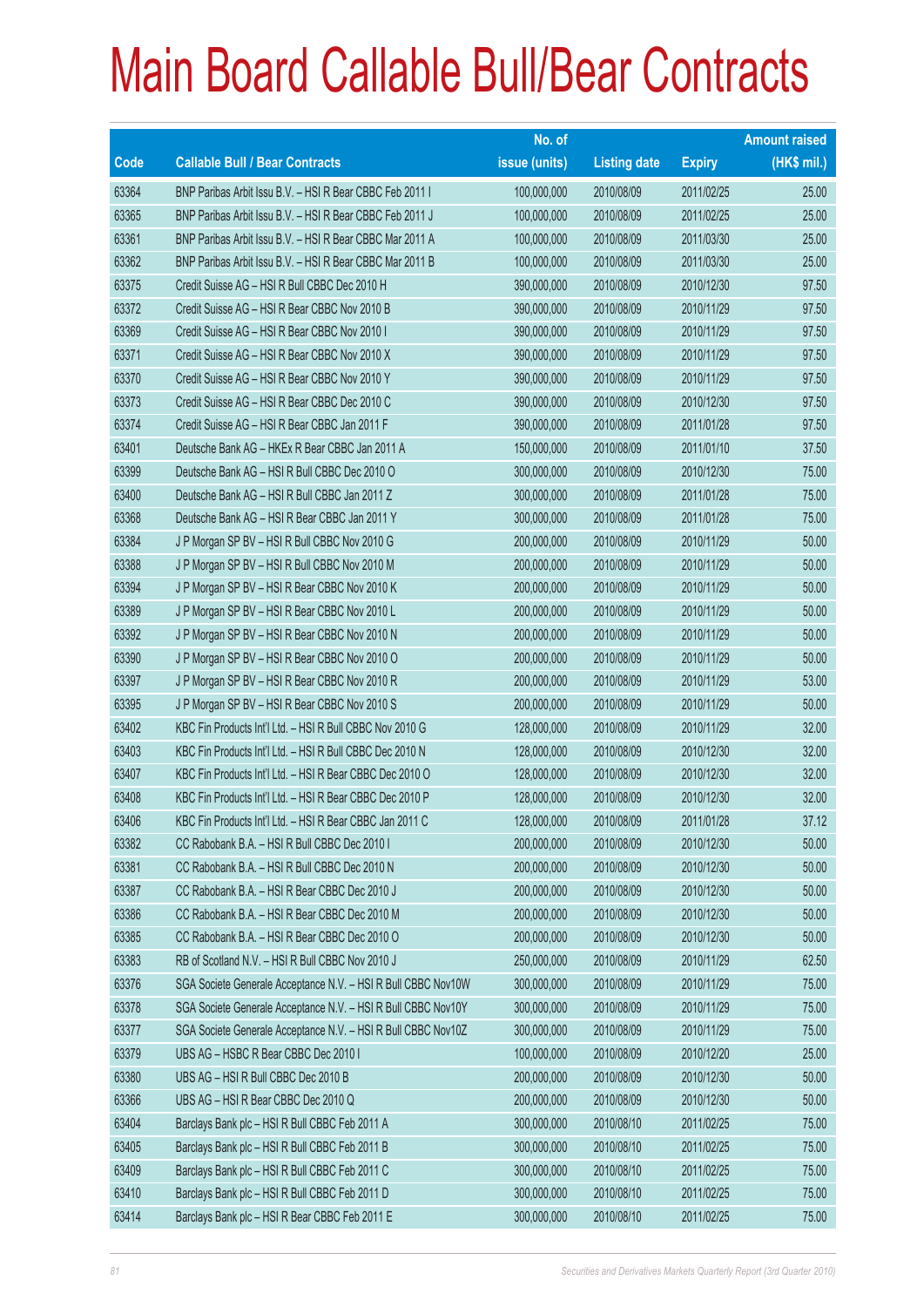|       |                                                          | No. of        |                     |               | <b>Amount raised</b> |
|-------|----------------------------------------------------------|---------------|---------------------|---------------|----------------------|
| Code  | <b>Callable Bull / Bear Contracts</b>                    | issue (units) | <b>Listing date</b> | <b>Expiry</b> | $(HK$$ mil.)         |
| 63416 | BNP Paribas Arbit Issu B.V. - HSI R Bull CBBC Feb 2011 K | 100,000,000   | 2010/08/10          | 2011/02/25    | 25.00                |
| 63417 | BNP Paribas Arbit Issu B.V. - HSI R Bull CBBC Feb 2011 L | 100,000,000   | 2010/08/10          | 2011/02/25    | 25.00                |
| 63418 | BNP Paribas Arbit Issu B.V. - HSI R Bull CBBC Mar 2011 C | 100,000,000   | 2010/08/10          | 2011/03/30    | 25.00                |
| 63419 | BNP Paribas Arbit Issu B.V. - HSI R Bear CBBC Apr 2011 A | 100,000,000   | 2010/08/10          | 2011/04/28    | 25.00                |
| 63420 | BNP Paribas Arbit Issu B.V. - HSI R Bear CBBC Apr 2011 B | 100,000,000   | 2010/08/10          | 2011/04/28    | 25.00                |
| 63421 | BNP Paribas Arbit Issu B.V. - HSI R Bear CBBC May 2011 A | 100,000,000   | 2010/08/10          | 2011/05/30    | 25.00                |
| 63415 | Credit Suisse AG - A50 China R Bear CBBC Dec 2010 B      | 100,000,000   | 2010/08/10          | 2010/12/20    | 25.00                |
| 63413 | Credit Suisse AG - HKEx R Bear CBBC Nov 2010 B           | 100,000,000   | 2010/08/10          | 2010/11/29    | 25.00                |
| 63442 | Credit Suisse AG - HSI R Bull CBBC Dec 2010 D            | 390,000,000   | 2010/08/10          | 2010/12/30    | 97.50                |
| 63443 | Credit Suisse AG - HSI R Bull CBBC Jan 2011 G            | 440,000,000   | 2010/08/10          | 2011/01/28    | 110.00               |
| 63445 | Credit Suisse AG - HSI R Bull CBBC Jan 2011 H            | 390,000,000   | 2010/08/10          | 2011/01/28    | 97.50                |
| 63435 | Deutsche Bank AG - HSI R Bull CBBC Nov 2010 L            | 300,000,000   | 2010/08/10          | 2010/11/29    | 75.00                |
| 63436 | Deutsche Bank AG - HSI R Bull CBBC Feb 2011 G            | 300,000,000   | 2010/08/10          | 2011/02/25    | 75.00                |
| 63425 | Deutsche Bank AG - HSI R Bear CBBC Feb 2011 E            | 300,000,000   | 2010/08/10          | 2011/02/25    | 75.00                |
| 63426 | Deutsche Bank AG - HSI R Bear CBBC Feb 2011 F            | 300,000,000   | 2010/08/10          | 2011/02/25    | 75.00                |
| 63437 | Deutsche Bank AG - HSI R Bear CBBC Feb 2011 H            | 300,000,000   | 2010/08/10          | 2011/02/25    | 75.00                |
| 63438 | Deutsche Bank AG - HSI R Bear CBBC Feb 2011 I            | 300,000,000   | 2010/08/10          | 2011/02/25    | 87.00                |
| 63439 | Deutsche Bank AG - HSI R Bear CBBC Feb 2011 J            | 300,000,000   | 2010/08/10          | 2011/02/25    | 114.00               |
| 63440 | Deutsche Bank AG - HSI R Bear CBBC Feb 2011 K            | 300,000,000   | 2010/08/10          | 2011/02/25    | 126.00               |
| 63441 | Deutsche Bank AG - HSI R Bear CBBC Mar 2011 E            | 300,000,000   | 2010/08/10          | 2011/03/30    | 87.00                |
| 63411 | HK Bank - HSI R Bull CBBC Jan 2011 A                     | 120,000,000   | 2010/08/10          | 2011/01/28    | 30.00                |
| 63412 | HK Bank - HSI R Bull CBBC Jan 2011 B                     | 120,000,000   | 2010/08/10          | 2011/01/28    | 30.00                |
| 63428 | J P Morgan SP BV - HSI R Bull CBBC Nov 2010 Q            | 200,000,000   | 2010/08/10          | 2010/11/29    | 50.00                |
| 63465 | KBC Fin Products Int'l Ltd. - HSI R Bear CBBC Jan 2011 D | 128,000,000   | 2010/08/10          | 2011/01/28    | 32.00                |
| 63466 | KBC Fin Products Int'l Ltd. - HSI R Bear CBBC Feb 2011 A | 128,000,000   | 2010/08/10          | 2011/02/25    | 32.00                |
| 63467 | KBC Fin Products Int'l Ltd. - HSI R Bear CBBC Feb 2011 B | 128,000,000   | 2010/08/10          | 2011/02/25    | 43.52                |
| 63468 | KBC Fin Products Int'l Ltd. - HSI R Bear CBBC Feb 2011 C | 128,000,000   | 2010/08/10          | 2011/02/25    | 35.84                |
| 63469 | KBC Fin Products Int'l Ltd. - HSI R Bear CBBC Feb 2011 D | 108,000,000   | 2010/08/10          | 2011/02/25    | 36.72                |
| 63470 | KBC Fin Products Int'l Ltd. - HSI R Bear CBBC Mar 2011 A | 128,000,000   | 2010/08/10          | 2011/03/30    | 32.00                |
| 63471 | KBC Fin Products Int'l Ltd. - HSI R Bear CBBC Mar 2011 B | 108,000,000   | 2010/08/10          | 2011/03/30    | 44.28                |
| 63452 | CC Rabobank B.A. - HSI R Bull CBBC Dec 2010 R            | 200,000,000   | 2010/08/10          | 2010/12/30    | 50.00                |
| 63453 | CC Rabobank B.A. - HSI R Bull CBBC Dec 2010 U            | 200,000,000   | 2010/08/10          | 2010/12/30    | 50.00                |
| 63457 | CC Rabobank B.A. - HSI R Bear CBBC Dec 2010 T            | 200,000,000   | 2010/08/10          | 2010/12/30    | 50.00                |
| 63458 | CC Rabobank B.A. - HSI R Bear CBBC Dec 2010 V            | 200,000,000   | 2010/08/10          | 2010/12/30    | 50.00                |
| 63459 | CC Rabobank B.A. - HSI R Bear CBBC Dec 2010 W            | 200,000,000   | 2010/08/10          | 2010/12/30    | 50.00                |
| 63454 | RB of Scotland N.V. - COVS R Bull CBBC Dec 2010 C        | 80,000,000    | 2010/08/10          | 2010/12/10    | 20.56                |
| 63455 | RB of Scotland N.V. - COVS R Bull CBBC Dec 2010 D        | 80,000,000    | 2010/08/10          | 2010/12/10    | 20.00                |
| 63461 | RB of Scotland N.V. - COVS R Bear CBBC Dec 2010 E        | 80,000,000    | 2010/08/10          | 2010/12/10    | 20.24                |
| 63462 | RB of Scotland N.V. - COVS R Bear CBBC Dec 2010 F        | 80,000,000    | 2010/08/10          | 2010/12/10    | 24.56                |
| 63429 | RB of Scotland N.V. - DJIA R Bull CBBC Dec 2010 E        | 60,000,000    | 2010/08/10          | 2010/12/17    | 15.00                |
| 63430 | RB of Scotland N.V. - DJIA R Bull CBBC Dec 2010 F        | 60,000,000    | 2010/08/10          | 2010/12/17    | 15.00                |
| 63431 | RB of Scotland N.V. - HSCEI R Bull CBBC Nov 2010 C       | 250,000,000   | 2010/08/10          | 2010/11/29    | 62.50                |
| 63432 | RB of Scotland N.V. - HSI R Bear CBBC Nov 2010 K         | 250,000,000   | 2010/08/10          | 2010/11/29    | 62.50                |
| 63433 | RB of Scotland N.V. - HSI R Bear CBBC Nov 2010 L         | 250,000,000   | 2010/08/10          | 2010/11/29    | 62.50                |
| 63434 | RB of Scotland N.V. - HSI R Bear CBBC Nov 2010 M         | 250,000,000   | 2010/08/10          | 2010/11/29    | 62.50                |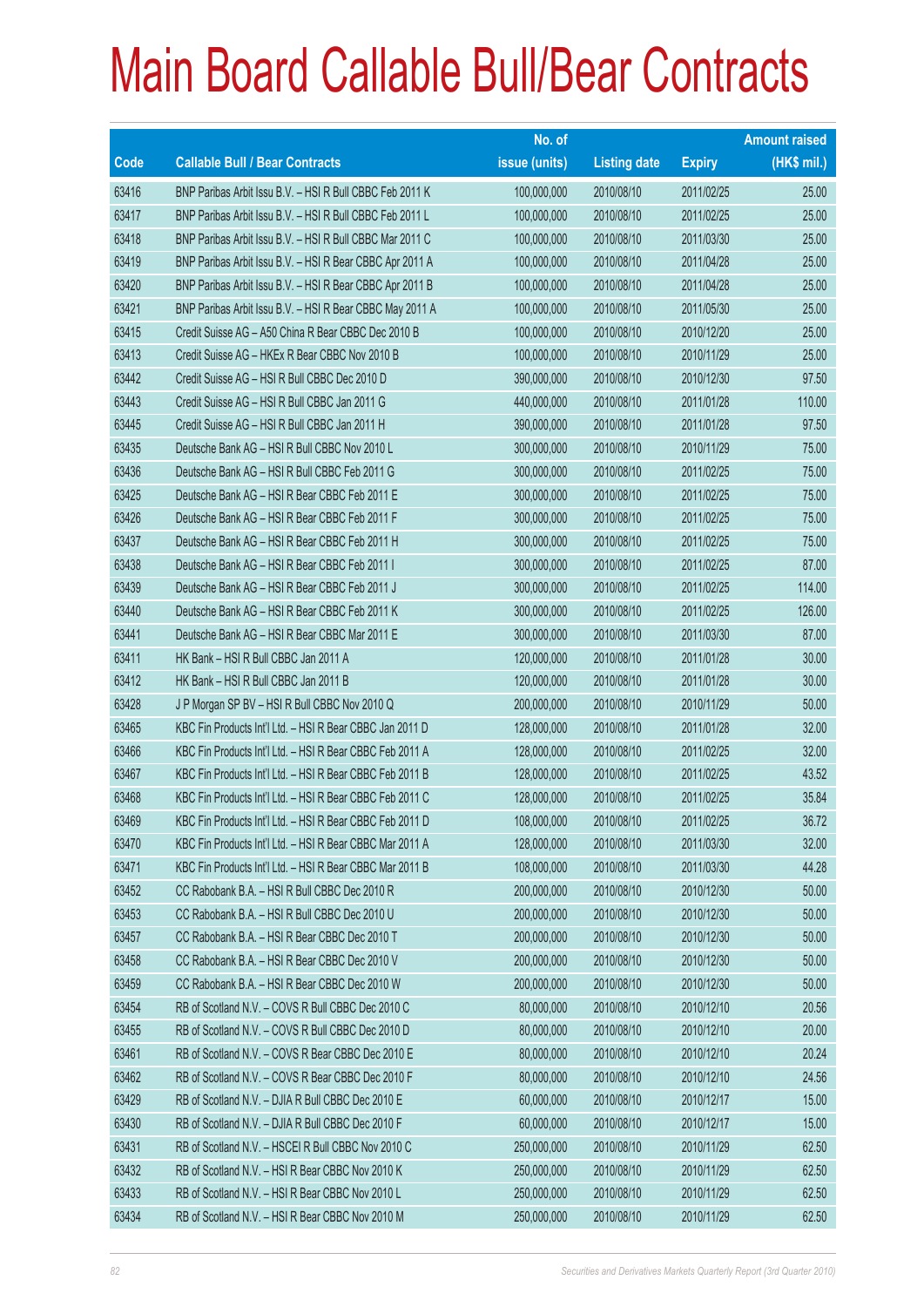|        |                                                               | No. of        |                     |               | <b>Amount raised</b> |
|--------|---------------------------------------------------------------|---------------|---------------------|---------------|----------------------|
| Code   | <b>Callable Bull / Bear Contracts</b>                         | issue (units) | <b>Listing date</b> | <b>Expiry</b> | (HK\$ mil.)          |
| 63456  | RB of Scotland N.V. - Jiangxi Copper R Bull CBBC Dec 2010 B   | 80,000,000    | 2010/08/10          | 2010/12/29    | 25.28                |
| 63460  | RB of Scotland N.V. - Jiangxi Copper R Bull CBBC Dec 2010 C   | 80,000,000    | 2010/08/10          | 2010/12/29    | 20.56                |
| 63463  | RB of Scotland N.V. - Jiangxi Copper R Bear CBBC Dec 2010 D   | 80,000,000    | 2010/08/10          | 2010/12/29    | 20.08                |
| 63464  | RB of Scotland N.V. - Jiangxi Copper R Bear CBBC Dec 2010 E   | 80,000,000    | 2010/08/10          | 2010/12/29    | 24.88                |
| 63444  | UBS AG - HKEx R Bull CBBC Dec 2010 D                          | 100,000,000   | 2010/08/10          | 2010/12/28    | 25.00                |
| 63447  | UBS AG - HSI R Bull CBBC Nov 2010 S                           | 200,000,000   | 2010/08/10          | 2010/11/29    | 50.00                |
| 63446  | UBS AG - HSI R Bull CBBC Jan 2011 Y                           | 200,000,000   | 2010/08/10          | 2011/01/28    | 50.00                |
| 63448  | UBS AG - HSI R Bull CBBC Apr 2011 A                           | 300,000,000   | 2010/08/10          | 2011/04/28    | 75.00                |
| 63422  | UBS AG - HSI R Bear CBBC Dec 2010 D                           | 200,000,000   | 2010/08/10          | 2010/12/30    | 50.00                |
| 63451  | UBS AG - HSI R Bear CBBC Jan 2011 A                           | 200,000,000   | 2010/08/10          | 2011/01/28    | 60.00                |
| 63423  | UBS AG - HSI R Bear CBBC Jan 2011 X                           | 200,000,000   | 2010/08/10          | 2011/01/28    | 50.00                |
| 63450  | UBS AG - HSI R Bear CBBC Jan 2011 Z                           | 200,000,000   | 2010/08/10          | 2011/01/28    | 54.00                |
| 63449  | UBS AG - HSI R Bear CBBC Mar 2011 C                           | 200,000,000   | 2010/08/10          | 2011/03/30    | 50.00                |
| 62737# | HK Bank - HSI R Bear CBBC Dec 2010 J                          | 200,000,000   | 2010/08/10          | 2010/12/30    | 19.40                |
| 62226# | RB of Scotland N.V. - DJIA R Bear CBBC Sep 2010 O             | 60,000,000    | 2010/08/10          | 2010/09/17    | 11.28                |
| 63486  | Deutsche Bank AG - China Mobile R Bear CBBC Jan 2011 A        | 150,000,000   | 2010/08/11          | 2011/01/17    | 37.50                |
| 63485  | Deutsche Bank AG - CC Bank R Bear CBBC Jan 2011 A             | 150,000,000   | 2010/08/11          | 2011/01/24    | 37.50                |
| 63487  | Deutsche Bank AG - ICBC R Bull CBBC Jan 2011 A                | 150,000,000   | 2010/08/11          | 2011/01/24    | 37.50                |
| 63491  | Deutsche Bank AG - ICBC R Bear CBBC Jan 2011 B                | 150,000,000   | 2010/08/11          | 2011/01/31    | 37.50                |
| 63484  | KBC Fin Products Int'l Ltd. - HSI R Bull CBBC Dec 2010 Q      | 128,000,000   | 2010/08/11          | 2010/12/30    | 32.00                |
| 63490  | RB of Scotland N.V. - China Mobile R Bull CBBC Dec 2010 A     | 80,000,000    | 2010/08/11          | 2010/12/22    | 20.00                |
| 63494  | RB of Scotland N.V. - China Mobile R Bear CBBC Dec 2010 B     | 80,000,000    | 2010/08/11          | 2010/12/22    | 20.00                |
| 63488  | RB of Scotland N.V. - CC Bank R Bull CBBC Dec 2010 A          | 80,000,000    | 2010/08/11          | 2010/12/28    | 20.00                |
| 63489  | RB of Scotland N.V. - CC Bank R Bull CBBC Dec 2010 B          | 80,000,000    | 2010/08/11          | 2010/12/28    | 20.00                |
| 63493  | RB of Scotland N.V. - CC Bank R Bear CBBC Dec 2010 C          | 80,000,000    | 2010/08/11          | 2010/12/28    | 20.00                |
| 63492  | RB of Scotland N.V. - HKEx R Bull CBBC Dec 2010 B             | 80,000,000    | 2010/08/11          | 2010/12/13    | 20.00                |
| 63495  | RB of Scotland N.V. - HKEx R Bear CBBC Dec 2010 C             | 80,000,000    | 2010/08/11          | 2010/12/13    | 20.00                |
| 63472  | SGA Societe Generale Acceptance N.V. - HSI R Bull CBBC Nov101 | 300,000,000   | 2010/08/11          | 2010/11/29    | 75.00                |
| 63478  | SGA Societe Generale Acceptance N.V. - HSI R Bear CBBC Nov10P | 300,000,000   | 2010/08/11          | 2010/11/29    | 75.00                |
| 63477  | SGA Societe Generale Acceptance N.V. - HSI R Bear CBBC Nov10Q | 300,000,000   | 2010/08/11          | 2010/11/29    | 75.00                |
| 63481  | UBS AG - HSI R Bull CBBC Dec 2010 I                           | 200,000,000   | 2010/08/11          | 2010/12/30    | 50.00                |
| 63482  | UBS AG - HSI R Bull CBBC Dec 2010 N                           | 200,000,000   | 2010/08/11          | 2010/12/30    | 50.00                |
| 63483  | UBS AG - HSI R Bull CBBC Feb 2011 L                           | 200,000,000   | 2010/08/11          | 2011/02/25    | 50.00                |
| 63473  | UBS AG - HSI R Bear CBBC Nov 2010 Y                           | 200,000,000   | 2010/08/11          | 2010/11/29    | 50.00                |
| 63474  | UBS AG - HSI R Bear CBBC Dec 2010 Z                           | 200,000,000   | 2010/08/11          | 2010/12/30    | 50.00                |
| 63479  | UBS AG - SHK Ppt R Bear CBBC Jan 2011 B                       | 100,000,000   | 2010/08/11          | 2011/01/17    | 25.00                |
| 63480  | UBS AG - TCH R Bull CBBC Dec 2010 G                           | 100,000,000   | 2010/08/11          | 2010/12/28    | 25.00                |
| 63508  | Deutsche Bank AG - HSCEI R Bull CBBC Dec 2010 A               | 150,000,000   | 2010/08/12          | 2010/12/30    | 37.50                |
| 63509  | Deutsche Bank AG - HSCEI R Bull CBBC Dec 2010 B               | 150,000,000   | 2010/08/12          | 2010/12/30    | 37.50                |
| 63512  | Deutsche Bank AG - HSCEI R Bear CBBC Dec 2010 C               | 150,000,000   | 2010/08/12          | 2010/12/30    | 37.50                |
| 63516  | Deutsche Bank AG - HSCEI R Bear CBBC Dec 2010 D               | 150,000,000   | 2010/08/12          | 2010/12/30    | 37.50                |
| 63507  | Deutsche Bank AG - HSI R Bull CBBC Mar 2011 F                 | 300,000,000   | 2010/08/12          | 2011/03/30    | 75.00                |
| 63519  | Deutsche Bank AG - HSI R Bull CBBC Mar 2011 G                 | 300,000,000   | 2010/08/12          | 2011/03/30    | 81.00                |
| 63520  | Deutsche Bank AG - HSI R Bull CBBC Mar 2011 H                 | 300,000,000   | 2010/08/12          | 2011/03/30    | 75.00                |
| 63524  | Deutsche Bank AG - HSI R Bear CBBC Mar 2011 I                 | 300,000,000   | 2010/08/12          | 2011/03/30    | 75.00                |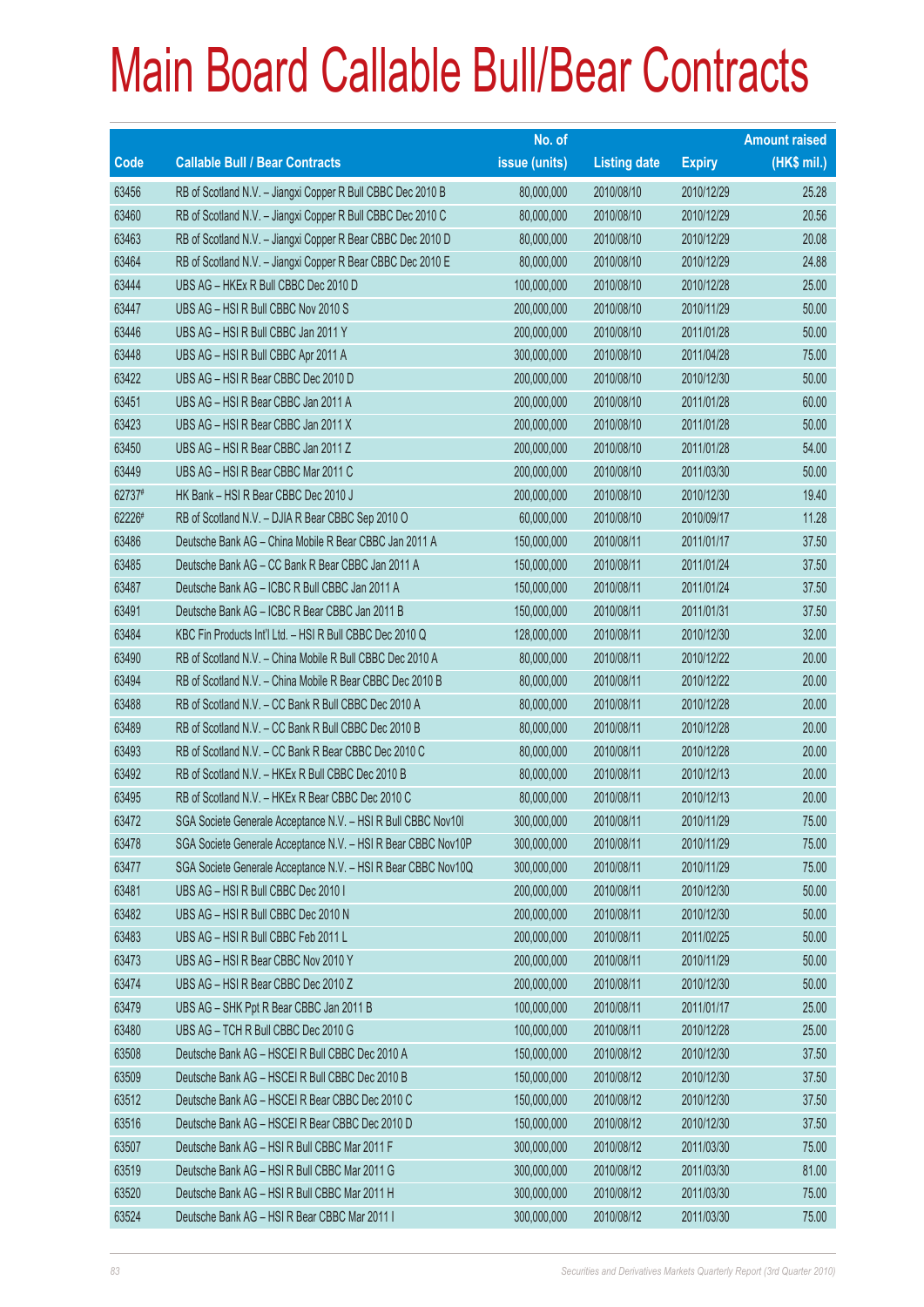|        |                                                               | No. of        |                     |               | <b>Amount raised</b> |
|--------|---------------------------------------------------------------|---------------|---------------------|---------------|----------------------|
| Code   | <b>Callable Bull / Bear Contracts</b>                         | issue (units) | <b>Listing date</b> | <b>Expiry</b> | $(HK$$ mil.)         |
| 63526  | Deutsche Bank AG - HSI R Bear CBBC Mar 2011 J                 | 300,000,000   | 2010/08/12          | 2011/03/30    | 87.00                |
| 63497  | HK Bank - China Mobile R Bull CBBC Jan 2011 B                 | 80,000,000    | 2010/08/12          | 2011/01/20    | 20.00                |
| 63503  | HK Bank - China Mobile R Bear CBBC Jan 2011 C                 | 80,000,000    | 2010/08/12          | 2011/01/20    | 20.00                |
| 63496  | HK Bank - CC Bank R Bull CBBC Jan 2011 B                      | 80,000,000    | 2010/08/12          | 2011/01/28    | 20.00                |
| 63502  | HK Bank - CC Bank R Bear CBBC Dec 2010 A                      | 80,000,000    | 2010/08/12          | 2010/12/22    | 20.00                |
| 63498  | HK Bank - China Shenhua R Bull CBBC Jan 2011 A                | 80,000,000    | 2010/08/12          | 2011/01/07    | 20.00                |
| 63501  | HK Bank - A50 R Bull CBBC Feb 2011 A                          | 100,000,000   | 2010/08/12          | 2011/02/18    | 25.00                |
| 63506  | HK Bank - A50 R Bear CBBC Feb 2011 B                          | 100,000,000   | 2010/08/12          | 2011/02/18    | 25.00                |
| 63499  | HK Bank - ICBC R Bull CBBC Dec 2010 B                         | 80,000,000    | 2010/08/12          | 2010/12/20    | 20.00                |
| 63504  | HK Bank - ICBC R Bear CBBC Jan 2011 B                         | 80,000,000    | 2010/08/12          | 2011/01/18    | 20.00                |
| 63500  | HK Bank - TCH R Bull CBBC Feb 2011 A                          | 80,000,000    | 2010/08/12          | 2011/02/08    | 20.00                |
| 63505  | HK Bank - TCH R Bear CBBC Dec 2010 A                          | 80,000,000    | 2010/08/12          | 2010/12/22    | 20.00                |
| 63510  | UBS AG - China Mobile R Bull CBBC Dec 2010 D                  | 100,000,000   | 2010/08/12          | 2010/12/13    | 25.00                |
| 63511  | UBS AG - COVS R Bear CBBC Jan 2011 A                          | 50,000,000    | 2010/08/12          | 2011/01/03    | 12.50                |
| 63517  | UBS AG - COVS R Bear CBBC Jan 2011 B                          | 50,000,000    | 2010/08/12          | 2011/01/24    | 17.25                |
| 63518  | UBS AG - A50 China R Bear CBBC Jan 2011 I                     | 100,000,000   | 2010/08/12          | 2011/01/03    | 25.00                |
| 63531  | Credit Suisse AG - HSI R Bull CBBC Nov 2010 V                 | 390,000,000   | 2010/08/13          | 2010/11/29    | 97.50                |
| 63533  | Credit Suisse AG - HSI R Bear CBBC Nov 2010 E                 | 390,000,000   | 2010/08/13          | 2010/11/29    | 97.50                |
| 63532  | Deutsche Bank AG - HSI R Bull CBBC Dec 2010 R                 | 300,000,000   | 2010/08/13          | 2010/12/30    | 75.00                |
| 63530  | Deutsche Bank AG - HSI R Bear CBBC Jan 2011 B                 | 300,000,000   | 2010/08/13          | 2011/01/28    | 75.00                |
| 63536  | J P Morgan SP BV - HSI R Bull CBBC Nov 2010 D                 | 200,000,000   | 2010/08/13          | 2010/11/29    | 50.00                |
| 63535  | J P Morgan SP BV - HSI R Bull CBBC Nov 2010 P                 | 200,000,000   | 2010/08/13          | 2010/11/29    | 53.00                |
| 63538  | J P Morgan SP BV - HSI R Bear CBBC Nov 2010 T                 | 200,000,000   | 2010/08/13          | 2010/11/29    | 50.00                |
| 63537  | J P Morgan SP BV - HSI R Bear CBBC Nov 2010 U                 | 200,000,000   | 2010/08/13          | 2010/11/29    | 50.00                |
| 63539  | J P Morgan SP BV - HSI R Bear CBBC Dec 2010 A                 | 200,000,000   | 2010/08/13          | 2010/12/30    | 59.00                |
| 63540  | J P Morgan SP BV - HSI R Bear CBBC Dec 2010 B                 | 200,000,000   | 2010/08/13          | 2010/12/30    | 50.00                |
| 63541  | J P Morgan SP BV - HSI R Bear CBBC Jan 2011 A                 | 200,000,000   | 2010/08/13          | 2011/01/28    | 50.00                |
| 63554  | KBC Fin Products Int'l Ltd. - HSI R Bull CBBC Nov 2010 H      | 128,000,000   | 2010/08/13          | 2010/11/29    | 32.00                |
| 63521  | SGA Societe Generale Acceptance N.V. - HSI R Bull CBBC Nov100 | 300,000,000   | 2010/08/13          | 2010/11/29    | 75.00                |
| 63534  | SGA Societe Generale Acceptance N.V. - HSI R Bull CBBC Nov10R | 300,000,000   | 2010/08/13          | 2010/11/29    | 75.00                |
| 63527  | SGA Societe Generale Acceptance N.V. - HSI R Bear CBBC Jan11A | 300,000,000   | 2010/08/13          | 2011/01/28    | 75.00                |
| 63528  | SGA Societe Generale Acceptance N.V. - HSI R Bear CBBC Jan11B | 300,000,000   | 2010/08/13          | 2011/01/28    | 84.00                |
| 63529  | SGA Societe Generale Acceptance N.V. - HSI R Bear CBBC Jan11C | 300,000,000   | 2010/08/13          | 2011/01/28    | 105.00               |
| 63543  | UBS AG - China Mobile R Bull CBBC Dec 2010 E                  | 100,000,000   | 2010/08/13          | 2010/12/20    | 25.00                |
| 63552  | UBS AG - HSCEI R Bull CBBC Jan 2011 B                         | 100,000,000   | 2010/08/13          | 2011/01/28    | 25.00                |
| 63555  | UBS AG - HSI R Bull CBBC Nov 2010 Z                           | 200,000,000   | 2010/08/13          | 2010/11/29    | 50.00                |
| 63551  | UBS AG - HSI R Bear CBBC Nov 2010 N                           | 200,000,000   | 2010/08/13          | 2010/11/29    | 50.00                |
| 63544  | UBS AG - Hutchison R Bull CBBC Dec 2010 B                     | 100,000,000   | 2010/08/13          | 2010/12/20    | 25.00                |
| 63547  | UBS AG - Hutchison R Bear CBBC Dec 2010 C                     | 100,000,000   | 2010/08/13          | 2010/12/20    | 25.00                |
| 63542  | UBS AG - Jiangxi Copper R Bull CBBC Dec 2010 D                | 50,000,000    | 2010/08/13          | 2010/12/20    | 12.50                |
| 63546  | UBS AG - Jiangxi Copper R Bear CBBC Dec 2010 E                | 50,000,000    | 2010/08/13          | 2010/12/20    | 12.50                |
| 63545  | UBS AG - Jiangxi Copper R Bear CBBC Jan 2011 A                | 50,000,000    | 2010/08/13          | 2011/01/10    | 16.25                |
| 61642# | HK Bank - HSI R Bear CBBC Sep 2010 G                          | 150,000,000   | 2010/08/13          | 2010/09/29    | 10.20                |
| 63569  | Credit Suisse AG - HSI R Bull CBBC Jan 2011 I                 | 440,000,000   | 2010/08/16          | 2011/01/28    | 110.00               |
| 63570  | Credit Suisse AG - HSI R Bull CBBC Jan 2011 J                 | 390,000,000   | 2010/08/16          | 2011/01/28    | 97.50                |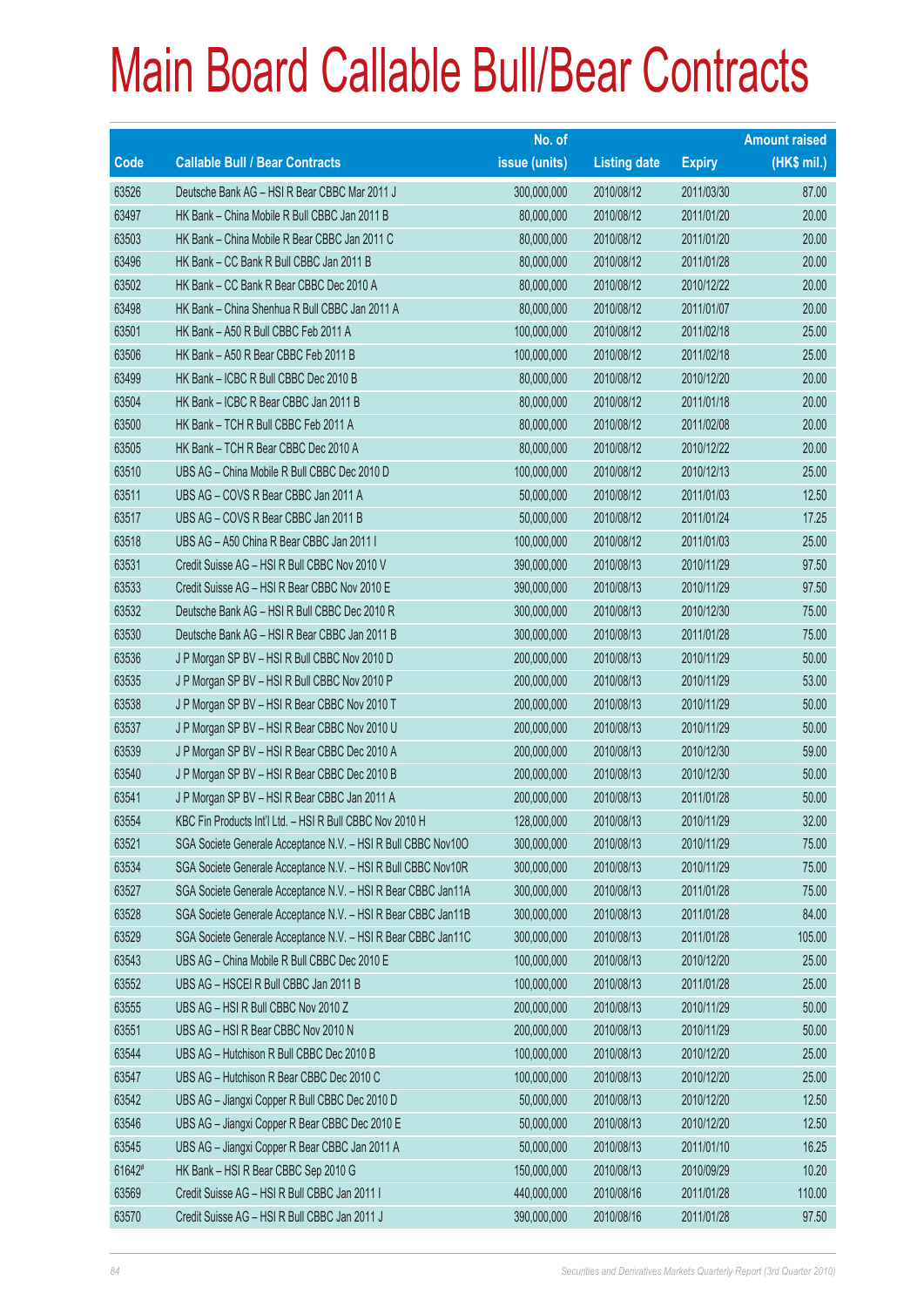|        |                                                               | No. of        |                     |               | <b>Amount raised</b> |
|--------|---------------------------------------------------------------|---------------|---------------------|---------------|----------------------|
| Code   | <b>Callable Bull / Bear Contracts</b>                         | issue (units) | <b>Listing date</b> | <b>Expiry</b> | (HK\$ mil.)          |
| 63571  | Credit Suisse AG - HSI R Bear CBBC Nov 2010 Z                 | 390,000,000   | 2010/08/16          | 2010/11/29    | 97.50                |
| 63574  | Credit Suisse AG - HSI R Bear CBBC Jan 2011 K                 | 390,000,000   | 2010/08/16          | 2011/01/28    | 97.50                |
| 63565  | Deutsche Bank AG - HSI R Bull CBBC Feb 2011 L                 | 300,000,000   | 2010/08/16          | 2011/02/25    | 81.00                |
| 63567  | Deutsche Bank AG - HSI R Bear CBBC Nov 2010 U                 | 300,000,000   | 2010/08/16          | 2010/11/29    | 75.00                |
| 63557  | Deutsche Bank AG - HSI R Bear CBBC Dec 2010 U                 | 300,000,000   | 2010/08/16          | 2010/12/30    | 75.00                |
| 63572  | J P Morgan SP BV - HSI R Bull CBBC Nov 2010 B                 | 200,000,000   | 2010/08/16          | 2010/11/29    | 50.00                |
| 63575  | KBC Fin Products Int'l Ltd. - HSI R Bull CBBC Nov 2010 L      | 128,000,000   | 2010/08/16          | 2010/11/29    | 32.00                |
| 63558  | KBC Fin Products Int'l Ltd. - HSI R Bear CBBC Nov 2010 F      | 128,000,000   | 2010/08/16          | 2010/11/29    | 32.00                |
| 63562  | CC Rabobank B.A. - HSI R Bear CBBC Dec 2010 F                 | 200,000,000   | 2010/08/16          | 2010/12/30    | 50.00                |
| 63564  | CC Rabobank B.A. - HSI R Bear CBBC Dec 2010 Q                 | 200,000,000   | 2010/08/16          | 2010/12/30    | 50.00                |
| 63568  | RB of Scotland N.V. - HSI R Bull CBBC Nov 2010 N              | 250,000,000   | 2010/08/16          | 2010/11/29    | 62.50                |
| 63556  | SGA Societe Generale Acceptance N.V. - HSI R Bear CBBC Nov10N | 300,000,000   | 2010/08/16          | 2010/11/29    | 75.00                |
| 63560  | UBS AG - Sinopec Corp R Bull CBBC Dec 2010 C                  | 100,000,000   | 2010/08/16          | 2010/12/06    | 25.00                |
| 63559  | UBS AG - HSI R Bull CBBC Jan 2011 B                           | 200,000,000   | 2010/08/16          | 2011/01/28    | 50.00                |
| 63563  | UBS AG - HSI R Bear CBBC Jan 2011 C                           | 200,000,000   | 2010/08/16          | 2011/01/28    | 65.00                |
| 63573  | UBS AG - HSI R Bear CBBC Jan 2011 D                           | 200,000,000   | 2010/08/16          | 2011/01/28    | 50.00                |
| 63561  | UBS AG - HSI R Bear CBBC Apr 2011 B                           | 200,000,000   | 2010/08/16          | 2011/04/28    | 50.00                |
| 62064# | UBS AG - Hutchison R Bull CBBC Dec 2010 A                     | 100,000,000   | 2010/08/16          | 2010/12/06    | 23.90                |
| 63588  | Credit Suisse AG - HSI R Bull CBBC Dec 2010 F                 | 400,000,000   | 2010/08/17          | 2010/12/30    | 100.00               |
| 63590  | Credit Suisse AG - HSI R Bear CBBC Nov 2010 S                 | 400,000,000   | 2010/08/17          | 2010/11/29    | 100.00               |
| 63589  | Credit Suisse AG - HSI R Bear CBBC Nov 2010 U                 | 390,000,000   | 2010/08/17          | 2010/11/29    | 97.50                |
| 63591  | Deutsche Bank AG - HSI R Bull CBBC Nov 2010 J                 | 300,000,000   | 2010/08/17          | 2010/11/29    | 75.00                |
| 63592  | Deutsche Bank AG - HSI R Bear CBBC Dec 2010 D                 | 300,000,000   | 2010/08/17          | 2010/12/30    | 75.00                |
| 63593  | J P Morgan SP BV - HSI R Bear CBBC Nov 2010 Q                 | 200,000,000   | 2010/08/17          | 2010/11/29    | 50.00                |
| 63594  | J P Morgan SP BV - HSI R Bear CBBC Dec 2010 C                 | 200,000,000   | 2010/08/17          | 2010/12/30    | 50.00                |
| 63595  | J P Morgan SP BV - HSI R Bear CBBC Dec 2010 D                 | 200,000,000   | 2010/08/17          | 2010/12/30    | 50.00                |
| 63596  | KBC Fin Products Int'l Ltd. - HSI R Bear CBBC Nov 2010 N      | 128,000,000   | 2010/08/17          | 2010/11/29    | 32.00                |
| 63587  | CC Rabobank B.A. - HSI R Bear CBBC Dec 2010 D                 | 200,000,000   | 2010/08/17          | 2010/12/30    | 50.00                |
| 63586  | CC Rabobank B.A. - HSI R Bear CBBC Dec 2010 G                 | 200,000,000   | 2010/08/17          | 2010/12/30    | 50.00                |
| 63579  | RB of Scotland N.V. - DJIA R Bear CBBC Dec 2010 G             | 40,000,000    | 2010/08/17          | 2010/12/17    | 10.04                |
| 63580  | RB of Scotland N.V. - DJIA R Bear CBBC Dec 2010 H             | 40,000,000    | 2010/08/17          | 2010/12/17    | 10.04                |
| 63581  | RB of Scotland N.V. - DJIA R Bear CBBC Dec 2010 I             | 80,000,000    | 2010/08/17          | 2010/12/17    | 22.88                |
| 63582  | RB of Scotland N.V. - DJIA R Bear CBBC Dec 2010 J             | 80,000,000    | 2010/08/17          | 2010/12/17    | 20.00                |
| 63583  | RB of Scotland N.V. - DJIA R Bear CBBC Dec 2010 K             | 80,000,000    | 2010/08/17          | 2010/12/17    | 20.00                |
| 63584  | UBS AG - HSI R Bull CBBC Nov 2010 S                           | 200,000,000   | 2010/08/17          | 2010/11/29    | 50.00                |
| 63578  | UBS AG - HSI R Bull CBBC Dec 2010 L                           | 200,000,000   | 2010/08/17          | 2010/12/30    | 50.00                |
| 63585  | UBS AG - HSI R Bear CBBC Jan 2011 H                           | 200,000,000   | 2010/08/17          | 2011/01/28    | 50.00                |
| 63576  | UBS AG - TCH R Bull CBBC Dec 2010 H                           | 100,000,000   | 2010/08/17          | 2010/12/20    | 25.00                |
| 63599  | Credit Suisse AG - HSI R Bull CBBC Nov 2010 T                 | 400,000,000   | 2010/08/18          | 2010/11/29    | 100.00               |
| 63600  | Credit Suisse AG - HSI R Bull CBBC Jan 2011 L                 | 390,000,000   | 2010/08/18          | 2011/01/28    | 97.50                |
| 63609  | Credit Suisse AG - HSI R Bear CBBC Nov 2010 M                 | 390,000,000   | 2010/08/18          | 2010/11/29    | 97.50                |
| 63603  | Credit Suisse AG - HSI R Bear CBBC Nov 2010 O                 | 400,000,000   | 2010/08/18          | 2010/11/29    | 100.00               |
| 63608  | Deutsche Bank AG - HSI R Bull CBBC Dec 2010 S                 | 300,000,000   | 2010/08/18          | 2010/12/30    | 75.00                |
| 63615  | Deutsche Bank AG - HSI R Bear CBBC Jan 2011 D                 | 300,000,000   | 2010/08/18          | 2011/01/28    | 75.00                |
| 63616  | J P Morgan SP BV - HSI R Bear CBBC Dec 2010 E                 | 200,000,000   | 2010/08/18          | 2010/12/30    | 50.00                |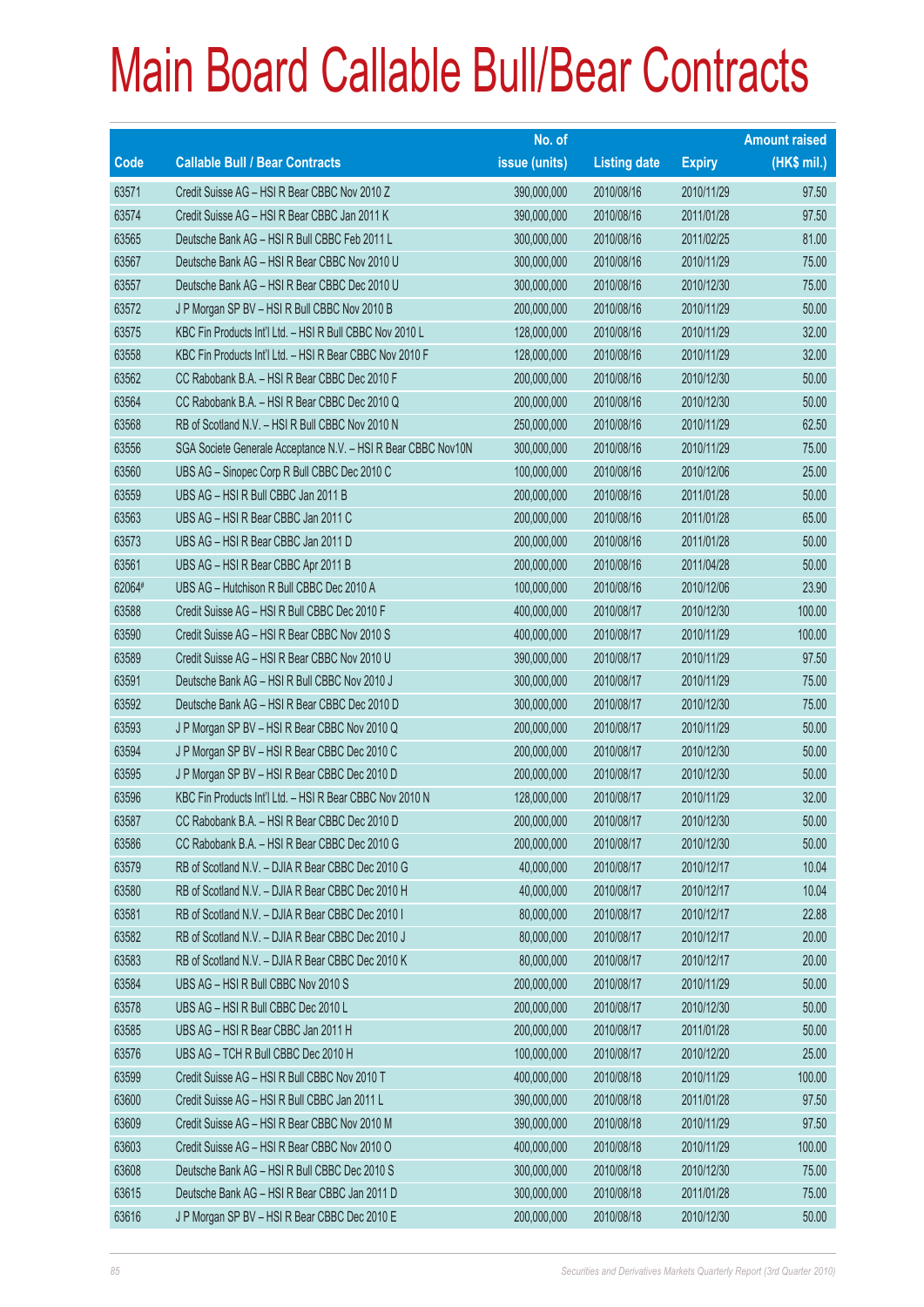|       |                                                               | No. of        |                     |               | <b>Amount raised</b> |
|-------|---------------------------------------------------------------|---------------|---------------------|---------------|----------------------|
| Code  | <b>Callable Bull / Bear Contracts</b>                         | issue (units) | <b>Listing date</b> | <b>Expiry</b> | $(HK$$ mil.)         |
| 63617 | J P Morgan SP BV - HSI R Bear CBBC Dec 2010 F                 | 200,000,000   | 2010/08/18          | 2010/12/30    | 50.00                |
| 63607 | KBC Fin Products Int'l Ltd. - HSI R Bull CBBC Dec 2010 R      | 128,000,000   | 2010/08/18          | 2010/12/30    | 32.00                |
| 63606 | RB of Scotland N.V. - DJIA R Bull CBBC Dec 2010 L             | 80,000,000    | 2010/08/18          | 2010/12/17    | 20.00                |
| 63605 | SGA Societe Generale Acceptance N.V. - HSI R Bear CBBC Nov10P | 300,000,000   | 2010/08/18          | 2010/11/29    | 75.00                |
| 63604 | SGA Societe Generale Acceptance N.V. - HSI R Bear CBBC Nov10Q | 300,000,000   | 2010/08/18          | 2010/11/29    | 75.00                |
| 63602 | SGA Societe Generale Acceptance N.V. - HSI R Bear CBBC Nov10U | 300,000,000   | 2010/08/18          | 2010/11/29    | 75.00                |
| 63598 | SGA Societe Generale Acceptance N.V. - HSI R Bear CBBC Nov10X | 300,000,000   | 2010/08/18          | 2010/11/29    | 75.00                |
| 63611 | UBS AG - HKEx R Bear CBBC Dec 2010 E                          | 100,000,000   | 2010/08/18          | 2010/12/20    | 25.00                |
| 63601 | UBS AG - HSI R Bull CBBC Dec 2010 S                           | 200,000,000   | 2010/08/18          | 2010/12/30    | 50.00                |
| 63612 | UBS AG - HSI R Bear CBBC Dec 2010 K                           | 200,000,000   | 2010/08/18          | 2010/12/30    | 50.00                |
| 63613 | UBS AG - HSI R Bear CBBC Jan 2011 J                           | 200,000,000   | 2010/08/18          | 2011/01/28    | 50.00                |
| 63610 | UBS AG - Hutchison R Bull CBBC Jan 2011 A                     | 100,000,000   | 2010/08/18          | 2011/01/03    | 25.00                |
| 63614 | UBS AG - Hutchison R Bear CBBC Jan 2011 B                     | 100,000,000   | 2010/08/18          | 2011/01/03    | 25.00                |
| 63654 | Credit Suisse AG - China Mobile R Bear CBBC Jan 2011 A        | 100,000,000   | 2010/08/19          | 2011/01/17    | 25.00                |
| 63651 | Credit Suisse AG - A50 China R Bear CBBC Dec 2010 C           | 100,000,000   | 2010/08/19          | 2010/12/20    | 25.00                |
| 63622 | Credit Suisse AG - HSI R Bull CBBC Jan 2011 M                 | 390,000,000   | 2010/08/19          | 2011/01/28    | 97.50                |
| 63649 | Credit Suisse AG - HSI R Bear CBBC Nov 2010 I                 | 390,000,000   | 2010/08/19          | 2010/11/29    | 97.50                |
| 63635 | Credit Suisse AG - HSI R Bear CBBC Nov 2010 Y                 | 390,000,000   | 2010/08/19          | 2010/11/29    | 97.50                |
| 63657 | Deutsche Bank AG - HSCEI R Bull CBBC Dec 2010 E               | 150,000,000   | 2010/08/19          | 2010/12/30    | 40.50                |
| 63658 | Deutsche Bank AG - HSCEI R Bear CBBC Dec 2010 F               | 150,000,000   | 2010/08/19          | 2010/12/30    | 37.50                |
| 63627 | Deutsche Bank AG - HSI R Bull CBBC Jan 2011 G                 | 300,000,000   | 2010/08/19          | 2011/01/28    | 75.00                |
| 63628 | Deutsche Bank AG - HSI R Bull CBBC Feb 2011 M                 | 300,000,000   | 2010/08/19          | 2011/02/25    | 78.00                |
| 63629 | Deutsche Bank AG - HSI R Bear CBBC Dec 2010 Z                 | 300,000,000   | 2010/08/19          | 2010/12/30    | 75.00                |
| 63630 | Deutsche Bank AG - HSI R Bear CBBC Jan 2011 H                 | 300,000,000   | 2010/08/19          | 2011/01/28    | 78.00                |
| 63631 | Deutsche Bank AG - HSI R Bear CBBC Feb 2011 N                 | 300,000,000   | 2010/08/19          | 2011/02/25    | 78.00                |
| 63620 | HK Bank - HSI R Bear CBBC Jan 2011 C                          | 150,000,000   | 2010/08/19          | 2011/01/28    | 37.50                |
| 63621 | HK Bank - HSI R Bear CBBC Jan 2011 D                          | 150,000,000   | 2010/08/19          | 2011/01/28    | 37.50                |
| 63632 | J P Morgan SP BV - HSI R Bear CBBC Dec 2010 G                 | 200,000,000   | 2010/08/19          | 2010/12/30    | 50.00                |
| 63633 | J P Morgan SP BV - HSI R Bear CBBC Dec 2010 H                 | 200,000,000   | 2010/08/19          | 2010/12/30    | 50.00                |
| 63634 | J P Morgan SP BV - HSI R Bear CBBC Dec 2010 I                 | 200,000,000   | 2010/08/19          | 2010/12/30    | 50.00                |
| 63647 | KBC Fin Products Int'l Ltd. - HSI R Bull CBBC Dec 2010 U      | 128,000,000   | 2010/08/19          | 2010/12/30    | 32.00                |
| 63648 | KBC Fin Products Int'l Ltd. - HSI R Bull CBBC Dec 2010 V      | 128,000,000   | 2010/08/19          | 2010/12/30    | 32.00                |
| 63625 | KBC Fin Products Int'l Ltd. - HSI R Bear CBBC Dec 2010 S      | 128,000,000   | 2010/08/19          | 2010/12/30    | 32.00                |
| 63626 | KBC Fin Products Int'l Ltd. - HSI R Bear CBBC Dec 2010 T      | 128,000,000   | 2010/08/19          | 2010/12/30    | 32.00                |
| 63618 | Macquarie Bank Ltd. - HSI R Bull CBBC Dec 2010 A              | 200,000,000   | 2010/08/19          | 2010/12/30    | 50.20                |
| 63619 | Macquarie Bank Ltd. - HSI R Bear CBBC Nov 2010 C              | 200,000,000   | 2010/08/19          | 2010/11/29    | 50.00                |
| 63656 | CC Rabobank B.A. - HSI R Bull CBBC Dec 2010 T                 | 200,000,000   | 2010/08/19          | 2010/12/30    | 50.00                |
| 63660 | CC Rabobank B.A. - HSI R Bear CBBC Dec 2010 I                 | 200,000,000   | 2010/08/19          | 2010/12/30    | 50.00                |
| 63661 | CC Rabobank B.A. - HSI R Bear CBBC Dec 2010 N                 | 200,000,000   | 2010/08/19          | 2010/12/30    | 50.00                |
| 63655 | RB of Scotland N.V. - HSI R Bear CBBC Nov 2010 O              | 250,000,000   | 2010/08/19          | 2010/11/29    | 62.50                |
| 63636 | UBS AG - China Life R Bear CBBC Dec 2010 G                    | 100,000,000   | 2010/08/19          | 2010/12/13    | 25.00                |
| 63638 | UBS AG - A50 China R Bear CBBC Jan 2011 J                     | 100,000,000   | 2010/08/19          | 2011/01/10    | 25.00                |
| 63639 | UBS AG - HSCEI R Bear CBBC Dec 2010 G                         | 100,000,000   | 2010/08/19          | 2010/12/30    | 25.00                |
| 63640 | UBS AG - HSCEI R Bear CBBC Jan 2011 C                         | 100,000,000   | 2010/08/19          | 2011/01/28    | 25.00                |
| 63624 | UBS AG - HSI R Bull CBBC Jan 2011 I                           | 200,000,000   | 2010/08/19          | 2011/01/28    | 50.00                |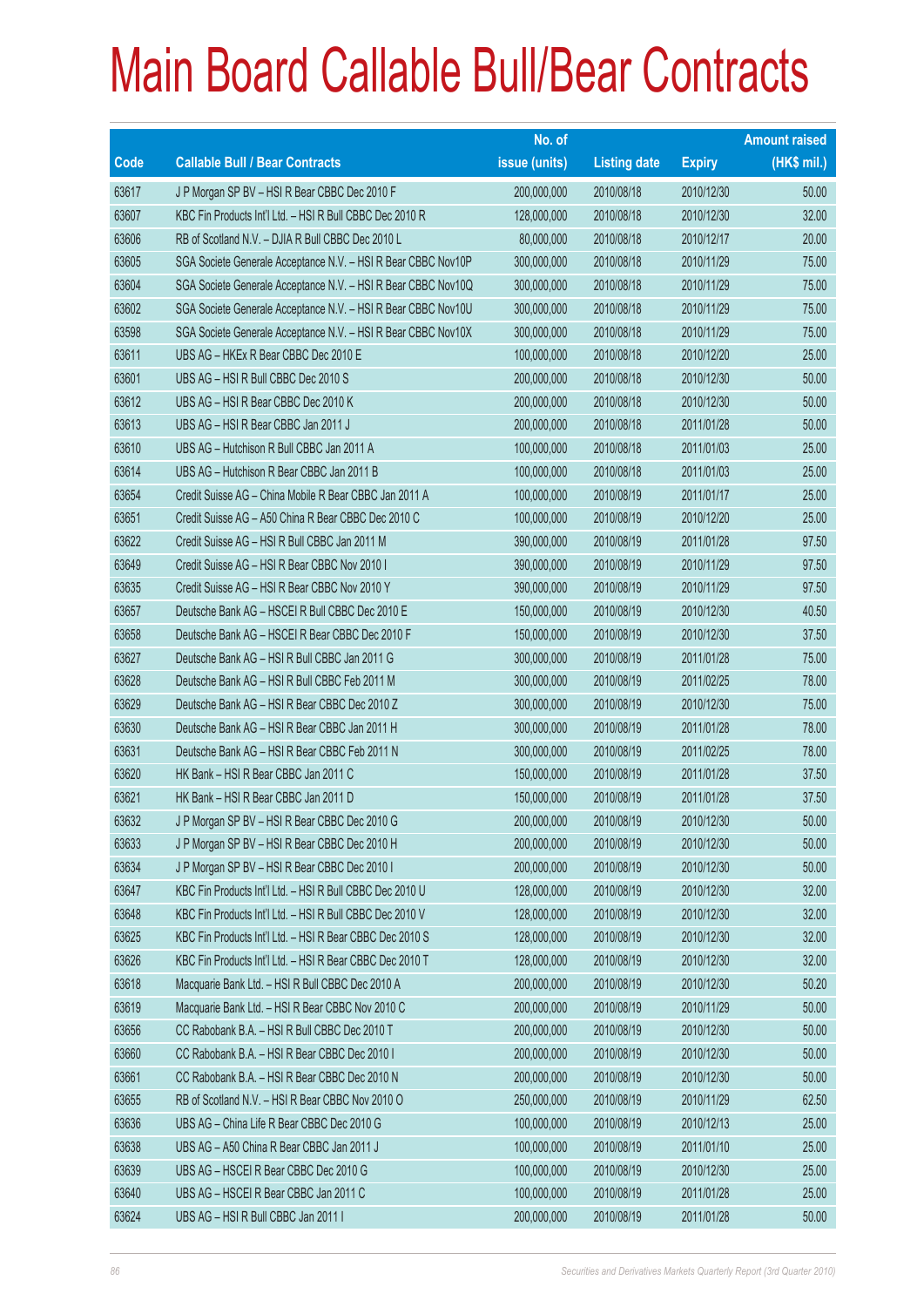|        |                                                                | No. of        |                     |               | <b>Amount raised</b> |
|--------|----------------------------------------------------------------|---------------|---------------------|---------------|----------------------|
| Code   | <b>Callable Bull / Bear Contracts</b>                          | issue (units) | <b>Listing date</b> | <b>Expiry</b> | (HK\$ mil.)          |
| 63623  | UBS AG - HSI R Bull CBBC Jan 2011 L                            | 200,000,000   | 2010/08/19          | 2011/01/28    | 50.00                |
| 63641  | UBS AG - HSI R Bear CBBC Nov 2010 Y                            | 200,000,000   | 2010/08/19          | 2010/11/29    | 50.00                |
| 63642  | UBS AG - HSI R Bear CBBC Dec 2010 P                            | 200,000,000   | 2010/08/19          | 2010/12/30    | 50.00                |
| 63645  | UBS AG - HSI R Bear CBBC Dec 2010 Q                            | 200,000,000   | 2010/08/19          | 2010/12/30    | 50.00                |
| 63646  | UBS AG - HSI R Bear CBBC Jan 2011 O                            | 200,000,000   | 2010/08/19          | 2011/01/28    | 50.00                |
| 63637  | UBS AG - TCH R Bear CBBC Dec 2010 I                            | 100,000,000   | 2010/08/19          | 2010/12/20    | 25.00                |
| 62445# | HK Bank - A50 R Bull CBBC Dec 2010 A                           | 120,000,000   | 2010/08/19          | 2010/12/20    | 15.36                |
| 63666  | BNP Paribas Arbit Issu B.V. - HSI R Bear CBBC Apr 2011 C       | 100,000,000   | 2010/08/20          | 2011/04/28    | 25.00                |
| 63667  | BNP Paribas Arbit Issu B.V. - HSI R Bear CBBC May 2011 B       | 100,000,000   | 2010/08/20          | 2011/05/30    | 25.00                |
| 63668  | Credit Suisse AG - HSI R Bull CBBC Jan 2011 N                  | 390,000,000   | 2010/08/20          | 2011/01/28    | 97.50                |
| 63669  | Credit Suisse AG - HSI R Bear CBBC Nov 2010 V                  | 390,000,000   | 2010/08/20          | 2010/11/29    | 97.50                |
| 63672  | Deutsche Bank AG - HSI R Bull CBBC Nov 2010 P                  | 300,000,000   | 2010/08/20          | 2010/11/29    | 75.00                |
| 63676  | RB of Scotland N.V. - BYD Company R Bear CBBC Dec 2010 E       | 80,000,000    | 2010/08/20          | 2010/12/13    | 20.00                |
| 63663  | SGA Societe Generale Acceptance N.V. - HSI R Bull CBBC Nov101  | 300,000,000   | 2010/08/20          | 2010/11/29    | 75.00                |
| 63659  | SGA Societe Generale Acceptance N.V. - HSI R Bull CBBC Nov10Y  | 300,000,000   | 2010/08/20          | 2010/11/29    | 75.00                |
| 63665  | SGA Societe Generale Acceptance N.V. - HSI R Bear CBBC Nov10W  | 300,000,000   | 2010/08/20          | 2010/11/29    | 75.00                |
| 63664  | SGA Societe Generale Acceptance N.V. - HSI R Bear CBBC Nov10Z  | 300,000,000   | 2010/08/20          | 2010/11/29    | 75.00                |
| 63673  | UBS AG - China Mobile R Bull CBBC Dec 2010 F                   | 100,000,000   | 2010/08/20          | 2010/12/28    | 25.00                |
| 63674  | UBS AG - China Mobile R Bear CBBC Jan 2011 A                   | 100,000,000   | 2010/08/20          | 2011/01/10    | 25.00                |
| 63670  | UBS AG - HSI R Bull CBBC Nov 2010 R                            | 200,000,000   | 2010/08/20          | 2010/11/29    | 50.00                |
| 63671  | UBS AG - HSI R Bull CBBC Dec 2010 H                            | 200,000,000   | 2010/08/20          | 2010/12/30    | 50.00                |
| 63675  | UBS AG - HSI R Bear CBBC Dec 2010 Z                            | 200,000,000   | 2010/08/20          | 2010/12/30    | 50.00                |
| 63223# | Deutsche Bank AG - HSI R Bull CBBC Dec 2010 Q                  | 300,000,000   | 2010/08/20          | 2010/12/30    | 18.30                |
| 63681  | Credit Suisse AG - HSI R Bull CBBC Jan 2011 O                  | 390,000,000   | 2010/08/23          | 2011/01/28    | 97.50                |
| 63677  | HK Bank - A50 R Bear CBBC Feb 2011 C                           | 120,000,000   | 2010/08/23          | 2011/02/22    | 30.00                |
| 63680  | HK Bank - HSI R Bear CBBC Feb 2011 A                           | 120,000,000   | 2010/08/23          | 2011/02/25    | 30.00                |
| 63684  | J P Morgan SP BV - HSI R Bull CBBC Nov 2010 M                  | 200,000,000   | 2010/08/23          | 2010/11/29    | 50.00                |
| 63685  | J P Morgan SP BV - HSI R Bull CBBC Dec 2010 J                  | 200,000,000   | 2010/08/23          | 2010/12/30    | 50.00                |
| 63682  | KBC Fin Products Int'l Ltd. - HSI R Bull CBBC Nov 2010 O       | 128,000,000   | 2010/08/23          | 2010/11/29    | 32.00                |
| 63688  | RB of Scotland N.V. - HSI R Bear CBBC Nov 2010 P               | 250,000,000   | 2010/08/23          | 2010/11/29    | 62.50                |
| 63679  | SGA Societe Generale Acceptance N.V. - HSBC R Bull CBBC Dec10A | 300,000,000   | 2010/08/23          | 2010/12/29    | 75.00                |
| 63683  | SGA Societe Generale Acceptance N.V. - HSI R Bull CBBC Nov10R  | 300,000,000   | 2010/08/23          | 2010/11/29    | 75.00                |
| 63678  | SGA Societe Generale Acceptance N.V. - HSI R Bear CBBC Nov10T  | 300,000,000   | 2010/08/23          | 2010/11/29    | 75.00                |
| 63686  | UBS AG - China Mobile R Bear CBBC Jan 2011 B                   | 100,000,000   | 2010/08/23          | 2011/01/24    | 25.00                |
| 63687  | UBS AG - HSI R Bull CBBC Jan 2011 R                            | 200,000,000   | 2010/08/23          | 2011/01/28    | 50.00                |
| 63690  | Credit Suisse AG - HSI R Bear CBBC Dec 2010 I                  | 390,000,000   | 2010/08/24          | 2010/12/30    | 97.50                |
| 63696  | Deutsche Bank AG - HSCEI R Bull CBBC Jan 2011 A                | 150,000,000   | 2010/08/24          | 2011/01/28    | 37.50                |
| 63695  | Deutsche Bank AG - HSI R Bull CBBC Nov 2010 E                  | 300,000,000   | 2010/08/24          | 2010/11/29    | 75.00                |
| 63693  | Deutsche Bank AG - HSI R Bull CBBC Nov 2010 Q                  | 300,000,000   | 2010/08/24          | 2010/11/29    | 75.00                |
| 63694  | Deutsche Bank AG - HSI R Bull CBBC Nov 2010 S                  | 300,000,000   | 2010/08/24          | 2010/11/29    | 90.00                |
| 63699  | Deutsche Bank AG - HSI R Bear CBBC Nov 2010 C                  | 300,000,000   | 2010/08/24          | 2010/11/29    | 90.00                |
| 63697  | Deutsche Bank AG - HSI R Bear CBBC Nov 2010 G                  | 300,000,000   | 2010/08/24          | 2010/11/29    | 75.00                |
| 63698  | Deutsche Bank AG - HSI R Bear CBBC Nov 2010 L                  | 300,000,000   | 2010/08/24          | 2010/11/29    | 75.00                |
| 63689  | UBS AG - China Shenhua R Bear CBBC Dec 2010 D                  | 100,000,000   | 2010/08/24          | 2010/12/28    | 25.00                |
| 63707  | BNP Paribas Arbit Issu B.V. - HSI R Bull CBBC Apr 2011 D       | 100,000,000   | 2010/08/25          | 2011/04/28    | 25.00                |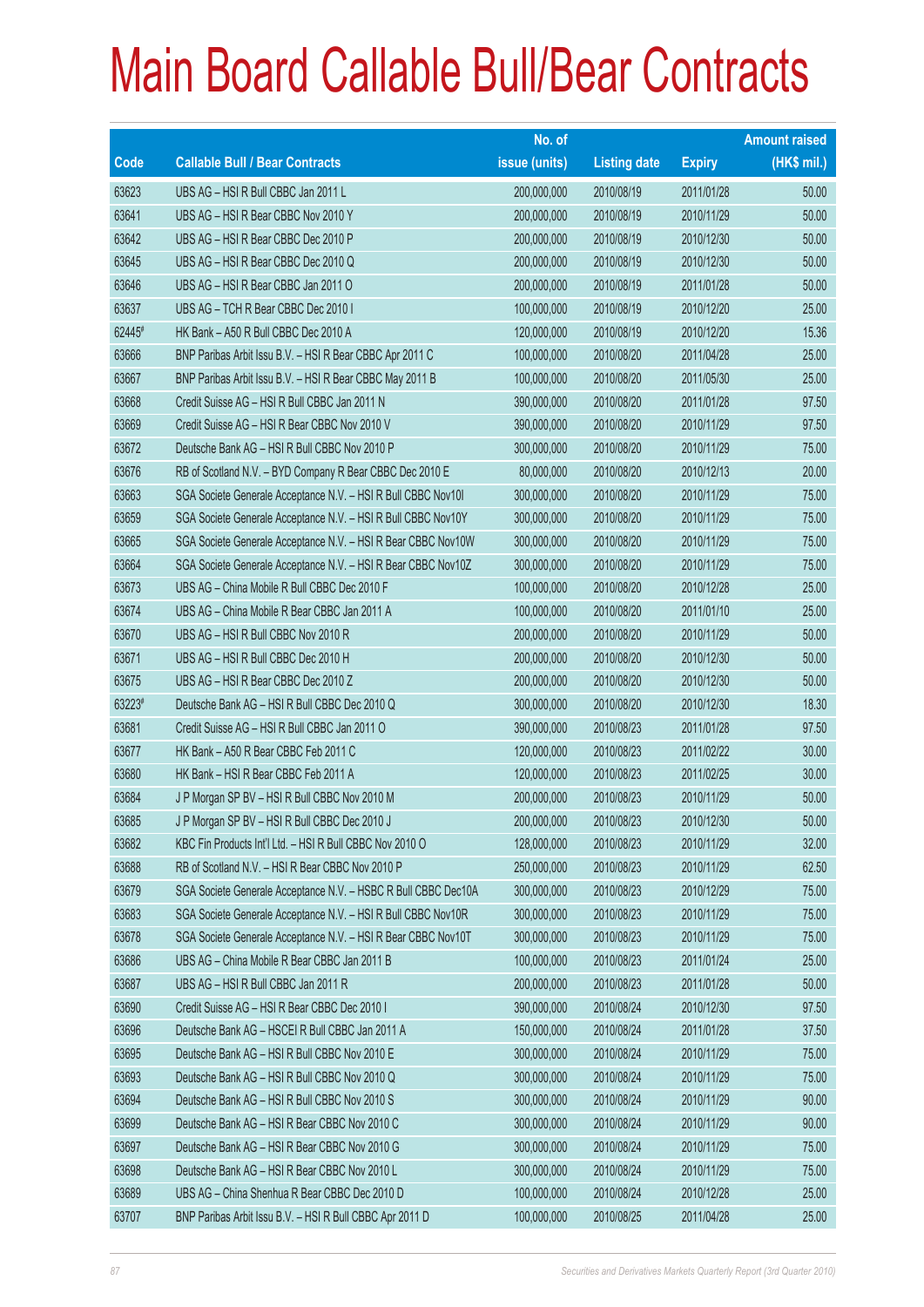|        |                                                                | No. of        |                     |               | <b>Amount raised</b> |
|--------|----------------------------------------------------------------|---------------|---------------------|---------------|----------------------|
| Code   | <b>Callable Bull / Bear Contracts</b>                          | issue (units) | <b>Listing date</b> | <b>Expiry</b> | (HK\$ mil.)          |
| 63708  | BNP Paribas Arbit Issu B.V. - HSI R Bull CBBC May 2011 C       | 100,000,000   | 2010/08/25          | 2011/05/30    | 25.00                |
| 63711  | BNP Paribas Arbit Issu B.V. - HSI R Bear CBBC Apr 2011 E       | 100,000,000   | 2010/08/25          | 2011/04/28    | 25.00                |
| 63702  | Credit Suisse AG - HSI R Bull CBBC Jan 2011 P                  | 390,000,000   | 2010/08/25          | 2011/01/28    | 97.50                |
| 63700  | SGA Societe Generale Acceptance N.V. - CMob R Bull CBBC Dec10C | 300,000,000   | 2010/08/25          | 2010/12/29    | 75.00                |
| 63701  | SGA Societe Generale Acceptance N.V. - TCH R Bull CBBC Dec10A  | 100,000,000   | 2010/08/25          | 2010/12/29    | 26.00                |
| 63705  | UBS AG - HKEx R Bear CBBC Feb 2011 A                           | 100,000,000   | 2010/08/25          | 2011/02/21    | 25.00                |
| 63704  | UBS AG - HSBC R Bear CBBC Feb 2011 A                           | 100,000,000   | 2010/08/25          | 2011/02/07    | 25.00                |
| 63706  | UBS AG - HSI R Bear CBBC Mar 2011 D                            | 300,000,000   | 2010/08/25          | 2011/03/30    | 75.00                |
| 63188# | UBS AG - HSI R Bull CBBC Nov 2010 D                            | 200,000,000   | 2010/08/25          | 2010/11/29    | 18.60                |
| 63714  | Credit Suisse AG - HSI R Bull CBBC Jan 2011 Q                  | 390,000,000   | 2010/08/26          | 2011/01/28    | 97.50                |
| 63712  | Deutsche Bank AG - HSI R Bear CBBC Dec 2010 C                  | 300,000,000   | 2010/08/26          | 2010/12/30    | 75.00                |
| 63725  | J P Morgan SP BV - HSI R Bear CBBC Nov 2010 G                  | 200,000,000   | 2010/08/26          | 2010/11/29    | 50.00                |
| 63726  | J P Morgan SP BV - HSI R Bear CBBC Dec 2010 K                  | 200,000,000   | 2010/08/26          | 2010/12/30    | 50.00                |
| 63715  | KBC Fin Products Int'l Ltd. - HSI R Bull CBBC Dec 2010 W       | 128,000,000   | 2010/08/26          | 2010/12/30    | 32.00                |
| 63716  | KBC Fin Products Int'l Ltd. - HSI R Bull CBBC Dec 2010 X       | 128,000,000   | 2010/08/26          | 2010/12/30    | 32.00                |
| 63721  | UBS AG - HSI R Bull CBBC Nov 2010 T                            | 200,000,000   | 2010/08/26          | 2010/11/29    | 50.00                |
| 63709  | UBS AG - HSI R Bear CBBC Nov 2010 Z                            | 200,000,000   | 2010/08/26          | 2010/11/29    | 50.00                |
| 63722  | UBS AG - HSI R Bear CBBC Dec 2010 N                            | 200,000,000   | 2010/08/26          | 2010/12/30    | 50.00                |
| 63724  | UBS AG - HSI R Bear CBBC Feb 2011 M                            | 200,000,000   | 2010/08/26          | 2011/02/25    | 50.00                |
| 63736  | Credit Suisse AG - HSBC R Bear CBBC Dec 2010 D                 | 100,000,000   | 2010/08/27          | 2010/12/13    | 25.00                |
| 63727  | Credit Suisse AG - HSI R Bull CBBC Jan 2011 R                  | 390,000,000   | 2010/08/27          | 2011/01/28    | 97.50                |
| 63737  | Credit Suisse AG - HSI R Bear CBBC Nov 2010 T                  | 390,000,000   | 2010/08/27          | 2010/11/29    | 97.50                |
| 63738  | Credit Suisse AG - HSI R Bear CBBC Nov 2010 Y                  | 330,000,000   | 2010/08/27          | 2010/11/29    | 82.50                |
| 63739  | Credit Suisse AG - HSI R Bear CBBC Dec 2010 D                  | 330,000,000   | 2010/08/27          | 2010/12/30    | 82.50                |
| 63732  | Deutsche Bank AG - HSI R Bull CBBC Dec 2010 O                  | 300,000,000   | 2010/08/27          | 2010/12/30    | 75.00                |
| 63740  | J P Morgan SP BV - HSI R Bear CBBC Nov 2010 E                  | 200,000,000   | 2010/08/27          | 2010/11/29    | 50.00                |
| 63748  | KBC Fin Products Int'l Ltd. - HSI R Bear CBBC Dec 2010 Y       | 128,000,000   | 2010/08/27          | 2010/12/30    | 32.00                |
| 63749  | KBC Fin Products Int'l Ltd. - HSI R Bear CBBC Dec 2010 Z       | 128,000,000   | 2010/08/27          | 2010/12/30    | 32.00                |
| 63751  | CC Rabobank B.A. - HSI R Bear CBBC Nov 2010 F                  | 200,000,000   | 2010/08/27          | 2010/11/29    | 50.00                |
| 63750  | CC Rabobank B.A. - HSI R Bear CBBC Nov 2010 G                  | 200,000,000   | 2010/08/27          | 2010/11/29    | 50.00                |
| 63756  | CC Rabobank B.A. - HSI R Bear CBBC Nov 2010 J                  | 200,000,000   | 2010/08/27          | 2010/11/29    | 50.00                |
| 63755  | CC Rabobank B.A. - HSI R Bear CBBC Nov 2010 K                  | 200,000,000   | 2010/08/27          | 2010/11/29    | 50.00                |
| 63733  | RB of Scotland N.V. - DJIA R Bear CBBC Dec 2010 M              | 40,000,000    | 2010/08/27          | 2010/12/17    | 10.08                |
| 63734  | RB of Scotland N.V. - DJIA R Bear CBBC Dec 2010 N              | 40,000,000    | 2010/08/27          | 2010/12/17    | 10.04                |
| 63735  | SGA Societe Generale Acceptance N.V. - HSI R Bear CBBC Nov10O  | 300,000,000   | 2010/08/27          | 2010/11/29    | 75.00                |
| 63746  | UBS AG - HSBC R Bear CBBC Dec 2010 J                           | 100,000,000   | 2010/08/27          | 2010/12/28    | 25.00                |
| 63728  | UBS AG - HSI R Bull CBBC Nov 2010 S                            | 200,000,000   | 2010/08/27          | 2010/11/29    | 50.00                |
| 63747  | UBS AG - HSI R Bear CBBC Nov 2010 Y                            | 200,000,000   | 2010/08/27          | 2010/11/29    | 50.00                |
| 62896# | HK Bank - China Life R Bull CBBC Jan 2011 A                    | 320,000,000   | 2010/08/27          | 2011/01/18    | 10.24                |
| 63762  | BNP Paribas Arbit Issu B.V. - HSI R Bull CBBC May 2011 D       | 100,000,000   | 2010/08/30          | 2011/05/30    | 25.00                |
| 63763  | BNP Paribas Arbit Issu B.V. - HSI R Bull CBBC Jun 2011 A       | 100,000,000   | 2010/08/30          | 2011/06/29    | 25.00                |
| 63766  | BNP Paribas Arbit Issu B.V. - HSI R Bear CBBC May 2011 E       | 100,000,000   | 2010/08/30          | 2011/05/30    | 25.00                |
| 63767  | BNP Paribas Arbit Issu B.V. - HSI R Bear CBBC Jun 2011 B       | 100,000,000   | 2010/08/30          | 2011/06/29    | 25.00                |
| 63761  | Credit Suisse AG - HSI R Bull CBBC Jan 2011 S                  | 390,000,000   | 2010/08/30          | 2011/01/28    | 97.50                |
| 63776  | Credit Suisse AG - HSI R Bear CBBC Dec 2010 H                  | 390,000,000   | 2010/08/30          | 2010/12/30    | 97.50                |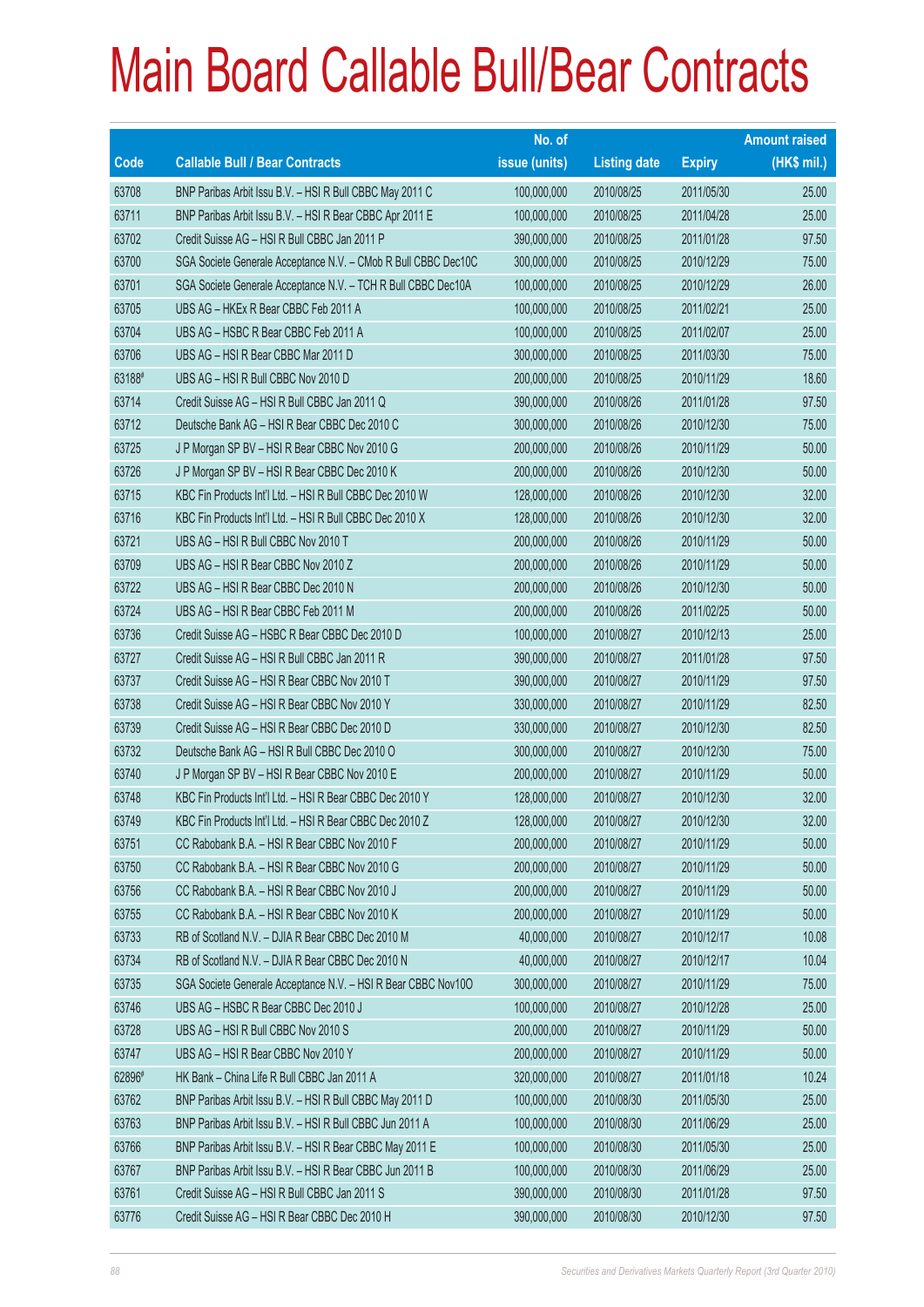|        |                                                               | No. of        |                     |               | <b>Amount raised</b> |
|--------|---------------------------------------------------------------|---------------|---------------------|---------------|----------------------|
| Code   | <b>Callable Bull / Bear Contracts</b>                         | issue (units) | <b>Listing date</b> | <b>Expiry</b> | (HK\$ mil.)          |
| 63775  | Deutsche Bank AG - HSI R Bear CBBC Dec 2010 Y                 | 300,000,000   | 2010/08/30          | 2010/12/30    | 75.00                |
| 63757  | HK Bank - Sinopec Corp R Bull CBBC Feb 2011 A                 | 150,000,000   | 2010/08/30          | 2011/02/18    | 37.50                |
| 63758  | HK Bank - Sinopec Corp R Bull CBBC Feb 2011 B                 | 150,000,000   | 2010/08/30          | 2011/02/18    | 37.50                |
| 63770  | J P Morgan SP BV - HSI R Bear CBBC Dec 2010 L                 | 200,000,000   | 2010/08/30          | 2010/12/30    | 50.00                |
| 63765  | Merrill Lynch Int'l & Co. C.V. - HSI R Bull CBBC Dec 2010 A   | 150,000,000   | 2010/08/30          | 2010/12/30    | 22.50                |
| 63768  | Merrill Lynch Int'l & Co. C.V. - HSI R Bull CBBC Dec 2010 B   | 150,000,000   | 2010/08/30          | 2010/12/30    | 22.50                |
| 63772  | Merrill Lynch Int'l & Co. C.V. - HSI R Bear CBBC Dec 2010 C   | 150,000,000   | 2010/08/30          | 2010/12/30    | 22.80                |
| 63773  | Merrill Lynch Int'l & Co. C.V. - HSI R Bear CBBC Dec 2010 D   | 150,000,000   | 2010/08/30          | 2010/12/30    | 22.50                |
| 63769  | SGA Societe Generale Acceptance N.V. - HSI R Bull CBBC Nov10V | 300,000,000   | 2010/08/30          | 2010/11/29    | 75.00                |
| 63764  | UBS AG - HSI R Bull CBBC Jan 2011 S                           | 200,000,000   | 2010/08/30          | 2011/01/28    | 50.00                |
| 63771  | UBS AG - HSI R Bear CBBC Dec 2010 B                           | 200,000,000   | 2010/08/30          | 2010/12/30    | 50.00                |
| 63774  | UBS AG - HSI R Bear CBBC Dec 2010 J                           | 200,000,000   | 2010/08/30          | 2010/12/30    | 50.00                |
| 63778  | Credit Suisse AG - HSI R Bull CBBC Jan 2011 T                 | 390,000,000   | 2010/08/31          | 2011/01/28    | 97.50                |
| 63802  | Credit Suisse AG - HSI R Bear CBBC Dec 2010 S                 | 390,000,000   | 2010/08/31          | 2010/12/30    | 97.50                |
| 63779  | Deutsche Bank AG - DJIA R Bull CBBC Dec 2010 A                | 80,000,000    | 2010/08/31          | 2010/12/20    | 23.20                |
| 63782  | Deutsche Bank AG - DJIA R Bull CBBC Dec 2010 B                | 80,000,000    | 2010/08/31          | 2010/12/20    | 20.00                |
| 63783  | Deutsche Bank AG - DJIA R Bear CBBC Dec 2010 C                | 80,000,000    | 2010/08/31          | 2010/12/20    | 24.00                |
| 63786  | Deutsche Bank AG - DJIA R Bear CBBC Dec 2010 D                | 80,000,000    | 2010/08/31          | 2010/12/20    | 27.20                |
| 63784  | Deutsche Bank AG - HSI R Bull CBBC Dec 2010 R                 | 300,000,000   | 2010/08/31          | 2010/12/30    | 75.00                |
| 63785  | Deutsche Bank AG - HSI R Bear CBBC Jan 2011 I                 | 300,000,000   | 2010/08/31          | 2011/01/28    | 75.00                |
| 63812  | J P Morgan SP BV - HSI R Bear CBBC Dec 2010 M                 | 200,000,000   | 2010/08/31          | 2010/12/30    | 50.00                |
| 63813  | J P Morgan SP BV - HSI R Bear CBBC Dec 2010 N                 | 200,000,000   | 2010/08/31          | 2010/12/30    | 50.00                |
| 63789  | KBC Fin Products Int'l Ltd. - HSI R Bear CBBC Dec 2010 C      | 128,000,000   | 2010/08/31          | 2010/12/30    | 32.00                |
| 63791  | KBC Fin Products Int'l Ltd. - HSI R Bear CBBC Jan 2011 E      | 128,000,000   | 2010/08/31          | 2011/01/28    | 32.00                |
| 63793  | KBC Fin Products Int'l Ltd. - HSI R Bear CBBC Jan 2011 F      | 128,000,000   | 2010/08/31          | 2011/01/28    | 32.00                |
| 63796  | KBC Fin Products Int'l Ltd. - HSI R Bear CBBC Jan 2011 G      | 128,000,000   | 2010/08/31          | 2011/01/28    | 32.00                |
| 63797  | KBC Fin Products Int'l Ltd. - HSI R Bear CBBC Jan 2011 H      | 128,000,000   | 2010/08/31          | 2011/01/28    | 32.00                |
| 63798  | KBC Fin Products Int'l Ltd. - HSI R Bear CBBC Jan 2011 I      | 128,000,000   | 2010/08/31          | 2011/01/28    | 32.00                |
| 63799  | CC Rabobank B.A. - HSI R Bear CBBC Dec 2010 L                 | 200,000,000   | 2010/08/31          | 2010/12/30    | 50.00                |
| 63800  | CC Rabobank B.A. - HSI R Bear CBBC Dec 2010 U                 | 200,000,000   | 2010/08/31          | 2010/12/30    | 50.00                |
| 63806  | RB of Scotland N.V. - HSI R Bear CBBC Dec 2010 A              | 250,000,000   | 2010/08/31          | 2010/12/30    | 62.50                |
| 63807  | RB of Scotland N.V. - HSI R Bear CBBC Dec 2010 B              | 250,000,000   | 2010/08/31          | 2010/12/30    | 62.50                |
| 63803  | RB of Scotland N.V. - Nikkei 225 R Bull CBBC Mar 2011 A       | 40,000,000    | 2010/08/31          | 2011/03/11    | 10.00                |
| 63804  | RB of Scotland N.V. - Nikkei 225 R Bull CBBC Mar 2011 B       | 40,000,000    | 2010/08/31          | 2011/03/11    | 10.00                |
| 63805  | RB of Scotland N.V. - Nikkei 225 R Bull CBBC Mar 2011 C       | 40,000,000    | 2010/08/31          | 2011/03/11    | 10.00                |
| 63808  | RB of Scotland N.V. - Nikkei 225 R Bear CBBC Mar 2011 D       | 40,000,000    | 2010/08/31          | 2011/03/11    | 10.00                |
| 63810  | RB of Scotland N.V. - Nikkei 225 R Bear CBBC Mar 2011 E       | 40,000,000    | 2010/08/31          | 2011/03/11    | 10.00                |
| 63811  | RB of Scotland N.V. - Nikkei 225 R Bear CBBC Mar 2011 F       | 40,000,000    | 2010/08/31          | 2011/03/11    | 10.00                |
| 63777  | UBS AG - HSI R Bull CBBC Dec 2010 I                           | 200,000,000   | 2010/08/31          | 2010/12/30    | 50.00                |
| 63801  | UBS AG - HSI R Bear CBBC Jan 2011 N                           | 200,000,000   | 2010/08/31          | 2011/01/28    | 50.00                |
| 63016# | KBC Fin Products Int'l Ltd. - HSI R Bull CBBC Nov 2010 P      | 120,000,000   | 2010/08/31          | 2010/11/29    | 12.72                |
| 63819  | BNP Paribas Arbit Issu B.V. - HSI R Bear CBBC May 2011 F      | 100,000,000   | 2010/09/01          | 2011/05/30    | 25.00                |
| 63820  | BNP Paribas Arbit Issu B.V. - HSI R Bear CBBC Jun 2011 C      | 100,000,000   | 2010/09/01          | 2011/06/29    | 25.00                |
| 63818  | Credit Suisse AG - HSI R Bull CBBC Jan 2011 U                 | 390,000,000   | 2010/09/01          | 2011/01/28    | 97.50                |
| 63838  | Deutsche Bank AG - HSI R Bull CBBC Jan 2011 F                 | 300,000,000   | 2010/09/01          | 2011/01/28    | 75.00                |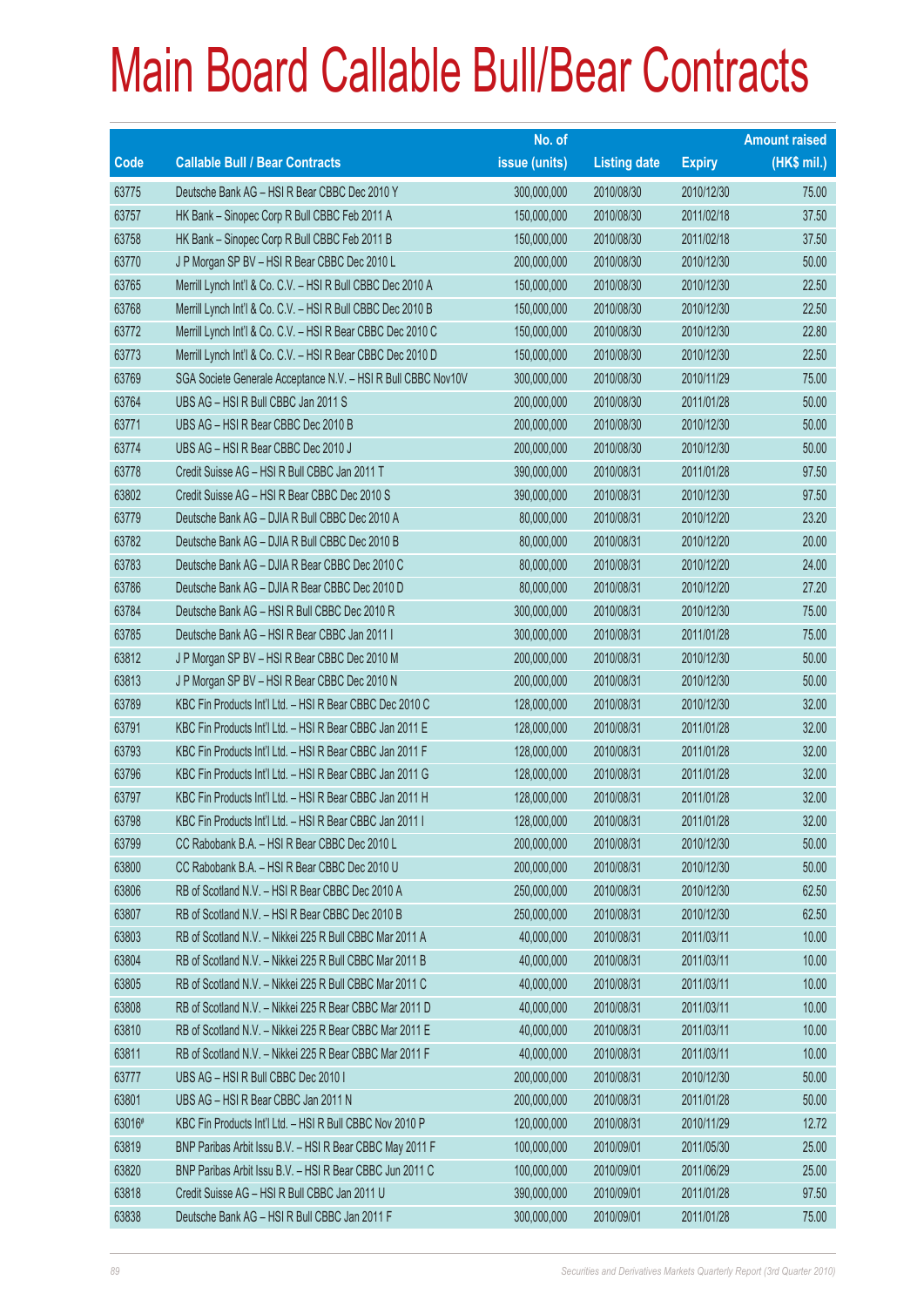|       |                                                                | No. of        |                     |               | <b>Amount raised</b> |
|-------|----------------------------------------------------------------|---------------|---------------------|---------------|----------------------|
| Code  | <b>Callable Bull / Bear Contracts</b>                          | issue (units) | <b>Listing date</b> | <b>Expiry</b> | (HK\$ mil.)          |
| 63830 | Deutsche Bank AG - HSI R Bear CBBC Feb 2011 O                  | 300,000,000   | 2010/09/01          | 2011/02/25    | 90.00                |
| 63836 | Deutsche Bank AG - HSI R Bear CBBC Feb 2011 P                  | 300,000,000   | 2010/09/01          | 2011/02/25    | 75.00                |
| 63817 | Macquarie Bank Ltd. - HSI R Bear CBBC Dec 2010 B               | 200,000,000   | 2010/09/01          | 2010/12/30    | 50.00                |
| 63814 | SGA Societe Generale Acceptance N.V. - HSI R Bear CBBC Dec10A  | 300,000,000   | 2010/09/01          | 2010/12/30    | 75.00                |
| 63815 | SGA Societe Generale Acceptance N.V. - HSI R Bear CBBC Dec10B  | 300,000,000   | 2010/09/01          | 2010/12/30    | 75.00                |
| 63816 | SGA Societe Generale Acceptance N.V. - HSI R Bear CBBC Dec10C  | 300,000,000   | 2010/09/01          | 2010/12/30    | 75.00                |
| 63825 | SGA Societe Generale Acceptance N.V. - HSI R Bear CBBC Dec10D  | 300,000,000   | 2010/09/01          | 2010/12/30    | 75.00                |
| 63821 | UBS AG - BYD Company R Bull CBBC Jan 2011 A                    | 100,000,000   | 2010/09/01          | 2011/01/17    | 25.00                |
| 63822 | UBS AG - BYD Company R Bull CBBC Jan 2011 B                    | 100,000,000   | 2010/09/01          | 2011/01/31    | 25.00                |
| 63823 | UBS AG - HSI R Bull CBBC Dec 2010 L                            | 200,000,000   | 2010/09/01          | 2010/12/30    | 50.00                |
| 63827 | UBS AG - HSI R Bull CBBC Jan 2011 U                            | 200,000,000   | 2010/09/01          | 2011/01/28    | 50.00                |
| 63829 | UBS AG - HSI R Bear CBBC Dec 2010 S                            | 200,000,000   | 2010/09/01          | 2010/12/30    | 50.00                |
| 63824 | UBS AG - HSI R Bear CBBC Feb 2011 N                            | 400,000,000   | 2010/09/01          | 2011/02/25    | 100.00               |
| 63837 | UBS AG - HSI R Bear CBBC Feb 2011 O                            | 200,000,000   | 2010/09/01          | 2011/02/25    | 50.00                |
| 63848 | Credit Suisse AG - HSI R Bull CBBC Jan 2011 V                  | 400,000,000   | 2010/09/02          | 2011/01/28    | 100.00               |
| 63849 | Credit Suisse AG - HSI R Bull CBBC Jan 2011 W                  | 390,000,000   | 2010/09/02          | 2011/01/28    | 97.50                |
| 63850 | Credit Suisse AG - HSI R Bull CBBC Feb 2011 A                  | 400,000,000   | 2010/09/02          | 2011/02/25    | 100.00               |
| 63845 | Credit Suisse AG - HSI R Bear CBBC Dec 2010 T                  | 400,000,000   | 2010/09/02          | 2010/12/30    | 100.00               |
| 63844 | Credit Suisse AG - TCH R Bear CBBC Dec 2010 C                  | 100,000,000   | 2010/09/02          | 2010/12/13    | 25.00                |
| 63861 | Deutsche Bank AG - China Life R Bull CBBC Mar 2011 A           | 150,000,000   | 2010/09/02          | 2011/03/28    | 52.50                |
| 63865 | Deutsche Bank AG - China Life R Bear CBBC Mar 2011 B           | 150,000,000   | 2010/09/02          | 2011/03/28    | 60.00                |
| 63857 | Deutsche Bank AG - HSI R Bear CBBC Mar 2011 K                  | 300,000,000   | 2010/09/02          | 2011/03/30    | 75.00                |
| 63859 | J P Morgan SP BV - HSI R Bull CBBC Dec 2010 O                  | 200,000,000   | 2010/09/02          | 2010/12/30    | 50.00                |
| 63851 | UBS AG - China Life R Bull CBBC Jan 2011 B                     | 100,000,000   | 2010/09/02          | 2011/01/31    | 53.00                |
| 63852 | UBS AG - China Life R Bull CBBC Jan 2011 C                     | 100,000,000   | 2010/09/02          | 2011/01/17    | 43.00                |
| 63855 | UBS AG - China Life R Bull CBBC Feb 2011 B                     | 100,000,000   | 2010/09/02          | 2011/02/14    | 63.00                |
| 63839 | UBS AG - China Life R Bear CBBC Jan 2011 A                     | 100,000,000   | 2010/09/02          | 2011/01/17    | 25.00                |
| 63840 | UBS AG - China Life R Bear CBBC Feb 2011 A                     | 100,000,000   | 2010/09/02          | 2011/02/14    | 25.00                |
| 63856 | UBS AG - A50 China R Bull CBBC Dec 2010 C                      | 100,000,000   | 2010/09/02          | 2010/12/30    | 25.00                |
| 63841 | UBS AG - HSI R Bull CBBC Dec 2010 P                            | 200,000,000   | 2010/09/02          | 2010/12/30    | 50.00                |
| 63842 | UBS AG - HSI R Bull CBBC Jan 2011 Q                            | 200,000,000   | 2010/09/02          | 2011/01/28    | 50.00                |
| 63843 | UBS AG - HSI R Bull CBBC Feb 2011 P                            | 300,000,000   | 2010/09/02          | 2011/02/25    | 75.00                |
| 63858 | UBS AG - HSI R Bull CBBC Feb 2011 Q                            | 200,000,000   | 2010/09/02          | 2011/02/25    | 50.00                |
| 63872 | Credit Suisse AG - HSI R Bear CBBC Jan 2011 X                  | 390,000,000   | 2010/09/03          | 2011/01/28    | 97.50                |
| 63871 | Deutsche Bank AG - HSI R Bear CBBC Dec 2010 S                  | 300,000,000   | 2010/09/03          | 2010/12/30    | 75.00                |
| 63864 | HK Bank - China Life R Bull CBBC Mar 2011 A                    | 200,000,000   | 2010/09/03          | 2011/03/18    | 50.00                |
| 63866 | HK Bank - China Life R Bull CBBC Mar 2011 B                    | 100,000,000   | 2010/09/03          | 2011/03/18    | 25.00                |
| 63870 | HK Bank - China Life R Bear CBBC Mar 2011 C                    | 200,000,000   | 2010/09/03          | 2011/03/08    | 50.00                |
| 63869 | J P Morgan SP BV - HSI R Bear CBBC Dec 2010 P                  | 200,000,000   | 2010/09/03          | 2010/12/30    | 50.00                |
| 63867 | SGA Societe Generale Acceptance N.V - CLife R Bull CBBC Dec10A | 100,000,000   | 2010/09/03          | 2010/12/29    | 30.00                |
| 63868 | SGA Societe Generale Acceptance N.V - CLife R Bull CBBC Dec10B | 100,000,000   | 2010/09/03          | 2010/12/29    | 25.00                |
| 63862 | SGA Societe Generale Acceptance N.V. - HSI R Bull CBBC Dec10E  | 300,000,000   | 2010/09/03          | 2010/12/30    | 75.00                |
| 63873 | UBS AG - China Life R Bear CBBC Jan 2011 D                     | 100,000,000   | 2010/09/03          | 2011/01/31    | 28.00                |
| 63874 | UBS AG - A50 China R Bull CBBC Jan 2011 K                      | 100,000,000   | 2010/09/03          | 2011/01/03    | 25.00                |
| 63880 | UBS AG - A50 China R Bear CBBC Jan 2011 L                      | 100,000,000   | 2010/09/03          | 2011/01/03    | 25.00                |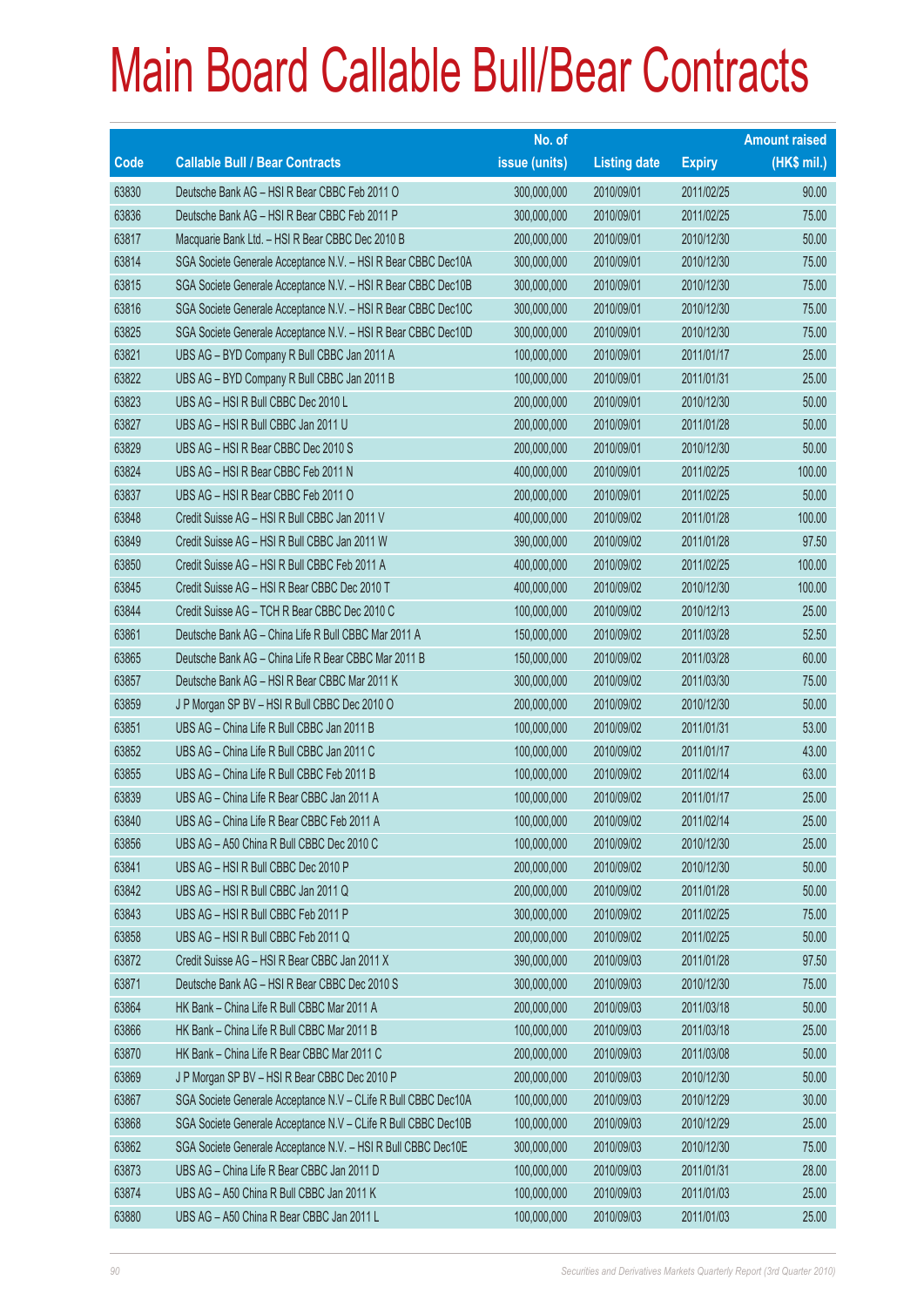|        |                                                          | No. of        |                     |               | <b>Amount raised</b> |
|--------|----------------------------------------------------------|---------------|---------------------|---------------|----------------------|
| Code   | <b>Callable Bull / Bear Contracts</b>                    | issue (units) | <b>Listing date</b> | <b>Expiry</b> | (HK\$ mil.)          |
| 63877  | UBS AG - HSI R Bull CBBC Jan 2011 V                      | 200,000,000   | 2010/09/03          | 2011/01/28    | 57.00                |
| 63878  | UBS AG - HSI R Bull CBBC Mar 2011 E                      | 200,000,000   | 2010/09/03          | 2011/03/30    | 50.00                |
| 63879  | UBS AG - HSI R Bull CBBC Apr 2011 C                      | 400,000,000   | 2010/09/03          | 2011/04/28    | 100.00               |
| 63897  | Deutsche Bank AG - China Life R Bull CBBC Mar 2011 C     | 150,000,000   | 2010/09/06          | 2011/03/07    | 63.00                |
| 63889  | Deutsche Bank AG - HSI R Bull CBBC Feb 2011 Q            | 300,000,000   | 2010/09/06          | 2011/02/25    | 75.00                |
| 63892  | Goldman Sachs SP (Asia) - HSI R Bull CBBC Mar 2011 A     | 200,000,000   | 2010/09/06          | 2011/03/30    | 50.00                |
| 63893  | Goldman Sachs SP (Asia) - HSI R Bull CBBC Mar 2011 B     | 200,000,000   | 2010/09/06          | 2011/03/30    | 50.00                |
| 63894  | Goldman Sachs SP (Asia) - HSI R Bull CBBC Mar 2011 C     | 200,000,000   | 2010/09/06          | 2011/03/30    | 50.00                |
| 63898  | Goldman Sachs SP (Asia) - HSI R Bear CBBC Mar 2011 D     | 200,000,000   | 2010/09/06          | 2011/03/30    | 50.00                |
| 63899  | Goldman Sachs SP (Asia) - HSI R Bear CBBC Mar 2011 E     | 200,000,000   | 2010/09/06          | 2011/03/30    | 50.00                |
| 63900  | Goldman Sachs SP (Asia) - HSI R Bear CBBC Mar 2011 F     | 200,000,000   | 2010/09/06          | 2011/03/30    | 50.00                |
| 63901  | Goldman Sachs SP (Asia) - HSI R Bear CBBC Mar 2011 G     | 200,000,000   | 2010/09/06          | 2011/03/30    | 50.00                |
| 63890  | J P Morgan SP BV - HSI R Bull CBBC Dec 2010 Q            | 200,000,000   | 2010/09/06          | 2010/12/30    | 50.00                |
| 63881  | UBS AG - China Life R Bull CBBC Feb 2011 C               | 100,000,000   | 2010/09/06          | 2011/02/21    | 63.00                |
| 63903  | UBS AG - China Life R Bull CBBC Feb 2011 D               | 100,000,000   | 2010/09/06          | 2011/02/28    | 69.00                |
| 63886  | UBS AG - China Life R Bear CBBC Jan 2011 E               | 100,000,000   | 2010/09/06          | 2011/01/24    | 25.00                |
| 63904  | UBS AG - CPIC R Bull CBBC Feb 2011 A                     | 40,000,000    | 2010/09/06          | 2011/02/21    | 15.40                |
| 63882  | UBS AG - A50 China R Bull CBBC Jan 2011 M                | 100,000,000   | 2010/09/06          | 2011/01/31    | 25.00                |
| 63891  | UBS AG - HSI R Bull CBBC Dec 2010 H                      | 200,000,000   | 2010/09/06          | 2010/12/30    | 50.00                |
| 63883  | UBS AG - HSI R Bull CBBC Feb 2011 R                      | 200,000,000   | 2010/09/06          | 2011/02/25    | 50.00                |
| 63884  | UBS AG - HSI R Bull CBBC Mar 2011 F                      | 200,000,000   | 2010/09/06          | 2011/03/30    | 50.00                |
| 63885  | UBS AG - HSI R Bull CBBC Mar 2011 G                      | 200,000,000   | 2010/09/06          | 2011/03/30    | 61.00                |
| 63888  | UBS AG - HSI R Bear CBBC Feb 2011 S                      | 400,000,000   | 2010/09/06          | 2011/02/25    | 100.00               |
| 63887  | UBS AG - TCH R Bear CBBC Dec 2010 J                      | 100,000,000   | 2010/09/06          | 2010/12/06    | 25.00                |
| 62308# | HK Bank - China Life R Bull CBBC Dec 2010 A              | 380,000,000   | 2010/09/06          | 2010/12/15    | 10.26                |
| 63913  | Credit Suisse AG - HSI R Bull CBBC Jan 2011 Y            | 400,000,000   | 2010/09/07          | 2011/01/28    | 100.00               |
| 63921  | Deutsche Bank AG - HSI R Bull CBBC Dec 2010 Z            | 300,000,000   | 2010/09/07          | 2010/12/30    | 75.00                |
| 63916  | KBC Fin Products Int'l Ltd. - HSI R Bull CBBC Dec 2010 E | 128,000,000   | 2010/09/07          | 2010/12/30    | 32.00                |
| 63907  | KBC Fin Products Int'l Ltd. - HSI R Bull CBBC Jan 2011 J | 128,000,000   | 2010/09/07          | 2011/01/28    | 40.96                |
| 63908  | KBC Fin Products Int'l Ltd. - HSI R Bull CBBC Jan 2011 K | 128,000,000   | 2010/09/07          | 2011/01/28    | 32.00                |
| 63911  | KBC Fin Products Int'l Ltd. - HSI R Bull CBBC Jan 2011 L | 128,000,000   | 2010/09/07          | 2011/01/28    | 32.00                |
| 63920  | CC Rabobank B.A. - HSI R Bear CBBC Dec 2010 A            | 200,000,000   | 2010/09/07          | 2010/12/30    | 50.00                |
| 63917  | CC Rabobank B.A. - HSI R Bear CBBC Dec 2010 I            | 200,000,000   | 2010/09/07          | 2010/12/30    | 50.00                |
| 63919  | CC Rabobank B.A. - HSI R Bear CBBC Dec 2010 R            | 200,000,000   | 2010/09/07          | 2010/12/30    | 50.00                |
| 63918  | CC Rabobank B.A. - HSI R Bear CBBC Dec 2010 T            | 200,000,000   | 2010/09/07          | 2010/12/30    | 50.00                |
| 63914  | UBS AG - CC Bank R Bull CBBC Jan 2011 A                  | 100,000,000   | 2010/09/07          | 2011/01/10    | 25.00                |
| 63915  | UBS AG - HSCEI R Bear CBBC Feb 2011 A                    | 100,000,000   | 2010/09/07          | 2011/02/25    | 25.00                |
| 63912  | UBS AG - HSI R Bull CBBC Jan 2011 X                      | 200,000,000   | 2010/09/07          | 2011/01/28    | 50.00                |
| 63615# | Deutsche Bank AG - HSI R Bear CBBC Jan 2011 D            | 300,000,000   | 2010/09/07          | 2011/01/28    | 27.30                |
| 63943  | Credit Suisse AG - China Mobile R Bull CBBC Jan 2011 B   | 100,000,000   | 2010/09/08          | 2011/01/17    | 25.00                |
| 63944  | Credit Suisse AG - China Mobile R Bull CBBC Feb 2011 A   | 100,000,000   | 2010/09/08          | 2011/02/14    | 25.00                |
| 63942  | Credit Suisse AG - HSBC R Bull CBBC Jan 2011 A           | 100,000,000   | 2010/09/08          | 2011/01/17    | 25.00                |
| 63941  | Credit Suisse AG - HSI R Bull CBBC Jan 2011 Z            | 390,000,000   | 2010/09/08          | 2011/01/28    | 97.50                |
| 63935  | Credit Suisse AG - HSI R Bear CBBC Dec 2010 F            | 390,000,000   | 2010/09/08          | 2010/12/30    | 97.50                |
| 63936  | Credit Suisse AG - HSI R Bear CBBC Jan 2011 H            | 390,000,000   | 2010/09/08          | 2011/01/28    | 97.50                |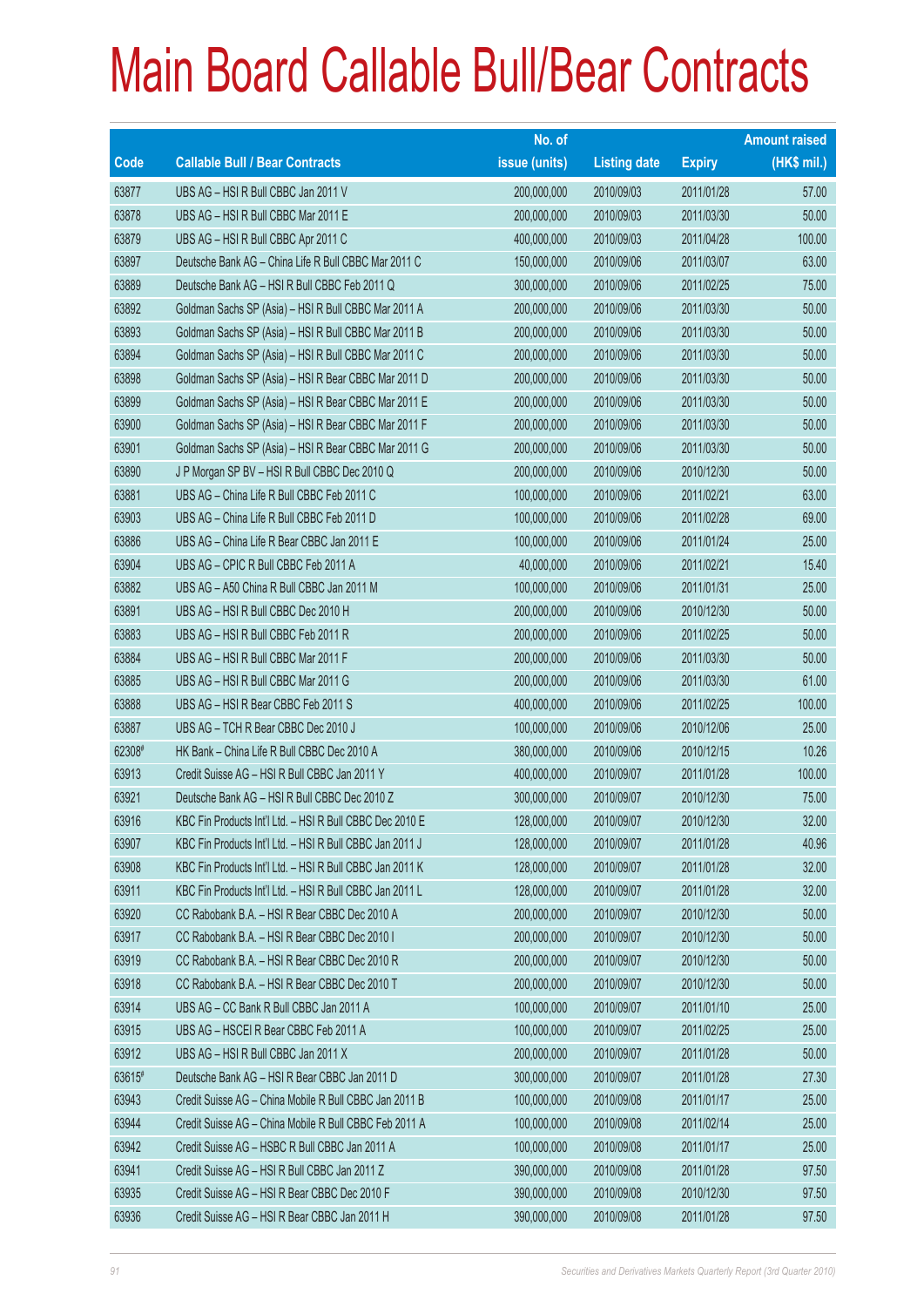|        |                                                               | No. of        |                     |               | <b>Amount raised</b> |
|--------|---------------------------------------------------------------|---------------|---------------------|---------------|----------------------|
| Code   | <b>Callable Bull / Bear Contracts</b>                         | issue (units) | <b>Listing date</b> | <b>Expiry</b> | $(HK$$ mil.)         |
| 63937  | Credit Suisse AG - HSI R Bear CBBC Feb 2011 B                 | 390,000,000   | 2010/09/08          | 2011/02/25    | 97.50                |
| 63940  | Credit Suisse AG - HSI R Bear CBBC Feb 2011 C                 | 400,000,000   | 2010/09/08          | 2011/02/25    | 100.00               |
| 63947  | Deutsche Bank AG - HSI R Bull CBBC Jan 2011 L                 | 300,000,000   | 2010/09/08          | 2011/01/28    | 75.00                |
| 63922  | SGA Societe Generale Acceptance N.V. - A50 R Bull CBBC Jan11A | 150,000,000   | 2010/09/08          | 2011/01/26    | 37.50                |
| 63923  | SGA Societe Generale Acceptance N.V. - A50 R Bull CBBC Jan11B | 150,000,000   | 2010/09/08          | 2011/01/26    | 37.50                |
| 63930  | SGA Societe Generale Acceptance N.V. - A50 R Bear CBBC Jan11C | 150,000,000   | 2010/09/08          | 2011/01/26    | 37.50                |
| 63931  | SGA Societe Generale Acceptance N.V. - A50 R Bear CBBC Jan11D | 150,000,000   | 2010/09/08          | 2011/01/26    | 37.50                |
| 63932  | SGA Societe Generale Acceptance NV - HSCEI R Bear CBBC Jan11A | 200,000,000   | 2010/09/08          | 2011/01/28    | 50.00                |
| 63933  | SGA Societe Generale Acceptance NV - HSCEI R Bear CBBC Jan11B | 200,000,000   | 2010/09/08          | 2011/01/28    | 50.00                |
| 63925  | SGA Societe Generale Acceptance N.V. - HSI R Bull CBBC Dec10F | 300,000,000   | 2010/09/08          | 2010/12/30    | 75.00                |
| 63926  | SGA Societe Generale Acceptance N.V. - HSI R Bull CBBC Dec10G | 300,000,000   | 2010/09/08          | 2010/12/30    | 75.00                |
| 63927  | SGA Societe Generale Acceptance N.V. - HSI R Bull CBBC Feb11A | 300,000,000   | 2010/09/08          | 2011/02/25    | 114.00               |
| 63928  | SGA Societe Generale Acceptance N.V. - HSI R Bull CBBC Feb11B | 300,000,000   | 2010/09/08          | 2011/02/25    | 75.00                |
| 63929  | SGA Societe Generale Acceptance N.V. - HSI R Bull CBBC Feb11C | 300,000,000   | 2010/09/08          | 2011/02/25    | 88.50                |
| 63945  | UBS AG - HSI R Bull CBBC Dec 2010 R                           | 200,000,000   | 2010/09/08          | 2010/12/30    | 50.00                |
| 63946  | UBS AG - HSI R Bull CBBC Feb 2011 T                           | 200,000,000   | 2010/09/08          | 2011/02/25    | 50.00                |
| 63934  | UBS AG - HSI R Bear CBBC Dec 2010 U                           | 200,000,000   | 2010/09/08          | 2010/12/30    | 50.00                |
| 63757# | HK Bank - Sinopec Corp R Bull CBBC Feb 2011 A                 | 300,000,000   | 2010/09/08          | 2011/02/18    | 29.70                |
| 62112# | UBS AG - Ping An R Bear CBBC Nov 2010 B                       | 100,000,000   | 2010/09/08          | 2010/11/22    | 10.70                |
| 63955  | Credit Suisse AG - HSI R Bull CBBC Jan 2011 G                 | 400,000,000   | 2010/09/09          | 2011/01/28    | 100.00               |
| 63948  | Credit Suisse AG - HSI R Bear CBBC Dec 2010 O                 | 400,000,000   | 2010/09/09          | 2010/12/30    | 100.00               |
| 63954  | Deutsche Bank AG - HSI R Bull CBBC Jan 2011 O                 | 300,000,000   | 2010/09/09          | 2011/01/28    | 93.00                |
| 63966  | Deutsche Bank AG - HSI R Bull CBBC Jan 2011 Q                 | 300,000,000   | 2010/09/09          | 2011/01/28    | 75.00                |
| 63949  | Deutsche Bank AG - HSI R Bear CBBC Dec 2010 Q                 | 300,000,000   | 2010/09/09          | 2010/12/30    | 75.00                |
| 63950  | Deutsche Bank AG - HSI R Bear CBBC Jan 2011 M                 | 300,000,000   | 2010/09/09          | 2011/01/28    | 81.00                |
| 63953  | J P Morgan SP BV - HSI R Bull CBBC Dec 2010 R                 | 200,000,000   | 2010/09/09          | 2010/12/30    | 50.00                |
| 63958  | KBC Fin Products Int'l Ltd. - HSI R Bull CBBC Dec 2010 M      | 128,000,000   | 2010/09/09          | 2010/12/30    | 32.00                |
| 63957  | KBC Fin Products Int'l Ltd. - HSI R Bull CBBC Dec 2010 N      | 128,000,000   | 2010/09/09          | 2010/12/30    | 32.00                |
| 63956  | KBC Fin Products Int'l Ltd. - HSI R Bull CBBC Dec 2010 Q      | 128,000,000   | 2010/09/09          | 2010/12/30    | 32.00                |
| 63952  | KBC Fin Products Int'l Ltd. - HSI R Bear CBBC Dec 2010 F      | 128,000,000   | 2010/09/09          | 2010/12/30    | 32.00                |
| 63962  | CC Rabobank B.A. - HSI R Bull CBBC Jan 2011 A                 | 200,000,000   | 2010/09/09          | 2011/01/28    | 50.00                |
| 63965  | CC Rabobank B.A. - HSI R Bull CBBC Jan 2011 B                 | 200,000,000   | 2010/09/09          | 2011/01/28    | 50.00                |
| 63960  | UBS AG - HSI R Bull CBBC Jan 2011 Y                           | 200,000,000   | 2010/09/09          | 2011/01/28    | 50.00                |
| 63961  | UBS AG - HSI R Bull CBBC Feb 2011 U                           | 200,000,000   | 2010/09/09          | 2011/02/25    | 50.00                |
| 63951  | UBS AG - HSI R Bear CBBC Dec 2010 T                           | 200,000,000   | 2010/09/09          | 2010/12/30    | 50.00                |
| 63964  | UBS AG - HSI R Bear CBBC Jan 2011 B                           | 200,000,000   | 2010/09/09          | 2011/01/28    | 50.00                |
| 63959  | UBS AG - Ping An R Bull CBBC Jan 2011 A                       | 100,000,000   | 2010/09/09          | 2011/01/10    | 25.00                |
| 63963  | UBS AG - Ping An R Bear CBBC Jan 2011 B                       | 100,000,000   | 2010/09/09          | 2011/01/10    | 25.00                |
| 61667# | KBC Fin Products Int'l Ltd. - HSI R Bear CBBC Oct 2010 F      | 150,000,000   | 2010/09/09          | 2010/10/28    | 12.15                |
| 63970  | Credit Suisse AG - HSI R Bull CBBC Jan 2011 J                 | 390,000,000   | 2010/09/10          | 2011/01/28    | 97.50                |
| 63969  | Credit Suisse AG - HSI R Bear CBBC Dec 2010 M                 | 390,000,000   | 2010/09/10          | 2010/12/30    | 97.50                |
| 63977  | Deutsche Bank AG - HSI R Bear CBBC Dec 2010 O                 | 300,000,000   | 2010/09/10          | 2010/12/30    | 75.00                |
| 63978  | J P Morgan SP BV - HSI R Bull CBBC Dec 2010 S                 | 200,000,000   | 2010/09/10          | 2010/12/30    | 50.00                |
| 63974  | KBC Fin Products Int'l Ltd. - HSI R Bull CBBC Jan 2011 M      | 128,000,000   | 2010/09/10          | 2011/01/28    | 32.00                |
| 63975  | RB of Scotland N.V. - Ch Life R Bull CBBC Mar 2011 A          | 80,000,000    | 2010/09/10          | 2011/03/31    | 20.00                |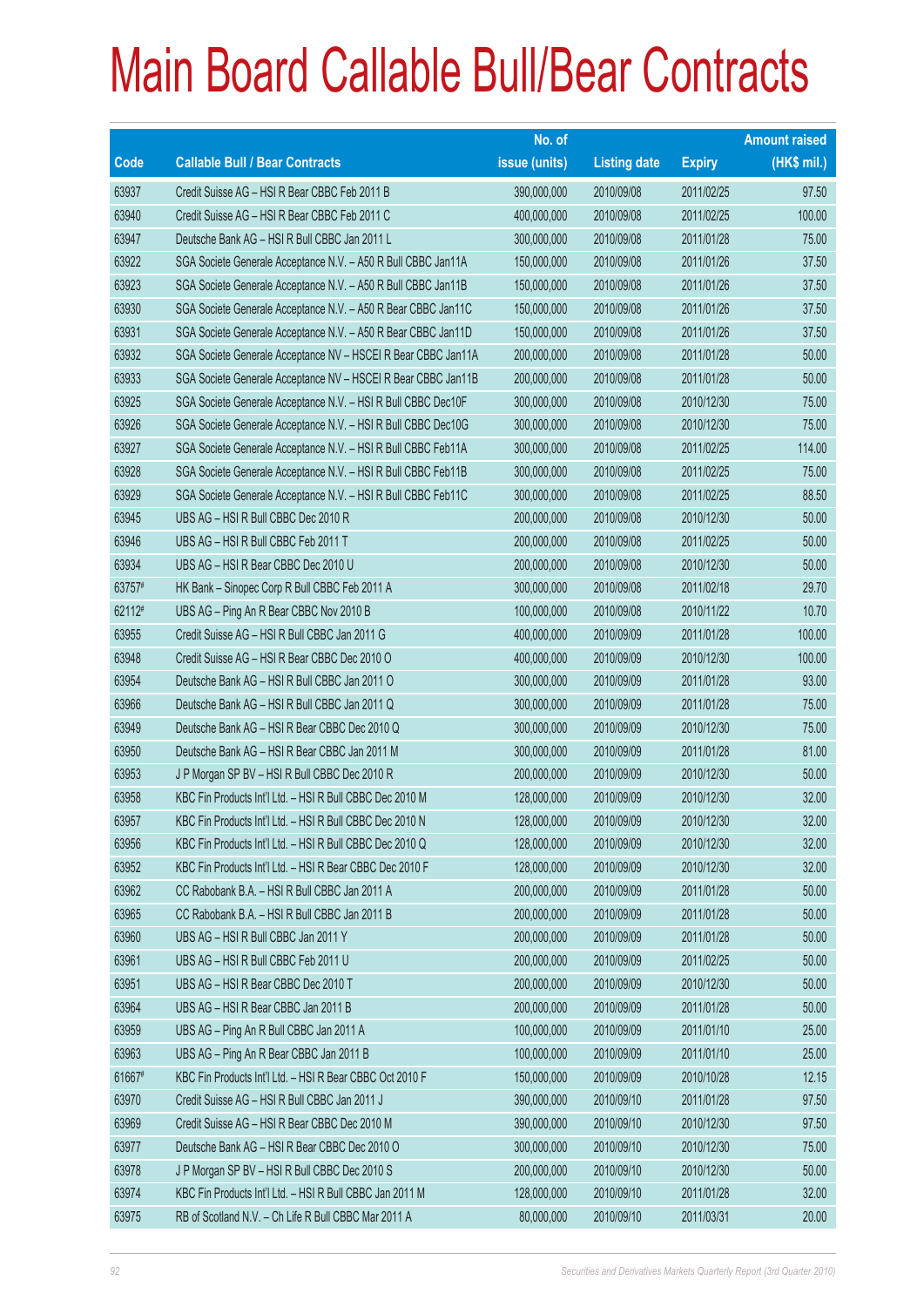|       |                                                               | No. of        |                     |               | <b>Amount raised</b> |
|-------|---------------------------------------------------------------|---------------|---------------------|---------------|----------------------|
| Code  | <b>Callable Bull / Bear Contracts</b>                         | issue (units) | <b>Listing date</b> | <b>Expiry</b> | $(HK$$ mil.)         |
| 63979 | RB of Scotland N.V. - Ch Life R Bear CBBC Mar 2011 B          | 80,000,000    | 2010/09/10          | 2011/03/31    | 20.00                |
| 63976 | RB of Scotland N.V. - HSI R Bull CBBC Dec 2010 C              | 250,000,000   | 2010/09/10          | 2010/12/30    | 62.75                |
| 63967 | SGA Societe Generale Acceptance N.V. - HSI R Bull CBBC Dec10H | 300,000,000   | 2010/09/10          | 2010/12/30    | 75.00                |
| 63968 | SGA Societe Generale Acceptance N.V. - HSI R Bull CBBC Dec10I | 300,000,000   | 2010/09/10          | 2010/12/30    | 75.00                |
| 63971 | SGA Societe Generale Acceptance N.V. - HSI R Bear CBBC Dec10J | 300,000,000   | 2010/09/10          | 2010/12/30    | 75.00                |
| 63973 | UBS AG - HSI R Bull CBBC Feb 2011 V                           | 200,000,000   | 2010/09/10          | 2011/02/25    | 50.00                |
| 63972 | UBS AG - HSI R Bear CBBC Dec 2010 I                           | 200,000,000   | 2010/09/10          | 2010/12/30    | 50.00                |
| 64000 | BNP Paribas Arbit Issu B.V. - HSI R Bull CBBC Apr 2011 F      | 100,000,000   | 2010/09/13          | 2011/04/28    | 25.00                |
| 64001 | BNP Paribas Arbit Issu B.V. - HSI R Bull CBBC Apr 2011 G      | 100,000,000   | 2010/09/13          | 2011/04/28    | 25.00                |
| 64002 | BNP Paribas Arbit Issu B.V. - HSI R Bull CBBC May 2011 G      | 100,000,000   | 2010/09/13          | 2011/05/30    | 25.00                |
| 64016 | Credit Suisse AG - A50 China R Bull CBBC Jan 2011 G           | 100,000,000   | 2010/09/13          | 2011/01/24    | 25.00                |
| 64011 | Credit Suisse AG - HSI R Bull CBBC Jan 2011 I                 | 390,000,000   | 2010/09/13          | 2011/01/28    | 97.50                |
| 64012 | Credit Suisse AG - HSI R Bull CBBC Feb 2011 D                 | 390,000,000   | 2010/09/13          | 2011/02/25    | 97.50                |
| 64015 | Credit Suisse AG - HSI R Bull CBBC Feb 2011 E                 | 390,000,000   | 2010/09/13          | 2011/02/25    | 97.50                |
| 63998 | Credit Suisse AG - HSI R Bear CBBC Dec 2010 S                 | 400,000,000   | 2010/09/13          | 2010/12/30    | 100.00               |
| 63988 | Credit Suisse AG - HSI R Bear CBBC Dec 2010 T                 | 400,000,000   | 2010/09/13          | 2010/12/30    | 100.00               |
| 64020 | Deutsche Bank AG - HSI R Bull CBBC Dec 2010 R                 | 300,000,000   | 2010/09/13          | 2010/12/30    | 75.00                |
| 64018 | Deutsche Bank AG - HSI R Bull CBBC Dec 2010 X                 | 300,000,000   | 2010/09/13          | 2010/12/30    | 75.00                |
| 64021 | Deutsche Bank AG - HSI R Bull CBBC Jan 2011 W                 | 300,000,000   | 2010/09/13          | 2011/01/28    | 84.00                |
| 64024 | Deutsche Bank AG - HSI R Bull CBBC Jan 2011 Y                 | 300,000,000   | 2010/09/13          | 2011/01/28    | 87.00                |
| 63985 | Deutsche Bank AG - HSI R Bear CBBC Jan 2011 S                 | 300,000,000   | 2010/09/13          | 2011/01/28    | 75.00                |
| 63999 | Deutsche Bank AG - HSI R Bear CBBC Jan 2011 X                 | 300,000,000   | 2010/09/13          | 2011/01/28    | 75.00                |
| 63992 | J P Morgan SP BV - HSI R Bull CBBC Dec 2010 T                 | 200,000,000   | 2010/09/13          | 2010/12/30    | 50.00                |
| 63993 | J P Morgan SP BV - HSI R Bull CBBC Dec 2010 U                 | 200,000,000   | 2010/09/13          | 2010/12/30    | 50.00                |
| 63994 | J P Morgan SP BV - HSI R Bull CBBC Dec 2010 V                 | 200,000,000   | 2010/09/13          | 2010/12/30    | 50.00                |
| 63996 | J P Morgan SP BV - HSI R Bear CBBC Dec 2010 W                 | 200,000,000   | 2010/09/13          | 2010/12/30    | 50.00                |
| 63997 | J P Morgan SP BV - HSI R Bear CBBC Dec 2010 X                 | 200,000,000   | 2010/09/13          | 2010/12/30    | 53.00                |
| 63995 | J P Morgan SP BV - HSI R Bear CBBC Jan 2011 B                 | 200,000,000   | 2010/09/13          | 2011/01/28    | 50.00                |
| 64029 | KBC Fin Products Int'l Ltd. - HSI R Bull CBBC Jan 2011 N      | 128,000,000   | 2010/09/13          | 2011/01/28    | 32.00                |
| 64025 | CC Rabobank B.A. - HSI R Bull CBBC Jan 2011 C                 | 200,000,000   | 2010/09/13          | 2011/01/28    | 50.00                |
| 64026 | CC Rabobank B.A. - HSI R Bull CBBC Jan 2011 D                 | 200,000,000   | 2010/09/13          | 2011/01/28    | 50.00                |
| 64027 | CC Rabobank B.A. - HSI R Bull CBBC Jan 2011 E                 | 200,000,000   | 2010/09/13          | 2011/01/28    | 50.00                |
| 64003 | RB of Scotland N.V. - HSI R Bull CBBC Dec 2010 D              | 250,000,000   | 2010/09/13          | 2010/12/30    | 62.75                |
| 64004 | RB of Scotland N.V. - HSI R Bull CBBC Dec 2010 E              | 250,000,000   | 2010/09/13          | 2010/12/30    | 62.50                |
| 64008 | RB of Scotland N.V. - HSI R Bear CBBC Dec 2010 F              | 250,000,000   | 2010/09/13          | 2010/12/30    | 62.50                |
| 63982 | SGA Societe Generale Acceptance N.V. - HSI R Bull CBBC Dec10K | 300,000,000   | 2010/09/13          | 2010/12/30    | 75.00                |
| 63989 | SGA Societe Generale Acceptance N.V. - HSI R Bull CBBC Dec10M | 300,000,000   | 2010/09/13          | 2010/12/30    | 75.00                |
| 63990 | SGA Societe Generale Acceptance N.V. - HSI R Bull CBBC Dec10N | 300,000,000   | 2010/09/13          | 2010/12/30    | 75.00                |
| 63991 | SGA Societe Generale Acceptance N.V. - HSI R Bull CBBC Dec10O | 300,000,000   | 2010/09/13          | 2010/12/30    | 75.00                |
| 63987 | SGA Societe Generale Acceptance N.V. - HSI R Bear CBBC Dec10L | 300,000,000   | 2010/09/13          | 2010/12/30    | 75.00                |
| 64009 | UBS AG - HKEx R Bull CBBC Jan 2011 A                          | 100,000,000   | 2010/09/13          | 2011/01/17    | 25.00                |
| 64013 | UBS AG - HKEx R Bear CBBC Jan 2011 B                          | 100,000,000   | 2010/09/13          | 2011/01/17    | 25.00                |
| 64010 | UBS AG - HKEx R Bear CBBC Feb 2011 B                          | 100,000,000   | 2010/09/13          | 2011/02/14    | 29.50                |
| 64006 | UBS AG - HSI R Bull CBBC Dec 2010 B                           | 200,000,000   | 2010/09/13          | 2010/12/30    | 50.00                |
| 64005 | UBS AG - HSI R Bull CBBC Dec 2010 L                           | 200,000,000   | 2010/09/13          | 2010/12/30    | 50.00                |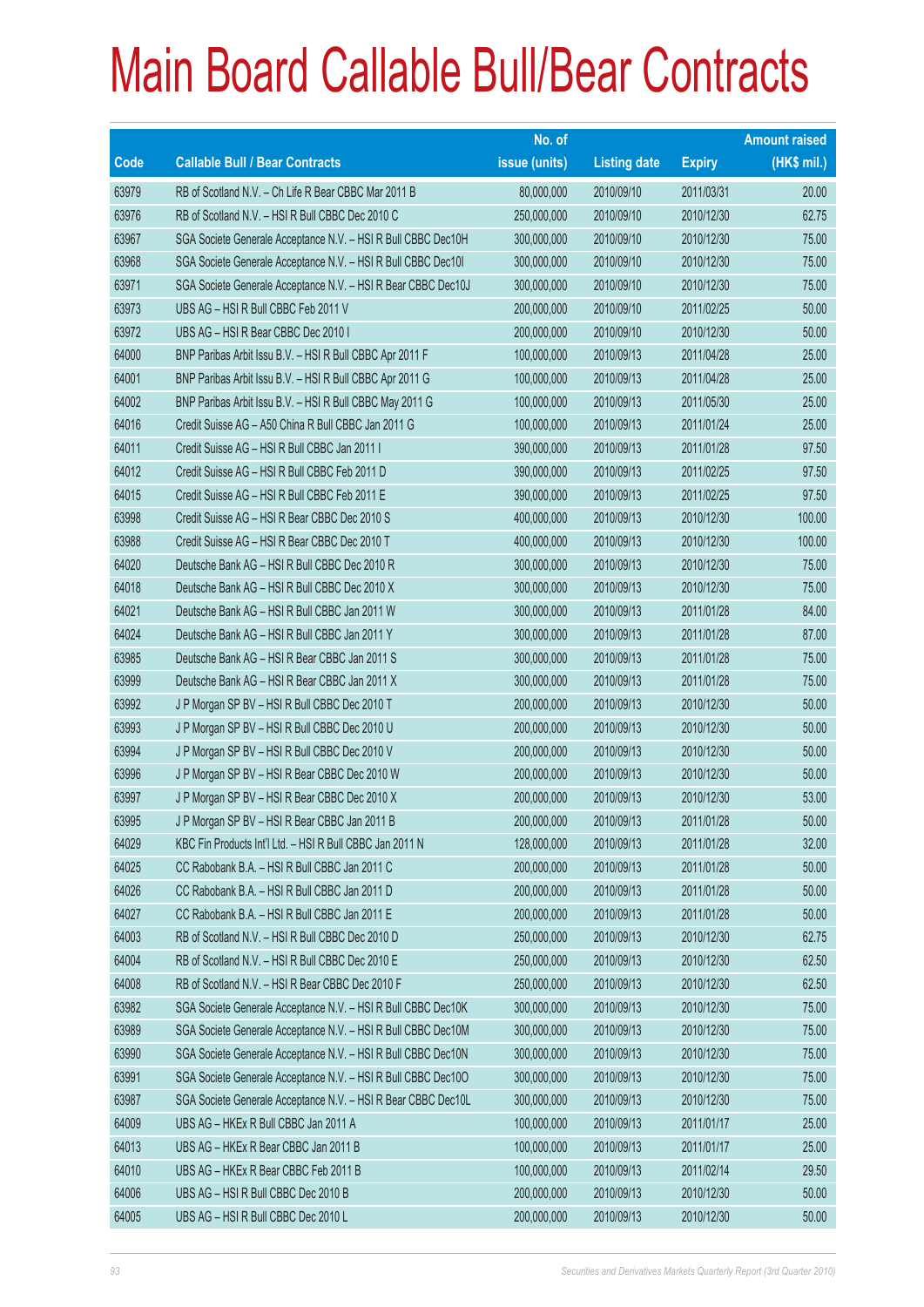|             |                                                               | No. of        |                     |               | <b>Amount raised</b> |
|-------------|---------------------------------------------------------------|---------------|---------------------|---------------|----------------------|
| <b>Code</b> | <b>Callable Bull / Bear Contracts</b>                         | issue (units) | <b>Listing date</b> | <b>Expiry</b> | $(HK$$ mil.)         |
| 64007       | UBS AG - HSI R Bull CBBC Mar 2011 H                           | 400,000,000   | 2010/09/13          | 2011/03/30    | 100.00               |
| 63983       | UBS AG - HSI R Bear CBBC Dec 2010 S                           | 200,000,000   | 2010/09/13          | 2010/12/30    | 50.00                |
| 63984       | UBS AG - HSI R Bear CBBC Feb 2011 W                           | 200,000,000   | 2010/09/13          | 2011/02/25    | 50.00                |
| 64039       | Credit Suisse AG - HSI R Bull CBBC Jan 2011 D                 | 390,000,000   | 2010/09/14          | 2011/01/28    | 97.50                |
| 64045       | Credit Suisse AG - HSI R Bull CBBC Jan 2011 L                 | 300,000,000   | 2010/09/14          | 2011/01/28    | 75.00                |
| 64038       | Credit Suisse AG - HSI R Bear CBBC Dec 2010 H                 | 390,000,000   | 2010/09/14          | 2010/12/30    | 97.50                |
| 64057       | Deutsche Bank AG - HSCEI R Bull CBBC Jan 2011 B               | 150,000,000   | 2010/09/14          | 2011/01/28    | 37.50                |
| 64050       | Deutsche Bank AG - HSI R Bull CBBC Feb 2011 S                 | 300,000,000   | 2010/09/14          | 2011/02/25    | 75.00                |
| 64056       | Deutsche Bank AG - HSI R Bear CBBC Jan 2011 G                 | 300,000,000   | 2010/09/14          | 2011/01/28    | 93.00                |
| 64055       | Deutsche Bank AG - HSI R Bear CBBC Jan 2011 H                 | 300,000,000   | 2010/09/14          | 2011/01/28    | 81.00                |
| 64052       | Deutsche Bank AG - HSI R Bear CBBC Jan 2011 U                 | 300,000,000   | 2010/09/14          | 2011/01/28    | 111.00               |
| 64051       | Deutsche Bank AG - HSI R Bear CBBC Jan 2011 Z                 | 300,000,000   | 2010/09/14          | 2011/01/28    | 96.00                |
| 64044       | Deutsche Bank AG - HSI R Bear CBBC Feb 2011 R                 | 300,000,000   | 2010/09/14          | 2011/02/25    | 75.00                |
| 64054       | Deutsche Bank AG - HSI R Bear CBBC Feb 2011 T                 | 300,000,000   | 2010/09/14          | 2011/02/25    | 120.00               |
| 64035       | HK Bank - HSI R Bull CBBC Feb 2011 B                          | 120,000,000   | 2010/09/14          | 2011/02/25    | 30.00                |
| 64036       | HK Bank - HSI R Bull CBBC Feb 2011 C                          | 120,000,000   | 2010/09/14          | 2011/02/25    | 30.00                |
| 64037       | HK Bank - HSI R Bull CBBC Feb 2011 D                          | 120,000,000   | 2010/09/14          | 2011/02/25    | 30.00                |
| 64060       | J P Morgan SP BV - HSI R Bull CBBC Dec 2010 Y                 | 200,000,000   | 2010/09/14          | 2010/12/30    | 50.00                |
| 64061       | J P Morgan SP BV - HSI R Bull CBBC Dec 2010 Z                 | 200,000,000   | 2010/09/14          | 2010/12/30    | 50.00                |
| 64048       | KBC Fin Products Int'l Ltd. - HSI R Bull CBBC Dec 2010 R      | 128,000,000   | 2010/09/14          | 2010/12/30    | 32.00                |
| 64033       | Macquarie Bank Ltd. - HSI R Bull CBBC Dec 2010 C              | 200,000,000   | 2010/09/14          | 2010/12/30    | 50.00                |
| 64030       | Merrill Lynch Int'l & Co. C.V. - HSI R Bull CBBC Dec 2010 E   | 150,000,000   | 2010/09/14          | 2010/12/30    | 24.00                |
| 64034       | Merrill Lynch Int'l & Co. C.V. - HSI R Bear CBBC Dec 2010 F   | 150,000,000   | 2010/09/14          | 2010/12/30    | 31.20                |
| 64031       | Merrill Lynch Int'l & Co. C.V. - HSI R Bear CBBC Jan 2011 A   | 150,000,000   | 2010/09/14          | 2011/01/28    | 29.10                |
| 64032       | Merrill Lynch Int'l & Co. C.V. - HSI R Bear CBBC Jan 2011 B   | 150,000,000   | 2010/09/14          | 2011/01/28    | 31.35                |
| 64049       | RB of Scotland N.V. - A50 China R Bull CBBC Jan 2011 A        | 80,000,000    | 2010/09/14          | 2011/01/21    | 20.00                |
| 64053       | RB of Scotland N.V. - A50 China R Bear CBBC Jan 2011 B        | 80,000,000    | 2010/09/14          | 2011/01/21    | 20.00                |
| 64041       | UBS AG - A50 China R Bull CBBC Jan 2011 N                     | 100,000,000   | 2010/09/14          | 2011/01/17    | 25.00                |
| 64042       | UBS AG - HSCEI R Bull CBBC Jan 2011 D                         | 100,000,000   | 2010/09/14          | 2011/01/28    | 25.00                |
| 64047       | UBS AG - HSI R Bull CBBC Jan 2011 L                           | 200,000,000   | 2010/09/14          | 2011/01/28    | 50.00                |
| 64046       | UBS AG - HSI R Bull CBBC Feb 2011 X                           | 200,000,000   | 2010/09/14          | 2011/02/25    | 50.00                |
| 64043       | UBS AG - HSI R Bear CBBC Jan 2011 I                           | 200,000,000   | 2010/09/14          | 2011/01/28    | 50.00                |
| 64040       | UBS AG - TCH R Bull CBBC Jan 2011 C                           | 100,000,000   | 2010/09/14          | 2011/01/17    | 25.00                |
| 64075       | Credit Suisse AG - HSI R Bear CBBC Jan 2011 M                 | 390,000,000   | 2010/09/15          | 2011/01/28    | 97.50                |
| 64065       | Deutsche Bank AG - HSI R Bull CBBC Feb 2011 U                 | 300,000,000   | 2010/09/15          | 2011/02/25    | 75.00                |
| 64066       | Deutsche Bank AG - HSI R Bear CBBC Feb 2011 V                 | 300,000,000   | 2010/09/15          | 2011/02/25    | 75.00                |
| 64074       | J P Morgan SP BV - HSI R Bear CBBC Dec 2010 G                 | 200,000,000   | 2010/09/15          | 2010/12/30    | 50.00                |
| 64072       | J P Morgan SP BV - HSI R Bear CBBC Dec 2010 H                 | 200,000,000   | 2010/09/15          | 2010/12/30    | 50.00                |
| 64071       | J P Morgan SP BV - HSI R Bear CBBC Dec 2010 I                 | 200,000,000   | 2010/09/15          | 2010/12/30    | 50.00                |
| 64080       | KBC Fin Products Int'l Ltd. - HSI R Bear CBBC Jan 2011 O      | 128,000,000   | 2010/09/15          | 2011/01/28    | 32.00                |
| 64081       | CC Rabobank B.A. - HSI R Bear CBBC Jan 2011 F                 | 200,000,000   | 2010/09/15          | 2011/01/28    | 50.00                |
| 64082       | CC Rabobank B.A. - HSI R Bear CBBC Jan 2011 G                 | 200,000,000   | 2010/09/15          | 2011/01/28    | 50.00                |
| 64063       | SGA Societe Generale Acceptance N.V. - HSI R Bull CBBC Dec10P | 300,000,000   | 2010/09/15          | 2010/12/30    | 75.00                |
| 64064       | SGA Societe Generale Acceptance N.V. - HSI R Bull CBBC Dec10Q | 300,000,000   | 2010/09/15          | 2010/12/30    | 75.00                |
| 64067       | SGA Societe Generale Acceptance N.V. - HSI R Bear CBBC Dec10R | 300,000,000   | 2010/09/15          | 2010/12/30    | 75.00                |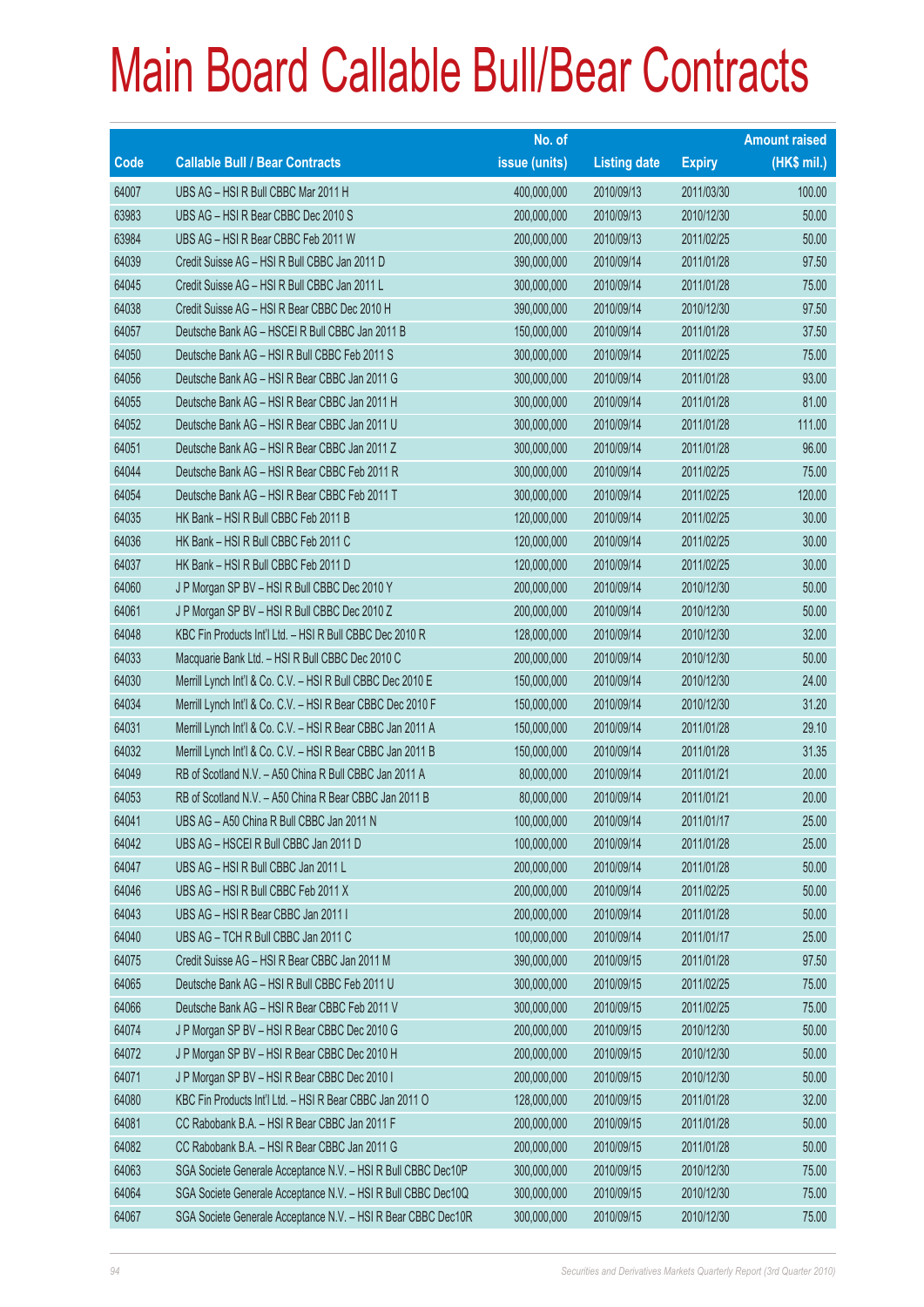|             |                                                                | No. of        |                     |               | <b>Amount raised</b> |
|-------------|----------------------------------------------------------------|---------------|---------------------|---------------|----------------------|
| <b>Code</b> | <b>Callable Bull / Bear Contracts</b>                          | issue (units) | <b>Listing date</b> | <b>Expiry</b> | (HK\$ mil.)          |
| 64068       | SGA Societe Generale Acceptance N.V. - HSI R Bear CBBC Dec10S  | 300,000,000   | 2010/09/15          | 2010/12/30    | 75.00                |
| 64069       | SGA Societe Generale Acceptance N.V. - HSI R Bear CBBC Dec10T  | 300,000,000   | 2010/09/15          | 2010/12/30    | 75.00                |
| 64070       | SGA Societe Generale Acceptance N.V. - HSI R Bear CBBC Dec10U  | 300,000,000   | 2010/09/15          | 2010/12/30    | 75.00                |
| 64062       | UBS AG - HSI R Bull CBBC Dec 2010 J                            | 200,000,000   | 2010/09/15          | 2010/12/30    | 50.00                |
| 64077       | UBS AG - HSI R Bear CBBC Dec 2010 Z                            | 200,000,000   | 2010/09/15          | 2010/12/30    | 50.00                |
| 64078       | UBS AG - HSI R Bear CBBC Jan 2011 R                            | 200,000,000   | 2010/09/15          | 2011/01/28    | 50.00                |
| 64087       | Credit Suisse AG - China Mobile R Bear CBBC Jan 2011 C         | 100,000,000   | 2010/09/16          | 2011/01/17    | 25.00                |
| 64086       | Credit Suisse AG - HSI R Bull CBBC Jan 2011 N                  | 300,000,000   | 2010/09/16          | 2011/01/28    | 75.00                |
| 64085       | Credit Suisse AG - HSI R Bear CBBC Dec 2010 I                  | 390,000,000   | 2010/09/16          | 2010/12/30    | 97.50                |
| 64090       | Deutsche Bank AG - China Mobile R Bear CBBC Feb 2011 A         | 150,000,000   | 2010/09/16          | 2011/02/14    | 37.50                |
| 64083       | HK Bank - A50 R Bull CBBC Feb 2011 D                           | 160,000,000   | 2010/09/16          | 2011/02/08    | 40.00                |
| 64084       | HK Bank - A50 R Bull CBBC Mar 2011 A                           | 160,000,000   | 2010/09/16          | 2011/03/08    | 40.00                |
| 64088       | UBS AG - China Mobile R Bear CBBC Jan 2011 C                   | 100,000,000   | 2010/09/16          | 2011/01/17    | 25.00                |
| 64089       | UBS AG - HSI R Bull CBBC Mar 2011 I                            | 200,000,000   | 2010/09/16          | 2011/03/30    | 50.00                |
| 63017#      | Deutsche Bank AG - HSI R Bear CBBC Jan 2011 K                  | 300,000,000   | 2010/09/16          | 2011/01/28    | 36.00                |
| 64091       | BNP Paribas Arbit Issu B.V. - HSI R Bull CBBC Sep 2011 A       | 100,000,000   | 2010/09/17          | 2011/09/29    | 25.00                |
| 64092       | BNP Paribas Arbit Issu B.V. - HSI R Bull CBBC Sep 2011 B       | 100,000,000   | 2010/09/17          | 2011/09/29    | 25.00                |
| 64093       | BNP Paribas Arbit Issu B.V. - HSI R Bear CBBC Oct 2011 A       | 100,000,000   | 2010/09/17          | 2011/10/28    | 25.00                |
| 64094       | BNP Paribas Arbit Issu B.V. - HSI R Bear CBBC Oct 2011 B       | 100,000,000   | 2010/09/17          | 2011/10/28    | 25.00                |
| 64098       | UBS AG - HKEx R Bull CBBC Jan 2011 C                           | 100,000,000   | 2010/09/17          | 2011/01/10    | 25.00                |
| 64099       | UBS AG - HKEx R Bear CBBC Feb 2011 C                           | 100,000,000   | 2010/09/17          | 2011/02/21    | 32.00                |
| 64097       | UBS AG - HSI R Bull CBBC Jan 2011 S                            | 200,000,000   | 2010/09/17          | 2011/01/28    | 50.00                |
| 64095       | UBS AG - HSI R Bull CBBC Mar 2011 J                            | 200,000,000   | 2010/09/17          | 2011/03/30    | 50.00                |
| 64100       | UBS AG - HSI R Bear CBBC Mar 2011 K                            | 200,000,000   | 2010/09/17          | 2011/03/30    | 50.00                |
| 64101       | UBS AG - HSI R Bear CBBC Mar 2011 L                            | 200,000,000   | 2010/09/17          | 2011/03/30    | 50.00                |
| 64102       | UBS AG - HSI R Bear CBBC Apr 2011 D                            | 200,000,000   | 2010/09/17          | 2011/04/28    | 50.00                |
| 64112       | BNP Paribas Arbit Issu B.V. - HSI R Bull CBBC May 2011 H       | 100,000,000   | 2010/09/20          | 2011/05/30    | 25.00                |
| 64113       | BNP Paribas Arbit Issu B.V. - HSI R Bull CBBC Jun 2011 D       | 100,000,000   | 2010/09/20          | 2011/06/29    | 25.00                |
| 64134       | Credit Suisse AG - HSI R Bull CBBC Jan 2011 B                  | 390,000,000   | 2010/09/20          | 2011/01/28    | 97.50                |
| 64114       | Credit Suisse AG - HSI R Bear CBBC Dec 2010 O                  | 300,000,000   | 2010/09/20          | 2010/12/30    | 75.00                |
| 64119       | Credit Suisse AG - HSI R Bear CBBC Jan 2011 O                  | 390,000,000   | 2010/09/20          | 2011/01/28    | 97.50                |
| 64135       | Deutsche Bank AG - HSI R Bull CBBC Feb 2011 W                  | 300,000,000   | 2010/09/20          | 2011/02/25    | 75.00                |
| 64136       | Deutsche Bank AG - HSI R Bull CBBC Feb 2011 X                  | 300,000,000   | 2010/09/20          | 2011/02/25    | 78.00                |
| 64124       | Deutsche Bank AG - HSI R Bear CBBC Dec 2010 S                  | 300,000,000   | 2010/09/20          | 2010/12/30    | 84.00                |
| 64123       | Deutsche Bank AG - HSI R Bear CBBC Dec 2010 Y                  | 300,000,000   | 2010/09/20          | 2010/12/30    | 75.00                |
| 64128       | J P Morgan SP BV - HSI R Bull CBBC Dec 2010 J                  | 200,000,000   | 2010/09/20          | 2010/12/30    | 50.00                |
| 64131       | J P Morgan SP BV - HSI R Bull CBBC Dec 2010 M                  | 200,000,000   | 2010/09/20          | 2010/12/30    | 50.00                |
| 64129       | J P Morgan SP BV - HSI R Bull CBBC Dec 2010 N                  | 200,000,000   | 2010/09/20          | 2010/12/30    | 50.00                |
| 64137       | KBC Fin Products Int'l Ltd. - HSI R Bull CBBC Jan 2011 Q       | 128,000,000   | 2010/09/20          | 2011/01/28    | 32.00                |
| 64138       | KBC Fin Products Int'l Ltd. - HSI R Bull CBBC Jan 2011 R       | 128,000,000   | 2010/09/20          | 2011/01/28    | 32.00                |
| 64120       | KBC Fin Products Int'l Ltd. - HSI R Bear CBBC Jan 2011 P       | 128,000,000   | 2010/09/20          | 2011/01/28    | 32.00                |
| 64139       | CC Rabobank B.A. - HSI R Bull CBBC Jan 2011 H                  | 200,000,000   | 2010/09/20          | 2011/01/28    | 50.00                |
| 64140       | CC Rabobank B.A. - HSI R Bull CBBC Jan 2011 I                  | 200,000,000   | 2010/09/20          | 2011/01/28    | 50.00                |
| 64111       | SGA Societe Generale Acceptance N.V. - CMob R Bull CBBC Jan11A | 300,000,000   | 2010/09/20          | 2011/01/26    | 75.00                |
| 64125       | SGA Societe Generale Acceptance N.V. - HSI R Bull CBBC Dec10V  | 300,000,000   | 2010/09/20          | 2010/12/30    | 75.00                |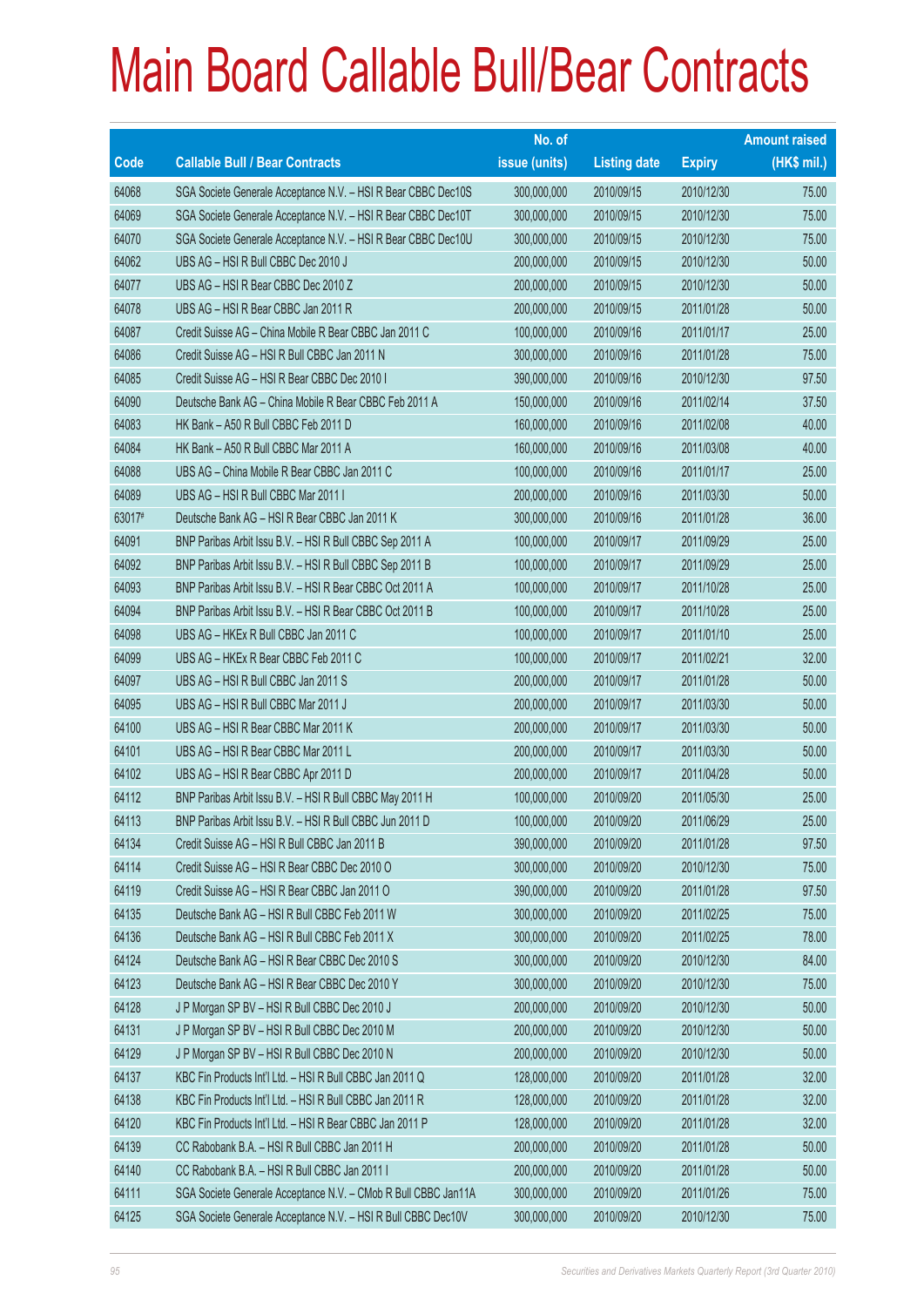|       |                                                               | No. of        |                     |               | <b>Amount raised</b> |
|-------|---------------------------------------------------------------|---------------|---------------------|---------------|----------------------|
| Code  | <b>Callable Bull / Bear Contracts</b>                         | issue (units) | <b>Listing date</b> | <b>Expiry</b> | $(HK$$ mil.)         |
| 64126 | SGA Societe Generale Acceptance N.V. - HSI R Bull CBBC Dec10W | 300,000,000   | 2010/09/20          | 2010/12/30    | 75.00                |
| 64103 | SGA Societe Generale Acceptance N.V. - HSI R Bull CBBC Feb11D | 300,000,000   | 2010/09/20          | 2011/02/25    | 99.00                |
| 64104 | SGA Societe Generale Acceptance N.V. - HSI R Bull CBBC Feb11E | 300,000,000   | 2010/09/20          | 2011/02/25    | 75.00                |
| 64105 | SGA Societe Generale Acceptance N.V. - HSI R Bull CBBC Feb11F | 300,000,000   | 2010/09/20          | 2011/02/25    | 76.50                |
| 64106 | SGA Societe Generale Acceptance N.V. - HSI R Bull CBBC Feb11G | 300,000,000   | 2010/09/20          | 2011/02/25    | 87.00                |
| 64107 | SGA Societe Generale Acceptance N.V. - HSI R Bull CBBC Feb11H | 300,000,000   | 2010/09/20          | 2011/02/25    | 75.00                |
| 64108 | SGA Societe Generale Acceptance N.V. - HSI R Bull CBBC Feb11I | 300,000,000   | 2010/09/20          | 2011/02/25    | 75.00                |
| 64109 | SGA Societe Generale Acceptance N.V. - HSI R Bull CBBC Feb11J | 300,000,000   | 2010/09/20          | 2011/02/25    | 75.00                |
| 64110 | SGA Societe Generale Acceptance N.V. - HSI R Bull CBBC Feb11K | 300,000,000   | 2010/09/20          | 2011/02/25    | 75.00                |
| 64127 | SGA Societe Generale Acceptance N.V. - HSI R Bear CBBC Dec10X | 300,000,000   | 2010/09/20          | 2010/12/30    | 75.00                |
| 64141 | UBS AG - HKEx R Bull CBBC Jan 2011 D                          | 100,000,000   | 2010/09/20          | 2011/01/24    | 25.00                |
| 64143 | UBS AG - HKEx R Bear CBBC Feb 2011 D                          | 100,000,000   | 2010/09/20          | 2011/02/28    | 32.50                |
| 64145 | UBS AG - HSI R Bull CBBC Dec 2010 U                           | 200,000,000   | 2010/09/20          | 2010/12/30    | 50.00                |
| 64146 | UBS AG - HSI R Bull CBBC Jan 2011 O                           | 200,000,000   | 2010/09/20          | 2011/01/28    | 50.00                |
| 64144 | UBS AG - HSI R Bull CBBC Apr 2011 E                           | 400,000,000   | 2010/09/20          | 2011/04/28    | 100.00               |
| 64122 | UBS AG - HSI R Bear CBBC Jan 2011 J                           | 200,000,000   | 2010/09/20          | 2011/01/28    | 50.00                |
| 64121 | UBS AG - HSI R Bear CBBC Jan 2011 N                           | 200,000,000   | 2010/09/20          | 2011/01/28    | 50.00                |
| 64149 | UBS AG - HSI R Bear CBBC Feb 2011 Y                           | 200,000,000   | 2010/09/20          | 2011/02/25    | 50.00                |
| 64150 | UBS AG - HSI R Bear CBBC Mar 2011 M                           | 200,000,000   | 2010/09/20          | 2011/03/30    | 50.00                |
| 64151 | UBS AG - HSI R Bear CBBC Apr 2011 F                           | 200,000,000   | 2010/09/20          | 2011/04/28    | 50.00                |
| 64152 | UBS AG - HSI R Bear CBBC Apr 2011 G                           | 200,000,000   | 2010/09/20          | 2011/04/28    | 50.00                |
| 64166 | Credit Suisse AG - HKEx R Bull CBBC Jan 2011 A                | 100,000,000   | 2010/09/21          | 2011/01/17    | 25.00                |
| 64165 | Credit Suisse AG - HSI R Bull CBBC Dec 2010 T                 | 300,000,000   | 2010/09/21          | 2010/12/30    | 75.00                |
| 64160 | Credit Suisse AG - HSI R Bull CBBC Feb 2011 F                 | 330,000,000   | 2010/09/21          | 2011/02/25    | 82.50                |
| 64159 | Credit Suisse AG - HSI R Bear CBBC Dec 2010 M                 | 390,000,000   | 2010/09/21          | 2010/12/30    | 97.50                |
| 64167 | Credit Suisse AG - HSI R Bear CBBC Feb 2011 G                 | 330,000,000   | 2010/09/21          | 2011/02/25    | 82.50                |
| 64161 | Credit Suisse AG - TCH R Bull CBBC Jan 2011 B                 | 100,000,000   | 2010/09/21          | 2011/01/24    | 25.00                |
| 64186 | Deutsche Bank AG - HSCEI R Bear CBBC Jan 2011 C               | 150,000,000   | 2010/09/21          | 2011/01/28    | 42.00                |
| 64174 | Deutsche Bank AG - HSI R Bull CBBC Jan 2011 F                 | 300,000,000   | 2010/09/21          | 2011/01/28    | 75.00                |
| 64158 | Deutsche Bank AG - HSI R Bull CBBC Jan 2011 P                 | 300,000,000   | 2010/09/21          | 2011/01/28    | 75.00                |
| 64169 | Deutsche Bank AG - HSI R Bull CBBC Mar 2011 L                 | 300,000,000   | 2010/09/21          | 2011/03/30    | 75.00                |
| 64164 | Deutsche Bank AG - HSI R Bear CBBC Jan 2011 T                 | 300,000,000   | 2010/09/21          | 2011/01/28    | 78.00                |
| 64187 | J P Morgan SP BV - HSI R Bear CBBC Dec 2010 L                 | 200,000,000   | 2010/09/21          | 2010/12/30    | 50.00                |
| 64168 | KBC Fin Products Int'l Ltd. - HSI R Bull CBBC Jan 2011 S      | 128,000,000   | 2010/09/21          | 2011/01/28    | 32.00                |
| 64175 | KBC Fin Products Int'l Ltd. - HSI R Bull CBBC Jan 2011 T      | 128,000,000   | 2010/09/21          | 2011/01/28    | 32.00                |
| 64176 | KBC Fin Products Int'l Ltd. - HSI R Bull CBBC Feb 2011 E      | 128,000,000   | 2010/09/21          | 2011/02/25    | 32.00                |
| 64177 | KBC Fin Products Int'l Ltd. - HSI R Bull CBBC Feb 2011 F      | 128,000,000   | 2010/09/21          | 2011/02/25    | 32.00                |
| 64181 | KBC Fin Products Int'l Ltd. - HSI R Bear CBBC Feb 2011 G      | 128,000,000   | 2010/09/21          | 2011/02/25    | 32.00                |
| 64178 | RB of Scotland N.V. - HSCEI R Bear CBBC Jan 2011 A            | 250,000,000   | 2010/09/21          | 2011/01/28    | 62.75                |
| 64179 | RB of Scotland N.V. - HSCEI R Bear CBBC Jan 2011 B            | 250,000,000   | 2010/09/21          | 2011/01/28    | 62.75                |
| 64182 | RB of Scotland N.V. - HSI R Bull CBBC Dec 2010 G              | 250,000,000   | 2010/09/21          | 2010/12/30    | 62.75                |
| 64184 | RB of Scotland N.V. - HSI R Bull CBBC Dec 2010 H              | 250,000,000   | 2010/09/21          | 2010/12/30    | 62.75                |
| 64185 | RB of Scotland N.V. - HSI R Bear CBBC Jan 2011 A              | 250,000,000   | 2010/09/21          | 2011/01/28    | 62.75                |
| 64170 | UBS AG - China Life R Bull CBBC Jan 2011 F                    | 200,000,000   | 2010/09/21          | 2011/01/17    | 50.00                |
| 64153 | UBS AG - HSCEI R Bull CBBC Feb 2011 B                         | 100,000,000   | 2010/09/21          | 2011/02/25    | 25.00                |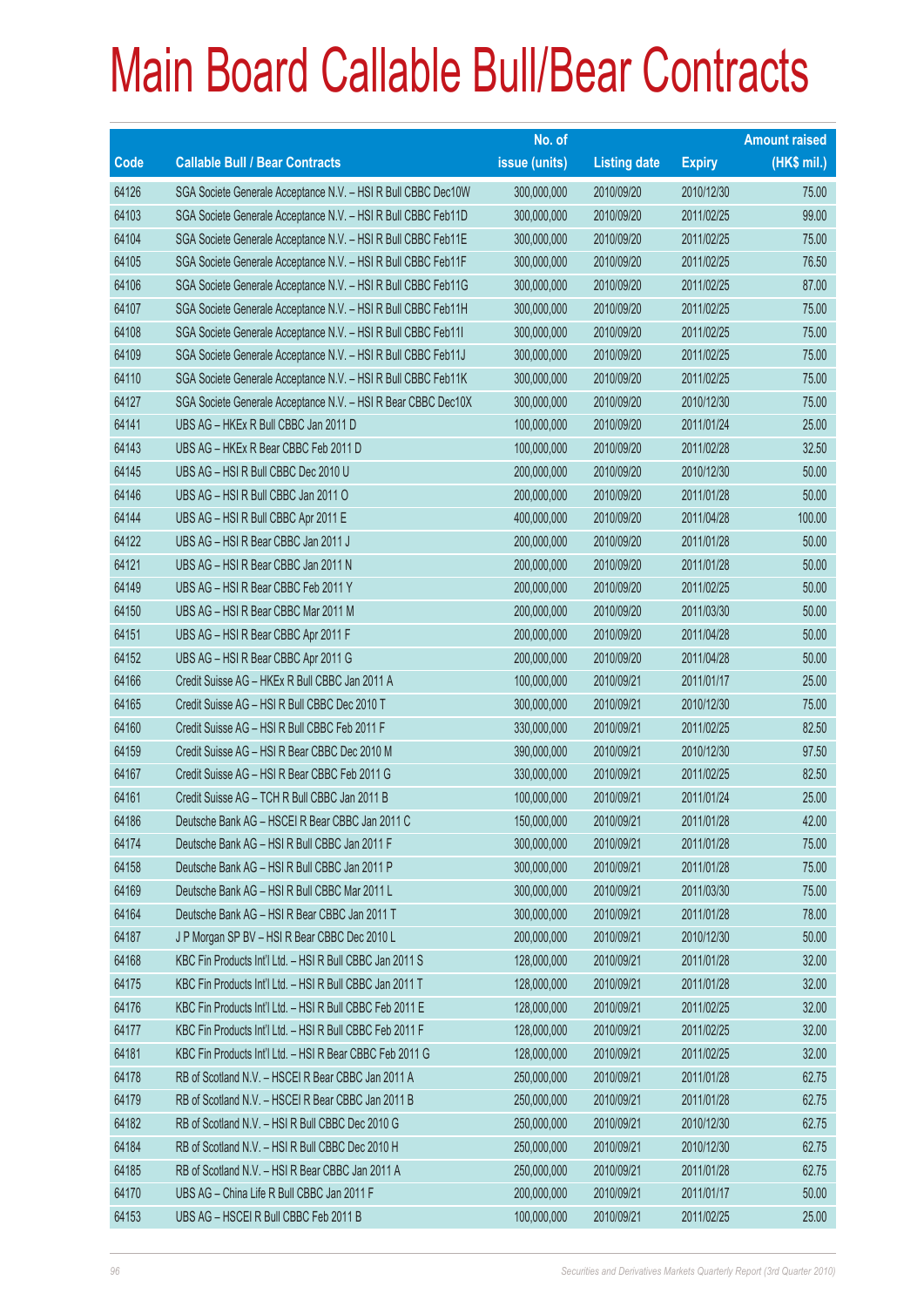|        |                                                               | No. of        |                     |               | <b>Amount raised</b> |
|--------|---------------------------------------------------------------|---------------|---------------------|---------------|----------------------|
| Code   | <b>Callable Bull / Bear Contracts</b>                         | issue (units) | <b>Listing date</b> | <b>Expiry</b> | $(HK$$ mil.)         |
| 64157  | UBS AG - HSCEI R Bear CBBC Feb 2011 C                         | 100,000,000   | 2010/09/21          | 2011/02/25    | 25.00                |
| 64154  | UBS AG - HSCEI R Bear CBBC Mar 2011 A                         | 100,000,000   | 2010/09/21          | 2011/03/30    | 25.00                |
| 64156  | UBS AG - HSCEI R Bear CBBC Mar 2011 B                         | 100,000,000   | 2010/09/21          | 2011/03/30    | 25.00                |
| 64172  | UBS AG - HSI R Bull CBBC Feb 2011 Z                           | 200,000,000   | 2010/09/21          | 2011/02/25    | 50.00                |
| 64173  | UBS AG - HSI R Bull CBBC Mar 2011 N                           | 200,000,000   | 2010/09/21          | 2011/03/30    | 50.00                |
| 64171  | UBS AG - TCH R Bull CBBC Jan 2011 D                           | 100,000,000   | 2010/09/21          | 2011/01/10    | 25.00                |
| 64200  | Credit Suisse AG - HSI R Bull CBBC Jan 2011 P                 | 390,000,000   | 2010/09/22          | 2011/01/28    | 97.50                |
| 64198  | Credit Suisse AG - HSI R Bear CBBC Dec 2010 S                 | 390,000,000   | 2010/09/22          | 2010/12/30    | 97.50                |
| 64193  | HK Bank - HSI R Bear CBBC Feb 2011 E                          | 150,000,000   | 2010/09/22          | 2011/02/25    | 37.50                |
| 64194  | HK Bank - HSI R Bear CBBC Mar 2011 A                          | 150,000,000   | 2010/09/22          | 2011/03/30    | 37.50                |
| 64197  | HK Bank - HSI R Bear CBBC Mar 2011 B                          | 280,000,000   | 2010/09/22          | 2011/03/30    | 70.00                |
| 64188  | SGA Societe Generale Acceptance N.V. - HSI R Bear CBBC Jan11D | 300,000,000   | 2010/09/22          | 2011/01/28    | 75.00                |
| 64189  | SGA Societe Generale Acceptance N.V. - HSI R Bear CBBC Jan11E | 300,000,000   | 2010/09/22          | 2011/01/28    | 75.00                |
| 64190  | SGA Societe Generale Acceptance N.V. - HSI R Bear CBBC Jan11F | 300,000,000   | 2010/09/22          | 2011/01/28    | 75.00                |
| 64191  | SGA Societe Generale Acceptance N.V. - HSI R Bear CBBC Jan11G | 300,000,000   | 2010/09/22          | 2011/01/28    | 75.00                |
| 64192  | SGA Societe Generale Acceptance N.V. - HSI R Bear CBBC Jan11H | 300,000,000   | 2010/09/22          | 2011/01/28    | 75.00                |
| 64199  | SGA Societe Generale Acceptance N.V. - HSI R Bear CBBC Jan11I | 300,000,000   | 2010/09/22          | 2011/01/28    | 75.00                |
| 64201  | UBS AG - HSI R Bear CBBC Jan 2011 H                           | 200,000,000   | 2010/09/22          | 2011/01/28    | 50.00                |
| 64202  | UBS AG - HSI R Bear CBBC Mar 2011 O                           | 200,000,000   | 2010/09/22          | 2011/03/30    | 50.00                |
| 63113# | RB of Scotland N.V. - DJIA R Bear CBBC Dec 2010 D             | 80,000,000    | 2010/09/22          | 2010/12/17    | 12.48                |
| 63579# | RB of Scotland N.V. - DJIA R Bear CBBC Dec 2010 G             | 60,000,000    | 2010/09/22          | 2010/12/17    | 13.50                |
| 64203  | Credit Suisse AG - HKEx R Bear CBBC Jan 2011 B                | 100,000,000   | 2010/09/24          | 2011/01/17    | 25.00                |
| 64206  | Deutsche Bank AG - HSI R Bear CBBC Jan 2011 I                 | 300,000,000   | 2010/09/24          | 2011/01/28    | 81.00                |
| 64207  | Deutsche Bank AG - HSI R Bear CBBC Feb 2011 Y                 | 300,000,000   | 2010/09/24          | 2011/02/25    | 75.00                |
| 64204  | UBS AG - Cheung Kong R Bear CBBC Feb 2011 A                   | 100,000,000   | 2010/09/24          | 2011/02/14    | 25.00                |
| 64248  | BNP Paribas Arbit Issu B.V. - HSI R Bull CBBC May 2011 I      | 100,000,000   | 2010/09/27          | 2011/05/30    | 25.00                |
| 64249  | BNP Paribas Arbit Issu B.V. - HSI R Bull CBBC Jun 2011 E      | 100,000,000   | 2010/09/27          | 2011/06/29    | 25.00                |
| 64210  | Credit Suisse AG - HSBC R Bear CBBC Jan 2011 B                | 100,000,000   | 2010/09/27          | 2011/01/17    | 25.00                |
| 64237  | Credit Suisse AG - HSI R Bull CBBC Jan 2011 R                 | 390,000,000   | 2010/09/27          | 2011/01/28    | 97.50                |
| 64211  | Credit Suisse AG - HSI R Bear CBBC Dec 2010 H                 | 300,000,000   | 2010/09/27          | 2010/12/30    | 75.00                |
| 64212  | Credit Suisse AG - HSI R Bear CBBC Jan 2011 C                 | 300,000,000   | 2010/09/27          | 2011/01/28    | 75.00                |
| 64213  | Credit Suisse AG - HSI R Bear CBBC Jan 2011 Q                 | 390,000,000   | 2010/09/27          | 2011/01/28    | 97.50                |
| 64214  | Credit Suisse AG - HSI R Bear CBBC Feb 2011 H                 | 390,000,000   | 2010/09/27          | 2011/02/25    | 97.50                |
| 64215  | Credit Suisse AG - HSI R Bear CBBC Feb 2011 I                 | 300,000,000   | 2010/09/27          | 2011/02/25    | 75.00                |
| 64216  | Credit Suisse AG - HSI R Bear CBBC Feb 2011 J                 | 390,000,000   | 2010/09/27          | 2011/02/25    | 97.50                |
| 64245  | Deutsche Bank AG - HSI R Bull CBBC Feb 2011 Z                 | 300,000,000   | 2010/09/27          | 2011/02/25    | 75.00                |
| 64217  | Deutsche Bank AG - HSI R Bear CBBC Jan 2011 D                 | 300,000,000   | 2010/09/27          | 2011/01/28    | 75.00                |
| 64222  | J P Morgan SP BV - HSI R Bull CBBC Dec 2010 K                 | 200,000,000   | 2010/09/27          | 2010/12/30    | 50.00                |
| 64221  | J P Morgan SP BV - HSI R Bull CBBC Dec 2010 P                 | 200,000,000   | 2010/09/27          | 2010/12/30    | 50.00                |
| 64230  | KBC Fin Products Int'l Ltd. - HSI R Bull CBBC Jan 2011 U      | 128,000,000   | 2010/09/27          | 2011/01/28    | 32.00                |
| 64231  | KBC Fin Products Int'l Ltd. - HSI R Bull CBBC Jan 2011 V      | 128,000,000   | 2010/09/27          | 2011/01/28    | 32.00                |
| 64232  | KBC Fin Products Int'l Ltd. - HSI R Bull CBBC Feb 2011 H      | 128,000,000   | 2010/09/27          | 2011/02/25    | 32.00                |
| 64233  | KBC Fin Products Int'l Ltd. - HSI R Bull CBBC Feb 2011 I      | 128,000,000   | 2010/09/27          | 2011/02/25    | 32.00                |
| 64234  | KBC Fin Products Int'l Ltd. - HSI R Bull CBBC Feb 2011 J      | 128,000,000   | 2010/09/27          | 2011/02/25    | 32.00                |
| 64247  | KBC Fin Products Int'l Ltd. - HSI R Bear CBBC Feb 2011 K      | 128,000,000   | 2010/09/27          | 2011/02/25    | 32.00                |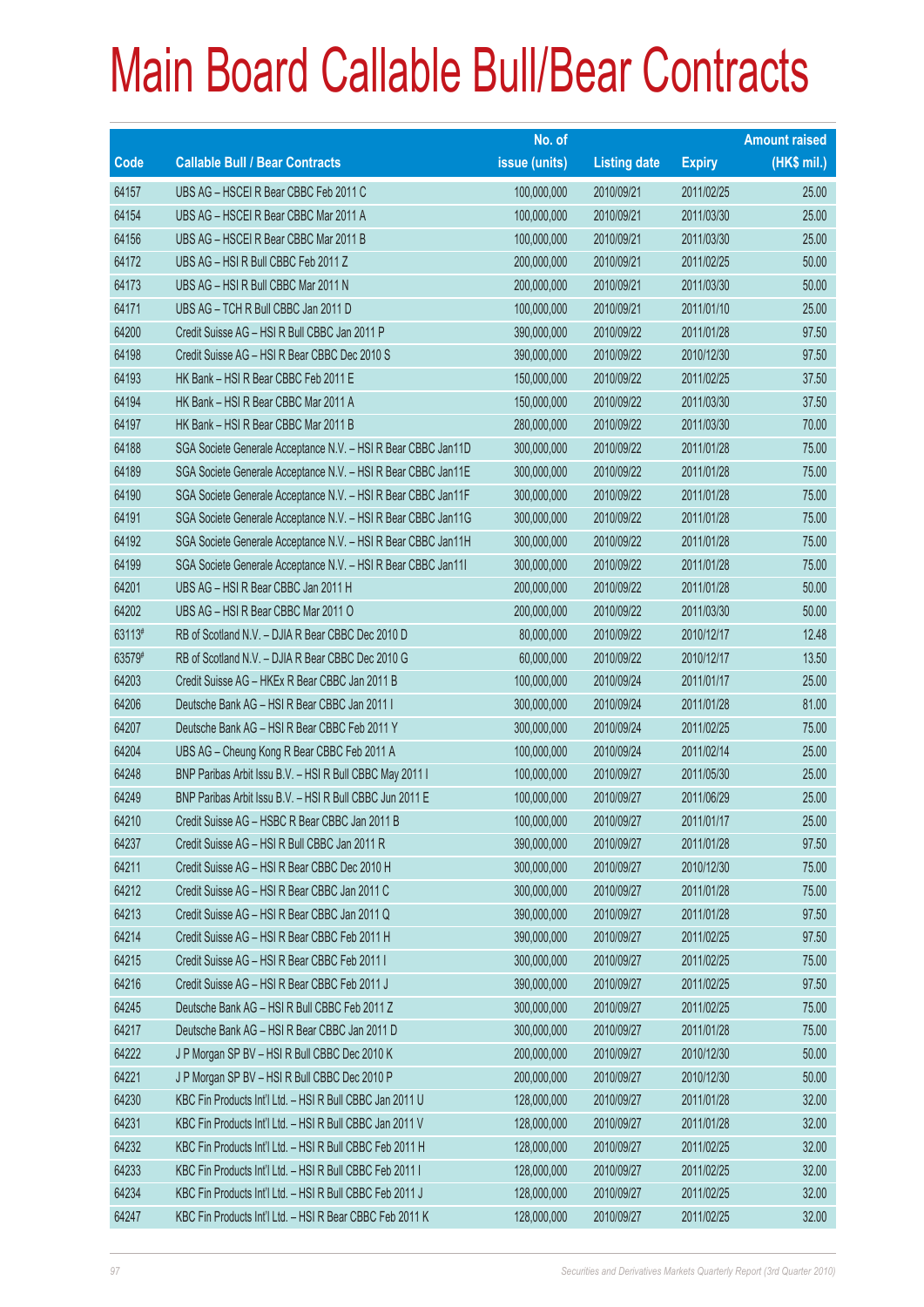|             |                                                               | No. of        |                     |               | <b>Amount raised</b> |
|-------------|---------------------------------------------------------------|---------------|---------------------|---------------|----------------------|
| <b>Code</b> | <b>Callable Bull / Bear Contracts</b>                         | issue (units) | <b>Listing date</b> | <b>Expiry</b> | (HK\$ mil.)          |
| 64208       | Macquarie Bank Ltd. - HSI R Bull CBBC Jan 2011 A              | 200,000,000   | 2010/09/27          | 2011/01/28    | 35.00                |
| 64246       | CC Rabobank B.A. - HSI R Bull CBBC Jan 2011 J                 | 200,000,000   | 2010/09/27          | 2011/01/28    | 50.00                |
| 64250       | CC Rabobank B.A. - HSI R Bear CBBC Jan 2011 K                 | 200,000,000   | 2010/09/27          | 2011/01/28    | 50.00                |
| 64251       | CC Rabobank B.A. - HSI R Bear CBBC Jan 2011 L                 | 200,000,000   | 2010/09/27          | 2011/01/28    | 50.00                |
| 64252       | CC Rabobank B.A. - HSI R Bear CBBC Jan 2011 M                 | 200,000,000   | 2010/09/27          | 2011/01/28    | 50.00                |
| 64253       | CC Rabobank B.A. - HSI R Bear CBBC Jan 2011 N                 | 200,000,000   | 2010/09/27          | 2011/01/28    | 50.00                |
| 64226       | RB of Scotland N.V. - DJIA R Bull CBBC Mar 2011 A             | 80,000,000    | 2010/09/27          | 2011/03/18    | 20.08                |
| 64227       | RB of Scotland N.V. - DJIA R Bull CBBC Mar 2011 B             | 80,000,000    | 2010/09/27          | 2011/03/18    | 20.00                |
| 64229       | RB of Scotland N.V. - DJIA R Bull CBBC Mar 2011 C             | 80,000,000    | 2010/09/27          | 2011/03/18    | 20.00                |
| 64225       | SGA Societe Generale Acceptance N.V. - HSI R Bull CBBC Dec10D | 300,000,000   | 2010/09/27          | 2010/12/30    | 75.00                |
| 64223       | SGA Societe Generale Acceptance N.V. - HSI R Bull CBBC Dec10Y | 500,000,000   | 2010/09/27          | 2010/12/30    | 125.00               |
| 64224       | SGA Societe Generale Acceptance N.V. - HSI R Bull CBBC Dec10Z | 300,000,000   | 2010/09/27          | 2010/12/30    | 75.00                |
| 64242       | UBS AG - HSBC R Bull CBBC Jan 2011 A                          | 100,000,000   | 2010/09/27          | 2011/01/24    | 25.00                |
| 64244       | UBS AG - HSI R Bull CBBC Dec 2010 T                           | 200,000,000   | 2010/09/27          | 2010/12/30    | 50.00                |
| 64209       | UBS AG - HSI R Bear CBBC Feb 2011 C                           | 200,000,000   | 2010/09/27          | 2011/02/25    | 50.00                |
| 64243       | UBS AG - SHK Ppt R Bull CBBC Feb 2011 A                       | 100,000,000   | 2010/09/27          | 2011/02/14    | 25.00                |
| 64260       | Credit Suisse AG - China Mobile R Bull CBBC Jan 2011 D        | 100,000,000   | 2010/09/28          | 2011/01/24    | 25.00                |
| 64261       | Credit Suisse AG - A50 China R Bull CBBC Jan 2011 H           | 100,000,000   | 2010/09/28          | 2011/01/24    | 25.00                |
| 64262       | Credit Suisse AG - HKEx R Bear CBBC Jan 2011 C                | 100,000,000   | 2010/09/28          | 2011/01/24    | 25.00                |
| 64259       | Credit Suisse AG - HSBC R Bull CBBC Jan 2011 C                | 100,000,000   | 2010/09/28          | 2011/01/24    | 25.00                |
| 64256       | Credit Suisse AG - HSI R Bull CBBC Feb 2011 K                 | 390,000,000   | 2010/09/28          | 2011/02/25    | 97.50                |
| 64263       | Credit Suisse AG - HSI R Bear CBBC Dec 2010 D                 | 300,000,000   | 2010/09/28          | 2010/12/30    | 75.00                |
| 64266       | Credit Suisse AG - HSI R Bear CBBC Dec 2010 I                 | 390,000,000   | 2010/09/28          | 2010/12/30    | 97.50                |
| 64268       | Credit Suisse AG - TCH R Bear CBBC Jan 2011 C                 | 100,000,000   | 2010/09/28          | 2011/01/17    | 29.50                |
| 64265       | Deutsche Bank AG - HSI R Bull CBBC Dec 2010 C                 | 300,000,000   | 2010/09/28          | 2010/12/30    | 75.00                |
| 64269       | Deutsche Bank AG - HSI R Bear CBBC Feb 2011 F                 | 300,000,000   | 2010/09/28          | 2011/02/25    | 75.00                |
| 64274       | KBC Fin Products Int'l Ltd. - HSI R Bear CBBC Jan 2011 W      | 128,000,000   | 2010/09/28          | 2011/01/28    | 32.00                |
| 64275       | KBC Fin Products Int'l Ltd. - HSI R Bear CBBC Mar 2011 C      | 128,000,000   | 2010/09/28          | 2011/03/30    | 32.00                |
| 64271       | UBS AG - BYD Company R Bull CBBC Feb 2011 A                   | 100,000,000   | 2010/09/28          | 2011/02/14    | 25.00                |
| 64272       | UBS AG - HSBC R Bear CBBC Feb 2011 B                          | 100,000,000   | 2010/09/28          | 2011/02/14    | 25.00                |
| 64255       | UBS AG - HSI R Bull CBBC Jan 2011 B                           | 200,000,000   | 2010/09/28          | 2011/01/28    | 50.00                |
| 64273       | UBS AG - HSI R Bear CBBC Feb 2011 D                           | 200,000,000   | 2010/09/28          | 2011/02/25    | 50.00                |
| 64254       | UBS AG - Hutchison R Bull CBBC Jan 2011 C                     | 100,000,000   | 2010/09/28          | 2011/01/24    | 25.00                |
| 64258       | UBS AG - Hutchison R Bear CBBC Jan 2011 D                     | 100,000,000   | 2010/09/28          | 2011/01/24    | 25.00                |
| 63199#      | KBC Fin Products Int'l Ltd. - HSI R Bear CBBC Dec 2010 K      | 100,000,000   | 2010/09/28          | 2010/12/30    | 10.30                |
| 64280       | Credit Suisse AG - HSI R Bull CBBC Jan 2011 S                 | 300,000,000   | 2010/09/29          | 2011/01/28    | 75.00                |
| 64279       | Credit Suisse AG - HSI R Bear CBBC Dec 2010 O                 | 390,000,000   | 2010/09/29          | 2010/12/30    | 97.50                |
| 64281       | Credit Suisse AG - HSI R Bear CBBC Feb 2011 L                 | 300,000,000   | 2010/09/29          | 2011/02/25    | 78.00                |
| 64282       | Deutsche Bank AG - DJIA R Bull CBBC Mar 2011 A                | 80,000,000    | 2010/09/29          | 2011/03/21    | 20.00                |
| 64286       | Deutsche Bank AG - DJIA R Bear CBBC Mar 2011 B                | 80,000,000    | 2010/09/29          | 2011/03/21    | 22.40                |
| 64298       | Deutsche Bank AG - HSI R Bull CBBC Jan 2011 M                 | 300,000,000   | 2010/09/29          | 2011/01/28    | 75.00                |
| 64277       | HK Bank - HSI R Bull CBBC Mar 2011 C                          | 200,000,000   | 2010/09/29          | 2011/03/30    | 50.00                |
| 64278       | HK Bank - HSI R Bull CBBC Mar 2011 D                          | 150,000,000   | 2010/09/29          | 2011/03/30    | 37.50                |
| 64295       | KBC Fin Products Int'l Ltd. - HSI R Bull CBBC Dec 2010 V      | 128,000,000   | 2010/09/29          | 2010/12/30    | 32.00                |
| 64276       | Macquarie Bank Ltd. - HSI R Bear CBBC Jan 2011 B              | 200,000,000   | 2010/09/29          | 2011/01/28    | 43.20                |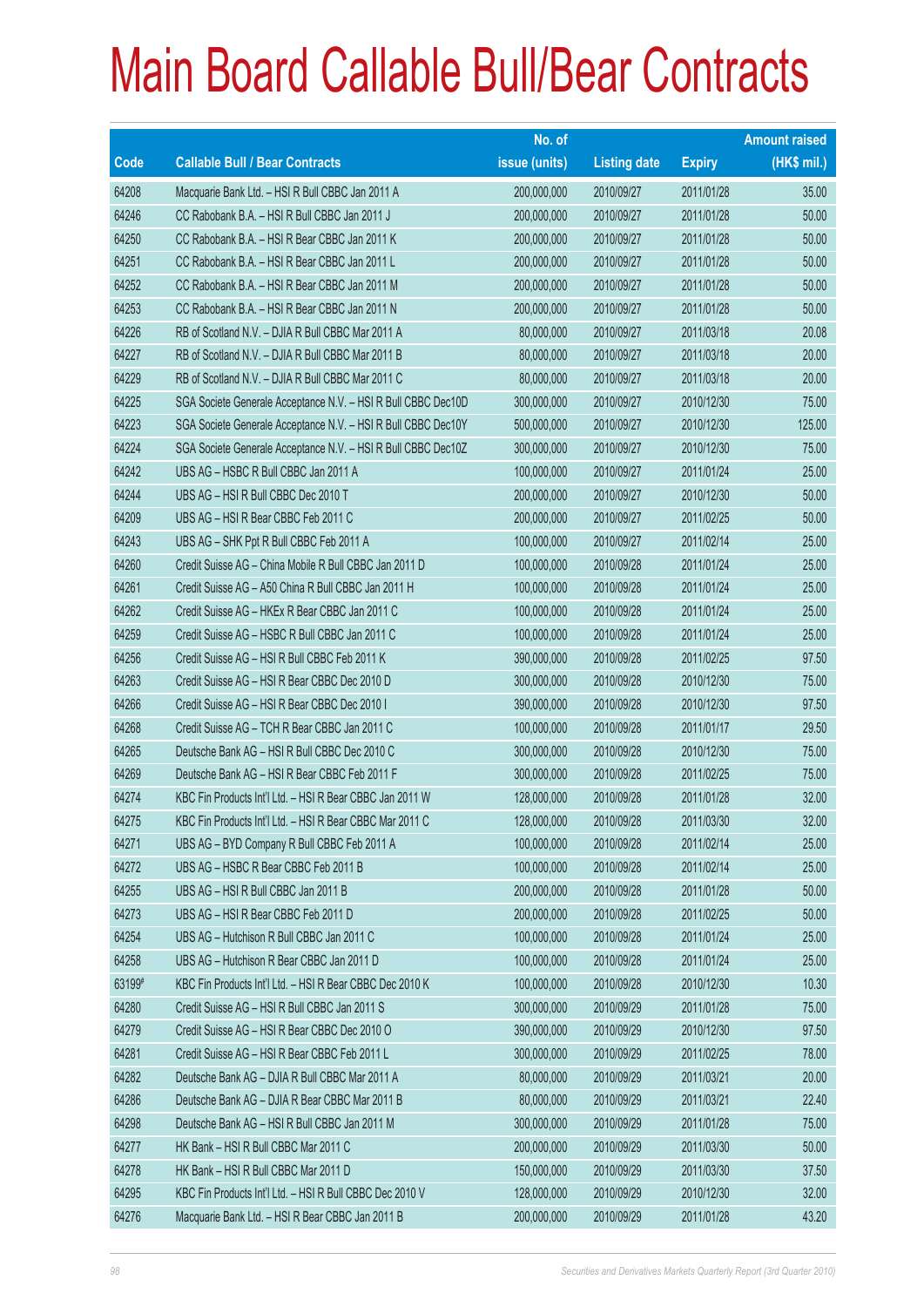|        |                                                               | No. of        |                     |               | <b>Amount raised</b> |
|--------|---------------------------------------------------------------|---------------|---------------------|---------------|----------------------|
| Code   | <b>Callable Bull / Bear Contracts</b>                         | issue (units) | <b>Listing date</b> | <b>Expiry</b> | $(HK$$ mil.)         |
| 64289  | UBS AG - Cheung Kong R Bull CBBC Jan 2011 A                   | 100,000,000   | 2010/09/29          | 2011/01/31    | 25.00                |
| 64292  | UBS AG - Cheung Kong R Bear CBBC Feb 2011 B                   | 100,000,000   | 2010/09/29          | 2011/02/28    | 25.00                |
| 64283  | UBS AG - HSI R Bull CBBC Dec 2010 I                           | 200,000,000   | 2010/09/29          | 2010/12/30    | 50.00                |
| 64288  | UBS AG - HSI R Bear CBBC Dec 2010 S                           | 200,000,000   | 2010/09/29          | 2010/12/30    | 50.00                |
| 64284  | UBS AG - HSI R Bear CBBC Mar 2011 P                           | 200,000,000   | 2010/09/29          | 2011/03/30    | 50.00                |
| 64285  | UBS AG - HSI R Bear CBBC Apr 2011 H                           | 200,000,000   | 2010/09/29          | 2011/04/28    | 50.00                |
| 64291  | UBS AG - TCH R Bull CBBC Jan 2011 E                           | 100,000,000   | 2010/09/29          | 2011/01/31    | 25.00                |
| 62737# | HK Bank - HSI R Bear CBBC Dec 2010 J                          | 380,000,000   | 2010/09/29          | 2010/12/30    | 28.50                |
| 64299  | BOCI Asia Ltd. - HSI R Bull CBBC Dec 2010 A                   | 100,000,000   | 2010/09/30          | 2010/12/30    | 25.00                |
| 64300  | BOCI Asia Ltd. - HSI R Bear CBBC Dec 2010 B                   | 100,000,000   | 2010/09/30          | 2010/12/30    | 25.00                |
| 64301  | BOCI Asia Ltd. - HSI R Bear CBBC Dec 2010 C                   | 100,000,000   | 2010/09/30          | 2010/12/30    | 25.00                |
| 64321  | Credit Suisse AG - HSI R Bull CBBC Feb 2011 M                 | 390,000,000   | 2010/09/30          | 2011/02/25    | 97.50                |
| 64310  | Credit Suisse AG - HSI R Bear CBBC Dec 2010 F                 | 300,000,000   | 2010/09/30          | 2010/12/30    | 75.00                |
| 64312  | Credit Suisse AG - HSI R Bear CBBC Feb 2011 N                 | 390,000,000   | 2010/09/30          | 2011/02/25    | 97.50                |
| 64315  | Credit Suisse AG - HSI R Bear CBBC Feb 2011 O                 | 300,000,000   | 2010/09/30          | 2011/02/25    | 91.50                |
| 64316  | Credit Suisse AG - HSI R Bear CBBC Feb 2011 P                 | 390,000,000   | 2010/09/30          | 2011/02/25    | 97.50                |
| 64320  | Credit Suisse AG - HSI R Bear CBBC Mar 2011 A                 | 390,000,000   | 2010/09/30          | 2011/03/30    | 97.50                |
| 64346  | Deutsche Bank AG - China Mobile R Bull CBBC Feb 2011 B        | 150,000,000   | 2010/09/30          | 2011/02/21    | 37.50                |
| 64344  | Deutsche Bank AG - China Life R Bull CBBC Mar 2011 D          | 150,000,000   | 2010/09/30          | 2011/03/21    | 51.00                |
| 64345  | Deutsche Bank AG - China Life R Bear CBBC Mar 2011 E          | 150,000,000   | 2010/09/30          | 2011/03/21    | 78.00                |
| 64349  | Deutsche Bank AG - A50 China R Bear CBBC Feb 2011 A           | 150,000,000   | 2010/09/30          | 2011/02/14    | 37.50                |
| 64347  | Deutsche Bank AG - HKEx R Bull CBBC Feb 2011 A                | 150,000,000   | 2010/09/30          | 2011/02/14    | 37.50                |
| 64348  | Deutsche Bank AG - HKEx R Bear CBBC Feb 2011 B                | 150,000,000   | 2010/09/30          | 2011/02/14    | 37.50                |
| 64338  | Deutsche Bank AG - HSI R Bull CBBC Dec 2010 O                 | 300,000,000   | 2010/09/30          | 2010/12/30    | 75.00                |
| 64311  | Deutsche Bank AG - HSI R Bear CBBC Dec 2010 Q                 | 300,000,000   | 2010/09/30          | 2010/12/30    | 75.00                |
| 64307  | HK Bank - CC Bank R Bear CBBC Mar 2011 A                      | 80,000,000    | 2010/09/30          | 2011/03/22    | 20.00                |
| 64304  | HK Bank - Sinopec Corp R Bull CBBC Mar 2011 A                 | 150,000,000   | 2010/09/30          | 2011/03/18    | 37.50                |
| 64305  | HK Bank - Sinopec Corp R Bull CBBC Jun 2011 A                 | 300,000,000   | 2010/09/30          | 2011/06/16    | 75.00                |
| 64308  | HK Bank - Sinopec Corp R Bear CBBC Mar 2011 B                 | 100,000,000   | 2010/09/30          | 2011/03/18    | 25.00                |
| 64306  | HK Bank - China Shenhua R Bull CBBC May 2011 A                | 200,000,000   | 2010/09/30          | 2011/05/05    | 50.00                |
| 64336  | J P Morgan SP BV - HSI R Bull CBBC Dec 2010 E                 | 200,000,000   | 2010/09/30          | 2010/12/30    | 50.00                |
| 64337  | J P Morgan SP BV - HSI R Bull CBBC Dec 2010 F                 | 200,000,000   | 2010/09/30          | 2010/12/30    | 50.00                |
| 64353  | J P Morgan SP BV - HSI R Bear CBBC Dec 2010 W                 | 200,000,000   | 2010/09/30          | 2010/12/30    | 50.00                |
| 64322  | RB of Scotland N.V. - HSI R Bull CBBC Dec 2010 I              | 250,000,000   | 2010/09/30          | 2010/12/30    | 62.50                |
| 64323  | RB of Scotland N.V. - HSI R Bull CBBC Dec 2010 J              | 250,000,000   | 2010/09/30          | 2010/12/30    | 62.50                |
| 64324  | RB of Scotland N.V. - HSI R Bear CBBC Dec 2010 K              | 250,000,000   | 2010/09/30          | 2010/12/30    | 62.50                |
| 64326  | RB of Scotland N.V. - HSI R Bear CBBC Dec 2010 L              | 250,000,000   | 2010/09/30          | 2010/12/30    | 62.50                |
| 64327  | SGA Societe Generale Acceptance N.V. - HSI R Bull CBBC Jan11J | 300,000,000   | 2010/09/30          | 2011/01/28    | 75.00                |
| 64328  | SGA Societe Generale Acceptance N.V. - HSI R Bull CBBC Jan11K | 300,000,000   | 2010/09/30          | 2011/01/28    | 75.00                |
| 64329  | SGA Societe Generale Acceptance N.V. - HSI R Bear CBBC Feb11L | 300,000,000   | 2010/09/30          | 2011/02/25    | 75.00                |
| 64330  | SGA Societe Generale Acceptance N.V. - HSI R Bear CBBC Feb11M | 300,000,000   | 2010/09/30          | 2011/02/25    | 75.00                |
| 64331  | SGA Societe Generale Acceptance N.V. - HSI R Bear CBBC Feb11N | 300,000,000   | 2010/09/30          | 2011/02/25    | 87.00                |
| 64332  | SGA Societe Generale Acceptance N.V. - HSI R Bear CBBC Feb110 | 300,000,000   | 2010/09/30          | 2011/02/25    | 75.00                |
| 64333  | SGA Societe Generale Acceptance N.V. - HSI R Bear CBBC Feb11P | 300,000,000   | 2010/09/30          | 2011/02/25    | 79.50                |
| 64334  | SGA Societe Generale Acceptance N.V. - HSI R Bear CBBC Feb11Q | 300,000,000   | 2010/09/30          | 2011/02/25    | 99.00                |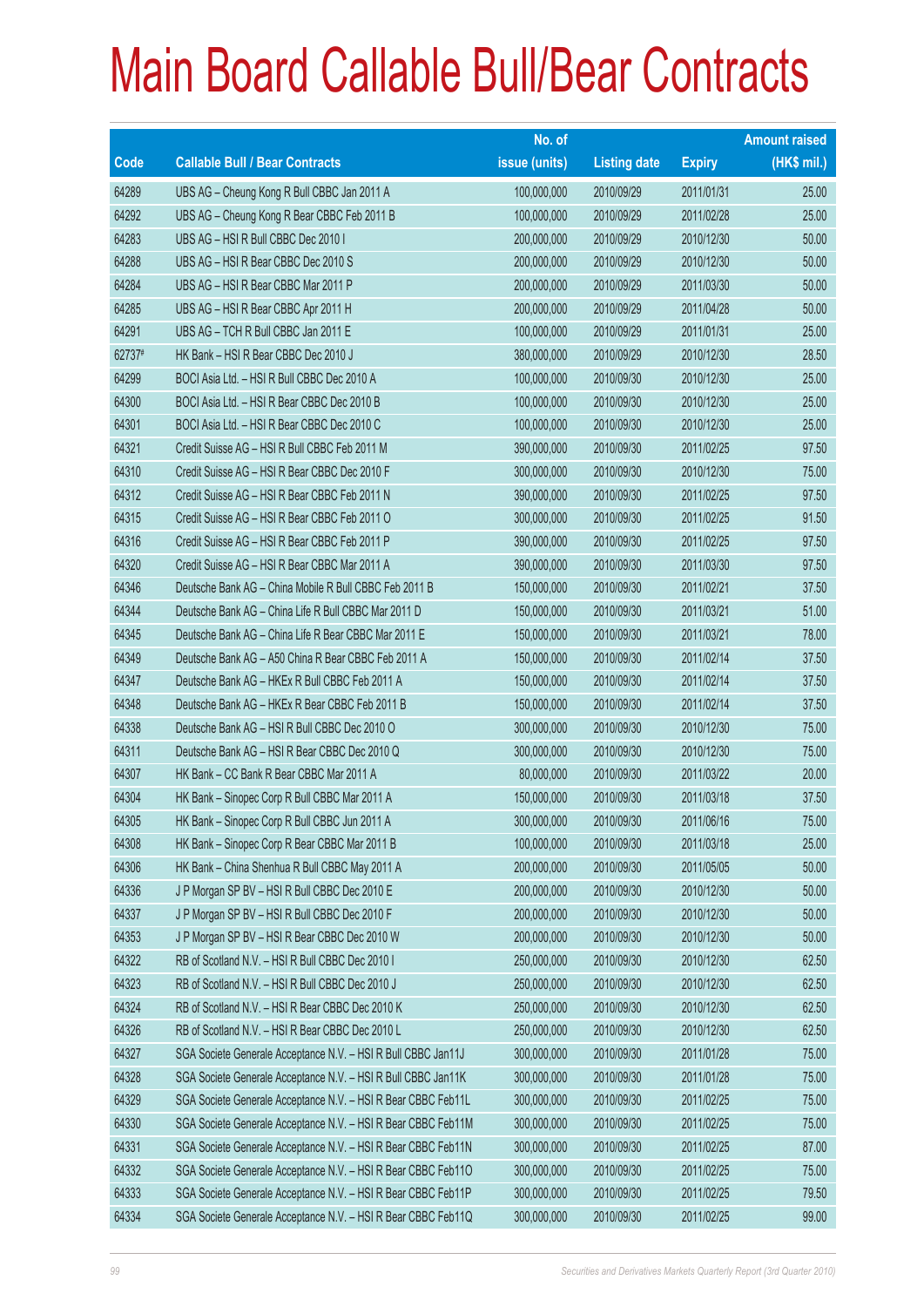| Code  | <b>Callable Bull / Bear Contracts</b>                         | No. of<br>issue (units) | <b>Listing date</b> | <b>Expiry</b> | <b>Amount raised</b><br>(HK\$ mil.) |
|-------|---------------------------------------------------------------|-------------------------|---------------------|---------------|-------------------------------------|
| 64335 | SGA Societe Generale Acceptance N.V. - HSI R Bear CBBC Feb11R | 300,000,000             | 2010/09/30          | 2011/02/25    | 75.00                               |
| 64351 | UBS AG - HSI R Bull CBBC Dec 2010 K                           | 200,000,000             | 2010/09/30          | 2010/12/30    | 50.00                               |
| 64352 | UBS AG - HSI R Bull CBBC Apr 2011 I                           | 300,000,000             | 2010/09/30          | 2011/04/28    | 75.00                               |
| 64309 | UBS AG - HSI R Bear CBBC Dec 2010 Q                           | 200,000,000             | 2010/09/30          | 2010/12/30    | 50.00                               |
| 64355 | UBS AG - HSI R Bear CBBC Dec 2010 Z                           | 200,000,000             | 2010/09/30          | 2010/12/30    | 50.00                               |
| Total |                                                               |                         |                     |               | 73,903.10                           |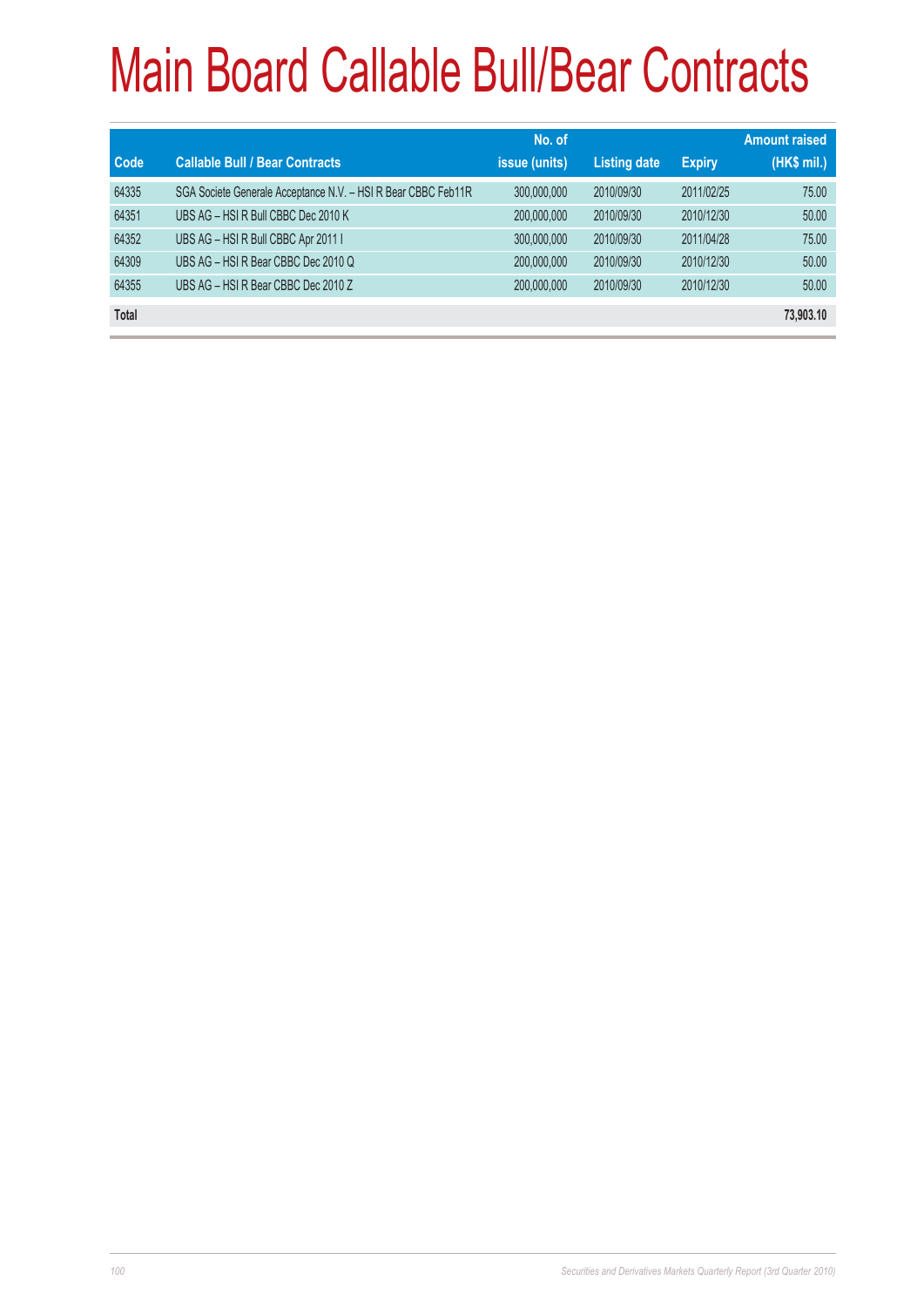# ELI/Trading Only Stocks Trading Statistics

#### **Equity Linked Instrument Trading Statistics**

|      |    | No. of issues | Turnover value (HK\$ mil.) |
|------|----|---------------|----------------------------|
| 2009 | Q3 |               |                            |
|      | Q4 |               |                            |
| 2010 | Q1 | -             |                            |
|      | Q2 | -             |                            |
|      | Q3 | -             |                            |

#### **NASDAQ Stocks**

|      |    | No. of issues | Turnover value (HK\$ mil.) |
|------|----|---------------|----------------------------|
| 2009 | Q3 |               | 0.90                       |
|      | Q4 |               | 0.30                       |
| 2010 | Q1 |               | 1.33                       |
|      | Q2 |               | 0.05                       |
|      | Q3 |               | 0.30                       |

#### **iShares**

|      |    | No. of issues | Turnover value (HK\$ mil.) |
|------|----|---------------|----------------------------|
| 2009 | Q3 |               | 0.00                       |
|      | Q4 |               | 0.00                       |
| 2010 | Q1 |               | 0.04                       |
|      | Q2 |               | 0.00                       |
|      | Q3 |               | 0.00                       |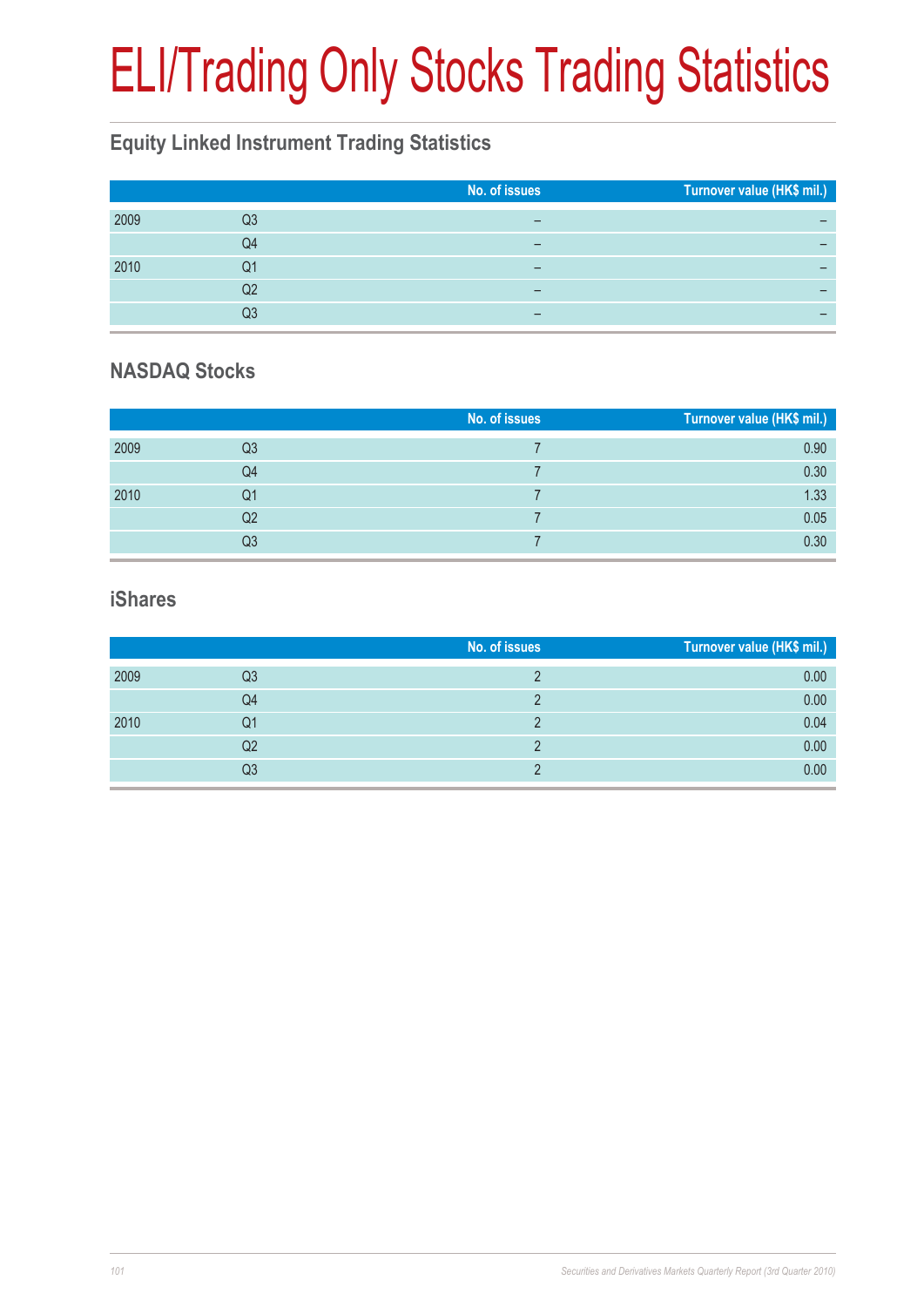#### **Equity Turnover – GEM**

|      |    | Share (Mil. shs) | Value (HK\$ mil.) | No. of deals |
|------|----|------------------|-------------------|--------------|
| 2009 | Q3 | 84,235.17        | 26,394.60         | 677,639      |
|      | Q4 | 72,473.65        | 25,613.02         | 669,404      |
| 2010 | Q1 | 97,877.07        | 31,502.84         | 762,645      |
|      | Q2 | 139,315.11       | 39,315.10         | 987,294      |
|      | Q3 | 88,672.33        | 24,297.92         | 647,501      |

#### **Equity Trading Statistics – GEM**

|      |                | No. of<br>trading days | <b>Average daily turnover</b><br>(HK\$ mil.) | Average value<br>per deal |
|------|----------------|------------------------|----------------------------------------------|---------------------------|
| 2009 | Q3             | 65                     | 406.07                                       | 38,951                    |
|      | Q <sub>4</sub> | 63                     | 406.56                                       | 38,262                    |
| 2010 | Q <sub>1</sub> | 61                     | 516.44                                       | 41,307                    |
|      | Q <sub>2</sub> | 60                     | 655.25                                       | 39,821                    |
|      | Q3             | 64                     | 379.65                                       | 37,526                    |

#### **20 Most Advanced GEM Stocks**

for 3rd Quarter 2010

|                |       |                        |                 | <b>Closing price</b>    |        |
|----------------|-------|------------------------|-----------------|-------------------------|--------|
| <b>Rank</b>    | Code  | <b>Stock</b>           | End of Sep 2010 | End of Jun 2010         | % up   |
| 1              | 08082 | <b>INFO COMM HOLD</b>  | 0.224           | 0.072                   | 211.11 |
| $\overline{2}$ | 08301 | <b>MINGWAH HI TECH</b> | 0.690           | 0.315                   | 119.05 |
| 3              | 08325 | <b>ORIENTAL CITY</b>   | 1.300           | 0.600                   | 116.67 |
| 4              | 08008 | <b>SUNEVISION</b>      | 2.250           | 1.110                   | 102.70 |
| 5              | 08186 | <b>CHINA ASEAN RES</b> | 0.130           | 0.060                   | 101.56 |
| 6              | 08228 | <b>NATIONAL ARTS</b>   | 0.870           | 0.470<br>$\overline{A}$ | 85.11  |
| $\overline{7}$ | 08083 | <b>SYSCAN TECH</b>     | 0.380           | 0.210                   | 78.57  |
| 8              | 08151 | <b>ESSEX BIO-TECH</b>  | 0.850           | 0.480                   | 77.08  |
| 9              | 08226 | SONAVOX INT'L          | 0.700           | 0.400                   | 75.00  |
| 10             | 08078 | DRAGONLOTT ENT         | 0.410           | 0.230<br>$\overline{A}$ | 73.82  |
| 11             | 08190 | <b>COMBEST HOLD</b>    | 0.420           | 0.250                   | 71.43  |
| 12             | 08005 | YUXING INFOTECH        | 0.570           | 0.340                   | 70.15  |
| 13             | 08165 | <b>JIAN EPAYMENT</b>   | 0.210           | 0.130                   | 59.54  |
| 14             | 08052 | <b>CRASIA</b>          | 3.190           | 2.030                   | 57.14  |
| 15             | 08137 | <b>HONBRIDGE</b>       | 3.240           | 2.100                   | 54.29  |
| 16             | 08208 | <b>CHANGMAOBIOCHEM</b> | 1.200           | 0.780                   | 53.85  |
| 17             | 08351 | <b>ETERNITE INT'L</b>  | 0.480           | 0.320                   | 50.79  |
| 18             | 08022 | <b>TLT LOTTOTAIN</b>   | 0.440           | 0.290                   | 50.00  |
| 19             | 08136 | <b>RICHFIELD GROUP</b> | 0.880           | 0.590                   | 49.15  |
| 20             | 08021 | <b>WLS HOLDINGS</b>    | 0.160           | 0.110                   | 39.64  |
|                |       |                        |                 |                         |        |

A Adjusted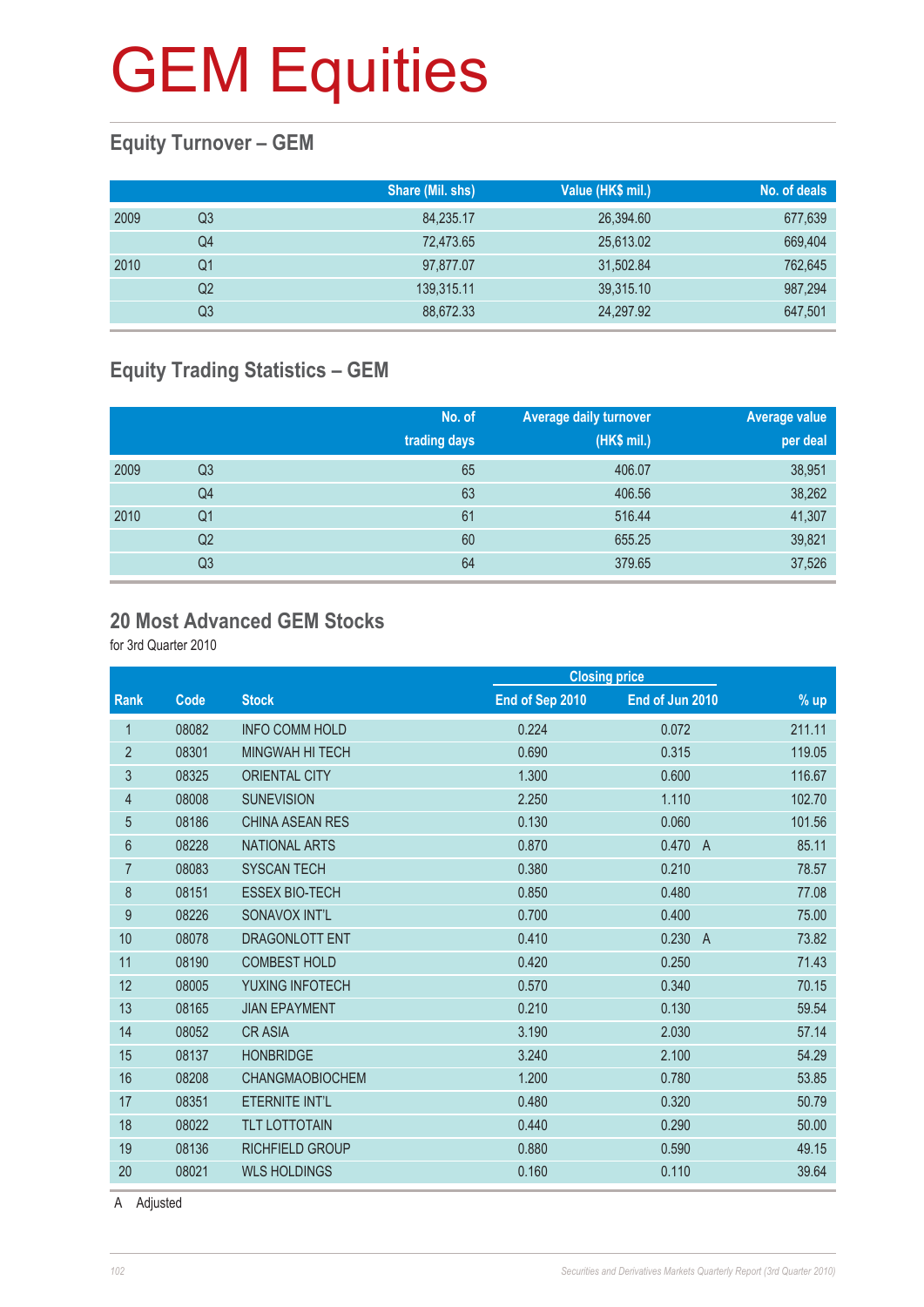#### **20 Most Declined GEM Stocks**

for 3rd Quarter 2010

|                |       |                        |                 | <b>Closing price</b>    |                    |
|----------------|-------|------------------------|-----------------|-------------------------|--------------------|
| Rank           | Code  | <b>Stock</b>           | End of Sep 2010 | End of Jun 2010         | $\frac{9}{6}$ down |
| 1              | 08109 | <b>CREATIVE ENERGY</b> | 2.200           | 5.800<br>$\overline{A}$ | $-62.07$           |
| $\overline{2}$ | 08079 | <b>B.A.L. HOLD-NEW</b> | 0.200           | 0.490<br>$\overline{A}$ | $-59.18$           |
| 3              | 08130 | <b>XINGLIN MEDICAL</b> | 0.210           | 0.490<br>$\overline{A}$ | $-56.53$           |
| $\overline{4}$ | 08202 | INNO-TECH HOLD         | 0.100           | 0.224                   | $-55.80$           |
| $\overline{5}$ | 08166 | <b>CHINA ECO-FARM</b>  | 0.250           | 0.540                   | $-53.70$           |
| $6\phantom{.}$ | 08171 | <b>CHINA TRENDS</b>    | 0.040           | 0.074                   | $-52.70$           |
| $\overline{7}$ | 08116 | C PUBLIC HEALTH        | 0.090           | 0.184                   | $-51.09$           |
| $\,8\,$        | 08212 | APTUS HOLDINGS         | 0.100           | 0.207                   | $-50.24$           |
| 9              | 08203 | <b>KAISUN ENERGY</b>   | 0.510           | 1.000                   | $-49.00$           |
| 10             | 08317 | <b>FINET GROUP</b>     | 0.570           | 0.990                   | $-42.42$           |
| 11             | 08163 | <b>CCT RESOURCES</b>   | 0.090           | 0.140                   | $-40.97$           |
| 12             | 08017 | <b>LONG SUCCESS</b>    | 0.140           | 0.210                   | $-33.17$           |
| 13             | 08200 | <b>SAU SAN TONG</b>    | 0.130           | 0.180                   | $-30.05$           |
| 14             | 08092 | <b>ITE HOLDINGS</b>    | 0.130           | 0.180                   | $-29.78$           |
| 15             | 08220 | <b>BINGO GROUP</b>     | 0.230           | 0.320                   | $-29.06$           |
| 16             | 08009 | <b>IMERCHANTS</b>      | 0.150           | 0.210                   | $-28.10$           |
| 17             | 08296 | SINO-LIFE GROUP        | 0.830           | 1.130                   | $-26.55$           |
| 18             | 08337 | <b>DIRECTEL</b>        | 0.180           | 0.240                   | $-26.47$           |
| 19             | 08156 | <b>CHINA VANGUARD</b>  | 0.170           | 0.220                   | $-23.42$           |
| 20             | 08256 | <b>NETEL</b>           | 0.160           | 0.210                   | $-23.30$           |

A Adjusted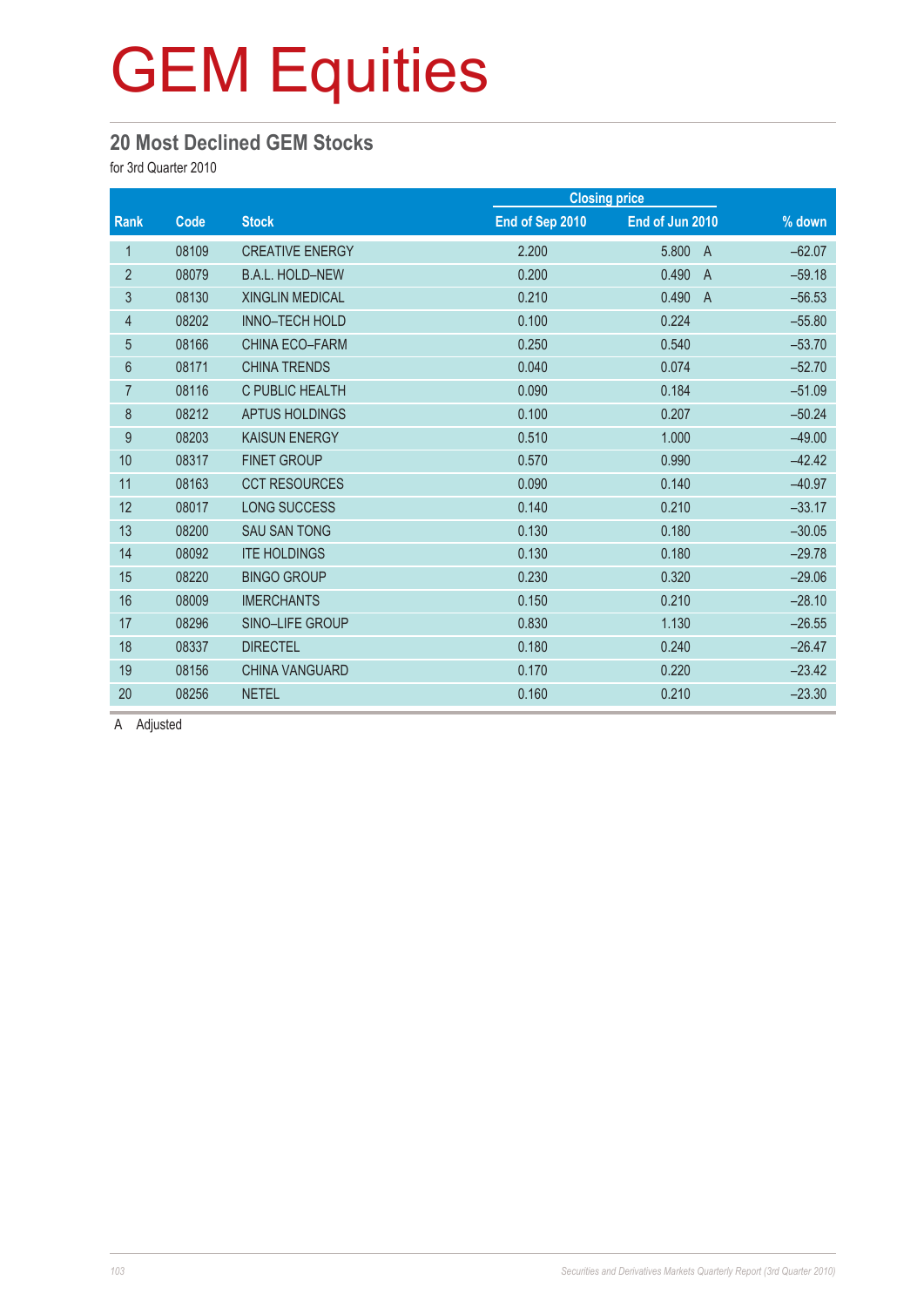#### **20 Most Active GEM Stocks by Value**

for 3rd Quarter 2010

| Rank           | Code  | <b>Stock</b>           | Turnover (HK\$ mil.) | % of total |
|----------------|-------|------------------------|----------------------|------------|
| $\mathbf{1}$   | 08032 | <b>COOLPOINT</b>       | 2,946.54             | 12.13      |
| $\overline{2}$ | 08277 | <b>WUMART</b>          | 1,113.10             | 4.58       |
| $\mathfrak{S}$ | 08137 | <b>HONBRIDGE</b>       | 1,038.34             | 4.27       |
| $\overline{4}$ | 08167 | <b>NEO TELEMEDIA</b>   | 1,033.97             | 4.26       |
| $\overline{5}$ | 08136 | <b>RICHFIELD GROUP</b> | 971.84               | 4.00       |
| $6\phantom{a}$ | 08046 | <b>HENG XIN CHINA</b>  | 929.97               | 3.83       |
| $\overline{7}$ | 08009 | <b>IMERCHANTS</b>      | 891.61               | 3.67       |
| 8              | 08082 | <b>INFO COMM HOLD</b>  | 695.35               | 2.86       |
| 9              | 08116 | C PUBLIC HEALTH        | 597.21               | 2.46       |
| 10             | 08008 | <b>SUNEVISION</b>      | 564.71               | 2.32       |
| 11             | 08071 | <b>CHINA METAL RES</b> | 494.73               | 2.04       |
| 12             | 08199 | <b>WEIGAO GROUP</b>    | 444.78               | 1.83       |
| 13             | 08203 | <b>KAISUN ENERGY</b>   | 429.67               | 1.77       |
| 14             | 08182 | <b>ENVIRO ENERGY</b>   | 392.09               | 1.61       |
| 15             | 08103 | <b>TAI SHING</b>       | 391.82               | 1.61       |
| 16             | 08081 | <b>COMPUTECH</b>       | 375.88               | 1.55       |
| 17             | 08058 | <b>LUOXIN PHARMA</b>   | 365.77               | 1.51       |
| 18             | 08171 | <b>CHINA TRENDS</b>    | 352.48               | 1.45       |
| 19             | 08173 | <b>PAN ASIA MINING</b> | 338.28               | 1.39       |
| 20             | 08083 | <b>SYSCAN TECH</b>     | 333.92               | 1.37       |
| <b>Total</b>   |       |                        | 14,702.04            | 60.51      |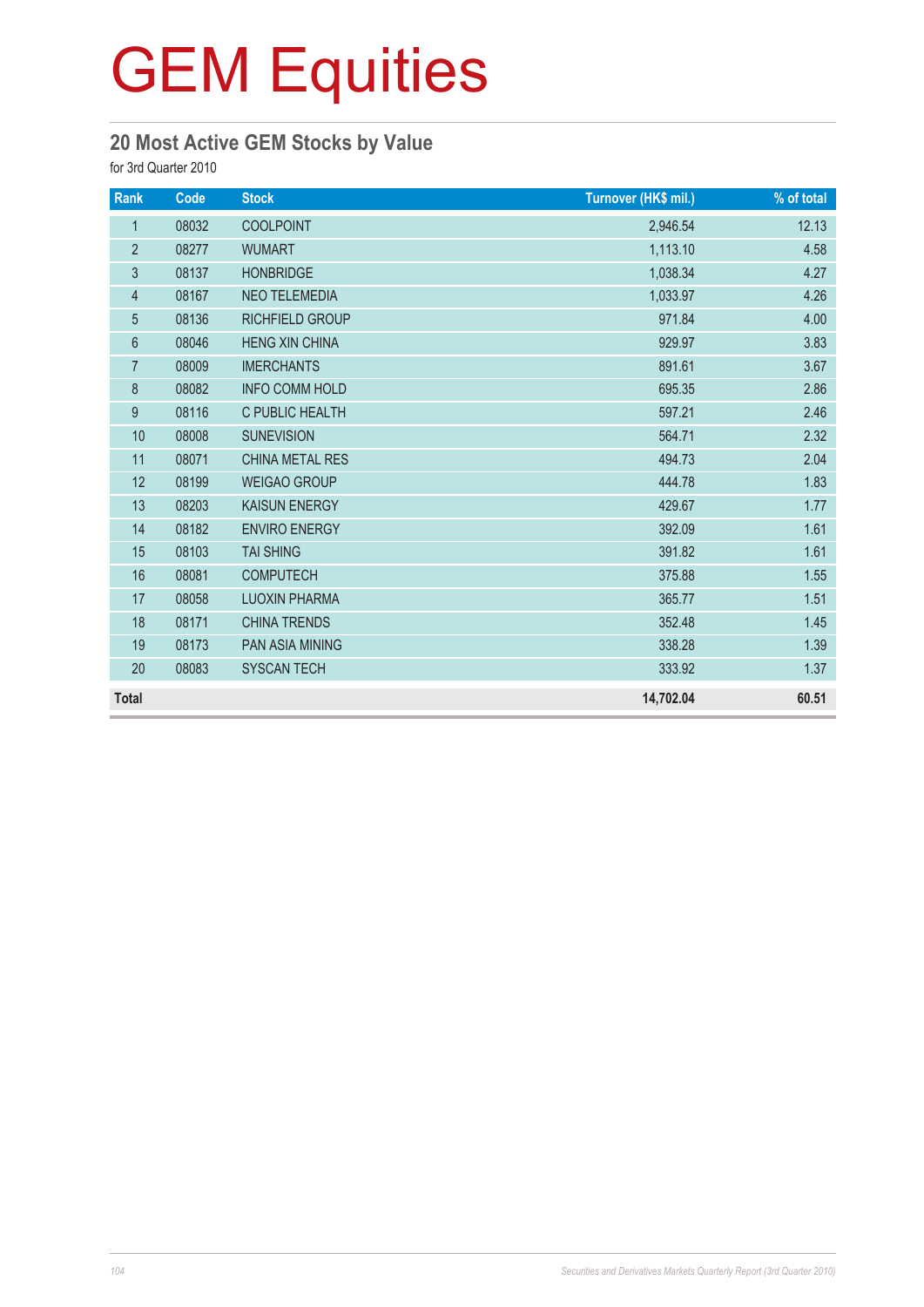#### **20 Most Active GEM Stock by Shares**

for 3rd Quarter 2010

| Rank           | Code  | <b>Stock</b>           | <b>Turnover (Mil. shs)</b> | % of total |
|----------------|-------|------------------------|----------------------------|------------|
| $\mathbf{1}$   | 08171 | <b>CHINA TRENDS</b>    | 8,326.25                   | 9.39       |
| $\overline{2}$ | 08167 | <b>NEO TELEMEDIA</b>   | 6,741.87                   | 7.60       |
| $\mathfrak{S}$ | 08130 | XINGLIN MEDICAL        | 5,251.01                   | 5.92       |
| $\overline{4}$ | 08116 | C PUBLIC HEALTH        | 4,714.24                   | 5.32       |
| $\overline{5}$ | 08299 | <b>GRAND T G GOLD</b>  | 4,187.32                   | 4.72       |
| 6              | 08173 | <b>PAN ASIA MINING</b> | 4,113.19                   | 4.64       |
| $\overline{7}$ | 08009 | <b>IMERCHANTS</b>      | 3,906.14                   | 4.41       |
| $\bf 8$        | 08032 | <b>COOLPOINT</b>       | 3,891.49                   | 4.39       |
| 9              | 08082 | <b>INFO COMM HOLD</b>  | 3,827.01                   | 4.32       |
| 10             | 08228 | <b>NATIONAL ARTS</b>   | 2,949.34                   | 3.33       |
| 11             | 08071 | CHINA METAL RES        | 2,678.23                   | 3.02       |
| 12             | 08079 | <b>B.A.L. HOLD-NEW</b> | 2,224.16                   | 2.51       |
| 13             | 08212 | APTUS HOLDINGS         | 2,094.83                   | 2.36       |
| 14             | 08080 | <b>NAS HOLDINGS</b>    | 1,655.20                   | 1.87       |
| 15             | 08081 | <b>COMPUTECH</b>       | 1,399.52                   | 1.58       |
| 16             | 08103 | <b>TAI SHING</b>       | 1,392.30                   | 1.57       |
| 17             | 08136 | <b>RICHFIELD GROUP</b> | 1,275.54                   | 1.44       |
| 18             | 08046 | <b>HENG XIN CHINA</b>  | 1,188.78                   | 1.34       |
| 19             | 08129 | CH BIO CASSAVA         | 1,082.77                   | 1.22       |
| 20             | 08220 | <b>BINGO GROUP</b>     | 1,074.95                   | 1.21       |
| <b>Total</b>   |       |                        | 63,974.13                  | 72.15      |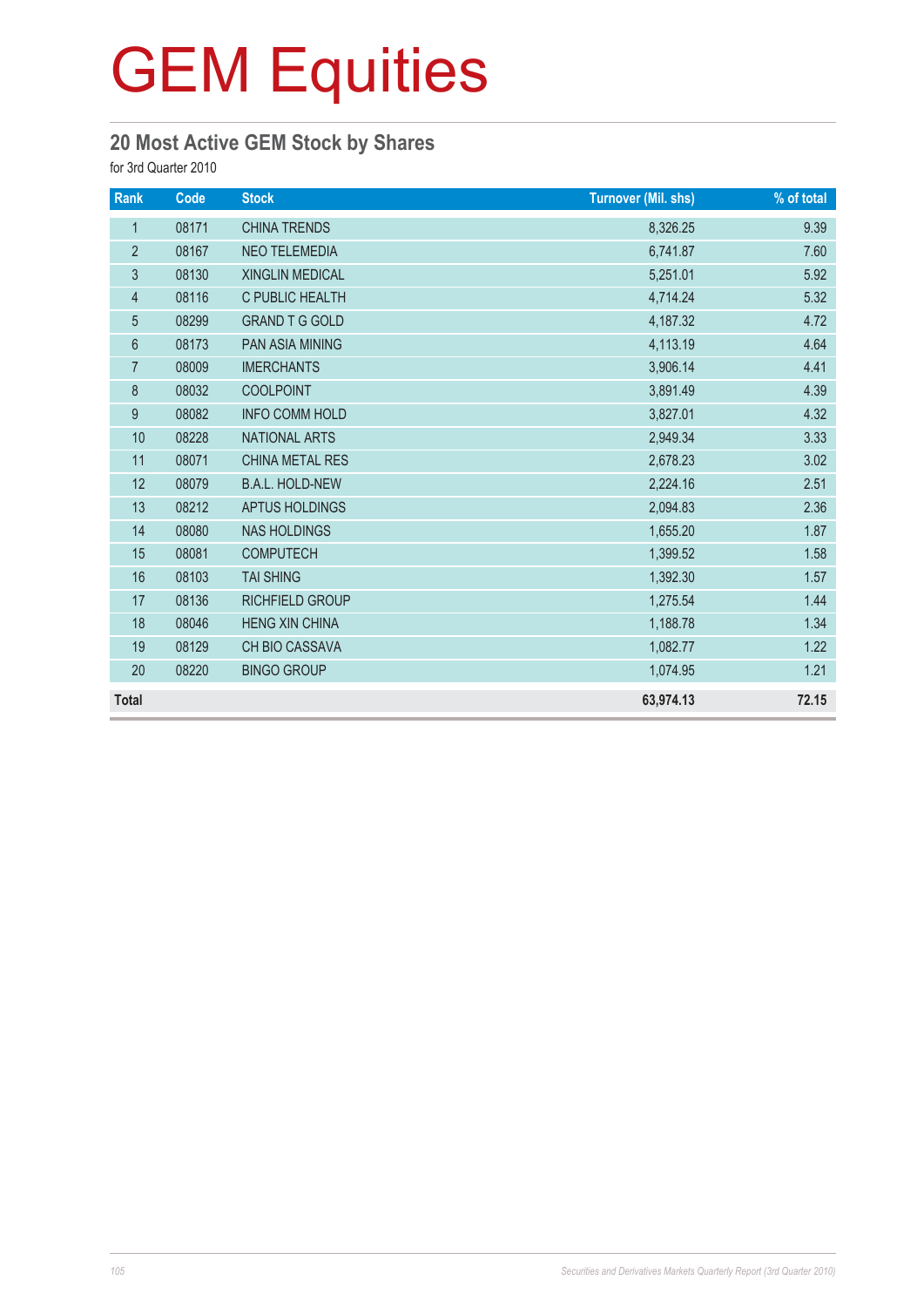#### **Market Capitalisation of Listed Companies for GEM**

as at the quarter end

|      |                | HK\$ mil.  |
|------|----------------|------------|
| 2009 | Q3             | 86,891.48  |
|      | Q4             | 105,036.43 |
| 2010 | Q1             | 134,742.28 |
|      | Q2             | 130,902.34 |
|      | Q <sub>3</sub> | 129,859.18 |

#### **Market Capitalisation by Hang Seng Industry Classification System\* – GEM** Quarter-end figures



Hang Seng Industry Classification System (HSICS) is provided by Hang Seng Indexes Company Limited.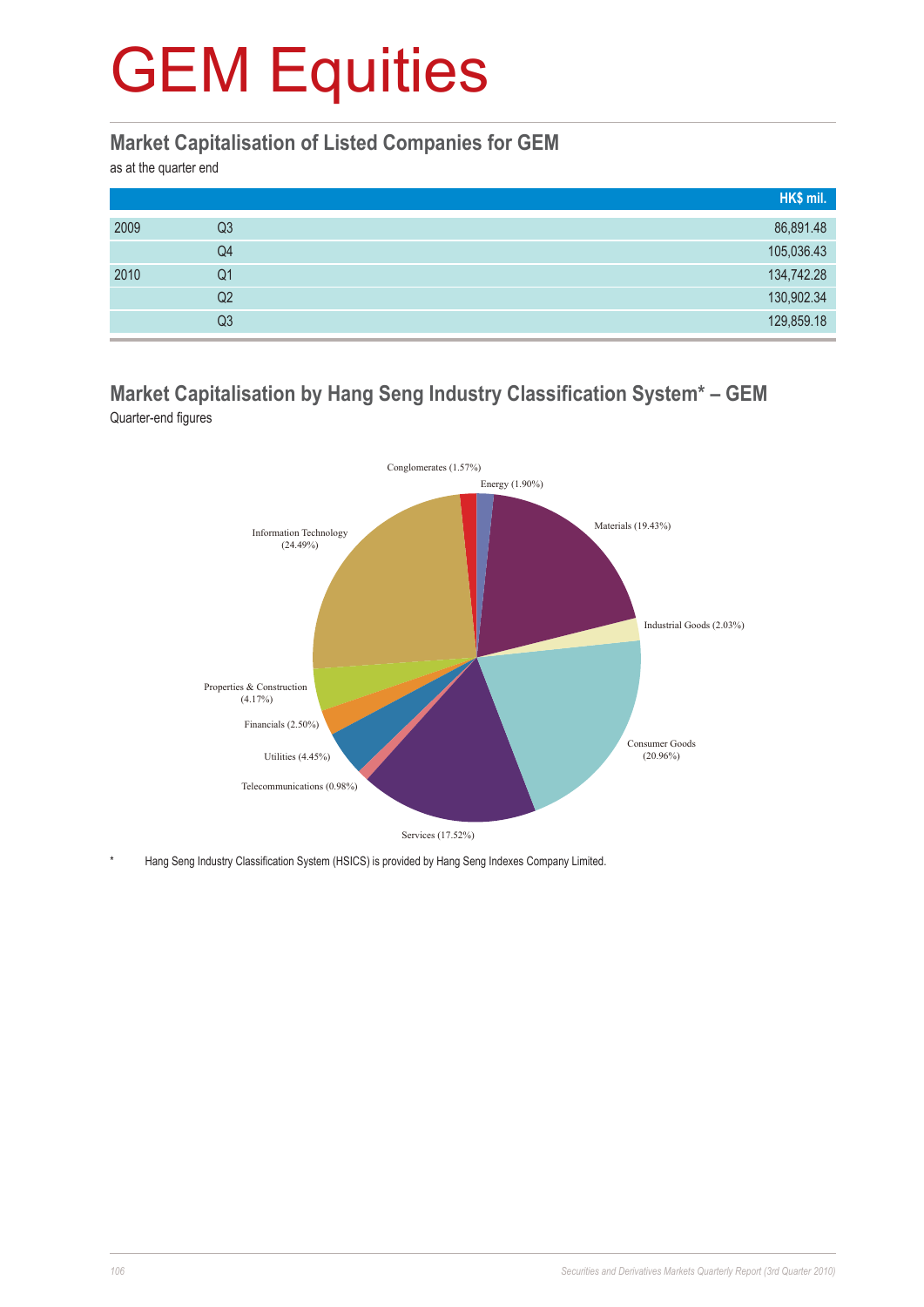#### **50 Leading Companies by Market Capitalisation – GEM**

as at the 3rd quarter end 2010

|                     |       |                                                        | <b>Market capitalisation</b> |                   |
|---------------------|-------|--------------------------------------------------------|------------------------------|-------------------|
| Rank                |       | <b>Company</b>                                         | (HK\$ mil.)                  | % of market total |
| $\mathbf{1}$        | 08137 | Honbridge Holdings Ltd.                                | 19,808.98                    | 15.25             |
| $\overline{2}$      | 08032 | Coolpoint Energy Ltd.                                  | 13,153.51                    | 10.13             |
| $\sqrt{3}$          | 08277 | Wumart Stores, Inc. - H Shares                         | 9,958.70                     | 7.67              |
| 4                   | 08008 | Sunevision Holdings Ltd.                               | 4,570.84                     | 3.52              |
| 5                   | 08035 | Binhai Investment Co. Ltd.                             | 3,715.54                     | 2.86              |
| $6\,$               | 08136 | Richfield Group Holdings Ltd.                          | 2,577.08                     | 1.98              |
| $\overline{7}$      | 08155 | South China Land Ltd.                                  | 2,403.38                     | 1.85              |
| 8                   | 08052 | Convenience Retail Asia Ltd.                           | 2,333.61                     | 1.80              |
| 9                   | 08192 | Global Energy Resources International Group Ltd.       | 2,291.80                     | 1.76              |
| 10                  | 08167 | Neo Telemedia Ltd.                                     | 2,159.95                     | 1.66              |
| 11                  | 08080 | North Asia Strategic Holdings Ltd.                     | 2,039.51                     | 1.57              |
| 12                  | 08206 | China Communication Telecom Services Co. Ltd.          | 1,983.20                     | 1.53              |
| 13                  | 08161 | China LotSynergy Holdings Ltd.                         | 1,961.57                     | 1.51              |
| 14                  | 08058 | Shandong Luoxin Pharmacy Stock Co. Ltd. - H Shares     | 1,744.34                     | 1.34              |
| 15                  | 08158 | China Bio-Med Regeneration Technology Ltd.             | 1,476.29                     | 1.14              |
| 16                  | 08046 | Heng Xin China Holdings Ltd.                           | 1,429.81                     | 1.10              |
| 17                  | 08096 | ThinSoft (Holdings) Inc.                               | 1,391.93                     | 1.07              |
| 18                  | 08066 | Phoenitron Holdings Ltd.                               | 1,388.20                     | 1.07              |
| 19                  | 08190 | Combest Holdings Ltd.                                  | 1,300.53                     | 1.00              |
| 20                  | 08070 | Zhongyu Gas Holdings Ltd.                              | 1,283.10                     | 0.99              |
| 21                  | 08123 | First China Financial Network Holdings Ltd.            | 1,263.56                     | 0.97              |
| 22                  | 08071 | China Metal Resources Holdings Ltd.                    | 1,202.13                     | 0.93              |
| 23                  | 08025 | Asian Capital Resources (Holdings) Ltd.                | 1,200.99                     | 0.92              |
| 24                  | 08279 | AGTech Holdings Ltd.                                   | 1,168.20                     | 0.90              |
| 25                  | 08203 | Kaisun Energy Group Ltd.                               | 1,078.34                     | 0.83              |
| 26                  | 08182 | Enviro Energy International Holdings Ltd.              | 1,057.90                     | 0.81              |
| 27                  | 08116 | China Public Healthcare (Holding) Ltd.                 | 1,014.52                     | 0.78              |
| 28                  | 08306 | China Nonferrous Metals Co. Ltd.                       | 1,002.56                     | 0.77              |
| 29                  | 08083 | SYSCAN Technology Holdings Ltd.                        | 950.60                       | 0.73              |
| 30                  | 08299 | Grand T G Gold Holdings Ltd.                           | 941.39                       | 0.72              |
| 31                  | 08005 | Yuxing InfoTech Holdings Ltd.                          | 929.33                       | 0.72              |
| 32                  | 08287 | Nanjing Sample Technology Co. Ltd. - H Shares          | 881.28                       | 0.68              |
| 33                  | 08175 | China Digital Licensing (Group) Ltd.                   | 870.03                       | 0.67              |
| 34                  | 08128 | China Ground Source Energy Ltd.                        | 859.50                       | 0.66              |
| 35                  | 08153 | Code Agriculture (Holdings) Ltd.                       | 841.28                       | 0.65              |
| 36                  | 08325 | Oriental City Group Holdings Ltd.                      | 780.00                       | 0.60              |
| 37                  | 08290 | Tianjin Tianlian Public Utilities Co., Ltd. - H Shares | 775.09                       | 0.60              |
| 38                  | 08271 | Global Digital Creations Holdings Ltd.                 | 738.29                       | 0.57              |
| 39                  | 08102 | Shanghai Fudan Microelectronics Co. Ltd. - H Shares    | 724.57                       | 0.56              |
| 40                  | 08029 | Sun International Group Ltd.                           | 713.79                       | 0.55              |
| 41                  | 08259 | Yantai North Andre Juice Co. Ltd. - H Shares           | 712.87                       | 0.55              |
| 42                  | 08220 | Bingo Group Holdings Ltd.                              | 697.02                       | 0.54              |
| 43                  | 08009 | iMerchants Ltd.                                        | 688.97                       | 0.53              |
| 44                  | 08272 | Best Miracle International Ltd.                        | 672.56                       | 0.52              |
| 45                  | 08196 | Launch Tech Co. Ltd. - H Shares                        | 640.22                       | 0.49              |
| 46                  | 08061 | AcrossAsia Ltd.                                        | 638.14                       | 0.49              |
| 47                  | 08296 | Sino-Life Group Ltd.                                   | 616.28                       | 0.47              |
| 48                  | 08166 | China Eco-Farming Ltd.                                 | 606.15                       | 0.47              |
| 49                  | 08173 | Pan Asia Mining Ltd.                                   | 592.92                       | 0.46              |
| 50                  | 08076 | Sing Lee Software (Group) Ltd.                         | 580.96                       | 0.45              |
| <b>Total</b>        |       |                                                        | 104,411.34                   | 80.40             |
| <b>Market Total</b> |       |                                                        | 129,859.18                   | 100.00            |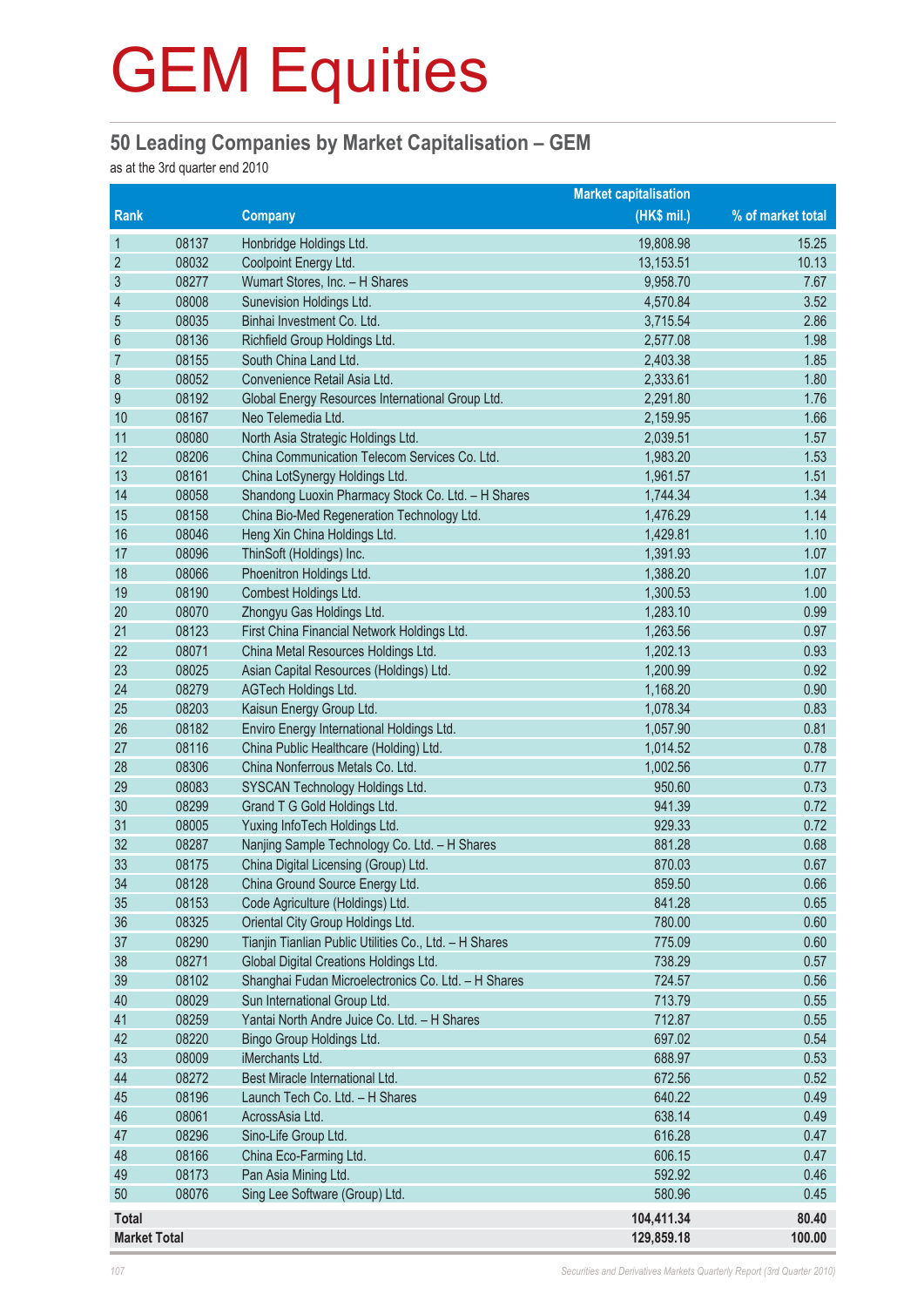# **GEM Equities**

#### **New Listing Statistics – equities for GEM**

|      |    | No. of newly listed companies | Funds raised (HK\$ mil.) |
|------|----|-------------------------------|--------------------------|
| 2009 | Q3 |                               | 158.70                   |
|      | Q4 |                               | 197.50                   |
| 2010 | Q1 |                               |                          |
|      | Q2 |                               | 146.25                   |
|      | Q3 |                               | 78.24                    |

#### **Newly Listed Companies for GEM**

for 3rd Quarter 2010

| <b>Code</b>  | Company name                                       |            | Listing date No. of issued shares | Funds raised (HK\$ mil.) |
|--------------|----------------------------------------------------|------------|-----------------------------------|--------------------------|
| 08356        | Tsun Yip Holdings Ltd.                             | 2010/08/30 | 99,200,000                        | 31.74                    |
| 08321        | China Automotive Interior Decoration Holdings Ltd. | 2010/09/29 | 200,000,000                       | 46.50                    |
| <b>Total</b> |                                                    |            |                                   | 78.24                    |

### **Withdrawal of listed Companies – GEM**

for 3rd Quarter 2010

| <b>Code</b> | <b>Company name</b>                                         | <b>Last trading date</b> | <b>Delisted date</b> |                    |
|-------------|-------------------------------------------------------------|--------------------------|----------------------|--------------------|
| 08069       | Tong Ren Tang Technologies Co. Ltd. - H Shares *            | 2010/07/08               | 2010/07/09           | -S                 |
| 08285       | EVOC Intelligent Technology Co. Ltd. - H Shares *           | 2010/07/09               | 2010/07/12           | -Ş                 |
| 08199       | Shandong Weigao Group Medical Polymer Co. Ltd. - H Shares * | 2010/07/28               | 2010/07/29           | -S                 |
| 08118       | International Entertainment Corporation *                   | 2010/09/24               | 2010/09/27           | $\hat{\mathbf{S}}$ |
| 08230       | Shenzhen Dongjiang Environmental Co. Ltd. - H Shares *      | 2010/09/27               | 2010/09/28           | -S                 |

Transfers of listing from GEM to Main Board pursuant to the revised Rule 9.24 of the GEM Listing Rules and to the new Chapter 9A of the Main Board Listing Rules effective from 1 July 2008.

§ Effective date of the transfer of listing from GEM to Main Board.

## **Company Name Changes for GEM**

| Code  | Old name                       | New name                                         | <b>Effective date</b> | <b>Adoption date</b> |
|-------|--------------------------------|--------------------------------------------------|-----------------------|----------------------|
| 08192 | <b>UURG Corporation Ltd.</b>   | Global Energy Resources International Group Ltd. | 2010/05/25            | 2010/07/02           |
| 08066 | Cardlink Technology Group Ltd. | Phoenitron Holdings Ltd.                         | 2010/06/10            | 2010/08/02           |
| 08190 | Goldmond Holdings Ltd.         | Combest Holdings Ltd.                            | 2010/06/28            | 2010/08/05           |
| 08172 | China Star Film Group Ltd.     | KH Investment Holdings Ltd.                      | 2010/07/22            | 2010/08/26           |
| 08220 | Emcom International Ltd.       | Bingo Group Holdings Ltd.                        | 2010/08/06            | 2010/09/08           |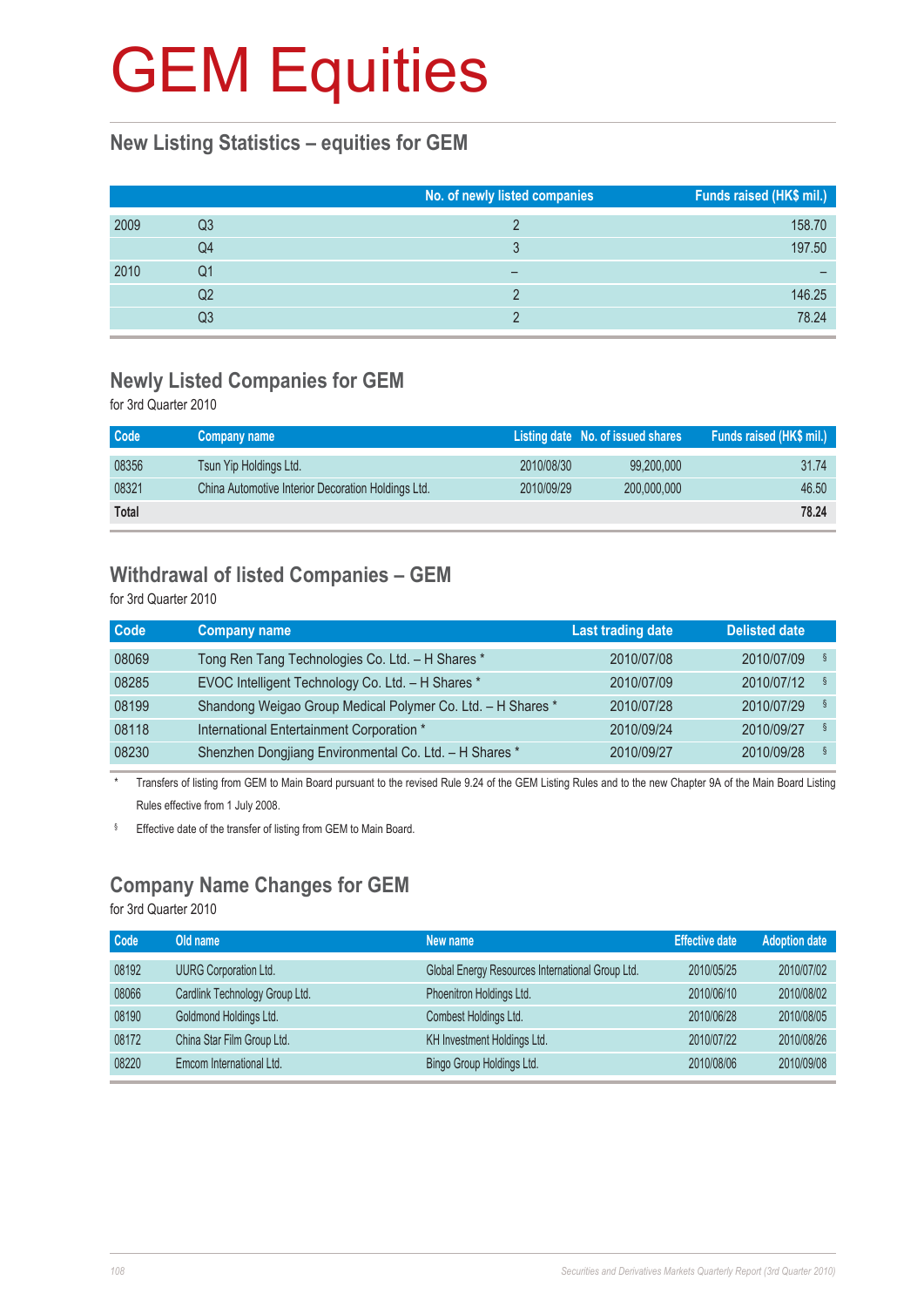# **GEM Equities**

#### **Bonus Issues / Bonus Warrants for GEM**

for 3rd Quarter 2010

| Code       | Company | <b>Particulars</b> |  |
|------------|---------|--------------------|--|
| <b>NIL</b> |         |                    |  |

#### **Share Split / Consolidation for GEM**

for 3rd Quarter 2010

| Code  | <b>Company</b>                                   | <b>Particulars</b>      | <b>Effective date</b> |
|-------|--------------------------------------------------|-------------------------|-----------------------|
| 08109 | Creative Energy Solutions Holdings Ltd.          | Consolidation 50 into 1 | 2010/07/30            |
| 08130 | Xing Lin Medical Information Technology Co. Ltd. | Consolidation 10 into 1 | 2010/08/09            |
| 08079 | B.A.L. Holdings Ltd.                             | Consolidation 10 into 1 | 2010/09/09            |
| 08078 | Dragonlott Entertainment Group Ltd.              | Split 1 into 2          | 2010/09/21            |
| 08228 | National Arts Holdings Ltd.                      | Consolidation 10 into 1 | 2010/09/30            |

## **Rights Issues & Open Offers for GEM**

| <b>Month</b> | Code  | Company                           | <b>Ratio</b>        | Funds raised (HK\$ mil.) |
|--------------|-------|-----------------------------------|---------------------|--------------------------|
| Sep          | 08003 | Great World Company Holdings Ltd. | Rts 1 for 1 @\$0.10 | 48.63                    |
| <b>Total</b> |       |                                   |                     | 48.63                    |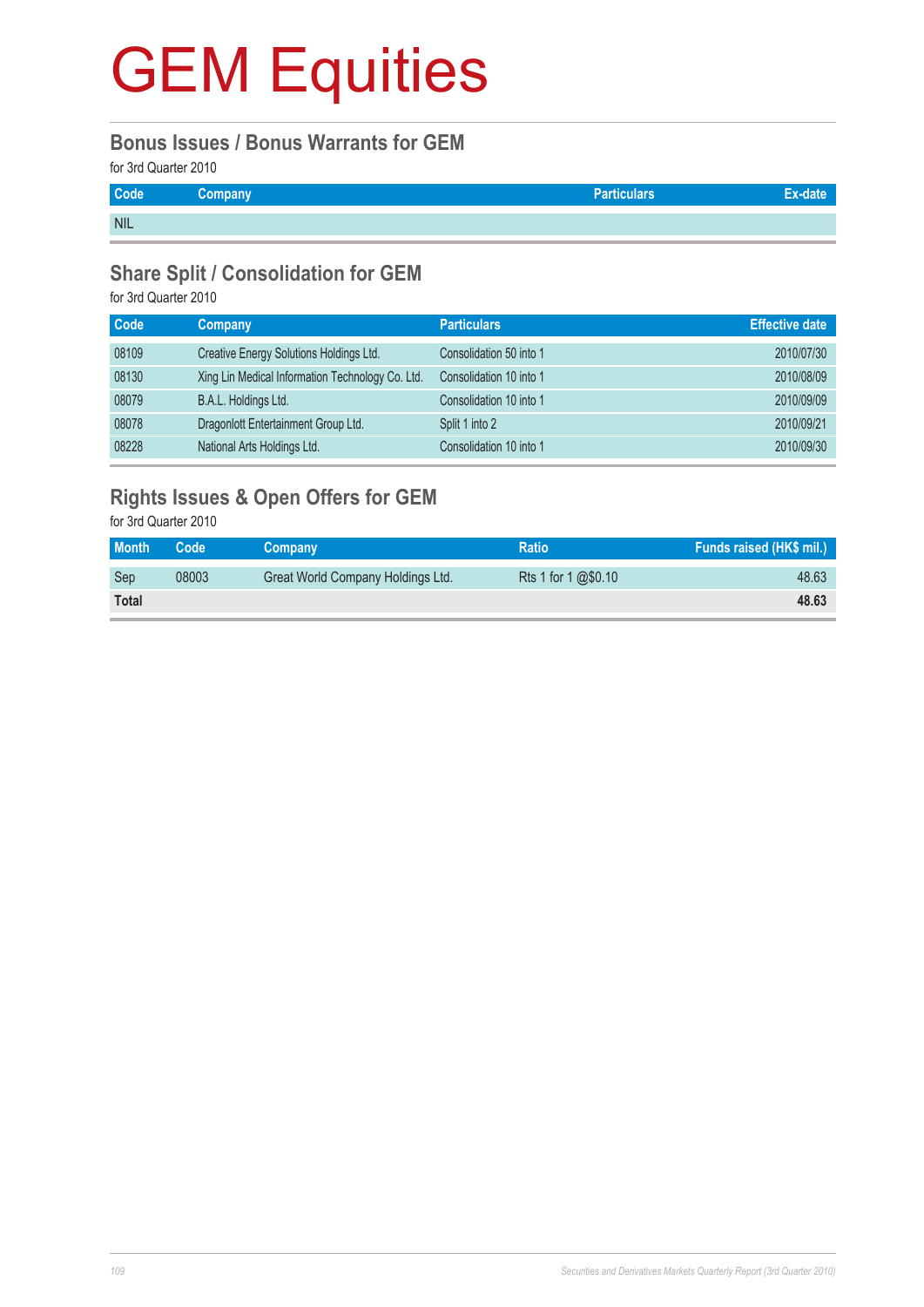# GEM Equities

### **Placing\***

|              |             |                        | No. of        |                      |                     |
|--------------|-------------|------------------------|---------------|----------------------|---------------------|
|              |             |                        | new shares    | <b>Placing price</b> | <b>Funds raised</b> |
| <b>Month</b> | <b>Code</b> | <b>Company</b>         | placed        | (HK\$)               | (HK\$ mil.)         |
| 2010         |             |                        |               |                      |                     |
| Jun **       | 08068       | <b>NU INT'L</b>        | 150,000,000   | 0.2120               | 31.80               |
| Jul          | 08109       | <b>CREATIVE ENERGY</b> | 8,316,000,000 | 0.0058               | 48.23               |
|              | 08060       | <b>GLOBAL LINK</b>     | 155,000,000   | 0.2300               | 35.65               |
|              | 08082       | <b>INFO COMM HOLD</b>  | 195,120,000   | 0.0620               | 12.10               |
|              | 08202       | <b>INNO-TECH HOLD</b>  | 148,000,000   | 0.1860               | 27.53               |
|              | 08017       | <b>LONG SUCCESS</b>    | 121,000,000   | 0.2000               | 24.20               |
|              | 08103       | <b>TAI SHING</b>       | 100,000,000   | 0.2700               | 26.50               |
| Aug          | 08212       | <b>APTUS HOLDINGS</b>  | 74,100,000    | 0.1700               | 12.60               |
|              | 08078       | DRAGONLOTT ENT         | 70,398,000    | 0.3800               | 26.75               |
|              | 08086       | <b>EPRO</b>            | 400,000,000   | 0.0500               | 20.00               |
|              | 08019       | <b>HAO WEN HLDGS</b>   | 146,590,009   | 0.1000               | 14.66               |
|              | 08037       | LONGLIFE GROUP         | 192,000,000   | 0.2700               | 51.84               |
|              | 08100       | M DREAM INWORLD        | 218,000,000   | 0.1000               | 21.80               |
|              | 08045       | <b>NANDASOFT</b>       | 187,000,000   | 0.3600               | 66.39               |
|              | 08111       | <b>SOLUTECK</b>        | 108,600,000   | 0.3300               | 35.30               |
|              | 08130       | <b>XINGLIN MEDICAL</b> | 189,850,000   | 0.2100               | 38.92               |
| Sep          | 08079       | <b>B.A.L. HOLD-NEW</b> | 71,000,000    | 0.2000               | 14.20               |
|              | 08175       | CHI DIGITAL LIC        | 103,500,000   | 0.2700               | 28.26               |
|              | 08250       | CHI NATURAL INV        | 243,000,000   | 0.2200               | 53.46               |
|              | 08071       | <b>CHINA METAL RES</b> | 588,405,000   | 0.1400               | 84.14               |
|              | 08081       | <b>COMPUTECH</b>       | 100,000,000   | 0.2000               | 20.00               |
|              | 08046       | <b>HENG XIN CHINA</b>  | 200,000,000   | 0.7500               | 150.00              |
|              | 08256       | <b>NETEL</b>           | 2,500,000     | 0.1700               | 0.43                |
|              | 08022       | <b>TLT LOTTOTAIN</b>   | 66,000,000    | 0.3000               | 19.80               |
| <b>Total</b> |             |                        |               |                      | 864.54              |

Due to the reporting time-lag, placing figures for the quarter are provisional.

\*\* Supplementary information update for previous quarters.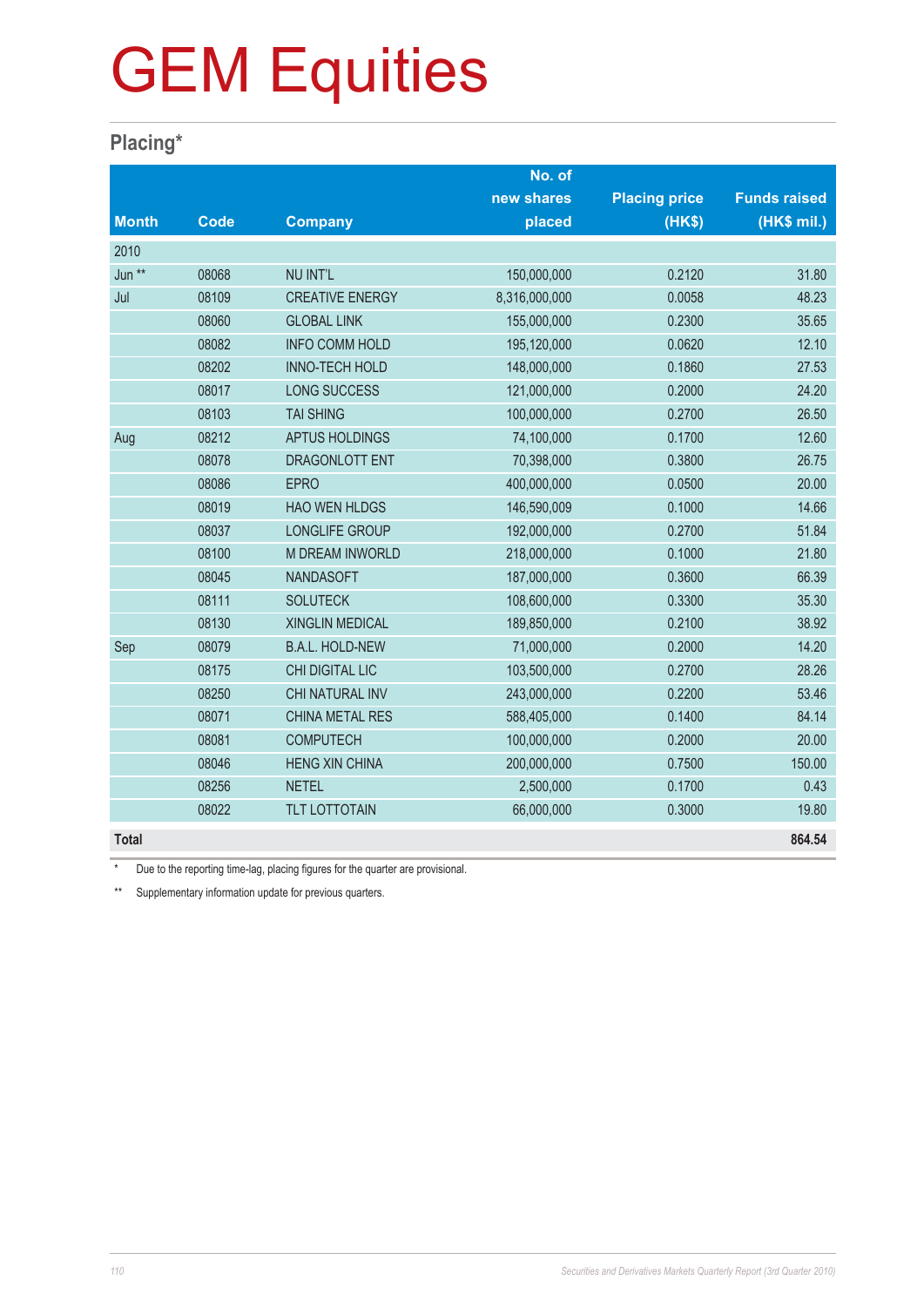# GEM Warrants

#### **Warrant Trading and Market Value Statistics – GEM**

|      |    | Number | Turnover value (HK\$ mil.) | Market value (HK\$ mil.) |
|------|----|--------|----------------------------|--------------------------|
| 2009 | Q3 |        | 0.04                       | 5.97                     |
|      | Q4 |        | 0.04                       | 1.49                     |
| 2010 | Q1 |        | 0.00                       | 1.49                     |
|      | Q2 |        | 0.04                       | 1.49                     |
|      | Q3 |        | 8.43                       | 35.85                    |

# **Newly Listed Equity GEM Warrants**

|              |                                                | Initial issued    |              |            | <b>Amount raised</b> |
|--------------|------------------------------------------------|-------------------|--------------|------------|----------------------|
| Code         | <b>Equity warrants</b>                         | amount (HK)       | Listing date | Expiry     | $(HKS$ mil.)         |
| 08343        | China Nonferrous Metals Co. Ltd. Warrants 2012 | 717,000,000 units | 2010/08/02   | 2012/08/01 | 7.17                 |
| <b>Total</b> |                                                |                   |              |            | 7.17                 |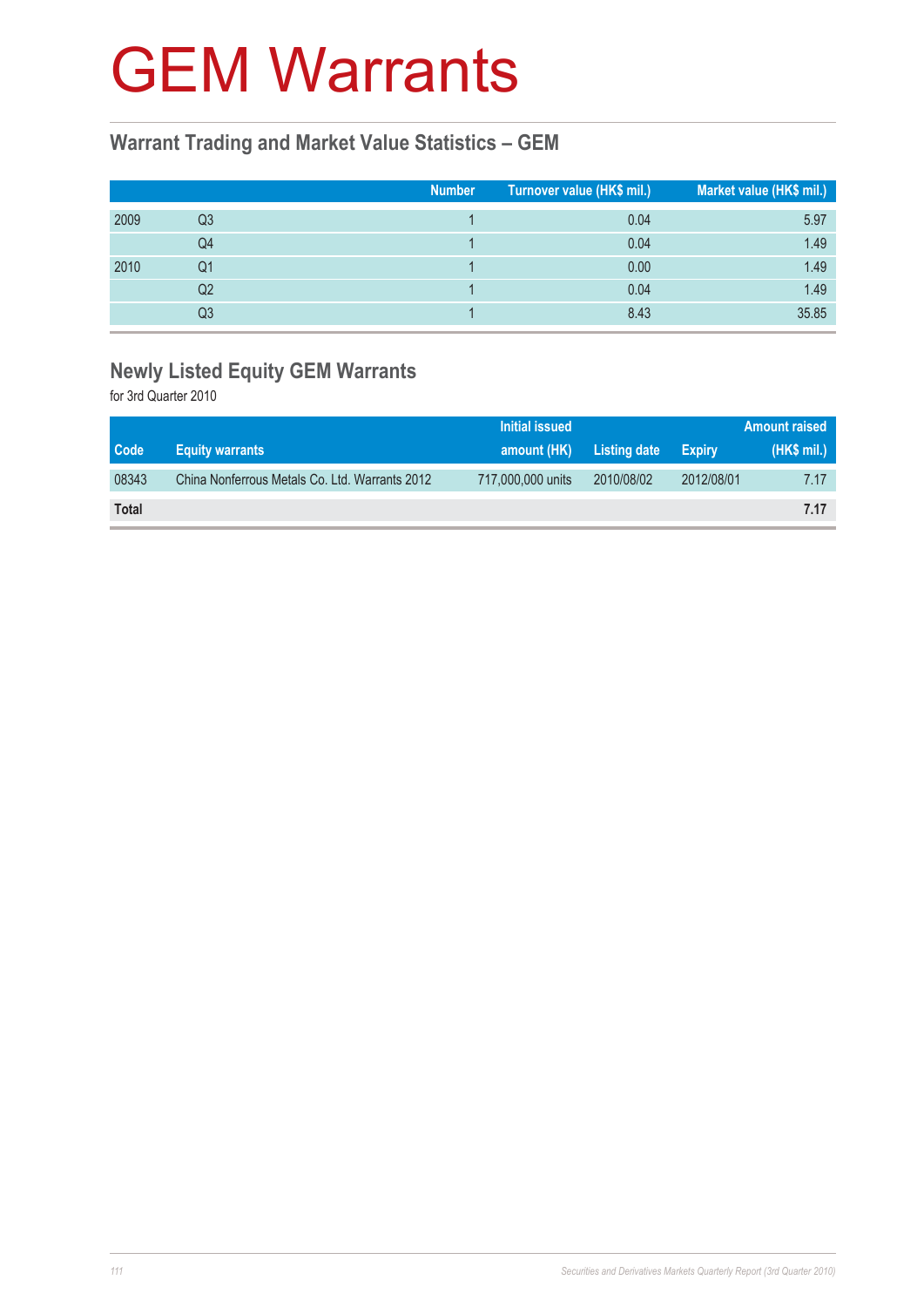# Stock Market Indices

#### **Hang Seng Index**



### **S&P/HKEx LargeCap Index**



#### **S&P/HKEx GEM Index**

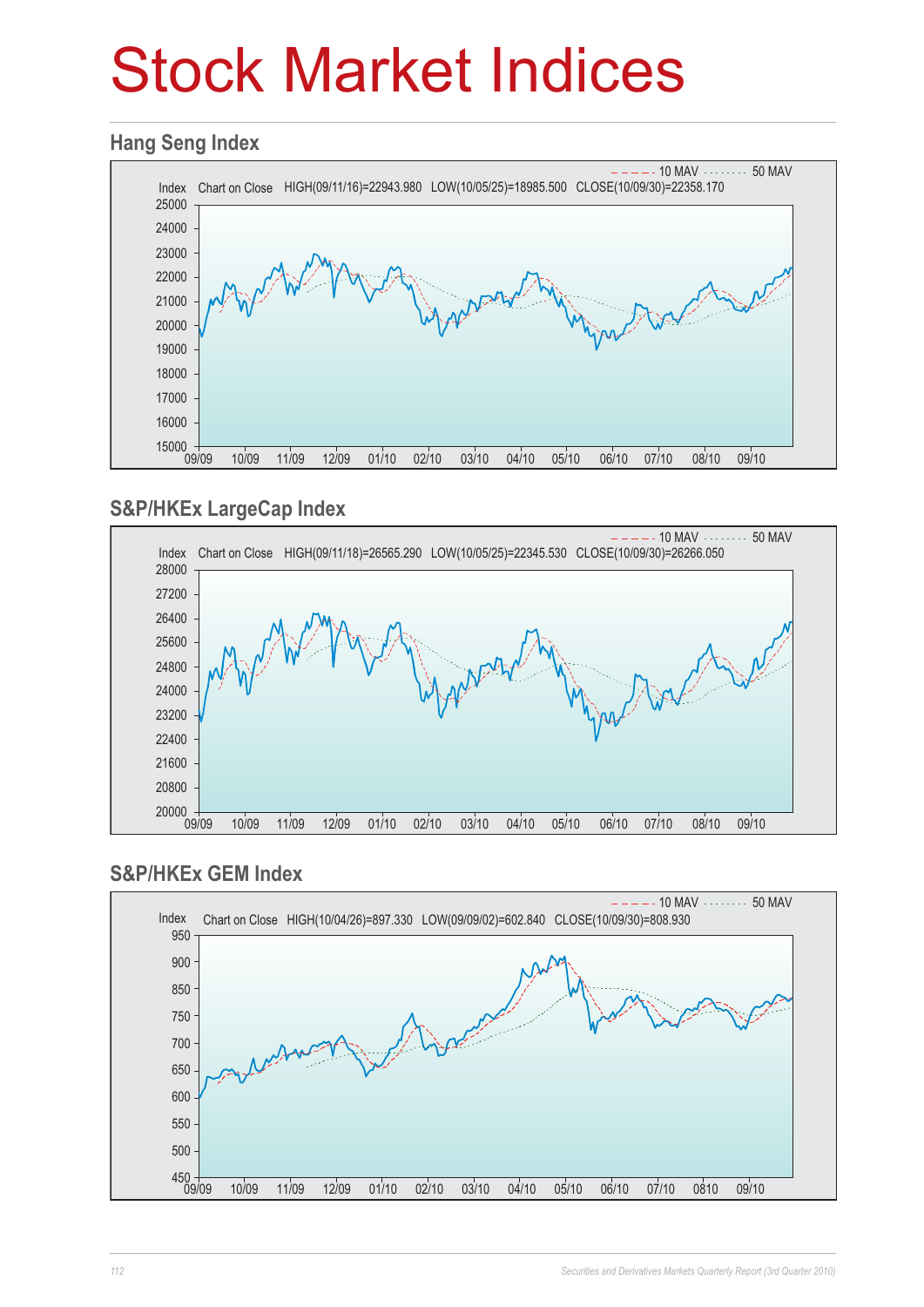# Stock Market Indices

### **Hong Kong Stock Market Indices**

|                                               | End of Sep 2010 | End of Jun 2010 |                     |
|-----------------------------------------------|-----------------|-----------------|---------------------|
| <b>Index</b>                                  | <b>Close</b>    | <b>Close</b>    | Change %            |
| S&P/HKEx LargeCap Index                       | 26266.05        | 23718.78        | $+ 10.74%$          |
|                                               |                 |                 |                     |
| S&P/HKEx GEM Index                            | 808.93          | 770.10          | 5.04%<br>$\ddot{}$  |
|                                               |                 |                 |                     |
| <b>HANG SENG INDEX</b>                        | 22358.17        | 20128.99        | + 11.07%            |
| <b>SECTORIAL INDICES</b>                      |                 |                 |                     |
| Finance                                       | 32546.07        | 30323.54        | 7.33%<br>$+$        |
| <b>Utilities</b>                              | 42611.42        | 41134.54        | 3.59%<br>$\ddot{}$  |
| Properties                                    | 31198.48        | 25459.32        | + 22.54%            |
| Commerce & Industry                           | 12368.77        | 10879.25        | $+ 13.69\%$         |
|                                               |                 |                 |                     |
| HANG SENG CHINA-AFFILIATED CORPORATIONS INDEX | 4207.65         | 3818.46         | 10.19%<br>$\ddot{}$ |
| HANG SENG CHINA ENTERPRISES INDEX             | 12406.10        | 11466.24        | 8.20%<br>$+$        |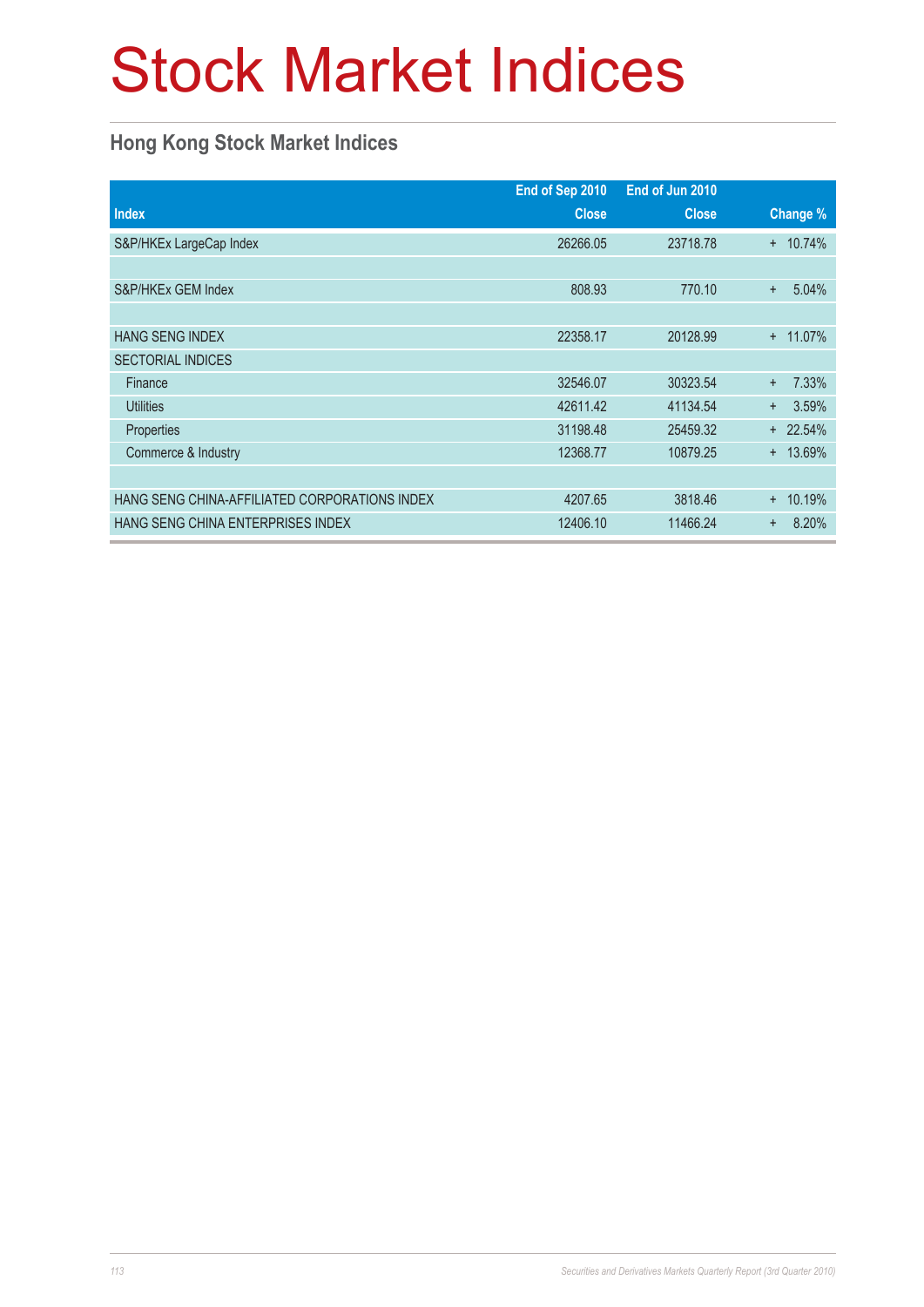# Stock Market Indices

### **WORLD INDICES**

|                                 | End of Sep 2010 | End of Jun 2010 |              |
|---------------------------------|-----------------|-----------------|--------------|
| <b>Index</b>                    | <b>Close</b>    | <b>Close</b>    | Change %     |
| <b>HONG KONG</b>                |                 |                 |              |
| S&P/HKEx LargeCap Index         | 26,266.05       | 23,718.78       | + 10.74%     |
| Hang Seng Index                 | 22,358.17       | 20,128.99       | + 11.07%     |
| <b>AUSTRALIA</b>                |                 |                 |              |
| All Ordinaries Index            | 4,636.86        | 4,324.77        | $+ 7.22%$    |
| <b>JAKARTA</b>                  |                 |                 |              |
| Composite Index                 | 3,501.30        | 2,913.68        | $+20.17%$    |
| <b>JAPAN</b>                    |                 |                 |              |
| Nikkei (225)                    | 9,369.35        | 9,382.64        | 0.14%<br>÷   |
| <b>KOREA</b>                    |                 |                 |              |
| Composite Index                 | 1,872.81        | 1,698.29        | + 10.28%     |
| <b>KUALA LUMPUR</b>             |                 |                 |              |
| Composite Index                 | 1,463.50        | 1,314.02        | + 11.38%     |
| <b>MANILA</b>                   |                 |                 |              |
| Composite Index                 | 4,100.07        | 3,372.71        | $+21.57%$    |
| <b>NEW ZEALAND</b>              |                 |                 |              |
| <b>NZSE (50)</b>                | 3,178.09        | 2,972.09        | 6.93%<br>$+$ |
| <b>SHANGHAI</b>                 |                 |                 |              |
| A Shares Index                  | 2,782.02        | 2,514.16        | + 10.65%     |
| <b>B</b> Shares Index           | 262.77          | 208.93          | + 25.77%     |
| <b>SHENZHEN</b>                 |                 |                 |              |
| A Shares Index                  | 1,223.25        | 990.43          | $+23.51%$    |
| <b>B</b> Shares Index           | 761.61          | 565.16          | + 34.76%     |
| <b>SINGAPORE</b>                |                 |                 |              |
| <b>FTSE Straits Times Index</b> | 3,097.63        | 2,835.51        | 9.24%<br>$+$ |
| <b>TAIWAN</b>                   |                 |                 |              |
| Taipei Weighted Stock Index     | 8,237.78        | 7,329.37        | + 12.39%     |
| <b>THAILAND</b>                 |                 |                 |              |
| <b>SET Index</b>                | 975.30          | 797.31          | + 22.32%     |
| <b>NEW YORK</b>                 |                 |                 |              |
| <b>DJIA</b>                     | 10,788.05       | 9,774.02        | + 10.37%     |
| Nasdaq Composite Index          | 2,368.62        | 2,109.24        | $+ 12.30\%$  |
| <b>TORONTO</b>                  |                 |                 |              |
| S&P/TSX Composite Index         | 12,368.65       | 11,294.42       | $+ 9.51%$    |
| <b>GERMANY</b>                  |                 |                 |              |
| DAX Capital Value Index         | 3,652.00        | 3,497.52        | 4.42%<br>$+$ |
| <b>LONDON</b>                   |                 |                 |              |
| FTSE (100)                      | 5,548.60        | 4,916.90        | + 12.85%     |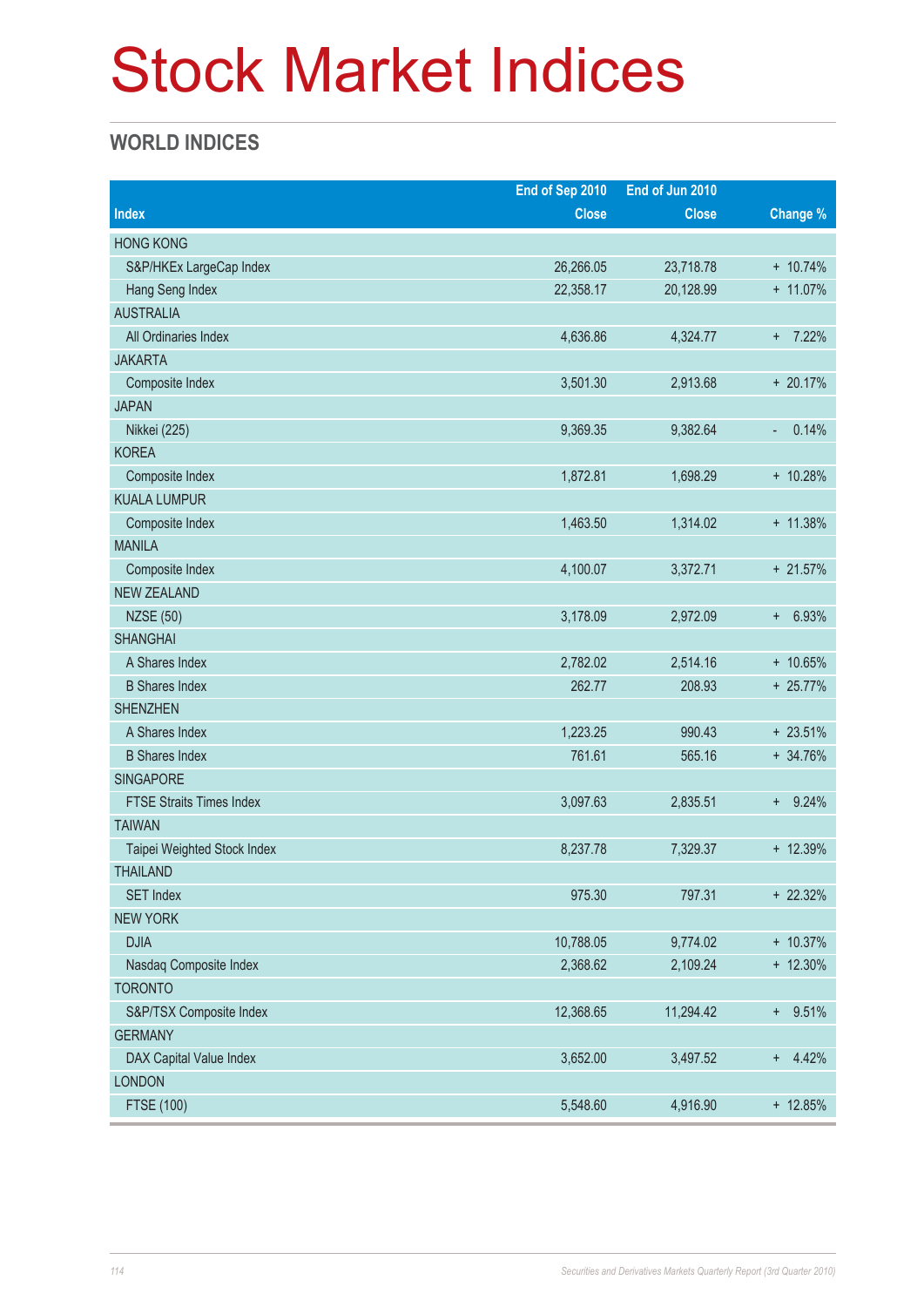#### **Contract Volume by Derivatives Products**

|                                               | <b>Contracts</b> |                  |
|-----------------------------------------------|------------------|------------------|
| <b>Derivatives product</b>                    | 3rd Quarter 2010 | 3rd Quarter 2009 |
| Hang Seng Index Futures                       | 5,027,573        | 5,430,706        |
| Hang Seng Index Options                       | 2,035,171        | 1,409,767        |
| Mini-Hang Seng Index Futures                  | 1,948,828        | 2,476,657        |
| Mini-Hang Seng Index Options                  | 121,268          | 69,660           |
| <b>H-shares Index Futures</b>                 | 2,998,397        | 3,075,581        |
| H-shares Index Options                        | 644,820          | 420,012          |
| Mini H-shares Index Futures                   | 229,747          | 237,666          |
| Flexible Hang Seng Index Options <sup>1</sup> | 7,512            |                  |
| Flexible H-shares Index Options <sup>2</sup>  | 1,548            |                  |
| <b>Stock Futures</b>                          | 45,941           | 77,610           |
| <b>Stock Options</b>                          | 13,877,094       | 10,892,511       |
| <b>Three-month HIBOR Futures</b>              | 99               | 292              |
| One-month HIBOR Futures                       | 14               | 35               |
| Three-year Exchange Fund Note Futures         |                  |                  |
| <b>Gold Futures</b>                           | 1,094            | 1,124            |
| <b>Total</b>                                  | 26,939,106       | 24,091,621       |

1 Trading in Flexible Hang Seng Index Options commenced on 08 Feb 2010

<sup>2</sup> Trading in Flexible H-shares Index Options commenced on 08 Feb 2010

### **Open Interest by Derivatives Products**

|                                               | <b>Contracts</b> |                  |  |
|-----------------------------------------------|------------------|------------------|--|
| <b>Derivatives product</b>                    | 3rd Quarter 2010 | 3rd Quarter 2009 |  |
| Hang Seng Index Futures                       | 113,153          | 83,150           |  |
| Hang Seng Index Options                       | 235,934          | 222,382          |  |
| Mini-Hang Seng Index Futures                  | 7,181            | 4,164            |  |
| Mini-Hang Seng Index Options                  | 5,757            | 2,789            |  |
| <b>H-shares Index Futures</b>                 | 114,171          | 80,516           |  |
| H-shares Index Options                        | 150,634          | 190,047          |  |
| Mini H-shares Index Futures                   | 1,072            | 844              |  |
| Flexible Hang Seng Index Options <sup>1</sup> | 606              |                  |  |
| Flexible H-shares Index Options <sup>2</sup>  | 516              |                  |  |
| <b>Stock Futures</b>                          | 6,887            | 4,389            |  |
| <b>Stock Options</b>                          | 5,090,926        | 3,663,846        |  |
| <b>Three-month HIBOR Futures</b>              | 130              | 169              |  |
| One-month HIBOR Futures                       | 8                | 20               |  |
| Three-year Exchange Fund Note Futures         |                  |                  |  |
| <b>Gold Futures</b>                           | 92               | 30               |  |
| <b>Total</b>                                  | 5,727,067        | 4,252,346        |  |

1 Trading in Flexible Hang Seng Index Options commenced on 08 Feb 2010

<sup>2</sup> Trading in Flexible H-shares Index Options commenced on 08 Feb 2010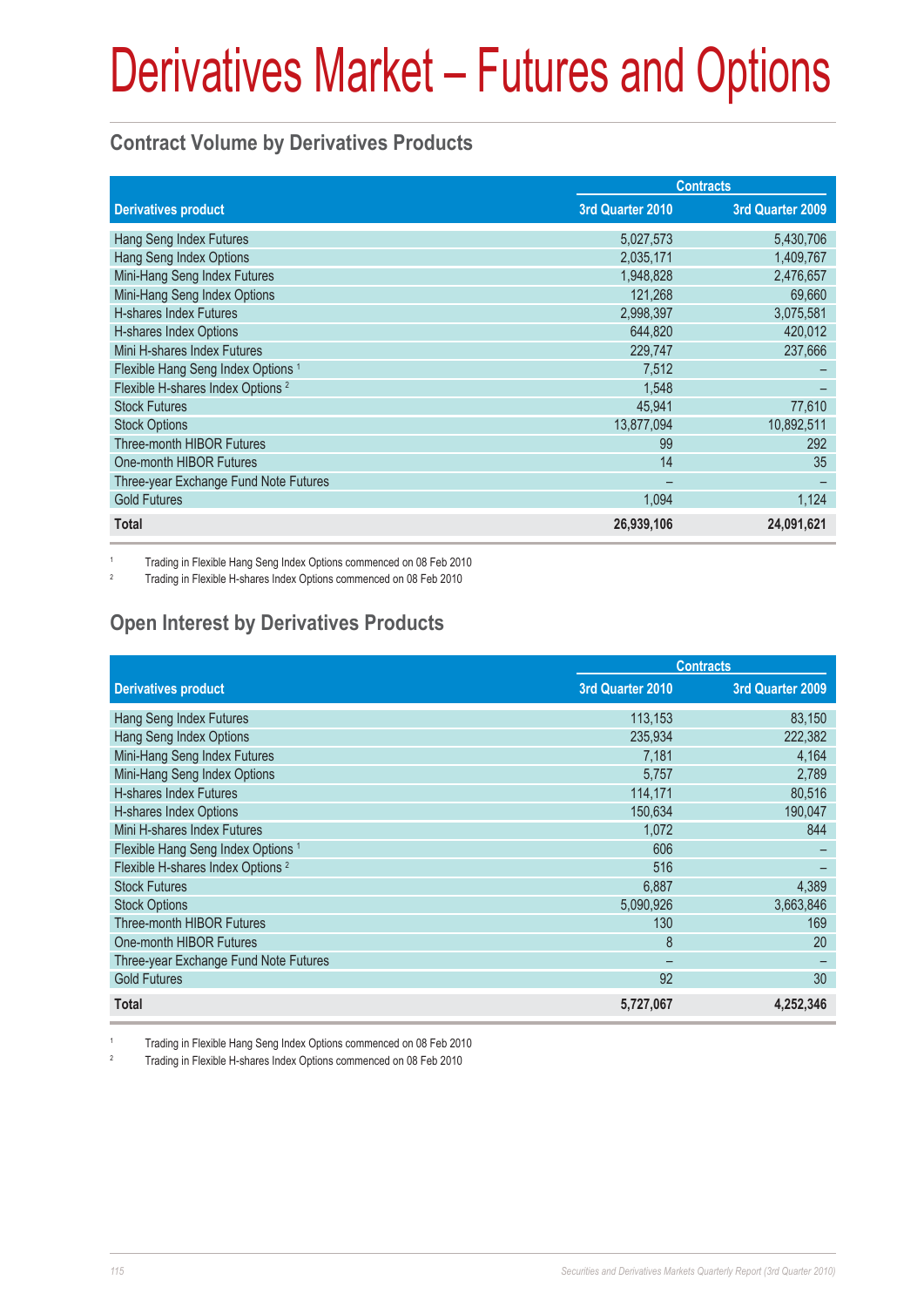#### **Hang Seng Index Futures – Contract Volume and Open Interest (contracts)**

|      |                | <b>Total</b><br>contract volume | <b>Quarter-end</b><br>open interest |
|------|----------------|---------------------------------|-------------------------------------|
| 2009 | Q <sub>3</sub> | 5,430,706                       | 83,150                              |
|      | Q4             | 4,675,012                       | 68,456                              |
| 2010 | Q <sub>1</sub> | 5,132,388                       | 73,577                              |
|      | Q <sub>2</sub> | 5,031,763                       | 77,070                              |
|      | Q <sub>3</sub> | 5,027,573                       | 113,153                             |

#### **Mini Hang Seng Index Futures – Contract Volume and Open Interest (contracts)**

|      |                | <b>Total</b><br>contract volume | <b>Quarter-end</b><br>open interest |
|------|----------------|---------------------------------|-------------------------------------|
| 2009 | Q <sub>3</sub> | 2,476,657                       | 4,164                               |
|      | Q4             | 2,117,954                       | 4,447                               |
| 2010 | Q <sub>1</sub> | 2,116,913                       | 4,956                               |
|      | Q <sub>2</sub> | 2,084,704                       | 7,602                               |
|      | Q <sub>3</sub> | 1,948,828                       | 7,181                               |

#### **Hang Seng Index Options – Contract Volume and Open Interest (contracts)**

|      |                | <b>Total</b>    | <b>Quarter-end</b> |
|------|----------------|-----------------|--------------------|
|      |                | contract volume | open interest      |
| 2009 | Q <sub>3</sub> | 1,409,767       | 222,382            |
|      | Q4             | 1,618,224       | 175,720            |
| 2010 | Q <sub>1</sub> | 1,813,584       | 208,189            |
|      | Q <sub>2</sub> | 1,935,115       | 202,453            |
|      | Q3             | 2,035,171       | 235,934            |

#### **H-Share Index Futures – Contract Volume and Open Interest (contracts)**

|      |                | <b>Total</b>    | <b>Quarter-end</b> |
|------|----------------|-----------------|--------------------|
|      |                | contract volume | open interest      |
| 2009 | Q <sub>3</sub> | 3,075,581       | 80,516             |
|      | Q4             | 2,655,350       | 74,324             |
| 2010 | Q <sub>1</sub> | 2,965,655       | 87,444             |
|      | Q2             | 3,223,123       | 89,089             |
|      | Q3             | 2,998,397       | 114,171            |

### **Stock Options Market Turnover and Open Interest (contracts)**

|    | <b>Total</b>        | <b>Total</b>    | Quarter-end   |
|----|---------------------|-----------------|---------------|
|    | Premium (HK\$ mil.) | contract volume | open interest |
| Q3 | 14,205.33           | 10,892,511      | 3,663,846     |
| Q4 | 14,852.98           | 11,611,195      | 3,848,117     |
| Q1 | 12,951.69           | 12,540,453      | 4,352,404     |
| Q2 | 12,614.00           | 14,262,472      | 5,163,995     |
| Q3 | 11,967.70           | 13,877,094      | 5,090,926     |
|    |                     |                 |               |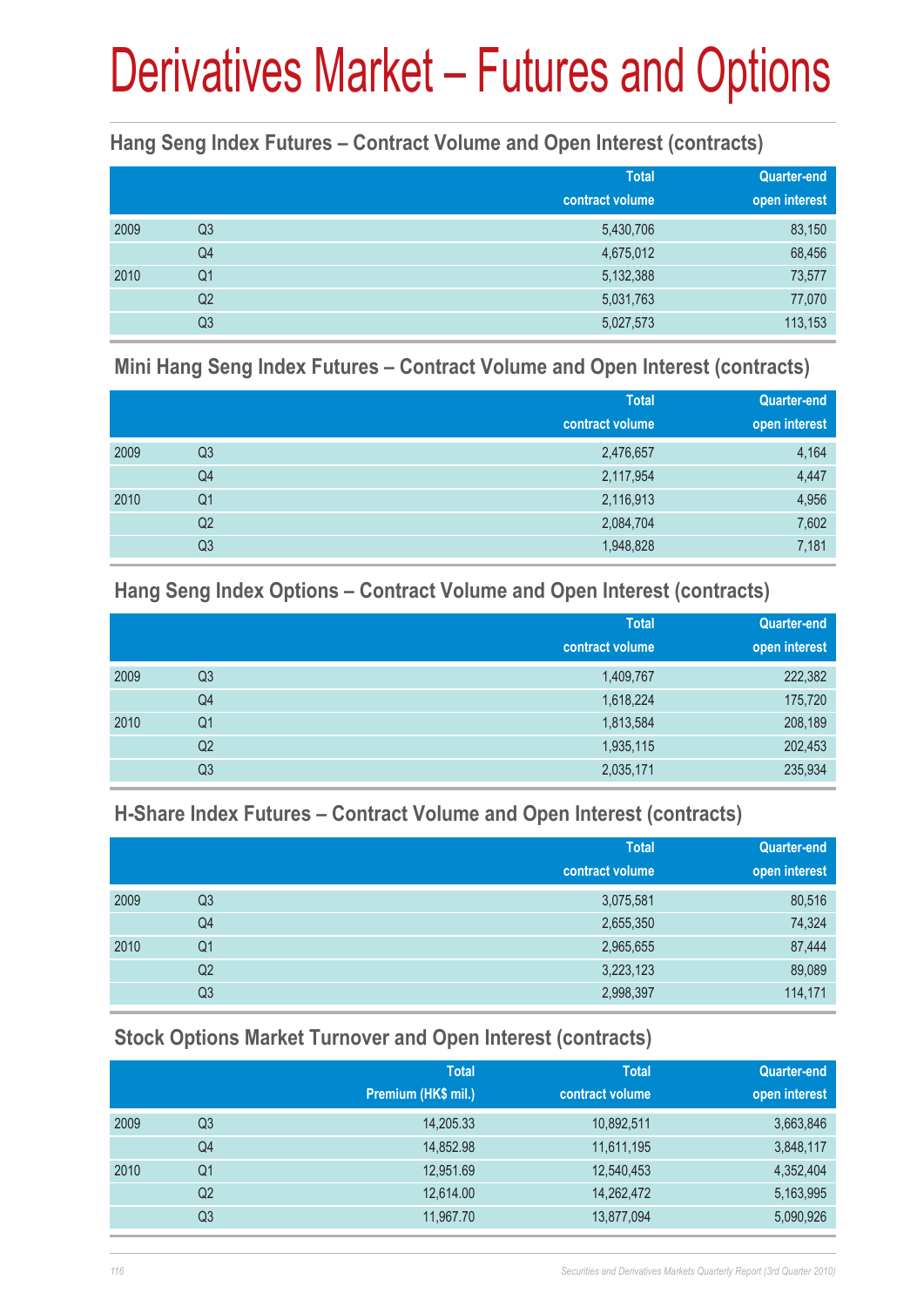#### **Stock Options Premium by Class**

|                           |                 | Premium     |            |
|---------------------------|-----------------|-------------|------------|
| <b>Options class</b>      |                 | (HK\$ mil.) | % of total |
| <b>ISHARES A50</b>        | A50             | 293.06      | 2.45%      |
| <b>ABC</b>                | <b>ABC</b>      | 162.07      | 1.35%      |
| <b>CHALCO</b>             | <b>ALC</b>      | 53.85       | 0.45%      |
| <b>BANK OF CHINA</b>      | <b>BCL</b>      | 227.79      | 1.90%      |
| <b>BANKCOMM</b>           | <b>BCM</b>      | 59.60       | 0.50%      |
| <b>BANK OF E ASIA</b>     | <b>BEA</b>      | 8.49        | 0.07%      |
| <b>BOC HONG KONG</b>      | <b>BOC</b>      | 71.85       | 0.60%      |
| <b>BYD COMPANY</b>        | <b>BYD</b>      | 428.04      | 3.58%      |
| <b>CCB</b>                | <b>CCB</b>      | 527.32      | 4.41%      |
| <b>CHINA COMM CONS</b>    | CCC             | 39.04       | 0.33%      |
| <b>CHINA COAL</b>         | <b>CCE</b>      | 36.75       | 0.31%      |
| CHINA COSCO               | <b>CCS</b>      | 19.77       | 0.17%      |
| <b>CHINA MOBILE</b>       | <b>CHT</b>      | 1,797.04    | 15.02%     |
| <b>CHINA UNICOM</b>       | <b>CHU</b>      | 51.02       | 0.43%      |
| <b>CITIC PACIFIC</b>      | <b>CIT</b>      | 21.92       | 0.18%      |
|                           |                 |             |            |
| <b>CHEUNG KONG</b>        | <b>CKH</b>      | 415.44      | 3.47%      |
| <b>CHINA LIFE</b>         | <b>CLI</b>      | 1,325.29    | 11.07%     |
| <b>CLP HOLDINGS</b>       | <b>CLP</b>      | 47.07       | 0.39%      |
| <b>CM BANK</b>            | <b>CMB</b>      | 102.06      | 0.85%      |
| <b>CNOOC</b>              | <b>CNC</b>      | 429.33      | 3.59%      |
| <b>CHINA OVERSEAS</b>     | COL             | 54.06       | 0.45%      |
| <b>CATHAY PAC AIR</b>     | <b>CPA</b>      | 14.67       | 0.12%      |
| SINOPEC CORP              | <b>CPC</b>      | 107.56      | 0.90%      |
| CHINA RAIL CONS           | <b>CRC</b>      | 6.52        | 0.05%      |
| <b>CHINA RAILWAY</b>      | <b>CRG</b>      | 12.41       | 0.10%      |
| WISE CSI300 ETF           | CS <sub>3</sub> | 5.43        | 0.05%      |
| <b>CHINA SHENHUA</b>      | <b>CSE</b>      | 98.83       | 0.83%      |
| <b>CITIC BANK</b>         | <b>CTB</b>      | 12.52       | 0.10%      |
| <b>CHINA TELECOM</b>      | <b>CTC</b>      | 61.66       | 0.52%      |
| <b>ESPRIT HOLDINGS</b>    | <b>ESP</b>      | 18.93       | 0.16%      |
| <b>FIH</b>                | <b>FIH</b>      | 8.18        | 0.07%      |
| <b>HK ELECTRIC</b>        | <b>HEH</b>      | 17.35       | 0.14%      |
| <b>HKEX</b>               | <b>HEX</b>      | 359.89      | 3.01%      |
| <b>HSBC HOLDINGS</b>      | <b>HKB</b>      | 2,091.90    | 17.48%     |
| <b>HK &amp; CHINA GAS</b> | <b>HKG</b>      | 15.34       | 0.13%      |
| <b>HENDERSON LAND</b>     | <b>HLD</b>      | 39.53       | 0.33%      |
| <b>HUANENG POWER</b>      | <b>HNP</b>      | 14.19       | 0.12%      |
| <b>HANG SENG BANK</b>     | <b>HSB</b>      | 209.76      | 1.75%      |
| <b>HUTCHISON</b>          | <b>HWL</b>      | 734.64      | 6.14%      |
| <b>ICBC</b>               | <b>ICB</b>      | 487.39      | 4.07%      |
| <b>JIANGXI COPPER</b>     | <b>JXC</b>      | 34.04       | 0.28%      |
| LI & FUNG                 | <b>LIF</b>      | 45.26       | 0.38%      |
| <b>MTR CORPORATION</b>    | <b>MTR</b>      | 6.66        | 0.06%      |
| <b>NEW WORLD DEV</b>      | <b>NWD</b>      | 14.56       | 0.12%      |
| <b>PING AN</b>            | PAI             | 176.76      | 1.48%      |
| <b>PETROCHINA</b>         | PEC             | 407.11      | 3.40%      |
| PICC P&C                  | <b>PIC</b>      | 49.97       | 0.42%      |
| <b>R&amp;F PROPERTIES</b> | <b>RFP</b>      | 9.88        | 0.08%      |
| <b>SHK PPT</b>            | <b>SHK</b>      | 369.58      | 3.09%      |
| <b>SWIRE PACIFIC A</b>    | <b>SWA</b>      | 38.11       | 0.32%      |
| <b>TENCENT</b>            | <b>TCH</b>      | 268.01      | 2.24%      |
| <b>TRACKER FUND</b>       | <b>TRF</b>      | 5.78        | 0.05%      |
|                           |                 |             |            |
| <b>WHARF HOLDINGS</b>     | <b>WHL</b>      | 24.27       | 0.20%      |
| <b>ZIJIN MINING</b>       | <b>ZJM</b>      | 30.14       | 0.25%      |
| <b>Total</b>              |                 | 11,967.70   | 100.00%    |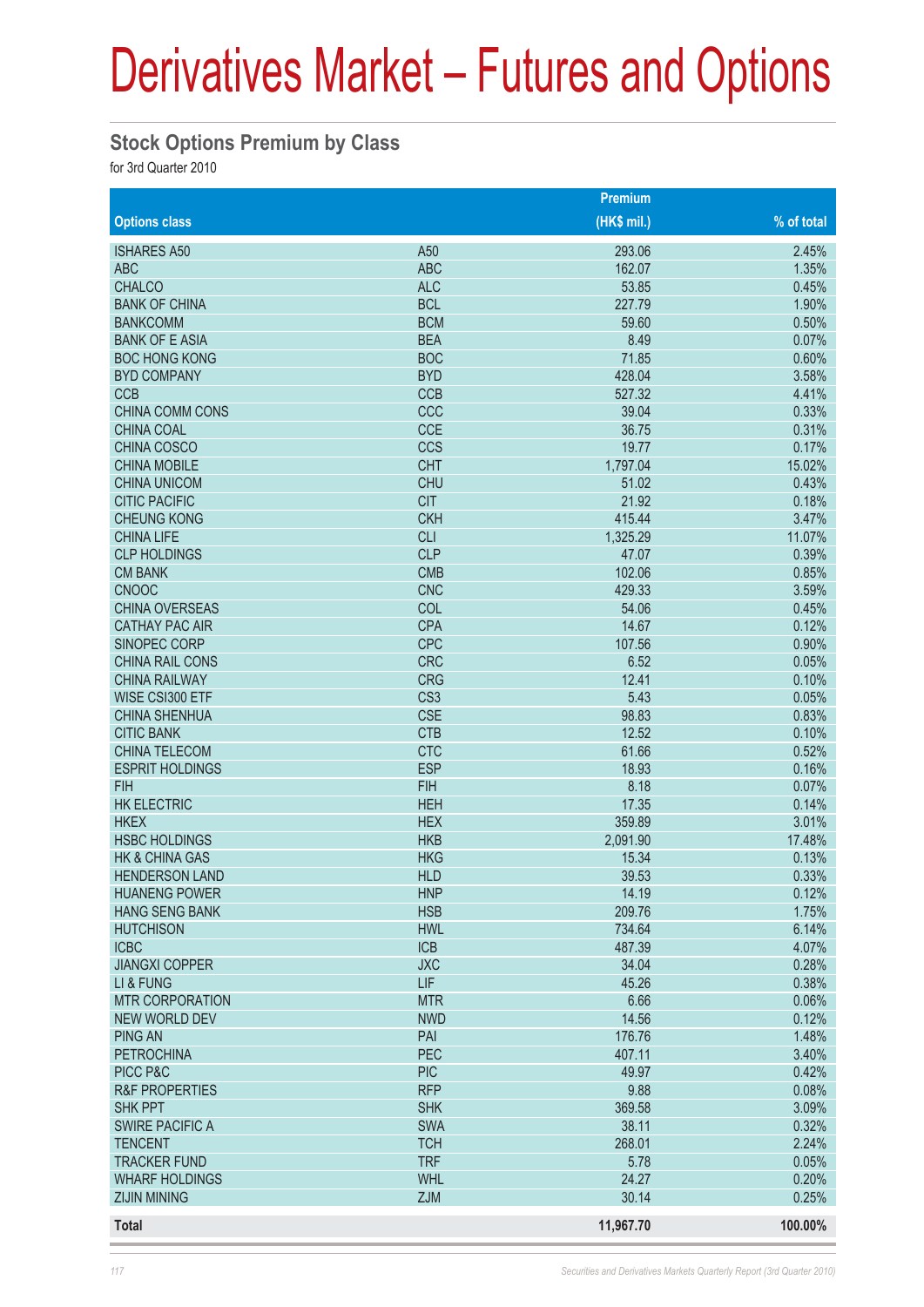#### **Stock Options Contract Volume by Class**

|                           |                 | <b>Contract</b> |            |
|---------------------------|-----------------|-----------------|------------|
| <b>Options class</b>      |                 | volume          | % of total |
| <b>ISHARES A50</b>        | A50             | 105,879         | 0.76%      |
| <b>ABC</b>                | <b>ABC</b>      | 111,787         | 0.81%      |
| <b>CHALCO</b>             | <b>ALC</b>      | 66,685          | 0.48%      |
| <b>BANK OF CHINA</b>      | <b>BCL</b>      | 982,698         | 7.08%      |
| <b>BANKCOMM</b>           | <b>BCM</b>      | 193,350         | 1.39%      |
| <b>BANK OF E ASIA</b>     | <b>BEA</b>      | 59,519          | 0.43%      |
| <b>BOC HONG KONG</b>      | <b>BOC</b>      | 197,770         | 1.43%      |
| <b>BYD COMPANY</b>        | <b>BYD</b>      | 165,195         | 1.19%      |
| <b>CCB</b>                | <b>CCB</b>      | 1,478,636       | 10.66%     |
| <b>CHINA COMM CONS</b>    | CCC             | 138,074         | 0.99%      |
| <b>CHINA COAL</b>         | <b>CCE</b>      | 63,540          | 0.46%      |
| CHINA COSCO               | <b>CCS</b>      | 89,911          | 0.65%      |
| <b>CHINA MOBILE</b>       | <b>CHT</b>      | 1,079,775       | 7.78%      |
| <b>CHINA UNICOM</b>       | <b>CHU</b>      | 54,929          | 0.40%      |
| <b>CITIC PACIFIC</b>      | <b>CIT</b>      | 26,352          | 0.19%      |
| <b>CHEUNG KONG</b>        | <b>CKH</b>      | 166,619         | 1.20%      |
| <b>CHINA LIFE</b>         | <b>CLI</b>      | 1,054,033       | 7.60%      |
| <b>CLP HOLDINGS</b>       | <b>CLP</b>      | 125,411         | 0.90%      |
| <b>CM BANK</b>            | <b>CMB</b>      | 253,606         | 1.83%      |
| <b>CNOOC</b>              | <b>CNC</b>      | 453,366         | 3.27%      |
| <b>CHINA OVERSEAS</b>     | COL             | 46,120          | 0.33%      |
| <b>CATHAY PAC AIR</b>     | <b>CPA</b>      | 20,830          | 0.15%      |
| SINOPEC CORP              | <b>CPC</b>      | 276,095         | 1.99%      |
| <b>CHINA RAIL CONS</b>    | <b>CRC</b>      | 31,321          | 0.23%      |
| <b>CHINA RAILWAY</b>      | <b>CRG</b>      | 44,318          | 0.32%      |
| WISE CSI300 ETF           | CS <sub>3</sub> | 5,149           | 0.04%      |
| <b>CHINA SHENHUA</b>      | <b>CSE</b>      | 182,301         | 1.31%      |
| <b>CITIC BANK</b>         | <b>CTB</b>      | 59,913          | 0.43%      |
| <b>CHINA TELECOM</b>      | <b>CTC</b>      | 81,759          | 0.59%      |
| <b>ESPRIT HOLDINGS</b>    | <b>ESP</b>      | 112,113         | 0.81%      |
| <b>FIH</b>                | <b>FIH</b>      | 27,995          | 0.20%      |
| <b>HK ELECTRIC</b>        | <b>HEH</b>      | 44,758          | 0.32%      |
| <b>HKEX</b>               | <b>HEX</b>      | 883,670         | 6.37%      |
| <b>HSBC HOLDINGS</b>      | <b>HKB</b>      | 1,717,121       | 12.37%     |
| <b>HK &amp; CHINA GAS</b> | <b>HKG</b>      | 28,637          | 0.21%      |
| <b>HENDERSON LAND</b>     | <b>HLD</b>      | 21,110          | 0.15%      |
| <b>HUANENG POWER</b>      | <b>HNP</b>      | 41,798          | 0.30%      |
| <b>HANG SENG BANK</b>     | <b>HSB</b>      | 186,007         | 1.34%      |
| <b>HUTCHISON</b>          | <b>HWL</b>      | 406,981         | 2.93%      |
| <b>ICBC</b>               | <b>ICB</b>      | 1,285,197       | 9.26%      |
| <b>JIANGXI COPPER</b>     | <b>JXC</b>      | 51,142          | 0.37%      |
| LI & FUNG                 | <b>LIF</b>      | 16,385          | 0.12%      |
| <b>MTR CORPORATION</b>    | <b>MTR</b>      | 28,405          | 0.20%      |
| NEW WORLD DEV             | <b>NWD</b>      | 15,900          | 0.11%      |
| <b>PING AN</b>            | PAI             | 126,518         | 0.91%      |
| <b>PETROCHINA</b>         | <b>PEC</b>      | 383,097         | 2.76%      |
| PICC P&C                  | <b>PIC</b>      | 48,523          | 0.35%      |
| <b>R&amp;F PROPERTIES</b> | <b>RFP</b>      | 32,869          | 0.24%      |
| <b>SHK PPT</b>            | <b>SHK</b>      | 132,753         | 0.96%      |
| <b>SWIRE PACIFIC A</b>    | <b>SWA</b>      | 37,971          | 0.27%      |
| <b>TENCENT</b>            | <b>TCH</b>      | 548,148         | 3.95%      |
| <b>TRACKER FUND</b>       | <b>TRF</b>      | 16,863          | 0.12%      |
| <b>WHARF HOLDINGS</b>     | <b>WHL</b>      | 17,165          | 0.12%      |
| <b>ZIJIN MINING</b>       | <b>ZJM</b>      | 51,027          | 0.37       |
| <b>Total</b>              |                 | 13,877,094      | 100.00%    |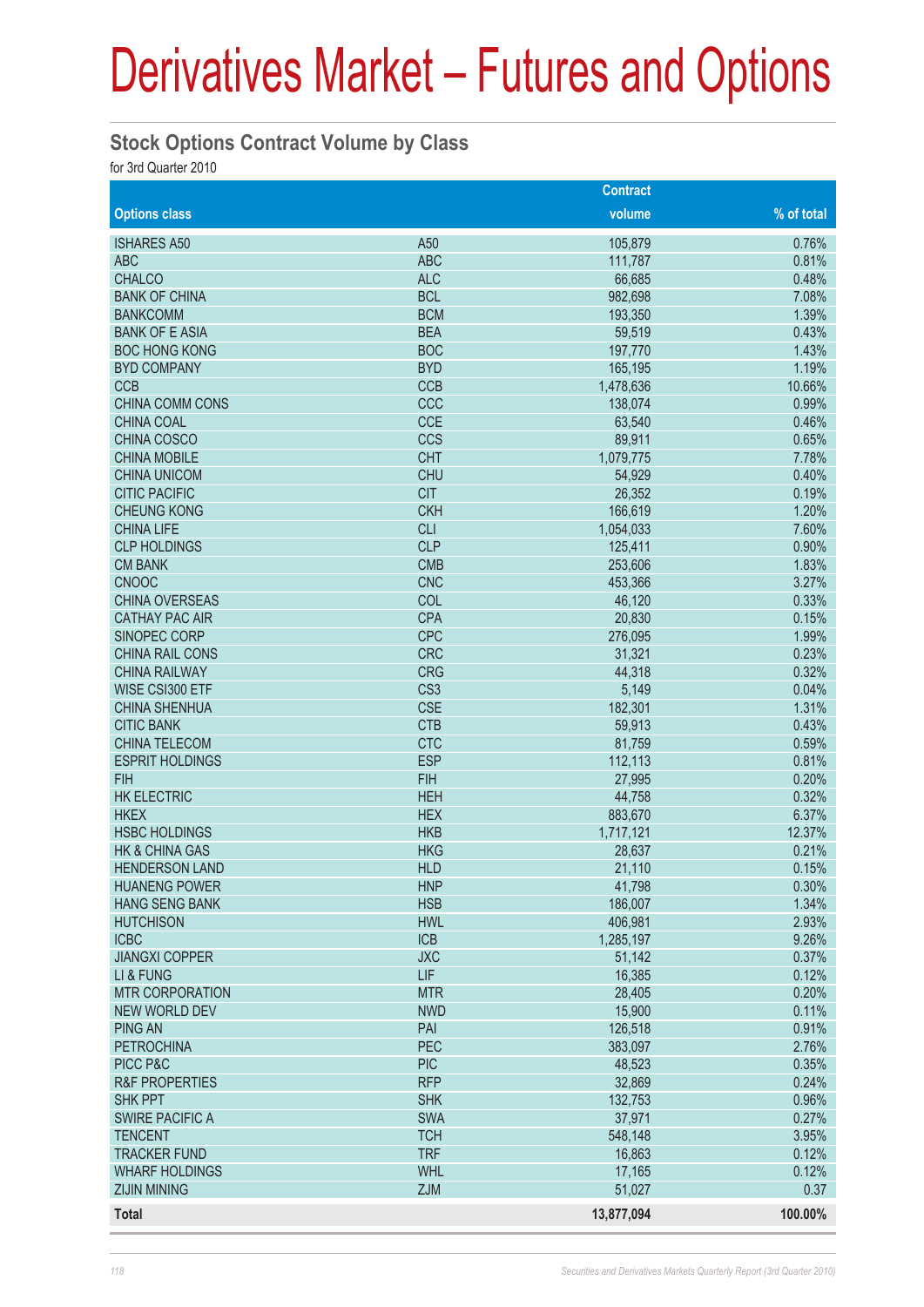#### **Average Daily Settlement Instructions (SIs) Settled in CCASS**

(both delivering and receiving SIs are counted)

|            |                |                      | Sis by shares | Sis by value |
|------------|----------------|----------------------|---------------|--------------|
| Year/Month |                | <b>Number of SIs</b> | (bil. shs)    | (HK\$bil.)   |
| 2009       | Q <sub>3</sub> | 71,468               | 40.37         | 167.89       |
|            | Q4             | 76,664               | 41.72         | 176.73       |
| 2010       | Q <sub>1</sub> | 75,816               | 42.77         | 170.12       |
|            | Q <sub>2</sub> | 77,887               | 44.35         | 176.97       |
|            | Q <sub>3</sub> | 74,032               | 46.78         | 169.54       |

### **Average Daily Investor Settlement Instructions (ISIs) settled in CCASS**

(one sided ISIs are counted)

| Year/Month |    | Number of ISIs | ISIs by shares (Mil shs) | ISIs by value (HK\$ mil.) |
|------------|----|----------------|--------------------------|---------------------------|
| 2009       | Q3 | 568            | 132.46                   | 318.17                    |
|            | Q4 | 629            | 118.78                   | 527.19                    |
| 2010       | Q1 | 542            | 104.15                   | 176.12                    |
|            | Q2 | 543            | 129.16                   | 252.42                    |
|            | Q3 | 499            | 115.92                   | 177.54                    |

#### **Securities under CCASS Custody**

(balances at quarter end)

|            |                |                  | % of issued       |                     | % of market       |
|------------|----------------|------------------|-------------------|---------------------|-------------------|
|            |                | <b>Number of</b> | shares of         |                     | capitalisation of |
|            |                | shares           | admitted          | <b>Market value</b> | admitted          |
| Year/Month |                | (bil. shs)       | <b>securities</b> | (HK\$ bil.)         | <b>securities</b> |
| 2009       | Q <sub>3</sub> | 3,282.06         | 71.26             | 8,194.14            | 47.96             |
|            | Q4             | 3,286.62         | 70.93             | 9,245.11            | 49.19             |
| 2010       | Q <sub>1</sub> | 3,379.40         | 71.01             | 9,509.70            | 49.89             |
|            | Q <sub>2</sub> | 3,409.67         | 71.10             | 8,904.81            | 48.93             |
|            | Q <sub>3</sub> | 3,538.16         | 71.67             | 10,442.07           | 50.28             |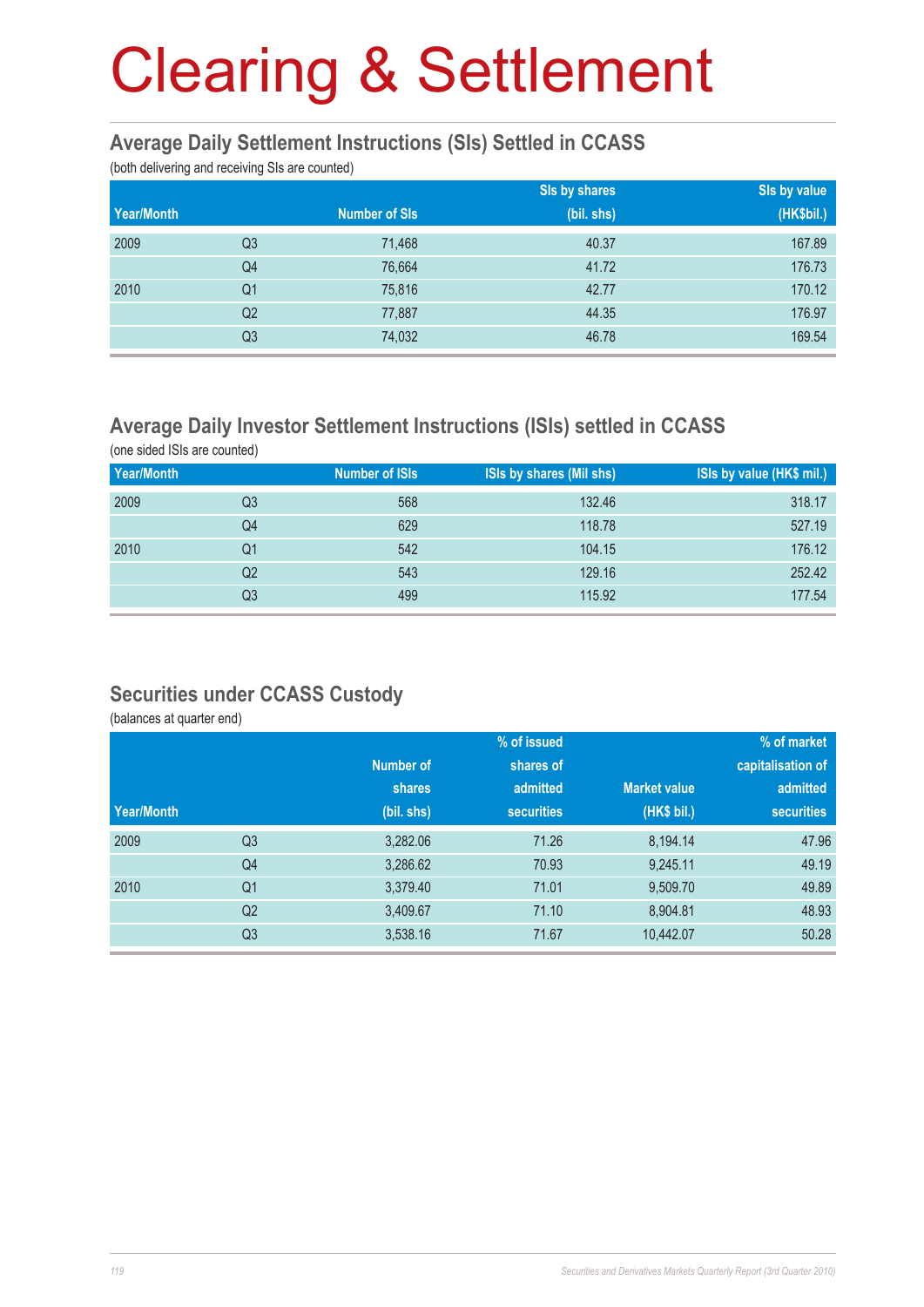#### **Average Daily Stock Exchange Trades Processed in CCASS**

(including CNS trades, isolated trades and cross trades)

| Year/Month |    | <b>No. of CCASS</b><br>trades | % of Exchange<br>trades | No. of shares<br>(Mil. shs) | % of market<br>turnover | Value of trades<br>(HK\$ mil.) | % of market<br>turnover |
|------------|----|-------------------------------|-------------------------|-----------------------------|-------------------------|--------------------------------|-------------------------|
| 2009       | Q3 | 749.546                       | 100                     | 104.773.19                  | 100                     | 66.746.40                      | 100                     |
|            | Q4 | 751.643                       | 100                     | 107.724.27                  | 100                     | 65.408.35                      | 100                     |
| 2010       | Q1 | 760.565                       | 100                     | 121,800.63                  | 100                     | 64.759.92                      | 100                     |
|            | Q2 | 759.995                       | 100                     | 127,045.87                  | 100                     | 62,890.79                      | 100                     |
|            | Q3 | 688,441                       | 100                     | 140,304.39                  | 100                     | 61,762.38                      | 100                     |

## **Average Daily Netting Efficiency of CNS Trades**

(in stock positions and share quantity)

|            |                |                 | <b>Netting</b> | No. of shares due | <b>Netting</b> |
|------------|----------------|-----------------|----------------|-------------------|----------------|
|            |                | No. of CNS      | efficiency     | for settlement    | efficiency     |
| Year/Month |                | stock positions | $(\%)$         | (Mil. shs)        | (%)            |
| 2009       | Q <sub>3</sub> | 65,718          | 95.42          | 25,921.00         | 87.47          |
|            | Q <sub>4</sub> | 68,773          | 95.18          | 25,589.10         | 87.77          |
| 2010       | Q <sub>1</sub> | 70,369          | 95.15          | 26,008.26         | 89.04          |
|            | Q <sub>2</sub> | 68,933          | 95.24          | 27,021.58         | 89.16          |
|            | Q3             | 65,867          | 95.01          | 24,660.06         | 91.10          |

### **Average Daily Settlement Efficiency of CNS Stock Positions**

| Year/Month |                | <b>Settlement efficiency (%)</b> |             |
|------------|----------------|----------------------------------|-------------|
|            |                | S day                            | $S + 1$ day |
| 2009       | Q3             | 99.86                            | 99.99       |
|            | Q4             | 99.86                            | 99.99       |
| 2010       | Q <sub>1</sub> | 99.88                            | 99.99       |
|            | Q2             | 99.87                            | 99.99       |
|            | Q3             | 99.90                            | 99.99       |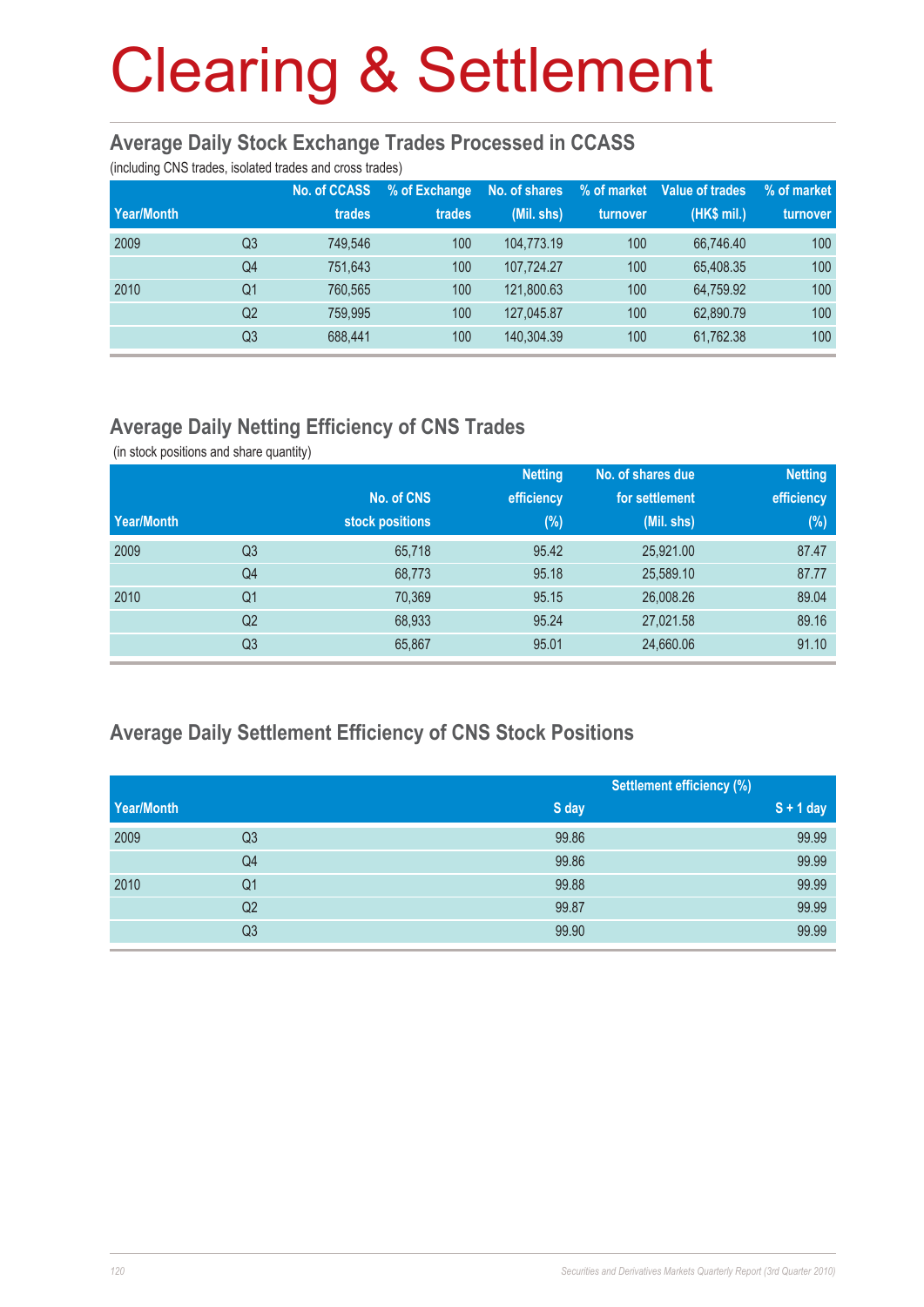# **Open Interest by Derivatives Products**

|                                               | <b>Contracts</b> |                  |  |
|-----------------------------------------------|------------------|------------------|--|
| <b>Derivatives product</b>                    | 3rd Quarter 2010 | 3rd Quarter 2009 |  |
| Hang Seng Index Futures                       | 113,153          | 83,150           |  |
| Hang Seng Index Options                       | 235,934          | 222,382          |  |
| Mini-Hang Seng Index Futures                  | 7,181            | 4,164            |  |
| Mini-Hang Seng Index Options                  | 5,757            | 2,789            |  |
| <b>H-shares Index Futures</b>                 | 114,171          | 80,516           |  |
| H-shares Index Options                        | 150,634          | 190,047          |  |
| Mini H-shares Index Futures                   | 1,072            | 844              |  |
| Flexible Hang Seng Index Options <sup>1</sup> | 606              |                  |  |
| Flexible H-shares Index Options <sup>2</sup>  | 516              |                  |  |
| <b>Stock Futures</b>                          | 6,887            | 4,389            |  |
| <b>Stock Options</b>                          | 5,090,926        | 3,663,846        |  |
| <b>Three-month HIBOR Futures</b>              | 130              | 169              |  |
| One-month HIBOR Futures                       | 8                | 20               |  |
| Three-year Exchange Fund Note Futures         |                  |                  |  |
| <b>Gold Futures</b>                           | 92               | 30               |  |
| <b>Total</b>                                  | 5,727,067        | 4,252,346        |  |

1 Trading in Flexible Hang Seng Index Options commenced on 08 Feb 2010

2 Trading in Flexible H-shares Index Options commenced on 08 Feb 2010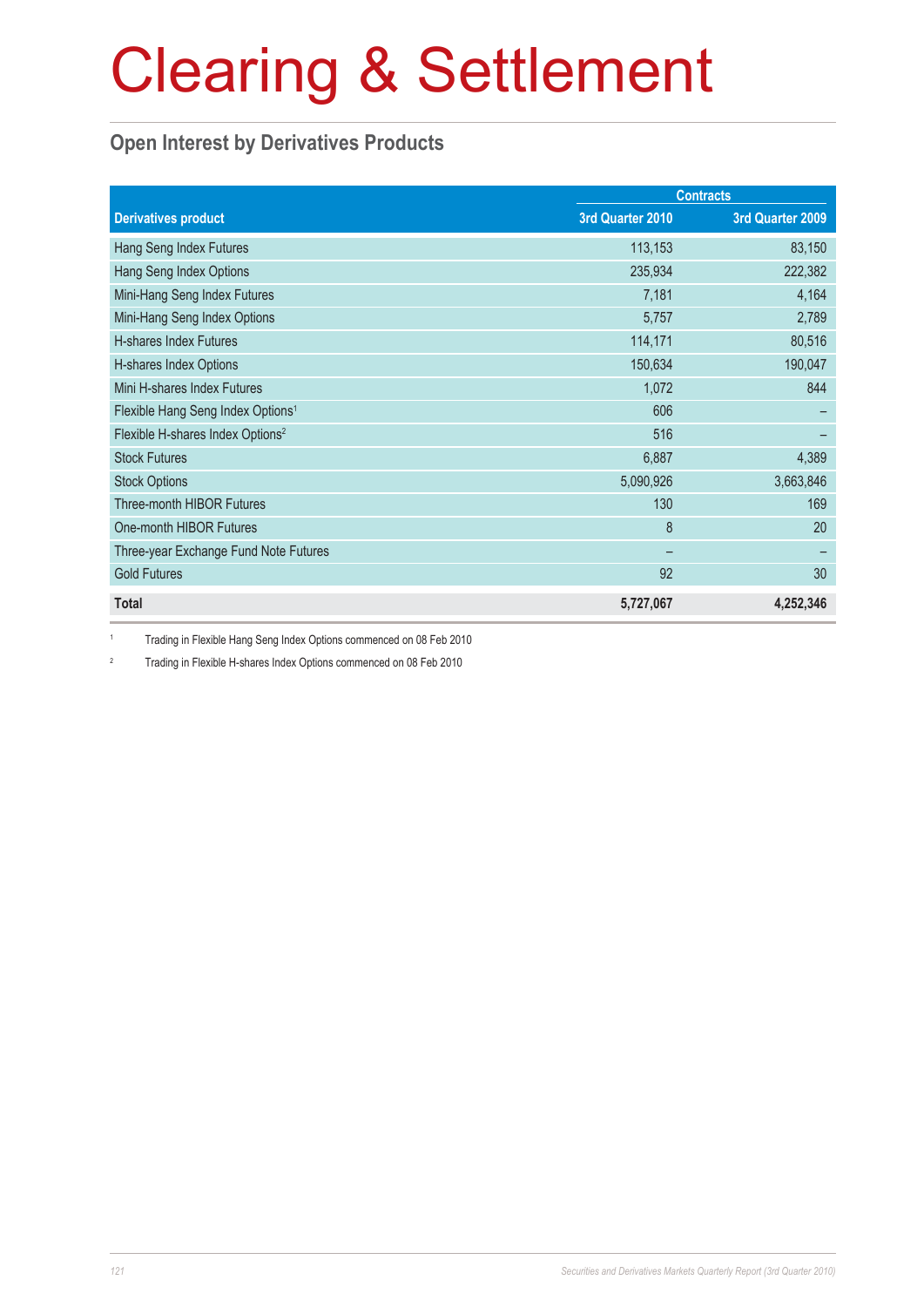#### **Stock Options Open Interest by Class**

as at the end of 3rd Quarter 2010

|                           |                 | <b>Open interest</b> |            |
|---------------------------|-----------------|----------------------|------------|
| <b>Options class</b>      |                 | (contracts)          | % of total |
| <b>ISHARES A50</b>        | A50             | 33,213               | 0.65       |
| <b>ABC</b>                | <b>ABC</b>      | 50,529               | 0.99       |
| <b>CHALCO</b>             | <b>ALC</b>      | 21,473               | 0.42       |
| <b>BANK OF CHINA</b>      | <b>BCL</b>      | 435,914              | 8.56       |
| <b>BANKCOMM</b>           | <b>BCM</b>      | 77,833               | 1.53       |
| <b>BANK OF E ASIA</b>     | <b>BEA</b>      | 20,095               | 0.39       |
| <b>BOC HONG KONG</b>      | <b>BOC</b>      | 69,939               | 1.37       |
| <b>BYD COMPANY</b>        | <b>BYD</b>      | 47,037               | 0.92       |
| <b>CCB</b>                | <b>CCB</b>      | 542,159              | 10.65      |
| <b>CHINA COMM CONS</b>    | CCC             | 76,974               | 1.51       |
| <b>CHINA COAL</b>         | <b>CCE</b>      |                      | 0.43       |
|                           |                 | 21,660               |            |
| CHINA COSCO               | <b>CCS</b>      | 34,273               | 0.67       |
| <b>CHINA MOBILE</b>       | <b>CHT</b>      | 294,690              | 5.79       |
| <b>CHINA UNICOM</b>       | <b>CHU</b>      | 28,507               | 0.56       |
| <b>CITIC PACIFIC</b>      | <b>CIT</b>      | 11,254               | 0.22       |
| <b>CHEUNG KONG</b>        | <b>CKH</b>      | 71,121               | 1.40       |
| <b>CHINA LIFE</b>         | <b>CLI</b>      | 246,878              | 4.85       |
| <b>CLP HOLDINGS</b>       | <b>CLP</b>      | 59,176               | 1.16       |
| <b>CM BANK</b>            | <b>CMB</b>      | 127,264              | 2.50       |
| <b>CNOOC</b>              | <b>CNC</b>      | 203,343              | 3.99       |
| <b>CHINA OVERSEAS</b>     | COL             | 10,044               | 0.20       |
| <b>CATHAY PAC AIR</b>     | <b>CPA</b>      | 7,035                | 0.14       |
| SINOPEC CORP              | <b>CPC</b>      | 155,243              | 3.05       |
| CHINA RAIL CONS           | <b>CRC</b>      | 13,663               | 0.27       |
| <b>CHINA RAILWAY</b>      | <b>CRG</b>      | 21,871               | 0.43       |
| WISE CSI300 ETF           | CS <sub>3</sub> | 1,608                | 0.03       |
| <b>CHINA SHENHUA</b>      | <b>CSE</b>      | 73,546               | 1.44       |
| <b>CITIC BANK</b>         | <b>CTB</b>      | 34,118               | 0.67       |
| <b>CHINA TELECOM</b>      | <b>CTC</b>      | 60,336               | 1.19       |
| <b>ESPRIT HOLDINGS</b>    | <b>ESP</b>      | 34,731               | 0.68       |
| <b>FIH</b>                | <b>FIH</b>      | 6,393                | 0.13       |
| <b>HK ELECTRIC</b>        | <b>HEH</b>      | 14,212               | 0.28       |
| <b>HKEX</b>               | <b>HEX</b>      | 326,206              | 6.41       |
| <b>HSBC HOLDINGS</b>      | <b>HKB</b>      | 492,321              | 9.67       |
| <b>HK &amp; CHINA GAS</b> | <b>HKG</b>      | 11,300               | 0.22       |
| <b>HENDERSON LAND</b>     | <b>HLD</b>      | 12,915               | 0.25       |
| <b>HUANENG POWER</b>      | <b>HNP</b>      | 21,987               | 0.43       |
| <b>HANG SENG BANK</b>     | <b>HSB</b>      | 87,714               | 1.72       |
| <b>HUTCHISON</b>          | <b>HWL</b>      | 104,958              | 2.06       |
| <b>ICBC</b>               | <b>ICB</b>      | 573,105              | 11.26      |
| <b>JIANGXI COPPER</b>     | <b>JXC</b>      | 15,115               | 0.30       |
| LI & FUNG                 | <b>LIF</b>      | 3,758                | 0.07       |
| <b>MTR CORPORATION</b>    | <b>MTR</b>      | 13,268               | 0.26       |
| <b>NEW WORLD DEV</b>      | <b>NWD</b>      | 6,545                | 0.13       |
| <b>PING AN</b>            | PAI             | 58,616               | 1.15       |
| <b>PETROCHINA</b>         | <b>PEC</b>      | 225,480              | 4.43       |
| PICC P&C                  | <b>PIC</b>      | 16,480               | 0.32       |
| <b>R&amp;F PROPERTIES</b> | <b>RFP</b>      | 16,480               | 0.32       |
| <b>SHK PPT</b>            | <b>SHK</b>      | 53,754               | 1.06       |
| <b>SWIRE PACIFIC A</b>    | <b>SWA</b>      | 8,416                | 0.17       |
|                           |                 |                      |            |
| <b>TENCENT</b>            | <b>TCH</b>      | 101,686              | 2.00       |
| <b>TRACKER FUND</b>       | <b>TRF</b>      | 12,603               | 0.25       |
| <b>WHARF HOLDINGS</b>     | <b>WHL</b>      | 4,335                | 0.09       |
| <b>ZIJIN MINING</b>       | <b>ZJM</b>      | 17,752               | 0.35       |
| <b>Total</b>              |                 | 5,090,926            | 100.00     |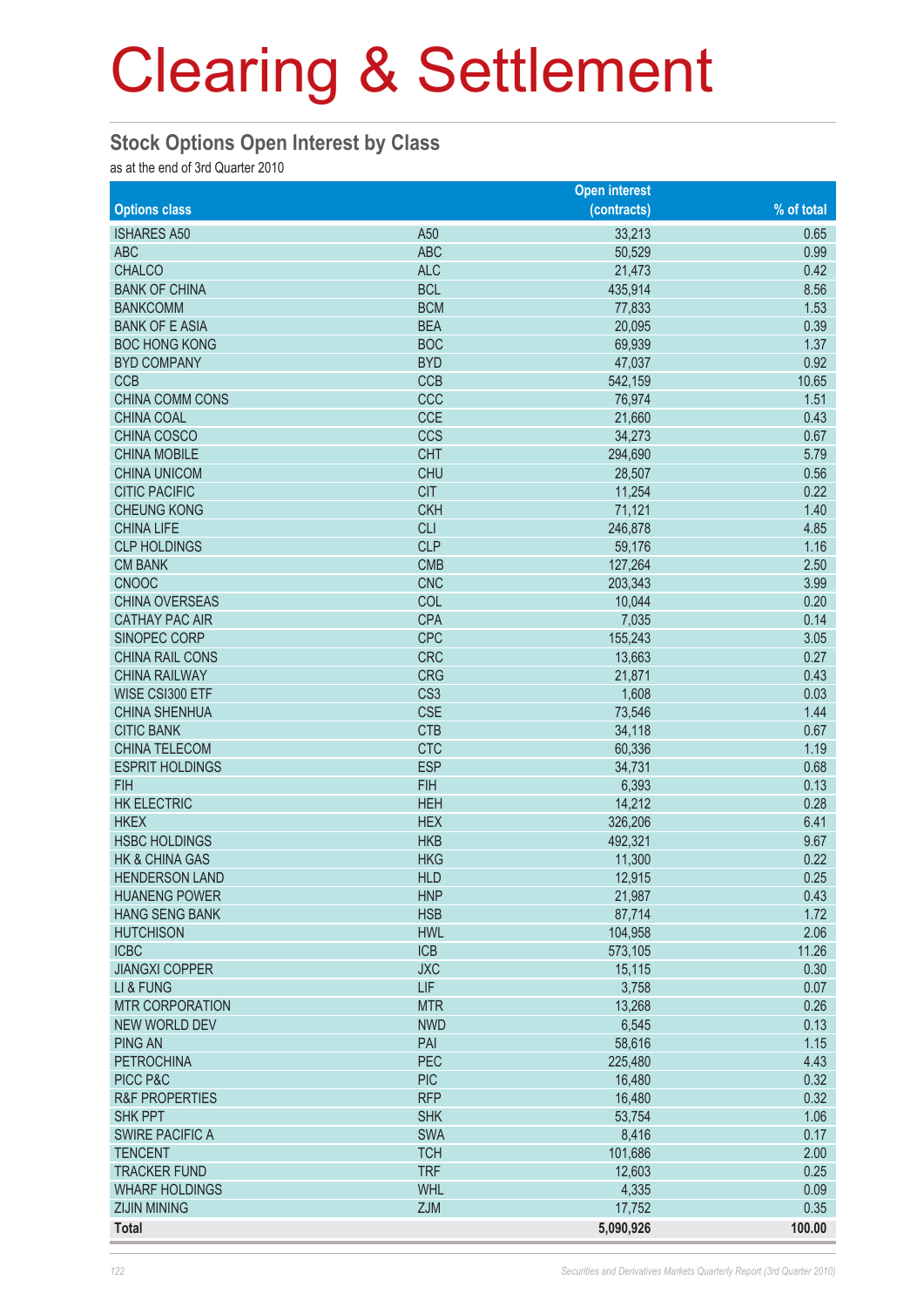# Exchange Participants Statistics

## **Stock Exchange**

|      |                | No. of Trading<br><b>Right Holders</b> | <b>Exchange</b><br><b>Participants -</b><br><b>Trading</b> | <b>Exchange</b><br><b>Participants -</b><br>Non-Trading | Non-Exchange<br><b>Participants</b> |
|------|----------------|----------------------------------------|------------------------------------------------------------|---------------------------------------------------------|-------------------------------------|
| 2009 | Q <sub>3</sub> | 528 (941)                              | 463 (871)                                                  | 34(39)                                                  | 31(31)                              |
|      | Q4             | 525 (940)                              | 463 (873)                                                  | 32(37)                                                  | 30(30)                              |
| 2010 | Q <sub>1</sub> | 521 (939)                              | 468 (883)                                                  | 31(34)                                                  | 22(22)                              |
|      | Q2             | 523 (946)                              | 471 (891)                                                  | 30(33)                                                  | 22(22)                              |
|      | Q3             | 530 (953)                              | 478 (898)                                                  | 30(33)                                                  | 22(22)                              |

( ) No. of trading rights

# **Futures Exchange**

|      |                | No. of Trading<br><b>Right Holders</b> | <b>Exchange</b><br><b>Participants -</b><br><b>Trading</b> | <b>Exchange</b><br><b>Participants -</b><br><b>Non-Trading</b> | Non-Exchange<br><b>Participants</b> |
|------|----------------|----------------------------------------|------------------------------------------------------------|----------------------------------------------------------------|-------------------------------------|
| 2009 | Q <sub>3</sub> | 210 (237)                              | 165 (190)                                                  | -                                                              | 45 (47)                             |
|      | Q4             | 211 (238)                              | 167 (192)                                                  | -                                                              | 44 (46)                             |
| 2010 | Q <sub>1</sub> | 214 (239)                              | 171 (194)                                                  | $\overline{\phantom{0}}$                                       | 43(45)                              |
|      | Q2             | 214 (239)                              | 171 (194)                                                  | -                                                              | 43(45)                              |
|      | Q3             | 220 (245)                              | 177 (200)                                                  |                                                                | 43(45)                              |

Notes:

(1) The figures in blanket is the number of trading rights held.

(2) An Exchange Participant is a corporation who may trade on or through the Exchange and is licensed under the Securities and Futures Ordinance to carry on securities/futures/options dealing activity.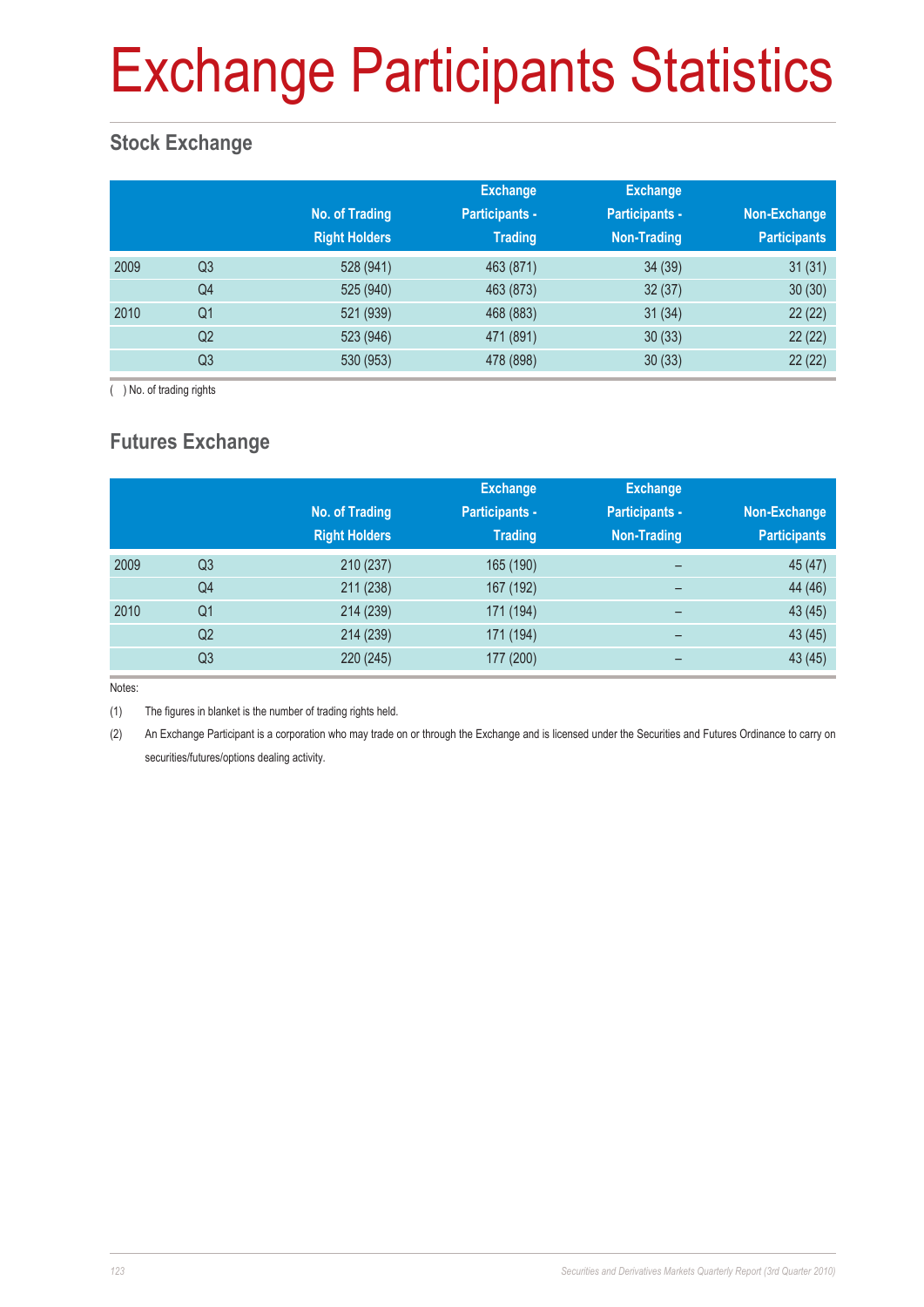# Clearing Participants Statistics

## **HKCC Participants**

| Year\month |    | <b>Clearing Participants</b> | <b>General Clearing</b><br><b>Participants</b> |
|------------|----|------------------------------|------------------------------------------------|
| 2009       | Q3 | 142                          | 9                                              |
|            | Q4 | 144                          | 10                                             |
| 2010       | Q1 | 147                          | 9                                              |
|            | Q2 | 148                          | 9                                              |
|            | Q3 | 152                          | 10                                             |

### **SEOCH Participants**

|                |                                     | <b>General Clearing</b> |
|----------------|-------------------------------------|-------------------------|
|                | <b>Direct Clearing Participants</b> | <b>Participants</b>     |
| Q3             | 51                                  | 6                       |
| Q4             | 53                                  | $6\phantom{1}$          |
| Q1             | 54                                  | 6                       |
| Q <sub>2</sub> | 54                                  | $6\phantom{1}$          |
| Q3             | 55                                  | 6                       |
|                |                                     |                         |

### **HKSCC Participants**

|            |                | <b>Direct Clearing</b> | <b>General Clearing</b> | Non-broker                   |
|------------|----------------|------------------------|-------------------------|------------------------------|
| Year\month |                | <b>Participant</b>     | <b>Participant</b>      | <b>Participants (Note 1)</b> |
| 2009       | Q3             | 453                    |                         | 41                           |
|            | Q4             | 452                    |                         | 41                           |
| 2010       | Q <sub>1</sub> | 455                    |                         | 41                           |
|            | Q2             | 455                    |                         | 41                           |
|            | Q3             | 460                    |                         | 41                           |

Note 1: Non-broker participants include Clearing Agency Participants, Custodian Participants and Stock Pledgee Participants.